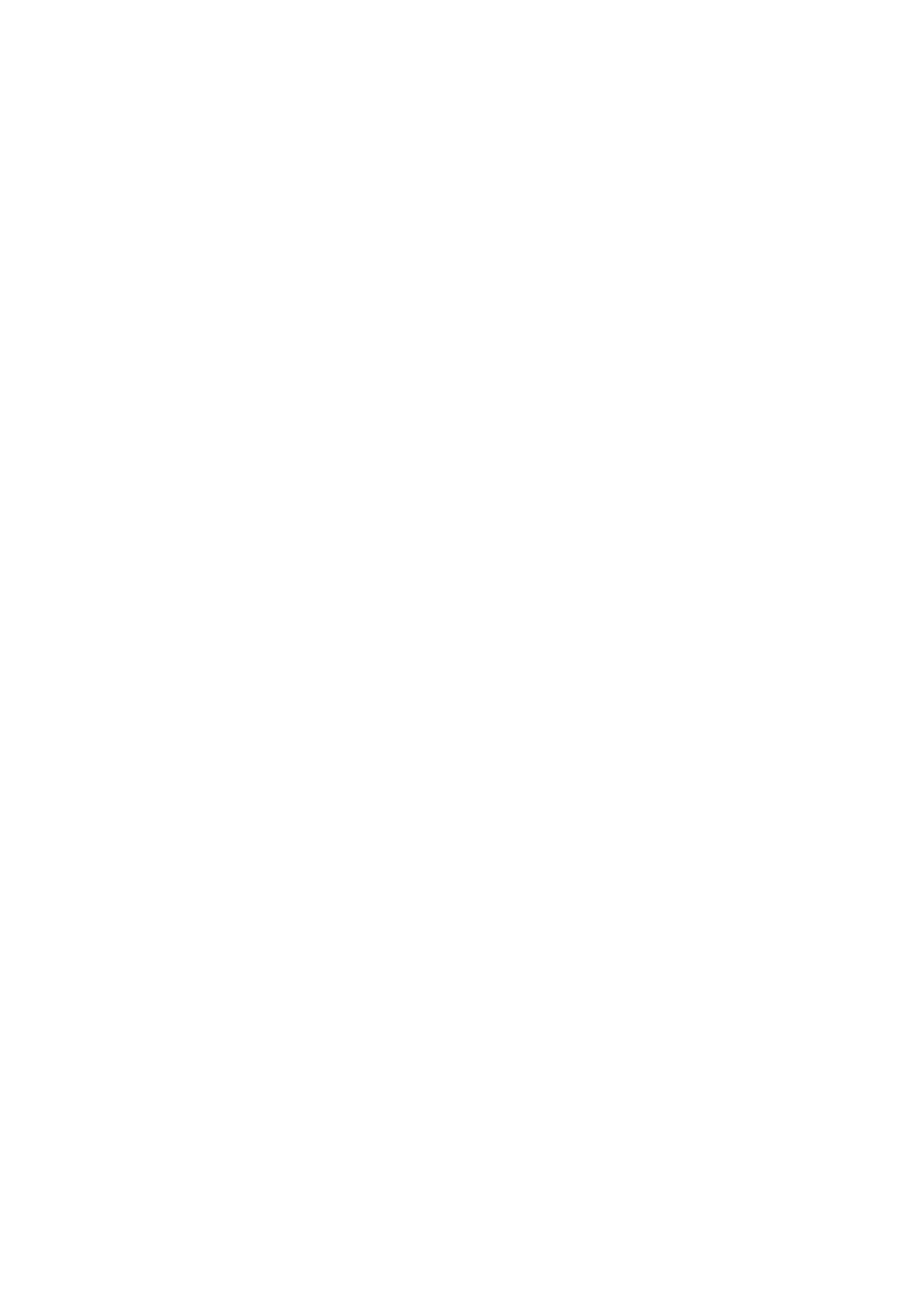

## **DIRECTORATE GENERAL FOR INTERNAL POLICIES POLICY DEPARTMENT A: ECONOMIC AND SCIENTIFIC POLICY**

**SCIENCE AND TECHNOLOGY OPTIONS ASSESSMENT** 

## **HUMAN ENHANCEMENT**

## **STUDY**

#### **Abstract**

The study attempts to bridge the gap between visions on human enhancement (HE) and the relevant technoscientific developments. It outlines possible strategies of how to deal with HE in a European context, identifying a reasoned pro-enhancement approach, a reasoned restrictive approach and a case-by-case approach as viable options for the EU. The authors propose setting up a European body (temporary committee or working group) for the development of a normative framework that guides the formulation of EU policies on HE.

**IP/A/STOA/FWC/2005-28/SC35, 41 & 45 May 2009** 

**PE 417.483 EN**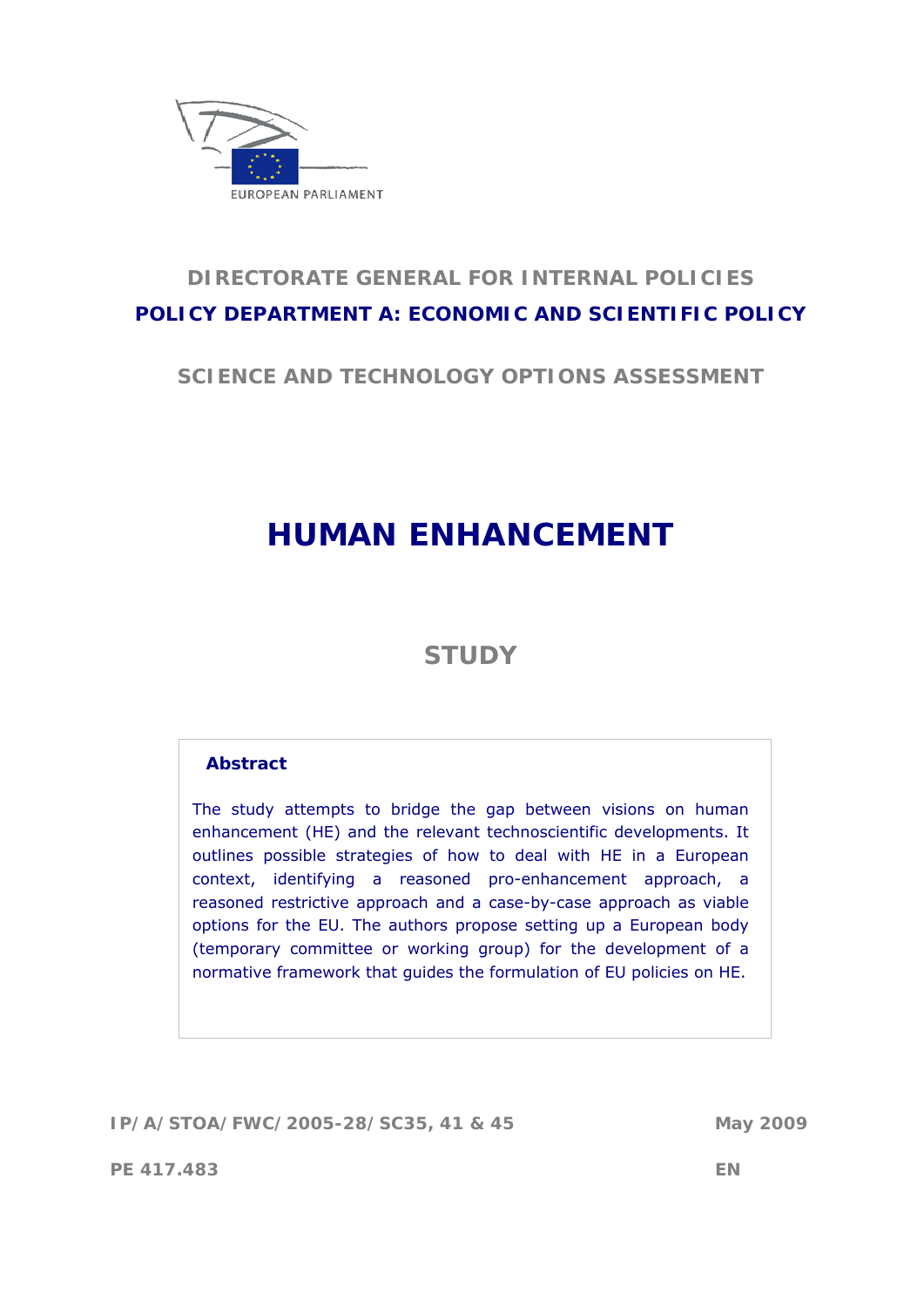This project was carried out by the Institute for Technology Assessment and Systems Analysis (ITAS), Research Centre Karlsruhe, and the Rathenau Institute, as members of the European Technology Assessment Group (ETAG). It was commissioned under specific contracts IP/A/STOA/FWC/2005-28/SC35, 41 & 45.

#### **AUTHORS**

Mr Christopher COENEN (ITAS) Ms Mirjam SCHUIJFF (Rathenau Institute) Ms Martijntje SMITS (Rathenau Institute) Mr Pim KLAASSEN (University of Amsterdam) Mr Leonhard HENNEN (ITAS) Mr Michael RADER (ITAS) Mr Gregor WOLBRING (University of Calgary)

#### **RESPONSIBLE ADMINISTRATOR**

Mr Theodoros KARAPIPERIS Policy Department A: Economic and Scientific Policy DG Internal Policies European Parliament Rue Wiertz 60 - ATR 00K070 B-1047 Brussels E-mail: theodoros.karapiperis@europarl.europa.eu

#### **LINGUISTIC VERSIONS**

Original: EN

#### **ABOUT THE EDITOR**

To contact STOA or to subscribe to its newsletter please write to: poldep-stoa@europarl.europa.eu

Manuscript completed in May 2009. Brussels, © European Parliament, 2009.

This document is available on the Internet at: http://www.europarl.europa.eu/stoa/default\_en.htm

#### **DISCLAIMER**

The opinions expressed in this document are the sole responsibility of the author and do not necessarily represent the official position of the European Parliament.

Reproduction and translation for non-commercial purposes are authorized, provided the source is acknowledged and the publisher is given prior notice and sent a copy.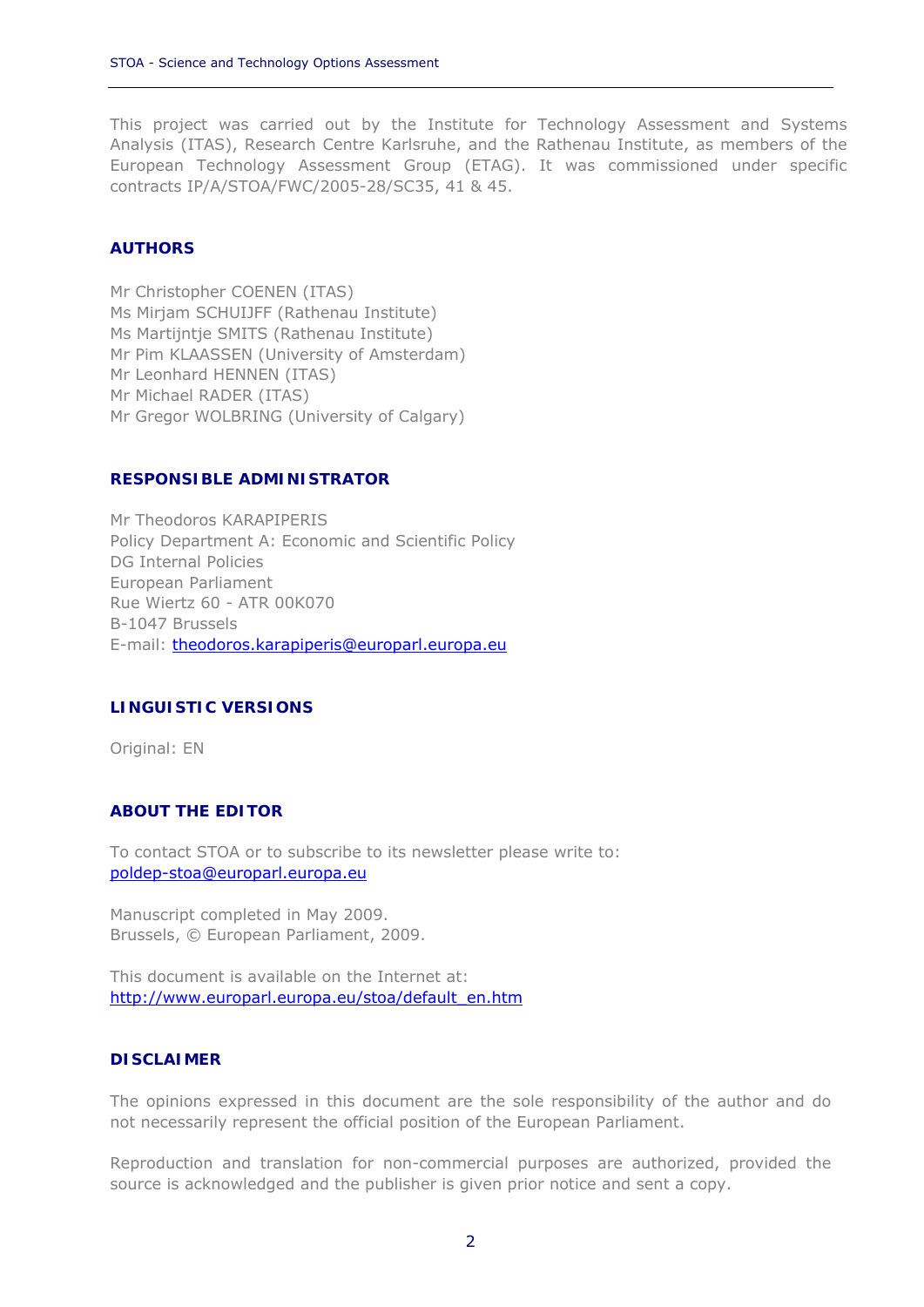## **CONTENTS**

| <b>EXECUTIVE SUMMARY</b><br><b>INTRODUCTION</b>             |                                                                                                                                                                                                                                                              |                            |  |
|-------------------------------------------------------------|--------------------------------------------------------------------------------------------------------------------------------------------------------------------------------------------------------------------------------------------------------------|----------------------------|--|
|                                                             |                                                                                                                                                                                                                                                              |                            |  |
| 1.1 Defining Human Enhancement and Enhancement Technologies |                                                                                                                                                                                                                                                              |                            |  |
|                                                             | 1.1.1 Therapy and Enhancement<br>1.1.2 Enhancement, Technoscience and Nature/Nurture<br>1.1.3 Our Definitions and the Further Aims of the Study                                                                                                              | 17<br>20<br>22             |  |
|                                                             | 1.2 Progress and Prospects of Non-Therapeutic Enhancements                                                                                                                                                                                                   | 25                         |  |
|                                                             | 1.2.1 Cognition and Perception<br>1.2.2 Motor Skills and Strength<br>1.2.3 Conclusion                                                                                                                                                                        | 26<br>32<br>35             |  |
|                                                             | <b>2. TOWARD AN ENHANCEMENT SOCIETY?</b>                                                                                                                                                                                                                     | 38                         |  |
|                                                             | 2.1 Heated Discussions and Far-Ranging Visions                                                                                                                                                                                                               | 40                         |  |
|                                                             | 2.1.1 The Concerns of Dehumanisation and Moral Decline<br>2.1.2 Concerns Regarding the Political Abuse of Enhancement Technologies<br>2.1.3 Belief in Technological Fixes<br>2.1.4 Questioning the Hype and the Trends toward an Enhancement Society         | 40<br>42<br>42<br>43       |  |
|                                                             | <b>2.2 Broader Societal Tendencies and Issues</b>                                                                                                                                                                                                            | 46                         |  |
|                                                             | 2.2.1 Globalisation<br>2.2.2 Popular Views of Human Enhancement<br>2.2.3 Religion and Cultural Differences<br>2.2.4 Changes in Concepts and Systems of Health Care<br>2.2.5 Disability, Human Enhancement, and Environmental Challenges                      | 47<br>49<br>52<br>57<br>60 |  |
|                                                             | 2.3 Pushing Boundaries with Genetic Therapies and Doping?                                                                                                                                                                                                    | 64                         |  |
| 2.3.2<br>2.3.3                                              | 2.3.1. Gene Therapy, Genetic Enhancement and Gene Doping<br>Introduction of Gene Doping: Concerns and Consequences<br><b>Obstinate Questions and Issues</b>                                                                                                  | 64<br>66<br>70             |  |
|                                                             | 2.4 The Case of Designer Babies                                                                                                                                                                                                                              | 71                         |  |
| 2.4.1<br>2.4.2<br>2.4.3<br>2.4.4<br>2.4.5                   | It's a Fantasy: the Dream of the Perfect Child<br>It is a Reality: the Saviour Baby, Cosmetic Baby and Disability Baby<br>Status Quo of PGD: the Technique and its Demand<br>Main Social and Ethical Worries on PGD<br><b>Regulatory Arrangements on PGD</b> | 72<br>73<br>76<br>77<br>78 |  |
| 2.4.6                                                       | Conclusion                                                                                                                                                                                                                                                   | 79                         |  |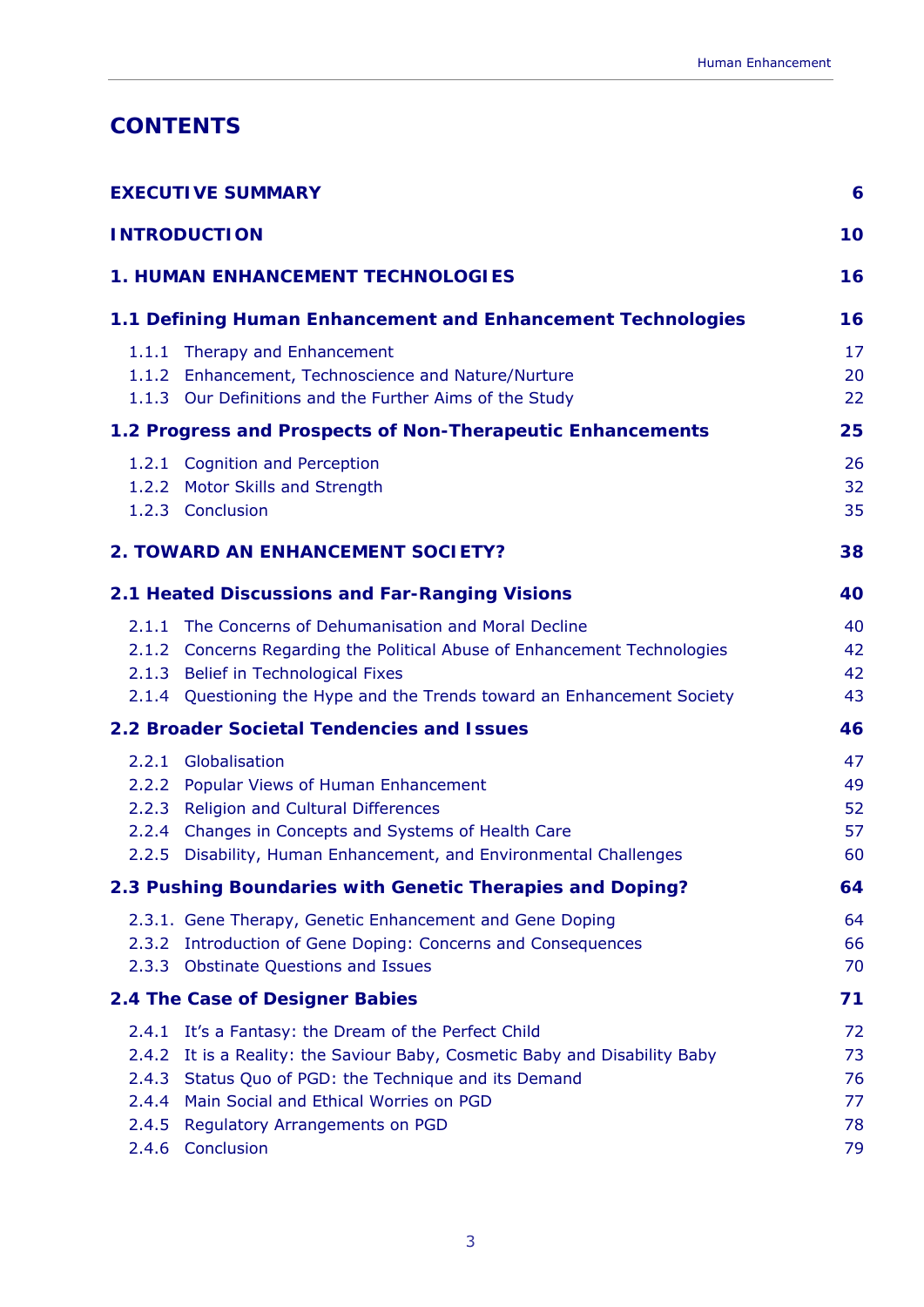| 2.5 Better Performing Students and Employees with Ritalin? |                                                                                                                                                                                                                                                                                            |                                      |  |
|------------------------------------------------------------|--------------------------------------------------------------------------------------------------------------------------------------------------------------------------------------------------------------------------------------------------------------------------------------------|--------------------------------------|--|
|                                                            | 2.5.1 The Success Story of Ritalin<br>2.5.2 Ongoing Controversies<br>2.5.3 Remaining Issues of Concern                                                                                                                                                                                     | 81<br>82<br>86                       |  |
| 2.6 Deep Brain Stimulation: Push-Button Mood Control?      |                                                                                                                                                                                                                                                                                            |                                      |  |
|                                                            | 2.6.1. Deep Brain Stimulation and its Applications: State-of-the-Art<br>2.6.2. Promises of the Present and Images of the Past<br>2.6.3 Concerns and Consequences<br>2.6.4 Conclusion                                                                                                       | 87<br>87<br>89<br>91                 |  |
|                                                            | 2.7 One Trend Instead of Four Separate Cases                                                                                                                                                                                                                                               | 92                                   |  |
|                                                            | 2.7.1 New Practices Arise from Cutting-Edge Science<br>2.7.2 Sufficiently Regulated New Practices?                                                                                                                                                                                         | 92<br>93                             |  |
|                                                            | 2.8 The Promotion of Human Enhancement                                                                                                                                                                                                                                                     | 94                                   |  |
|                                                            | 2.8.1 Organised Transhumanists, Their Mentors and Milieus<br>2.8.2 Science Communication and the Ethics of Technology<br>2.8.3 Policy Activities on Converging Technologies<br>2.8.4 Industry and Investors<br>2.8.5 Military and Space Research<br>2.8.6 The Ideology of Extreme Progress | 95<br>97<br>103<br>106<br>107<br>109 |  |
| 2.9 Enhancement, Progress and European Cultural Values     |                                                                                                                                                                                                                                                                                            |                                      |  |
| <b>3. THE GOVERNANCE OF HUMAN ENHANCEMENT AND THE EU</b>   |                                                                                                                                                                                                                                                                                            |                                      |  |
|                                                            | 3.1 The European Debate on Human Enhancement                                                                                                                                                                                                                                               | 115                                  |  |
|                                                            | 3.1.1 Nanotechnology, Converging Technologies and Human Enhancement<br>3.1.2 The European Group on Ethics in Science and New Technologies<br>3.1.3 Other Relevant EU-Funded Projects<br>3.1.4 Conclusions                                                                                  | 116<br>121<br>124<br>125             |  |
|                                                            | 3.2 Selected EU-Funded Research and Development Projects                                                                                                                                                                                                                                   | 126                                  |  |
|                                                            | 3.3 Challenges to Existing Normative Frameworks                                                                                                                                                                                                                                            | 129                                  |  |
|                                                            | 3.4 Legal and Regulatory Aspects of Human Enhancement                                                                                                                                                                                                                                      | 134                                  |  |
| 3.5 First Steps toward the Governance of Human Enhancement |                                                                                                                                                                                                                                                                                            |                                      |  |
| <b>4. POLICY OPTIONS FOR THE EU</b>                        |                                                                                                                                                                                                                                                                                            |                                      |  |
| 4.1 Domains challenged by human enhancement trends         |                                                                                                                                                                                                                                                                                            |                                      |  |
| 4.2 Developing a normative framework                       |                                                                                                                                                                                                                                                                                            |                                      |  |
| 4.3 A European Body on Human Enhancement Technologies      |                                                                                                                                                                                                                                                                                            |                                      |  |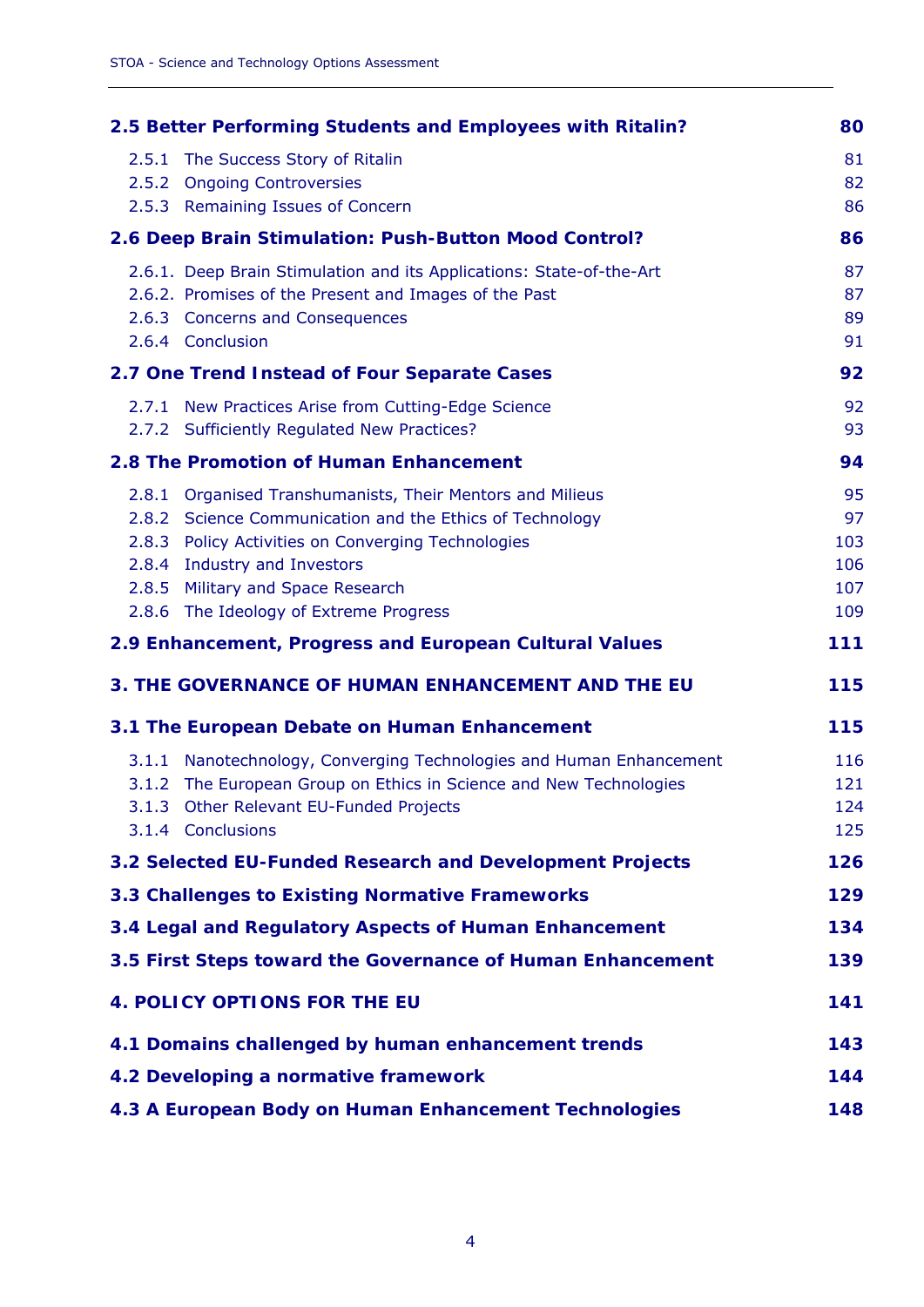| <b>REFERENCES</b>                               | 151                              |     |
|-------------------------------------------------|----------------------------------|-----|
| <b>APPENDICES</b>                               | 170                              |     |
| 1. The Expert Meetings                          | 170                              |     |
| 1.1                                             | <b>Invited Experts</b>           | 170 |
| 1.2                                             | The First Expert Meeting         | 171 |
| 1.3                                             | The Second Expert Meeting        | 178 |
| 1.4                                             | Our Conclusions of Both Meetings | 188 |
| 2. The STOA Workshop in the European Parliament | 190                              |     |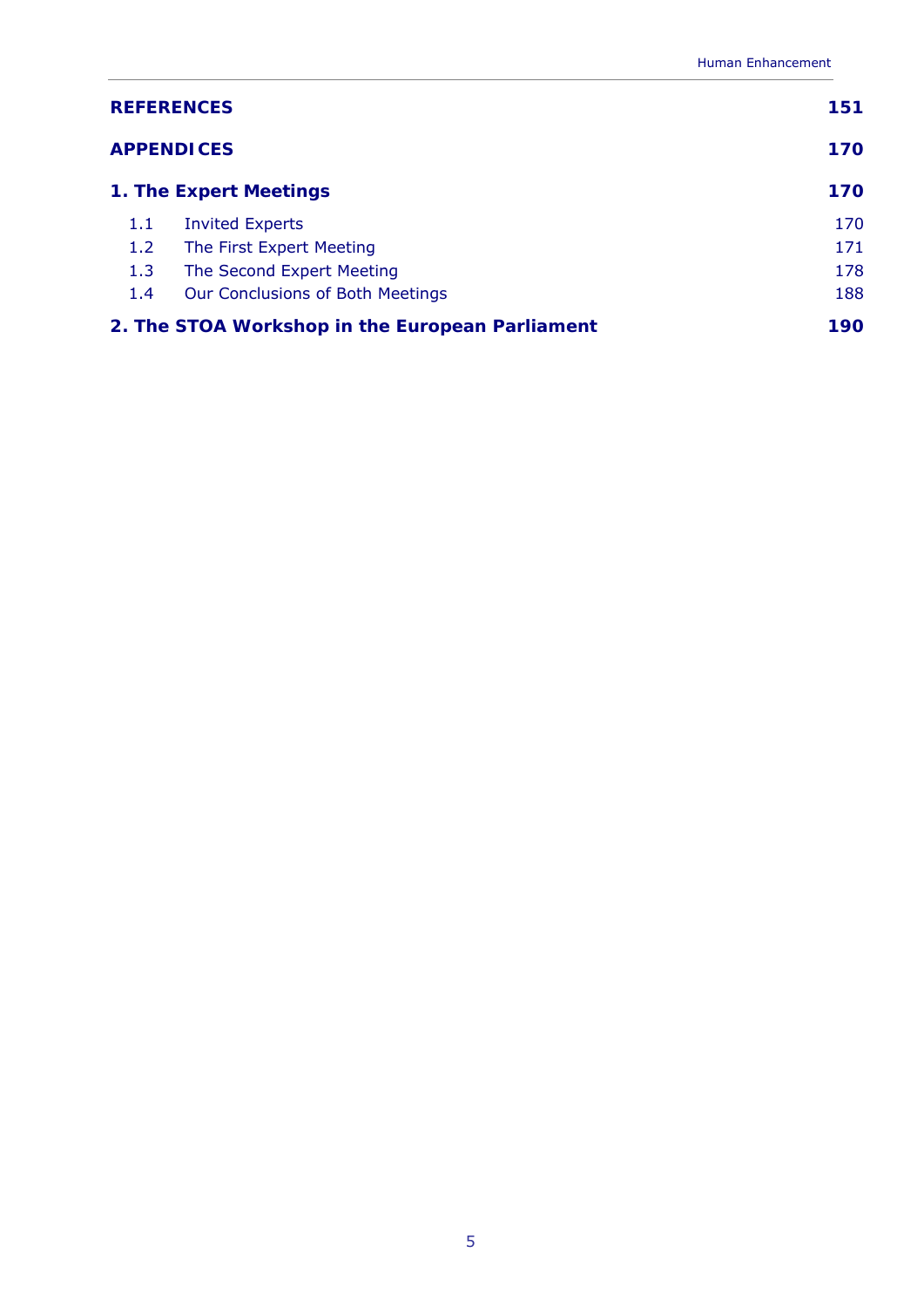### **EXECUTIVE SUMMARY**

The umbrella term "human enhancement" refers to a wide range of existing, emerging and visionary technologies, including pharmaceutical products: neuroimplants that provide replacement sight or other artificial senses, drugs that boost brain power, human germline engineering and existing reproductive technologies, nutritional supplements, new brain stimulation technologies to alleviate suffering and control mood, gene doping in sports, cosmetic surgery, growth hormones for children of short stature, anti-ageing medication, and highly sophisticated prosthetic applications that may provide specialised sensory input or mechanical output. All these technologies signal the blurring of boundaries between restorative therapy and interventions that aim to bring about improvements extending beyond such therapy. As most of them stem from the medical realm, they can boost societal tendencies of medicalisation when increasingly used to treat non-pathological conditions.

In the present study, we do not rely on the still widespread conceptual distinction between "therapy" and "enhancement", but instead, in line with recent political statements on the issue, adopt a notion of human enhancement that includes non-therapeutic as well as some therapeutic measures. Defining human enhancement, for heuristic and politically pragmatic reasons, as any "modification aimed at improving individual human performance and brought about by science-based or technology-based interventions in the human body", we distinguish between (i) restorative or preventive, non-enhancing interventions, (ii) therapeutic enhancements, and (iii) non-therapeutic enhancements. We view human enhancement primarily as offering a specific perspective on developments in science, technology, medicine and society. The effects of human enhancement technologies (HET) can be either long term or even permanent (as in the case of genetic enhancements), or temporary (such as improved concentration levels brought about by drugs). The aim may be to improve our natural abilities (for example by making us stronger or happier) or to give us characteristics or abilities that no human being has ever possessed before, such as full night vision, or even extra senses.

The phenomenon of human enhancement shows a Janus face: on the one hand, there are a range of technoscientific developments, and of social and individual demands and desires that often appear in themselves to be highly relevant from an ethical or political point of view, yet also interact in a way that can be said to amount to a tendency towards an "enhancement society". On the other hand, the convergence of technologies and of the related visions of human enhancement is actively driven forward by a number of social groups and networks in science, technology and research policy, among them a couple of key players in these fields.

Faced with the often highly visionary and strongly ideological character of the debate on human enhancement, one must strive for a balance between advancing a rational discussion through critical analysis of the relevant visions and normative stances, and taking a close look at the diversity of HET and their actual social, technological and political significance.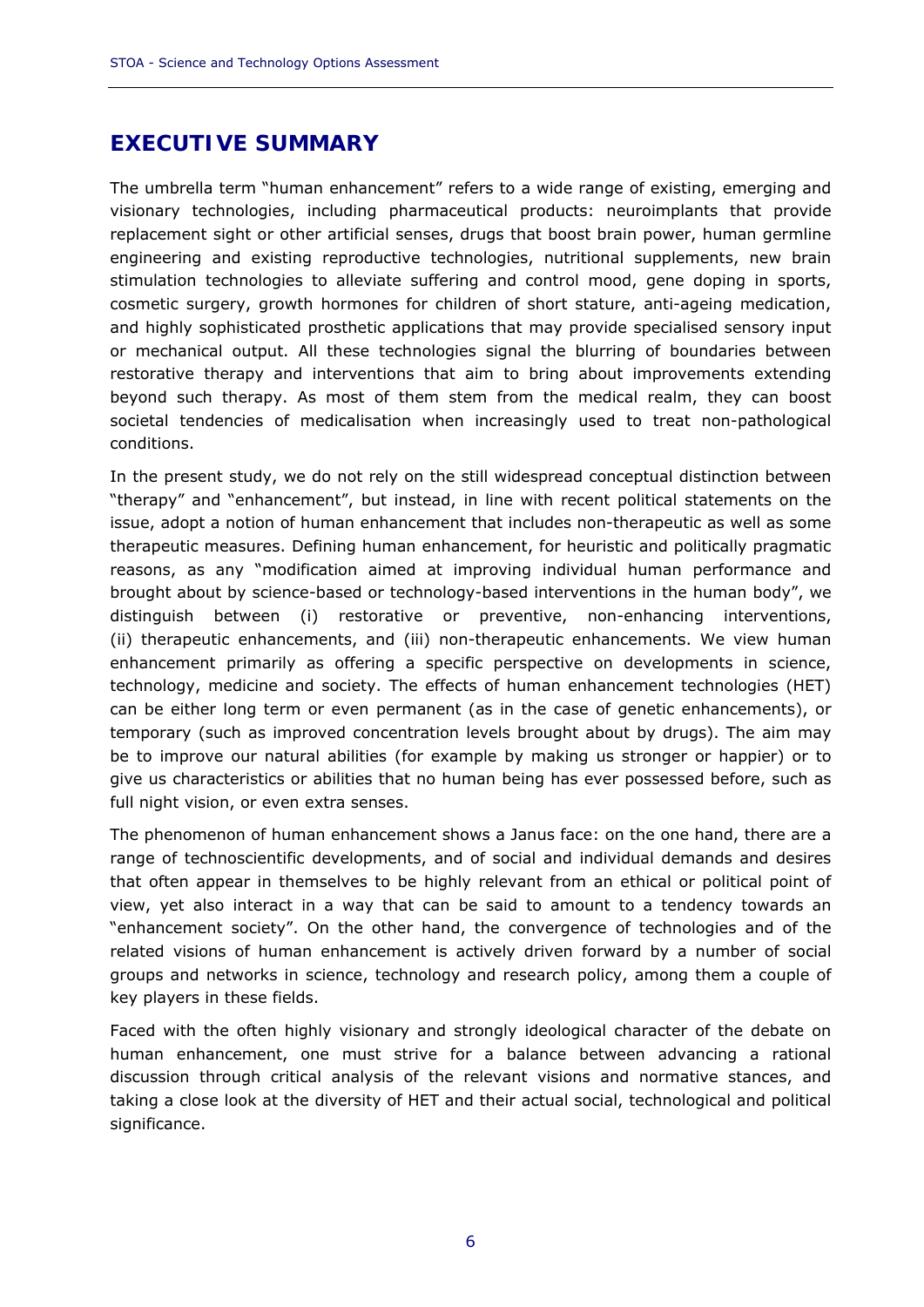The present study is a systematic attempt to bridge the gap between, on the one hand, the visions and their cultural and ideological aspects, and, on the other hand, the technoscientific developments in question and their social aspects and implications.

The tension between these two faces of the human enhancement topic is maintained throughout the study. It neither relies on views that discard the issue (and with it many of the technologies in question) on account of its speculative features, nor does it intermingle fantasies and vision with real or emerging developments in a way that hinders rational discussion and misleads policy-makers and the public.

Accordingly, instances of the use of existing or emerging technologies for non-therapeutic human enhancement are presented and discussed in some detail, with the goal of separating the hype and far-flung visions from the actual state of the art and realistic expectations. In general, one can say that the great majority of HET discussed in the debate on human enhancement are still therapeutic, and do not offer their users significant advantages over "non-enhanced" humans; indeed, the level of improvement is often well below the level of normal function. However, there are also strong indications that more and more effective means of non-therapeutic enhancement will be developed in the near future, and that some existing lines of research and development already have the potential to significantly alter human corporeality and cognition. Visions of human enhancement that are, for example, based on neurotechnologies which might allow for super-human performance or speciesuntypical abilities still have no real basis in research development, but the technologies in question show the potential to fundamentally change man-machine interrelations in the foreseeable future. Furthermore, there is still scarce evidence to prove the existence of effective, non-therapeutic cognitive pharmaceutical enhancers, especially if one compares them with traditional and modern non-technological and non-pharmaceutical means of improving or maintaining cognitive functioning; what is more, the results of the scant pertinent research are to some extent inconsistent. Only if we look at drugs that were developed to treat diseases and are now also used under conditions of sleep deprivation or stress do we find some evidence of performance enhancement in healthy individuals. However, these decreased conditions are more similar to a disease than to a state of wellbeing, and pharmaceutical cognitive enhancers in these cases are mainly used to counter the effects of the unhealthy behaviour that caused the deficits. Moreover, evidence of these drug uses does not exclusively show improvements, and some of the improvements are very short-lived and minor. On the other hand, many experts and studies agree that it is highly probable that more effective and safer pharmaceutical cognitive enhancers will be developed in the near future. If the development of medication for healthy people to improve cognitive performance were allowed, more targeted research would most probably boost this trend. In any case, it is safe to say that a side effect of the fast-growing research and development into pharmaceuticals for age-related neurodegenerative diseases will be a number of new drugs which can be used for the enhancement of performance of young, healthy people.

If one takes a closer look at certain segments of the discourse on human enhancement (e.g. gene doping, designer babies, use of drugs for cognitive enhancement, and mood enhancement by means of brain implants) and the involved technologies, it becomes obvious that these diverse cases all share certain characteristics.

7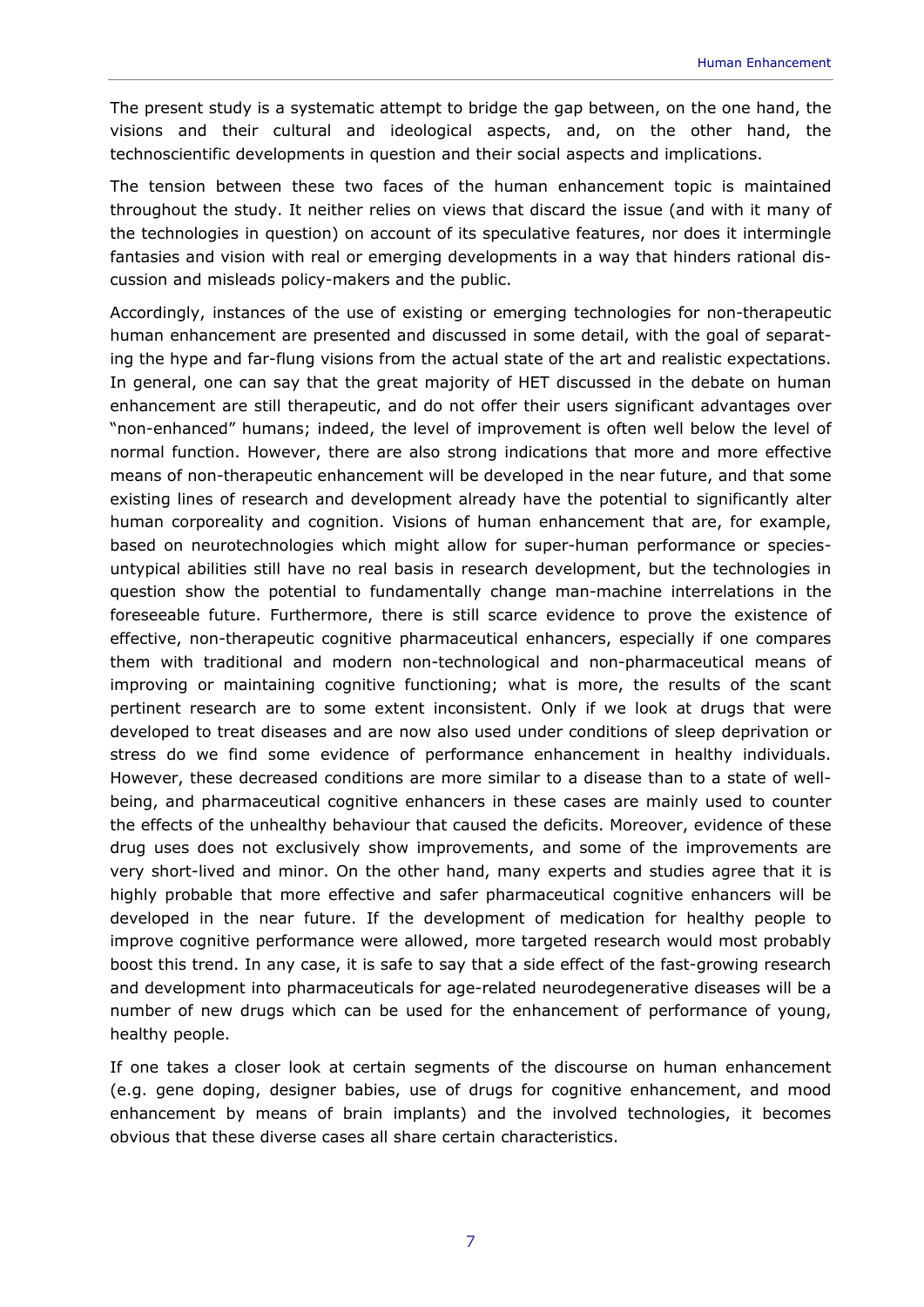They all relate, for example, to ideas that push back the boundaries of medical and scientific research. All the research on which these technologies are based stretches the known limitations of the scientific disciplines. Furthermore, novel applications for new technologies can be developed for derivative purposes other than those for which the technology was originally designed. Moreover, many HET have the potential to increase the incidence of currently illegal practices, and all raise questions of distributive justice now or in the future. They often throw up questions about fundamental cultural values and tend to challenge our view of what it means to be human. More pressing are concerns regarding the costs of the technologies in question, the unintended (side-) effects, the desirability of the social changes they will precede, and the acceptability of medical tourism benefitting from highly specialised medical or enhancement tourism.

The study outlines and discusses possible general strategies of how to deal with the topic of human enhancement and HET in a European context, rejecting a total ban and a *laissezfaire* approach as inappropriate, and identifying a reasoned pro-enhancement approach, a reasoned restrictive approach, and a systematic case-by-case approach as viable options for the EU. However, like all the experts we consulted, we hold that a strategic positioning of the EU with regard to the topic of human enhancement needs in any case to be based on a normative framework which does not yet exist. The development of such a framework should take into account those dimensions – not of "human nature" (a contested subject) but of the human condition – that we tend to consider fundamental to our self-respect and mutual cooperation.

As demonstrated in this study, human enhancement issues are not just academic: the technologies and trends involved can have both beneficial and adverse effects on several kinds of political domain, provide opportunities for individuals and for society, present new risks, create new needs and social demands, and challenge crucial cultural notions, social concepts and views of the human condition.

Currently however, the EU has no platform for monitoring and discussing human enhancement issues. Arenas are lacking where the normative issues can be politically deliberated and the gap between the needs and the concerns of the broader public and the practitioners and experts bridged. We believe that such a platform should be created on the basis of a critical vision of the phenomenon of human enhancement.

How could the EU initiate and politically organise a broader deliberation on human enhancement issues? What form could EU involvement in human enhancement issues take?

The essence of our proposal is to set up a European body for the development of a normative framework for human enhancement that guides the formulation of EU policies in this field. For the establishment of such a body, we see two institutional options, both of which have been chosen in the past for human genetics and genetic testing. The European Parliament could decide to set up a temporary committee. Alternatively the European Commission could decide to install a working group in which members of the European Parliament participate. In any case, the involvement of the European Parliament in such a body would be highly desirable in order to strengthen the body's intermediate and public role.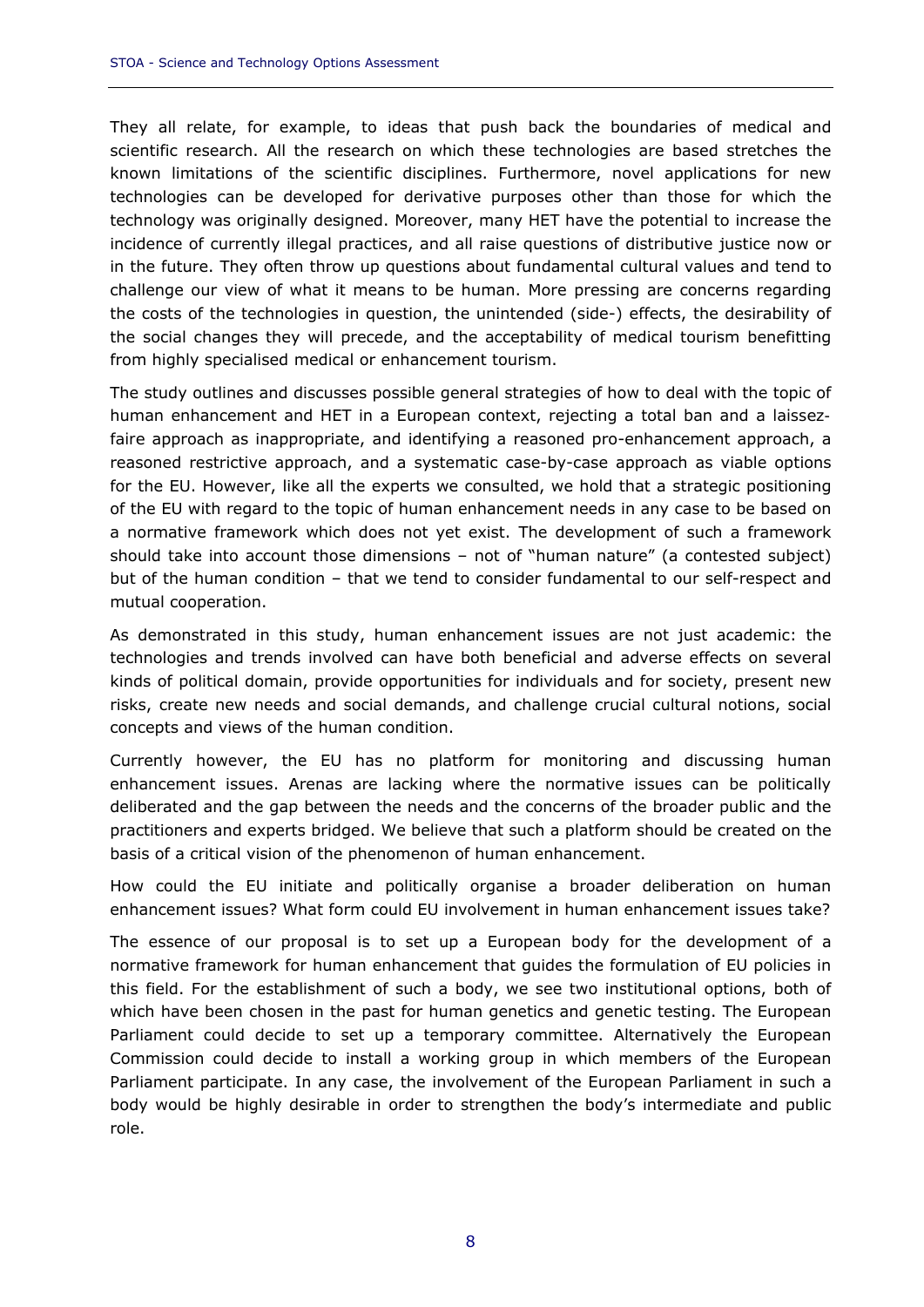It would be the task of such a body to further explore the topic and lay the ground for possible further regulation of human enhancement issues that affect such political domains as health, research and economy in the EU. As pointed out in the present study, a wealth of resources would be available for the work of such a body, some of them generated in EUfunded projects. The primary task of the body would be to develop a normative framework for human enhancement that should be based on evaluation criteria regarding the abovementioned dimensions of the human condition. The normative framework would help to:

- Evaluate the effectiveness and risks of the technologies in question;
- Organise a comprehensive impact assessment of human enhancement technologies (taking into account political, ethical, legal, societal, cultural, political, safety, security, and health aspects);
- Assess whether the EU should fund technologies that are potentially disruptive to the social fabric, or European cultural value systems;
- Identify further research needs on the topic of human enhancement and single human enhancement technologies;
- Define the limits within which each country can regulate human enhancement within its own boundaries;
- Prevent undesirable (side) effects of human enhancement technologies within member states and the EU as a whole;
- Prevent inequalities arising in healthcare between member states;
- Prepare the ground for a policy on the funding of human enhancement research;
- Prepare and stimulate a social dialogue on the topic of human enhancement at large.

In order to achieve these objectives, the body would have to properly monitor the current and emerging developments in HET. By doing this, it would have to establish a solid ground for discussions on normative and regulatory aspects by carefully defining the subject of its activities. It must be ensured that the work of the body is not overloaded by highly visionary or ideological thoughts and aspirations currently triggered by the term "enhancement". It should, however, monitor relevant activities, in Europe or elsewhere, in which more radical visions of human enhancement are promoted. Without neglecting possible future societal changes, one of the most prominent tasks of the body would be to focus the debate on human enhancement on emerging technologies and observable societal trends that might lead to an increased use of enhancement technologies in everyday life.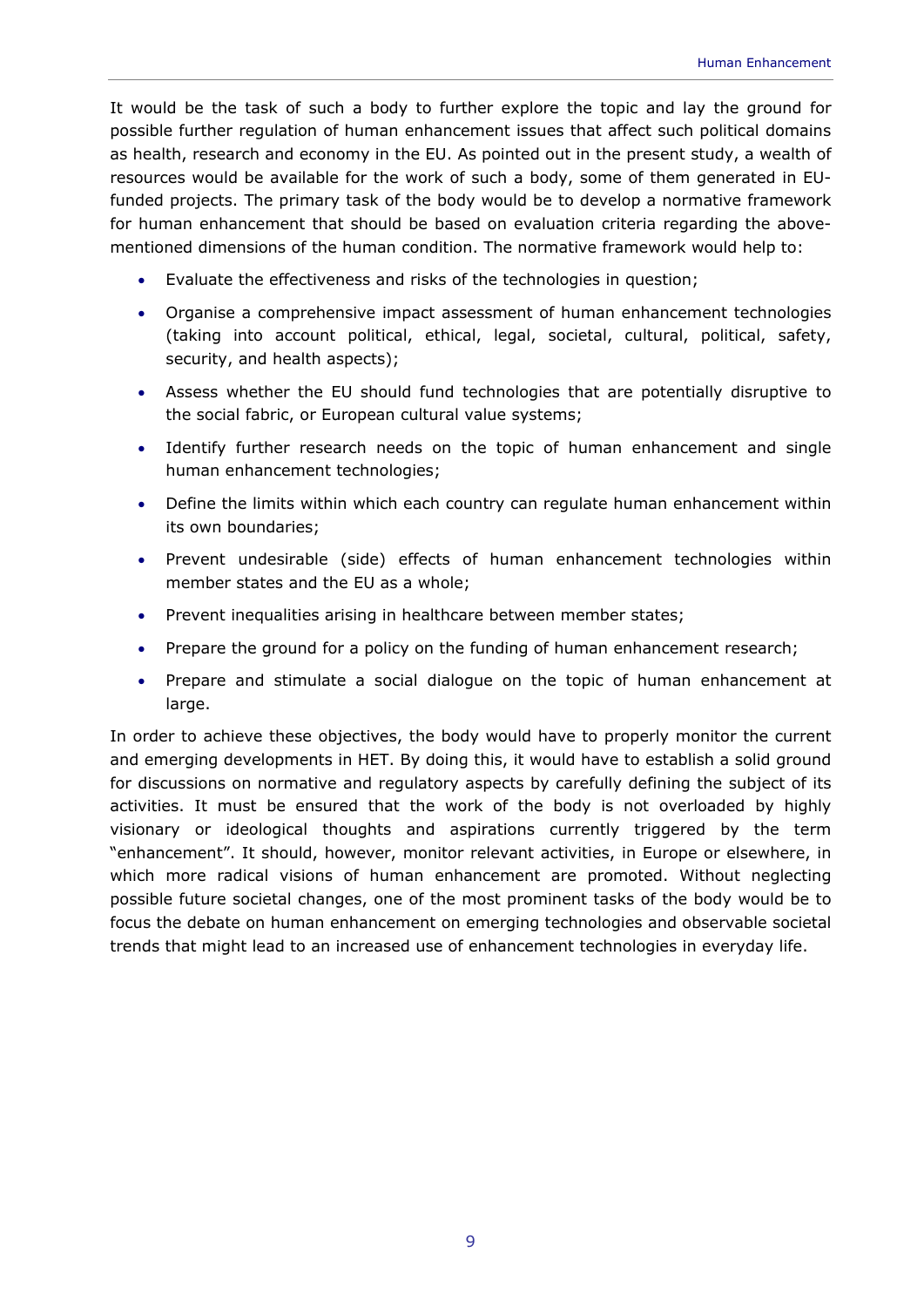## **INTRODUCTION**

Science and technology continue to provide more and more means to influence human bodily functions, both mental and physical. Such forms of "human enhancement", in particular "human enhancement technologies" (HET), are being used or developed or are envisioned in several fields of applications as diverse as assistive technology for disabled people, pharmacology, military research, reproductive medicine, and sports. Human enhancement is thus a phenomenon linking a range of technologies that at first sight appear very different. There is also an ongoing political, social and ethical discussion of human enhancement. Such discussion has not only become a fashionable topic in certain circles, but the literature on it has reached a "critical mass" (Selgelid 2009), qualifying it as a major topic of ethical research. The distinction between therapy and human enhancement is usually part of the arguments for or against allowing technological intervention in the human body or mind. Therapy is often defined as the attempt to restore a certain condition (e.g. normality, sanity, health), whereas human enhancement is regarded as transcending these boundaries. These issues have been discussed for some time now, mainly from the perspective of bioethics and with regard to doping, the non-therapeutic use of drugs and cosmetic surgery (cf. Parens 1998b).

Recently, however, advanced and visionary HET, based on new and emerging neurotechnologies, information and communication technologies (ICT) and other areas of research and development (R&D), have attracted strong public, political and academic attention. Some have even argued that with the emergence of so-called "second-stage" enhancement technologies (Khushf 2005; see Sect. 1.1.3) and the related visions we have entered "a new era of global bioethics" (Cole-Turner 2006, 1). In any case, the international discussion on human enhancement received a strong impetus from the release of the semi-official report "Converging Technologies for Improving Human Performance" (2002) on nanotechnology, biotechnology, information technology and cognitive science (NBIC) by the National Science Foundation and the Department of Commerce in the United States (Roco/Bainbridge 2002). In this debate on nanotechnology and "converging technologies" (CT), the enhancement of human performance was promoted as an aim of research, with particular regard to actual and visionary secondstage enhancements (e.g. by ICT implants) that may fundamentally alter human physical and cognitive functions (see for this debate: Andler et al. 2008; Coenen 2009; TAB 2008). Here we encounter the combination of a focus on the technological enhancement of individuals and somewhat technocratic ideas about how to steer societies and cultures.

#### *Human Enhancement Technologies*

A short look at several technoscientific developments and their social relevance can provide an impression of how HET may change our societies and challenge our established systems and political decision making.

The first concerns the illicit use of Ritalin™ by students, scientists, workers and others who wish to improve their concentration. Ritalin<sup>™</sup>, a drug prescribed to treat attention-deficit hyperactivity disorder (ADHD), has been found to be able to promote concentration in both ADHD patients and in others. It has been labelled a "universal performance enhancer" because enhanced concentration is known to benefit any cognitive task.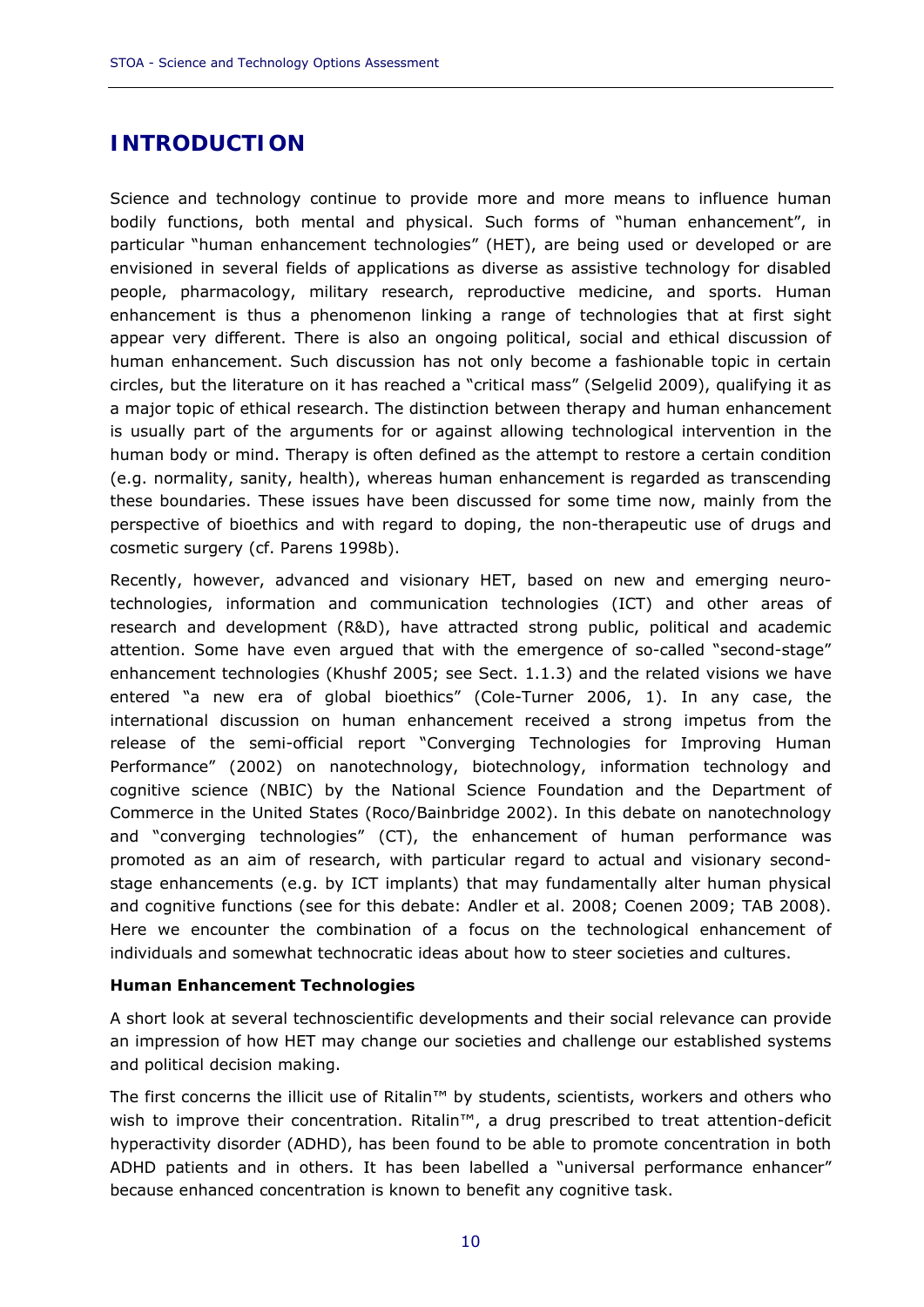And there are also a number of other drugs apart from Ritalin™ that appear to have the potential to promote wakefulness, e.g. modafinil, developed to treat narcolepsy. They promise to allow us to study, work and "party" much longer than usual, and possibly even to be more productive.

Secondly, many people use various anti-depressants to improve their mood. Around 3-5% of males and 8-10% of females are diagnosed with depression every year in North America (Kessler et al. 2000; Murphy et al. 2005), and one in eight adult Americans takes moodbrightening agents (PCB, 240), regardless of whether they suffer from severe long-term depression or not. It is not clear how much of this trend is due to a rise in the incidence of depression and how much to an increased readiness of people to use medication. In the future, it might be possible to pursue "mood enhancement" not only by taking pills but also with the aid of devices. A brain implant technique called deep brain stimulation is already being used to treat the symptoms of Parkinson's disease and has been used experimentally to alleviate severe depression. It could conceivably improve the mood of healthy people as well, and has already been presented as a spectacular case of "push-button happiness" in the mass media. Other, non-invasive devices such as transcranial magnetic stimulation that are currently being studied as treatment for depression and other psychiatric disorders might have beneficial effects on the mood of non-patients, too.

Other new technologies targeting the brain can be found in the field of brain-computer interfaces (BCI). BCI devices are being tested in various applications, such as those intended to enable paraplegics to control computers. Other BCI technologies undergoing trials for use in computer games might lead to enhanced human abilities to interact with "virtual" surroundings. In the U.S., the developments in this field have led to far-reaching visions of pilots controlling their machines "by thought alone". A number of different emerging BCI seem to offer real promise of merging "virtual worlds" and "real life" in the not too distant future. These and other potential HET are often studied or envisioned in the military context.

Genetic engineering can lead to genetic enhancement. Scientists have already succeeded in creating a genetically modified super mouse which is much stronger than other mice. Other examples are cosmetic plastic surgery, treatments claimed to be "anti-ageing" and the illicit use of performance-enhancing drugs in sports (colloquially known as "doping").

Finally, limb prostheses and exoskeletons already under development offer the potential of improving human functioning beyond what is typical of our species. Lifting heavy objects will become much easier if we can improve our musculature or use an exoskeleton to help us.

Some prostheses already let their users achieve performance (e.g. in mountaineering) that is impossible for humans with ordinary bodies (such as extending their legs to cross wide crevasses). And prostheses for daily use as well as new sport prostheses, such as those used by the South African sprinter Oscar Pistorius who tried to qualify for the 2008 Olympic Games with two artificial lower legs (Wolbring 2008a), are becoming increasingly sophisticated.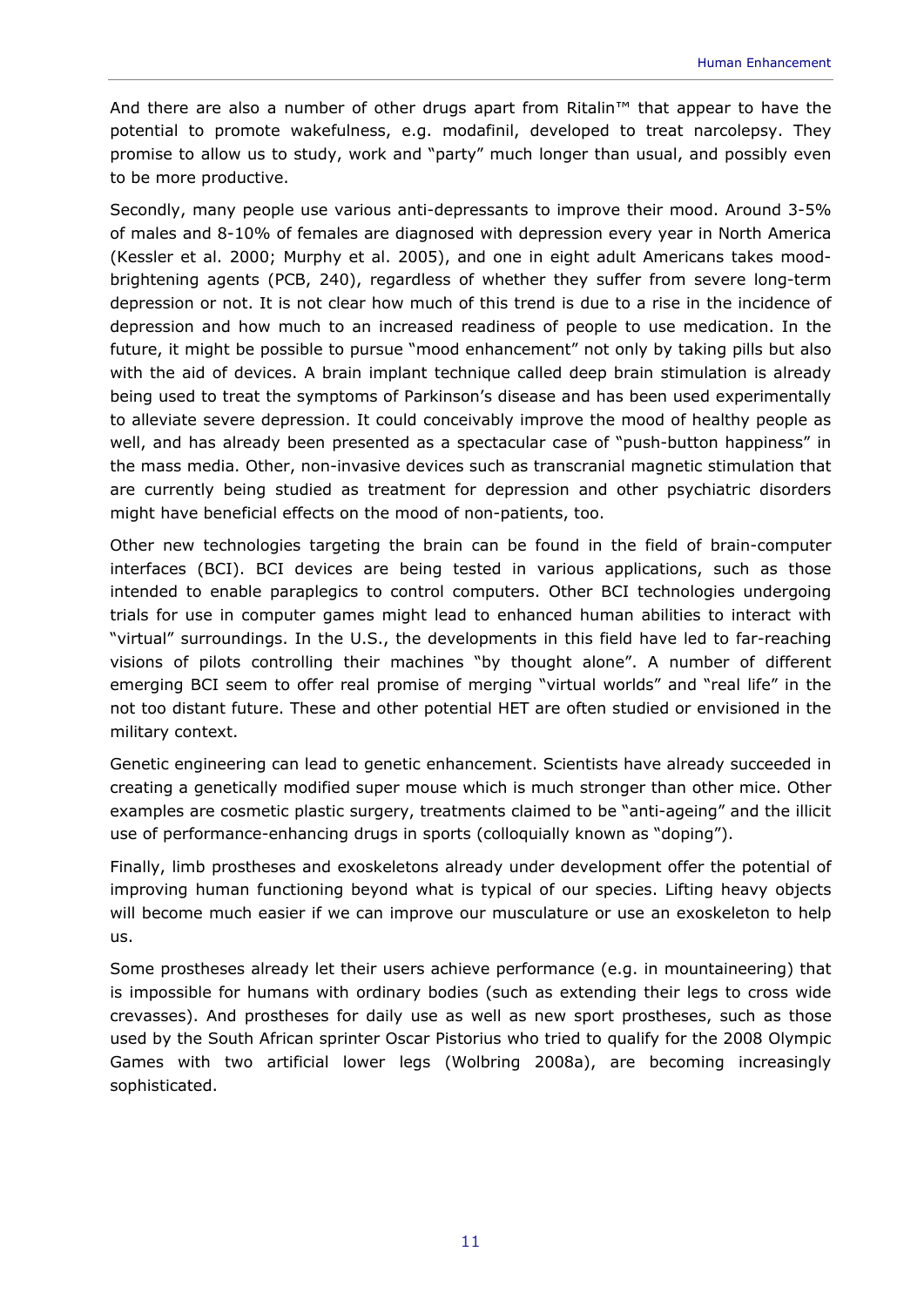#### *Human Enhancement – The Debate*

The phenomenon of human enhancement is a highly contested issue. On the one hand, the participants of the debate assess the prospects of HET and even the actual state of R&D in such technologies very differently. On the other hand, their views on the acceptability and desirability of human enhancement widely diverge.

These debates on HET and the visions of their impact raise fundamental questions concerning our views of the human condition and corporeality as well as of the future of our societies. Moreover, several ongoing R&D processes confront the boundaries between the grown and the made, the natural and the artificial. And broader changes concerning the societal role of medicine and the health system, such as the tendencies toward medicalisation and commercialisation, apparently further the trend toward human enhancement.

Arguably, the most ardent supporter of HET is the "transhumanist movement", which has achieved a remarkable degree of influence in academic debates on ethics and also in political discussions in the course of this decade to the extent of being a driving force or avant-garde. The debate on human enhancement is still strongly influenced by extreme positions, which are sometimes denoted as transhumanism versus bioconservatism. It is important to notice that, in large parts, these lines of conflict and the related arguments date back at least to the first half of the twentieth century. What we are dealing with here is an often overlooked but influential and consistent ideology of extreme progress, whose ideas about the future culminate in visions of a posthumanist civilisation in outer space, and thereby advance the notion of the necessity of radical transformations of human biology (cf. e.g. Andler 2008, Appendix C, p. 14ff.). This ideology has triggered, also since the first half of the twentieth century, strong reactions by religious and secular conservatives and also by left-wing critics of scientism and some segments of our technological civilisation. The STOA project on CT concluded, in our view quite rightly, that there is a need to locate middle ground positions in this debate, as well as a need for a public arena in which the many normative issues involved can be discussed (STOA 2006). However, one must take into account that research funding and the public dialogue on these far-reaching visions ties up intellectual and material resources which might then not be available for assessing more urgent issues. A balance must thus be found between advancing a rational discussion through critical analysis of these visions and the further popularisation of the latter (Grunwald 2007; Nordmann 2007a, 2007b; Paschen et al. 2004).

There are two processes which have made human enhancement highly topical. On the one hand, there appear to be many people who want to improve their performance, their happiness, their beauty, or other features by technoscientific means. These desires and hopes are often related to broader societal tendencies and to structural features of our societies (such as the orientation toward competitiveness) that shape individual preferences in the direction of human enhancement. However, the scope of these tendencies is still unclear, and they might only be widespread in certain professions and sections of the population. On the other hand, there are numerous promoters of human enhancement who were able to create lobbying networks.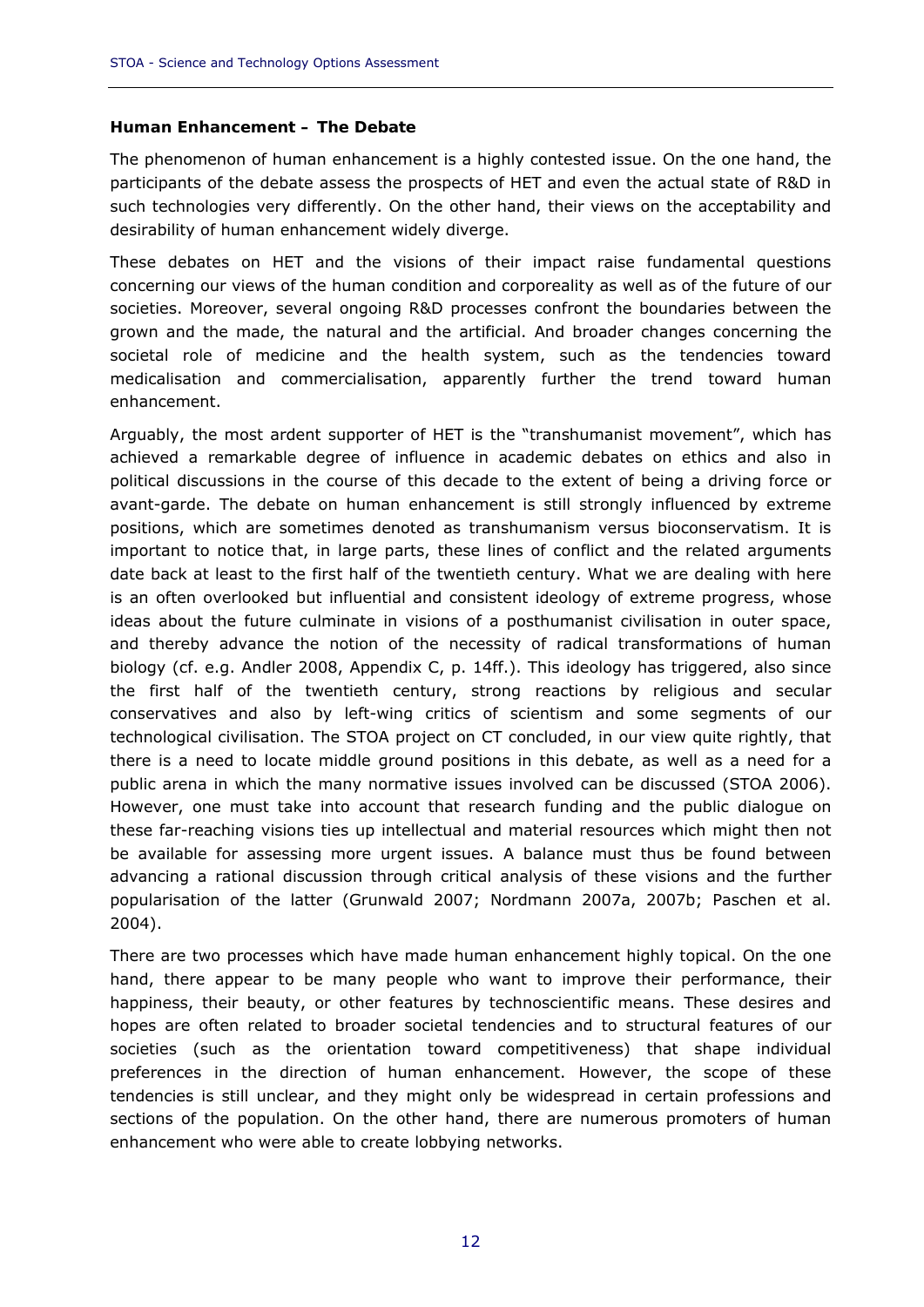Far from being restricted to transhumanist organisations, these promoters include members and key players of the research and technology policy establishment, in particular in the U.S. (cf. Coenen 2009) and in the Anglo-Saxon world in general. They often adhere to the above-mentioned ideology of extreme progress. The development of this ideology and the influence it currently exerts are not only of academic interest, but relevant when it comes to the interrelationships between European value systems and the hopes and fears concerning our societal and technological future.

#### *Focus and Scope of the Report*

Given the highly visionary and ideological notions, it is obvious that the discussion of human enhancement is not straightforward. Yet beyond competing worldviews, it is characterised by conceptual diffuseness and a lack of differentiation. For example, with respect to health practice, the question is whether the distinction between human enhancement and therapy is tenable enough for policy purposes. The boundary between therapy and enhancement has never been clear cut. Is there a need to reframe the discussion? Some of the differences in the assessment of the state of the art in R&D in HET can be explained by the wide variety of definitions of human enhancement. Given the conceptual problems, there is a need for substantial efforts to develop a pragmatic notion of human enhancement and a heuristic to identify the relevant HET, both of which must be viable for handling the issue and the ongoing developments in a policy context.

We define "human enhancement" as any "modification aimed at improving individual human performance and brought about by science-based or technology-based interventions in the human body", distinguishing between (i) restorative or preventive, non-enhancing interventions, (ii) therapeutic enhancements, and (iii) non-therapeutic enhancements. We thus regard human enhancement primarily as one specific perspective on developments in science, technology, medicine and society. The effects of HET can be either long term or even permanent (as in the case of genetic enhancements), or temporary (such as the improved concentration brought about by use of drugs). The aim may be to improve our natural abilities (for example by making us stronger or happier) or to give us characteristics or abilities that no human being has ever had before, such as full night vision or flying.

Much of the discussion revolves around highly visionary ideas which evidently shape the discourse on HET and could thereby change societal views on science, technology, and their future. There are, however, developments which are of rather short-term interest, and some HET already exist and are here to stay.

They are in the focus of our report and of the policy options we discuss. We discuss various developments in several fields of R&D which are related to human enhancement, the chances and challenges (individual, medical, cultural, political etc.) that are raised by HET, and how the ongoing discourse on human enhancement change the views on human corporeality, (dis)ability, tendencies toward medicalisation, and old and new visions of individual and societal perfectibility.

The present study provides both an overview and detailed analyses of HET and the pertinent political, academic and societal debates. The main question is what is relevant enough to be dealt with in policy making. The study develops recommendations and policy options for fostering an ethically reasonable political handling of HET-related issues and contributes to creating a strategy for stimulating a broader societal and academic discourse on the topic of human enhancement.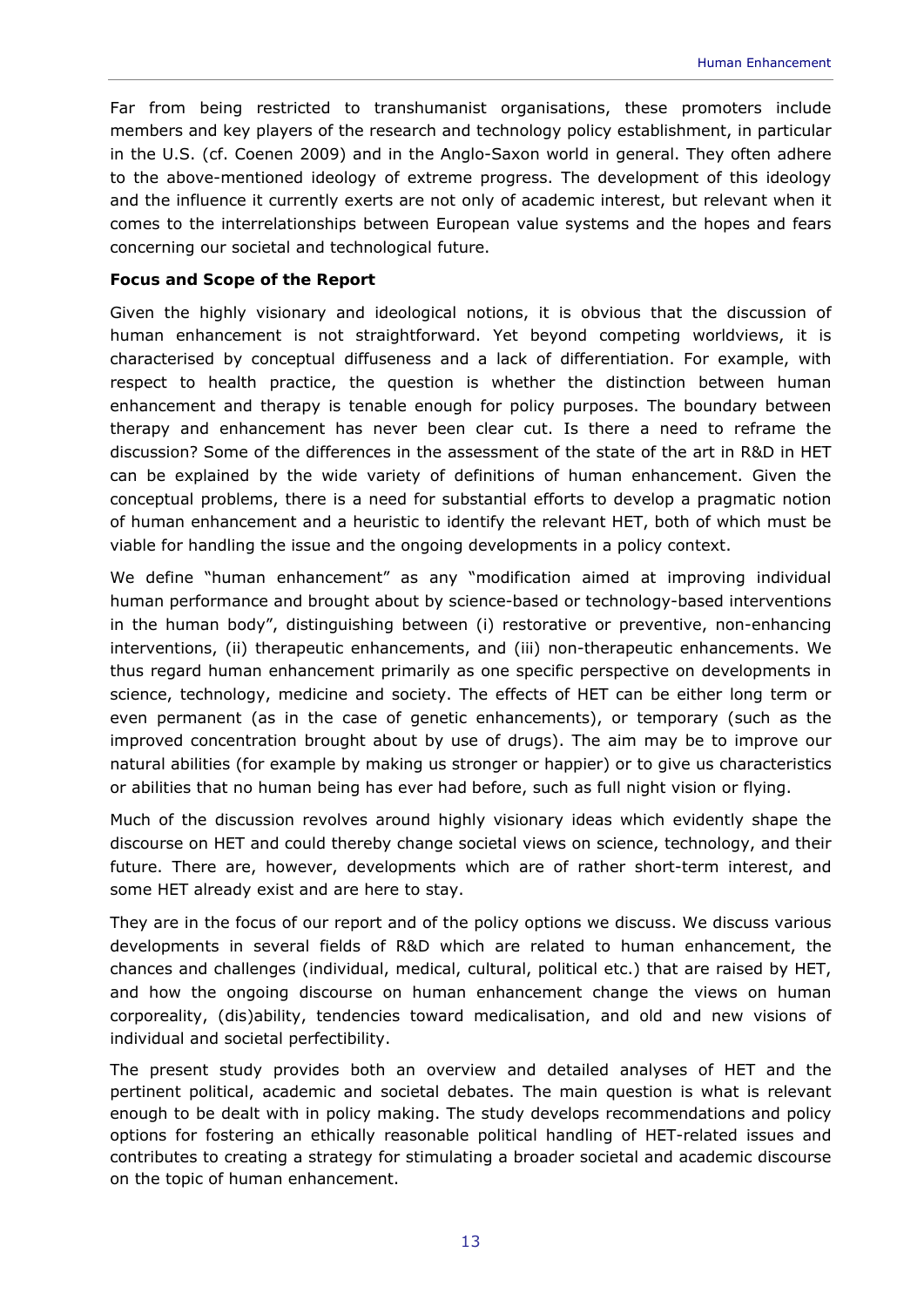For the European Parliament it is, as a matter of course, of major importance to learn about the reasons and options for addressing the issue of human enhancement on a European level. The role played by human enhancement in some individual strategic discussions about European R&D policies appears to be just a beginning. The ethical, societal, technological and innovative aspects of the topic are becoming increasingly important at all levels, including that of the member states.

The structure of the present report is a systematic overview of the various facets of human enhancement and human enhancement technology (HET).

We begin Chapter 1 by defining and explaining our understanding of human enhancement and related concepts (Sect. 1.1), aware that conceptual questions are of utmost importance when it comes to discussing the issue in a meaningful way, in particular in a policy context. We then present and discuss instances of existing or emerging technologies for human enhancement with a focus on non-therapeutic uses for cognitive and physical enhancement (Sect. 1.2.), and with the goal of separating the hype and far-flung visions from the actual state of the art and realistic expectations.

In Chapter 2, we return to several technoscientific developments, discussing them in more detail and with a view to their actual societal, political, and cultural significance (see Sects. 2.4 – 2.7). Moreover, we (i) present and analyse some major lines of reasoning on human enhancement (Sect. 2.1), including very visionary aspects, (ii) briefly discuss various broader societal tendencies and issues that provide the context of the debate on human enhancement (Sect. 2.2), and (iii) give some evidence of the existence of influential networks promoting human enhancement (Sect. 2.8), also pointing out features of their ideological background that appear to be relevant to an adequate understanding of the challenges that the discourse on human enhancement poses to European culture and value systems. These and other issues are also raised in the concluding section of the chapter (Sect. 2.9), where we discuss some of these challenges and relate them to other trends towards an "enhancement society".

In Chapter 3, we first outline the major lines of the debate about human enhancement at the EU level (Sect. 3.1). The focus here is on rather high-level EU statements and on EUfunded activities and research projects, in particular with regard to nanotechnology and converging technologies. It also includes pertinent opinions of the European Group on Ethics in Science and New Technologies. In a section on EU-funded projects that conduct scientific research on HET (Sect. 3.2), we concentrate on projects that were funded within the Framework Programmes (FP) for Research and Technological Development. The following section (Sect. 3.3) presents the results of the first expert meeting carried out for this study, focusing on diverse challenges to the social, (dis)ability, medical, and ethical frameworks raised by human enhancement. Specific legal and regulatory aspects of human enhancement are separately discussed in section 3.4. The aim of this discussion is to point out some of the most relevant legal aspects and to identify a number of possible starting points for regulating HET in Europe. In the last part of this chapter, we discuss some possible first steps toward a governance of human enhancement (Sect. 3.5). This discussion is based on the results of the second expert meeting carried out for this study.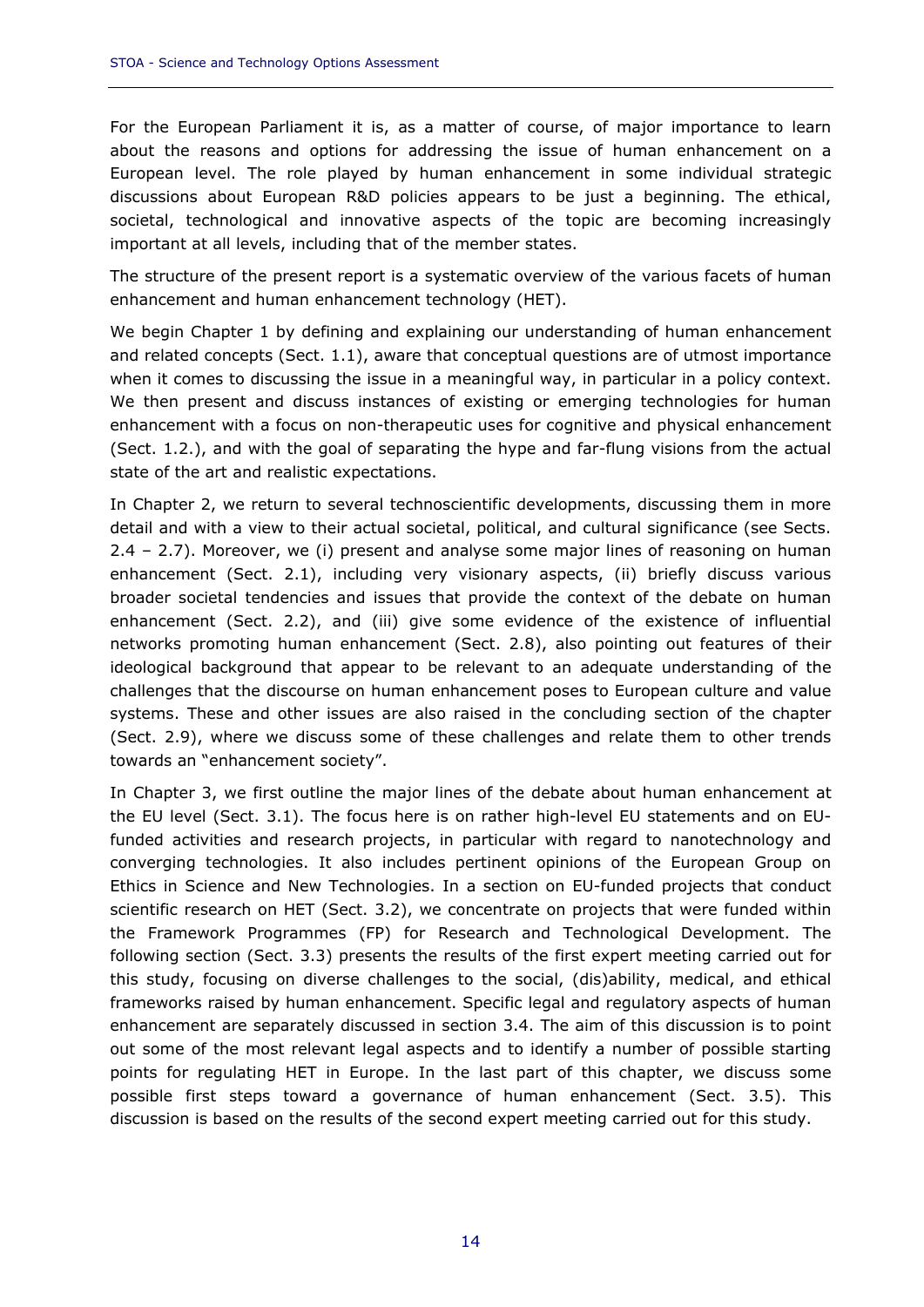We start the final chapter of the report by discussing which political and societal domains appear to be most strongly affected by the trends towards an enhancement society (Sect. 4.1). Afterwards we outline and discuss possible general strategies of how to deal with the topic of human enhancement and with HET in a European context (Sect. 4.2). Finally, we present and explicate our proposal to establish a European body to oversee human enhancement technologies, and argue that the European Parliament should play a central role in establishing such a body (Sect. 4.3).

We wish to thank the following experts, who took part in the expert meetings, for their invaluable contributions to the project (for their affiliations, see section 1.1. of the Appendices): Eva Asscher, Stuart Blume, Rafael Capurro, Damiaan Denys, Helmut Dubiel, Arianna Ferrari, Loes Gabriëls, Nine Knoers, Laurens Landeweerd, Mohammed Maarouf, Ineke Malsch, Ruud H.J. ter Meulen, Ursula Naue, An Ravelingien, Maartje Schermer, Mariken Stoutmeijer, and Clare Williams. Reinhard Heil (University of Darmstadt) carefully read and perspicaciously commented large parts of the final draft which greatly helped to improve the study. Special thanks also go to Frans Brom, Huub Dijstelbloem and Rinie van Est, our colleagues at the Rathenau Institute, for their important contributions to the design and realisation of the project.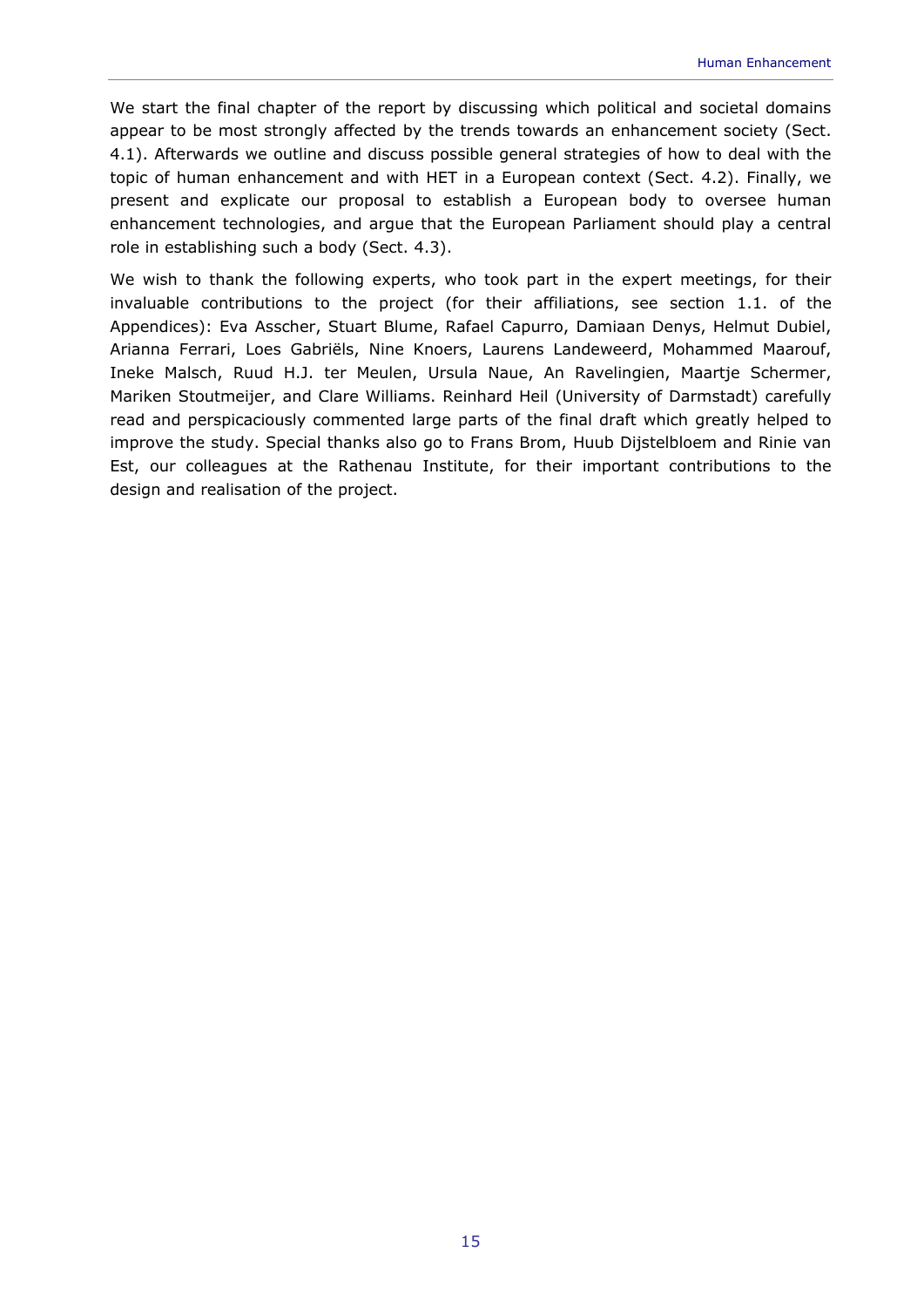## **1. HUMAN ENHANCEMENT TECHNOLOGIES**

It was still early in the debate on human enhancement when the argument arose that conceptual clearness and knowledge about the various uses of the term "enhancement" are important for policymakers faced with the prospect of using the expression "human enhancement" as a regulatory concept (Parens 1998a, 1998b). Unfortunately, the concept has not become clearer since then. On the contrary, the growing attention paid to processes of technoscientific convergence, the highly visionary character of many recent debates on science and technology, the rise of the extremely technophile transhumanist movement, and the radicalisation of positions, e.g. considering enhancements as a "moral obligation" (Harris 2005)—all of these have further increased obfuscation. Policy-oriented knowledge about the various uses of the term "enhancement" therefore appears to be even more important now then it was in the 1990s. This is all the more challenging since, in the ongoing academic debate, human enhancement is often deemed to be not only an ethically thorny issue, but also a fuzzy concept.

An important element of the project has thus been to clarify conceptual issues in a double sense. On the one hand, the project had to register and analyse a wide variety of positions on human enhancement, the purpose of which was to improve the conceptual approach to the topic. On the other hand, the project had to identify or develop a concept of human enhancement which is viable in a policy context.

Before sketching the progress and prospects of non-therapeutic use of selected human enhancement technologies (HET), we will therefore first present some thoughts about the conceptual issues as well as our definitions of human enhancement and HET.

#### **1.1 Defining Human Enhancement and Enhancement Technologies**

In this section, we will present some of the results of the work that was done in the course of the project regarding conceptual issues of human enhancement and that helped to shape our definitions of human enhancement and HET (for these definitions, see below and Sect. 1.1.3).

Our review of the literature and our interpretation of the results of the two expert meetings which were carried out for this study (see Sects. 3.3, 3.5 and the Appendices) have led us to the conclusion that a suitable notion of human enhancement

- should not comprise all forms of therapy (if only because of the implications of such a conceptualisation in a health system and policy context) and should take into account that the boundaries between medical treatments and human enhancement are often blurred (for example, when a medical treatment results in an enhancement of the patient's performance, if compared to the patient's performance before occurrence of the treated injury or disease),
- should not be based on conceptualisations of normalcy, (dis)ability or health according to which people who were born with certain bodily or cognitive characteristics are deemed as having curable or incurable defects and in which the social and psychological aspects of (dis)abilities and health are ignored,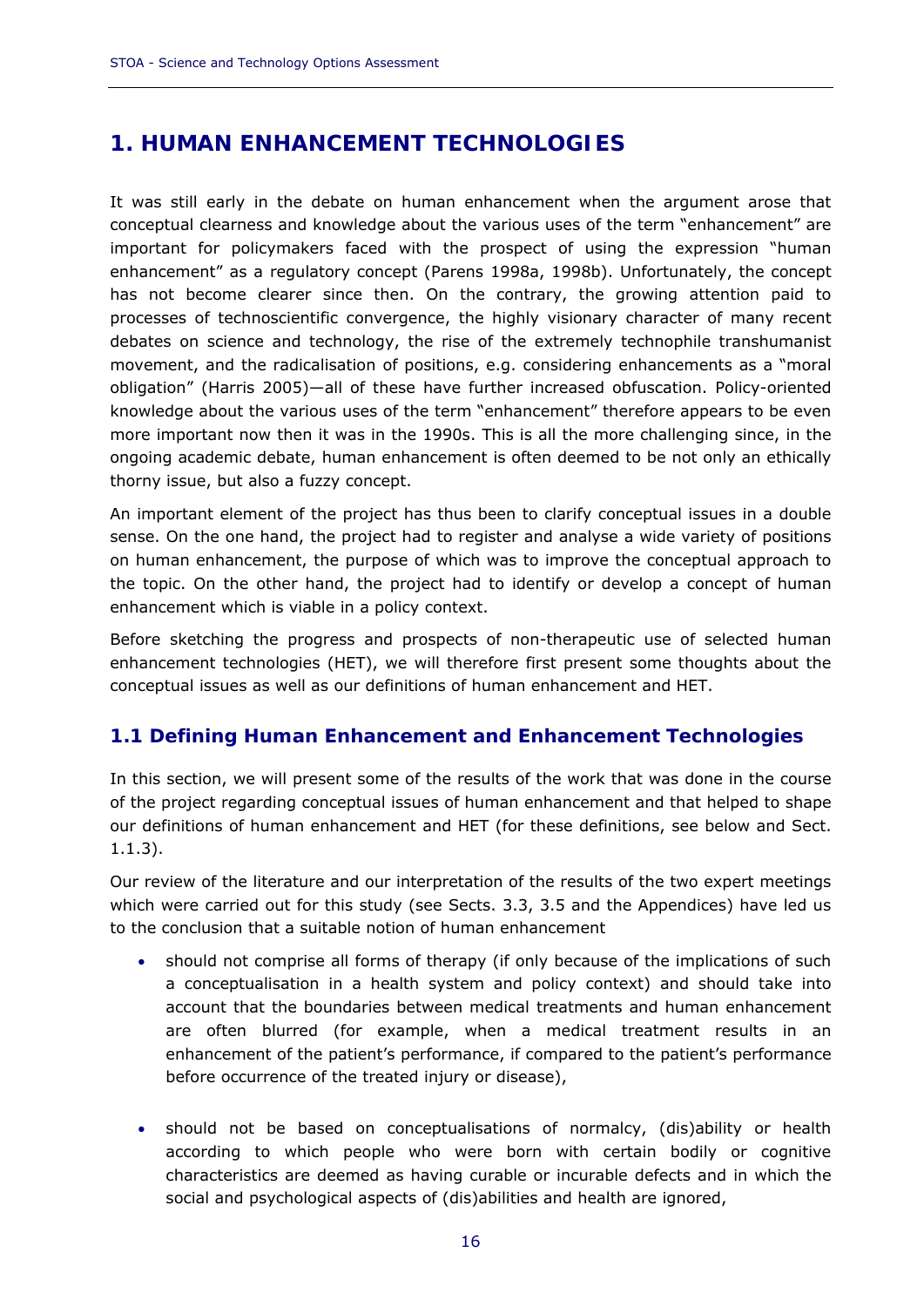- should be meaningfully limited and therefore exclude such practices as the ordinary use of body-external technological devices, education, physical exercise, mnemonic training, and the consumption of "natural" drugs, such as coca leaves, and food (although these practices can contribute to an enhancement of performance),
- should be restricted to the enhancement of individual performance by technoscientific means, and its definition itself should not include the goals of an improvement of the species or a betterment of humanity (although these goals are of utmost importance for the interpretation of the topic of human enhancement, the pertinent debates, and the relevant ideologies).

The reasons for us to believe that a notion of human enhancement has to meet these criteria to be suitable for the ethicopolitical and the broader academic discourse on this topic are given in the following sections.

We define "human enhancement" as a modification aimed at improving individual human performance and brought about by science-based or technology-based interventions in the human body. This definition includes "strong", second-stage forms of human enhancement with long-term effective or permanent results as well as "temporary" enhancements. Because it is not related to a specific definition of health, this is a non-medical concept of human enhancement. Moreover, we distinguish between purely restorative non-enhancing therapies, therapeutic enhancements and non-therapeutic enhancements (see the chart in the next section). In section 1.1.3, our definitions of human enhancement and HET are presented in more detail.

#### 1.1.1 Therapy and Enhancement

The term "enhancement" has been most often used in medicine-related bioethics in the last decade, "to characterize interventions designed to improve human form or functioning beyond what is necessary to sustain or restore good health" (Juengst 1998, 29). Leaving aside at this point questions related to the variety of established and new concepts of health (cf. Wolbring 2005 and Sect. 2.2.2), we would like to emphasise that this notion of "restoration" is still useful for the conceptualisation of human enhancement: The restoration of a previous condition after a disease or after an injury (*restitutio ad integrum*) is a concise definition of a therapy which is clearly not an enhancement (Wiesing 2008).

However, all attempts to use the therapy-enhancement distinction for delineating medical treatments from human enhancement and for restricting the latter notion to non-medical practices are problematic. Such a definition of human enhancement excludes important, if not core aspects of the whole issue.

It ignores, for example, the fact that some therapies can have intended or un-intended effects that exceed the restoration of good health (see, for example, the debate around the ultimately overturned labelling as techno doping of the artificial legs of the abovementioned Paralympic athlete Oscar Pistorius that allow him to outperform athletes with normal legs; cf. Wolbring 2008a).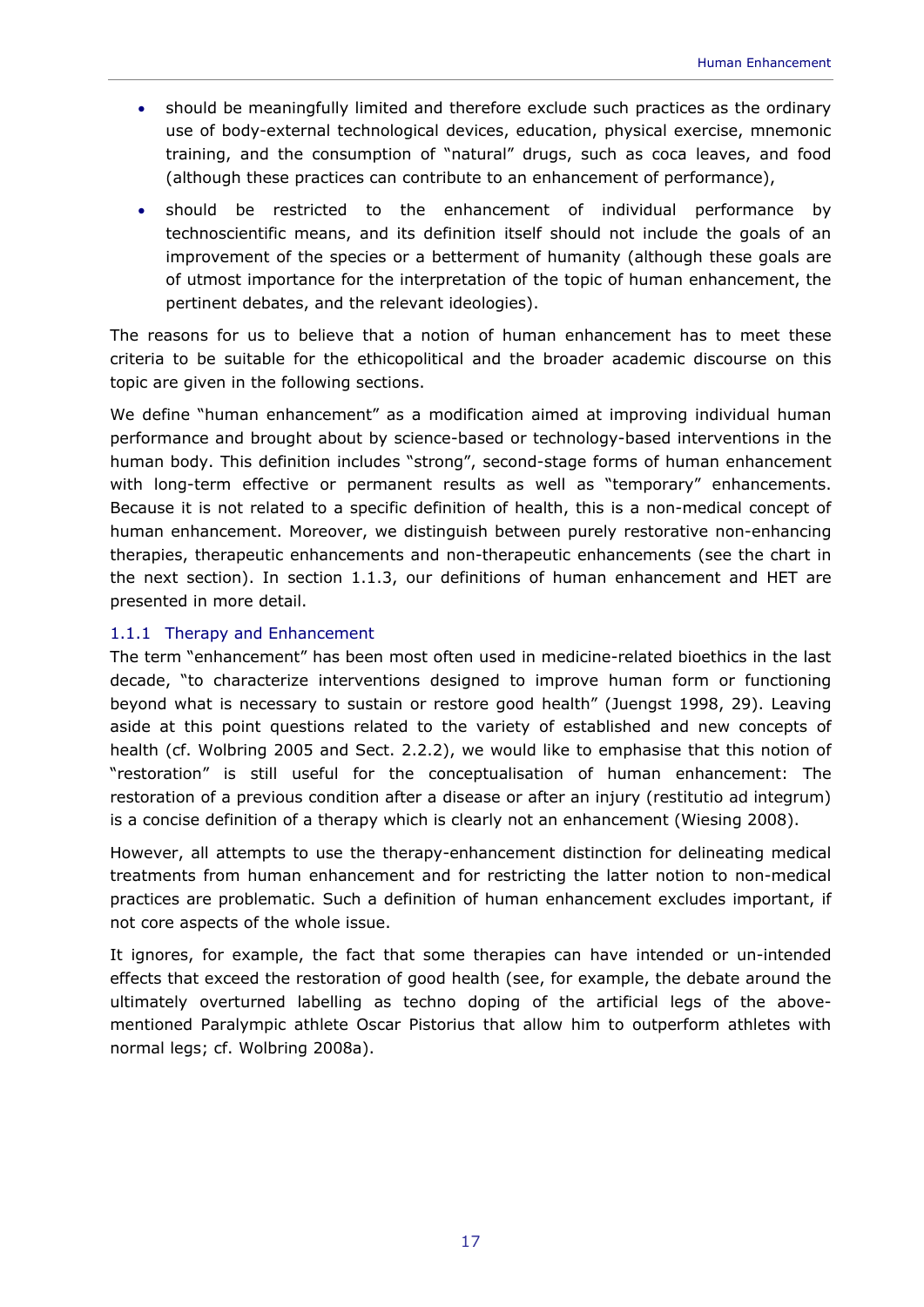Moreover, it ignores the facts that methods which are used for clearly therapeutic interventions can sometimes also be used for purposes that have nothing at all to do with the goal of a *restitutio ad integrum* (a kind of "dual use") and that more and more physicians, for example in the field of cosmetic surgery, deliberately offer treatments which evidently do not even have the goal of *restitutio ad integrum*. Any cosmetic surgery that is not used to remedy the effects of an injury or disease should be conceived as human enhancement, even if the patients have suffered since birth from a deviation from the social ideals of beauty. While such an intervention can help these persons to lead a happier life or even to overcome grave psychological problems, it is clearly not a *restitutio ad integrum*. At least in the case of a remedy of grave psychological problems (and with regard to a wider definition of health also in the absence of such problems), such an intervention can, however, not only be medical, but also therapeutic. One has to take into account here that psychological problems are, one the one hand, related to ever-changing changing social norms and cultural values, and, on the other hand, are extremely subjective, can vary by social status, personal values and other factors that are difficult to gauge objectively.

In a health policy context, it is important to realise that to label something as human enhancement does not preclude actors in the health system from classifying the intervention as a therapeutic measure which has to be paid by insurance funds. For the development of a notion of human enhancement which is suitable for the ethicopolitical and broader academic discourse, it therefore appears to be advisable for us to distinguish between therapeutic and non-therapeutic enhancements, on the one hand, and between medical and non-medical enhancements, on the other hand. The former distinction, which has already been used in a policy document of the European Union (EU; European Commission 2008), takes into account the existence of dual-use methods as well as the fact that some therapies can have effects that amount to an enhancement. The latter reflects the fact that interventions with the goal of human enhancement can also be carried out in a non-medical context and not only by physicians.

Finally, we consider a treatment to be enhancement if it is carried out to enable someone born with a bodily characteristic which is socially often considered a defect (such as a cleft lip) to achieve a species-typical or nearly species-typical functioning. Otherwise, the enhancement of performance would be ignored, and the effects of a disease or injury would be conceptually mixed up with bodily characteristics of a person that were not caused by a disease or injury. In any case, the concept of human enhancement should not be based on any predefined notion of normalcy.

The following charts summarises the main results of our conceptual considerations and classifications so far. As presented in this chart, we do not tie the classification of interventions to the question whether they are carried out by a physician or someone else.

This takes into account the fact that a great majority of the experts who took part in the expert meetings for this study as well as large parts of the literature share the view that in medical practice the boundaries between therapy and non-therapeutic enhancement are getting increasingly blurred.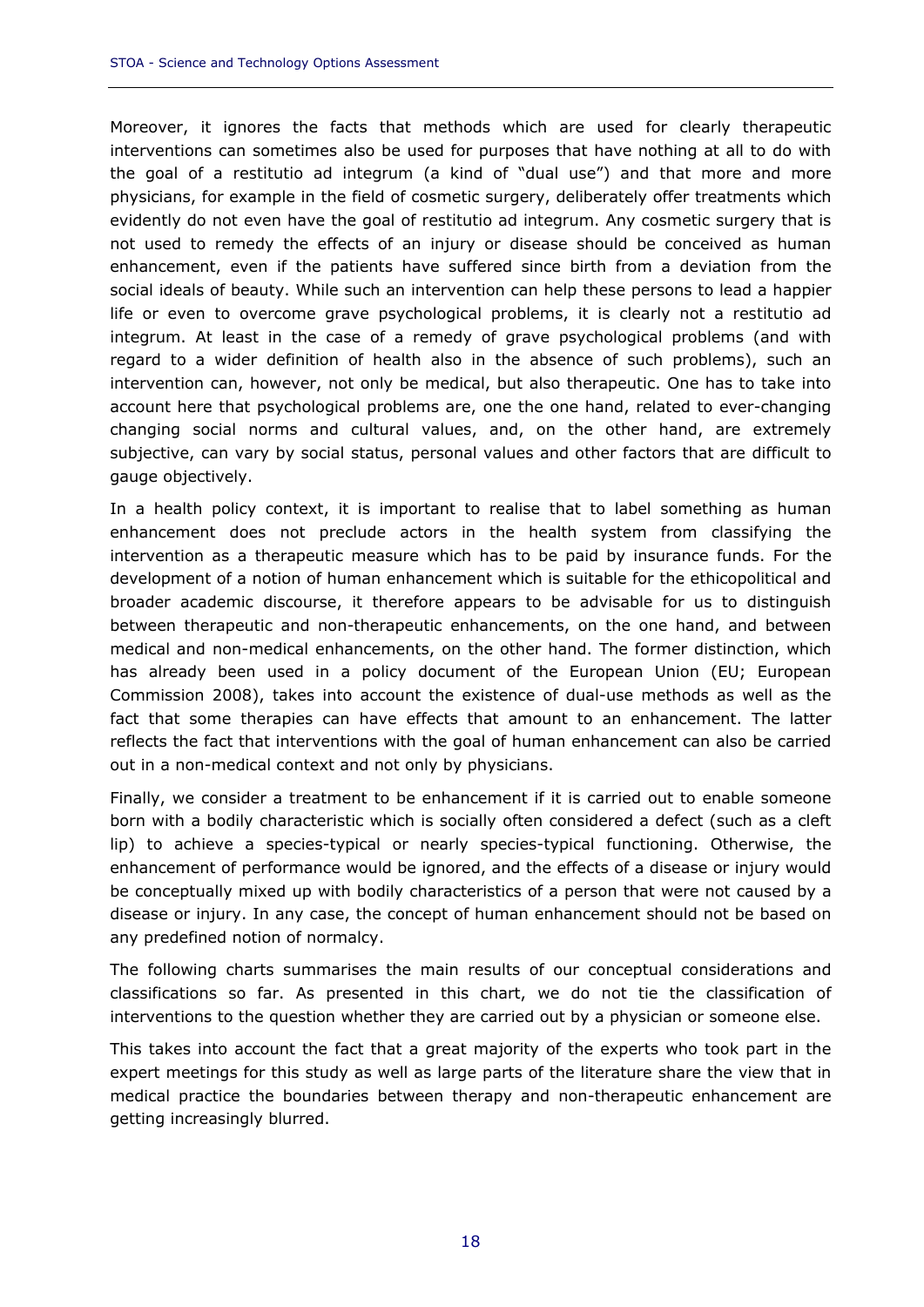The kinds of interventions which are characterised in columns 2, 3, 4 and 5 of our chart are those which mainly cause the boundaries to be blurred. While we hope that our distinctions are sharp enough to be at least suitable for the purposes of this study, we would also like to point out that there is often a high degree of arbitrariness in distinguishing a disease from a deficit requiring therapy. This is particularly in the case of a modification or removal of a congenital bodily characteristic (see columns 3 and 4 of Chart 1). Such distinctions as to how to define a certain bodily condition frequently result from a complex interplay between medical definitions, legal frameworks, the views of the people who undergo an intervention (or carry out themselves), and the social perceptions of the bodily characteristics, behaviour, or well-being of an individual.

|                  |                           | 3               | $\overline{4}$     | 5                           | 6                      |
|------------------|---------------------------|-----------------|--------------------|-----------------------------|------------------------|
|                  | Treatment of Treatment of | Modification    | Modification       | Purposeful                  | Use of non-            |
| a disease or     | a disease or              | or removal of   | or removal of      | <sub>of</sub><br><b>use</b> | medical                |
| with<br>injury   | with<br>injury            | a congenital    | a congenital       | therapeutic                 | methods and            |
| restitutio<br>ad | (intended or              | bodily          | bodily             | methods<br><b>or</b>        | HET for any            |
| integrum         | unintended)               | characteristic  | characteristic     | medical HET                 | kinds<br><sub>of</sub> |
|                  | effects<br>that           | which<br>is     | which<br>is        | for a purely                | enhancement            |
|                  | exceed                    | deemed<br>a     | perceived as       | $non-$                      |                        |
|                  | restitutio<br>ad          | the<br>disease, | undesirable        | therapeutic                 |                        |
|                  | integrum                  | cause of<br>- a |                    | enhancement                 |                        |
|                  |                           | disease,<br>or  |                    |                             |                        |
|                  |                           | expected<br>to  |                    |                             |                        |
|                  |                           | cause<br>a      |                    |                             |                        |
|                  |                           | disease         |                    |                             |                        |
| <b>Not</b><br>an | Therapeutic               | Therapeutic     | Non-               | Non-                        | Non-                   |
| Enhancement      | Enhancement               | Enhancement     | <b>Therapeutic</b> | <b>Therapeutic</b>          | Therapeutic            |
|                  |                           |                 | Enhancement        | Enhancement                 | Enhancement            |

Chart: Therapeutic and Non-Therapeutic Interventions

One example for such a complex interplay is the difficult assessment as to the degree that a non-pathological bodily feature contributes to an individual's grave psychological problems that then may require a therapy. Moreover, there is the complicated issue of lost body function or diminished health, whether of genetic origin or not. There are huge differences. While treatments, for example, of Retinitis pigmentosa or Alzheimer's disease are clearly therapeutic, some treatments of natural age-related conditions, such as facelifting, are obviously non-therapeutic enhancements. The therapeutic notion of restoration does not apply here, because the aim is to restore a condition which was not altered by disease or injury, but by a long-term natural process. However, in the future HET which might be used to raise the physical performance of older people to the level of younger ones will possibly be classified as therapeutic.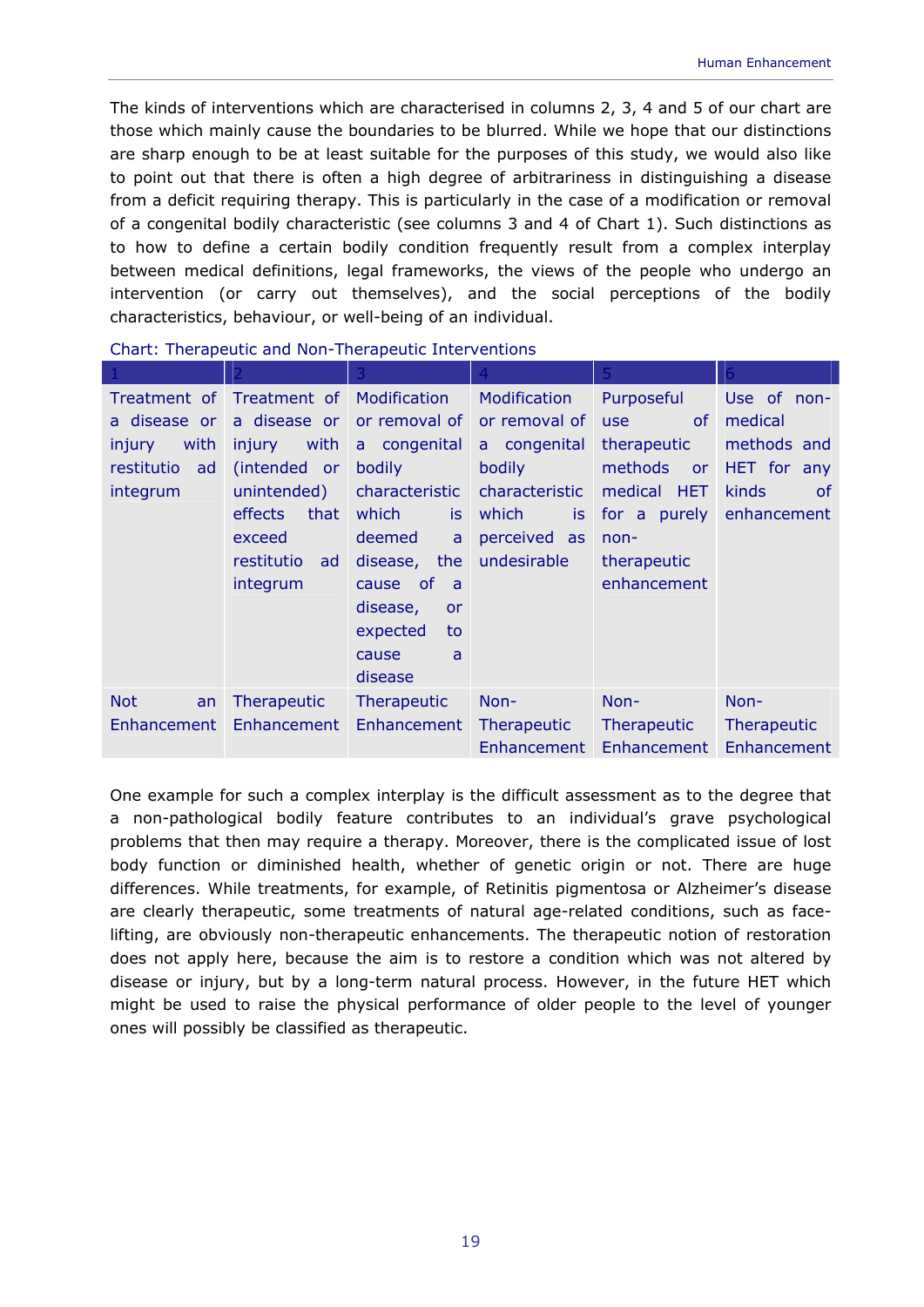It has also been argued that, rather than talking about the ethics of treatment versus enhancement "as though these were categorically different things" and abandoning the treatment-enhancement distinction altogether, one should focus on particular interventions, examining the ethics of these on a case-by-case basis and pinpointing them on a continuous spectrum, "the opposites of which are different, and where it makes sense to speak in terms of degree and prototypical cases" (Selgelid 2007, 1).

In the case of technological enhancements which are based on implanted human-machineinterfaces, the specifics of technological development have to be taken into account.

Grunwald (2008) exemplifies this aspect in the following way: Assuming one succeeds in technically recreating, for instance, a sensory organ like an eye with equally good results. An artificial eye of this kind would – as is customary in technical development and production – be given a version number by its manufacturer: this would be "eye 1.0". However, version 1.0 will not be the last one, because as soon as version 1.0 has been developed and tested, engineers and physicians will be thinking of the next version: enhancement is an imperative in modern technology. Hereby, there may be entirely different directions of enhancement, for example, a reduction in costs or the service interval for eye version 1.0. Version 2.0 thus by no means has to be improved with regard to human sensory capabilities (e.g., giving night-sight ability or zoom options) – but this enhancement forms part of the spectrum of the technological imperative, as applied to eye 1.0. A technical enhancement of humans thus is revealed as a consequential step of a technical restoration of failed or deficient body functions. The transition from interventions that are restorative to those that are enhancing is a gradual one from a technical perspective and by no means revolutionary. The efficacious technological imperative necessarily leads in this field from healing to enhancing, if it is not guided normatively by arguments of a different type. Enhancement, then, has no intrinsic limits or measures but opens up an infinite space of the possible. Once a status has been achieved in enhancing humans, this does not mean that the enhancement process stops in the sense of a target being reached; rather it serves as the starting point for the next enhancement, and so on. This feature radically distinguishes healing from enhancement: healing comes to an end when the patient is healthy, while enhancement does not come to an end even if it is successful, but is driven ever onwards by the restlessness of the technological imperative.

We will return to such conceptualisations of the relationships between therapy and enhancement and their dynamics in other sections of this study. In closing this section, it should be pointed out that non-therapeutic enhancements are at the focus of our overview on HET because these enhancements are at the centre of the ethical and emerging political debate on human enhancement. However, viewed anthropologically, the second-stage enhancements, whether therapeutic or non-therapeutic, constitute the greatest challenge. In the following sections, which mainly discuss the conceptualisations of human enhancement that are advanced by its ardent supporters, we would like to draw particular attention to these kinds of enhancements.

#### 1.1.2 Enhancement, Technoscience and Nature/Nurture

In the publications and public statements of ardent promoters of far-reaching human enhancement, three main rhetorical strategies can be identified: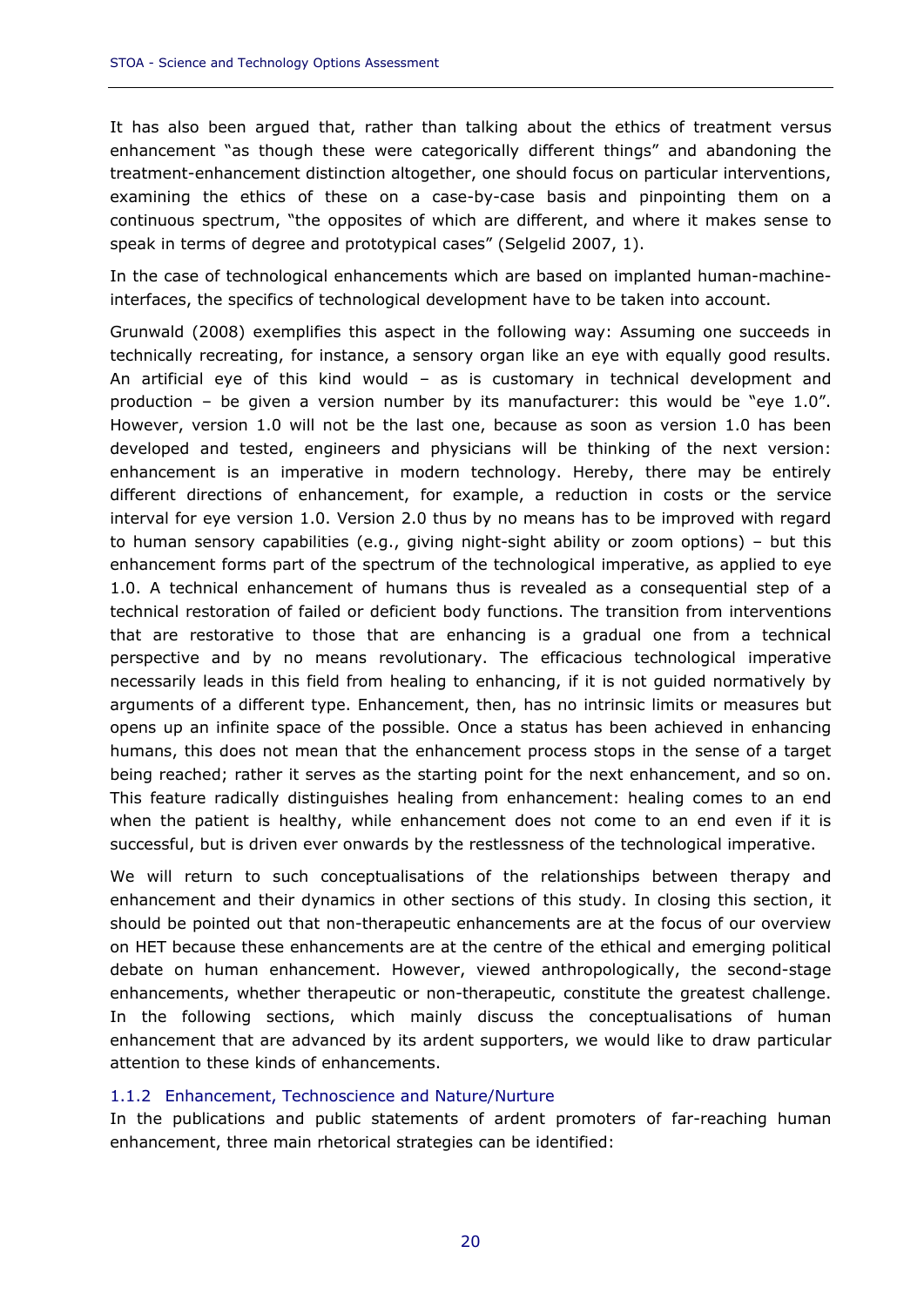- Firstly, the second-stage enhancements are equated with, or portrayed as, the logical outcome of more or less established bodily practices or interventions into the body whose purpose is to improve performance or appearance, such as physical exercise, the consumption of coffee, or cosmetic surgery.
- Secondly, non-therapeutic enhancements are presented as expressions of an innate human striving for self-improvement and related to the fundamentals of human culture and civilisation, such as the longing for religious ecstasy, education, medicine, or the creation and use of tools.
- Thirdly, the significant progress in medicine, science and technology, which has also led to the emergence of various, often impressive new forms of therapeutic enhancement, is used to posit an ongoing revolution in science and technology that promotes the development of non-therapeutic HET. It is even considered an occasion to prophesise an imminent break in human history and in the development of the species (see Sect. 2.8.1).

There is much historical and recent evidence for the widespread interest in and use of substances, technologies and methods to improve performance. However, the claim that these substances, technologies and methods are used with the same or similar motivations as, for example, cutting-edge brain-computer interfaces (cf. e.g. Anderson 2008) or methods of gene transfer is a trivial one and misleading. It obfuscates the qualitative differences between our highly modern technoscientific culture and the past. Arguments that take the form, "we've always done or strived for it", tend to neglect "how new means to achieve old ends make a moral difference" (Parens 1998b, 25). This is in particular true with regard to second-stage and other enhancements that would threaten to damage or destroy the fabric of our societies. Certain of such anthropological notions of human enhancement, in which, for example, both the consumption of chewing gum and education are counted among the means of cognitive enhancement (Sandberg/Bostrom 2006), empty the term "human enhancement" of any useful meaning. According to this view, one can draw a straight line from the most archaic forms of human nature and nurture to the development of fantastically advanced HET, and all these phenomena can be traced back to the same desire for self-improvement.

While there certainly are many good reasons to emphasise that education, tool-making, the use of tools, and the longing for transcendence are extremely relevant for the emergence and development of humanity, these expanded anthropological notions even further obfuscate what is at stake if the ambitions to radically alter human beings by means of our most advanced or emerging technology and science were to succeed. If visions such as the use of an artificial hippocampus for boosting human memory capacity (see Sect. 1.2.1) or the non-therapeutic use of deep brain stimulation (see Sect. 2.6) as a tool for push-button happiness would become reality, it would also radically change our notions of man-machine interaction and the means of individual self-control, so much so that it would amount to a qualitative change or even a revolution in human affairs.

To sum it up, we can safely say that the use of far-fetched anthropological notions is merely part of a rhetorical strategy which serves, in certain tactical situations, to distract critics or sceptics from the radical character of some emerging technologies and of many envisioned ones.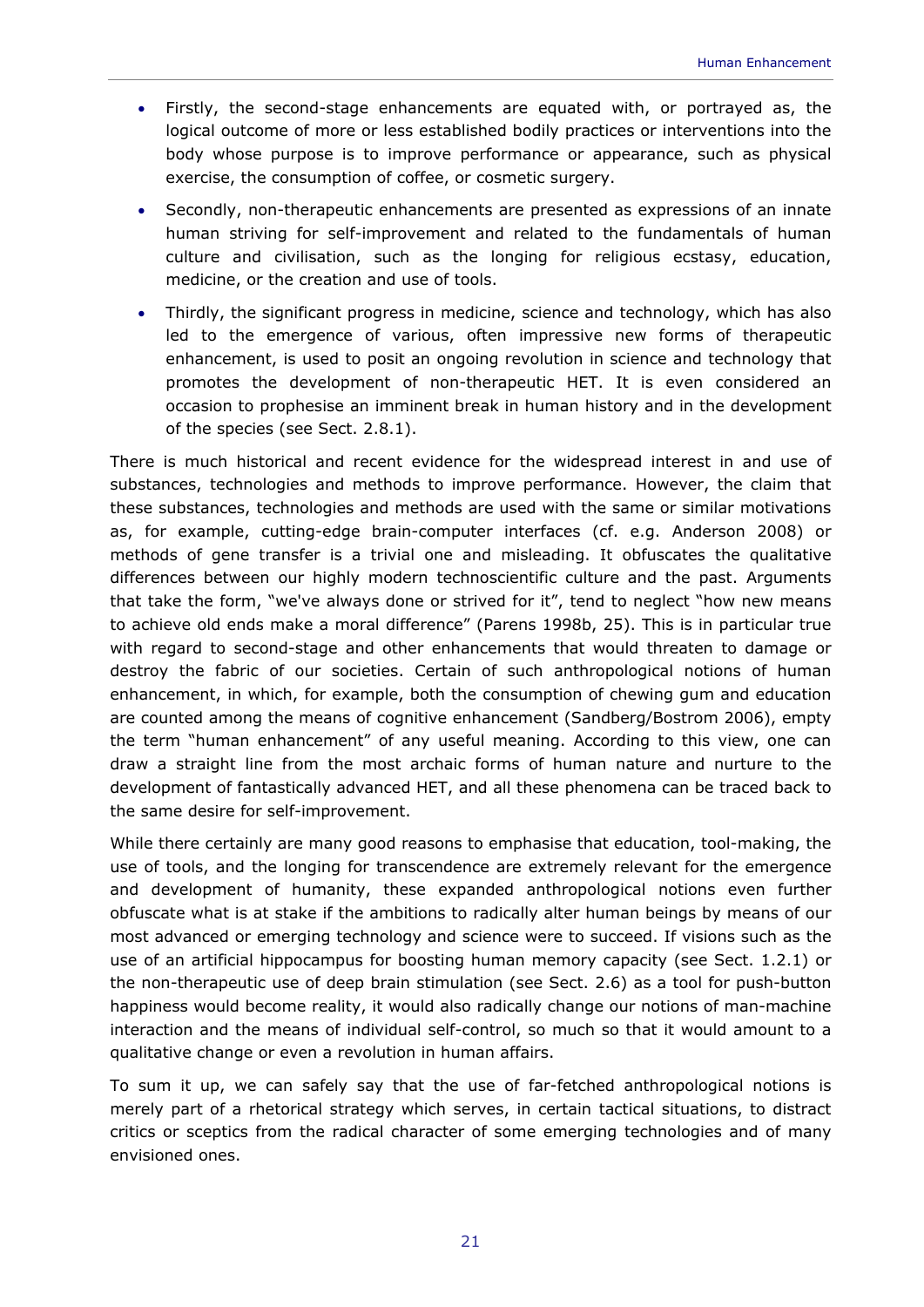What about the third rhetorical strategy, the positing of an ongoing revolution in science and technology which may even amount to a fundamental break in the history of our species? If we accept some of the more visionary forecasts of technoscientific developments as being realistic, this may appear to be a serious attempt in futurology instead of a rhetorical strategy. However, the positing of such a fundamental break in human history is only one element of a more comprehensive worldview which can be classified as a technological eschatology (see Sect. 2.8 and 2.9). It is less about predicting what will occur in the near or mid-term future (although leading, quasi-messianic promoters of this ideology are awaiting the advent of the "singularity" in their lifetimes; Kurzweil 2005), but about an apocalypse in the sense of the coming of a new time and about the distant future of the universe. In the discourse on human enhancement, these mythologems serve the purpose of raising attention and often of equating humans and machines. They also make the more mundane goals of the promoters of a radical human enhancement appear to be down to earth and the visions of second-stage enhancements rather short term (cf. Coenen 2009).

By equating highly advanced technoscientific methods and interventions into the human body with age-old human techniques and practices and by giving the discourse an eschatological framing, the promoters of radical human enhancement obscure the scarceness of evidence for the actual existence of effective non-therapeutic HET.

#### 1.1.3 Our Definitions and the Further Aims of the Study

For the purpose of this study, "human enhancement" is defined as a modification aimed at improving individual human performance and brought about by science-based or technology-based interventions in the human body. This definition includes "strong", second-stage forms of human enhancement with long-term effective or permanent results as well as "temporary" enhancements. Because it is not related to a specific definition of health, this is a non-medical concept of human enhancement. We distinguish between purely restorative non-enhancing therapies, therapeutic enhancements and non-therapeutic enhancements (see the chart in Sect. 1.1.1).

Any technoscientific improvement of an individual's performance that not only restores lost functions or a previous condition of health is seen as human enhancement, even if the resulting performance is still sub-average, i.e. less than typical for the species. However, we also deem potential or emerging enhancements which enable "super-human" performance or create "species-atypical" abilities highly relevant. Super-human performance can be defined as any performance which is vastly better than the best human performance ever known (such as sprinting as fast as a cheetah). Species-atypical abilities are abilities which do not naturally occur in humans (such as flying). The latter class of enhancements, which largely relate to visionary, but also to some emerging HET and which tend to imitate the performance of non-human beings or artefacts (Siep 2006), can also be subsumed under the notion of an "alteration" of human composition such as inventing new organs or bodily functions (Jotterand 2008).

Grunwald (2008) emphasises that for many first-stage enhancements which do not alter human composition, normative frameworks do exist, which can be taken into account; for the enhancement of human beings, however, in terms of the production of "superhuman" or "transhuman", species-atypical capabilities and features, these do not exist at all.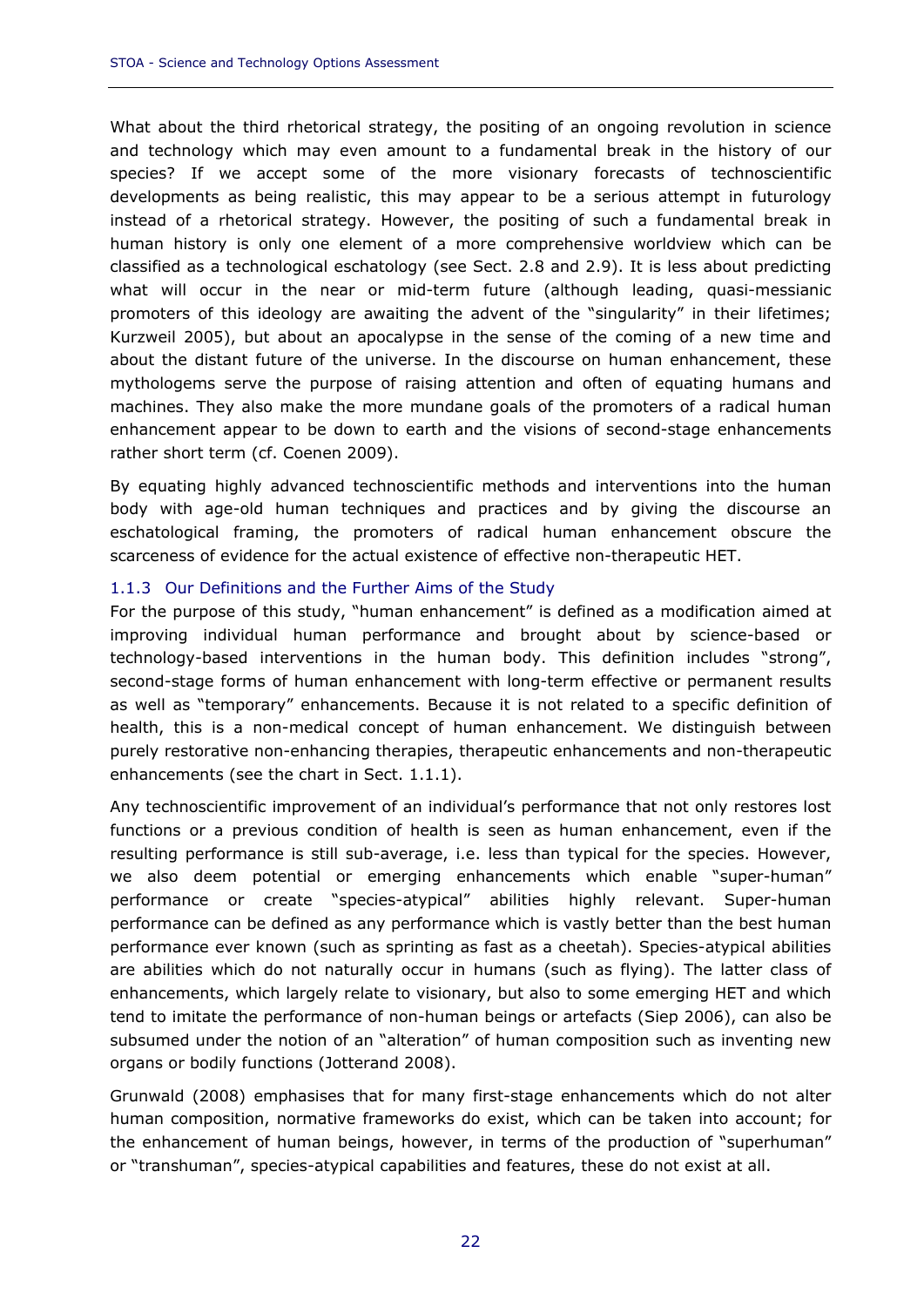The normative insecurities involved differ in terms of category – and for this reason it is recommended to make this distinction and work with it. The conceptual means with which we speak of these things should reflect this.

The tools, substances or methods used for the purposes of enhancing interventions are referred to as "human enhancement technologies" (HET). If the improvement is real (at least as conceived by the enhanced persons themselves, by practitioners in the field of human enhancement technologies, and by their immediate society), we speak of "effective HET". In case it is evident that the desired improvement has not been achieved, we use the notion of "non-effective HET". However, both categories should not be misunderstood as normative notions, and they cannot be used for broader assessments of the impact of an intervention on the well-being of an individual. They therefore do not imply value-based judgments of the results of an intervention and do not take any negative side-effects into account. And in the case of HET that are used for interventions that to most people do not appear to bring about any improvement (such as cosmetic surgeries to slightly change inconspicuous bodily features or body modifications which are performed to create "monstrous" bodily features), we speak of "effective HET" if the aim of the intervention is achieved.

Excluded from our working definition of human enhancement are improvements of human performance which are realised by the use of devices which are not implanted or not robustly fixed to the body. Under societal aspects and as alternatives to bodyinterventionist technologies, such external devices are, however, important points of reference (cf. Anderson 2008). This applies, in particular, to external mobile devices which are used by their owners permanently or almost permanently while awake (such as wheelchairs and contact lenses). In light of our working definition, one could argue that this has nothing to do with human enhancement at all, but only amounts to a rather ordinary application of technology. And even in the case of removable exoprostheses and explantable implants, one could argue that such devices are not part of the biological body of a human being and thereby do no contribute to human enhancement in a strict sense.

We prefer, in contrast, the view that exoprostheses and any other assistive devices outside the body which are in almost continuous use are functional elements of human corporeality, regardless of their non-biological character, and thereby enhance human performance in a way that is more similar to human enhancement than to the ordinary use of artefacts. At least insofar they give their users species-atypical abilities or allow for super-human performance, they deserve attention in this context. The same holds true for externally worn devices that enable users to control machines and, for example, to act or interact in "virtual" surroundings or "worlds" (e.g. games or flight simulations). In our context, we also believe that existing technologies that could form the basis for second-stage HET in the future are highly relevant, as are those that play a central role with regard to cultural and ideological aspects of the debate on human enhancement. In particular, our focus here is on reproductive technologies such as pre-implantation genetic diagnosis (PGD; see Sect. 2.4).

Another important distinction is that between rather well-established nutritional, surgical, pharmaceutical and other traditional medical enhancements and the recently muchdiscussed enhancements that are based on or appear to emerge from progress in brain research and neuro-technology, bionics, and biotechnology and the sciences.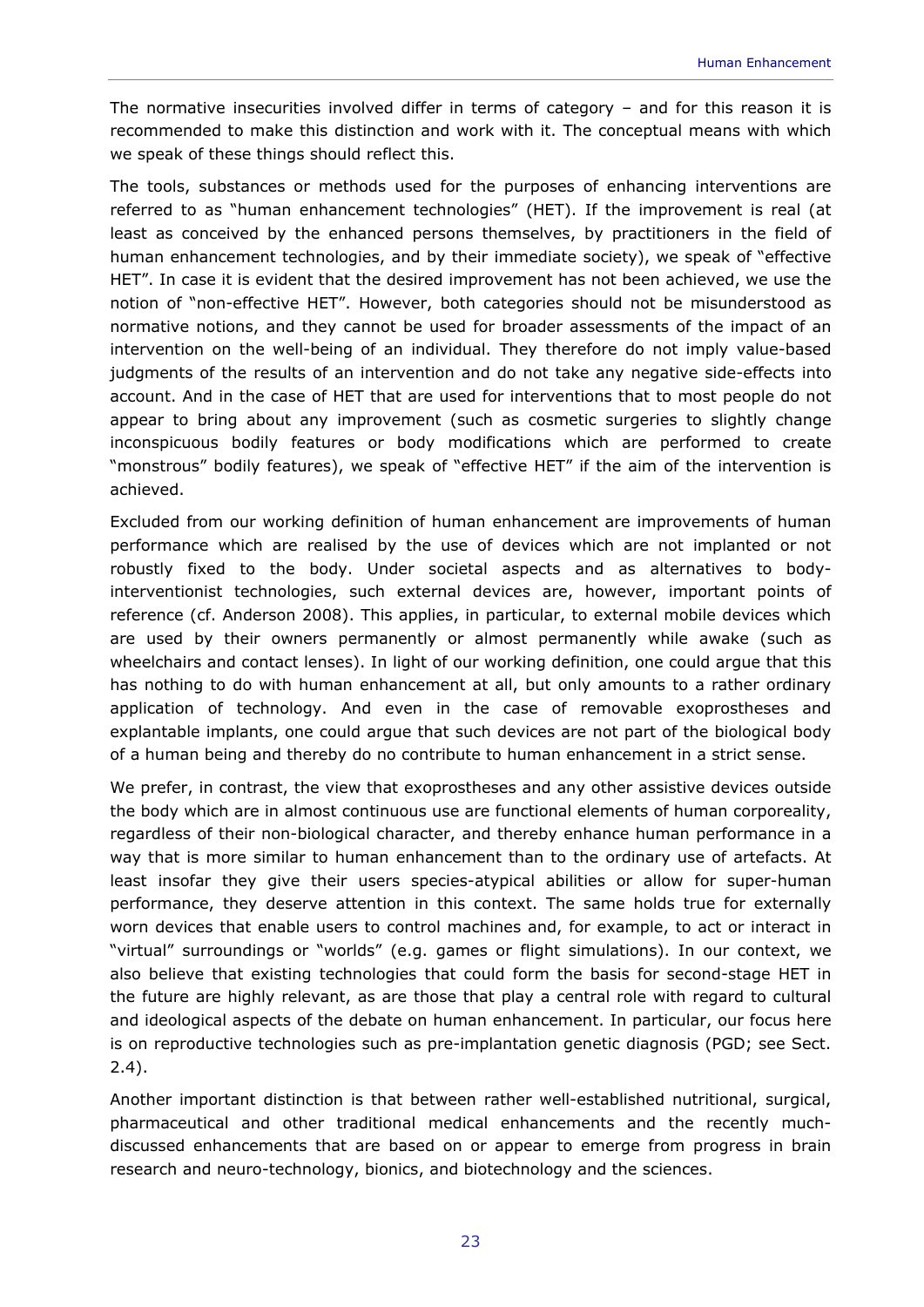It is this latter group of enhancements that George Khushf (2005) referred to with his term "second-stage enhancements".

According to Khushf, the new tendencies in human enhancement are conceptualised as (a) "self-aware evolution" (direct engineering of the next stages of the processes guiding the development of life, by genetically altering existing living systems or through direct creation of artificial life), (b) "human–machine hybrids" or "humanity 2.0" (following the tendency for technologies to make as stronger, faster, and more agile since they are getting smarter by increasingly seamless human–machine interfaces and getting directly incorporated, whether by implanted chips, neural interfaces, or simply by remote sensing capacities), and (c) "medical enhancements" (refinement of medical tools, enabling and enhancement of normal function and radically new uses, by introducing new capacities that humans have never had before). We would like to add here (still largely visionary) pharmacological HET which are designed to alter fundamentals of an individual's psychological identity (such as in the case of drugs for memory erasure) and basic human traits (such as empathy or aggressiveness).

With regard to such second-stage enhancements, military research as well as civilian prosthetic, and other assistive technologies appear to be the most relevant fields of research, development and application. Similar to the case of genetic enhancements in sports and to the case of younger people's use of neuropharmaceuticals and recreational drugs, the societal, political and ethical discourse on such enhancements is thereby framed within specific contexts of application which also have, in each case, specific implications for ethical frameworks. In general, we deem second-stage enhancements to be more challenging from an anthropological view than other HET. However, due to their present relatively marginal societal and economic relevance, anthropologically less significant HET, such as substances used to suppress the effects of sleep deprivation, can be of more interest in an ethical and political context.

While the latter HET often only reinforce existing societal tendencies (such as the "flexibilisation" of work life) and may only pose challenges in terms of degree, some second-stage HET could alter the fundamentals of the human condition and the fabric of our societies.

With regard to the ultimate goals of human enhancement, three dimensions can be distinguished: (a) the improvement of one or more bodily and cognitive functions of an individual, (b) the improvement of the species (in a purely biological sense, but possibly including the use of more and more human–machine interfaces), and (c) the betterment of humanity in a holistic sense. This distinction refers to the discursive strategies and explicit claims in the debate, not to psychological motivations. Historical aspects (such as the collectivist utopian visions to create a New Man or the role of the eugenics movement) as well as sociological, cultural and psychological aspects (such as bodily aspects of identity or social norms) are here of particular interest.

Although the discourse on human enhancement is therefore ideologically framed by references to the notions of a biological improvement of the species and of a betterment of humanity, it is necessary to conceptually separate these motivations from the actual practices of human enhancement.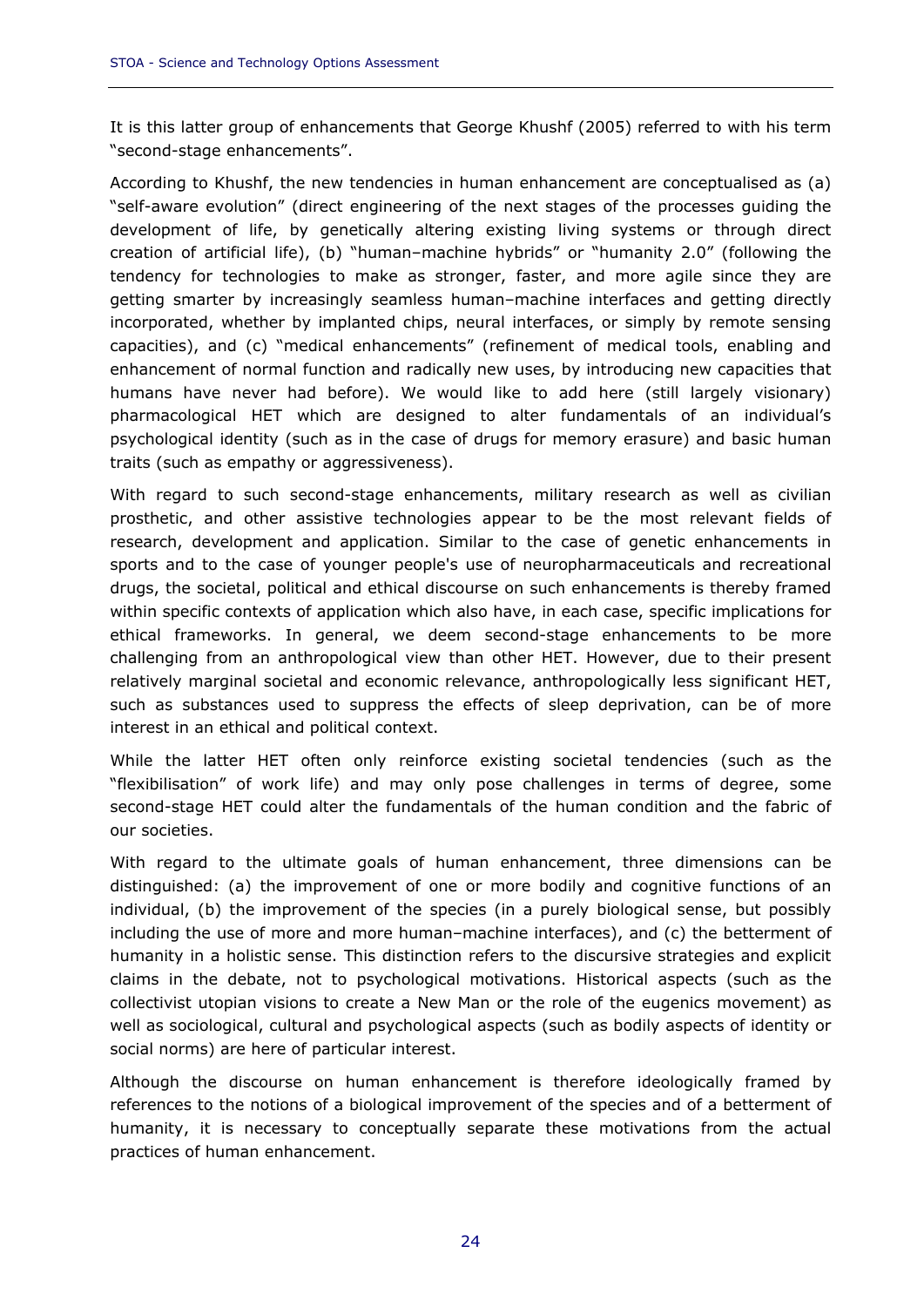Accordingly, we define human enhancement exclusively in terms of interventions into the human body that have the sole aim of improving an individual, for two reasons: it is our goal to realistically assess the current situation, the near-term prospects, and the actual chances and challenges linked with the technological developments in question. In our view, this can only be accomplished by first looking at specific interventions and initially separating them from their ideological framings. On the other hand, we also intend to provide policy-makers, other governance actors, the public and academia with an analysis of such ideological framings and undercurrents of the debate on human enhancement, but precisely without taking the dominant ideological assumptions in the discourse for granted. In doing so, we also aim to set the debate about human enhancement in the context of the historical development of the diversity of European cultural values and their recent dynamics.

#### **1.2 Progress and Prospects of Non-Therapeutic Enhancements**

In this section, we will concentrate on existing non-therapeutic means of human enhancement and on the realistic prospects of non-therapeutic HET related to various human faculties, focusing on the enhancement of cognitive skills and perception (Sect. 2.2.1) and of motor skills and strength (Sect. 1.2.2). The impact of technologies on other human faculties is discussed in other parts of the study, and the reader will be provided with more information on specific HET in other parts of the study (see Sects. 2.2.4, 2.3, 2.4, 2.5, 2.6, and 3.2). Highly visionary HET are only taken into account if there is at least one instance of significant public funding. Much of this funding is provided by the U.S. Defense Advanced Research Projects Agency (DARPA; see Sect. 2.8.3 and 2.8.5; cf. TAB 2008) which focuses on revolutionary high-payoff ideas and therefore also funds projects which other agencies would reject due to their high risk of failure.

In this section, we do not analyse applications of HET which relate to appearance or longevity, because the latter are extremely visionary, and both, if realised, would not enhance cognitive or physical performance, or would do so only indirectly by changing the mood of the treated persons.

We will, however, discuss so-called mood enhancement in other parts of the study (see e.g. Sect. 2.6). Although it is difficult to determine what may count as a mood enhancement, and although evidence for pharmaceutical enhancements in healthy people is scarce (Repantis et al. 2008), mood is important for performance. Moreover, it is obvious that: (i) the wide-spread non-therapeutic or off-label use of mood-altering drugs such as Prozac<sup>™</sup> is an important factor in the recent strong tendency of blurring lines between medical and non-medical uses of drugs (cf. Sects. 2.2.2, 2.2.4, 2.5), (ii) in the case of mood-altering interventions the notion of human enhancement as an "anthropological constant" appears to be viable, and (iii) technology and science-based means to alter mood are a very old phenomenon, as known from the history of alcohol distillation. Finally, it should be mentioned that mood-altering interventions appear to be of utmost importance with regard to conceptions of normalcy, health, and self identity (for some evidence of reluctance to enhance traits believed to be fundamental to self-identity, see Riis et al. 2008).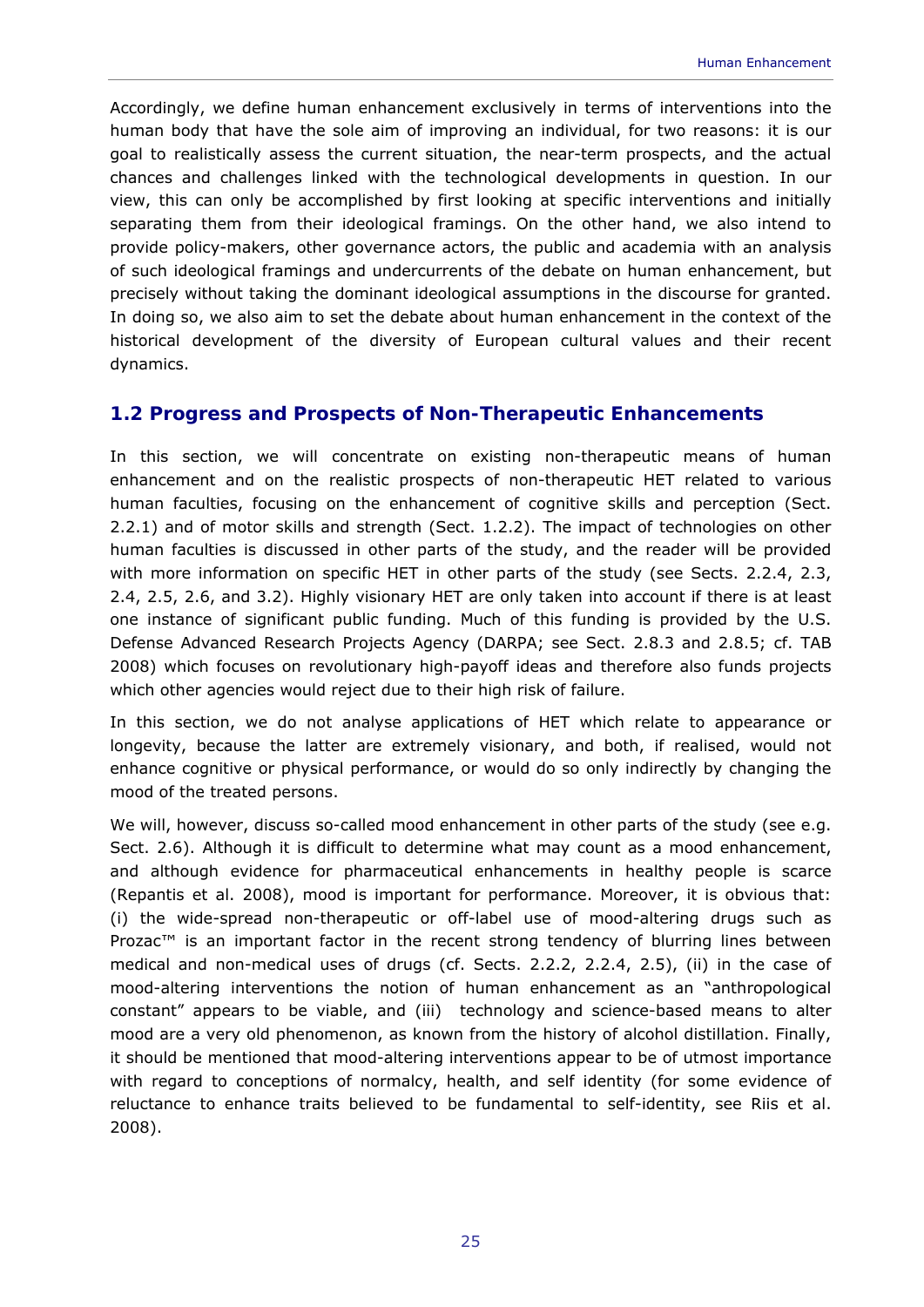For the following discussion of technologies that are or might be used for non-therapeutic enhancement, we relied on a comparison of a number of other overviews and systematic studies of the state of the art in HET as well as on other pertinent literature (Berger et al. 2007; BMA 2007; Farah et al. 2004; Fiedeler 2008; Hennen et al. 2008; JASON 2008; Merkel et al. 2007; Moreno 2006; Normann/Berger 2008; PCB 2003 and the related documents at the PCB website). Wherever we make general statements about the state of the art in, or about the prospects of HET, these statements are based on this comparison. Some of the studies were commissioned by political institutions, such as governments or parliaments of Member States or U.S. military research institutions. We also looked at works with strong normative claims for or against human enhancement (e.g. CSPO/ACG 2006; ETC Group 2006; PCB 2003; Sandberg/Bostrom 2006), and, for certain aspects, at relevant journalistic accounts (such as Garreau 2005).

#### 1.2.1 Cognition and Perception

There are a variety of reasons why technologies for the enhancement of human cognition and perception should be at the top of the list of HET:

- Many studies concur in classifying pharmaceutical cognitive enhancers as the HET with greatest potential for widespread non-therapeutic use, due to their relatively easy availability and use (if compared, for example, with HET which require surgery), the often only temporary character of their effects, and the widespread cultural familiarity with legal and illegal drug use.
- The growing problem of neurodegenerative diseases in ageing societies has turned research and development in therapeutic cognitive enhancers into a very dynamic field with significant resources.
- In a "knowledge society", HET that promise to improve cognitive functioning will most probably be highly attractive to many people (see Sect. 2.2.2).
- Widespread societal tendencies, such as the trend towards a 24-hour society (POST 2007) and the higher competitive pressure that is perceived, at least subjectively, in all kinds of professions, could motivate more and more people to use pharmacological cognitive enhancers to enable them to stay awake longer and maintain normal levels of attention and of other cognitive functions under conditions of sleep deprivation or mental stress.
- The apparent increased use (in the U.S. at least) of pharmaceutical cognitive enhancers by minors (including young children), many of whom are diagnosed with attention deficit/hyperactivity disorder (ADHD, see Sect. 2.5), raises serious ethical and health-related questions.
- In countries such as Germany, Switzerland and the U.S., the greatly increased use of Ritalin™ and trends towards "brain doping" in work life and society as a whole have generated significant attention in the media, occasionally even making it to the headlines of national newspapers, as well as arousing the interest of some policymakers.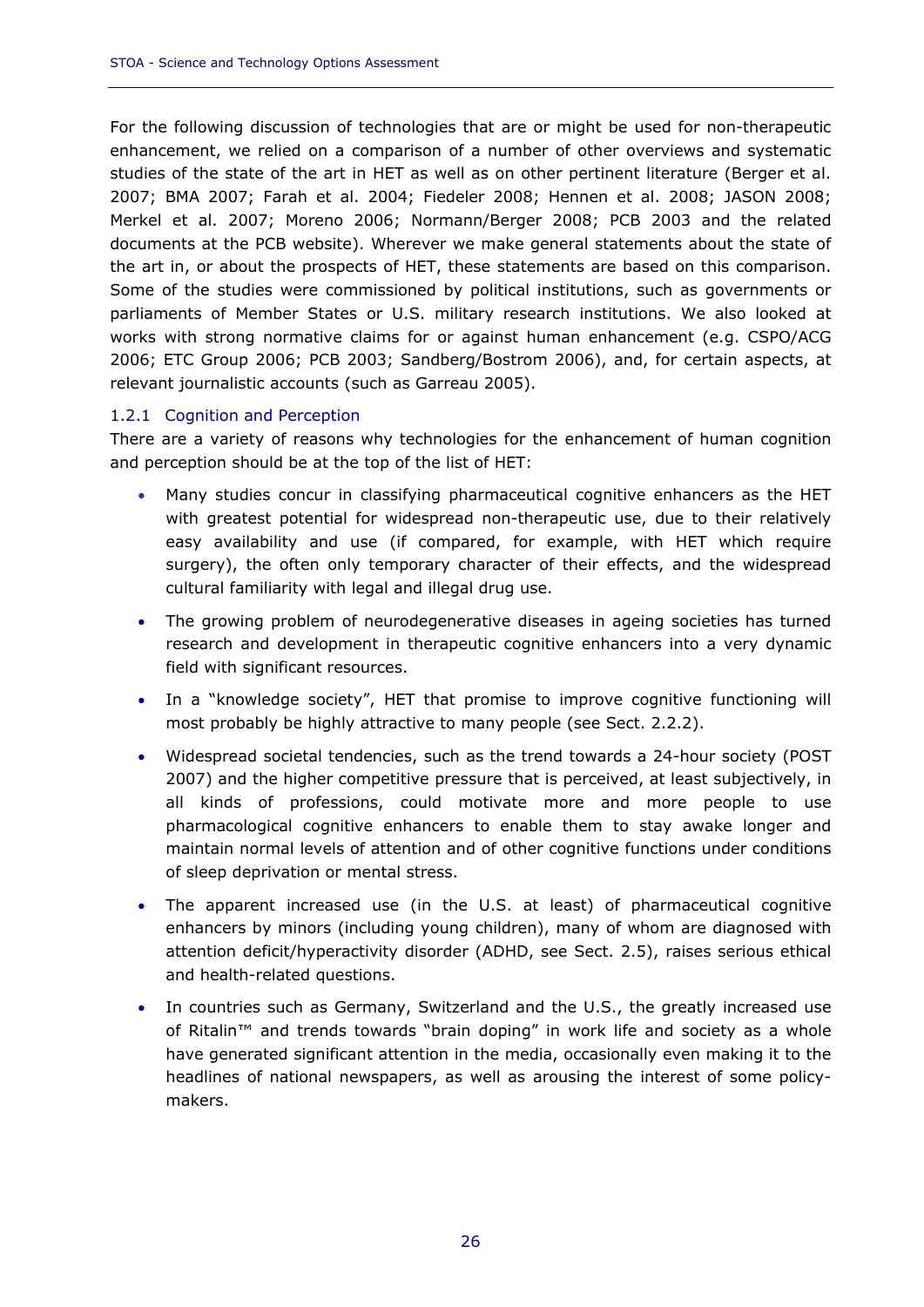- Cognition is the human faculty that is most relevant in the working lives of those who develop most of the HET (scientists and engineers), so arguably there is a professional affinity for cognitive enhancement. There is already some initial evidence to support this (see Sect. 2.2.2 and 2.8.2).
- The highly prestigious science journal *Nature* has recently started a campaign to legalise non-therapeutic uses of pharmaceutical cognitive enhancers (see Sect. 2.8.2).
- Some existing and several visionary brain-computer interface (BCI) technologies could have the potential to fundamentally change human cognition and perception and thereby challenge anthropological notions regarding the relationships between humans and their tools; this could lead to the development of more and more radical visions of a man–machine symbiosis.

In general, one can distinguish between pharmaceutical and neurotechnological means of enhancement. Both are relevant for elements of cognition such as attentiveness, memory and executive functions. New neurotechnologies, however, can also enable new kinds of control of external devices as well as new modes of perception.

#### *Pharmaceutical Enhancements*

With regard to pharmaceutical cognitive enhancers, we would like to emphasise the following points:

- Evidence for effective non-therapeutic cognitive enhancement is still scarce, and sometimes contradictory.
- Most pharmacological cognitive enhancers are only effective in the case of decreased conditions such as sleep deprivation. While such uses are nontherapeutic, the conditions in question are more similar to conditions in need of treatment than to a state of normal functioning.
- It appears highly probable that more and more effective pharmacological enhancers for non-therapeutic use will be developed in the near future, mainly as a side-effect of the growing R&D into medication for neurodegenerative diseases. If the development of pharmaceutical cognitive enhancers for healthy young people were to be accepted as a legitimate goal of R&D, this tendency could be boosted.

In overall terms, R&D into new pharmacological means to enhance specific cognitive functions are at a very rudimentary stage. Even publications that include strong normative claims for human enhancement or argue in favour of legalising non-therapeutic uses of pharmacological cognitive enhancers do not provide other examples which could otherwise change this overall impression.

Arguably the most prominent example of pharmacological attempts to alter cognition and improve human performance is the medical and non-medical use of amphetamine and its derivates, which is anything but a new approach. Such substances have been widely used for decades by war pilots, pop musicians and other people, such as in the case of Dexedrine™. In the discourse on human enhancement, the most prominent example is Adderall™ which in some countries, such as the U.S., is still indicated for Attention Deficit Hyperactivity Disorder (ADHD) and narcolepsy.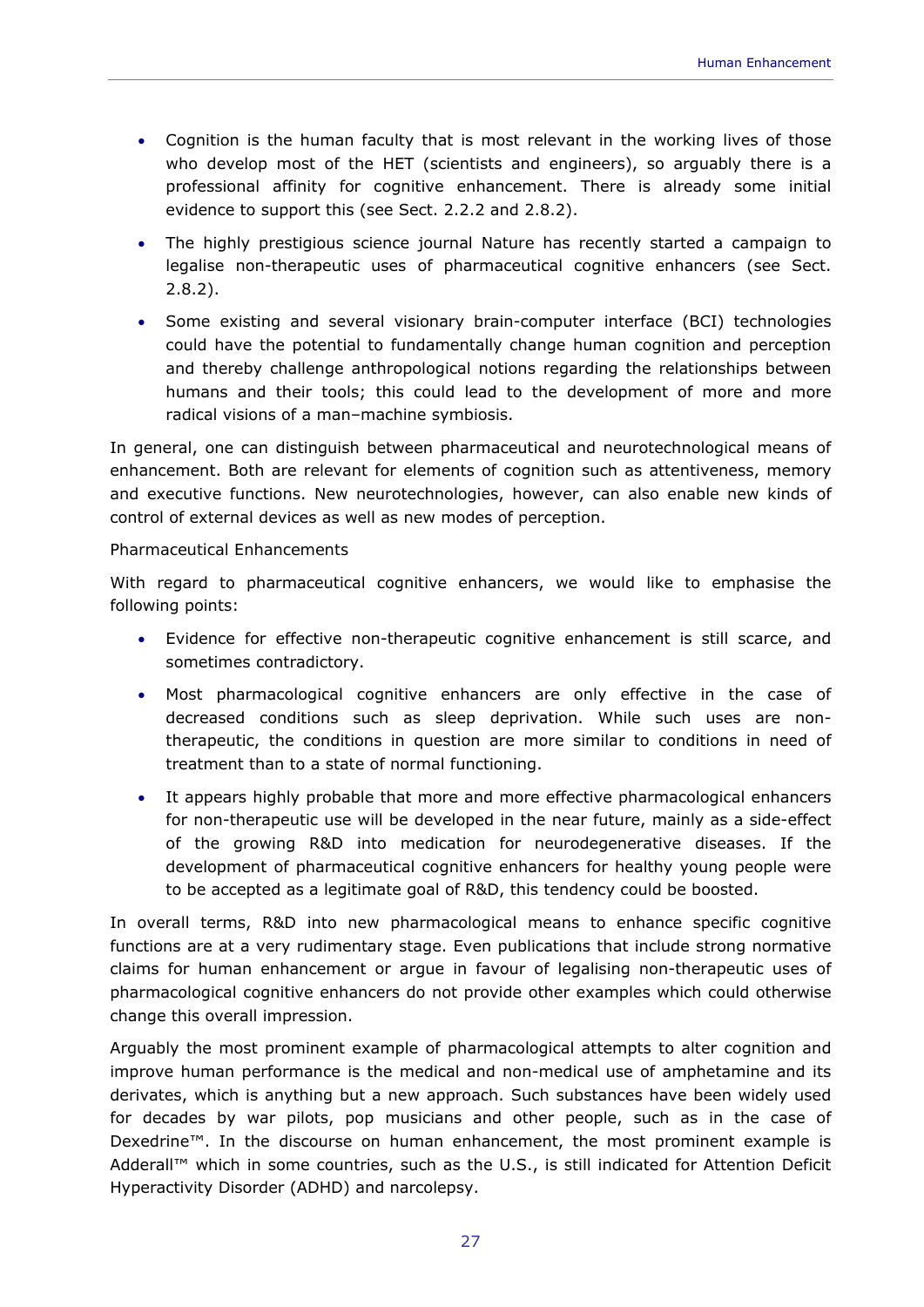Amphetamine derivates for non-therapeutic enhancement are often used under the decreased conditions of fatigue or sleep deprivation, and are aimed at bringing about improvements in terms of attention, concentration and general cognitive performance under such conditions. Improvements are only possible if the substances are not overdosed (in which case other effects such as increased motor activity or nervousness have a negative impact on concentration); there is some evidence that they are only effective as memory enhancers in persons with a sub-average working memory and may even have a detrimental effect on people with a good memory. However, the most important reason why these substances, in spite of their (moderate) effectiveness, are not very attractive as HET is the fact that they have severe negative side-effects, including a high potential for addiction.

It can be argued that the most prominently featured pharmaceutical product in the debates on cognitive enhancement is methylphenidate, best known as Ritalin™, an amphetaminelike substance which again is widely used for the treatment of ADHD and is also indicated for narcolepsy. It appears to be less effective than amphetamine derivates, having fewer, and less significant, negative side-effects as well as fewer cognitively enhancing effects in non-therapeutic use, if any at all. Due to its high relevance in the debate on human enhancement, we will discuss the case of Ritalin™ separately in section 2.5.

Currently, the drug modafinil is considered, for example by the military, to be an attractive alternative to amphetamine derivates and to amphetamine-like substances, in particular with regard to its wake-promoting properties. In therapeutic contexts it is used for treatment of narcolepsy and sleep disorders, and thought to be effective in the treatments of addictions, some mental disorders, and ADHD. How modafinil works is largely unclear. In a recent review study, Minzenberg and Carter (2007) point out pre-clinical studies that suggest a complex profile of neurochemical and behavioural effects, distinct from those of amphetamine.

In addition, modafinil (at well-tolerated doses) improves function in several cognitive domains, such as working memory and episodic memory. These effects are also observed in healthy, young adults. Negative side-effects and potentials for addiction or abuse appear to be minimal, or not to exist at all, and the mood of the users is not changed. However, there is no consistent evidence of any enhancement of cognitive performance by modafinil in healthy adults who are not sleep deprived.

The use of pharmaceutical cognitive enhancers can lead to an overestimation of actual cognitive performance, and some evidence suggests that culturally long-established substances such as caffeine can more effectively counteract sleepiness than new pharmacological cognitive enhancers (Klöpping et al. 2005). Furthermore, it appears that certain non-pharmaceutical, non-technological methods of cognitive enhancement, many of them developed in teaching and learning research, are more effective than pharmacological HET (cf. Sandberg/Bostrom 2006), as has recently been pointed out (in personal communication) by Ralph Schumacher, who has worked together with Elsbeth Stern on such a comparison in the context of an ongoing project on human enhancement conducted by the Office of Technology Assessment at the German Parliament (cf. TAB 2009).

There is already a certain amount of political interest in developing highly effective pharmacological enhancers for non-therapeutic use, namely for military purposes. Many U.S. soldiers already take prescription drugs and other substances to enhance their performance.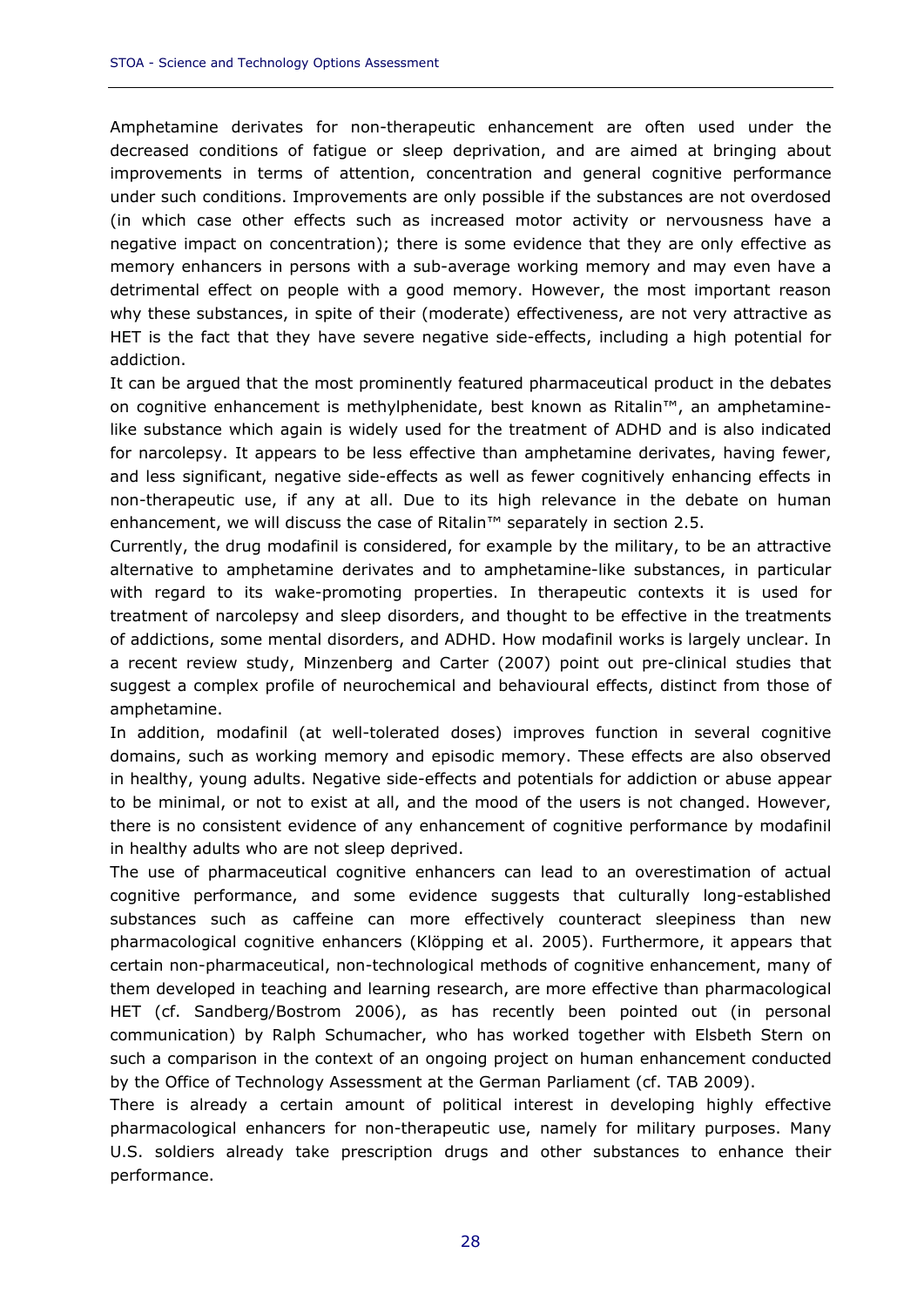One item that has been at the focus of military research for decades are means to counter the effects of sleep deprivation. Arguably, most of the work on drugs such as modafinil is conducted in military research. Recently, high-level scientific advisors of the Pentagon conducted a study on human performance enhancement and came to the conclusion that a "significant sleep advantage" of an opposing force would pose a "serious threat" to the U.S. military. However, they assessed the technical likelihood of such a development as "small at present" (JASON 2008, 1).

While psycho-stimulants are the group of drugs that are most prominently discussed in the debate on cognitive enhancement, there are other groups of drugs that deserve attention in this context.

In a review study on the use of antidepressants for neuroenhancement in healthy individuals, Repantis et al. (2008) included single or double blind randomised or quasirandomised controlled trials that compared a placebo to one or more of the following antidepressants: bupropion, citalopram, duloxetine, escitalopram, fluoxetine, fluvoxamine, moclobemide, paroxetine, reboxetine, sertraline or venlafaxine in any dose or dosing schedule. Eligible studies were those involving healthy people of any age and either sex who showed no evidence of a psychiatric disorder, cognitive decline or other disease. The main results were, firstly, a small yet significant negative effect on wakefulness and, secondly, a positive effect on memory, found after several measurements; this result, however, could be traced to the results of one study out of all of those included. The analysis of trials with repeated drug administration (mean duration 14 days, standard deviation 9) yielded the following effects: with regard to attention, a fluctuating effect was found, while for memory, the fact that the two groups started with a group difference confounded the results.

For wakefulness there was no significant effect at all, while for executive functions, the small number of studies did not allow for any effect to emerge. The authors summarise that no consistent evidence for the enhancing effects of antidepressants could be found. In the view of the authors, this may be explained by the fact that most of the trials were not designed to examine neuroenhancement effects. Repantis et al. emphasise that the growing public interest in neuroenhancement stands in stark contrast to the paucity of data on such effects from the available psychopharmacological agents.

Beta-blockers are another group which have the potential to enhance human performance in a non-therapeutic context. Due to their anti-anxiety effect in stressful performance situations (such as stage fright), some beta-blockers, such as propranolol (indicated, for example, for high-blood pressure and essential tremor) and oxprenolol (indicated, for example, for angina pectoris and high-blood pressure) can enhance attention and concentration in such situations and thereby allow for a better performance. These effects of beta-blockers have been known for quite a long time (cf. Neftel et al. 1982), and are used by musicians, and in certain sports, such as shooting.

U.S. military research also investigates another class of drugs, the ampakines, which show some promise in treating dementia and symptoms of schizophrenia by improving cognition when used with antipsychotic medication (Moreno 2006): Clinical trials have not found therapeutic value, but results from a company-sponsored study using an ampakine drug in sleep-deprived rhesus monkeys were encouraging. The monkeys' performance was reduced 15% to 25% when sleep-deprived, and reaction times doubled. But a single dose of ampakine eliminated their performance deficit and sleep deprivation changes.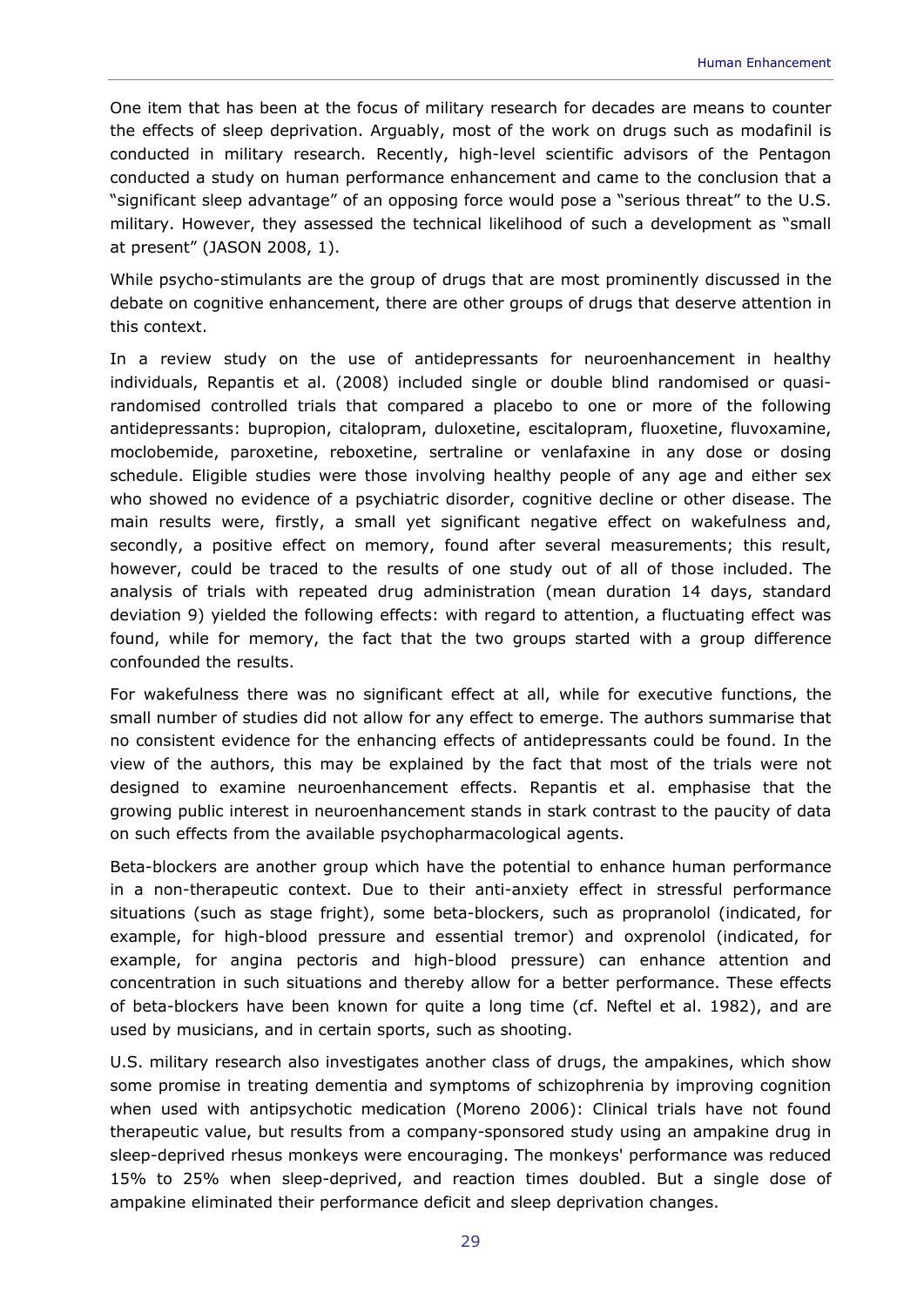There is also some evidence that ampakines can enhance short-term memory in healthy young people (cf. Wezenberg et al. 2007).

There are several companies and research groups which are engaged in R&D in the field of pharmaceutical memory enhancers (cf. Lynch 2002, Rovner 2007). Nobel Prize winner Eric Kandel's company Memory Pharmaceuticals which is now a wholly owned subsidiary of Roche counts among the most prominent players in this field. However, drug development appears to be slow (Rover 2007): only a few modestly effective drugs for treating memory problems associated with Alzheimer's disease are available – this is partly due to legal obstacles to the marketing of such drugs. Caffeine and nicotine still appear to be just as effective if not more effective than new drugs for memory enhancement. In this context, one researcher criticised that age-related memory impairment is not really accepted as a medical need by regulatory bodies.

On the other hand, genetic experiments with rodents have raised expectations that memory could be significantly enhanced in the future (Moreno 2006): When adult mice were given, for example, extra copies of a receptor, the mice showed superior learning skills. Moreno (2006) also points out experiments with mice which were bred without a gene which is associated with both, innate and learned fears. The researchers bred mice without the gene and put them in aversive situations, such as giving them a mild shock at a certain point in their cage. Normal mice exhibited traditional fear behaviour by freezing in place, but the altered mice froze less often.

#### *Non-Pharmaceutical Enhancements*

Non-therapeutic cognitive enhancement might also be possible through brain stimulation, however this will most probably only be attractive to a significant number of healthy people if no invasive surgery is required. There are two main forms of brain stimulation in use: deep brain stimulation (DBS), which is also experimentally used for treatments of depression, obesity and alcohol addiction, and transcranial magnetic stimulation (TMS). DBS appears to be more relevant in our context and is therefore discussed in detail in section 2.6 of this study.

In transcranial magnetic stimulation (TMS) a brief magnetic pulse is applied over the scalp overlying a particular part of the subject's cortex (BMA 2007). It provides a non-invasive way to directly stimulate the brain. It has been suggested that it could be used as a form of cognitive enhancement in the future ("Botox for the brain"). According to the British Medical Association (BMA), several studies designed to increase our understanding of how the brain works in relation to aspects of cognition have heightened speculation that TMS may be useful as a cognitive enhancer in healthy individuals (BMA 2007). The BMA points out that, given the non-invasive nature of the procedure, there may be demand for this procedure—particularly amongst those who are suffering from age-related memory lapses—if significant improvements in memory, learning etc. were to be found, and if safety issues could be addressed. Not only from the view of the BMA, such speculation is, however, premature and from existing findings it appears that those who hold out hope for this development may be disappointed.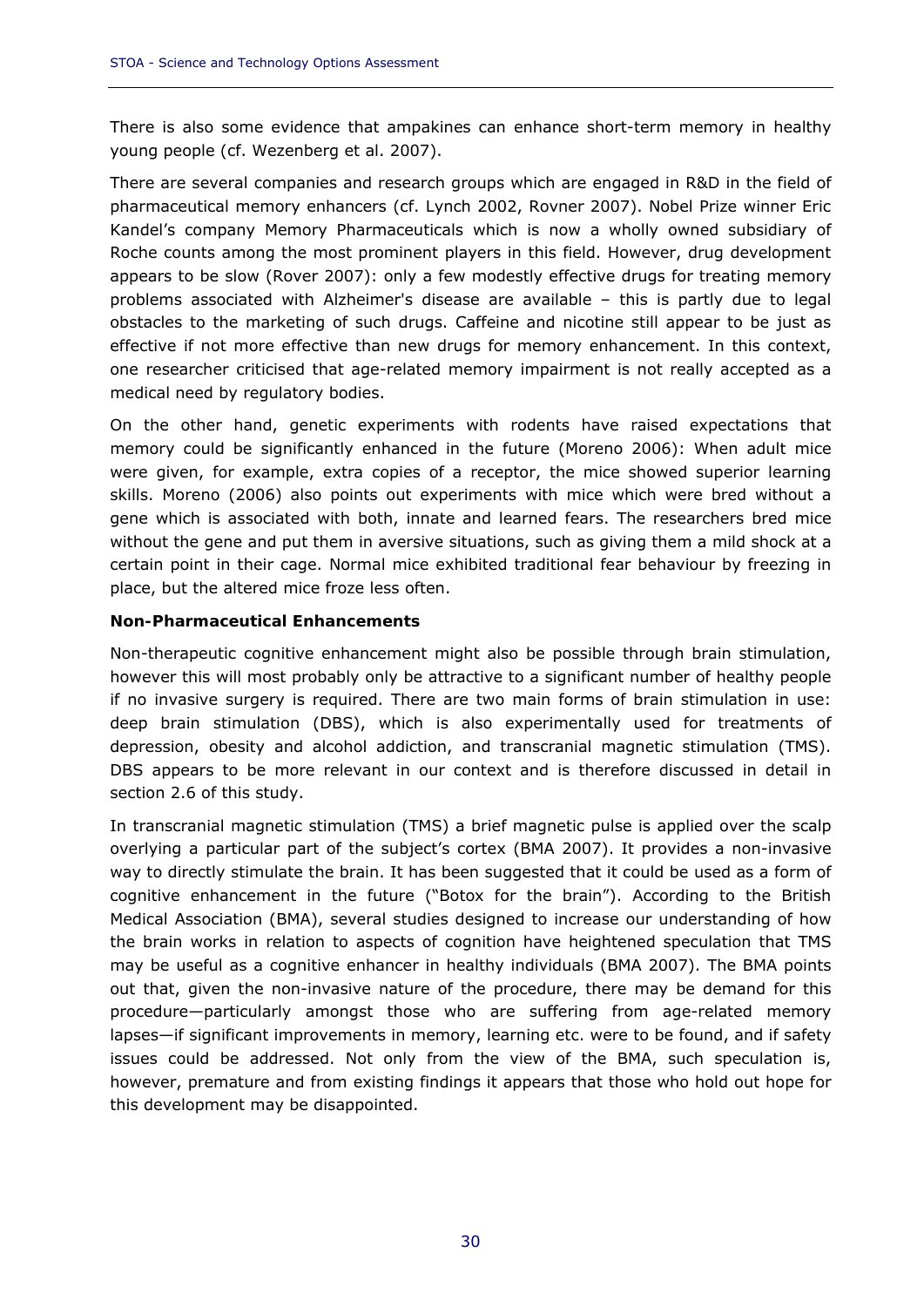One of the major disadvantages of TMS is that its enhancement effects appear to be only temporary and usually short-lived after the stimulation has ceased. In addition, TMS has demonstrated limited success with very simple tasks, and enhancements have been much more difficult to produce with more complex tasks. The BMA concludes that these factors, taken together, raise serious doubts about any future possibility for using TMS as a noninvasive type of cognitive enhancer although this cannot be ruled out entirely. The DARPA has funded a project that aimed at developing a portable TMS device to be used to counter fatigue.

A highly visionary example of brain prosthesis is an implantable brain chip that could restore or enhance memory, a kind of artificial hippocampus (cf. EGE 2005). The hippocampus plays a key role in recalling memories. In contrast to devices such as cochlear implants, which merely stimulate brain activity, this chip implant should perform the same processes as the damaged part of the brain it is replacing. It promises to be a means to help people who have suffered brain damage due to stroke, epilepsy or Alzheimer's disease. If realised, it could open up the prospect of a new quality of neurotechnological enhancement. The project leader is quoted as seeing potential commercial and military applications for the brain chip, arguing that learning how to build sophisticated electronics and integrate them into human brains could one day lead to cyborg soldiers and robotic servants (cf. Rosenwald 2003).

Implants that compensate for deafness or provide blind people with replacement sight are already widely used or are undergoing rapid development. While the latter technology is still only emerging and provides very minimal compensation, there are a large number of users of the rather efficient cochlear implants worldwide (see Fiedeler 2008; Hennen et al. 2008). In any case, the state of the art in this field of R&D is still a long way from achieving non-therapeutic applications.

However, there are a few experiments with implants to provide species-atypical senses, with regard to magnetism for example (cf. ETC Group 2006). Moreover, the British researcher Kevin Warwick, whose goal is to become the first cyborg, has done some interesting self-experiments in this field (cf. e.g. Warwick 2008): A microelectrode array was implanted into his median nerve fibres of a healthy in order to test bidirectional functionality in a series of experiments. A stimulation current applied directly onto the nervous system allowed information to be sent to the user, while control signals were decoded from neural activity in the region of the electrodes. In this way a number of experimental trials were successfully concluded, in particular: (i) extra-sensory (ultrasonic) input was successfully implemented and made use of, (ii) extended control of a robotic hand across the Internet was achieved, with feedback from the robotic fingertips being sent back as neural stimulation to give a sense of force being applied to an object, (iii) a primitive form of direct telegraphic communication between the nervous systems of two humans (Warwick and his wife) was performed, (iv) a wheelchair was successfully driven around by means of neural signals, and (v) the colour of jewellery, and the behaviour of a collection of small robots were changed as a result of neural signals. For other examples of unusual or visionary HET, we refer the reader to the works of the EGE (2005) and other overviews (cf. e.g. ETC Group 2006; Fiedeler 2008; Hennen et al. 2008).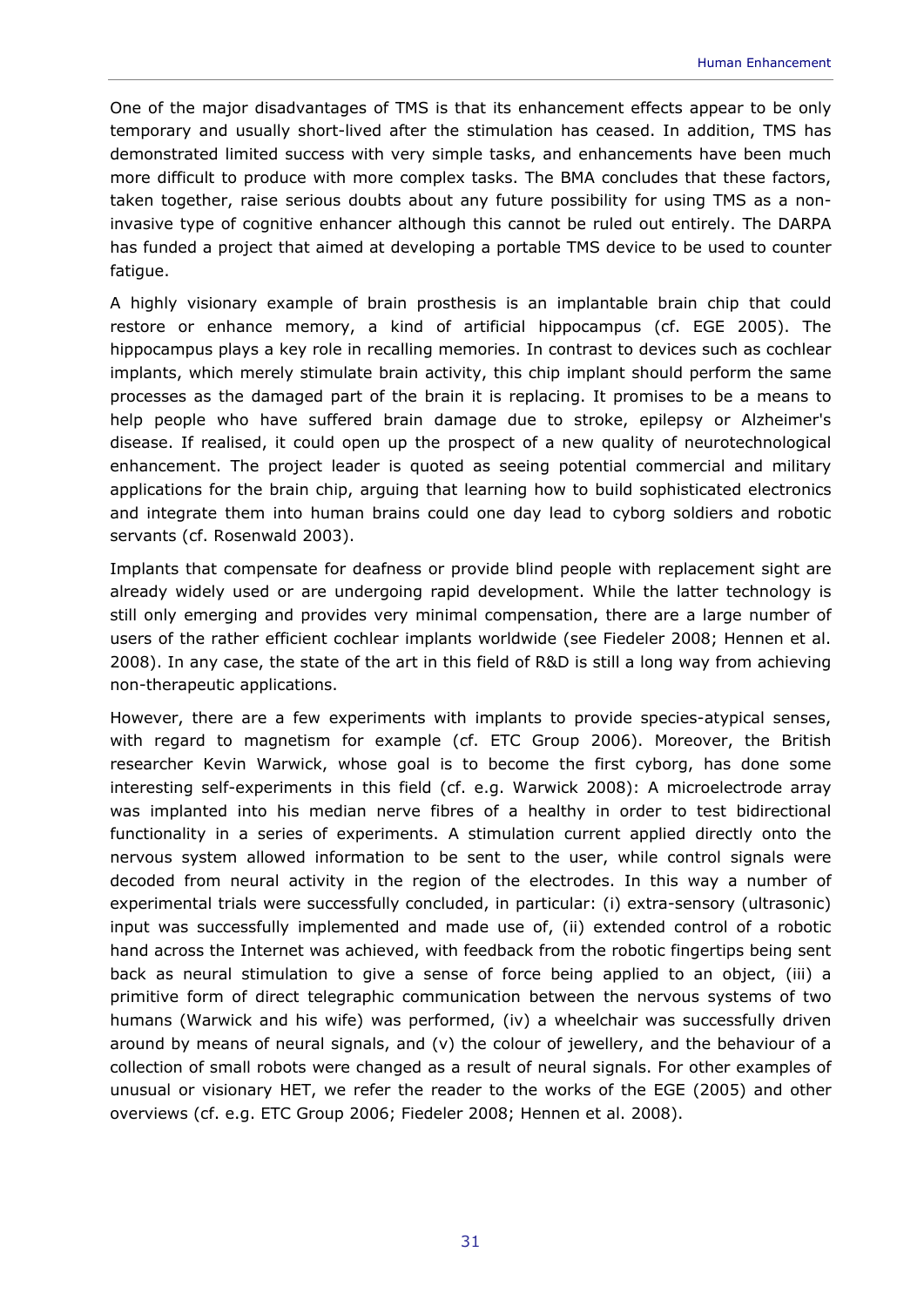In the fields of cognitive control of external devices, "augmented cognition" and noninvasive assistive technologies, there are a large number of projects and evidence for significant progress (cf. e.g. Eizmendi 2007). These technologies do not meet our definition of HET, and are therefore not discussed here in detail.

However, we would like to emphasise that some aspects of these developments veer toward a new quality of man-machine interaction insofar the machines are directly interacting with the brain. Several studies have demonstrated that monkeys can use signals from the brain to guide computer cursors (for an overview and an advanced technology, see: Santhanam et al. 2006). Some paraplegics or patients with locked-in syndrome can now use computers for communication (e.g. Hochberg et al. 2006). A man paralysed from the neck down by knife injuries sustained five years ago can now check his email, control a robot arm and even play computer games. One long-term goal of such kind of research is to enable quadriplegics to control their own limbs via electrical stimulation of their muscles (cf. Biever 2006).

Such technologies which might create more and more, and faster means of direct communications between brains and computers are also of particular interest in the military research context, with, for example, DARPA funding several cutting-edge research projects in this field (e.g. Nicolelis 2002; cf. Hennen et al. 2008; Moreno 2006; TAB 2008).

DARPA also funds R&D on "augmented reality" in which virtual and physical surroundings are blended. The computer game industry funds brain-computer interface (BCI) technology that is designed to enable users to directly control their avatars in "virtual worlds", an application with an interesting economic perspective (cf. e.g. Nijholt 2008). Other relevant non-medical arenas for the use of BCI are the automotive and robotics industries (Berger et al. 2007). Other cutting-edge research, mainly driven forward by the military, is interested in or is already developing other high-tech devices such as binoculars connected with the brain of their users.

The first devices are also emerging that enable carefully trained persons to send nerve signals to their vocal cords without making a sound (Simonite 2008): these signals are picked up by the devices and relayed wirelessly to a computer that converts them into words spoken by a computerised voice.

Users must think specifically about voicing words for them to be picked up by the equipment. Such devices have been successfully used to control wheelchairs, and might also be used for silently making private calls while out in public. However, the usable vocabulary is still very limited.

Refractive eye surgery, in particular LASIK (Laser Assisted In-Situ Keratomileusis) is used by athletes such as golfers and others to optimise their vision. While adverse effects are possible, the surgeries can effectively and significantly enhance performance, and are therefore discussed in the context of the debate on human enhancement and doping (cf. e.g. Saletan 2005).

#### 1.2.2 Motor Skills and Strength

When it comes to the non-therapeutic enhancement of strength and motor skills, one can observe that external tools are often far more advanced, and obviously also often the only attractive choice, if compared to invasive technologies. A prominent example here is the R&D on exoskeletons which allow for super-human strength.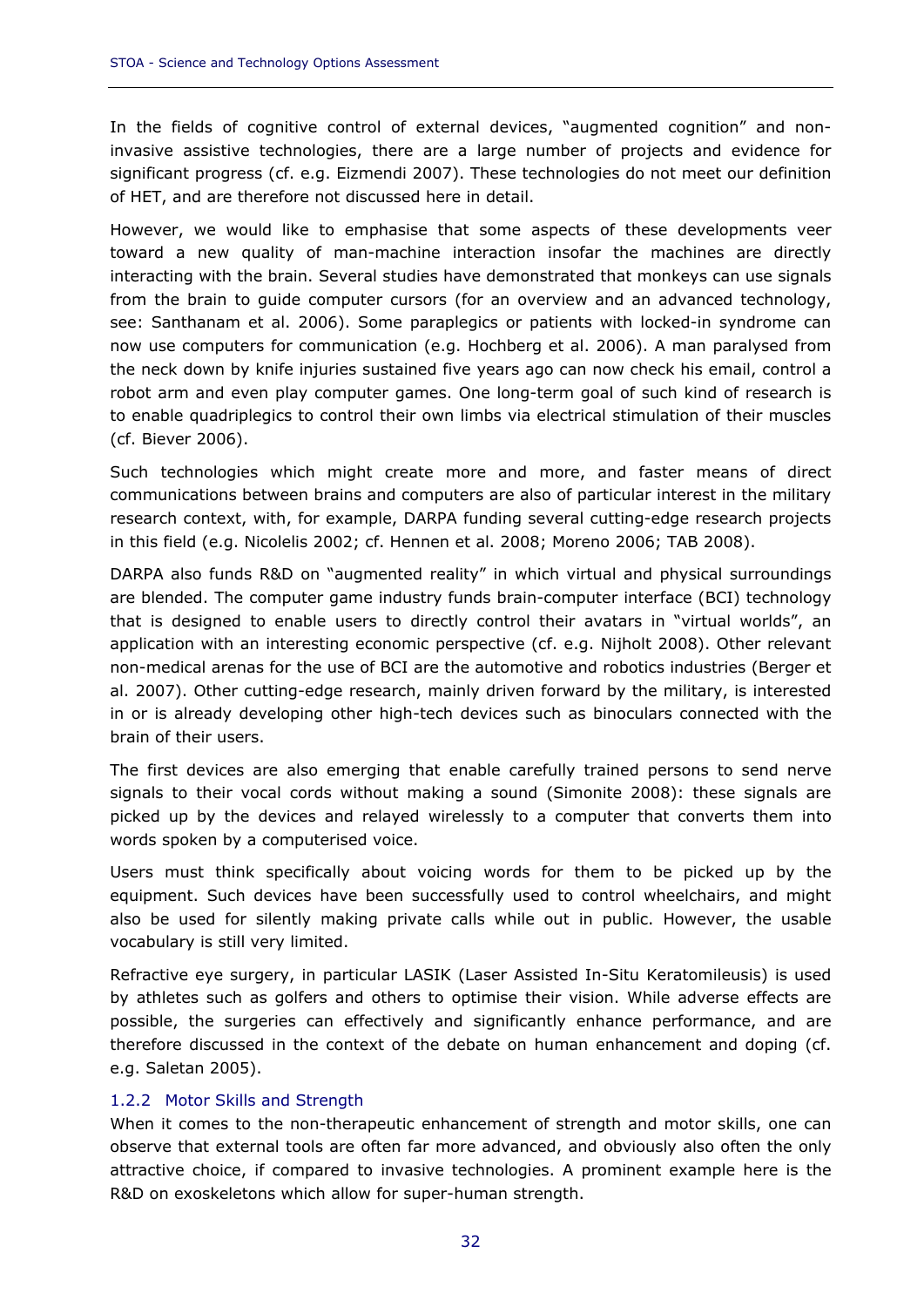However, artificial limbs appear to be an issue that deserves more attention in the discourse on human enhancement, although they belong to the less contentious field of therapeutic enhancements. One reason for this is the fact that some of them already give their users species-untypical abilities, and that they may allow super-human performance in the future.

R&D carried out by researchers such as MIT's Hugh Herr demonstrate that not only can today's prostheses allow for super-human performance and species-untypical abilities (in Herr's case, for example, in the area of mountaineering), but also that highly efficient neuro-prosthetic limbs might be feasible in the relatively near future (cf. e.g. Heinz Awards 2007). R&D funded by the EU or in Member States also demonstrates that artificial arms, legs and hands are increasingly becoming not only the functional equivalents of biological limbs, but also more like them in terms of usability, appearance and sensual perceptions.

The EU-funded project CYBERHAND, for example, represents an attempt to simultaneously address four main objectives: (i) to obtain a cosmetic and dexterous artificial hand, (ii) to develop a bio-inspired artificial sensory system to provide the patient with active perception, (iii) to implement a neurocontroller for the prosthesis by extracting motor commands from the peripheral nervous system (efferent system), and (iv) to deliver sensory feedback (on touch, proprioception) to the subject by stimulation of the sensory nerve fibres (afferent system). All such prostheses might in principle be designed with extra functions, including species-atypical ones.

In fact, Hugh Herr likes to point out that his artificial legs are better than his old biological ones (cf. e.g. Heinz Awards 2007). Special wedge-like artificial feet allow Herr to slide into cracks in the rock face that he could never use before. For ice climbing, Herr can slip attach spiky crampons to the end of his prostheses. Or he can use extending legs for extra reach. While such technologies, as Herr also points out, could be used by anyone, such developments further the tendency to blur the line between being physically disabled and able-bodied. However, for the time being prostheses of this kind will only be available to a small number of people such as impaired veterans.

However, there is also rapid progress in the development of prostheses already in use by a broad spectrum of users. While a significant number of users are not happy with their devices, the majority appear to be highly satisfied with regard to such mundane tasks as the climbing of stairs, but also with regard to mountaineering and the like. Some users, on the other hand, seem to encounter problems with the IT-based tuning of the prostheses to their individual needs.

As evidenced by the case of the South-African, double leg-amputee sprinter, Oscar Pistorius, there is another important tendency, namely the advances in sports prostheses which, due to the rules of sports, must do without the above-mentioned high-tech applications. Meanwhile, the artificial legs of Pistorius and other athletes allow some of them to be competitive in non-Paralympic sports. The regulatory and legal quarrels and the public discussions about them which took place in the Pistorius case are highly relevant to some of the comprehensive aspects of the topic of human enhancement (cf. Wolbring 2008a).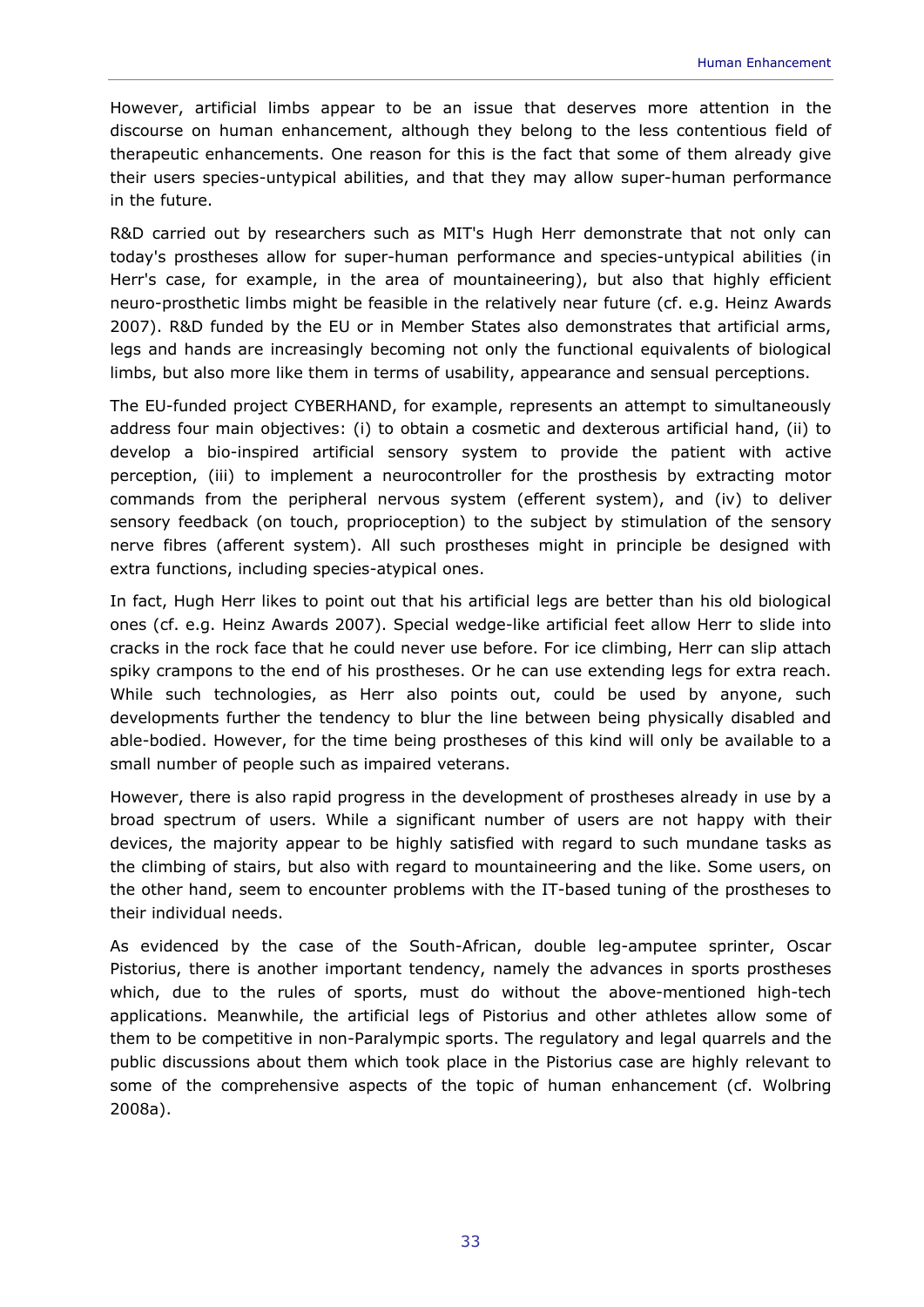Widely funded cutting-edge R&D on neuro-prosthetic limbs could not only revolutionise prosthetics in the long run, but also lead to a cyborgisation of human corporeality. Progress made in the research on prostheses that are designed to function as biological limbs, including the sensations of their wearers (with regard, for example, to temperature or proprioception), has raised such hopes or fears.

Moreover, several neurotechnologies are already improving or have the potential in the near future to improve the physical performance of people suffering from diseases (BMA 2007; Fiedeler 2008; Hennen et al. 2008). However, the experiences of people who suffer from physical handicaps due to diseases and actually use these devices have not yet been well-researched.

Two relevant technologies are (a) vagus nerve stimulation (VNS), a pacemaker-like chest implant which can be used for more than 10 years to control seizures in epilepsy patients and has recently been approved for treating drug-resistant cases of clinical depression, and (b) the spinal cord stimulator (SCS) which is already used relatively frequently in the clinical treatment of chronic pain and several diseases (cf. for an overview: Fiedeler 2008; Hennen et al. 2008).

Another field which is increasingly being discussed under the label of human enhancement are nutritional means of enhancing physical and cognitive human performance of young people and adults (HoC S&T Committee 2007). This is, however, largely beyond the scope of this study.

However, we would like to point out that DARPA, in the work on biology of its arguably most visionary unit, the Defense Sciences Office (DSO), has funded research with the goal of creating technologies that would allow combatants to maintain peak physical and cognitive performance in the battlefield environment. This "Peak Soldier Performance" programme has several areas of interest, including improved nutrients and supplements to overcome the physical stresses of combat, as well as broad basic scientific explorations into the biochemical aetiology of muscle fatigue. In addition, the programme seeks to determine whether it is possible, and if so whether it is beneficial, to provide highly customised vitamins matched to each individual's unique metabolism.

DSO declares that the programme has had several successes, having identified several candidate nutrients that promise to improve the content and efficiency of mitochondria following short-term dietary supplementation. Furthermore, it announced that it has recently identified a key biomolecule that is altered by stress and may be responsible for muscle fatigue following rigorous exercise. Other DSO-funded programmes that are relevant from a human enhancement perspective are (i) "Predicting Health and Disease" which aims to devise methods of assessing whether an individual will develop an infectious disease prior to the onset of symptoms; its vision is to maintain 100-percent combatant readiness by detecting, intervening and eliminating disease before the emergence of symptoms; and (ii) "Surviving Blood Loss" whose goal is to develop novel strategies, including hormone-induced resistance to the effects of trauma and blood loss, to radically extend the time combatants can survive critical levels of blood loss on the battlefield before initiation of fluid and blood resuscitation.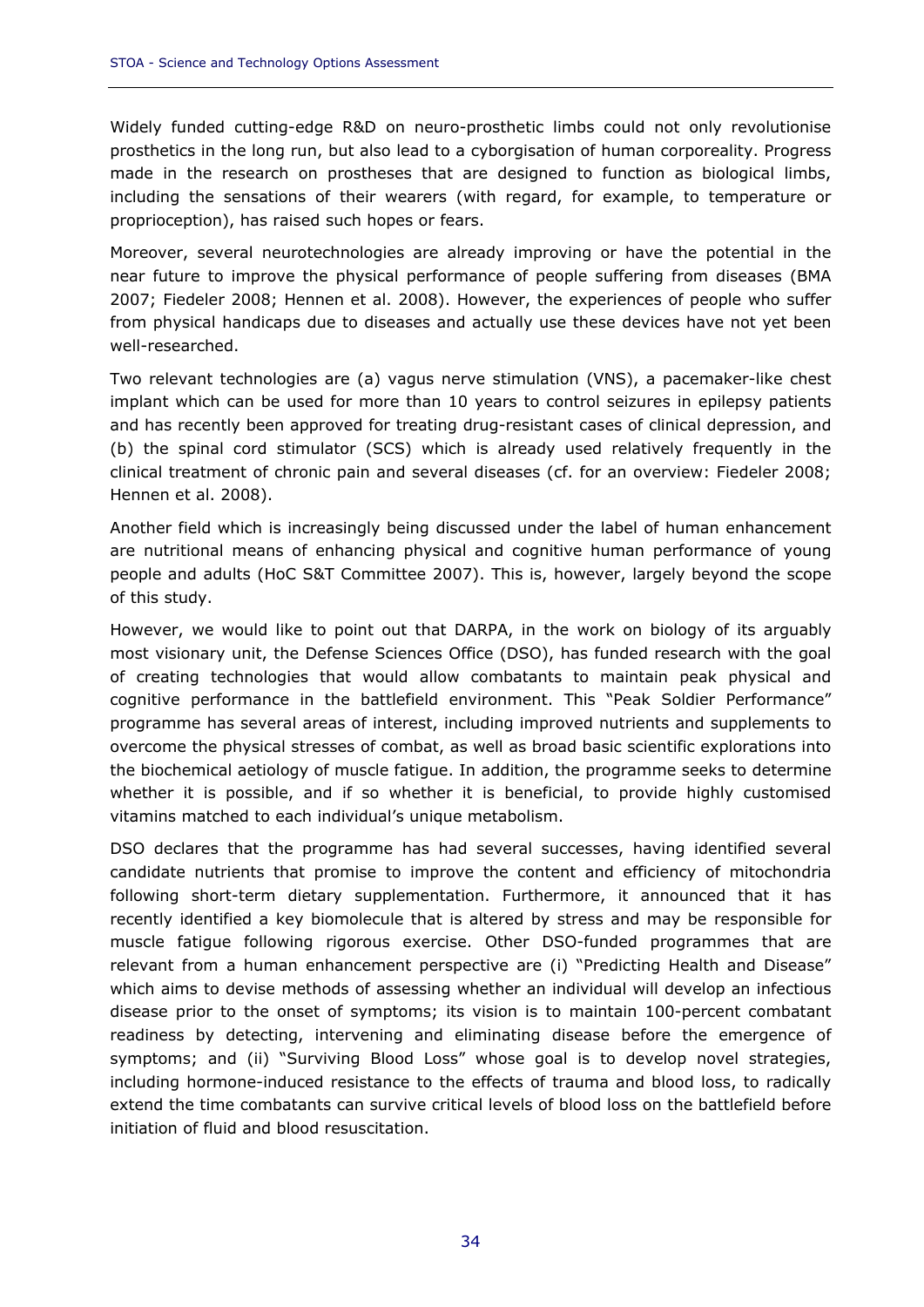DSO has also developed a suite of programs aimed at restoring full physical and cognitive function to injured warfighters, even after they have experienced significant traumatic injuries. Technologies are under investigation to fully restore complex tissues (muscle, nerves, skin, etc.) after traumatic injury, and to develop neural-controlled upper extremity prostheses that fully recapitulate the motor and sensory functions of a natural limb. Some of the researchers in the above-mentioned field of brain-computer interfaces see it is a long-term goal of their R&D to enable quadriplegics to control their own limbs via electrical stimulation of their muscles (cf. Biever 2006).

There is, however, rapid progress in all kinds of non-invasive assistive technologies that allow for motor substitution and even motor recovery. Projects such as the European integrated project TOBI ("Tools for Brain-Computer Interaction"; cf. http://www.tobiproject.org) aim to develop non-invasive brain-computer interfaces for a wide range of purposes; there are also a large number of technologies that are not based on braincomputer interfaces at all, but can significantly enhance the quality of life of their users (cf. e.g. Eizmendi et al. 2007).

Another important testing ground for physical enhancements, albeit under conditions of illegality, is sports, including body-building. New methods and visions such as gene doping have already attracted public attention, in particular by policy-makers (cf. e.g. Gerlinger et al. 2008). This topic is therefore discussed in more detail in section 2.3.

### 1.2.3 Conclusion

In general, it is our impression that the majority of HET discussed are still therapeutic, and do not offer their users significant advantages over "non-enhanced" humans; indeed, the level of improvement is often well below the level of normal function. However, we also hold that there are strong indications that more and more effective means of nontherapeutic enhancement will be developed in the near future, and that some existing lines of R&D already have the potential to significantly alter human corporeality and cognition. Moreover, there appear to exist significant market potentials for some of the technologies in question, for example in the fields of pharmaceutical cognitive enhancement and with regard to some applications of brain-computer interfaces.

Our overall impression is that evidence is still scarce to prove the existence of effective, non-therapeutic cognitive HET, in particular if one compares HET with traditional and modern non-technological and non-pharmaceutical means for improving or maintaining cognitive functioning. In general, we know very little about how cognitive pharmacological enhancers affect the performance of healthy people; what is more, the results of the scarce pertinent research are to some extent inconsistent. Only if we look at drugs that were developed to treat age-related diseases, narcolepsy, ADHD and other diseases or problems and are now also used under conditions of sleep deprivation or stress do we find some evidence of performance enhancement in healthy individuals (including counteracting nervousness). However, these decreased conditions are more similar to a disease than to a state of well-being, and pharmaceutical cognitive enhancers in these cases are mainly used to counter the effects of the unhealthy behaviour that caused the deficits. Moreover, evidence of these drug uses does not exclusively show improvements, and some of the improvements are very short-lived and minor.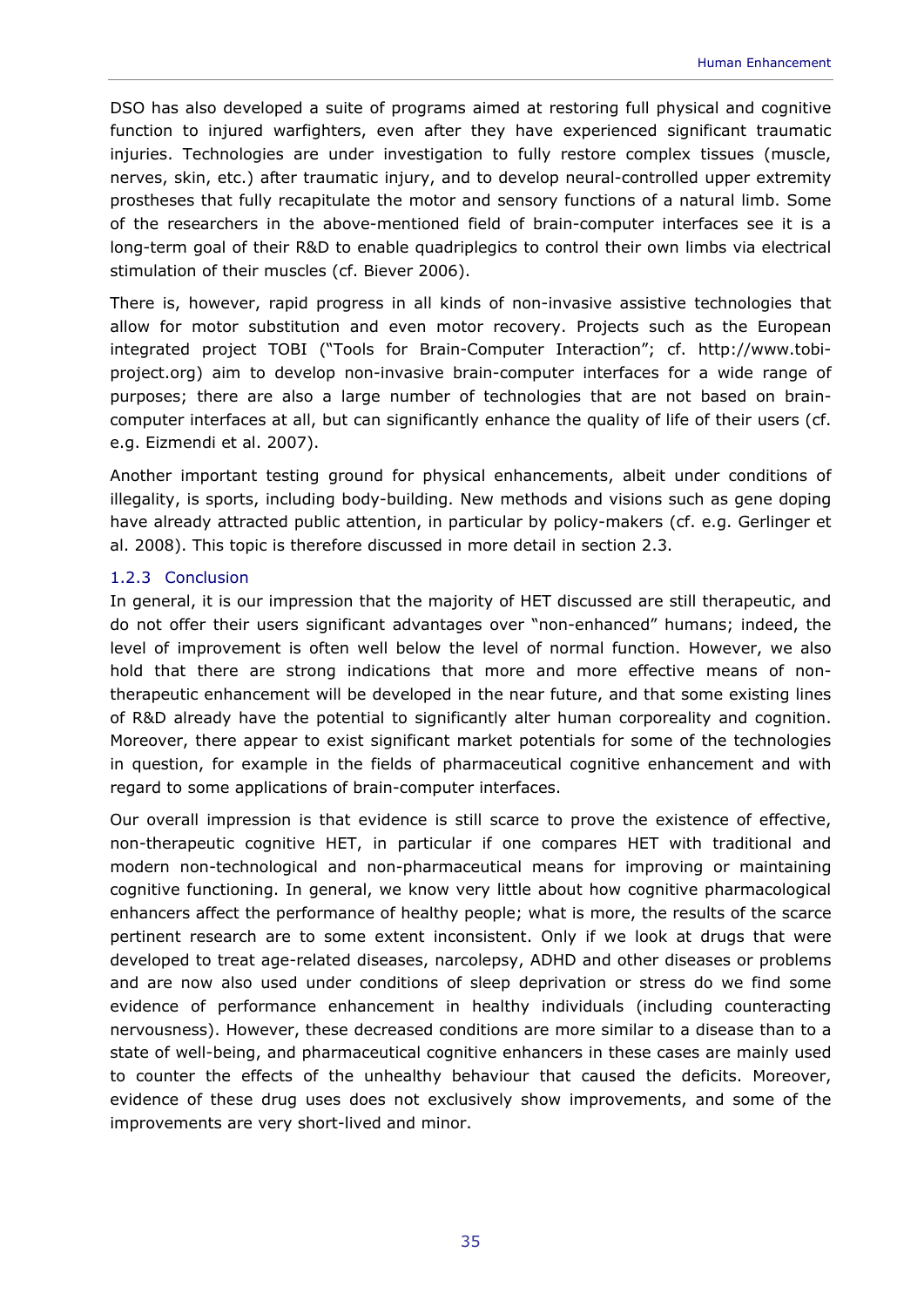On the other hand, many experts agree that it is highly probable that more effective and safer pharmaceutical cognitive enhancers will be developed in the near future. If the development of medication for healthy people to improve cognitive performance were allowed, more targeted research would most probably boost this trend. In any case, it is safe to say that the fast-growing R&D into pharmaceuticals for age-related neurodegenerative diseases will be instrumental for the development of a number of new "dual use" drugs.

Moreover, large pharmaceutical companies appear to be interested in a market for memory enhancers for healthy middle-aged and even younger people. Arguably, military research agencies are the major players in public funding of R&D with the explicit goal of developing non-therapeutic HET. However, the amount of this funding pales in comparison with the funding of military research into closely related fields such as external devices for enhancing soldier performance, new methods of man-machine interaction and the entire field of "augmented cognition".

Neural implants that replace perception functions are examples of highly innovative therapeutic HET. Nevertheless, the excitement generated by media reports on neural implants should be put into perspective (Fiedeler 2008): at least in civilian research, the implants are mainly designed to re-establish one particular function that was lost through accident or illness or was missing from birth. It is undisputed that these implants can mean great relief for the patient and can significantly increase the range of possible action.

However, comparing the result with what is possible for a healthy person reveals a considerable discrepancy, one that is eclipsed by the nature of media reporting or by U.S. policy-makers who argue that hype and hope end up fuelling the social passion that forms politics and gets budgets passed and, therefore, talk about the prospects of "the deaf to hear" and "the blind to see" and conclude that this is "just for starters" (Bond 2002). A recent overview of neural implants came to the conclusion that the status of neural implant development varies greatly (Fiedeler 2008): some implants, such as cardiac pacemakers and cochlear implants have been in use for decades. Others have either been under development for years without any breakthrough having been achieved (retina implants and stance and gait prostheses), or are far from clinical application (hippocampus implant).

However, some neural implants that have long been in use for certain therapeutic purposes have now been modified and used in the brain, such as in the case of deep brain stimulation (Fiedeler 2008; Hennen et al. 2008; cf. Sect. 3.6). In any case, this is an area of rapid development. It is notable in this regard that it is less the technical development and enhancement of the implants that dictate this acceleration than the combination of imaging techniques, new surgical options and increased knowledge of the human brain and its functional areas. Nevertheless, there is still a huge gap between the far-reaching visions of HET and the state of the art.

With regard to the field of assistive technologies as a whole, one should be aware of the fact that invasive brain-computer interfaces are but one of many options for using advanced technology to meet the special demands of elderly and other people with unwanted physical limitations. However, it is highly probable that interest in all kinds of assistive technologies will significantly rise in ageing societies (cf. Eizmendi et al. 2007), creating attractive markets and also giving fresh impetus to the development of HET.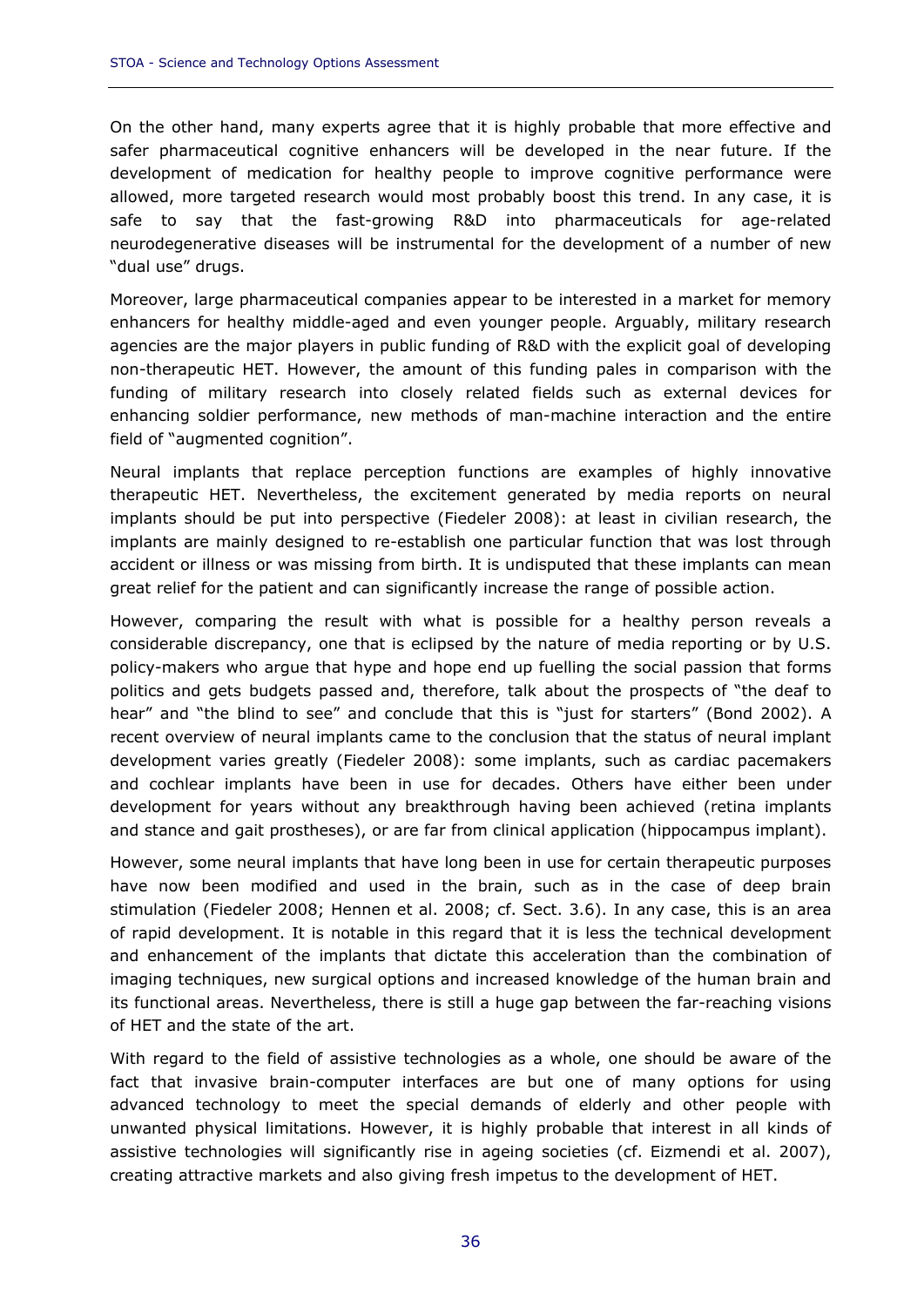In general, visions of neurotechnological HET that might allow for super-human performance or species-untypical abilities still have no real basis in R&D. Nevertheless, most pertinent studies agree that the man-machine interrelations may be fundamentally changed in the foreseeable future. Such tendencies have been discussed, often in a more speculative vein and under the label "cyborg", for quite some time now (Fiedeler 2008; Hennen et al. 2008).

A human capability to "see" infrared is an example of a reasonably realistic vision of an enhancement allowing the creation of species-untypical abilities. Even the direct use of computer memory functions by humans appears possible in principle, albeit not feasible in the near future. In any case, it appears realistic to assume that, in the long run, prosthetic applications will be developed that will provide specialised sensory input or mechanical output (JASON 2008), and might thus begin to put traditional, biological human corporeality under competitive pressure, at least in a military context. As the British Medical Association has pointed out, more and more people appear willing to endure risks, including major surgery, to enhance their visual appearance and so the development of a market for implanted HET cannot be entirely ruled out (BMA 2007).

In several sections of the following chapter, we will discuss some HET in more detail, with a special view on their societal and cultural aspects.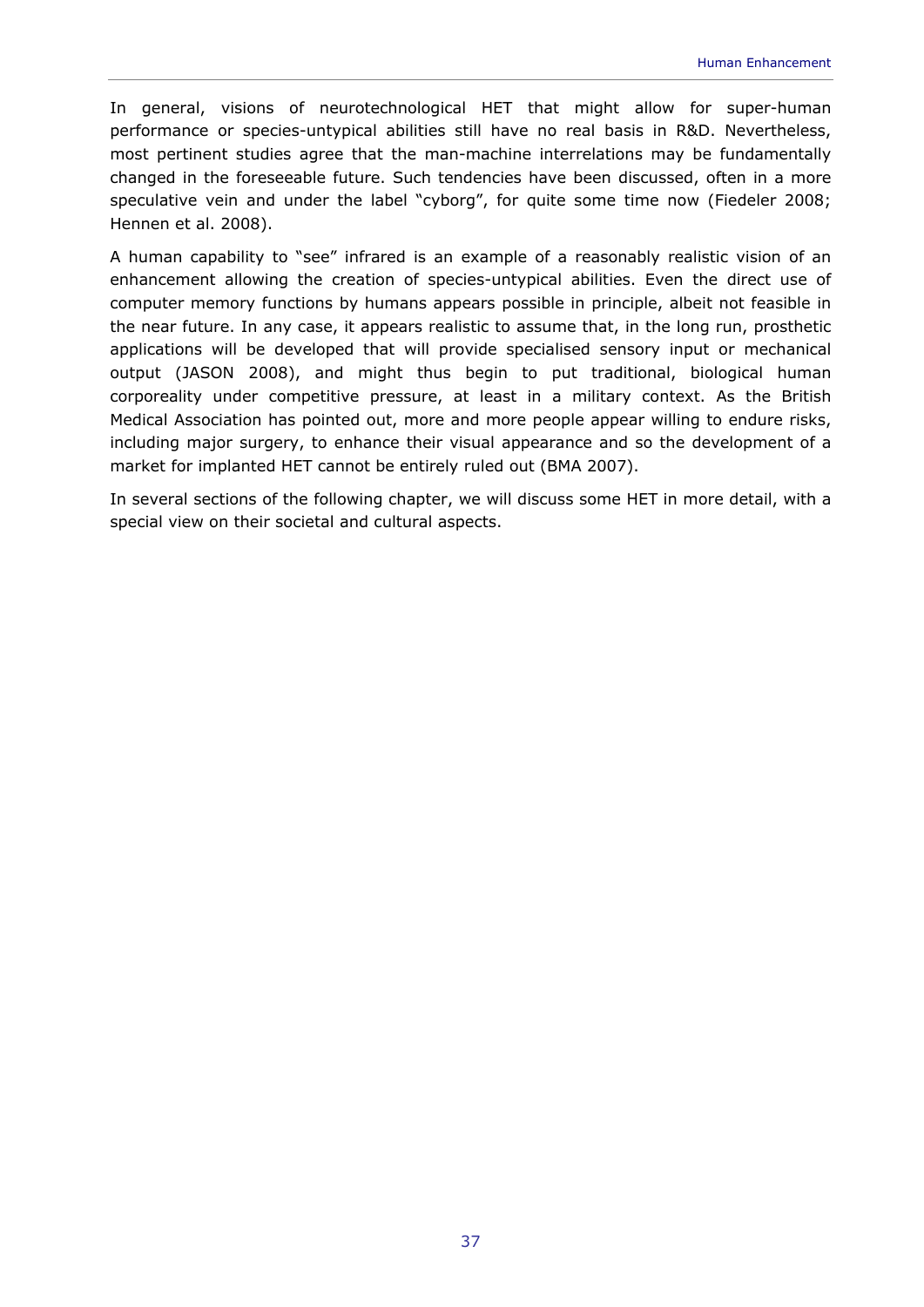# **2. TOWARD AN ENHANCEMENT SOCIETY?**

We have seen that there are quite a few instances of the moderate success of nontherapeutic HET, some cases of highly remarkable progress in therapeutic and in particular prosthetic HET, and realistic prospects of a dynamic development in such fields as pharmaceutical cognitive enhancement. On the other hand, human enhancement still constitutes, perhaps more than anything else, a societal and cultural phenomenon. It touches a wide variety of broader societal processes, specific desires and fears of both individuals and society at large, and often deep-seated intellectual traditions in Western and, in particular, European history.

We would like to start the discussion of the cultural and social aspects of human enhancement with a cautionary note. As we have already outlined in previous chapters, the debates on human enhancement are strongly shaped by very visionary perspectives and by transhumanist and other rather contentious worldviews. The debates between optimistic technovisionaries and some of their critics revolve around the very distant future of mankind or "posthumanity", and even extend to eschatological questions such as those concerning death, immortality and the end of the universe. By staging debates on such farreaching and at times far-fetched visions, the ardent promoters of human enhancement and some of their critics have managed to raise attention for their mundane goals and their ideologies at large (cf. Coenen 2007). This is even true for policy and policy-related activities (cf. Coenen 2009, TAB 2008) and, to a very high degree, in professional ethical reflections on the topic of human enhancement (see for a critique: Nordmann 2007a). The creation of hype thereby serves particular interests and, in particular in a policy context, one should take this fact into account and be alert to which kind of visionaries are acting in what manner in the discourse.

In foresight and technology assessment as in any other reflection on the future of HET, one has to be aware of the fine line between taking a broad look at the future and feeding the hype. As has been shown for nanotechnology (Paschen et al. 2004), the enthusiasm which optimistic futuristic visions can evoke is often deliberately utilised as a means of promoting technology development. Such a strategy of "hype and hope" always appears to be precarious. This strategy can have both positive effects (e.g. incentives for young scientists, or arousing and sustaining political and business interest) adverse effects. Among the latter is the danger that expectations will be set too high, making disappointment inevitable. Second, it may popularise the reverse of the optimistic futurism – a pessimistic futurism involving apocalyptic fears and visions of horror, which itself is being increasingly used to raise attention for nascent fields. Third, the focus on far-reaching visions may hinder a sober discussion of the potentials of technologies.

On the other hand, a critical discussion of such visions appears to be a prerequisite for a rational political and societal discourse on their potential. Ignoring these visions in policy and policy-related activities does not make them disappear from the world, nor are these visions wholly irrelevant for understanding the ever-changing relationships between science, technology and society.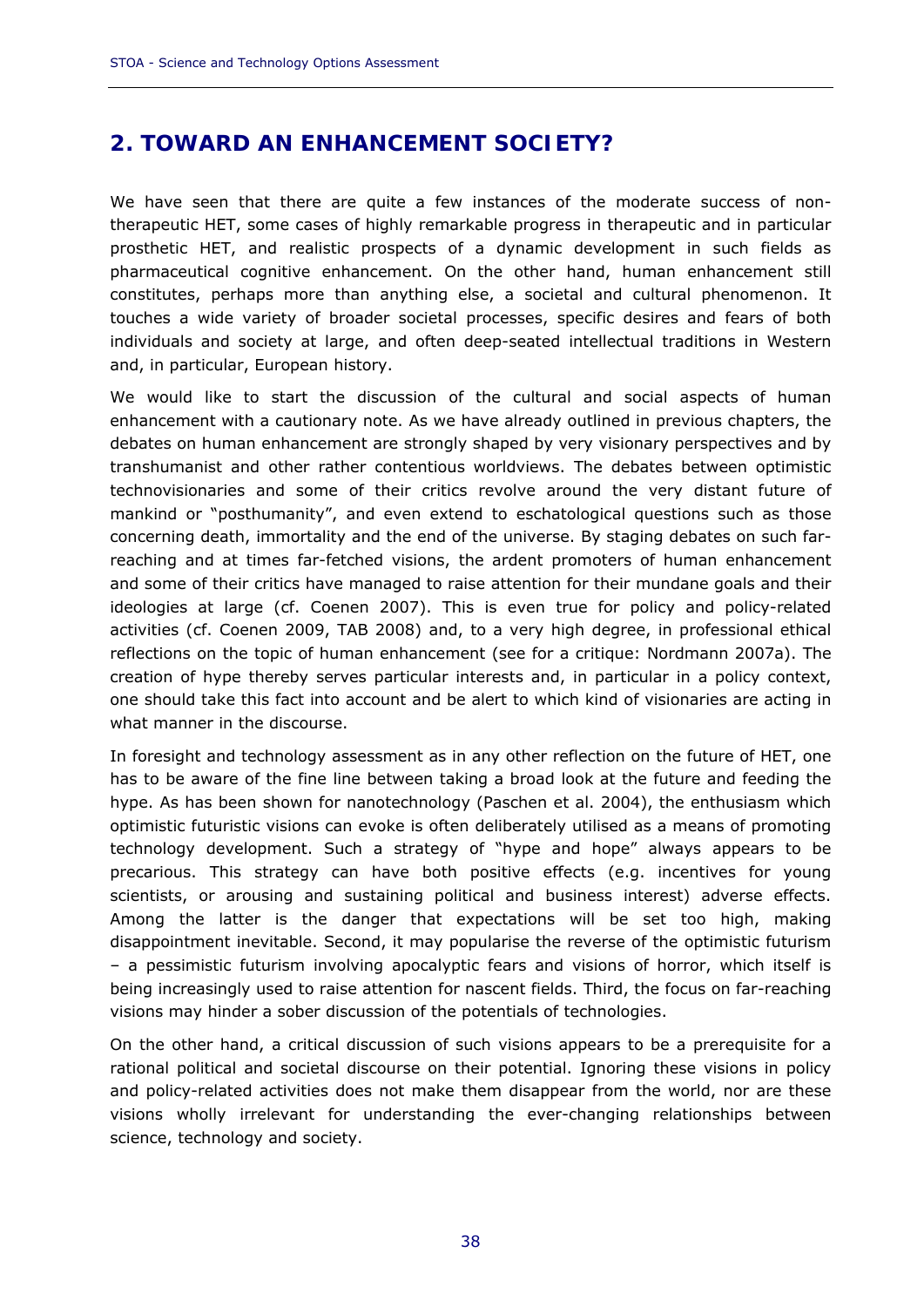It is commonplace in science and technology studies, economics and the fields of foresight and technology assessment that visions can have an impact such as a significant influence on R&D trajectories, which has led to the development of new fields or methods of inquiry such as vision assessment (e.g. Grin/Grunwald 2000; Grunwald 2007; Lösch 2006; TAB 2008) and the sociology of expectations (e.g. Brown/Michael 2003; Selin 2008). Moreover, in the case of human enhancement as a cultural and social phenomenon, we encounter a tendency, not only on the part of the promoters of extreme positions, to use the discussions on certain technologies and their convergence for staging comprehensive debates about our societies and their political and technoscientific futures.

In the following, we discuss such cultural, societal, and, in a broader sense, political aspects of human enhancement. Based on the results of our attempt to take stock of existing and emerging HET, we engage with the hype as well as with the desires and fears of individuals relating to HET, and with the underlying broader societal tendencies and issues driving and shaping them. We analyse and discuss all of these phenomena and processes with regard to the notion that we might be on a way to an "enhancement society".

Accordingly, in the first section we discuss in some detail some of the lines of the reasoning that shape the rather heated debates on human enhancement, including some of its most visionary aspects (Sect. 2.1). We briefly present and discuss three rather visionary lines of reasoning which appear to feed the hype and confront them with an approach that is more down to earth and that questions the hype. Afterwards, we turn to a number of broader societal tendencies and issues that need to be taken into account in an analysis of the phenomenon of human enhancement, and try to present some fresh approaches to their analysis and to question or corroborate certain widespread assumptions (Sect. 2.2). In the subsequent sections, we draw attention to what might be called "bottom-up" tendencies towards an "enhancement society" and to fields and discourses in which the social and ethical relevance of existing or emerging HET can be exemplified (cf. Van Est et al. 2008). In these sections, we discuss the topics of genetic therapy and doping (Sect. 2.4), the discourse on so-called designer babies (Sect. 2.4), the case of Ritalin™ (Sect. 2.5), and deep brain stimulation (DBS, see Sect. 2.6). Against the background of our analysis of influential lines of reasoning, of the broader societal tendencies and issues, and of these cases, all of which appear to be veering toward an enhancement society, we then take a look at the promotion of human enhancement by some key players in science and technology and by sociocultural movements such as the transhumanists (Sect. 2.7). We then discuss the possible motives of these actors for advancing radically affirmative notions of human enhancement. We relate this to an ideology of extreme progress that has formed out of visions of the technoscientific future of humankind in the nineteenth and twentieth centuries (Sect. 2.8). In the closing section of this chapter, we provide a preliminary discussion of how the discourse on human enhancement, emerging HET may challenge European culture and value systems (Sect. 2.9).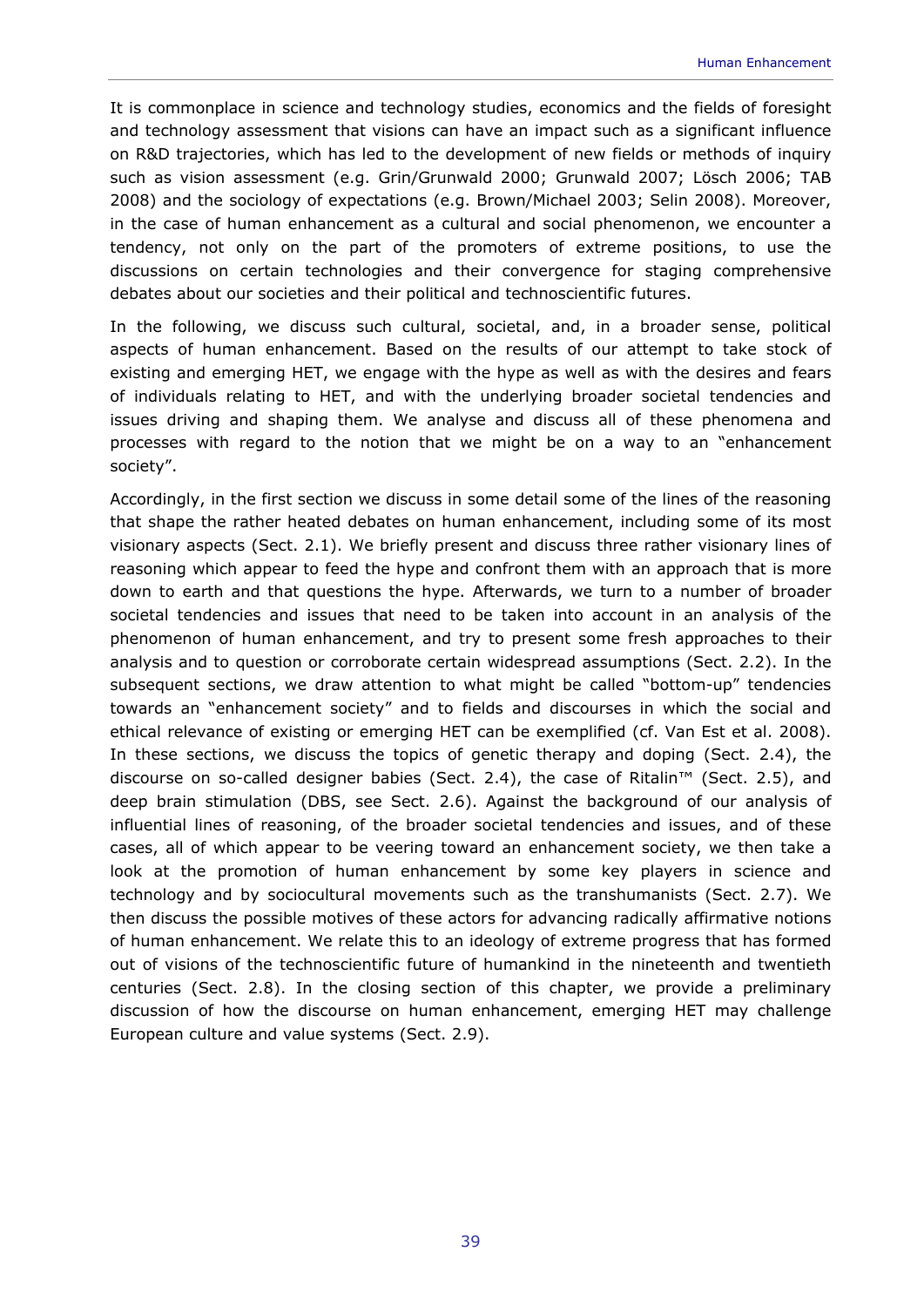# **2.1 Heated Discussions and Far-Ranging Visions**

Recently it has been argued that a further surge of tendencies toward an "enhancement society" would necessitate a re-framing and thematic expansion of the debate on human enhancement (Grunwald 2008): The focus would then have to shift from rather conventional, short- or mid-range ethical questions to the more comprehensive issue of our social system and its implications for the ethics of science, technology, and human corporeality. In the actual debate on human enhancement, such a broader view of the topic is still rare, although one can find at least some lines of reasoning in this direction and also some instances of such a perspective in academic works that are not direct contributions to the current ethicopolitical discourse or accompanying research on HET, but are related to research on topics like "human nature", the historical eugenics movement, or the cultural significance of "cyborgs" and the posthumanist imaginary (see for example Baillie/Casey 2005; Orland 2005; Pual 2005; cf. Coenen 2007).

In the following, we discuss some examples of such socio- and cultural-theoretical lines of reasoning, in order to outline the emerging discursive frame in which the debate on human enhancement may take place in the future. Most lines of reasoning in the debate on human enhancement mix visions, some of which are derived from fictional literature, with perspectives far into the future and strong political claims. We address three such approaches, one pro and two contra radical human enhancement, and a line of reasoning that appears to us to be more instrumental in analysing and discussing the actual challenges raised by HET. However, we also hold that the more visionary approaches raise some important points regarding not only possible long-term developments, but also our present notions of technoscientific and societal progress.

### 2.1.1 The Concerns of Dehumanisation and Moral Decline

One of the most influential reports on the topic of human enhancement (entitled "Beyond Therapy") was published in 2003 by the U.S. President's Council on Bioethics (PCB 2003). The PCB was created by George W. Bush shortly after his first election and can regarded as a central point of reference (not only) in the conservative and religious bioethical discourse in the United States (see Sect. 2.2.3; see for the following in more detail: Coenen 2007). The first major activity of the PCB was on human enhancement, with a focus on genetic and neuropharmaceutical interventions. The PCB included a broad range of scientists, scholars and other professionals in its deliberation of this topic. The Council's working definition of "enhancement" was the directed use of biotechnical power to alter, by direct intervention, not disease processes but the "normal" workings of the human body and psyche, to augment or improve their native capacities and performances. The PCB chose "Beyond Therapy" as the title for its report to expose the non-traditional goals of new uses for biotechnical power, and it hints at the open-ended character of what lies "beyond" the goal of healing. However, in the Council's view, one must ultimately adopt an outlook that is not only "beyond therapy" but also "beyond the distinction between therapy and enhancement". Accordingly, the topic must be seen less in relation to medicine and its purposes, and more in relation to human beings and their purposes, beyond the therapeutic view of life altogether.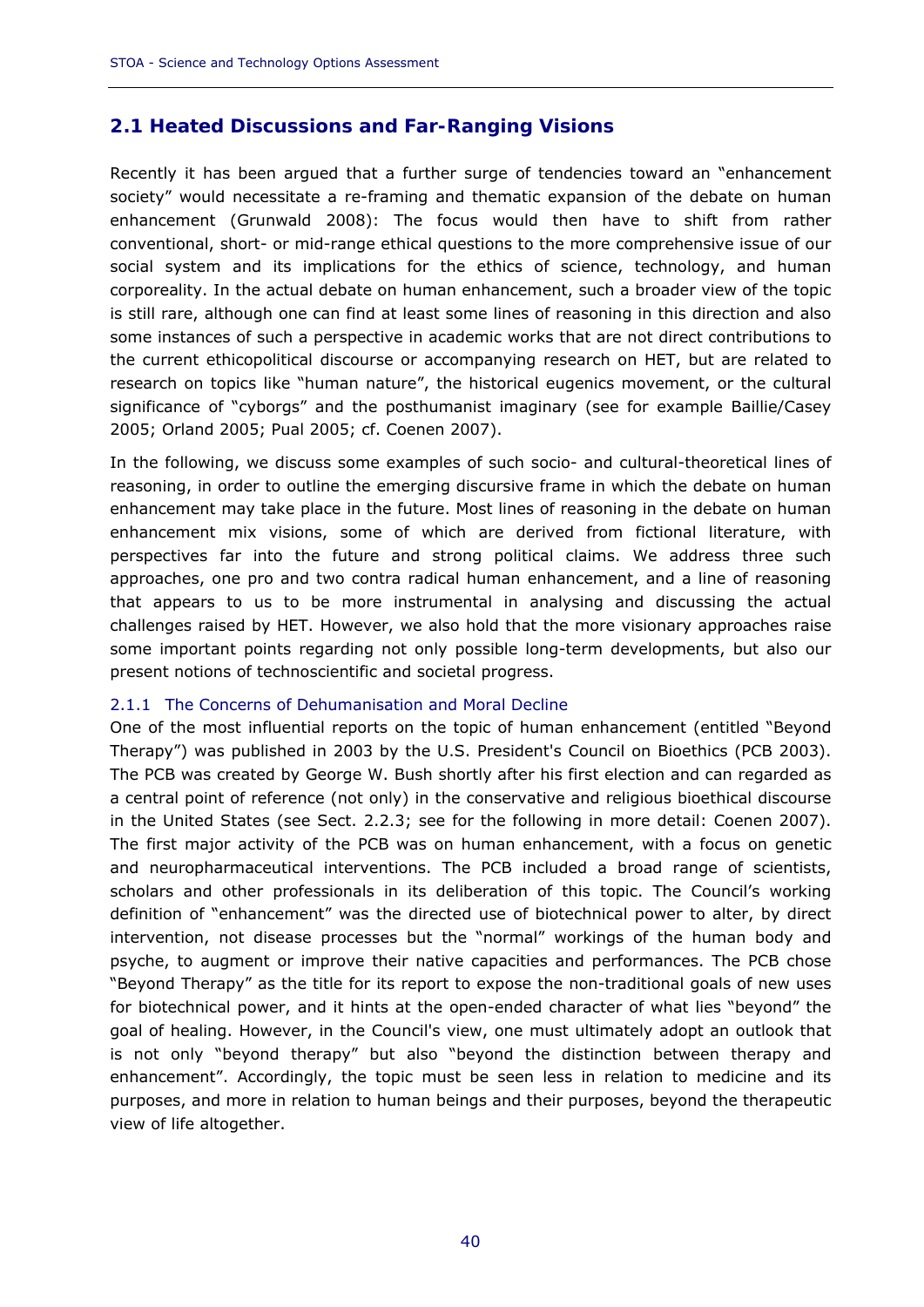The Council, some of its individual members, and President Bush have continually referred to the dystopian vision described in Aldous Huxley's 1932 novel *Brave New World* as a danger for contemporary society if it chooses to pursue certain existing technological options related to enhancement. In his famous novel, which is referred to in numerous publications on human enhancement, Huxley developed the vision of a rationally organised and obligatorily hedonistic future society whose technocratic ruling class uses science and technology to produce individuals who perfectly and obediently fulfil their roles in a naturalised social hierarchy. While promoters of HET see this as a perversion of their ideals of human enhancement, these technologies qualify as second-stage HET in the sense that technoscientific means are used to permanently enhance the performance of individuals beyond what is species-typical. Prenatal manipulations are, for example, used to equip specialist workers of the lower castes with certain enhanced capacities such as a better sense of balance.

The reference to Huxley's nightmarish future society serves the PCB and other conservative critics to denounce certain tendencies in our present society. The PCB has, for example, officially cited the first report of the NBIC initiative on converging technologies in the U.S. as one example of futuristic visions that may lead to a society which might resemble "the humanly diminished world" portrayed by Huxley, "whose technologically enhanced inhabitants live cheerfully, without disappointment or regret, 'enjoying' flat, empty lives devoid of love and longing, filled with only trivial pursuits and shallow attachments" (PCB 2003, p. 7). In advancing their criticism of certain technologies, of technofuturist worldviews, and of our society in general, PCB members and other conservative critics also refer to works by the philosopher Hans Jonas and the Christian writer C.S. Lewis. They admittedly and systematically use references to *Brave New World* as a polemical instrument, recommending it as one of the most valuable historical resources for moral reorientation in the light of recent technological innovations in biotechnology. Their core argument is that tendencies of our assumedly hedonistic, permissive, and culturally selfforgetful society (such as "liberal eugenics" and the widespread use of psychoactive substances) lead us down a slippery slope to a dehumanised world which, at least in the West, will most probably not be ruled by totalitarian regimes, but will nevertheless be fundamentally flawed in a cultural and moral sense. They tend to ignore military interests in HET, and, while they concede that Huxley himself stressed the danger of a totalitarian world-state, they belittle the possible role of states. In their view, old-fashioned "eugenics" only remains a problem in countries like China. The primary targets of the conservatives' criticism are irresponsible parents, politically correct teachers, technophiliac libertarians, liberals and cultural progressives, and some segments of industry. When asked what he deemed the World's most dangerous idea, former PCB member Fukuyama chose transhumanism, stressing that many of its core ideas are implicit in much of the research agenda of temporary biomedicine. Leon Kass, first chairman of the PCB, also sees our societies on a slippery slope to a Brave New World. He writes: "Just give us the technological imperative, liberal democratic society, compassionate humanitarianism, moral pluralism, and free markets, and we can take ourselves to Brave New World all by ourselves" (Kass 2002, p. 52). In his view, only a moral and religious awakening may save us.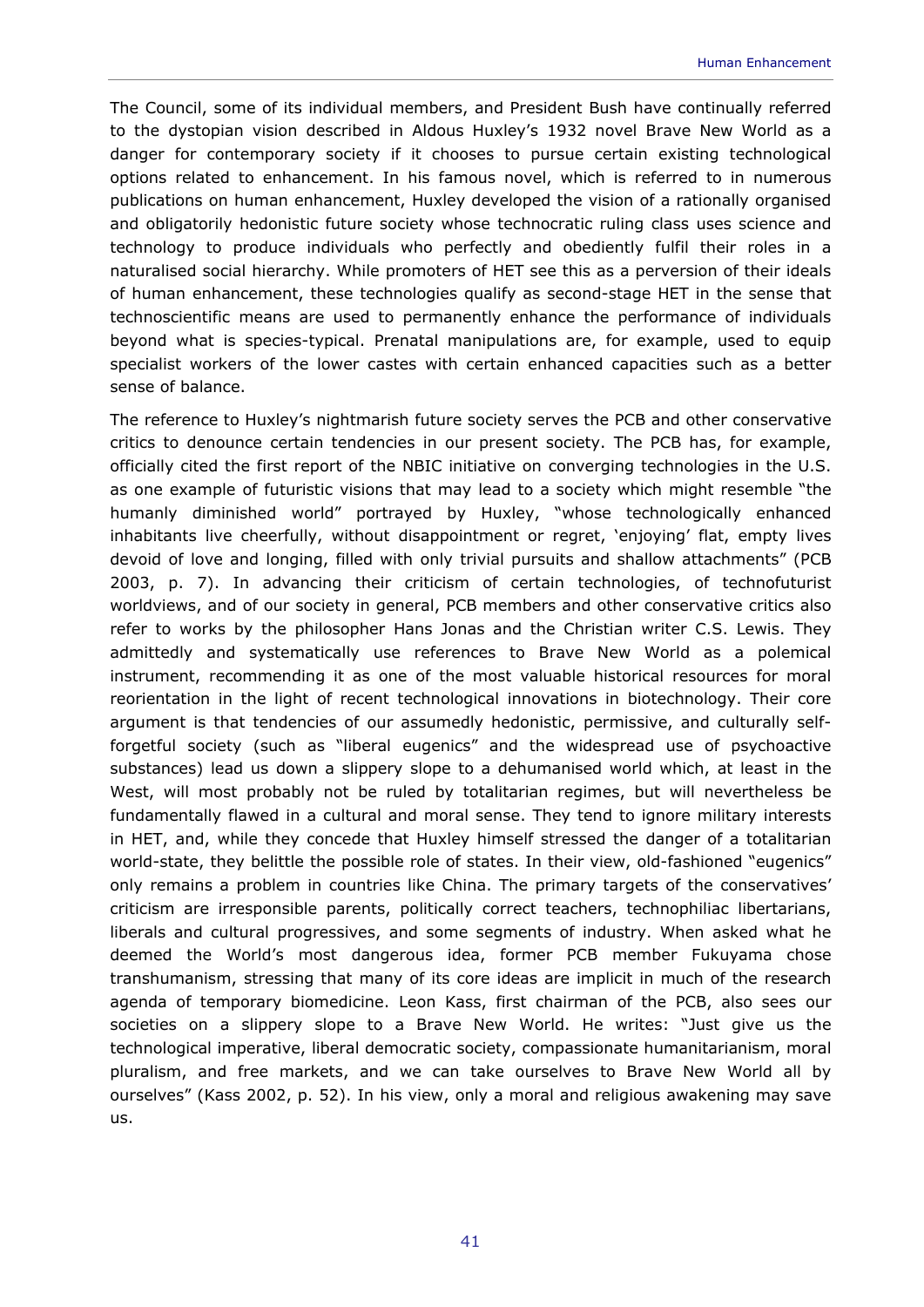Accordingly, the report of the PCB and publications by PCB members have strongly influenced Christian theologians and lay activists who, as individuals or representatives of their organisations, criticise human enhancement or certain HET (see Sect. 2.2.3; cf. Coenen 2007, 2008b).

Obviously, at the heart of the type of critique advanced by the PCB, some of its former members, and many religious cultural conservatives is an anti-permissive and antihedonistic line of reasoning. In this view, our societies are in need of clear normative boundaries, and we should live our lives according to traditional values, appreciating our limits, including our mortality, as well as looking for happiness, instead of mere fun and a shallow form of freedom (for a strong case of the latter point, see Tirosh-Samuelson 2007). This appears to them less as a danger of political abuse of HET, but of horrible effects caused by the total sum of individual decisions taken without a solid moral ground.

### 2.1.2 Concerns Regarding the Political Abuse of Enhancement Technologies

However, by referring to Huxley's novel, the conservative and religious critics of human enhancement, *nolens volens*, raise the spectre of an authoritarian, or even totalitarian, rule on the basis of advanced HET. The anti-totalitarian and anti-authoritarian line of reasoning may seem to be alarmist, given the relative stability of our liberal democracies. However, the notion of "enhancing" of humans in favour of propagated future social forms was often used historically to oppress the generation of the time. This means that caution must be exercised whenever there is talk of specifically "enhancing" humans (Grunwald 2008). And today it is rather commonplace in the debate to posit that "China will do it anyway" (see Sect. 2.2.1 and 2.2.3), often combined with remarks such as: "So, we do have to do it too, but in a responsible way."

Moreover, some emerging or soundly envisioned HET appear to have the potential for directly controlling humans or for predetermining their social behaviour and emotions (EGE 2005; Hennen et al. 2008). If we accept the notion of the radically transforming character of second-stage HET, we also have to ask the critical question whether taken together these HET might amount to a tool-kit for a perfect repressive or even totalitarian regime. Some of the blue-sky thinking in publications of the NBIC initiative and by some transhumanists (see Sects. 2.8.1 and 2.8.3) gives additional cause for such concerns, which are most probably not widespread, but have already been the driving force behind militant protests by anarchists against the research centre MINATEC in Grenoble for example (PMO 2006; cf. Joly/Kaufmann 2008).

### 2.1.3 Belief in Technological Fixes

In stark contrast to this, an extremely technophile line of reasoning expects technological fixes for all kind of problems including increasing productivity, environmental problems, poverty etc. The proponents of this line of reasoning tend to disregard the problem that future HET might be abused by repressive regimes and often cling to normative concepts of the "transhuman" which narrow the perspective of human enhancement to those interventions which appear, at least at a first glance, to be wholly beneficial.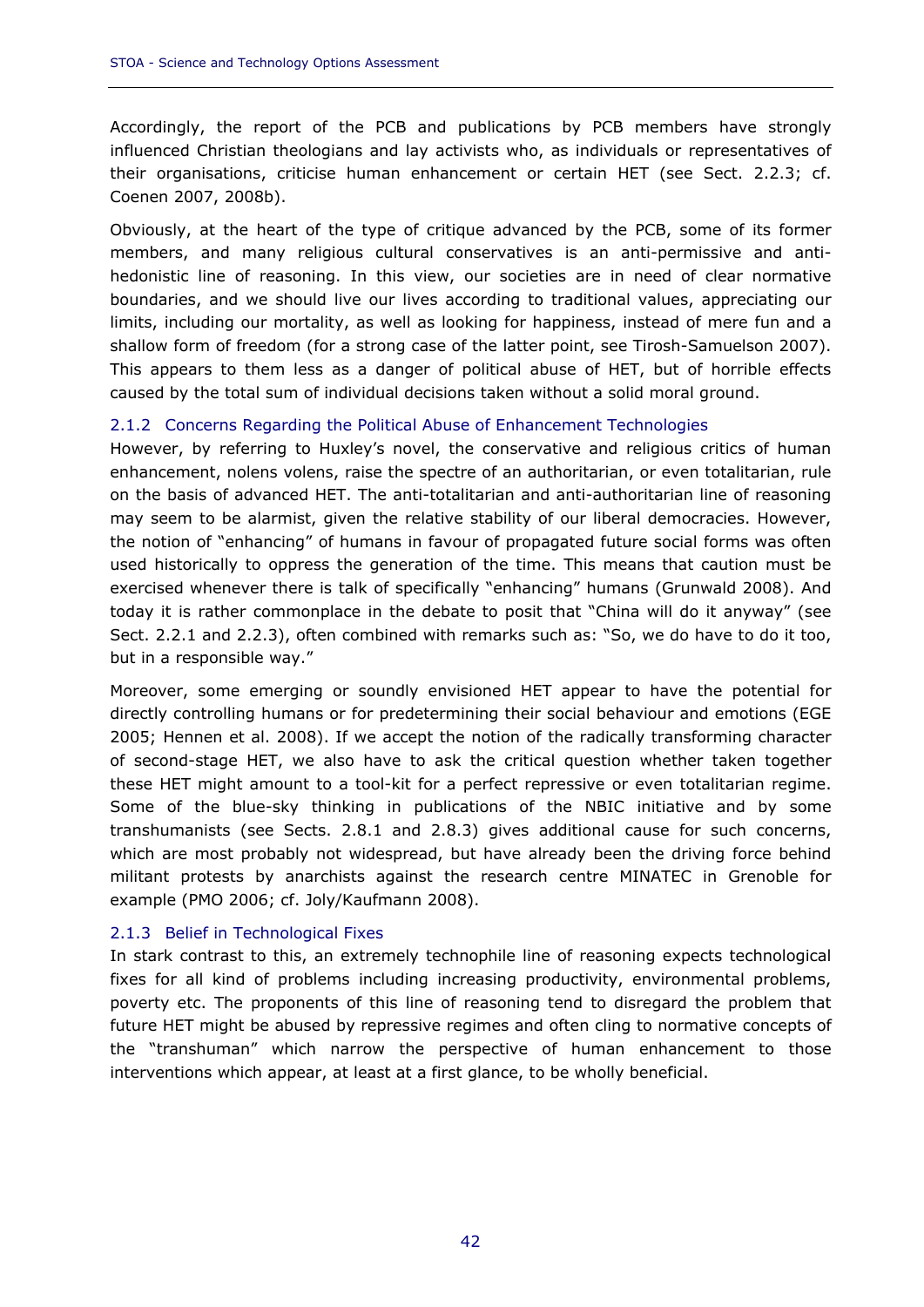The belief in the viability of all kinds of technological fixes can go hand in hand with different, to a certain degree far-fetched, but in any case highly speculative visions of a future society. Relating to the visionary discussions about the Internet, artificial intelligence, and the emergence of a free society in the "virtual worlds" of electronic networks, these societies are often envisioned as stateless, beneficial to total individual freedom, or even as realms in which the liberation of the mind from the biological body can be fully realised (e.g. Bainbridge 2004). A more mundane vision in a similar vein, presents us with a society in which "morphological freedom" and "cognitive liberty" are core values (cf. Bainbridge/Roco 2006b). In such a society, every individual would have the right to treat his or her own body as fully malleable object. While some critics have denounced this as a reduction of the body to a commodity or a fashion accessory (Hayles 1999), the promoters of morphological freedom argue for a new notion of individual freedom which allows for aesthetic self-realisation, overcoming the "genetic lottery", free experimentation with all kinds of mood- and mind-altering drugs and technologies, and transcendence of the merely human. Such ideas have been around for quite a long time now in such fields as media and performance arts (e.g. in the works of the artist Stelarc; www.stelarc.va.com.au/arcx.html) and cyberfeminist or other postmodernist cultural studies. They also fit in with broader tendencies in (cultural) identity politics which veer toward a de-coupling of bodily traits and biologist attributions, on the one hand, and social roles (such as gender roles) and cultural or sexual identities, on the other.

However, in a particular manifestation or application of the extremely technophile approach, the instrumentalist eudaemonic line of reasoning, which is advanced mainly by leading transhumanists, the envisioned future societies often appear to be rather uniform due to an instrumental understanding of emotions and a one-dimensional conception of happiness (cf. Tirosh-Samuelson 2007). This line of reasoning is, albeit often highly speculative as regards technologies, relevant in our context, because it places high hopes in new kinds of mood-altering interventions that are expected not only to help those who suffer emotionally or are looking for conventional pleasures, but to fundamentally change social relationships and individual self-perception by a kind of perfection of social life, and total control of emotions. (see e.g. Bostrom 2008a, 2008b; Sandberg/Savulescu 2008; cf. Sect. 2.8.1 and Coenen 2006).

# 2.1.4 Questioning the Hype and the Trends toward an Enhancement Society

To conclude the present section, we refer to another line of reasoning on human enhancement which relates to more mundane issues such as the structural features of our societies, broader social processes, and current social tendencies or cultural practices related to the appropriation or emergence of HET. This should prepare the ground for the following sections in which such processes, tendencies, and practices are discussed in a little more detail.

In a political-analytical and sociological line of reasoning of this kind, social structures are considered which favour the spread of HET as are new tendencies which may boost their use. The pathologisation and medicalisation of more and more emotional and physical states, the commodification of the human body, its use as an improvable tool for competition, and the prospects of radically changing the human body by means of secondstage HET are only some of the aspects relevant here.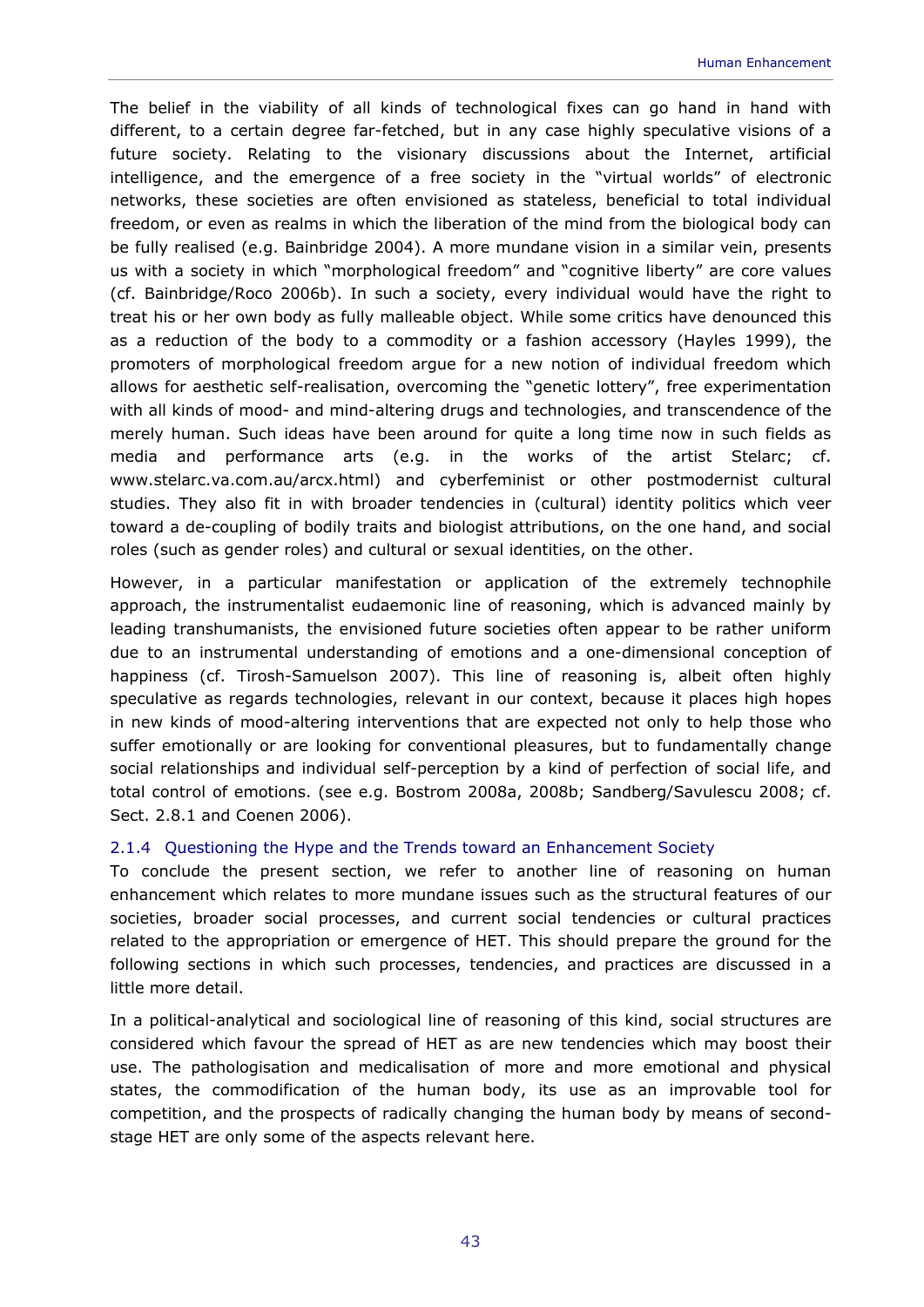As mentioned above, George Khushf (2005) relates the new tendencies toward secondstage enhancements to the notions of (a) "self-aware evolution", (b) "human–machine hybrids" or "humanity 2.0", and (c) "medical enhancements". We have added to these the (still largely visionary) pharmacological HET which are designed to alter fundamental features of an individual's psychological identity (e.g. drugs to erase memory) and basic human traits (such as empathy or aggressiveness). Khushf argues that even "if we wish to contest the optimistic tone, or argue with the background assumptions or 'transhumanist' goals", everyone should recognise "the kernel of truth in these kinds of claims". In his view, science has brought us to a place where "the radical project of re-engineering ourselves moves out of the realm of science fiction and into the realm of scientific fact". The visions and techno-scientific background of the NBIC initiative in the U.S., which Khushf characterises as a "representative policy initiative", are used by him to illustrate the "new stage of the enhancement debate". The second-stage enhancements are multifunctional, in his view, altering how we approach disability, providing "radically new capacities", enabled by a convergence of multiple kinds of technology, and developing at an accelerating rate. Witnessing the "initial stages of human experimentation, not just in medical arenas, but also in industry and military", we may already notice that these new HET will not just be "like a new gadget, even a highly influential one like computers", but "make possible radically new forms of human interaction". And with this, they may "alter the rules of posthoc ethical and policy reflection". In Khushf's view, this is the key component to recognise: "Many of the enhancements will be of such a kind that those who control them may have capacities to manipulate directly the rules of social engagement in ways we now might consider unfair." These possible "kinds of radical shifts in power and control" should therefore "be explored in tandem with the development of the technologies."

While we agree with Khushf's view, we would also like to point out that some of the more conventional HET are also highly relevant for understanding current shifts in the rules of social engagement, if only because they are already widespread.

Even where such HET are non-effective, their widespread use changes social interaction, promotes the establishment of new norms, and raises a variety of questions such as those relating to distributive or procedural fairness, to the fabrics of society, to the relationships between the self-image of individuals and their social roles, and to social key concepts such as competition, ability and disability, happiness, self-realisation, and individual freedom.

While the desires expressed in the more far-reaching visions can tell us a lot, not only about the current techno-imaginary but at the same time about competing societal visions and quasi-religious longings for transcendence, we should keep in mind that the actual social (and economic) relevance of established HET differs hugely from that of the emerging second-stage HET.

And we should not ignore that there is hardly any overlap between considerations of how to handle drug consumption to improve brain performance, and questions of the direction a society would take for the discriminability between humans and technology to be largely removed in the future (Grunwald 2008).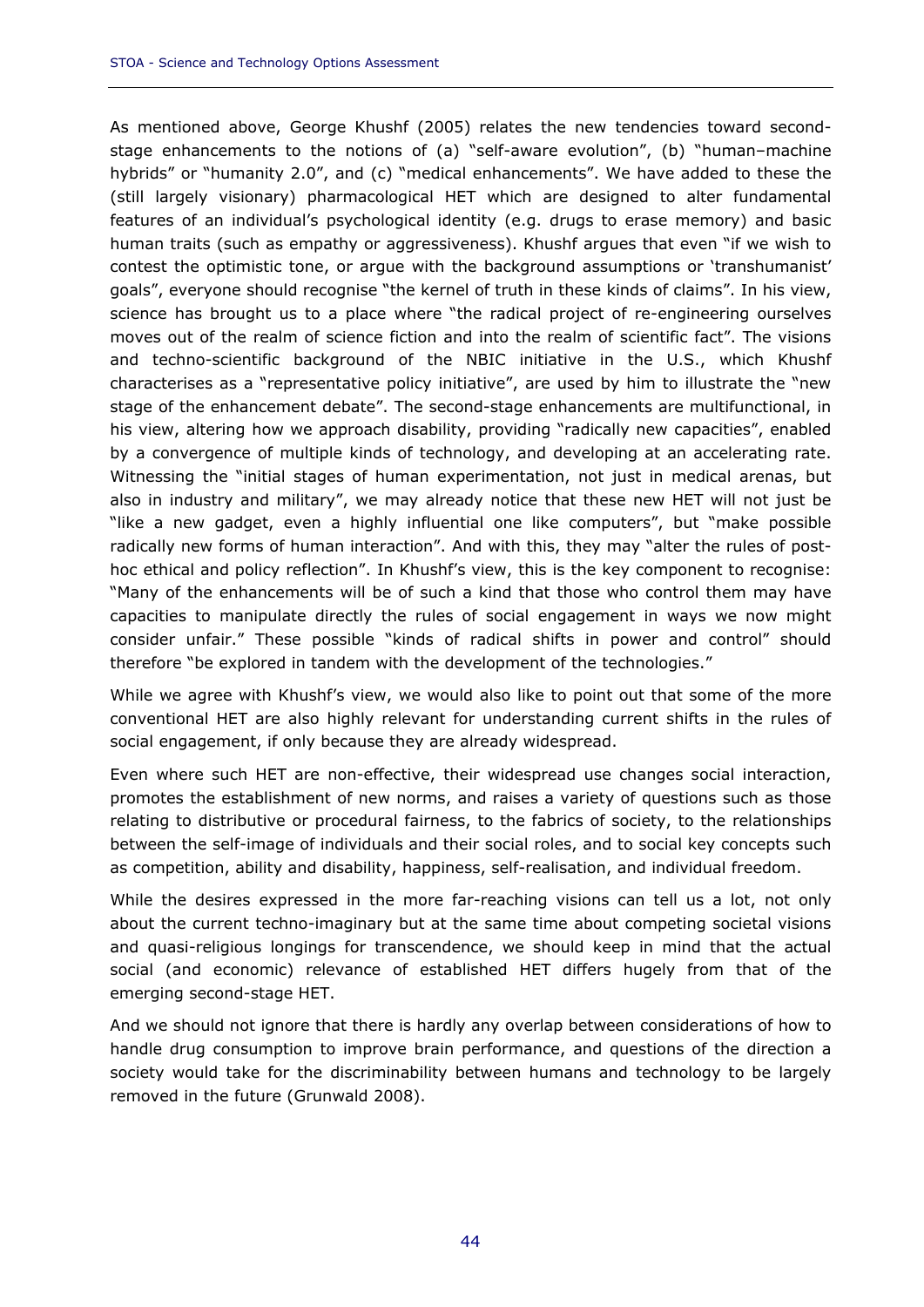One could argue that there is growing evidence for the hypothesis that we are witnessing at the moment a transition from a performance-oriented society, in which the fulfilment of predefined tasks is rewarded, to a performance-enhancing society, in which tasks in work life, and even private life, are ever harder to calculate and foresee, and therefore the most pressing task for individuals is the competitive improvement of bodily preconditions and requirements for successful performance (Coenen 2008a). Such a shift from a performance-oriented society to an enhancement society would also raise questions regarding old and new guiding visions in research policy and beyond.

In a thoughtful, well-informed, but scathing critique of trans- and posthumanist ambitions, Winner (2005) draws attention to another aspect of the interplay of visionary desires for a transgression of natural human boundaries on the one hand, and the growing relevance of HET on the other. Winner sketches three approaches in the conceptualisations of the relationships between humans and technology. Two of them, the notions of humans as "tool-making animals" and of technologies as "extensions of human organs", are wellknown and therefore require no detailed explanations here. It suffices to say that both approaches still assume that technologies are distinct from the human organism itself to considerable degree. The third approach, however, which was developed above all in such fields as science and technology studies and cultural studies, is based on the assumption of a pervasive blending of nature and technology. In this view, numerous blended identities such as "hybrids" or "cyborgs" exist today: due to our use of technologies and our conceptualisations of science and technology we already became "cyborgs" or even "posthuman" (Hayles 1999) a long time ago. While some of the most prominent theorists of this line of reasoning, such as Donna Haraway and Katherine Hayles, distance themselves from, or are even shocked by, the ambitions of visionary, transhumanist engineers who lay claim to a practical posthumanism, Winner polemically points out the interrelations of cultural posthumanism and the transhumanist technophile line of reasoning, with its high hopes for all kinds of technological fixes. He questions the claim of many cultural posthumanists that their theories can form the basis of a radical progressive politics, and defends the notion of the "human condition", including mortality and our confinement to the Earth (two limits which transhumanists seek to overcome), and the traditional line of progressive reasoning on society and its future (focussing on the elimination of oppressive institutions and the creation of better ones). In Winner's view, the goal of human liberation must be maintained and should not be given up in favour of overcoming or transcending humanity. He does not shy away from denouncing the adherents to the latter idea as "scientific zealots", social activists and theorists whose worldview is bizarre, self-indulgent, megalomaniac, and an expression of sheer hubris. Winner portrays the social and cultural theorists as a kind of useful idiots with regard to the "technical and corporate realms". And he writes: "Whether they intend it or not, social theorists fascinated with hybrids and cyborgs could end up playing a significant role in upcoming debates about practical initiatives to achieve posthuman dreams in tangible forms. More eloquently than the scientists who have embraced posthumanist projects, they express a weariness about identifying oneself as merely human at all" (Winner 2005, p. 402).

Winner predicts that in the decades ahead, a climate of opinion centring on posthumanism could well emerge to inform debates about crucial points of departure in public policy.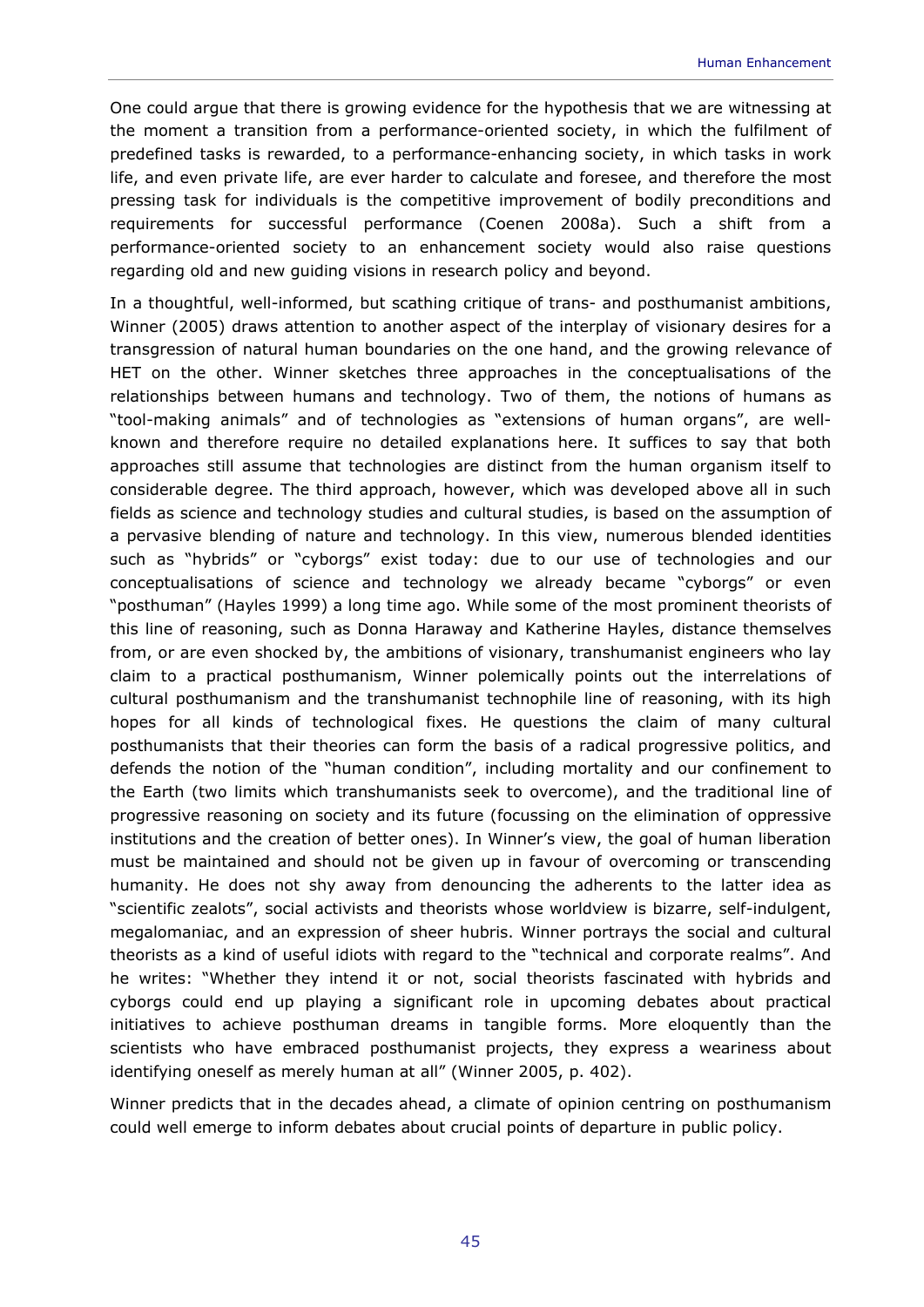Within this mood, Winner writes that "bio-engineering will be regarded as perfectly normal and endlessly fascinating" and any resistance to it "could appear regressive, reactionary, and outmoded. (…) (T)o deny that any such projects should be launched at all will likely be rejected as an attitude that is simply out of touch with contemporary trends (Winner 2005, p. 408).

In Winner's view, the "one serious consequence of the move to abandon a vital concern for humans and their condition and to search for more exotic, posthuman ways of being is to remove the foundations on which some crucial moral and political agreements can be sought" (Winner 2005, p. 406), namely an appeal to our common humanity. Pointing out the current miserable condition of billions of human beings today, he contrasts a global and ecologically sustainable evening out of the wealth available to human individuals with the idea of breeding exotic posthuman hybrids. Winner polemically argues that, quite on the contrary, "many seem eager to announce to persons living on less than one dollar a day that their bodies, abilities, and identities have been superseded by new products, new hybrids, produced in European and U.S. high-tech labs and social theory seminars" (Winner 2005, pp. 407f.). While many of the social theorists and transhumanists thus denounced would counter this argument by indicating the politically progressive features of their respective worldviews and theories, the huge gap between Western posthumanist visions and the actual global reality is often noted. The "digital metaphysics" (cf. the analyses by Rafael Capurro at www.capurro.de) that culminates in the vision of a libertarian society of disembodied minds in an extraterrestrial cyberspace (see Sect. 2.8) appears to be based on a depreciation of human corporeality and a neglect of human suffering. If transhumanists ponder the issue of suffering, it is most often done with regard to the problems of those who do not live in poverty (e.g., the use of emerging mood-enhancing HET for improving bonding in marriages), or by considering mortality or ageing as diseases and targets of technoscientific interventions. Compared to these concerns, such mundane problems as treating the diseases of poverty often appear minor to enthusiasts of human enhancement, to be solved by rather trivial technological fixes.

Any line of reasoning which confronts the visionary flights of fancy with rather down-toearth societal issues is instrumental in questioning the hype around human enhancement. If such visionary ideas are taken seriously at all, they are discussed with a focus on their feasibility, as indicators of ideological drivers of the debate on human enhancement, and with a view on how they relate to observable or foreseeable power shifts and changes in the fabric of our societies.

# **2.2 Broader Societal Tendencies and Issues**

In the following, we briefly discuss some broader societal tendencies and issues that are relevant in, or for the debate on human enhancement, namely aspects of globalisation (Sect. 2.2.1), the role of religion (Sect. 2.2.2), evidence of the popular view on HET (Sect. 2.2.3), tendencies to medicalise an increasing number of bodily or psychological traits and states and to commercialise medicine (Sect. 2.2.4), and altered concepts of health and disability (Sect. 2.2.5).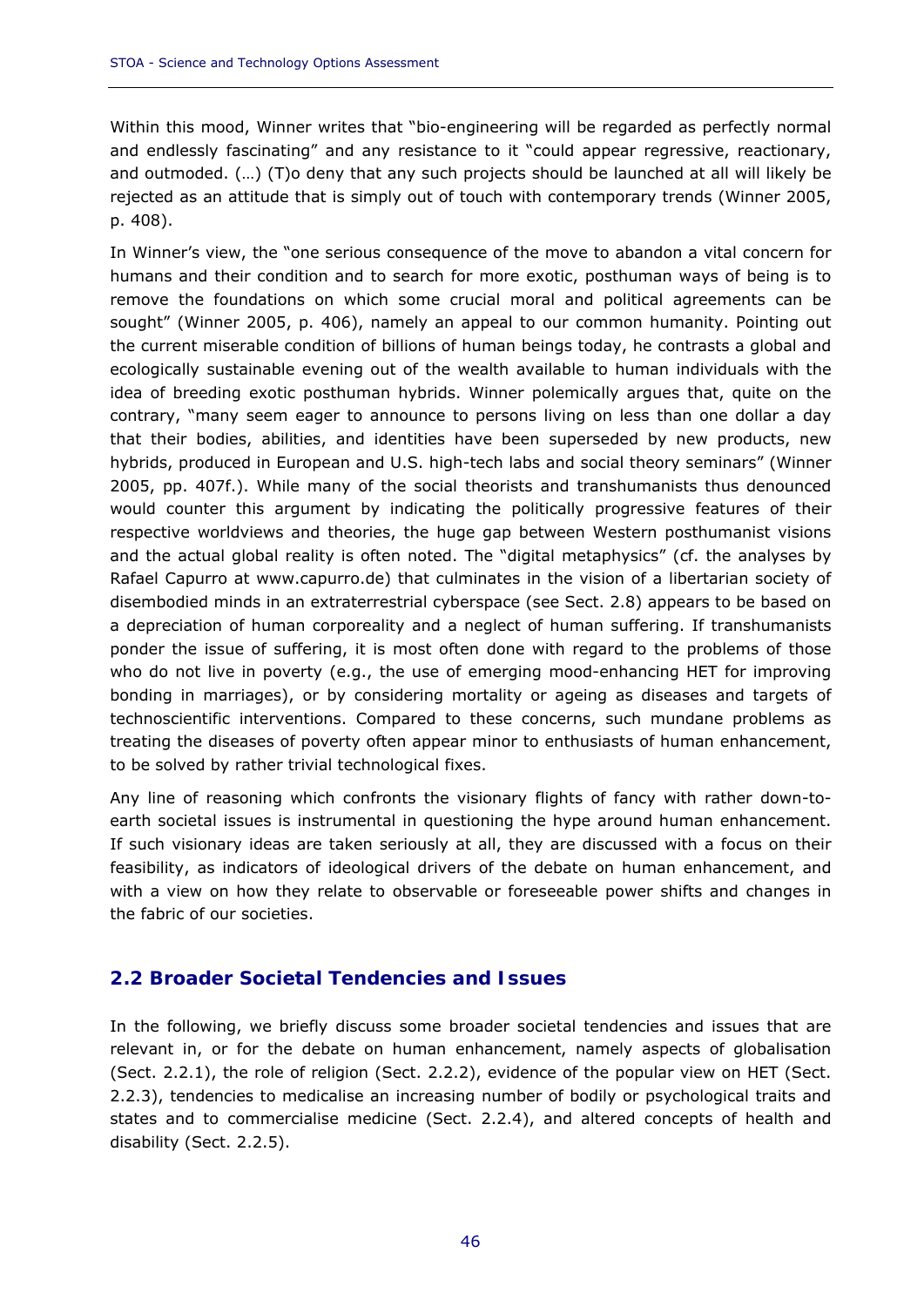All these topics are discussed or mentioned quite frequently in the debate on human enhancement, but often in a rather superficial manner. As a matter of course, we will also not be able to discuss them here in detail. Therefore, we focus on such aspects that are particularly relevant in our context as well as on some contested issues.

### 2.2.1 Globalisation

As mentioned above, it is quite commonplace in the debate on human enhancement to argue that "the Chinese" will use advanced HET anyway, regardless of what stance on second-stage enhancements is taken in the West. Certainly, one could argue that this amounts to a defeatist attitude, and that the reference to China, or to authoritarian states in general, serves rhetorical purposes in a similar way as do references to more deregulated economies or low-wage countries in debates about economic or social policies. The opposite position, namely that new divides within and between societies caused by the spread of second-stage HET can be anticipated and international agreements could be made accordingly (Andler et al. 2008), may appear to be naïve, but the example of human reproductive cloning demonstrates that an international consensus on such questions is not impossible, and at least some progress in customary international law is feasible. Macer (1994) adds that there are already some transnational agreements to protect common interest and innocent parties from future technological advances and refers to the law of the sea, the law against ocean dumping, the conventions against biological and chemical weapons, the laws against militarisation of space and the international atomic energy authority, the declarations of human rights (including guidance on reproductive freedom and discrimination) and conventions aimed at combating ozone depletion, and biodiversity. At the other extreme, Mehlman and Rabe (2002) have expounded in great detail, and often along the lines of the "wars" against terror and drugs, how the U.S. could regulate genetic enhancement and even attempt to enforce a ban on genetic enhancement worldwide, with measures ranging from rather conventional means of domestic regulation and international agreements by quarantining Americans returning from foreign travels to test them for signs of genetic enhancement, or taking away U.S. citizenship from "rogue" physicians who practise genetic enhancement abroad, to economic pressures and even waging war against countries which allow genetic enhancements.

Nevertheless, the consideration that an authoritarian regime, or individual researchers in a completely *laissez-faire* environment, could press ahead with the development of ethically problematic HET is an often hidden, but crucial element of the debate on human enhancement.

As early as 1994, Zbigniew Brzezinski, political scientist and influential policy advisor from the U.S., argued that, far from being resolved, the dilemmas of human rights that relate to the protection of individual liberty and the spread of democracy, pale in complexity against a now-emerging third new dimension of human rights: the rapidly growing potential for the actual alteration of human individuality and for the inequitable social, or even totalitarian exploitation of that potential (Brzezinski/Rosenthal 1994). In an anti-relativistic vein, he argued that, in the West, we have already lost faith in the idea that there exists a shared natural moral law of universal validity. In his view, ethical conflicts over the definition of the human being will increasingly dominate our political life, at least as much as older conflicts about secular utopias.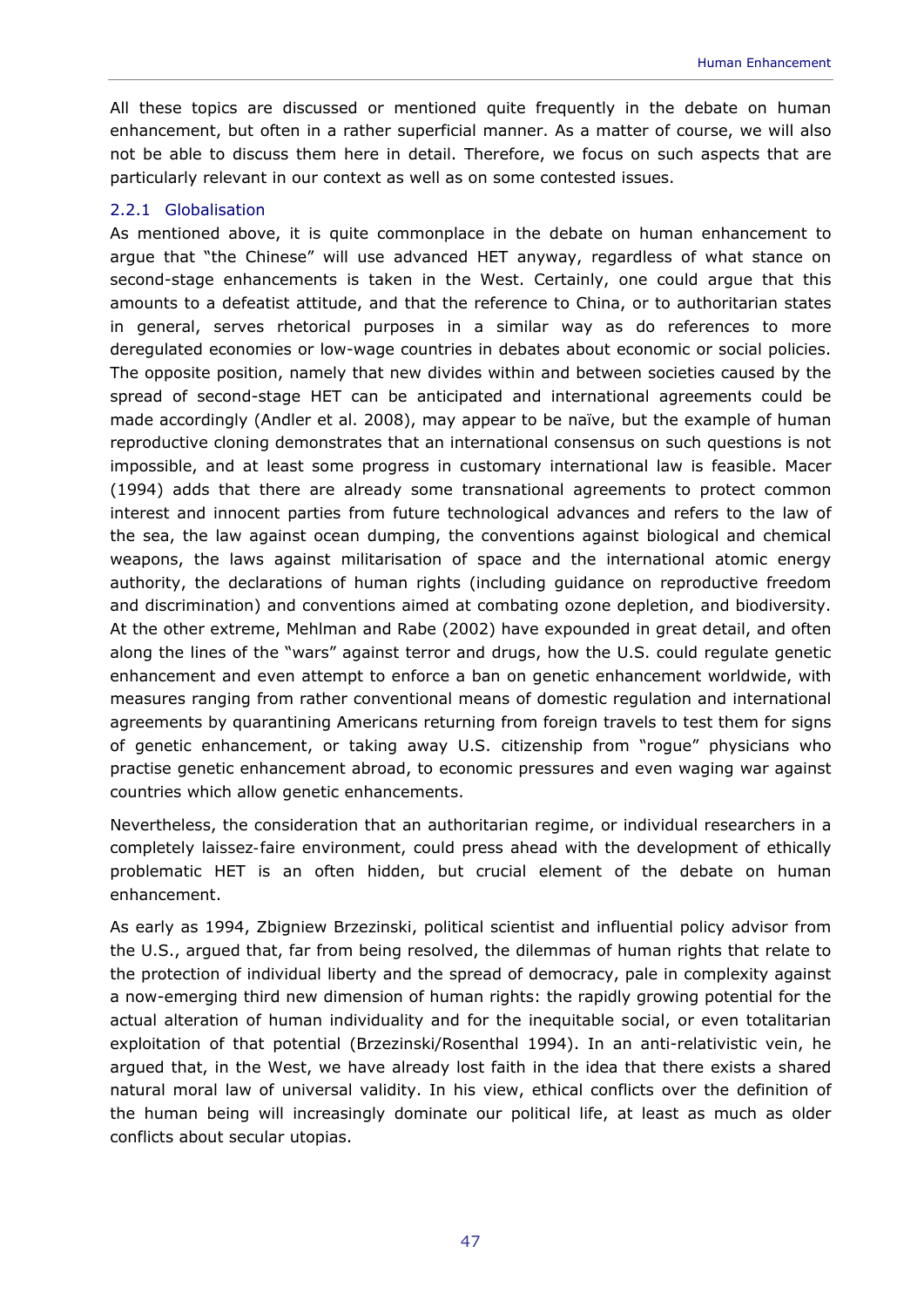In that broad connection, Brzezinski foresaw that the most difficult dilemma facing advanced societies would be how to define the boundary between private decisions and public regulations regarding the exploitation of the new powers acquired because of the ongoing scientific revolution.

Brzezinski particularly emphasises the aspect of globalisation. He argues that there will be a debate over whether the individual personal right to reproduce should be socially controlled and refers in this context to Singapore and China. Moreover, Brzezinski writes: "In just one century we have traversed from the coercive utopia of the totalitarians, through the permissive cornucopia of our current consumption-oriented and morally relativistic democracies, to the gates of the scientifically self-perfecting genomia. (…) The interface between ethics and science will hence be the new frontier of politics—the third new dimension of human rights—and that places on the shoulders of democratic leaders, and ultimately on all of us concerned with human rights, the obligation to be at least parttime scientists and philosophers" (Brzezinski/Rosenthal 1994, n.p.).

And ten years later, he adds, in a similar vein to Fukuyama (2002), that "the traditional linkage of political liberty and political equality - a legal concept that is central to the functioning of a democracy - was derived from the idea that 'all men are created equal'. But preferential human enhancement, by selectively manipulating the elemental code that defines the parameters of human possibility, could imperil that idea and all the political and legal constructs based on it. (…) The danger is that some states may be tempted to pursue preferential human enhancement as a national policy. In the past, a self-centered sense of innate superiority on the part of certain peoples provided the justification for colonial exploitation, slavery, and in the extreme case, the monstrous racial doctrines of the Nazis. What if such superiority, rather than being merely a self-serving illusion, should become real? Perceptible differences in intelligence, health, and longevity between people could challenge the very unity of humanity that globalization is said to be advancing, and the very democracy that America seeks to promote" (Brzezinski 2004, p. 209).

Besides the aspect of a possible international "enhancement race", another theme in the debate on human enhancement is the assumption of significant cultural differences between Western and non-Western societies with regard to the modification of human bodies, or even the assumption that certain non-Western or non-Christian cultural traditions are much more conducive to the spread of HET than Christian occidental ones (cf. e.g. Hughes 2008b).

The basic idea in this line of reasoning is that without a notion of limits set by a God, or a secularised highest entity, one has a *carte blanche* for all kinds of radical modifications of human beings. Swedin (2006) predicts that within the next twenty years, we will witness a "genetic human-enhancement race with China", with fears of a "smart-baby gap" driving Western policies. He argues that China is predisposed to adapting genetic engineering to human enhancement, referring to the fact that Confucianism teaches that life begins at birth rather than conception and to the eugenicist Chinese Maternal and Infant Health Law (1995).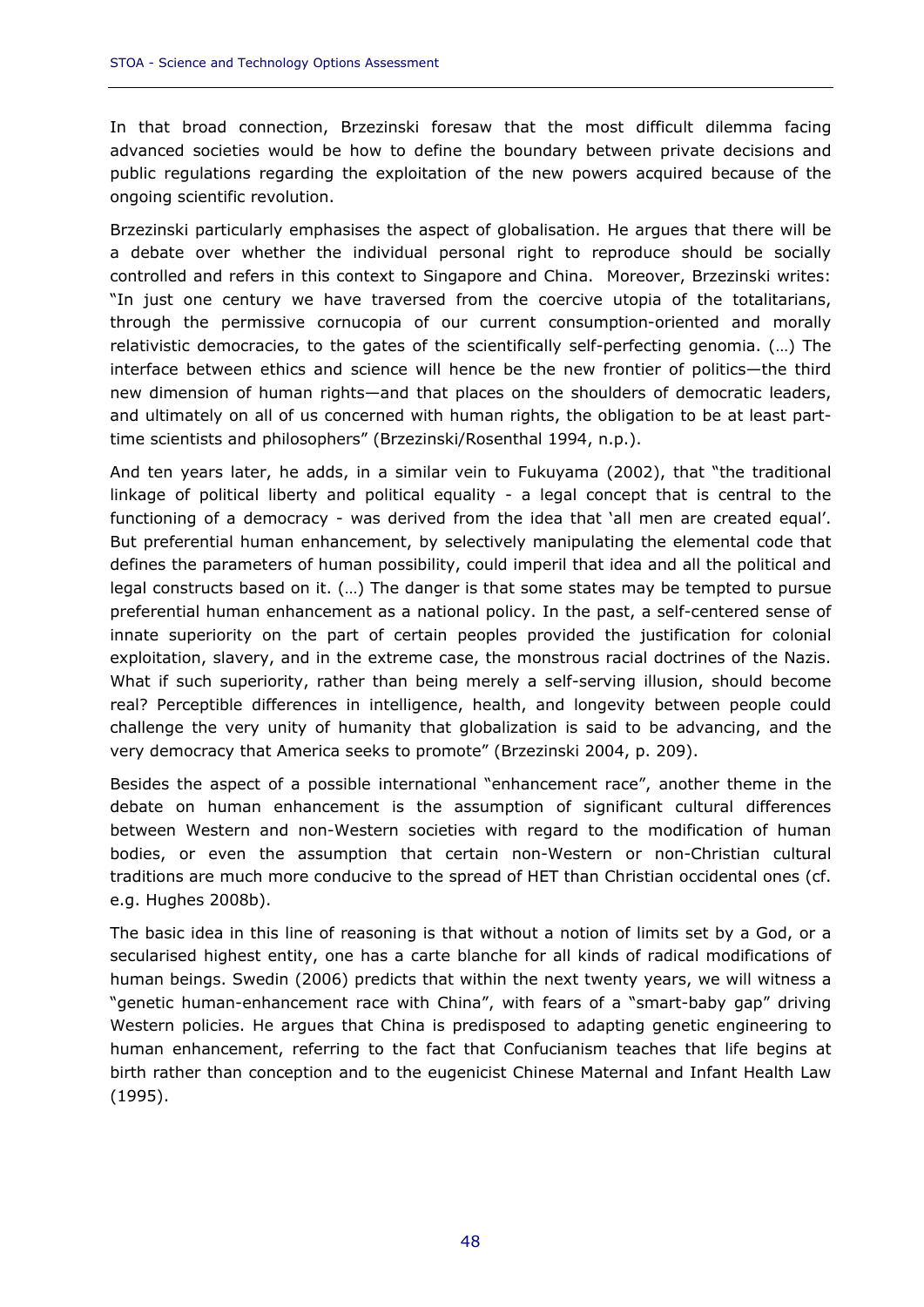These assessments are contested for at least three main reasons: Firstly, some of the evidence that is given for the strong Asian support of HET appears to be shaky. Secondly, it overlooks the fact that the widespread use of certain enhancement technologies, such as cosmetic surgery, appears to be caused, above all, by social pressures that were created by Western influences. Thirdly, the idea that Asian non-theistic cultural traditions give a *carte blanche* for limitless modifications of the human body appears to be a misunderstanding of these traditions. In the following sections, we will also briefly discuss these points.

### 2.2.2 Popular Views of Human Enhancement

As far as we can see, only very few survey results are available that reveal anything about how different nations view the topic of human enhancement, the views on prenatal genetic engineering being a major exception (cf. e.g. Meisenberg 2009). Researchers who take part in the discussions about new second-stage enhancements therefore often switch to polls that addressed technologies with a non-therapeutic human enhancement potential, but did not ask the respondents about their views on human enhancement.

Evidence suggests that the support for non-therapeutic human enhancement uses of prenatal genetic engineering ranged from 20% to 45% in industrialised countries in the first half of the 1990s (Macer et al. 1995): If we exclude the U.S., only between 20% and 30% support such a use of genetic engineering. There appeared to be no significant differences between uses for cognitive enhancement and uses for an improvement of physical characteristics. However, people in poorer countries as well as the generally poorer minorities in the U.S. tended to judge non-therapeutic human enhancement more favourably than the people in richer countries and the whites in the United States.

These findings also provide some evidence regarding the question of cultural differences between the West and other world regions. One of the studies conducted in the 1990s, a major international survey study on public perceptions of genetic enhancement came up with the following results (Macer et al. 1995): In general, there was extremely strong support for the use of gene therapy to cure disease and less support for non-therapeutic enhancement uses. However, in India and Thailand more than 50% of the 900+ total respondents in each country supported enhancement of physical characteristics, intelligence, or making people more ethical, a fact which has been interpreted as possible evidence for the conduciveness of Asian cultural traditions to human enhancement (Hughes 2008b).

However, the very same study shows that in Japan, a non-Western and non-Christian industrialised country, there was less support for human enhancement than in the U.S. and Russia and about the same level of support as in Australia, New Zealand, and Israel, namely between 20% and 30%, with less than 20% of respondents strongly supporting it. While the authors point out that further research into the factors behind people's acceptance or rejection of enhancement is needed (for instance, to what degree culture, education, religion, familiarity with medicine, or living standards, influence the perceptions), they also argue that results such as these might suggest that poor living standards and infectious disease make people more pragmatic about human enhancement and lower education more naïve when it comes to the questions of risk and effectiveness of HET.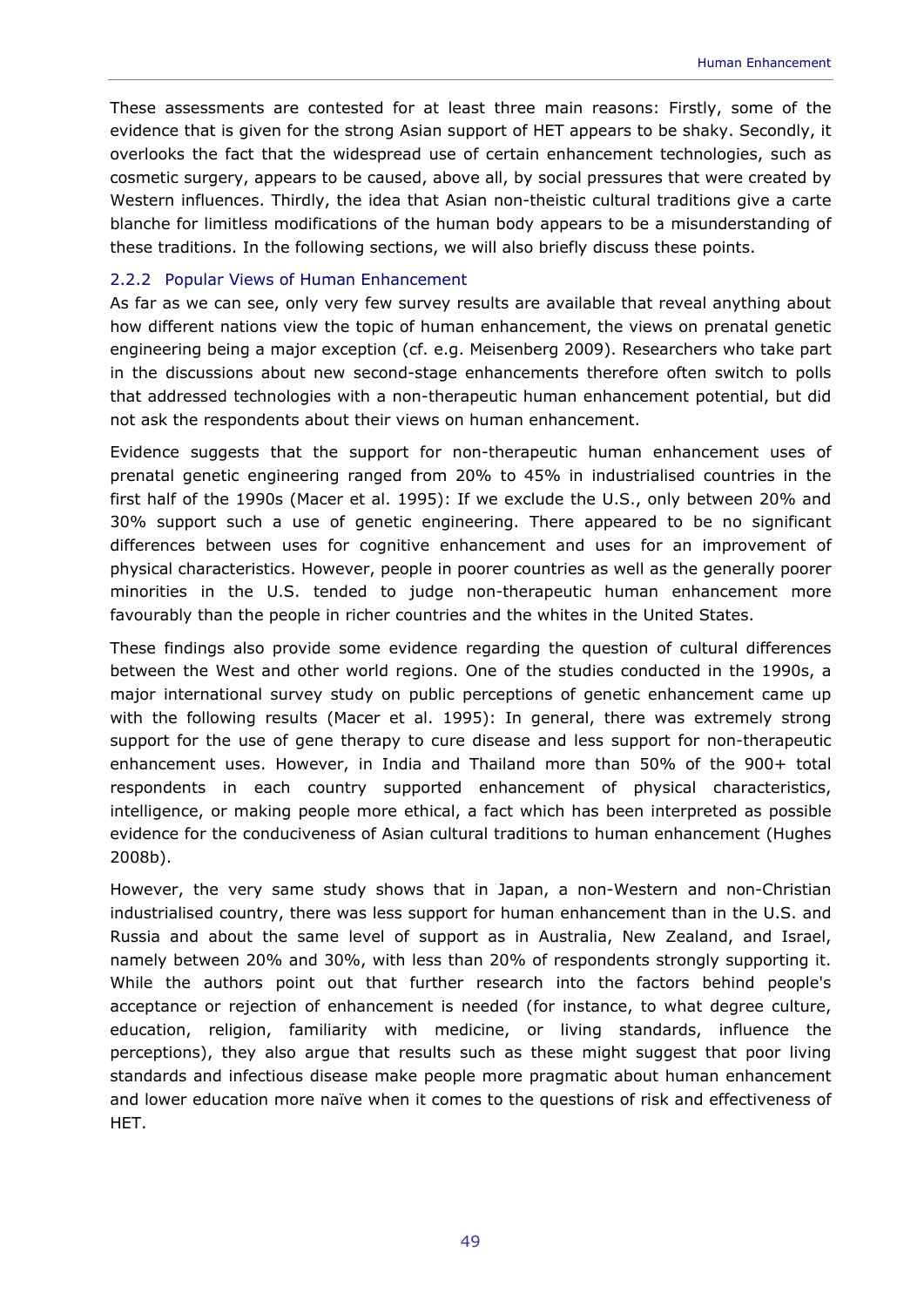Similar to Asian parents who subject their children to surgical interventions with the aim to facilitate their success in a Westernised professional life (see LaFleur 2008), the willingness of poor people to use HET appears to be less a self-conscious choice based on cultural values, but as act of desperation.

In a recently published U.S. study, consumers of genetic testing services were asked by researchers and "genetic counsellors" of the universities who offered these services about their views on different current and possible future uses of this technology (Hathaway 2009). The researchers found that the majority of respondents would elect to have prenatal genetic testing for mental retardation (75%), deafness (54%), blindness (56%), heart disease (52%) and cancer (51%). The consumers, however, were much less interested in testing for traits such as tall stature, superior athletic ability and high intelligence. The leader of the project team stated that the survey, which was conducted between July 2006 and February 2007, had "discovered that although the media portrays a desire for 'designer babies', this does not appear to be true among consumers of genetic testing services" (NYU 2009, n.p.). Only a minority of respondents were interested in genetic testing for enhanced athletic ability (10%) or superior intelligence (13%).

In a U.S. national survey conducted in 2008 on nanotechnology and human enhancement and believed to be the first nationally representative survey of its kind, the researchers used a number of methods to evaluate the potential effects of information on public attitudes to human enhancement (cf. Cobb 2008, NCSU 2008). Overall, they found attitudes to be largely ambivalent and dependent on the information provided in the wording of the question, but also that interest declines as the respondents learn more and that equity is a fairly important concern with regard to the long-term distribution of potential benefits.

Some of the key findings reported by the researchers include the following (Cobb 2008): Support is very high for visionary therapeutic HET such as artificial eyesight (88%) and medical devices to detect changes in human biomarkers to detect diseases early (84%). Conversely, limited support exists for non-health benefits, such as drugs to prevent prisoners escaping (22%), implants to improve the performance of soldiers on the battlefield (30%), and brain implants to permit basic computer-to-brain functions. A total of 84% believe government should guarantee equal access should such enhancements become available. A slim majority (55%) agreed that we should "avoid playing God with new technologies" rather than "embrace new enhancement technologies to improve humankind" (45%).

Interestingly, far fewer people believed human enhancements to be important at the end of the survey after they had been asked more questions about it (55%) than at the beginning before they had heard much about it (81%). The study was conducted between July and October of 2008. The survey included 556 participants, had a 28% response rate, and has a margin of error of ±4.1%.

In 2009, the Deutsche Angestellten Krankenkasse (DAK), a leading health insurance company in Germany, published their annual health report with a special perspective on "brain doping" at the workplace (DAK 2009): the DAK questioned some 3000 employees between the ages of 20 and 50 years and researched a large number of insurance records to find out more about doping in the workplace.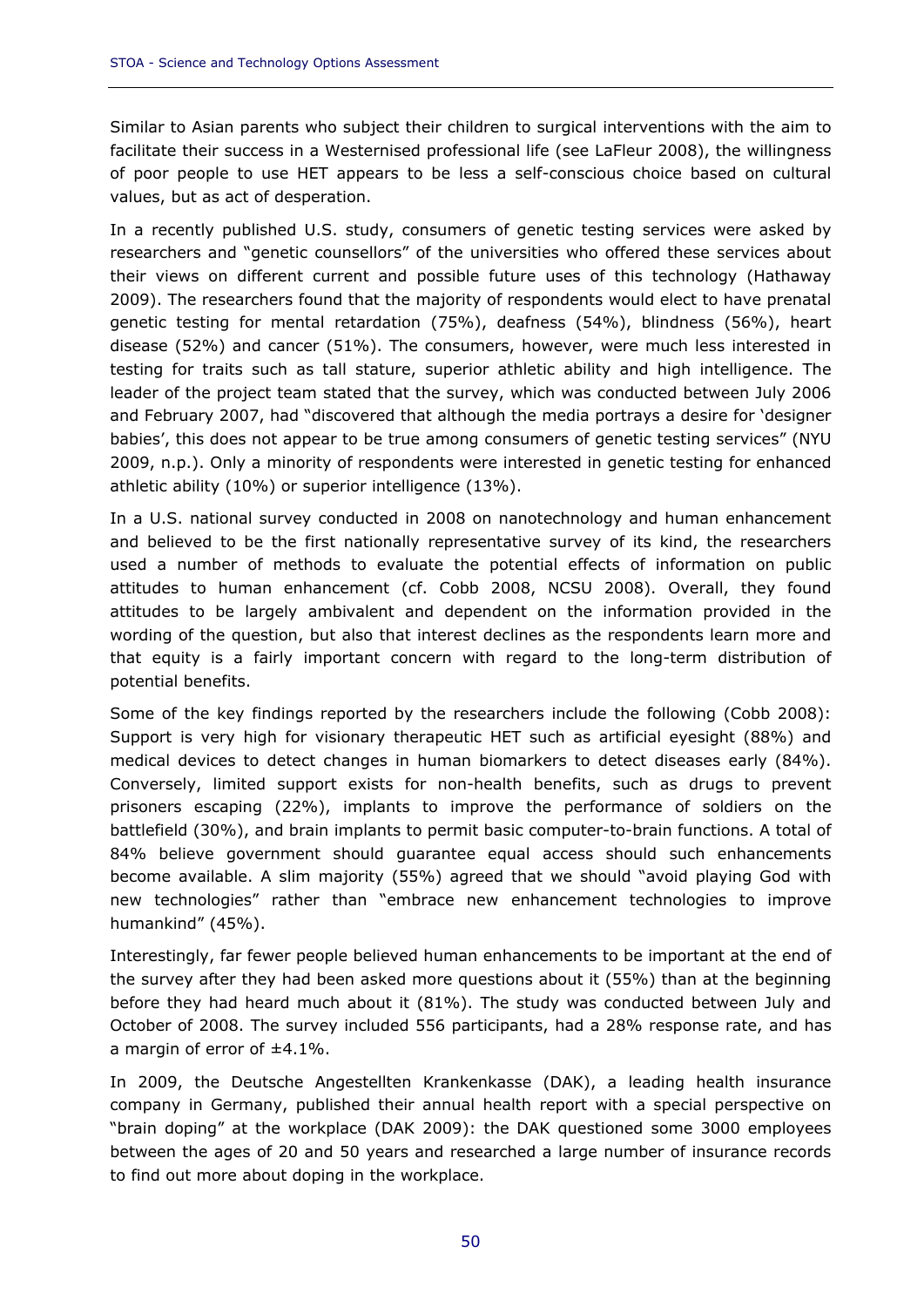The study made it to the headlines of national quality newspapers, which reported that hundreds of thousands or even millions of Germans resort to doping at the workplace. In fact, 5% were found to have already used drugs to improve their cognitive functioning or emotional well-being without medical indication, which would amount to about 2 million people. However, less than 2% of the respondents (about 800 000 people) take such drugs regularly. And only half of these use them for cognitive enhancement, while the remainder take the drugs to deal with anxiety or depressive moods. The researchers conclude that if the frequency of use and sources of supply are taken into account, only between 1% and 1.9% of the respondents can be classified as dedicated, active "dopers". However, 20% of the respondents reported that the use of drugs for cognitive or mood enhancement has been recommended to them, and in about one-third of these cases this recommendation came from a physician.

According to the analysis of the insurance records whose results may also reflect widespread deficits in the diagnostic records of physicians, drugs such as Piracetam, methylphenidate (Ritalin™), modafinil, and fluoxetin (Prozac™) were often (between 10% and 20% of all cases) prescribed without diagnosis. Interestingly, 20% of those questioned said they considered the benefits of the non-therapeutic use of pharmaceutical cognitive enhancers to outweigh the risks and side effects, and again about 20% of respondents reported knowing at least one person who takes drugs for cognitive or mood enhancement with medical indication.

Moreover, about 45% of all respondents could name at least one justifiable reason why they would take pharmaceutical cognitive enhancers without medical indication. Of the more than 50% of respondents who would never take a drug for cognitive or mood enhancement without medical indication, only about 3% refrain from taking these drugs for the moral reason that this would amount to unfair competitive advantage. In sum, the results of the survey indicate that the non-therapeutic use of cognitive and mood enhancers at the workplace is far from widespread. The researchers contrast this with what in their view constitutes sensationalist and irresponsible media reporting that tends to overrate the efficacy and diffusion rate of such uses.

However, the theoretical willingness of a large number of respondents to take drugs for non-therapeutic enhancement purposes, and the still large number of respondents who reported knowing at least one other person who is taking such drugs at the workplace indicate that the societal potential of pharmacological cognitive and mood enhancers should not be underrated.

As a final example, we would like to mention an informal survey that the prestigious scientific journal *Nature* conducted on its website in the course of its campaign for legalising pharmaceutical cognitive enhancers (for the campaign, see Sect. 3.8.2). More than 1400 people from 60 countries responded to the online poll (Maher 2008). About 20% of the respondents said that they had used drugs for non-medical reasons to stimulate their focus, concentration, or memory, with concentration on the top of the list of goals. About half of all questioned reported taking one or more of these drugs daily or weekly. A high four-fifths thought that healthy adults should be able to take the drugs if they wanted to. About one-third of the respondents said they would feel pressure to give cognitionenhancing drugs to their children if other children at school were taking them.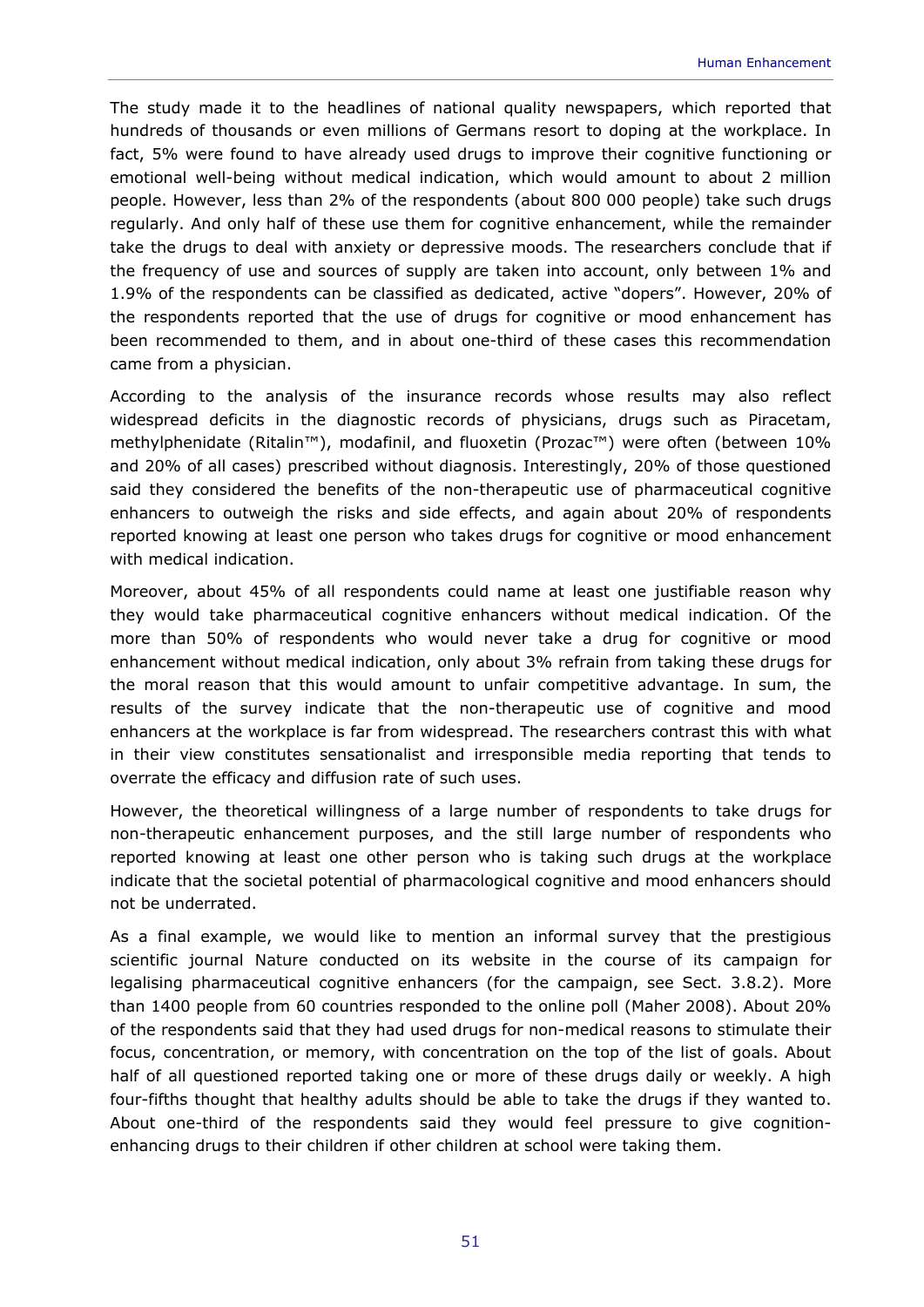# 2.2.3 Religion and Cultural Differences

Religion is an important aspect in the debate on human enhancement for several reasons:

- Firstly, the more far-reaching visions of transhumanists and other ardent promoters of human enhancement appear to be quasi-religious, or even as possible elements of a new technoscientistic religion or cult.
- Secondly, and probably also for this reason, theologians and Christian laypeople have been engaged at rather early stages and to a strong degree in discussions about human enhancement (cf. Coenen 2008b).
- Thirdly, to many Christians some second-stage enhancements appear as offensive as certain older biotechnologies.
- Fourthly, mainly in the U.S. but with growing impetus in Europe, there is a debate on Darwinism, biological evolutionary theories, and the competing Christian fundamentalist, "creationist" worldviews.
- Fifthly, we have witnessed in large parts of the world a growing interest in religions which also has an impact on the debate on human enhancement as a matter of course.
- Sixthly, the churches and other religious organisations play an important role in health systems.

We have already mentioned, and questioned one aspect of the religion in the debate on human enhancement, namely the assumption that certain non-Western or non-Christian cultural traditions are much more conducive to the spread of HET than Christian occidental ones, and that Asian religions which do without a notion of limits set by a God, or a secularised highest entity, give a *carte blanche* for all kinds of radical modifications of human beings.

It is useful to discuss these two claims in conjunction with each other, not only because East Asia is an important player in science and technology, but also because the comparison may shed some new light on our Western traditions.

While certain statements by prominent Asians, such as the Dalai Lama and notorious biologist Woo Suk Hwang, are quoted to underline the assumption of a conduciveness of non-theistic Asian worldviews to HET, pertinent research based on the works of Asian bioethicists comes up with different results.

Döring (2002), for example, discusses the relevance of Confucianism in the thought of several Chinese bioethicists and comes to a much more nuanced conclusion, rejecting the ideas that one could make general statements on "the Chinese" or "the Confucians". In his view, bioethics inspired by Confucianism is as diverse as Western bioethics, and can also serve to question eugenicist claims and policies. Scholarly works on Confucianism as well as the above-mentioned survey (Macer et al. 1995) suggest, for example, that in countries that are still heavily influenced by Confucianism, any enhancement for economic reasons, including competitive advantages for individuals, is particularly strongly rejected.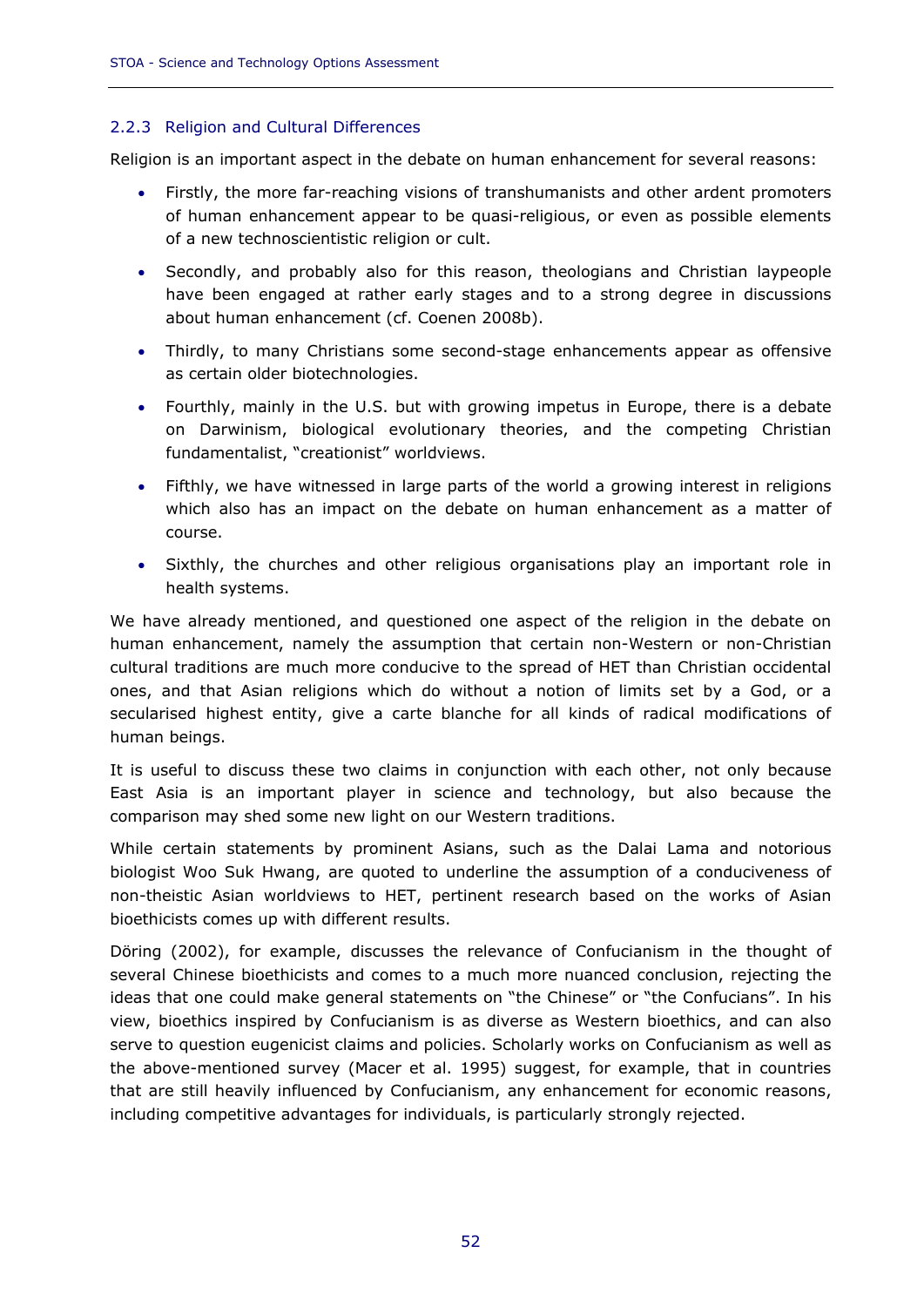With regard to Buddhism, LaFleur (2008) not only questions whether Asian promoters of human enhancement really do speak for their cultural traditions, but also presents a number of interesting arguments as to why the notion of a particular conduciveness of East Asian cultural tradition to human enhancement stands on shaky ground and may well be primarily caused by the inability of some Westerners to reflect on their own worldview.

In his view, the Christian and secularised Western tradition is shaped by the split into "limitationists", who see hubris and the risk of divine (or Nature's) displeasure in human efforts to surgically or biogenetically "improve" the inherited human body or mind, and "completionists", who see the god of the myth as mandating an enhancing, even a perfecting, of what humans had received as genetically given. In LaFleur's view, Buddhism is strikingly different because, within its own core tradition, speculation about how the universe came into being is irrelevant to humankind's fundamental religious problem. He writes: "Reasons for prudence may have other, even better, bases than assumptions made about limits with a divine origin" (LaFleur 2008, 69). LaFleur emphasises that the central Buddhist notion of an exacerbation of desire, comparable in its relevance for Buddhism to the notion of sin in the biblical traditions, still implicitly or explicitly informs advanced reflections on human enhancement in East Asia. While he concedes that the Japanese are more reluctant than some other East Asian peoples to pursue high-risk research in HET, due to a historical awareness of Japanese war crimes in World War Two, LaFleur emphasis that the analysis of desire is at the heart of all Buddhist reflections on human enhancement. As in Confucianism too, the negative impacts of limitless desires on the society constitute a major ethicopolitical concern. Accordingly, Japanese bioethicists envision both psychological suffering and social confusion as the postulated result of socially sanctioning uncontrolled and promoted enhancement technologies. Quoting a Japanese bioethicist, LaFleur writes that, therefore, "the central problem with which bioethics must deal is where to draw the line between what we will allow and what we will disallow within the continuum of things we desire. He concludes that "God, natural law, and the like may be absent from the Mahayana Buddhist account of things, but human beings and their deeply entrenched ways of making themselves miserable remain very much present. And this means the persistence of easily enflamed desires and, via technology, the mechanisms to produce and pour even more fuel on existing fires within the human mind, psyche, and societies" (LaFleur 2008, 70). In his view, this critical notion of desire is also relevant for other societies, including Western ones. Rhetorically he asks what is driving us to become societies in which being competitive is tolerated so much, even celebrated, that individuals feel compelled to surgically enhance not only their own bodies but even those of their children?

If we consider the evidence that suggests a larger impact of living standards on views of human enhancement than of cultural or religious traditions (see Sect. 2.2.3), and take into account that non-Christian traditions are in no way, in general, more conducive to human enhancement than Christian ones, we can question, and may cautiously deem premature, the positing that cultural globalisation will inevitably lead to a global surge of new HET. Compared to this assumption, the idea that countries with authoritarian or totalitarian regimes, irrespective of their cultural or religious traditions, may be tempted to pursue human enhancement as a national policy appears to be more plausible.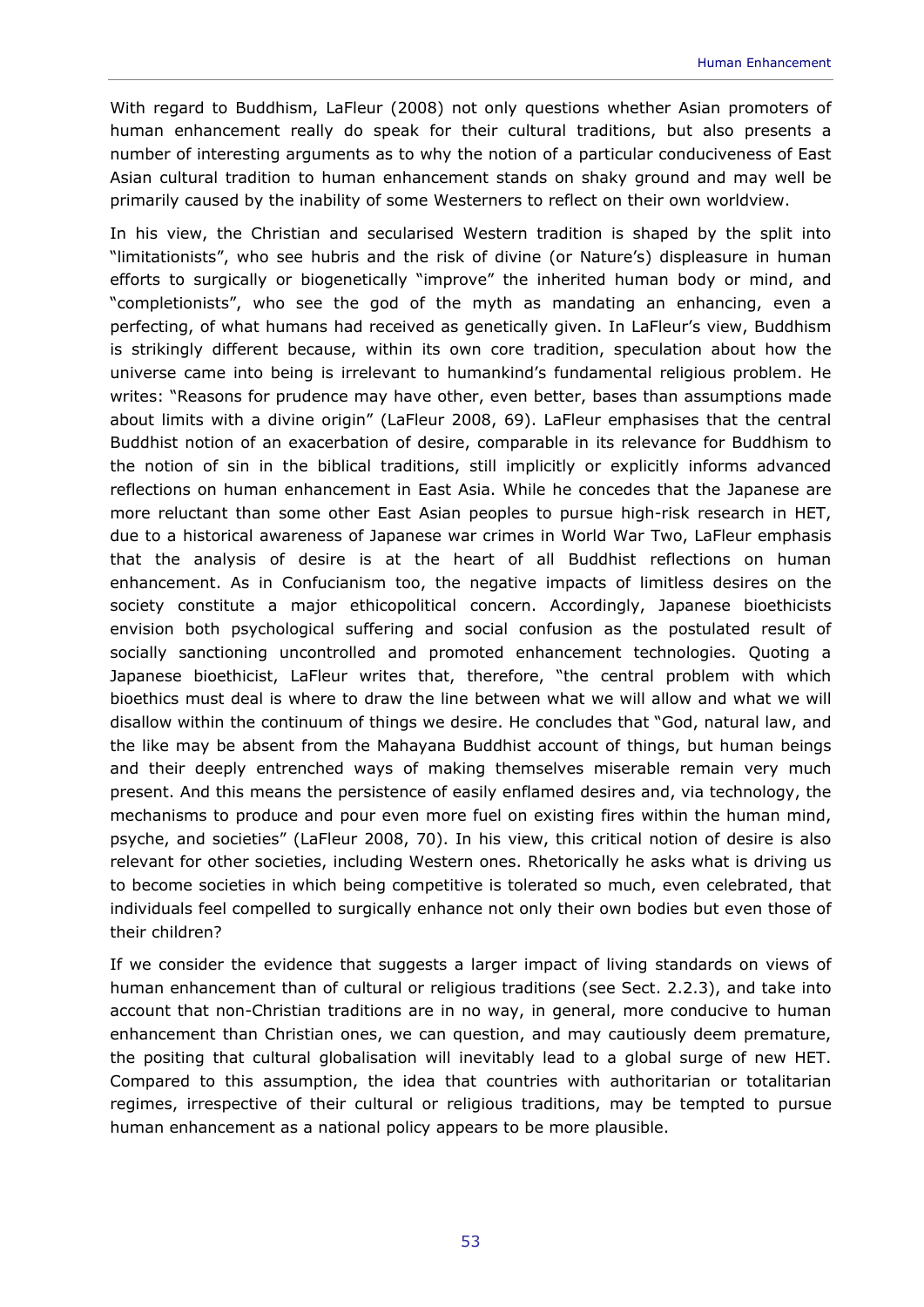We must also bear in mind that Christian views on human enhancement are far from consistent (for the following and an overview, see Coenen 2008b). Taking up LaFleur's (2008) above-mentioned notions of Western "limitationists" and "completionists", one can say that the mainstream of Western Christianity and its leaders are limitationists. However, there are several U.S. and some European theologians whose completionist views are quite open to a perspective of human enhancement. Within Christian theology, the notion of humanity as God's "Co-Creator" is particularly relevant here. In a particular strand of Protestant theology, this concept is related to the notion that Christians cannot accept the status quo as normative, but have to press on creatively toward a new and better future (Peters 2002). For some of these co-creationist theologians, this includes far-reaching uses of genetic engineering, or even an open stance towards transhumanism (a fact that is appreciated by transhumanist leaders, see Hughes 2008b).

Accordingly, the Vatican, which favours a rather limitationist view of certain technological developments, warned in a high-level document that the idea of man as "co-creator" with God could be used to try "to justify the management of human evolution" by means of "genetic human enhancement", defined in this document as genetic engineering which "aims at improving certain specific characteristics" (International Theological Commission 2002). In the view of those authors, this would imply that man has the full right of disposal over his own biological nature, but changing the genetic identity of man as a human person through the production of superhuman beings is "radically immoral". Moreover, the authors emphasise that the use of genetic modification to yield a superhuman being "with essentially new spiritual faculties is unthinkable, given that the spiritual life principle of man – forming the matter into the body of the human person – is not a product of human hands" and is not subject to genetic engineering. Citing another core concept in this context, namely *imago Dei* (image of God) which implies that human beings are created in God's image and therefore have an exceptional, intrinsic value, the authors argue that "man can only truly improve" by realising more fully the image of God in him by uniting himself to Christ and in imitation of him. Moreover, genetic enhancement would, therefore, in any case violate the freedom of future persons who had no part in decisions that determine their bodily structure and characteristics in a significant and possibly irreversible way. However, the paragraph on genetic enhancement in this document ends with a remark that characterises certain inborn bodily structures and characteristics as a legitimate subject for gene therapy. The authors hold that, if gene therapy were directed towards the alleviation of congenital conditions like Down's syndrome, although this modification would certainly affect the identity of the person involved with regard to his appearance and mental gifts, it would also help him "to give full expression to his real identity which is blocked by a defective gene" (International Theological Commission 2002).

High-ranking leaders of Western Christianity have tackled the issue of human enhancement also with regard to its more visionary aspects, in particular the hope for overcoming death by technoscientific means. Wolfgang Huber, chairman of the council of the Evangelical Church of Germany, sees two main tendencies which call into question the notion of a person as a free and responsible being, created in the image of God: (1) prenatal negative eugenics and (2) the transhumanist visions of a technological immortality and of creating a new species by means of artificial intelligence or genetics; this would, in his view, amount to annihilating the exceptional position of mankind (Huber 2002).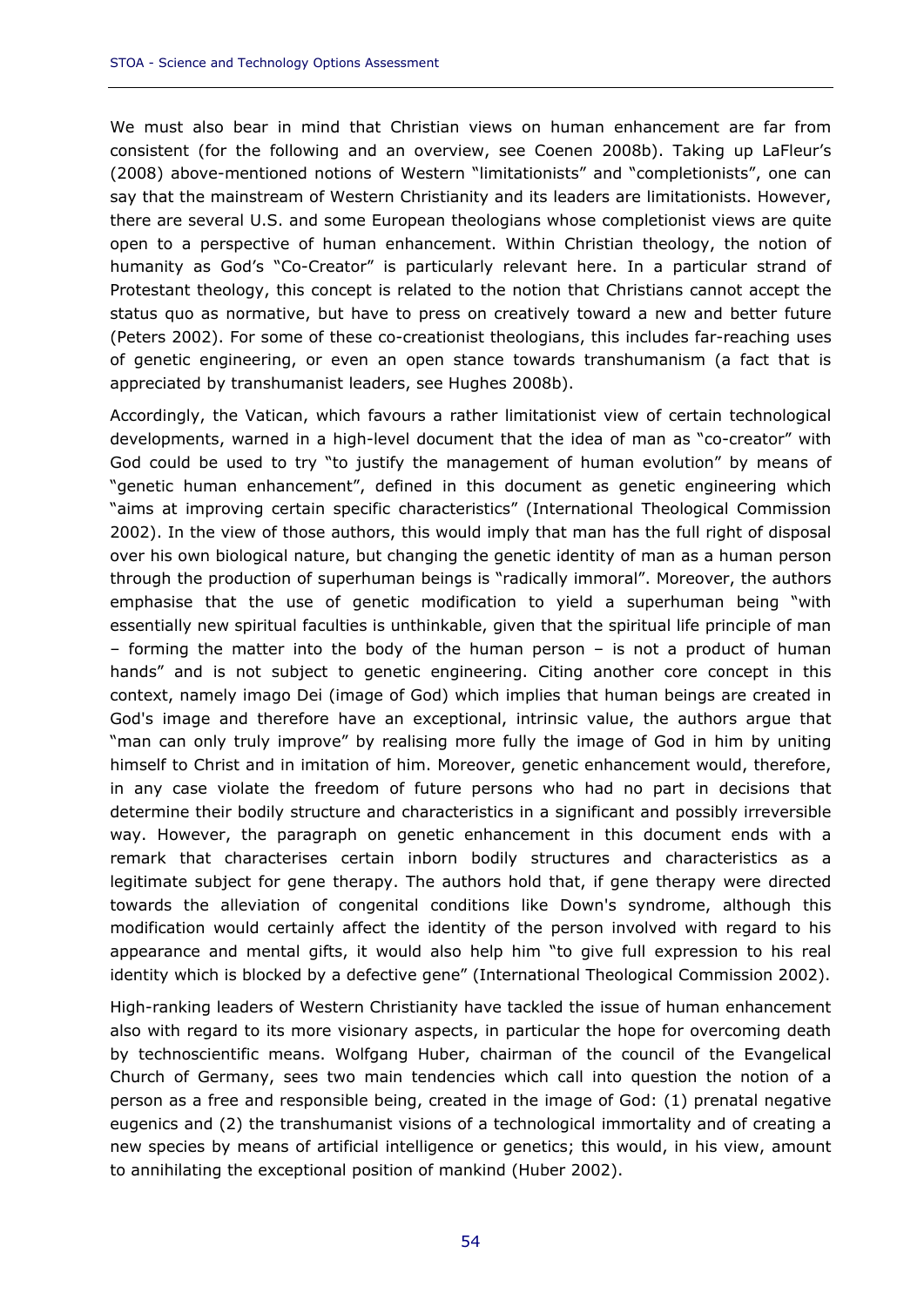Pope Benedict XVI devoted his second encyclical (*Spe Salvi*) to the issues of Christian hope and of secular hopes for the future. He discusses the nature of the Christian hope for eternal life (*Spe Salvi*, 10-12), raising the question of whether we really want to live eternally. In his view, to live forever without end can only be monotonous and ultimately unbearable, and "to eliminate death or to postpone it more or less indefinitely would place the earth and humanity in an impossible situation", and "even for the individual would bring no benefit". According to the Pope, in some way we want a "blessed life", untouched even by death, yet at the same time we do not know the thing towards which we feel driven. And this unknown "thing" he defines as the true "hope" which drives us, arguing that the very fact that it is unknown is the cause of all forms of despair and also of all efforts, whether positive or destructive, directed towards worldly and human authenticity. Obviously, such an understanding of Christian hope is at odds with the transhumanist visions of cybernetic "immortality" or an endlessly prolonged biological existence. In Benedict's view, Francis Bacon's programmatic vision has determined the trajectory of modern times since hope has acquired a new form in it: faith in progress. According to the Pope, as the ideology of progress developed further, two categories became increasingly central to it: reason and freedom (*Spe Salvi*, 18). In his view, the dominion of reason and freedom were seen purely as promises, in which man becomes more and more fully himself. The Pope identifies two essential stages in the political realisation of this hope, the French Revolution and the Marxist revolutions (*Spe Salvi*, 19-22). Against this historical background, Benedict argues that, if technological progress is not matched by corresponding progress in man's ethical formation and inner growth, then it is not progress at all, but a threat for man and for the world. Man could never be redeemed simply from outside. Bacon and those who followed in the intellectual current of modernity that he inspired were, therefore, wrong to believe that man would be redeemed through science. Benedict emphasises that it is not science that redeems man, but that man is redeemed by love (*Spe Salvi*, 26).

There are several pieces of evidence as well as good reasons for making an educated guess that the debate on religious aspects of human enhancement, that is already rather vivid, will most probably continue to gain impetus (for an overview and more detailed analysis, see Coenen 2008b, Malsch 2007; for a transhumanist view, see Hughes 2008b).

Firstly, some Christian theologians and lay activists interpret the posthuman concepts of evolution and some main tendencies in the discourse on human enhancement as a kind of Darwinism taken to its logical endpoint or extreme. This may draw the topic into the heated debates on Darwinism and Religion which, in particular in the U.S., display features of a "culture war".

In this context, one should, however, note that a recent study on the public perception of nanotechnology in the U.S. and in Europe came to the conclusion that the strong reservations of many rather well-informed people in the U.S. about nanotechnology relate to their religious background which leads them to reject any attempts to "play God" (Scheufele et al. 2008), a background that is in Europe far less widespread.

Secondly, as we have seen above, certain second-stage enhancements, if realised, and even more so the related visionary debate touch on core elements of the Christian message such as the hope of eternal existence for individuals or the godlikeness of human beings.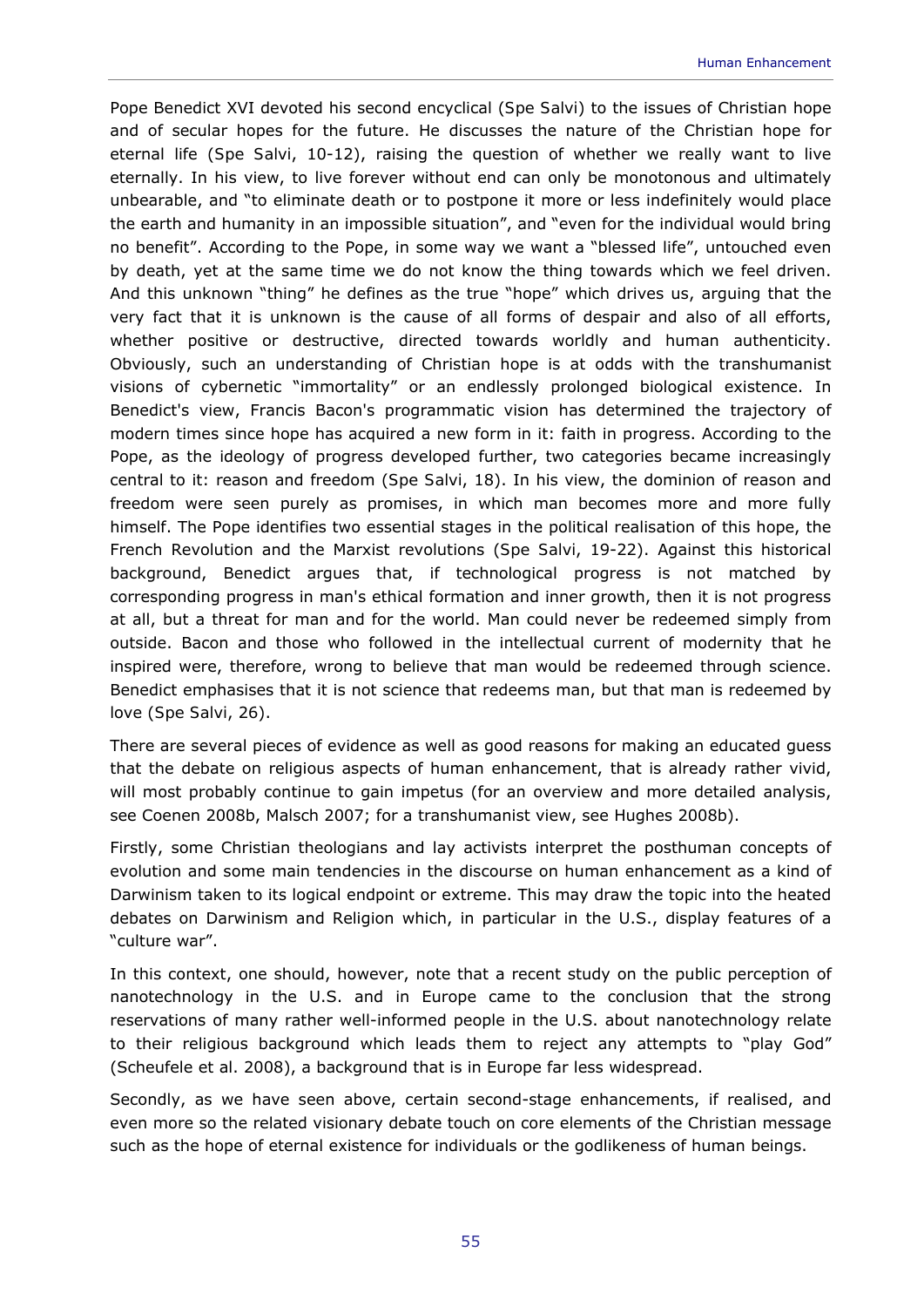We must note here, however, that it is not very likely that second-stage enhancements that are used in a clearly therapeutic and postnatal context (or for that matter new braincomputer interfaces for soldiers) will be met with resistance by many Christian conservatives in the U.S. They have often held technoscientific and medical progress in high esteem, in line with U.S. culture in general.

Thirdly, the anti-permissive, anti-relativist, and anti-hedonistic line of reasoning which is characteristic of conservative Christians, ranging from Pope Benedict to U.S. evangelicals, already plays an important role in the debate on human enhancement (see Sect. 2.1.1).

Fourthly, there are already quite a few instances of Christian theologians and lay activists who have engaged in the new debate on human enhancement with a focus on its wider cultural, ideological, and political aspects. Some of these authors see several visions of human enhancement as an important manifestation of modern hubris, and as an attempt to play God by violating laws of a given natural order of society and human existence. This corresponds to the arguments that have long been levelled at the artificial intelligence movement and the mentors of posthumanism by feminist and social progressives such the above-cited Langdon Winner (see Sect. 2.1.4). Christian lay activists and authors, in particular, often offer a reduced version of a thesis that is, at least implicitly, also to be found in the texts of the PCB and its circle (see Sect. 2.1.1.). This states that secular modernity is a morally disastrous aberration from the natural order, and its danger lies above all in its utopian elements and some of the consequences of technoscientific progress. These authors often cite C.S. Lewis, whose essay *The Abolition of Man*, based on a 1942 lecture, excoriates the early transhumanist hopes for a secular and enlightened technocracy. They often interpret this aberration as a kind of heresy with roots in a magical or Gnostic, but in any case decidedly anti-Christian revival in the times of the Renaissance. Moreover, they argue that the radical promoters of human enhancement as the "new utopians" intend to use science and technology for realising "the perfect society of perfect people on a perfect earth" with "eternal life and freedom from pain, suffering, and the burden of a frail body" (Mitchell/Kilner 2003), and they often characterise transhumanism as a rival to Christianity, promising what is, in their view, already available to Christians (such as eternal life).

Finally, such Christian authors often tend to affirm the self-perception of posthumanism as the legitimate heir of the Age of Enlightenment, of modernity, and of secular humanism. The Enlightenment is reduced to its high esteem for science and technology. This age of reason is portrayed as an era of technophilia and of shallow notions of progress. If the authors refer to any Enlightenment thinkers at all, they often use the Marquis de Condorcet and Julien Offray de La Mettrie as strawmen (e.g. Hook 2004).

The assumption of a religious confrontation is affirmed by some leading transhumanists, such as William Bainbridge of the U.S. National Science Foundation, one of the key players of the NBIC initiative (see Sect. 2.8.3). He not only dreams of a renaissance of the Renaissance and has argued for a "space religion" to culturally prepare the extraterrestrial expansion of (post)humanity, but also sees the NBIC "convergenists" (his term) and the transhumanists as allied movements which challenge traditional Western religions and churches and are thus at risk of similar persecution by traditional powers as heretical or magical movements of the past (Bainbridge 2005).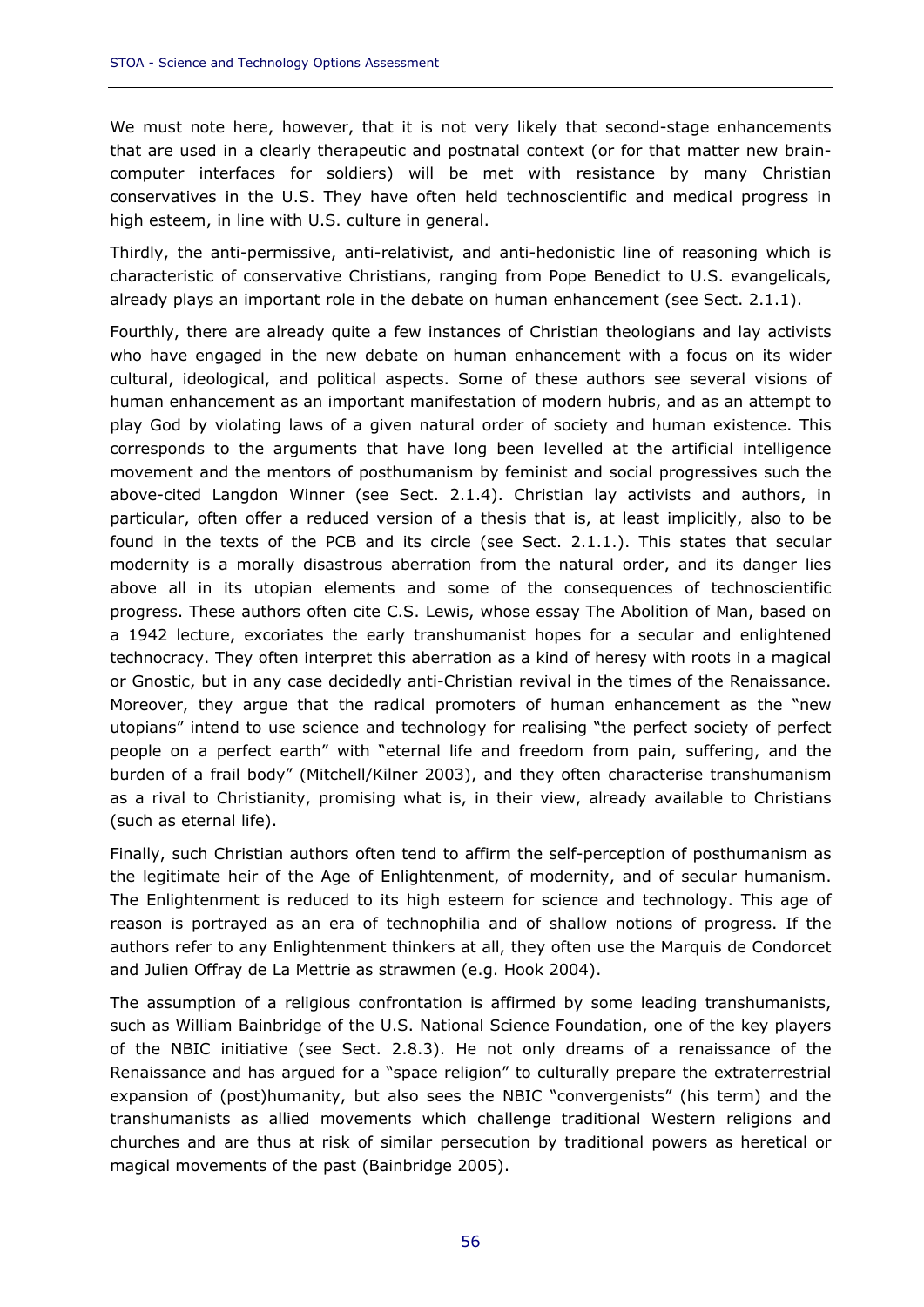However, several leading figures of transhumanism concede or even emphasise similarities between their visions and religious ideas, and some ponder how to strengthen existing syntheses of posthumanism and religious thought or develop new ones (Hughes 2008b; cf. Coenen 2008b). All this relates to endeavours by the forerunners of today's transhumanism, a number of leading natural scientists and technovisionaries in the 1920s to 1950s (such as the biologist and first UNESCO director Julian Huxley, brother of Aldous) who have more or less seriously considered the promotion of a new, technoscientistic religion.

Below, we will briefly come back to such questions which appear to touch on core elements of European cultural value systems (see Sects. 2.8.6 and 2.9), but now turn to, in the literal sense, more mundane issues.

# 2.2.4 Changes in Concepts and Systems of Health Care

The previous sections in Chapter 3 have contrasted alarmist or enthusiastic visionary contributions to the debate, as well as the rather rough contours of the debate itself, with more nuanced and down-to-earth contributions and discussions of what is at stake with regard to human enhancement. In this and the following sections, we will corroborate our belief that the heated and rather visionary controversies about human enhancement at large need to be complemented by a closer look at the actual social relevance of human enhancement and by a discussion of the practices related to and lay peoples' perceptions of the development and use of specific HETs.

The obvious starting point for this is the field of health care, if only because most of the ethical debates about human enhancement revolve around its relevance for this field and because most of the existing HET are exclusively or mainly used in a therapeutic context. Other important starting points are competing conceptions of disability and the underlying notions of ability and normalcy. This is related to the fact that actual and supposed demands of disabled people are used as important points of reference in the debates on HET, and in particular that second-stage HET are often targeted at impaired or disabled people (see Sect. 2.2.5).

The notion of human enhancement shifts the focus from the medical practitioners to lay people and their choices and goals. As far as discussions about enhancement centre on reproductive medicine, these individuals are adults who want children. In the debate about "designer babies" (see Sect. 2.4) and related issues, strong criticism of human enhancement (e.g. Habermas 2001), with warnings about a loss of children's autonomy and the long-term dangers for humanity, are pitted against the ideas of proponents of liberal eugenics (Agar 2004) in which the latter is conceived in terms of reproductive freedom.

However, there are medical and non-medical HET which can be subject to informed consent by those persons who are the only or main target of the interventions. A well-established example of such an enhancement technology is cosmetic surgery. To a certain degree, neuropharmaceutical and neurotechnological interventions can also be subject to informed consent. Viewing such developments only from a perspective of individual decisions for or against the use of HET risks overlooking broader societal tendencies that are the context of such decisions, and of the issue of human enhancement in general.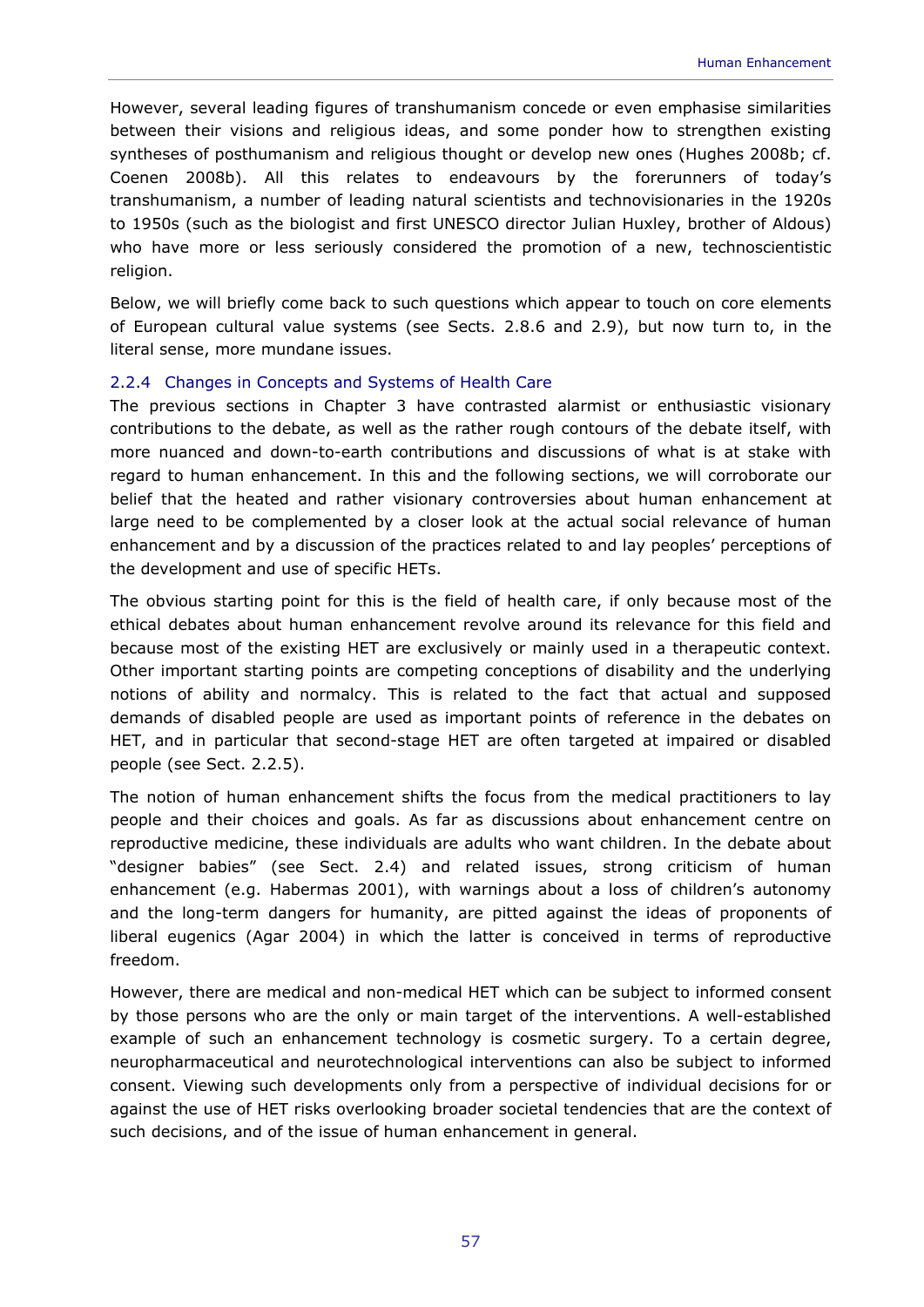One such tendency is that of the medicalisation of society. Medicalisation "occurs when previously nonmedical problems are defined and treated as medical problems, usually in terms of illnesses or disorders" (Conrad and Leiter 2004). This tendency, in turn, has to be seen against the background of even broader changes in medicine (Conrad 2007; cf. Wolbring 2005), such as (i) the widespread questioning of medical authority by patients and advocacy group, a trend that is arguably reinforced by the rise of the World Wide Web with its countless websites on medical issues, (ii) the new focus on cost control of health care (instead of on access to it), (iii) the commercialisation of medicine (including, for example, the rise of direct-to-consumer marketing, of corporate medicine, and of cosmetic surgery, the shift from the notion of "patient" to that of "consumer", and the emergence of medical markets), and (iv) the rise of modern biotechnology and neurotechnology, which have not only added new approaches to therapy but also changed widespread views of illnesses and disorders and of the human body and mind in general.

Social scientists involved in studies of medicalisation hold that there has been a marked increase in the medicalisation of society over the past three decades. Conrad and Leiter (2004) argue that there are numerous broad social factors that have encouraged or abetted medicalisation, including the decline of religion; an abiding faith in science, rationality, and progress; an increased reliance on experts; and a general humanitarian trend in Western societies. Foremost among the factors directly influencing the tendency toward medicalisation on the "supply" side is the prestige and power of the medical profession. On the "demand" side of medicalisation, there has been a growth in consumer demand for medical solutions. Some more or less successful cases of medicalisation are attention deficit hyperactivity disorder (ADHD; see Sect. 2.5), obesity, post-traumatic stress disorder, new addictions (sexual addiction, computer addiction etc.), and the chronic fatigue and premenstrual syndromes. In most of these cases, there are disagreements and in some instances heated debates about whether the new diseases or disorders actually constitute a condition requiring therapy. Critics usually argue that these conditions relate to social pressures, norms and the like and could largely be solved by social change instead of by medical or technological fixes.

On the other hand, more and more conditions or bodily traits are being related to genetic or neurological components, often in a speculative manner. Conrad and Leiter (2004, 159) emphasise "that new biomedical knowledge or interventions alone cannot engender medicalization. Etiology or treatment may be a central component of a claim to medicalization, but those claims must be championed by supporters or promoters of a diagnosis, be they physicians, patients, lay advocates, or commercial entities such as drug companies."

This applies to HET, too, which is increasingly being made a topic in medicalisation studies (cf. Wolbring 2005). Conrad (2007) sees human enhancement as one of the relatively new drivers of the tendency toward medicalisation. Conrad and Leiter (2004) discuss, for example, inter alia the cases of Viagra, human growth hormone, and in vitro fertilisation as illustrations for their contention that  $-$  in the climate of increased corporatisation of health care and diminished public regulation  $-$  the creation or expansion of new medical markets is a significant force toward medicalisation.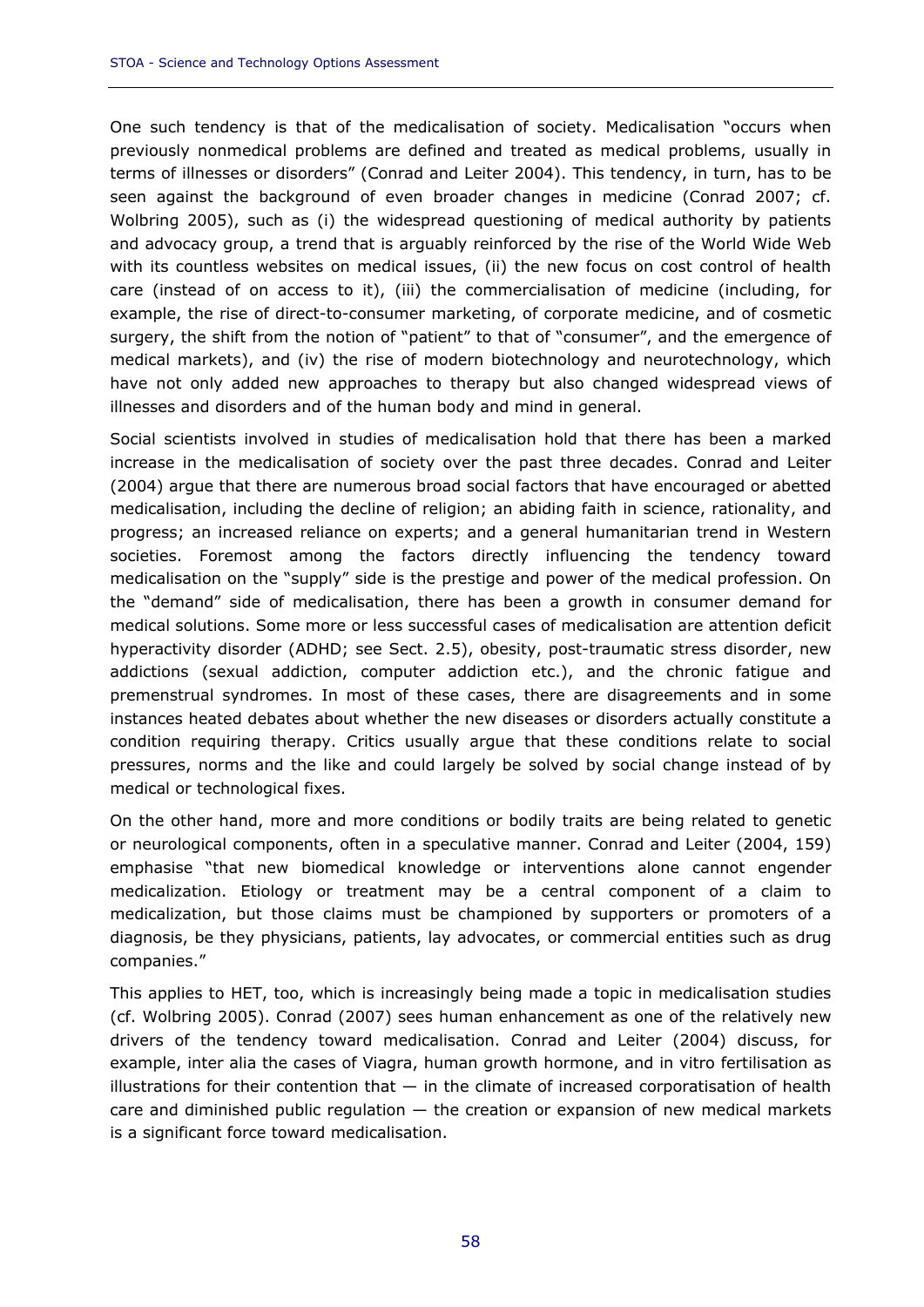Drugs developed for neurological or psychological treatment clearly bear a potential for "dual use" beyond the more or less well-defined clinical problem they originally may have been developed for. Enhancement in this case may come about as a clearly non-medical use (or abuse) of a drug developed for a medical objective. A HET, however, may find its way into society by benefiting from the above outlined tendencies toward medicalisation (see Sect. 3.2.4). There is a broad scope of bodily features, physical states (or deficiencies) and behavioural particularities that until now would not have been regarded as a disease or abnormality but simply as a variety of human nature (e.g., variations in body height, a person's sociability, stress resistance, self-confidence). Such variations can easily become an object of medicalisation as soon as medical or technical means are available to intervene, alter or alleviate. What is going to happen then is a redefinition or shifting of existing concepts of health and disease. What was formerly regarded as being "unfavourable", a "weakness", a "bad habit" is redefined as being a disease or disability when an effective (or allegedly effective) medical treatment seems to be at hand.

The redefinition of clinical patterns or disorders is an ongoing and normal process in health care as clinical knowledge grows. New symptoms may be subsumed under existing patterns that are already well described. On the other hand, symptoms that had been related to one disease or clinical pattern may be regarded as a separate new clinical pattern in the light of new clinical studies. Medicalisation, however, entails an expansion of what is covered by the medical sector as such, i.e. bodily or mental features or idiosyncrasies come to be viewed from a medical perspective where this was previously not the case. Apart from ADHD (see section 2.5, cf. e.g. Malacrida 2004), processes of medicalisation that touch at the margin between therapy and enhancement have recently been shown for shyness, for example, which is on the way to being perceived (and treated) as a medical syndrome in the course of the expanding scope of medical applications of new anti-depressives beyond what can be diagnosed as a severe depressive disorder (Wehling 2008).

Another case in point is the development of the medical use of human growth hormone (see for the following Conrad and Leiter 2004). A human growth hormone synthetically produced by the U.S. biotech company Genentech originally had been approved by the U.S. Federal Drug Agency only for treatment of a well-defined class of people suffering from growth hormone deficiency.

Strict guidelines had been developed for the medical profession in order to define the syndrome and discern it from what has been called "idiopathic short stature" (i.e. children with normal growth hormone who are short). Based on statistics, short stature is defined as the lower 3 percentiles for age and sex, which is roughly two standard deviations below the sex-age mean. There are estimates that 1.8 million children in the U.S. have a short stature, but only 5% of them suffer from growth hormone deficiency. For the others, the cause is unknown or short stature is simply a characteristic trait in their families. Within a period of ten years and after co-operation between the company producing the synthetic hormone and patient organisations promoting research on "healthy" children with short stature (i.e. not suffering from growth hormone deficiency), a private market for off-label use of the hormone had evolved.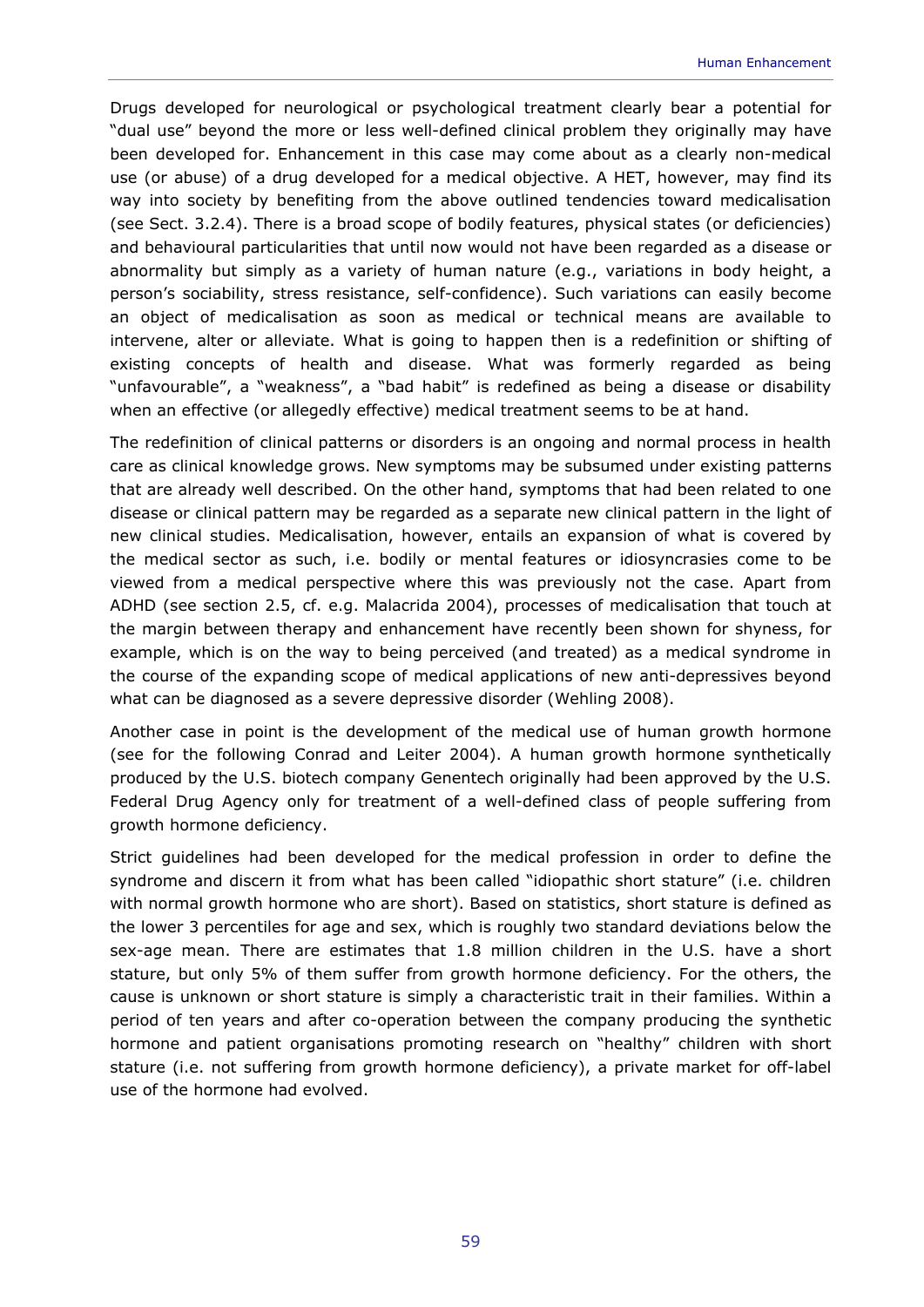Despite the fact that insurance companies only cover treatment costs for hormone deficiency and that the treatment costs about \$20,000 (over a period of at least three years), the majority of prescriptions of human growth hormone were for children who are of short stature but are not suffering from hormone deficit disorder (94% of prescriptions according to a national survey from 1996).

The example of the growth hormone is one of several that show that a trend toward medicalisation, accompanied by a tendency for the differences between therapy and enhancement to be blurred, can be expected as soon as there is a (new) drug or treatment available that bears potential to establish a private market for off-label use. This will usually be driven by, on the one hand, consumers who experience themselves as in some sense suffering from or being disadvantaged by a personal physical or mental deviation from the average, and on the other hand by companies with an economic interested in expanding and propagating the applicability of a drug or treatment beyond rather restricted medical descriptions and establish it as a "cure" for (potentially) "everybody". It is not at all unlikely that this mechanism will also work for medical drugs or treatments that might help to enhance human capacities beyond what is defined as being normal or "average" – e.g. for capacities to concentrate and focus, resist stress, and suppress normal anxieties. Gaining a competitive advantage in a market society that is driven by the dynamics of competition will not be regarded as being "unfair" or ethically doubtful by many, and even doctors may not hesitate to "help" when patients/customers ask them for support in "keeping pace" in their professional lives. A consequence of medicalisation and the expansion of what is regarded to be subject to medical treatment might well be that the ethical expectations on some professions (for example on pilots or lorry drivers) will demand that cognitive capacities be expanded beyond the "normal".

# 2.2.5 Disability, Human Enhancement, and Environmental Challenges

Disabled people are often highlighted as the beneficiaries of the products and processes of science and technology, and, particularly of second-stage enhancements that are still visionary or just emerging (for the following, see Wolbring 2005, 2008b; cf. Anderson 2008).

We distinguish the following categories of science and technology products and processes targeting the disabled: (i) medical solutions (preventive or therapeutic, including adaptations to social norms), (ii) non-medical solutions (including second-stage and species-atypical enhancements of the human body), and (iii) environmental solutions which, above all, relate to public infrastructure and assistive technologies.

Many applications and products of new and emerging sciences and technologies (see Sect. 2.2), some of them as yet only envisioned or under development, belong to the first category, but may also fit the second. Therefore, many ardent promoters of human enhancement see disabled people as trail blazers for HET which pave the way for transhumanist philosophies and developments.

A leading transhumanist, for example, claimed that "(a)lthough few disabled people and transhumanists realize it yet, we are allies in fighting for technological empowerment" (Hughes 2004).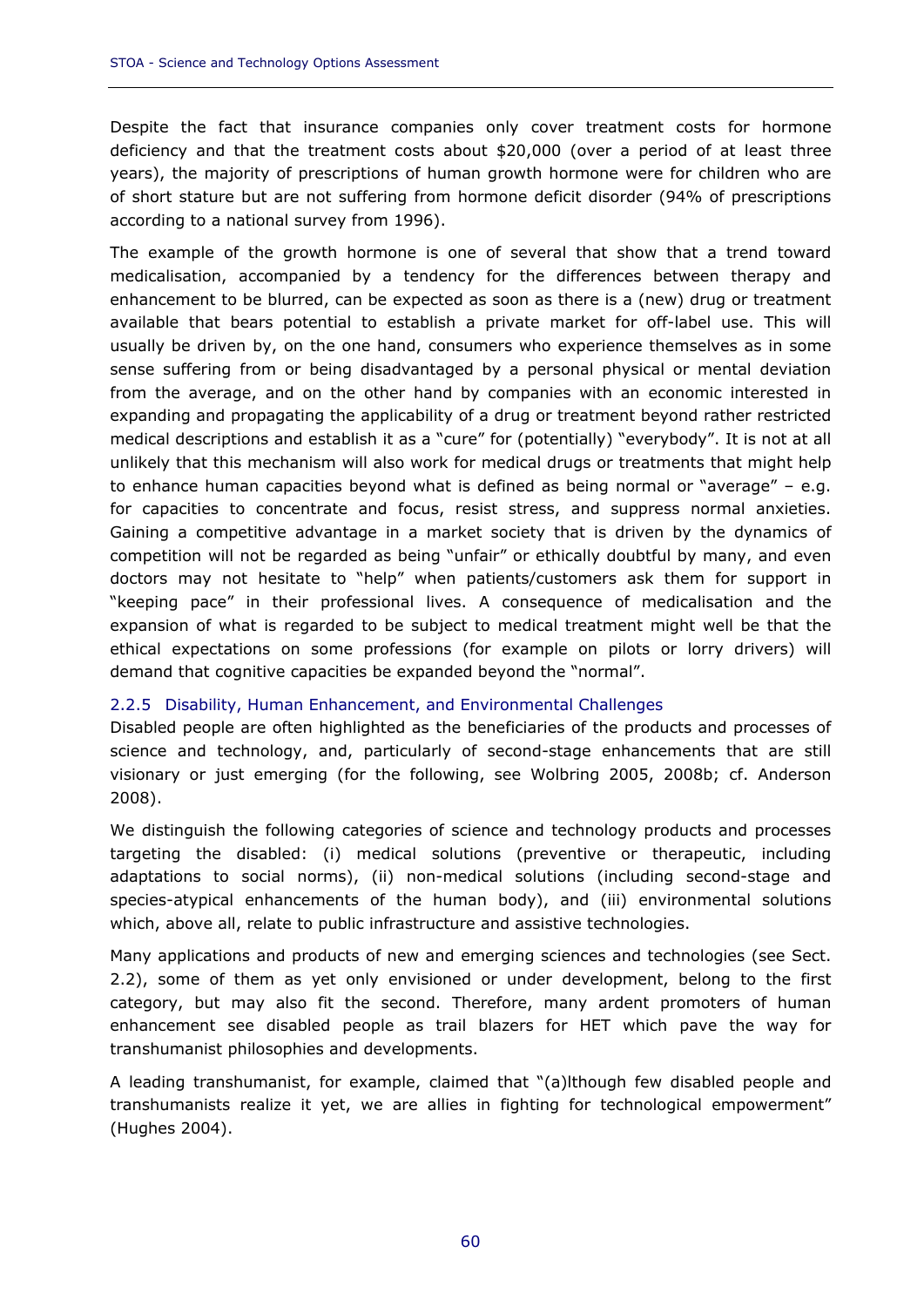Another transhumanist displays a kind of "Promethean shame" (which was philosopher Günter Anders' notion of an inferiority complex about our own bodies in relation to machines) when looking at a new artificial arm: "No, this particular prosthetic barely resembled a human arm, looking more like something out of a Terminator movie. It was robotic, sleek and very high tech. In fact, I think I was jealous. (…) (J)ust looking at it made me realize that it won't be long before future prostheses, for all intents and purposes, will be better than my biological appendages. And what's more, the disabled will in all likelihood be encouraged to try out the latest models, to experiment with the latest in prosthetic neural interfacing and advanced cybernetics. (…) For the handicapped, the impetus toward 'human normalization' is as irrelevant and useless a notion as it is offensive. Indeed, the disabled are no longer accepting the limitations of the 'normal' human body. They are truly bridging the gap between the biological and the mechanical, the human and the posthuman" (Dvorsky 2003). And he goes on: "Interestingly, many in the disabled community will choose to be willing test subjects; many have nothing to lose and are eager to try out the latest innovations – if not for themselves, certainly for those in the disabled community who will follow after them" (Dvorsky 2003).

Against this background and that of the large amount of resources that are used for R&D that fits our first two categories, one can ask why comparatively few applications or products of new and emerging sciences and technologies are linked to our third category, namely products and applications that target the environment in which disabled people and not their bodies to increase their well-being. Furthermore, as many disabled people are poor and live in low-income countries, they will very likely not have any access to new HET. Many argue that HET will eventually "trickle down". However, most disabled people today still do not even have access to clean water and sanitation and basic essentials such as work, education, and health services (Elwan 1999; Wolfensohn 2002). Moreover, many technological developments have led to new groups of marginalised people and to new inequalities.

There is no reason in today's political realities why this would be different if the human body became the newest frontier of commodification. As much as HET will become an enabling technology for the few, it will become a disabling technology for the many. As more powerful, less invasive and more sophisticated enhancements become available, the market share and acceptance of enhancement products will grow in high-income countries.

This will very likely develop into a situation where those who do not have or do not want certain enhancements, a future group of people we may call the "techno poor impaired and disabled" (Wolbring 2008a, 2008b), will be discriminated against, given negative labels, and suffer difficult consequences in tune with how the "traditional disabled" are treated today.

Analogous technology-related situations are already with us today, if we think of access to new information and communication technologies ("digital divide"). There is a highprobability risk that if effective HET are developed on a large scale, an "ability divide" will develop between the poor and rich within every country. A far-reaching consequence of this would be that billions of people who today are regarded as healthy and non-disabled very likely will be labelled as impaired and experience disablement, not because their bodies have changed, but because they have not changed their bodies in accordance with a new, transhumanist norm.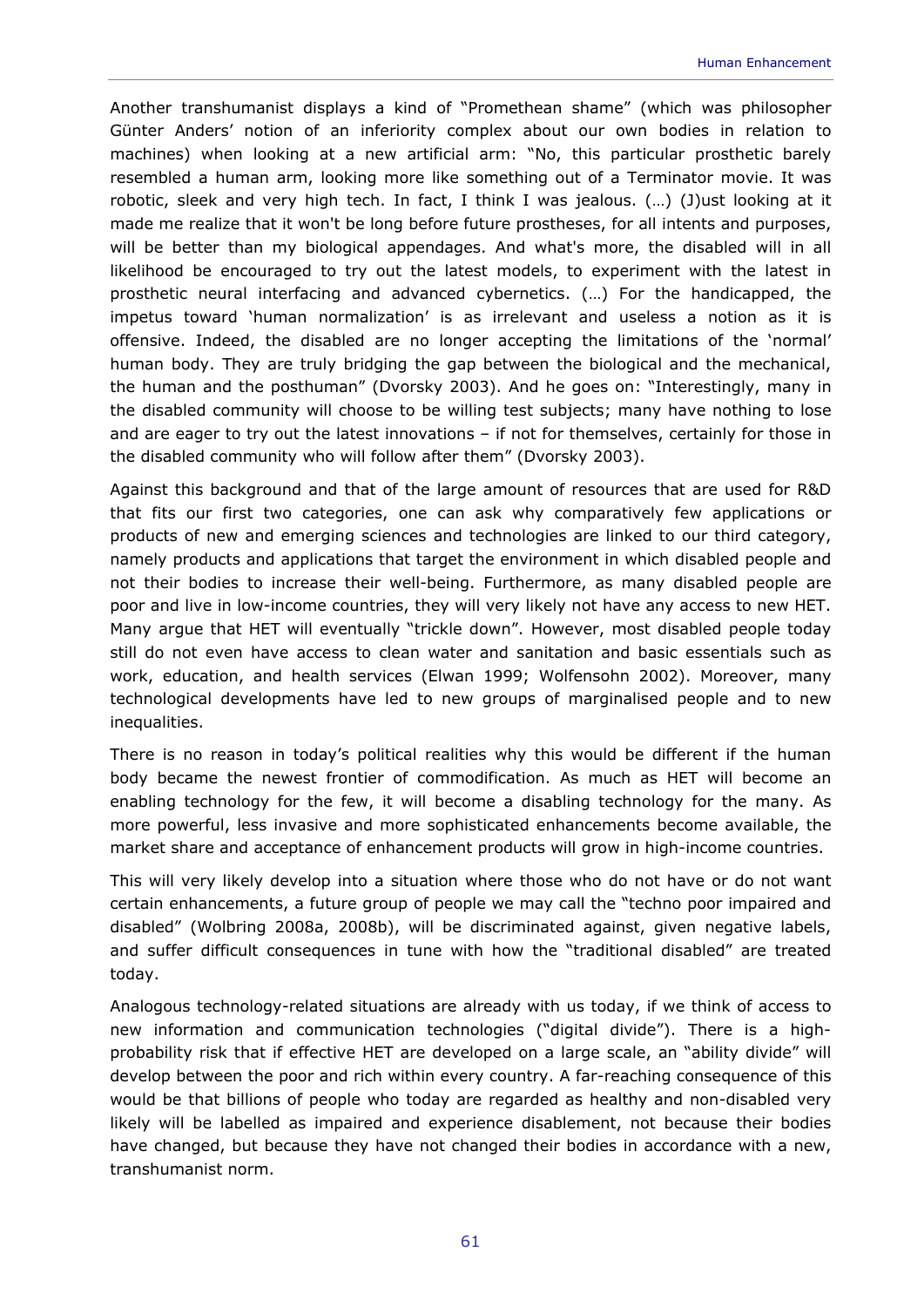One could argue that there are tendencies which veer towards a significant change in concepts of health, ability and disability. Up until now a non-impaired person is considered to be someone whose body functioning performs within species-typical, acceptable parameters. Within a "transhumanised model of health", a person is no longer considered to be healthy and non-impaired if the person biologically functions within species-typical, normative frameworks. Rather, in this model all human bodies – no matter how conventionally "medically healthy" – are seen as limited and defective. This is related to the possibly crypto-gnostic view, widespread in transhumanism and in some corners of biotechnology and artificial intelligence research, that our human bodies are rather fragile and partly inefficient machines, or even prisons of our minds (for a short discussion of these ideas, see Coenen 2006, 2008b).

In such a model of health, that fits into other developments in the direction of an "enhancement society" such as the rise of highly competitive entertainment shows or of cosmetic surgery (Grunwald 2008), human beings are seen to be in need of constant improvements that are made possible by new technologies appearing on the horizon (similar to the constant software upgrades we perform on our computers).

This also fits well with the existing dynamic of the medicalisation of the human body, where more and more variations of human body structure and functioning are labelled as deviations or diseases and with the phenomenon that more and more healthy people feel unhappy with their bodily structure and functioning. The transhumanised model of health elevates the medicalisation dynamic to its ultimate endpoint, namely, to see the enhancement beyond species-typical body structures and functioning as a therapeutic intervention.

Here we have to go back to the concept of "ableism", the notion that certain abilities, such as productivity and competitiveness, are cherished and promoted over others such as empathy, compassion and kindness. It is a set of beliefs, processes and practices that, based on abilities, produce a particular kind of understanding of the self, the body and the relationship with others of the same species, of other species and the current environment, and includes being judged by others (Wolbring 2008b). In the course of the "transhumanisation" of ableism the improvement of functioning of biological structures beyond species-typical boundaries is seen as essential, the new ableism, therefore, exhibits the favouritism of species-atypical abilities.

In sum, one can argue that the triangle of medicine, disability and human enhancement appears to undergo radical changes (Wolbring 2005):

- On the one hand, as the line between disabled and non-disabled is often rather blurred, the so-called non-disabled are impacted by the situation and treatment of the disabled.
- On the other hand, a range of new or emerging HET as well as the rise of the new discourse on HET threatens to change the freedom of choice and the cultures of disabled people (such as the widely discussed deaf culture), and to marginalise those concepts of disability that focus on the social and normative aspects of disability and not on medical categories or technological fixes.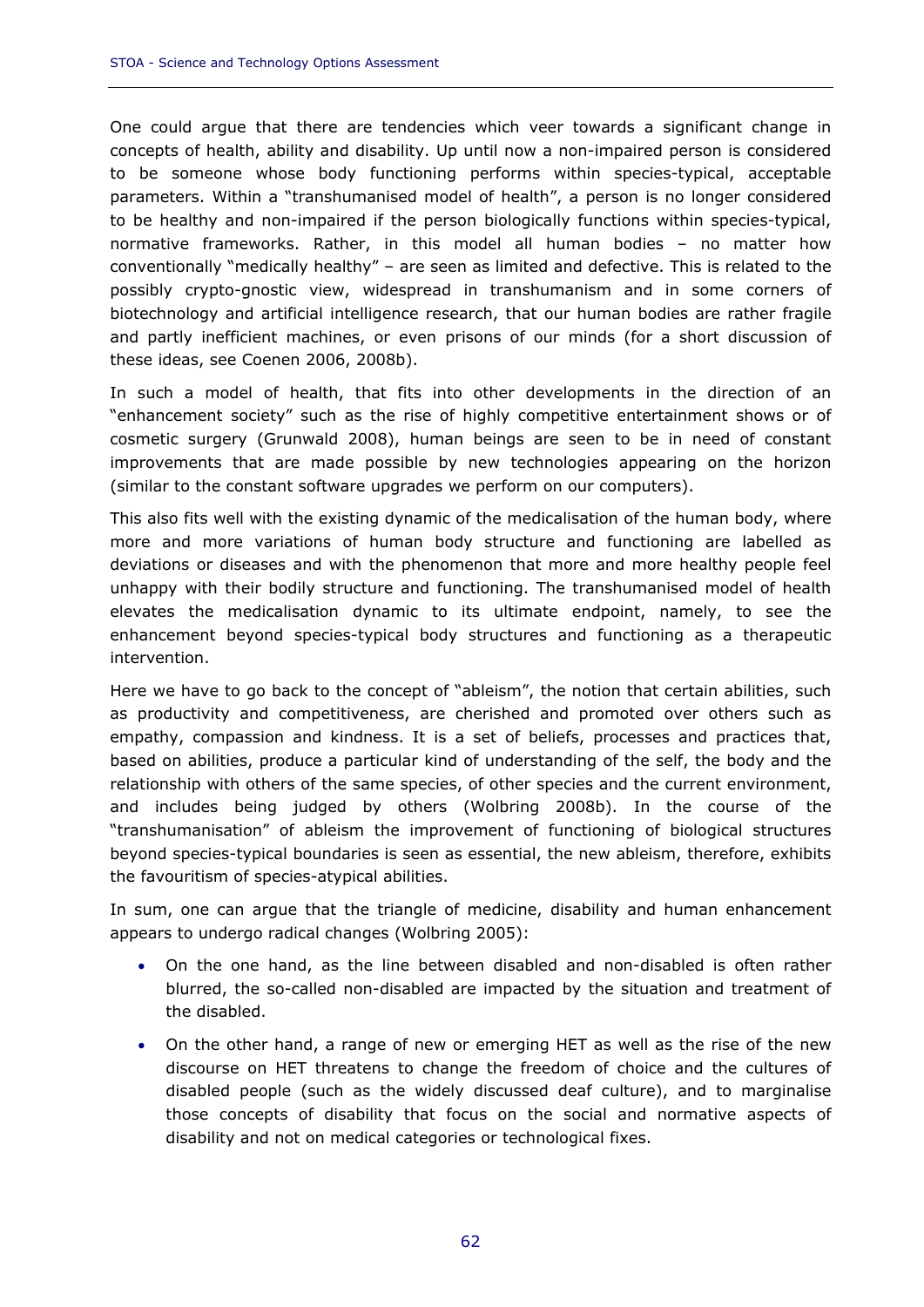Given the rapid progress in robotics, information and communication technologies, and other relevant fields of R&D, the trend to technological fixes by means of HET appears to be in no way technologically determined. Instead of focusing on the development of tools that would diagnose or eliminate that portion of disabled people's biological reality seen by others as deficient, defect, impaired and "disabled", the construction of an intelligent, barrier-free public infrastructure and R&D in new assistive technologies could be more strongly funded to allow disabled people to adapt the environment in which they live to their needs, and to give them the tools to deal with environmental challenges without changing their identity and biological reality. Given that the decision which approach should be chosen is a political one, there is a need to critically reflect on the roles of targets, or "poster boys" that are assigned to disabled people in many science and technology endeavours, and to empirically find out their demands and wishes.

A particular case of changing the parameters of individual human performance which challenges the view that there is a general standard for human capabilities concerns deafness (see also Sect. 2.4.2). The European Group on Ethics in Science and New Technologies (EGE) points out that the technological drive to promote cochlear implants raises ethical questions concerned with how this drive impacts on the individual and on the deaf community (and of the signing community in particular), and that (i) this drive leaves unquestioned the social integration of the deaf person with the deaf community, (ii) does not pay sufficient attention to psychological, linguistic and sociological issues, and (iii), above all, promotes a particular view of "normality" (EGE 2005). In the view of the EGE, these cultural and social impacts of cochlear implants needs further study.

In the following sections, we discuss visions of HET, some of them quite far-reaching, in close connection with actual technologies, social practices and related debates and discourses. The four selected technologies are (i) enhancing the body and physical performance by gene doping, (ii) prenatal genetic enhancement (by selecting embryos that match certain genetic characteristics as a possible precursor of the rise of genetic perfectibility to a new societal guiding vision), (iii) cognitive enhancement through drugs, and (iv) the possibility of mood control by deep brain stimulation. The research for these case studies was carried out by the Rathenau Institute in 2008, and has also been reported in their essay *Future man, no future man* (Van Est et al. 2008). We do not focus only on the technologies and their risks, but also on social concerns regarding these technologies, their cultural relevance, and the discursive settings in which they are applied or envisioned. In a separate section, we pick out the common themes that run through all four cases (see Sect. 3.7). These themes will clarify why the technologies and practices that are seemingly very different are all in fact part of an overarching phenomenon, namely the trend towards an enhancement society. In all four cases, as it will be explained, the border between treatment and enhancement appears to be shifting. This leads to non-therapeutic enhancement practices, sometimes introduced as medical practices, that affect more than just the people using the technology. We also discuss the challenges to existing regulations raised by these practices and by the discourses on them.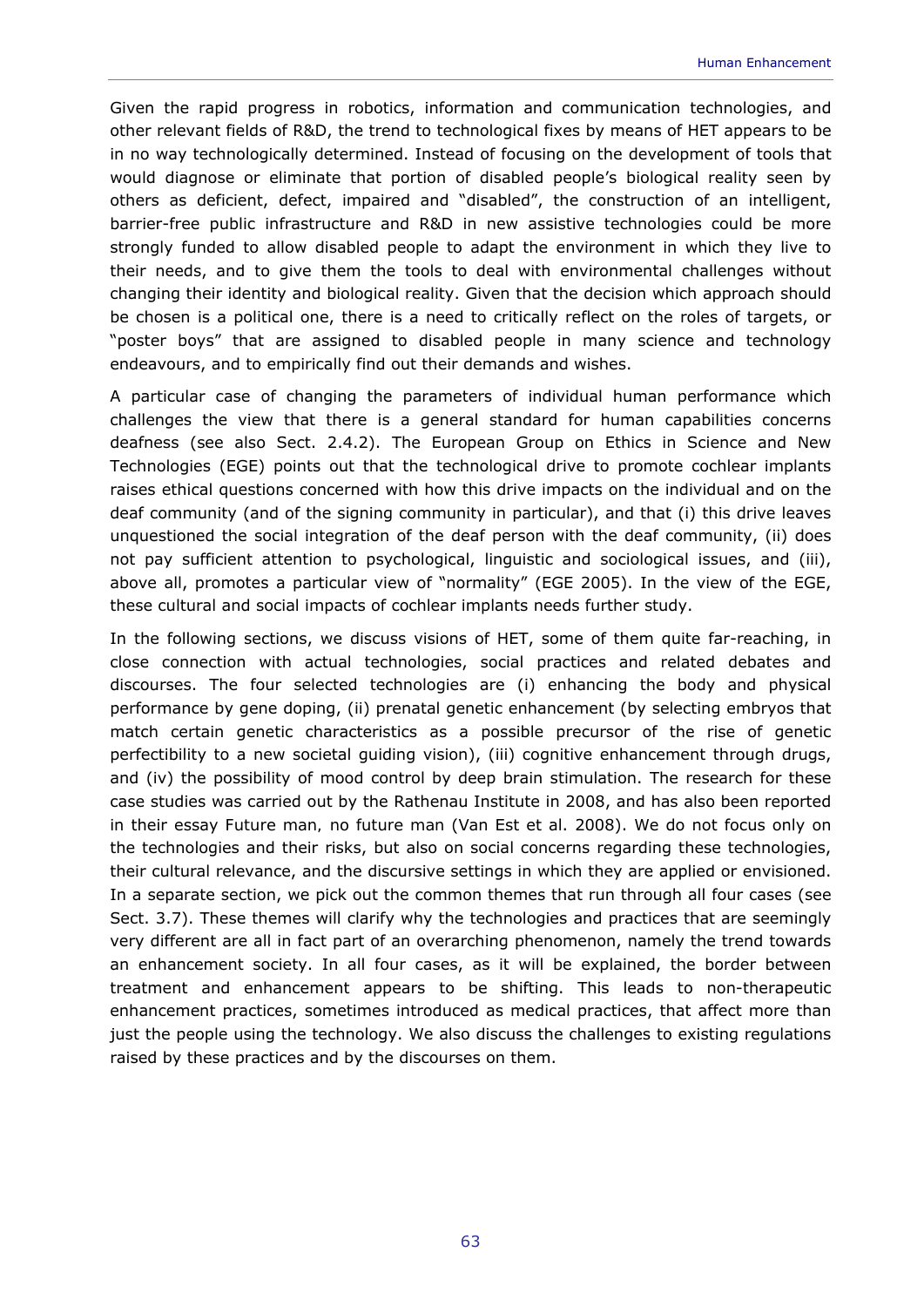# **2.3 Pushing Boundaries with Genetic Therapies and Doping?**

This section will focus on genetic enhancement in sports, one of the most controversial human enhancement technologies in the academic debate. First, some basics of gene therapy for genetic enhancement in sports are explained, and how the existing anti-doping policies and institutions try to regulate the practice of sports. Then, some of the risks, possible consequences of gene doping, and questions related to it, for the athletes, sports and the society are described. Finally, the questions or themes that merit further scientific research or another kind of attention will be listed.

### 2.3.1. Gene Therapy, Genetic Enhancement and Gene Doping

Gene therapy entails "the transfer of genetic material to human cells for the treatment or prevention of a disease or disorder" (Haisma/De Hon 2006: 259; *italics ours*). Gene therapy, however, may also enhance someone's natural endowments. In that case, one speaks of genetic enhancement. Given the continuous strong, and increasing social and economic pressure on athletes to improve their performance, sports might be one of the first social practices to widely use second-stage, non-therapeutic enhancement technologies. This section explores the potential use of genetic enhancement in sports, or in short: gene doping.

### *Gene Therapy: Experimental Treatment for Severe Illnesses*

Gene therapy is still in the experimental stage. In gene therapy, in the case of insertion of additional genetic material into the cell nucleus or cytoplasm, a gene, which can compensate for a missing or abnormal gene, is delivered to a cell nucleus by a so-called vector, usually a non-pathogenic virus. The new genetic material encodes for the production of a certain relevant protein. By means of gene therapy scientists try to cure, or prevent, genetic diseases as severe anaemia, muscular dystrophy, or immunodeficiency. So far few diseases have been cured or prevented through gene therapy (Reynolds 2007).

The use of gene therapy is regulated on the level of the Member States as well as on the European level. In the Netherlands, for example, permission of the Central Committee on Research involving Human Subjects (CCMO) and the Committee on Genetic Modification (COGEM) is mandatory to start a clinical trial of a gene therapy (Haisma/De Hon 2005, 123).

The European Council has adopted directives to ensure the containment of genetically modified organisms and to protect the health of those working with biological agents. Good Laboratory Practice (GLP) and Good Manufacturing Practice (GMP) are also mandatory.

In the EU, marketing authorisation is covered by the European Medicines Evaluation Agency (Haisma/De Hon 2006, 259), but the exchange – and therefore the availability - of genetic materials is only limited by the EC Regulation Nr. 3381/94. This limits the import and export of strategic goods, including genetic materials (ibid., 264).

### *Genetic Enhancement of Healthy People*

It is expected by scientists and the World Anti-Doping Agency that gene therapy, when used on healthy people, will, at least in some cases, enhance their production of the related protein.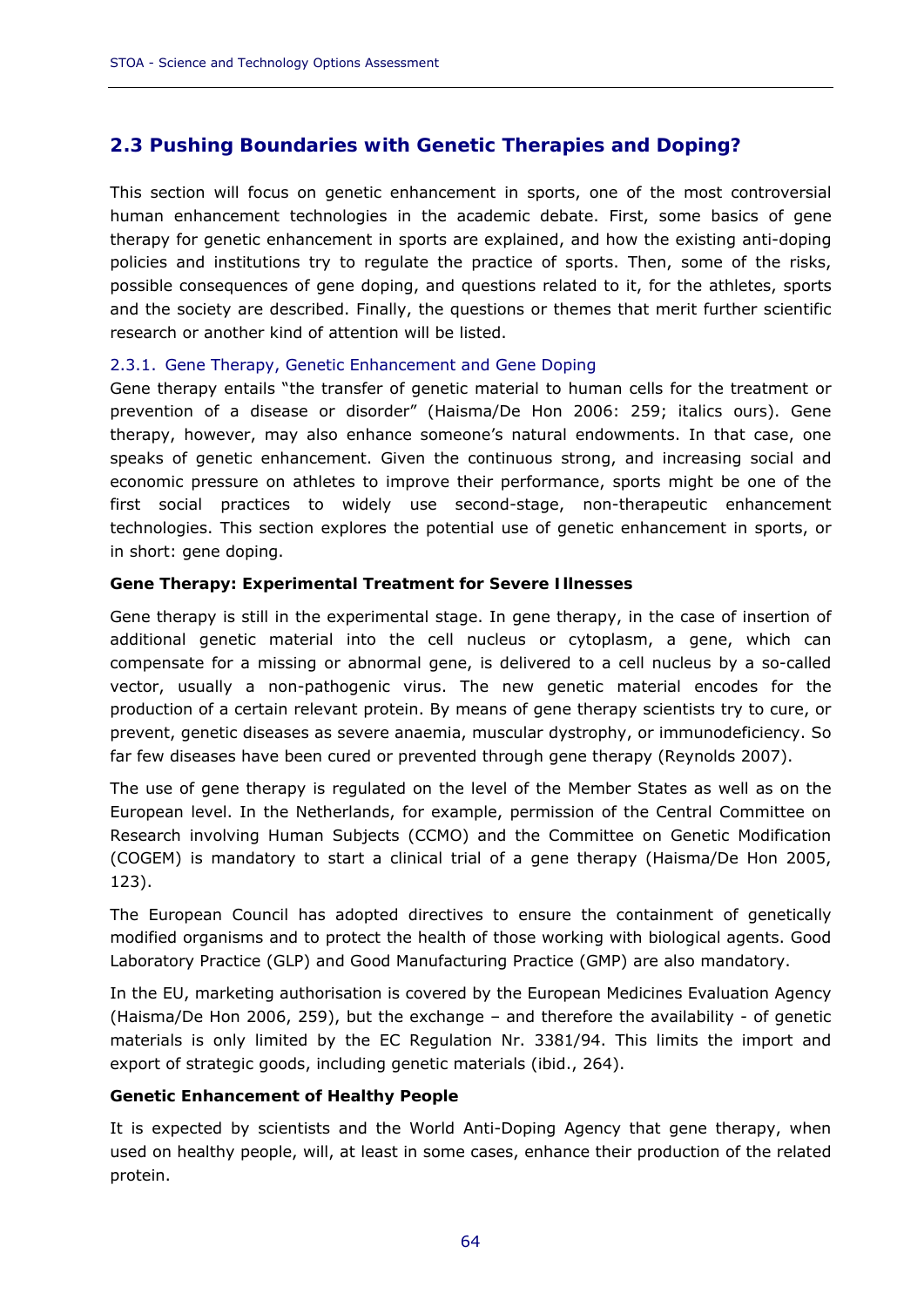Therefore, gene therapy might enhance the performance of athletes in specific ways. Professor Hidde Haisma of the department of Therapeutic Gene Modulation of Groningen University and Olivier de Hon of the Netherlands Centre for Doping Affairs list the following enhancement options: By inserting the gene that is responsible for the creation of red blood cells, erythropoietin, better known as EPO, the aerobic capacity of the muscles could be improved. Muscles could also be strengthened locally by injecting the gene coding for the creation of insulin-like growth factor-1. By blocking the growth-inhibitor myostatin gene muscle growth could be stimulated. A better blood supply of tissues by newly formed new vessels could delay exhaustion.

The gene encoding for vascular endothelial growth factor could be used for this. By genetically enhancing their pain relief system (endorphins, enkephalins), athletes would experience less pain and could perform at their maximum longer at a time (Haisma/De Hon 2006, 261-262). It is important to notice here that all these enhancement options are currently being developed to treat diseases, like severe anemia or muscular dystrophy.

Of course changing nature does not mean that one can go without nurture (Blitz 2005, 90). Being in great shape, having a perfect technique or strategic insight, etc. cannot be realised through genetic enhancement. To reach the top, years of hard work under the supervision of a good coach are required, which in turn requires character, determination and motivation. Nevertheless, athletes can think that gene doping might provide just that little something extra that may mean the difference between winning and losing.

# *The Fight against (Gene) Doping*

The world of sports has its own values, habits and rules. The International Olympic Committee (IOC) and the World Anti-Doping Agency (WADA) guard those values and habits of sports, by seeing to it that the rules are complied with. Other organisations fighting doping are national anti-doping agencies, or international governing bodies of sports such as FINA (swimming) or FIFA (soccer) and in some countries there exist laws concerning sports. WADA, however, is the most influential anti-doping agency. The WADA was created in 1999 by the IOC, governments and other authorities to promote and coordinate the international fight against doping.

According to WADA's World Anti-Doping Code, the values of sports include ethics, fair play and honesty; health; and respect for self and other participants, amongst other things. Since the coming into being of competitive sports, there have been attempts to enhance performance. Some of these attempts involved generally accepted methods or substances, like training or eating healthy, but illegal substances and practices are also used. Using performance enhancing drugs is an example of an illegal practice. To promote the ideal of fair and clean sports, WADA regularly tests athletes to see if they have used prohibited substances, and tries to educate the athletic community about the "spirit of sport", and the dangers of doping.

Every year, WADA updates a list of substances and methods banned from sports. A substance or method can be included on The Prohibited List, if it satisfies at least two of the following criteria:

• the substance or method is (potentially) performance enhancing or a masking agent for a prohibited substance or method;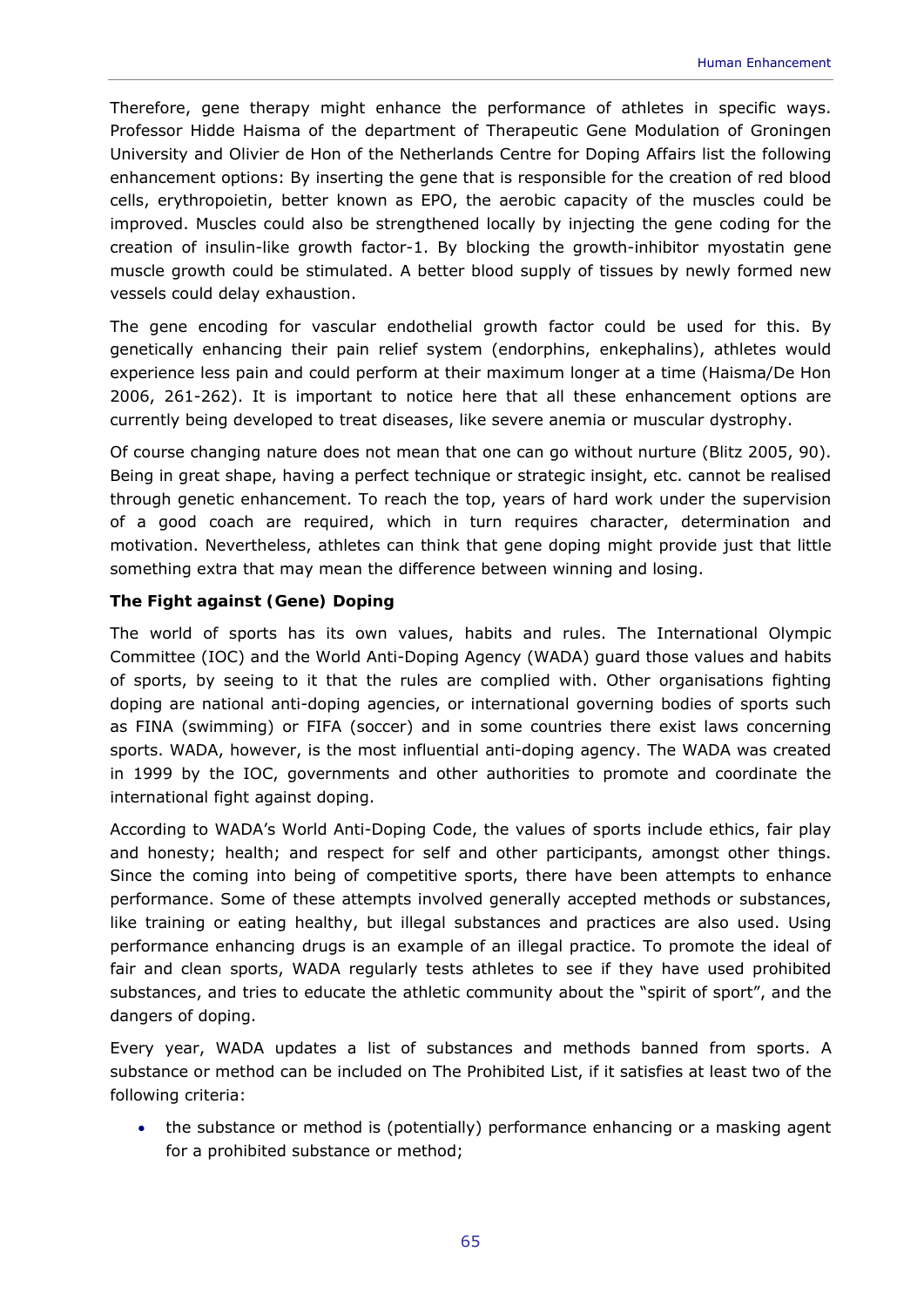- it might be dangerous for the athletes' health;
- it violates the spirit of sports.

This definition of performance enhancing substances and methods has received criticism for being contradictory: Any kind of training that is potentially dangerous for the athletes' health should be banned, yet some sports are intrinsically dangerous, sometimes even more dangerous than the (medically supervised) use of illegal steroids or Epo (Blitz 2005, 86-87). Ethicists Bennett Foddy and Julian Savulescu (2007, 511-512) point to the fact that caffeine is not listed on the Prohibited List, although it is performance enhancing. WADA apparently does not consider it to be harmful or contrary to the spirit of sports. Cannabinoids as THC, however, are banned, although they have no known enhancing effects. Obviously, the rather vague notion of the "spirit of sports" is problematic in this context.

The WADA included gene doping on the prohibited list since 2003, years before scientists thought it would be possible for athletes to use the technology. WADA defines gene doping as "[t]he transfer of cells or genetic elements or the use of cells, genetic elements or pharmacological agents to modulating expression of endogenous genes having the capacity to enhance athletic performance".

WADA is not the only organisation that tries to implement an anti-doping policy. National (or European) leagues adhere to WADA's policy or their own. Seeing sports as a part of the European culture that should be healthy, accessible, and fair, the EU supports WADA's antidoping policies financially, and has drafted a treaty designed at harmonizing the antidoping policies of the member states. The treaty aims, amongst other things, to discourage access to enhancing substances, to assist in the funding of anti-doping tests and to impose more and stricter tests on athletes. Individual Member States, however, can use sports legislation to set up a framework for the sports community, or can actually interfere with the organisation of the sports community. In Italy, for example, a medical passport for athletes was introduced by law (KPMG et al. 2002, 44-49). The fight against doping is fought in every member state, but they all organise it differently.

# 2.3.2 Introduction of Gene Doping: Concerns and Consequences

Gene doping is an example of a new technical phenomenon that does not fit automatically in present social and cultural categories. It is an uneasy phenomenon, which can potentially change the way we think about the world (of sports). It raises new and difficult questions and concerns amongst divergent actors. A first question leaping the eye is: Can the existing anti-doping policies deal with this new enhancement technology? Or is it necessary to rethink the fight against doping? The answers depend on visions about what is valuable in sport and harmful in (gene) doping.

Besides the principled question into the nature of sports and doping, there are questions relating to the future of the world of sports, questions about the implications the use of gene doping has for the athletes' health, and concerns about the impact of gene doping and genetic enhancement on the society, of which sports is a part.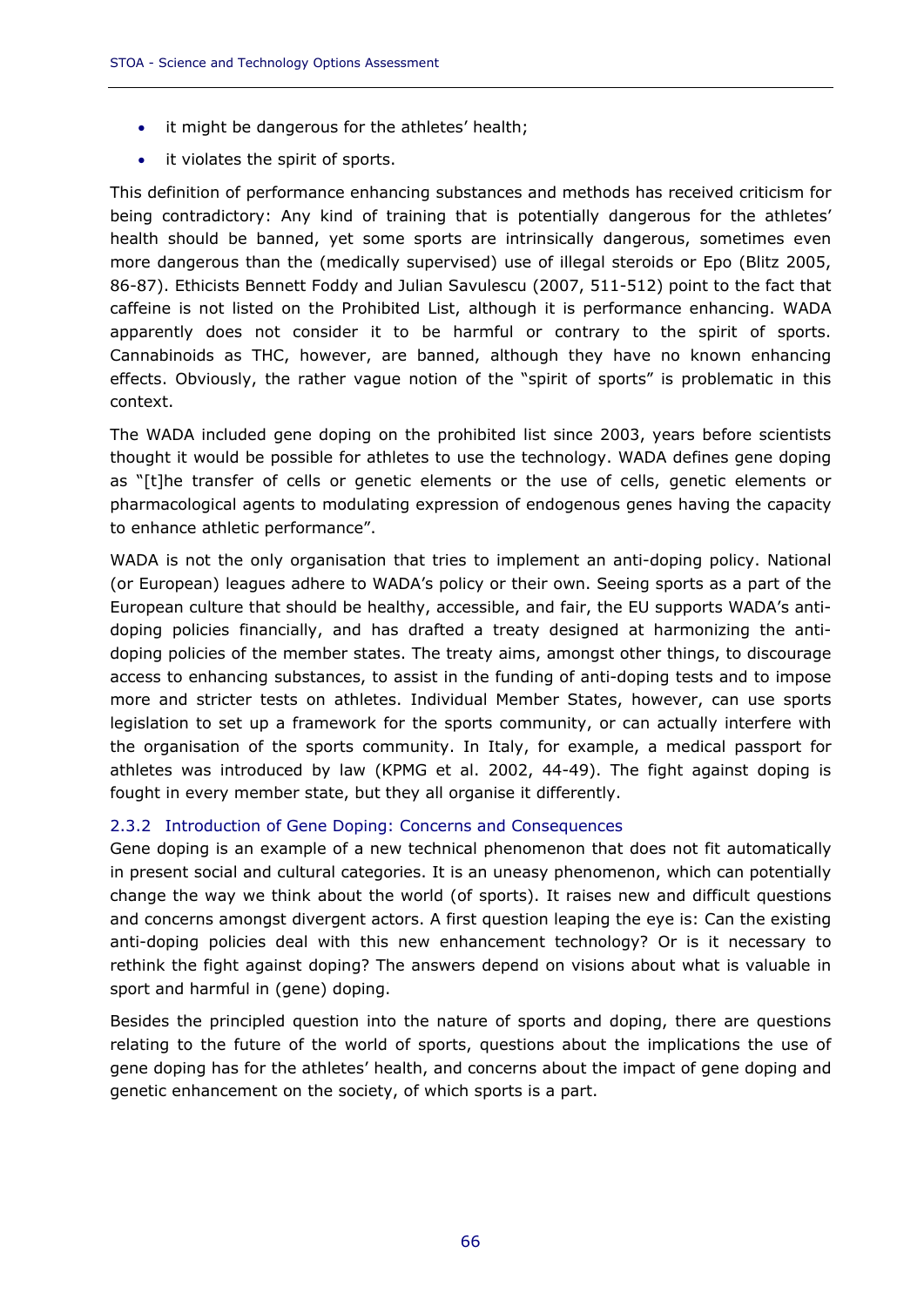There are two major concerns regarding gene doping in the athletic community (for a detailed discussion, see Gerlinger et al. 2008). The first is about the possibility of detecting gene doping, and behind that, what it is that an anti-doping policy tries to protect. The second is about the distinction of enhancement and treatment. After those, the concerns about health and society will be discussed.

### *Concern about Sports (I): Can Gene Doping be Detected?*

Starting from the very first discussions about the use of genetic enhancement in sports, one of the major questions was: is it possible to detect gene doping, and, if so, how? And what if it is not possible to develop a test for gene doping? Is there another way to prove athletes, suspected of using gene doping or other illegal enhancement products, guilty beyond reasonable doubt, or is the fight against doping a lost cause? Bioethicist Andy Miah (2002, 196-207) reviewed some of the early debates about genetic enhancement in sports, and found the following quote by genetic researcher Peter Scherling: "gene doping can be arranged so that detection, in practice, will be impossible... Artificial genes can, and most likely will, be abused by athletes as a means of doping…

Detection is extremely difficult since the artificial genes will produce proteins that are identical to those in the human body" (Miah, 2002, 203). Scherling also said that perhaps the only way to detect the use of gene doping would be to take a biopsy of the enhanced tissue, but that "[a] doping test based on taking pieces of the athlete's muscle is not likely to be ethically accepted" (2002, 203). Or, as neurosurgeon Peter Hamlyn, quoted by Miah on the same page, put it: "peeing in a pot is one thing, but having your legs cut open is another". Since 2002, WADA has requested scientists to develop tests for gene doping and funded their research.

There might be another way to infer, but not positively prove, that someone has used gene doping, or another illegal performance enhancement substance that WADA does not know of and, therefore, has not developed a test for. An identity card could be implemented, which can be used to assess and monitor biological, chemical and physical conditions of athletes. In professional cycling this kind of monitoring has been started. For each cyclist a so-called bio-passport is used. All kinds of physical parameters of the athlete could be measured regularly. Any changes that cannot be explained by training or diet could be reason for further investigation. This might be seen as an alternative way to infer the use of gene doping by the athlete, without actually physically proving it (Austen 2004). However, this task might be at least as challenging and complex as a traditional testing system.

Whether athletes are already experimenting with gene doping is unclear. There is no test ready yet, the bio-passport is not widely used, and athletes using gene doping are not likely to unveil the reason for their (improved) performances especially if it involves illegal practices.

### *Concern about Sports (II): Treatment or Enhancement?*

The second set of questions is related to the distinction between "enhancement" and "therapy" (see Sect. 1.1.1). In gene doping, again, the line between therapeutic and nontherapeutic use is not clear. Gene therapy could be used to treat sport injuries by stimulating tissue to re-grow.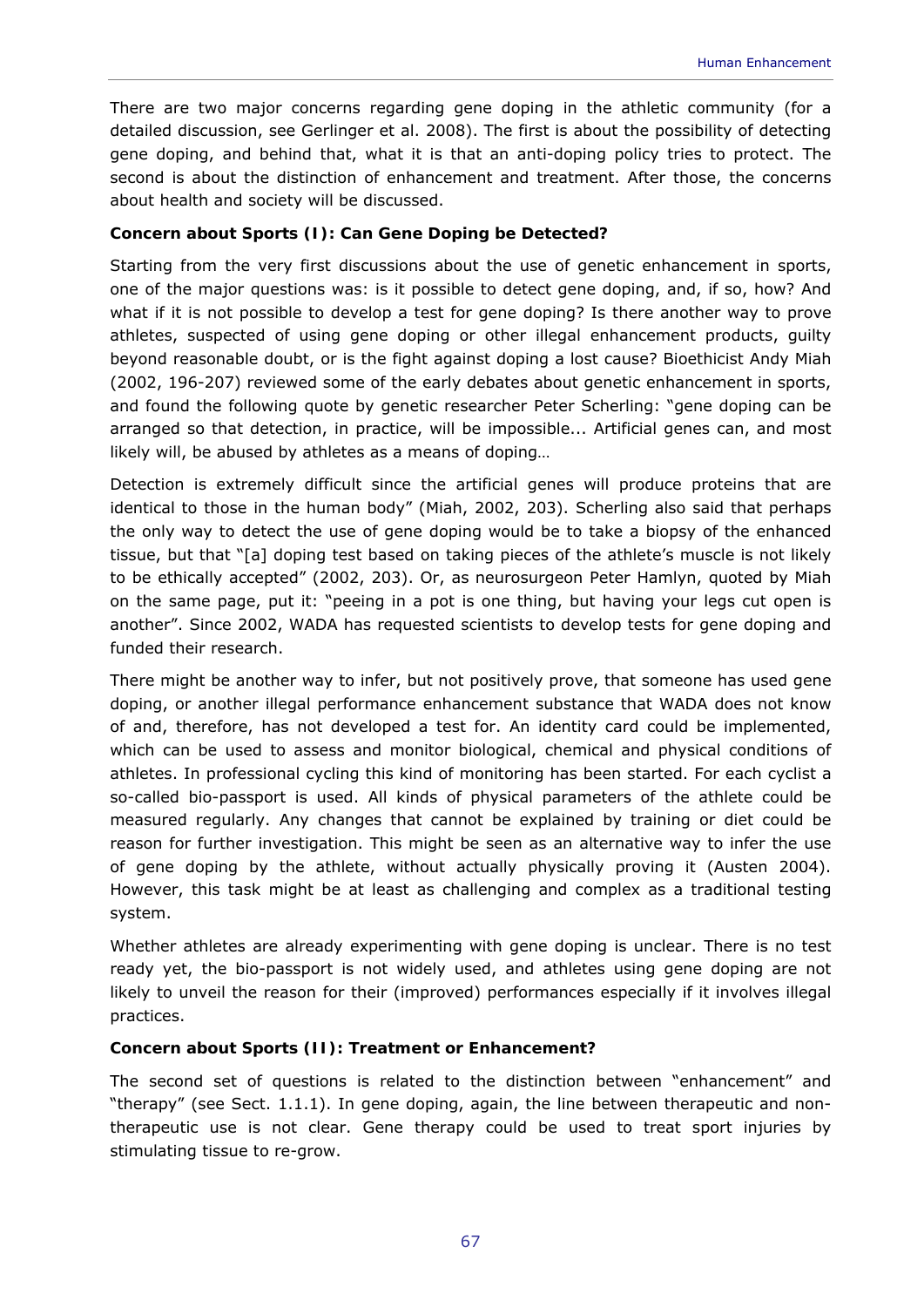If gene therapy could be used to heal injuries faster, or even allows injuries that these days will end a career to heal, should this treatment be withheld from athletes? Or will such treatment be regarded just as twenty-first century sports medicine, building on the already permitted exceptions to the rules in case of certain injuries and diseases of athletes?

From an anti-doping perspective an important question is whether, if the results of gene therapy are long-term, any athlete who has received gene therapy for an illness in the past, which could also have enhanced his performance beyond the athletes' natural ability, is excluded from competition for life? Is there a point in which "therapeutic" becomes "nontherapeutic", and if there is, how can an anti-doping policy deal with that? Reflecting on these issues, Theodore Friedmann, a leading expert in genetic research, argues that therapy and enhancement are "part of a continuum in which a genetic treatment to heal a short-term injury could also lead to the long-term enhancement of the athlete's genetic make-up" (quoted in Sandomir 2002). Nevertheless, the demarcation is important for the implementation of an anti-gene-doping policy.

The reaction to both problems (the possibility of an undetectable form of doping, and the problems in demarcating treatment and enhancement) can be different, depending on the values one emphasises regarding both sports and enhancement. This relates to two other sets of questions, namely the consequences for the athletes' health and for society.

### *Concerns about Health*

Gene doping could endanger the athletes' health. While it is true that practicing many sports is intrinsically dangerous, there is no need to increase the risks with unsafe genetic enhancement techniques, according to the U.S. President's Council on Bioethics (PCB, 2003, 137-138). Gene therapy, of which gene doping is derived, is still in an experimental stage. There are various risks involved. There is the possibility of auto-immune reactions to the treatment. Up till now three patients developed leukaemia-like symptoms. Also flu-like symptoms have been reported as side-effects (Haisma/De Hon 2006, 263).

Administering gene doping to athletes illegally adds further risks. The genetic material or the virus used in the treatment could be of inferior quality to that used in a controlled laboratory. The virus could be pathogenic and infect the athlete – and possibly other people. At the moment, it is also unclear if and how the genetically enhanced production of muscle or red blood cells can be slowed down again. Unnaturally high levels of red blood cells thicken the blood, which may result in a heart attack or stroke (ibid.).

Furthermore, little is understood or known about the interaction between genes and between genes and the environment. It is possible that altering the genetic make-up of somebody could (sooner or later) lead to unpleasant surprises because of this interaction.

Especially if the capability to be enhanced is polygenetic (that is, more than one gene is responsible for it, as is the case with a lot of traits) these interactions could be problematic: "… the relationships and interactions among these genes (and between one's genes and the environment) are certain to be enormous complex. […] Growing recognition of the complexity of gene interactions, the importance of epigenetic and other environmental influences on gene expression, and the impact of stochastic events is producing a strong challenge to strict genetic determinism. Straightforward genetic engineering of children [and athletes] may prove impossible, not only in practice but even in principle" (PCB, 2003, 38).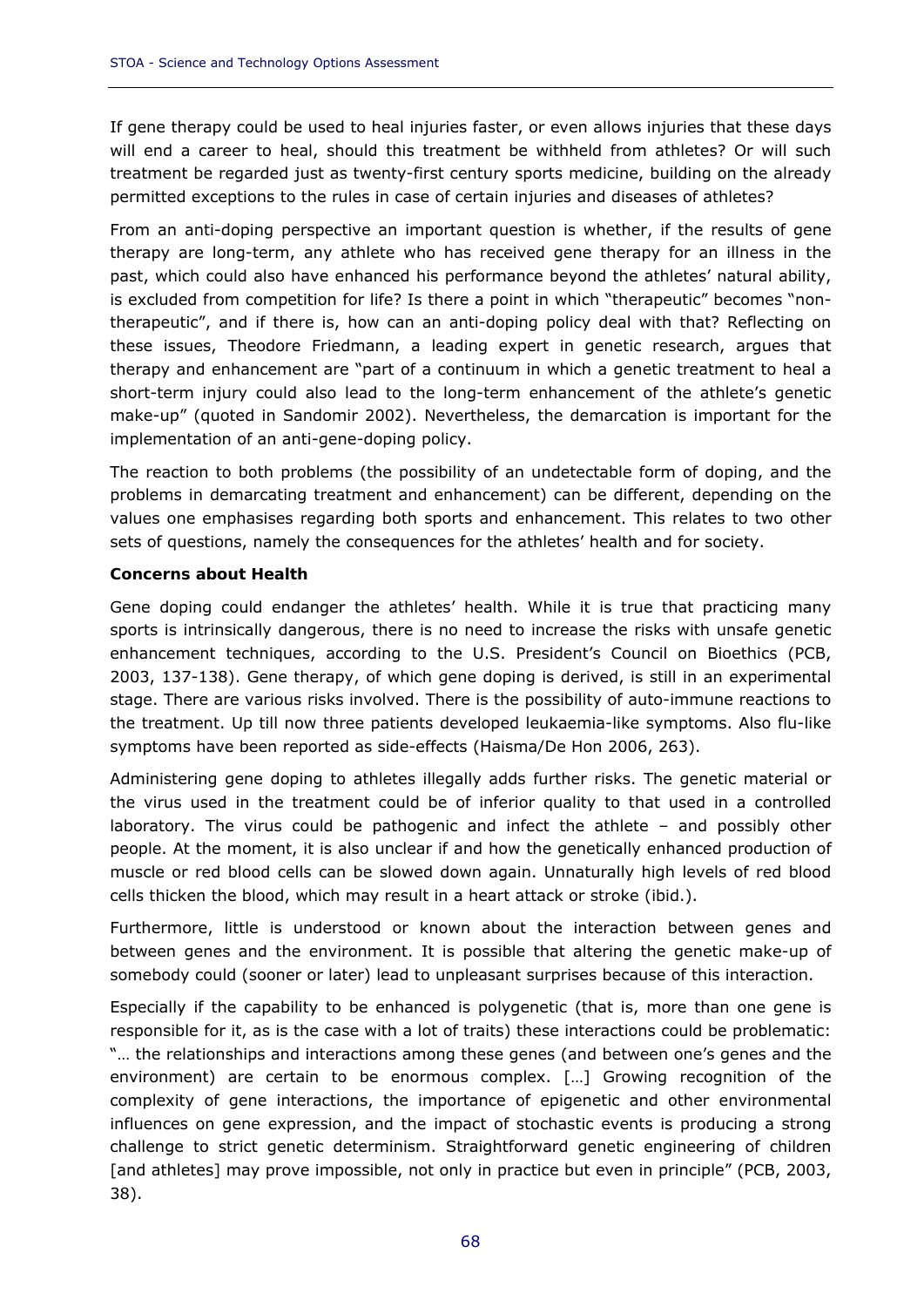The PCB also addresses the issue of side effects. They write: "One of the central concerns about the biotechnical agents themselves is the risk and reality of adverse and undesirable "side effects", in the first instance, on bodily health and safety. The unintended cost of seeking stronger muscles and superior performance through drugs or genetic engineering could well be bodily (or mental) harm. […] With looming biotechnical powers like genetic muscle enhancement, the side effects are for now uncertain. […] Moreover, targeted interventions aimed at enhancing normally functioning capacities, not repairing broken parts, could produce lopsided "improvements" that throw whole systems out of kilter: monster muscles could threaten unenhanced bones and ligaments" (2003, 137). Whereas Haisma and De Hon (2006) pointed to physical risks only, the PCB also mentions the possibility of side effects that endanger the bodily as well as mental health.

So, since gene therapy is relatively new, the long and short term effects need to be studied in order to assess the safety of the technology. Nevertheless, for athletes the potential benefits could outweigh the risks involved in gene doping.

Athletes willing to consider the use of gene doping have to consider some of the above mentioned risks associated with gene therapy without knowing whether the procedure will produce the desired results. In 2007, Hidde Haisma, professor of therapeutic gene modulation, claimed that manufacturing gene doping is relatively easy and cheap (Van Lare 2007). He stated that any student who has completed an internship at his laboratory can make gene doping. Implementing the technology into humans, however, still is a very complex and risky task. As Theodore Friedmann, a leading authority on human gene therapy, argues that the bottom line is that everything gets complicated when you move from the laboratory into a human being. Accordingly, we do not have the technology yet in hand to ensure a predictable and adequate level of safety to feel comfortable using gene transfer technology in anyone other than a patient with a serious or untreatable disease.

Many forms of athletic activity, such as cycling or skiing, are intrinsically dangerous. It is the nature of sports that athletes always strive to improve their last performance and become better than all the other competitors, and establishing an anti-doping policy has not reduced the temptation of improving by means of illegal methods and substances. Should, then, all extra, not strictly necessary risks in the (genetic) enhancement process be banned by banning gene doping, or should they be controlled? This is one question to be taken into account thinking about gene doping and also with regard to doping in general, but there are more concerns about gene doping to be considered. Several concerns about the influence of gene doping on society will be presented next.

### *Society: Concerns about Gene Doping Outside the Athletic Community*

Sports play an important role in society. People entertain themselves by going to matches or watching sports on television, or by doing something athletic themselves. The best athletes can be idolised and can become (influential) role models. The huge (financial and other) rewards at stake for athletes (contracts with teams, sponsors, promised bonuses for extraordinary achievements such as Olympic gold) as well as their immense personal drive and motivation to be the best can lead an athletes to take gene doping. But not only professional athletes will be tempted to use genetic enhancement to boost their athletic performances. Semi-professional or even amateurs could use gene doping just as well, if they can find and afford it.

Steroids that help the body grow more muscular are not only used by professional athletes, but also by amateurs or even by people who would like to look very muscular with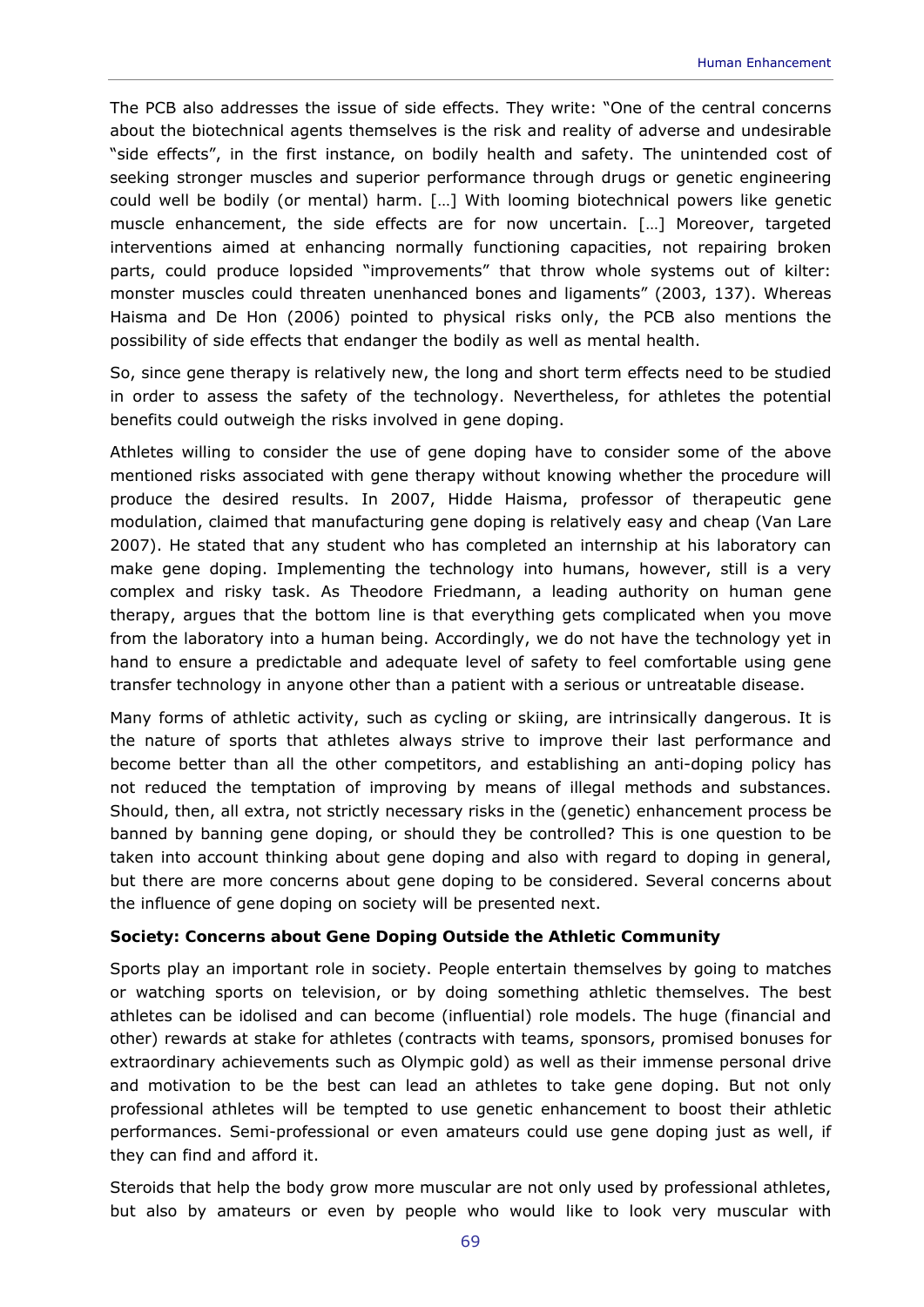relatively little exercise (PCB 2003, 121). Those amateurs will, if they use gene doping, expose themselves to the risks mentioned above, and they might not be in as good a physical shape as professional athletes are and probably lack the medical guidance that athletes (generally speaking) do have. Who should be responsible for the implementation of a policy to discourage and control this?

Another aspect that will have to be kept in mind when forming an opinion about gene doping are the broader societal processes and other uses of HET which lead in the direction of an enhancement society.

It can be expected that, in case gene therapy will prove to be safe and efficient, and enough will be understood about the function and interaction of genes, it will be widely used for non-therapeutic, non-athletic enhancements. By contrast, in the sports world, where improving your performance, and in order to do that enhancing your capabilities, is the goal of the activity, enhancing yourself with anything other than traditional methods like training, dieting or using the right equipment is not allowed. If the public, in their quest towards better bodies and minds, is allowed to use these technologies, but athletes are not allowed to use the same technologies a strange friction could arise in society. The athletic community is, after all, a part of society.

One has to decide whether these themes (amateurs using genetic doping, and severing the regulations of sports from the practices in society) should be taken into account when formulating an anti-doping policy. After all, they could lead to different opinions on genetic enhancements in athletics and anti-doping policies.

### 2.3.3 Obstinate Questions and Issues

The development of gene therapy and genetic enhancements could challenge the world of sports. The possibility of genetically enhanced athletes raises concerns about their health, about the world of sports, and about the relation between gene doping and society. However, if gene doping will become a reality and if the current anti-doping policy is still operative, it would be probably wise to focus the debate on some fundamental, awkward questions.

The first set of such questions is on the long- and short-term benefits, side-effects and risks for both the bodily and mental health.

Do these effects vary for different kinds of genetic enhancements? Can the risks be controlled and the unwanted side-effects be treated? Are genetic enhancements reversible, or not? Many effects of 'normal' doping like Epo or steroids gradually wear off when someone stops taking them, but does the production of a protein, which is switched on genetically, wear off as well? In the thinkable case a black market for illegal genetic enhancements will form, which further, unwanted side-effects or risks can be expected, beside those inherent in the technology itself? Can genetic enhancement under such black market conditions be safe? Is there any way to prevent the coming into being of such an illegal circuit and protect the professional and amateur athletes' health? These last questions will be the more urgent if the introduction of gene doping is going ahead with serious health complications.

Another set of obstinate questions concerns the essence of sports and the relation between sports and society. The introduction of gene doping puts it under further pressure. Will a new relation between the world of sports and the society, of which it is a part, arise? Are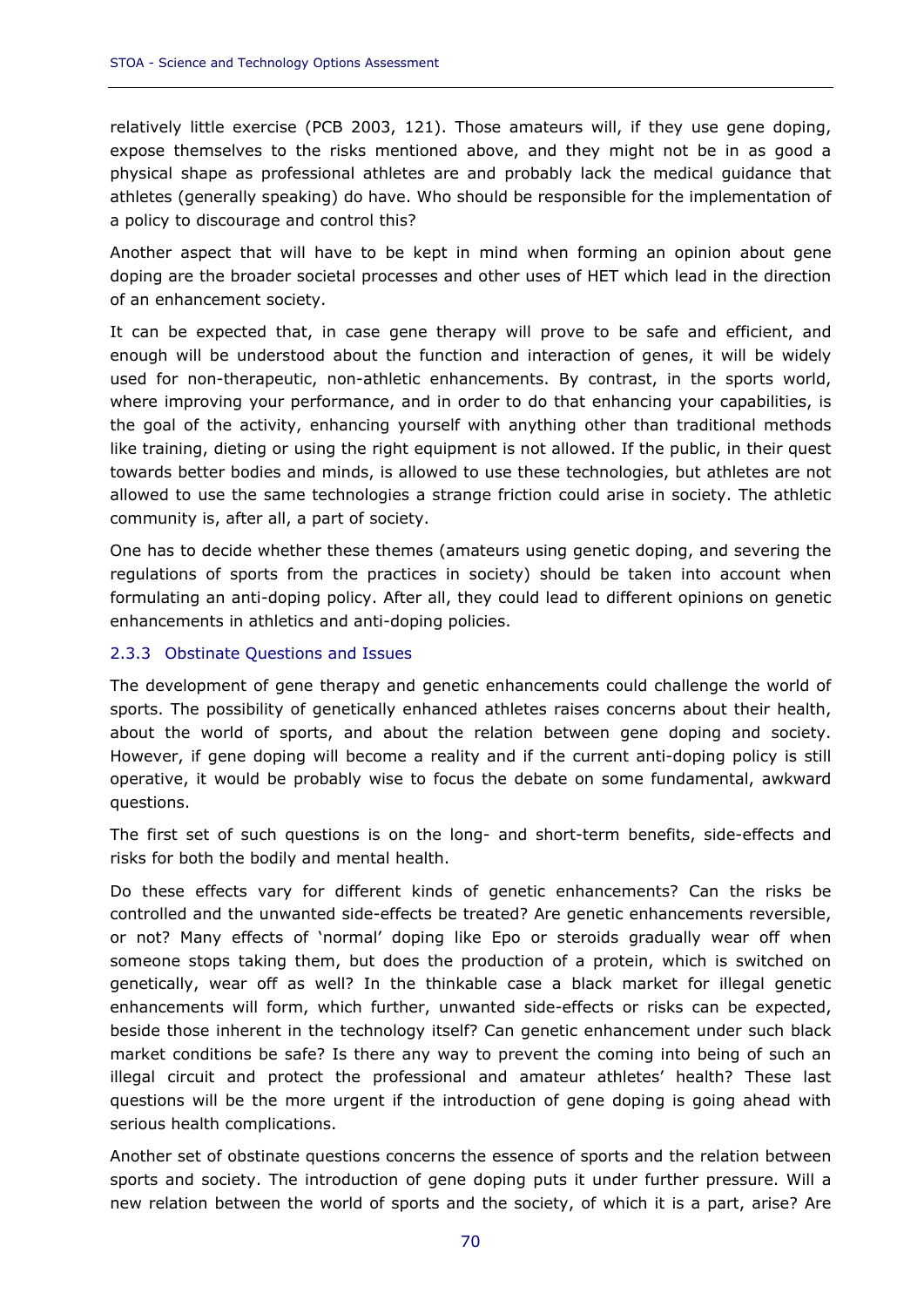athletes the pioneers on the path towards an enhancement society? Or will sports lag behind the development due to its particular ethics?

The overarching question, behind the ones related to the risks of gene doping, the relation between sports and society and the possibility to detect gene doping, comes as no surprise: Do we have to rethink the essence of sports and the ends and means of an anti-doping policy, and revise the current anti-doping policy or create a new one?

In the light of the last question, there is one last theme which should be studied further. The possibility of effective, alternative anti-doping strategies should be investigated. The proposal to implement an identity card is one option, as well as the idea to focus antidoping efforts on the health of the athletes. Perhaps there are more alternatives.

# **2.4 The Case of Designer Babies**

However drastically cosmetic surgery or even a brain implant may interfere with the body, they still stand for a change that seems exterior to the given material, and that can be reversed to some extent. This is no longer true for genetic interventions in humans.

The ideal of genetic perfectibility is already very much present in discussions on reproductive technologies. Even when it comes to the widespread practice of selecting an embryo with or without a specific gene that codes for a specific disease or property, by preimplantation genetic diagnosis (PGD), the idea of the "designer baby" is often lurking in the background. While PGD is not an enhancement technology, it could prepare the ground for the spread of genetic enhancement technologies (cf. e.g. Selgelid 2007). Not only because it is occasionally counted among the HET, but, above all, due to its societal and political topicality, we discuss PGD as one important element of the discourse on genetic enhancement.

However, PGD and, for that matter, somatic gene modification using viral vectors (as in gene therapy and gene doping; see Sect. 2.3.) relate to rather conservative notions of genetic perfectibility: With PGD, there is no active mutation of genetic material at all. In gene therapy there is, but this only affects the genetic material of one individual.

Another method is human germline engineering (or human germline genetic modification, HGGM), which promises to alter the reproductive cells as well, so that the engineered DNA could become a permanent part of the human genetic legacy. From a species perspective, this form of genetic enhancement could be seen as the most extreme case of human enhancement, as it would irreversibly interfere with human bodies.

Often the designer baby is presented as a future artefact. At the same time it seems to be a non-artefact: it stands for a cultural icon, the age-old dream of the perfect child, made by recipe. In this section on the designer baby, our questions are: What are new moral and politically relevant issues coming to the fore when considering new reproductive technologies that are linked to the promise or threat of designer babies?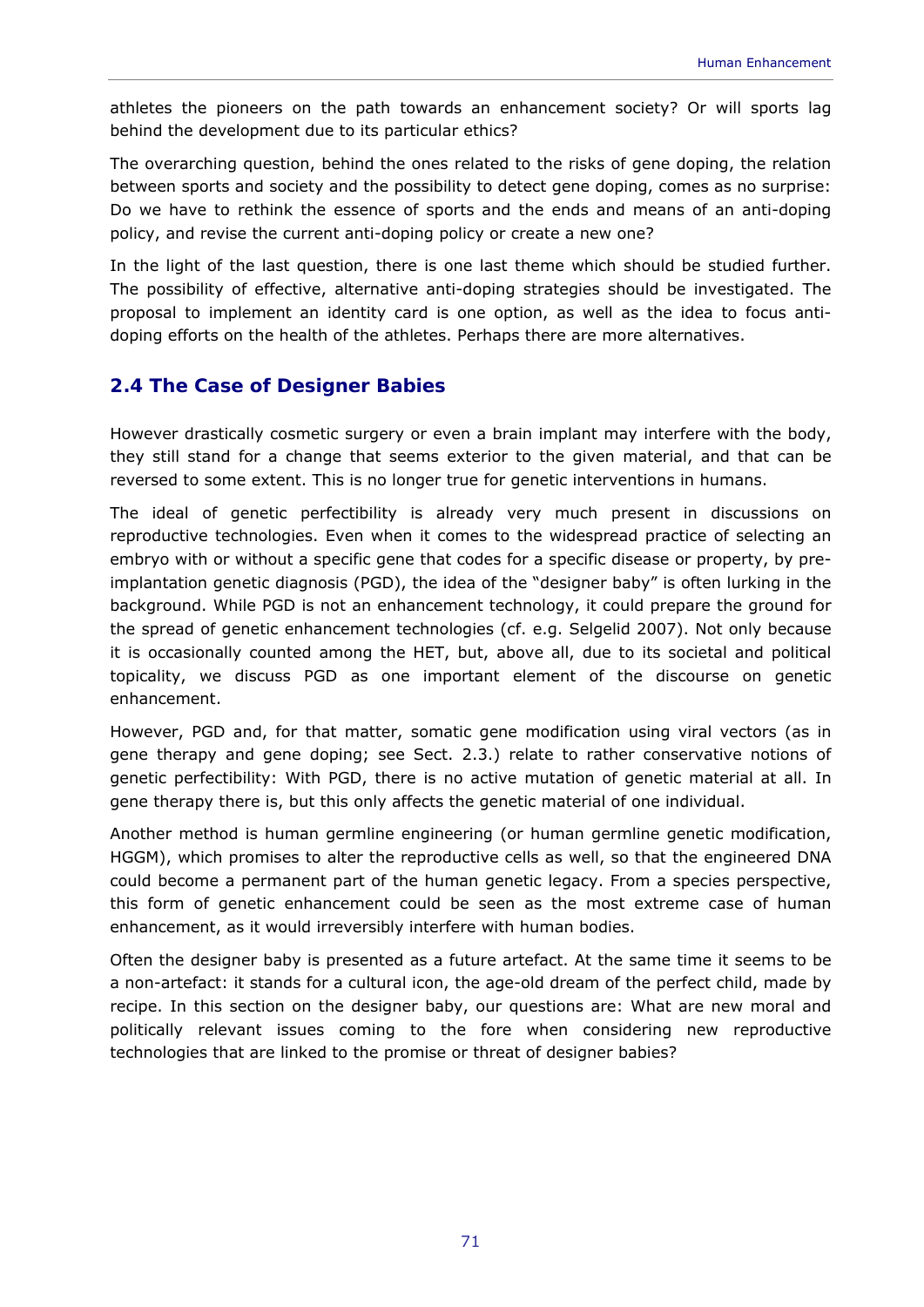Will current regulative institutions do in order to weigh and address these important new questions and uncertainties? Or do we possibly need other, or extra regulative mechanisms and institutions?

These questions are extensive ones and answering them goes beyond the limits of this study. The case study does not pretend to give exhaustive answers, instead, it is a first exploration of new issues to reflect on.

### 2.4.1 It's a Fantasy: the Dream of the Perfect Child

What is a 'designer baby', technically spoken? There is no simple answer. A brief look inside the history of the designer baby shows it is a shifting target. It might be more precise to ask, what is the latest fantasy about the designer baby?

For centuries now, we know the designer baby as a cultural phantasm, a myth, coming into our imagination as a long cherished dream as well as a nightmare. The ambivalent dream of the Perfect Child is at least as old as the tale of the Monster of Frankenstein – to make a human in the lab and be in control over his traits, breaking away from destiny and the roulette of biological evolution. The cultural dream is renewed time over time, every time suggesting its coming closer within reach, fuelled by new technological developments and by extrapolation of current abilities in the field of genetics, cloning and reproductive technology.

Whilst in the 1980s the test tube child was identified with this dream of the perfect child (Kalden/Beker 1993), and in the 1990s the human clone, in the last years it was PGD and the genetically enhanced embryo, produced by gene therapy or by germline engineering, that took over the role of the true appearance of the 'perfect child'.

The genetically enhanced 'Designer Baby' was only invented in the newspapers a decade ago, in 1998, after the French physician Anderson in the U.S. asked for permission to try gene therapy on foetuses suffering from a condition called adenosine deaminase deficiency (ADA), a fatal childhood disease. Anderson acknowledged that the technique was likely to modify the developing germ cells of the foetuses, so it was a step further than gene therapy. Anderson's plan - to insert new genes into babies in the womb - has never been practiced.

The popular media though immediately recognised the significance of his proposal. Shortly after, both Newsweek and Time magazines released articles titled 'Designer babies'. On top, on the cover of the Guardian Weekend a foetus reading a volume of Proust was figured, suggesting that the design of human beings according to our cultural preferences is within reach.

This image brings us closer to a definition of a designer baby. It is not so much the baby procreated with the help of a new reproductive technology that is used for medical reasons. It is the extrapolation of this possibility, bringing the use of the new reproductive technique outside the medical domain of cure and care to a new domain, where it is not so much the medical need, but the desire for positive traits that steers making babies.

Thus the Designer Baby was not only coined by scientists propagating 'techno-eugenics', but particularly by journalists seeking popular platforms. In those public places the Designer Baby appears to be a source of fanciful and dark reflections.

Influential geneticists and intellectuals, transhumanist thinkers and culture critics seeking popular platforms, such as Gregory Stock, Lee Silver, James Watson and Francis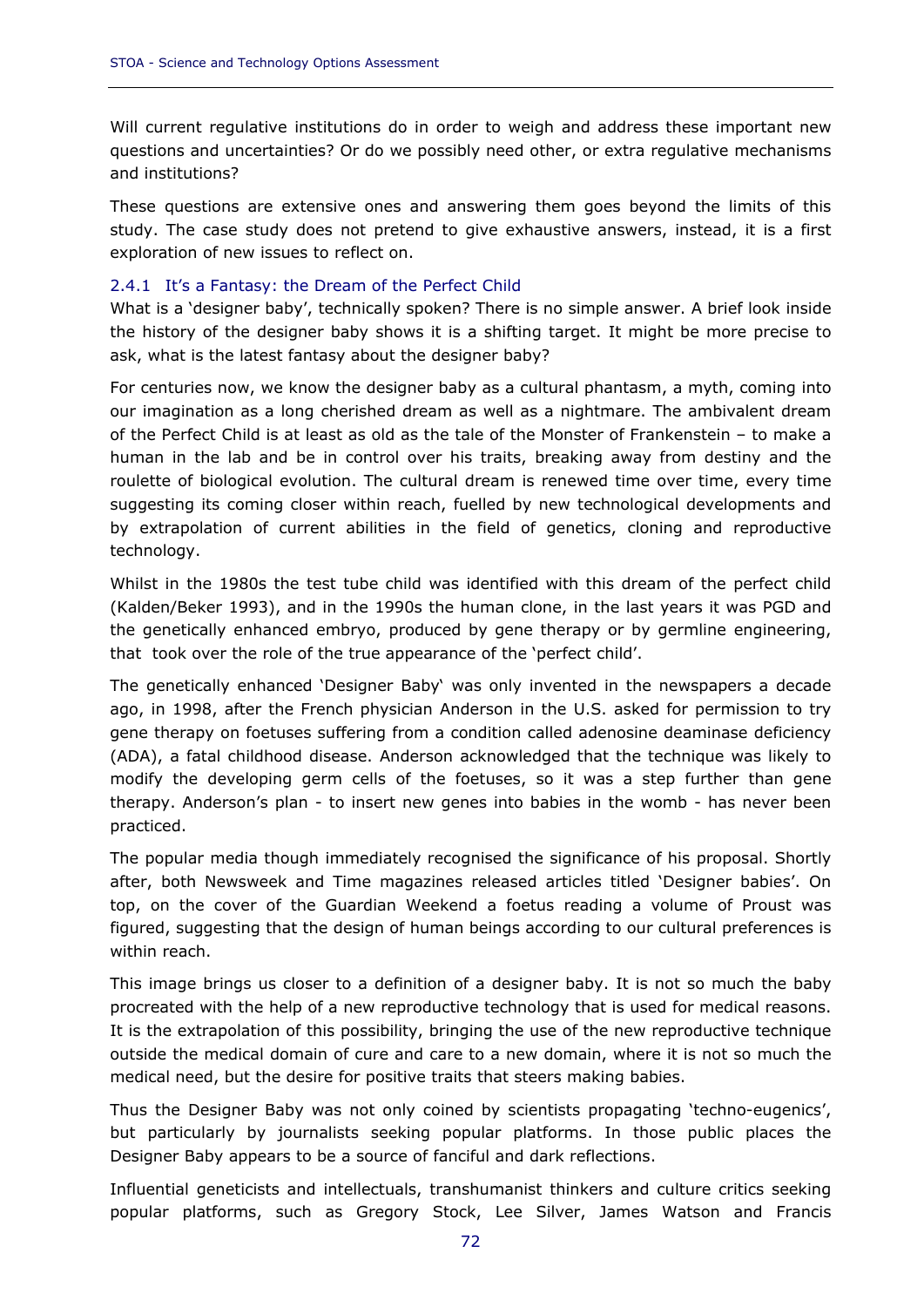Fukuyama, are convinced that designer-baby technology will be available within a few decades. Genetic interventions in the embryo will increase resistance to diseases, optimise height and weight, limit aggression and boost intelligence.

Even attractive traits of other species could become within reach: some geneticists predict children with the "night vision from an owl" and "supersensitive hearing cloned from a dog" (Darnovsky 2001). Stock states in sweeping words that "[g]enetic enhancement technology promises […] eventually to transform our very beings as ever more significant genetic changes are introduced into our genomes. This technology will force us to re-examine even the very notion of what it means to be human [as] we become subject to the same process of conscious design that has so dramatically altered the world around us" (Stock, 1999).

It is precisely the unbridled confidence and enthusiasm of the proponents that triggers the sceptics to turn the message upside down. The waving future of posthumanity is turned into the end of our common humanity, in the words of spokesmen such as Francis Fukuyama or of Richard Hayes, director of the U.S. Centre for Genetics and Society. One of the outspoken critics on this side is journalist Bill McKibben, drawing attention with his book *Enough. Staying human in an engineered age* (McKibben 2003). In *Enough*, McKibben argues that "improving" humans through genetic engineering risks turns them into humanoid robots. We will rob our descendants of freedom of choice and may even extinguish our own species, he declares.

So while the proponents of a posthuman future embrace it, amongst other things, for broadening our freedom of choice, particularly the freedom of parents to have their offspring according to their own preferences, the opponents precisely fear the same phenomenon for the loss of freedom they project on it. The example gives a glimpse of the ideological character of the discussion on designer babies. Quick styles of reasoning dominate, such as the determinist argument that designer babies will enhance, or limit human freedom. It suggests that when public discussion is dominated by these styles of reasoning, the gap in between will probably remain unabridged.

# 2.4.2 It is a Reality: the Saviour Baby, Cosmetic Baby and Disability Baby

With Stock and McKibben we meet the Designer Baby in its utopian and dystopian shape. Remarkably, both of them depart from the outdated paradigm of genetic determinism that assumes that desirable capacities such as intelligence or a healthy immune system are a direct result of our genetic makeup.

This reductionist paradigm however has almost entirely lost its attraction in scientific circles. Its decline accelerated after the Human Genome Project was finished in 2000 and has now been generally replaced by the multifactorial approach. In this scientific paradigm of complexity most human properties and diseases are the outcome of a complex interplay of countless genes and their environment. Reasoning from this complexity paradigm, both McKibben's and Stock's fantasies are put aside as nonsense. At the moment, geneticists can only select for a few, rare, monogenetic properties, but most desired properties cannot be programmed by just altering some of our genes.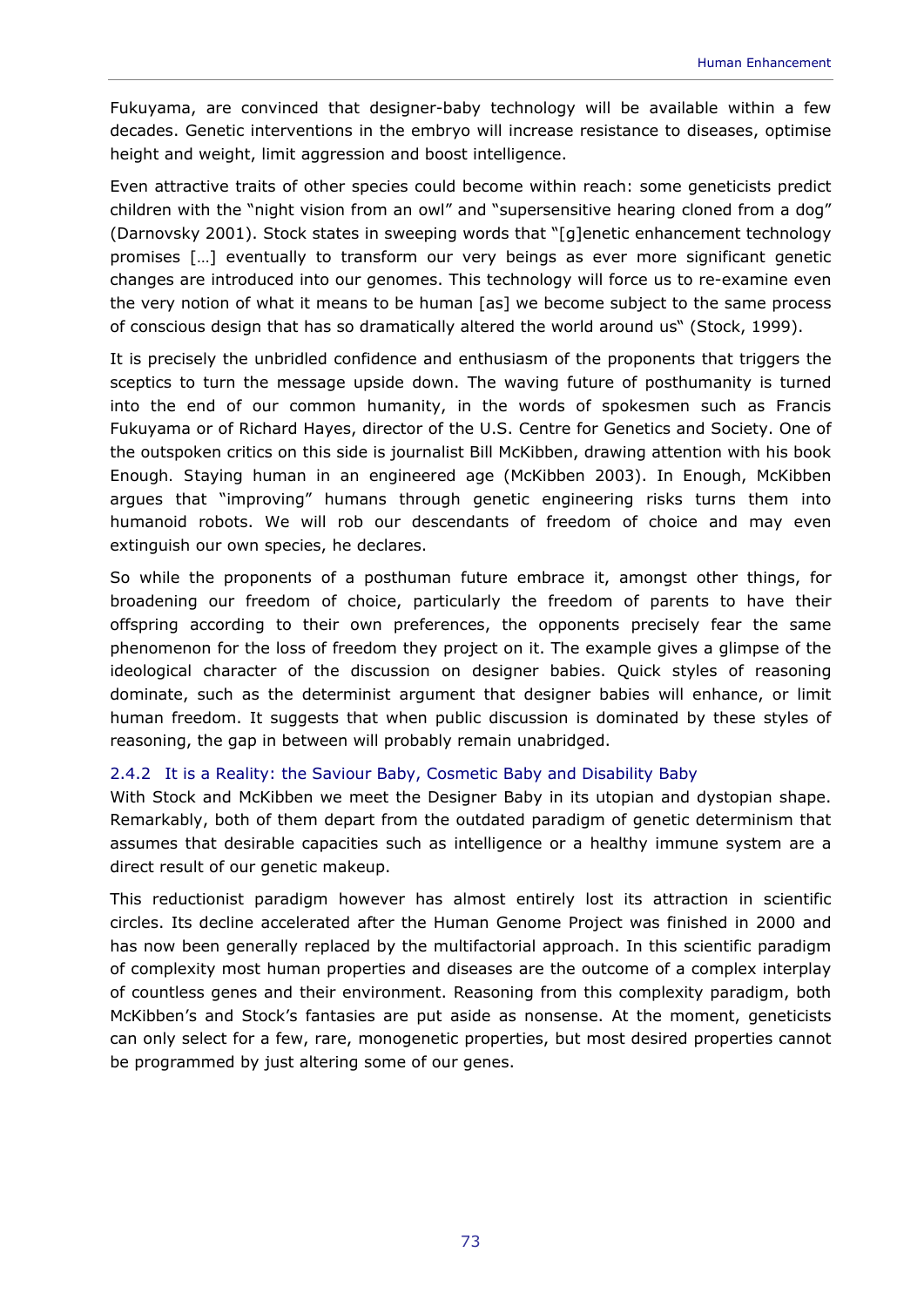This insight puts a huge obstacle to the realisation of any utopian and dystopian dream on breeding designer babies by genetic enhancement: Controlling the complex interaction of multiple genes and environment to produce traits such as 'intelligence' or for 'eternal youth' will be far more difficult than changing a single gene, and today's concepts for germline engineering will not suffice for this.

Moreover, very little research has been done by now on genes that concern positive traits, such as intelligence. One of the scarce examples is the research done by Robert Plomin on the genetic causes of high intelligence. (Plomin 1998)

At the same time designer babies appear as a palpable reality. At least in the language of the newspapers, typical uses of PGD are named "designer babies", for the method allows for controlling genetic properties of an embryo. These types of designer babies are no longer a future promise, but they seem to be alive and kicking.

# *The Saviour Baby*

In 2000, at August 29, the first saviour baby was born in Colorado (USA). Adam Nash was procreated to save his sister Molly who suffered from Fanconi anemia, a deadly genetic disease that often leads to leukemia. Adam was conceived by IVF in combination with Pre-Implantation Genetic Diagnosis (PGD) (and making use of histocompatibility typing which identifies suitable donors for stem cell transplants) that enabled the selection of his embryo out of 30 sibling-embryos. With PGD it was determined he was free of Fanconi anemia. As soon as he was born, stem cells extracted from his umbilical cord blood provided a perfect match for his sister's transplant. Adam is a so-called saviour baby, a baby that is not only procreated for its own sake, but also for that of a severely ill sibling in order to treat it with gene therapy. Since Adam, many more saviour babies serving their siblings needs have been born. This form of PGD is allowed in many countries nowadays. Saviour babies however are a source of concern as well: what will for example be the psychological effects on the designer baby, knowing that it was chosen because of its genetic properties? Or what is the effect on the saved sibling and its relation to his or her saviour sibling?

# *The Cosmetic Baby*

Other variants of actual designer babies, whose embryos were selected by PGD, are reported as well. While the saviour baby is procreated serving a severely ill sibling, there are embryos that are selected because of a monogenetic disorder of their parents, a disorder that is generally not perceived as life-threatening and not even as a sickness, like squint. So here we meet the cosmetic designer baby.

In 2007 the Bridge Clinic in London has been granted a license to treat a couple who wanted to prevent their child inheriting a severe genetic squint. Mr. Grudzinkas, director of the clinic, commented that the use of embryos screening for cosmetic conditions such as squint will increase in the near future. He thinks the admissibility of these interventions is dependent on the level of family distress, which should be assessed by a physician. In early 2009, a Californian clinic offered couples (who need PGD to select a healthy embryo) the option of choosing embryos with genes for a certain appearance as well. However, they cannot guarantee that the baby will look like the specified profile. This broadening of the practice from purely medical to cosmetic enhancement caused some stir in newspapers (see below).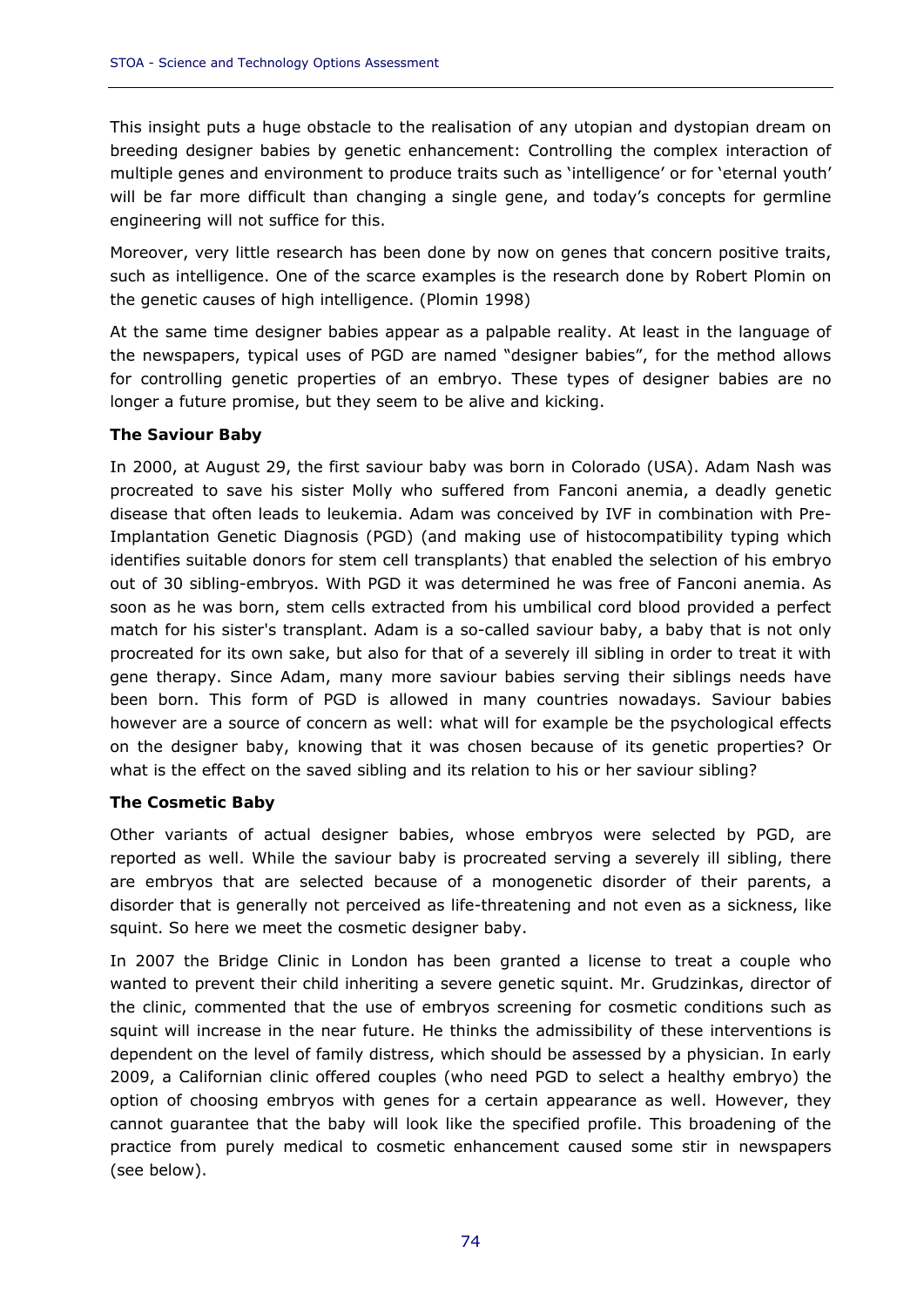### *The Disability Baby*

Another case is that of the baby with the made-to-order anomalies, also paraphrased ironically the 'disability baby' or 'deformer baby'. The embryo of a disability baby is chosen for a specific, monogenetic characteristic that in daily life is perceived as an undesirable deviation by most people, such as deafness or dwarfism. As an example, in 2002 two female deaf mental health professionals used 'genetic manipulation' by employing a male deaf gentleman friend as a sperm donor, in order to procure a deaf baby (Barclay 2002). In this case, the baby was not conceived with the use of PGD, but it illustrates the wish for a baby with a specific deviation.

Another case reports the attempt to select a dwarf baby for two dwarf parents. A few clinics in the U.S. and in the UK provide the costly procedure to help disabled parents create 'disabled' progeny. Only a handful of these cases are reported, so the practice is not widespread at the moment and it is quite controversial.

The option of the disability baby causes sharp reactions by the public and by bioethicists. Critics call it "the deliberate crippling of children." (Saletan 2006a). The parents however appeal to their unwritten right to have a child that resembles its parents. "You cannot tell me that I cannot have a child who's going to look like me," Cara Reynolds, a dwarf mother said (New York Post 2006). Reynolds and her husband started a PGD procedure to have a dwarf baby, but they stopped it because the insurance did not cover it and because her age (39) limited her chances on a successful treatment.

The 'disability baby' shows a surprising application of PGD: whilst dystopian critics of genetic enhancement fear for a child on recipe, fed by the thought that we would create super humans, the same technique is used in an opposite direction as well: to reproduce specific properties that are usually perceived as a disability and therefore as an undesirable trait, but by some others as a mark of a cultural identity.

### *PGD Babies and Designer Babies*

These designer babies reported during the last couple of years are bred by the help of Pre-Implantation Genetic Diagnosis (PGD) combined with In Vitro Fertilisation (IVF). In the years after 2000, PGD treatment became current practice in Europe and the US, a practice that encouraged regulative and restricting policies in a lot of countries. (TAB 2004; Franklin 2006, Baruch et al. 2004, 2005).

How can the genetically enhanced designer baby be a fiction and a reality at the same time? Here of course rules a confusion of tongues. Some authors contest that these babies conceived by the help of PGD are indeed pre-fixed and engineered designer babies. PGD and designer babies are too easily identified, says Sarah Franklin (2006), a British Professor on Social Studies of Biomedicine. The ability to select embryos by PGD leads cultural critics such as Fukuyama to assuming that PGD will enable to control the genetic make-up of children, suggesting it would only involve a small step from the "actual" designer baby to a designer baby in the utopian sense. But this would be too big a step according to Franklin: Technically, PGD is just a variation on the established technology of IVF. With IVF, the selection of the embryos to be implanted was based on morphology, and with PGD the selection is extended to a selection on genetic information. Thus Franklin states that as much as an IVF baby is not a designer-baby, a PGD baby is not one as well.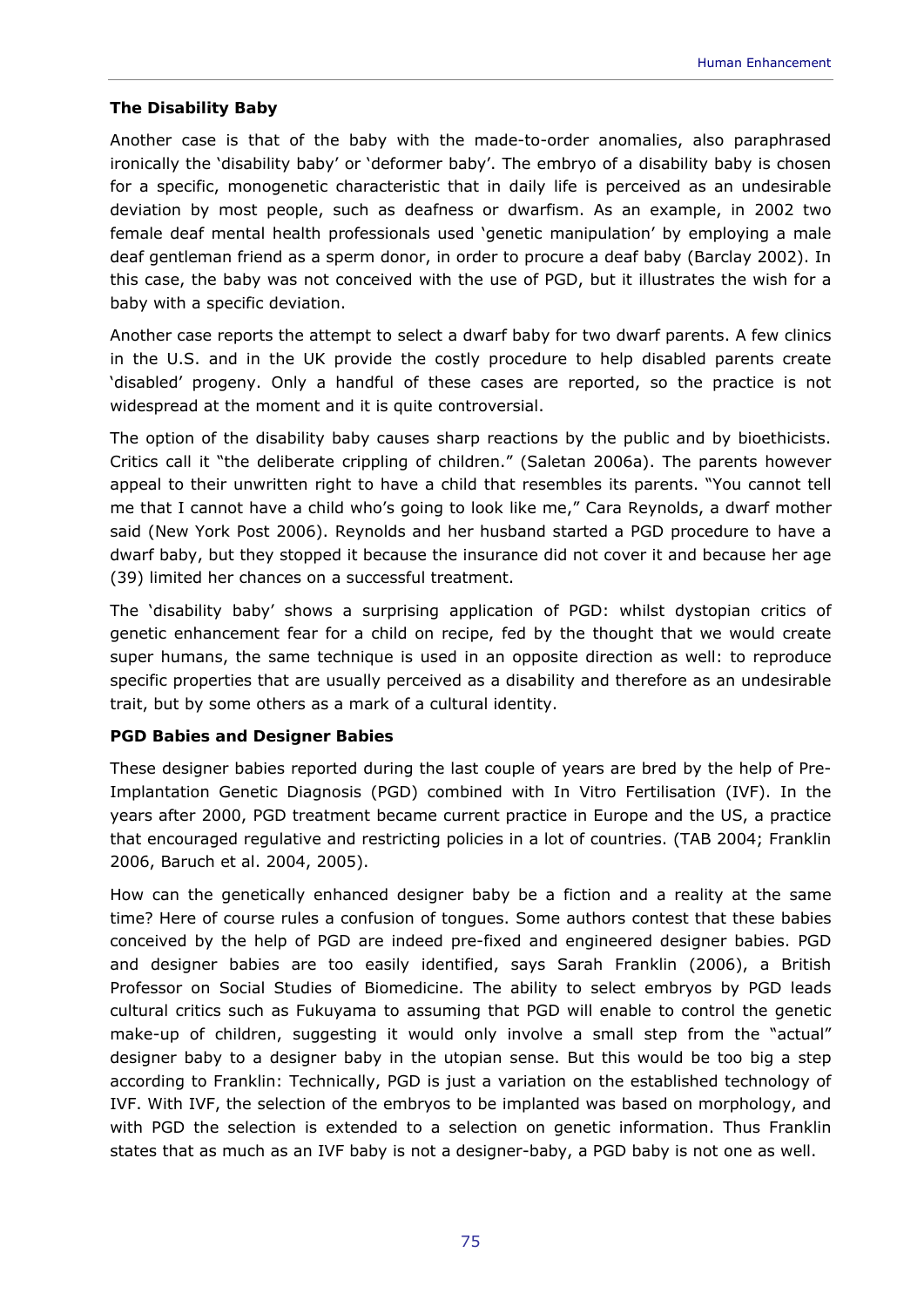Still, it turns out with the examples of saviour, cosmetic and disability babies in mind, that in current PGD practice its application is slowly widened and shifting beyond a strict medical use for treating severe, life endangering diseases. As in other cases, the line between enhancing and mere treating appears to be vulnerable and negotiable.

### 2.4.3 Status Quo of PGD: the Technique and its Demand

Amongst the technologies constitutive for both PGD and germline engineering, In Vitro Fertilisation (IVF) is by far the most important, for both technologies can only be applied in combination with IVF. Some (like Franklin 2006) consider PGD as a close variant of IVF, others see it as a radical step towards engineering the genetic make-up of humans. IVF is indeed considered to be "the core technology upon which all of these new and controversial reproductive and genetic technologies are based" (Throsby 2004). IVF was recognised by bio-ethicists as the first technology transgressing the traditional goals of medicine, exchanging the treatment of diseases and the cure of medical conditions for a treatment of desires. Thus they opened the road for a medicine "by desire". (Hellegers/Mc Cormick 1978)

Though the fantasy of the designer baby as expressed by transhumanist proponents and culture critics is steered by the thought of enhancing human faculties, the techniques that underlie IVF and PGD are mainly being developed in medical practice and under the regime of medical regulations.

An important driving force behind developing these techniques results from doctors and scientists emphasising its use for medical problems, for example to prevent the birth of severely handicapped children due to inheritance. The peculiar mechanism here is that the development of medical possibilities goes hand in hand with an extension of medical needs, the typical pattern of medicalisation (see Sect. 2.2.4).

IVF was no exception on this pattern. Though traditionally infertility was not seen as a sign of a lack of health, the shift from being mainly defined as a social problem to a medical problem took place in discussions on IVF in the 1980s. The distinction between social and medical problems was relevant (and finally blurred) in the discussion, whether IVF should be admitted. With a positive decision in this direction by policy makers in the 1980s, the conceptual shift of infertility from a social problem to a medical problem was underlined by law.

PGD was first introduced in the United Kingdom in 1989. It was presented as a diagnostic technique in medicine that in some cases was a desirable alternative for the existing practice of prenatal diagnostics (PND). With PND an embryo is screened in its mother's womb for monogenetic diseases such as Huntington or cystic fibrosis. PND however is necessarily linked with the undesirable option for an abortion: In case a deviation is found in the embryo, the parents are placed for a choice whether to abort the embryo or not. PGD enables to avoid this choice, because the screening and selection of the embryo takes place outside the womb. Meanwhile PGD is necessarily connected with the burden of an IVF treatment. So both techniques have a burdensome disadvantage: either a possible abortion, or a necessary IVF.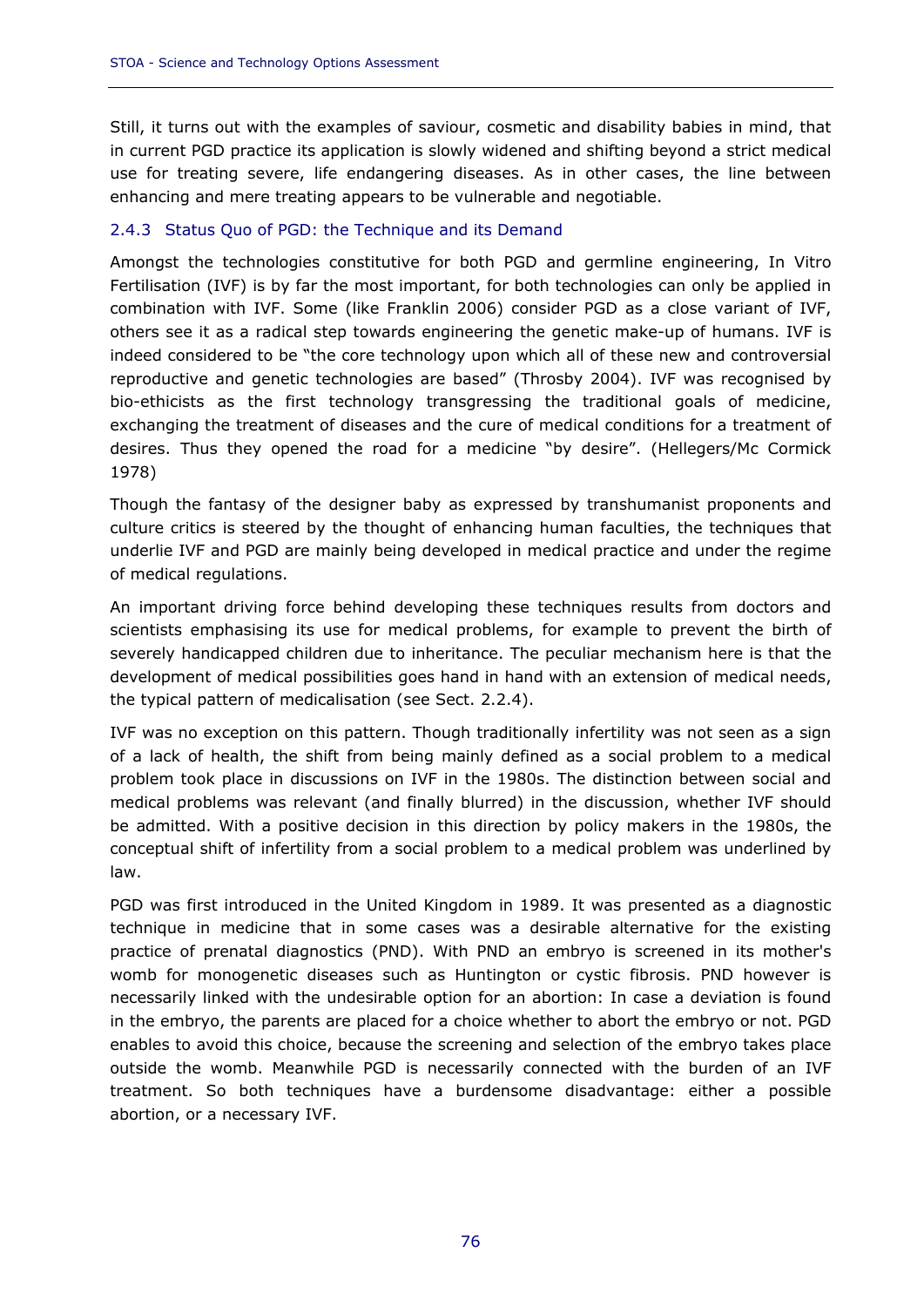In a rather short term, since about 2000, PGD has developed into a common practice in developed countries. Within Europe and the US, the use of PGD expands rapidly. In principle, diagnosis can be done on more than thousand monogenetic traits, but there are only a dozen genetic properties on which it is tested (Baruch et al. 2004). Users travel within Europe for PGD, mostly for legal and financial reasons but also because of (non-) availability of the test at home.

The main receiving countries are Spain, Belgium and the Czech Republic, treating parents that come from other EU countries, but also from the United States, Lebanon and Israel.

The demand for PGD is slowly increasing: For example, in the Netherlands two new clinics were permitted to offer PGD treatments in 2007, which brought the total amount of treatment locations at 3. In 2006, about 100 treatments a year were given, but the total demand for that year was estimated three times higher by the Dutch National Health Council (Gezondheidsraad 2006).

### 2.4.4 Main Social and Ethical Worries on PGD

Few current medical subjects are as much discussed by ethicists and policy makers as PGD. Though PGD rapidly became an established technology and a standard medical procedure in developed countries, it is still surrounded by manifold perspectives and concerns on its actual use and its future impact for individuals and society. These issues often stay within circles of medical scientists and bioethicists. Their largely incompatible arguments stem from different positions on the newness of PGD and its long-term impacts in the respect of morality and policy, as compared to IVF and prenatal screening.

Some researchers and practitioners declare that there is "nothing new under the sun" and PGD is business as usual – an example is Franklin's position on PGD as just a logical variation on IVF. Therefore, in her view, its social consequences and its moral status are not really different from those of the IVF technology it compares to. (Franklin 2006)

This argumentation style is characterised as arguments from precedent; means or ends of the technology at stake are treated as morally the same (Parens 1998b, 7). Indeed a familiar concern is the increasing costs of healthcare and the equal (financial) accessibility for parents. And PGD also re-opens the returning question of the moral status of the preimplanted embryo and on how the rest-embryos should be dealt with.

In contrast to this position, others tell that PGD might also disclose new moral issues, different from the ones that rose in the wake of IVF. In contrast to the other positions sketched, representatives of this position are willing to put current values into question. Typical new questions are about to what purposes PGD should be limited - only in case of serious health problems or also for enhancing desired traits? Should society allow selecting embryos lacking a gene that codes for obesity, or squint, or dyslexia?

A recent controversy on the indication limits for PGD is on the prevention of familiar breast cancer. This case might be illustrative for the dynamics of the legal limits on the use of PGD. In Australia, the US and the UK (since 2007) PGD for embryos of women bearing a genetic mutation of the 'breast cancer gene' BRCA 1 or 2 is a current treatment.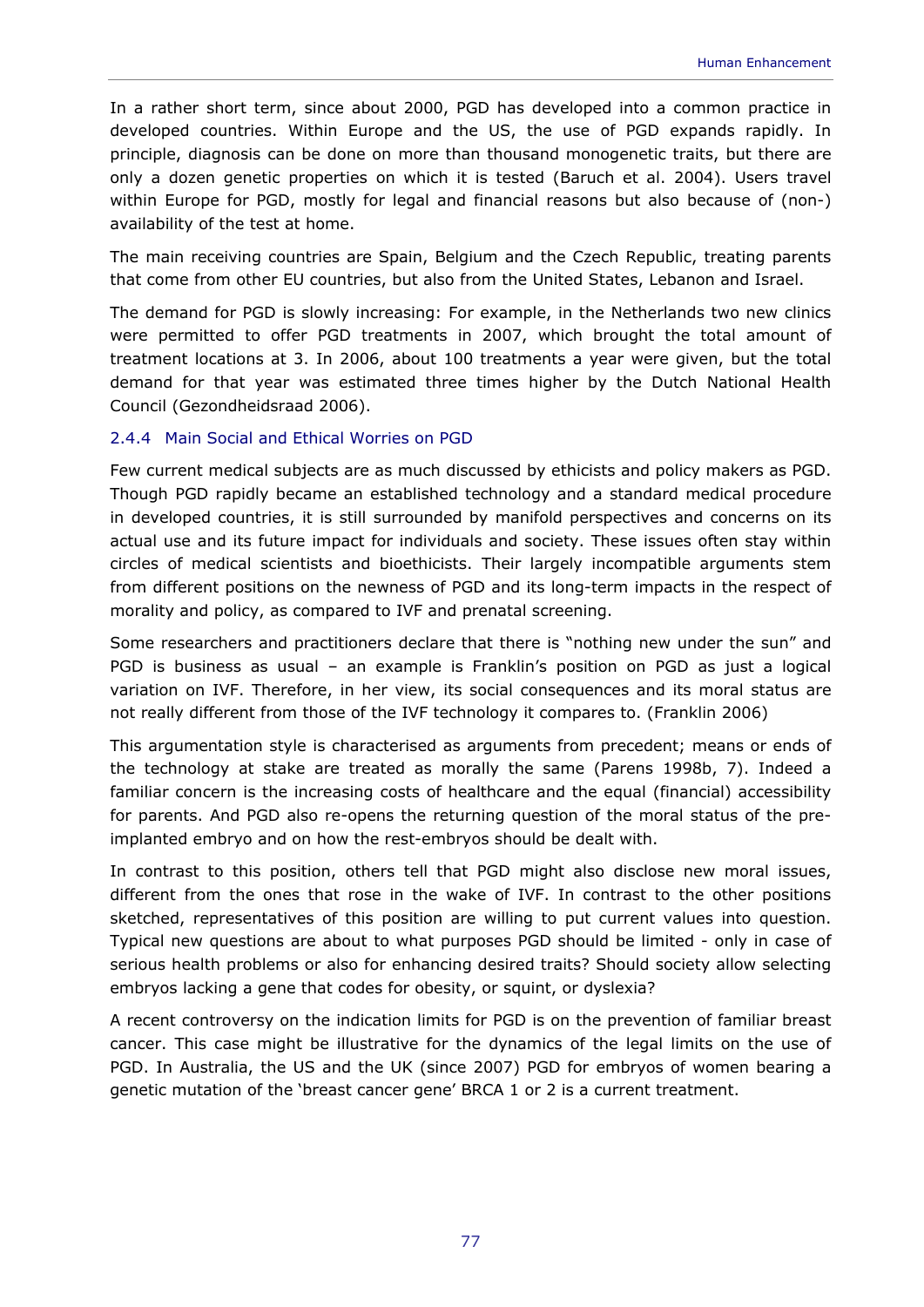In other countries policymakers refuse to widen the indication for PGD. They argue that in this case PGD is not preventing a severe and lethal disease that will certainly appear. Instead there is a heightened risk for the bearer of the gene, and in most cases there will be an average life expectation of about 50 years. Does this warrant selecting and discarding embryos? (Green 2008)

Proponents however point out the inconsistency raised by the prohibition: for prenatal screening in combination with abortion is allowed in this case, whereas PGD (avoiding abortion) is not. In the Netherlands, after two years of debate and lobbying by patient organisations, the Parliamentary Undersecretary Bussemaker for Public Health Policy just decided that PGD will be allowed for this specific group of bearers of the breast cancer gene BRCA 1 or 2. (Staatssecretaris VWS 2006; De Volkskrant 2008).

Even more recently, there was a short, but vehement moral debate in the UK about turning babies into commodities that you buy off the shelf. The LA Fertility Institutes had offered a new service for its clients (that already are having genetic screening for genetic conditions): besides selecting the sex of the future child, but also could try to select traits like hair- or eye- colour (although in contrasts to the babies' sex the clinic could not guarantee the baby will actually look like the specified preferences). Besides the fear of commodification, critics also pointed to the slippery slope following the selection of hairand eye-colour. Another concern is that many more embryos will have to be produced than necessary to conceive of a child, since many that do not have the preferred genetic makeup will be discarded in the process. The negative feedback made the clinic decide to suspend this programme: "Though well intended, we remain sensitive to public perception and feel that any benefit the diagnostic studies may offer are far outweighed by the apparent negative societal impacts involved" (see www.fertility-docs.com).

Another group of new questions is concerned with themes on effects for society at large and in the long term, such as the commodification of the child by way of these techniques, and the future implications for society caused by the assumed shift from genetics becoming a choice instead of a chance.

Will there be a loss of solidarity with the weak and handicapped that might become regarded as the result of individual choices?

### 2.4.5 Regulatory Arrangements on PGD

Do current regulatory arrangements cover the scope of these new issues on expected long term implications for society?

On PGD a well organised regulatory practice has been developed. In most countries, institutions and laws have risen to regulate reproductive technologies such as IVF and PGD. PGD usually is permitted within legal restrictions. In a large overview study the Office of Technology Assessment (TAB) in Germany concludes that in all countries (Belgium, Denmark, France, Great Britain, Italy, Norway, USA) political discussions took place on the legitimacy of PGD and the limits of the indications for its use.

These discussions resulted in divergent political regulations (TAB 2004).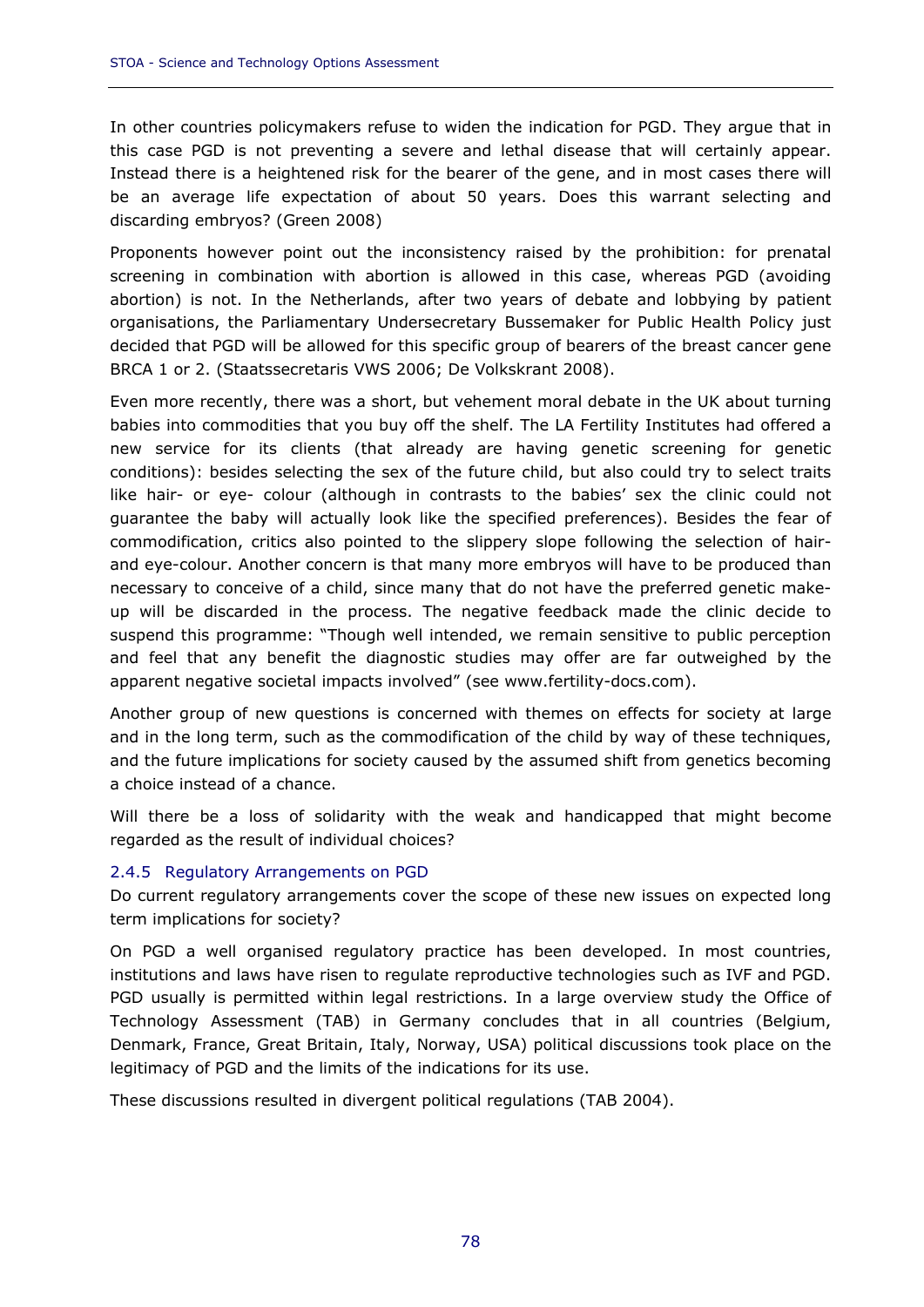Particularly the United Kingdom excels in public debate and regulation (Franklin 2006). In the UK, the birth of the first IVF child in 1978 encouraged a long-term deliberation on regulation. Sarah Franklin notes for the UK: "[W]hat emerges from a quick scan of PGD and its future is the extent to which PGD in the UK, like stem cells in the US, is associated with public debate and regulation, *not their absence*." (Franklin 2006, 93). Twelve years later, in 1990, this resulted in the Human Fertilisation and Embryology Act that has become "the global standard for governance of the post-IVF reproductive 'revolution'" (Franklin 2006, 92). Franklin holds that "[t]he Act remains the most extensive, substantial and detailed legal framework ever created to regulate and govern what had previously been the legally uncharted territory of 'human fertilisation and embryology" (Franklin 2006, 92). Britain's formal agency, the Human Fertilisation and Embryology Authority (HFEA), must approve all requests for PGD. At EU level, the most significant legislation affecting the use of PGD is the Human Tissue and Cells Directive which introduces a wide range of quality and safety requirements that clinics have to implement. (TAB 2004) In the Netherlands, PGD is permitted within strict limits, although they were recently expanded a little: only when a very severe disease can be prevented, which has a high chance of manifesting itself in life. Severe restrictions are put on the practice of saviour babies such as the absence of alternative therapies and the absence of a donor. In the U.S. however more PGD tests are offered, such as for preventing haemophilia gene or the cancer-related genes such as TP53, BRCA1 and BRCA2.

Since no final societal closure on the uses of PGD is nearing, existing restrictions and regulations are subject to continuous discussion. This tendency disquietens the German TAB. The researchers hold that it appears that without strong juridical or other regulative barriers, the praxis of PGD will be quickly extended shortly after its introduction (TAB 2004). A driving force for this pressure is the use of PGD to optimise the results of IVF treatments, in order to select the most vital embryos for a higher success rate. This kind of use is not steered by a medical necessity like an indication for a genetic disease.

The examples of saviour, cosmetic and disability babies form another sign of the widening tendency of PGD practice beyond a strict medical use for treating severe, life endangering diseases. As we have mentioned above, there is however a surprising application of PGD.

### 2.4.6 Conclusion

What is the "state of the art" of the Designer Baby? The baby fabricated by germline engineering still appears to be science fiction, and there are strong doubts – both for scientific reasons and for reasons of harmfulness – if babies fashioned by germline interventions will ever show up at all in the way they are imagined by proponents such as Stock and Silver. The "designer babies" bred by PGD techniques however has become a standardised and regulated practice in developed countries.

As a consequence of policy regulations created in the wake of IVF, European institutions seem to be fairly equipped to serve policy issues on PGD, such as efficiency and safety issues of the persons involved in PGD treatment. Issues of informed consent and family relationships get attention as well. Other typical concerns on the long term impacts for society might be harder to address within current regulative arrangements, such as the fear for a growing "commodification" of children.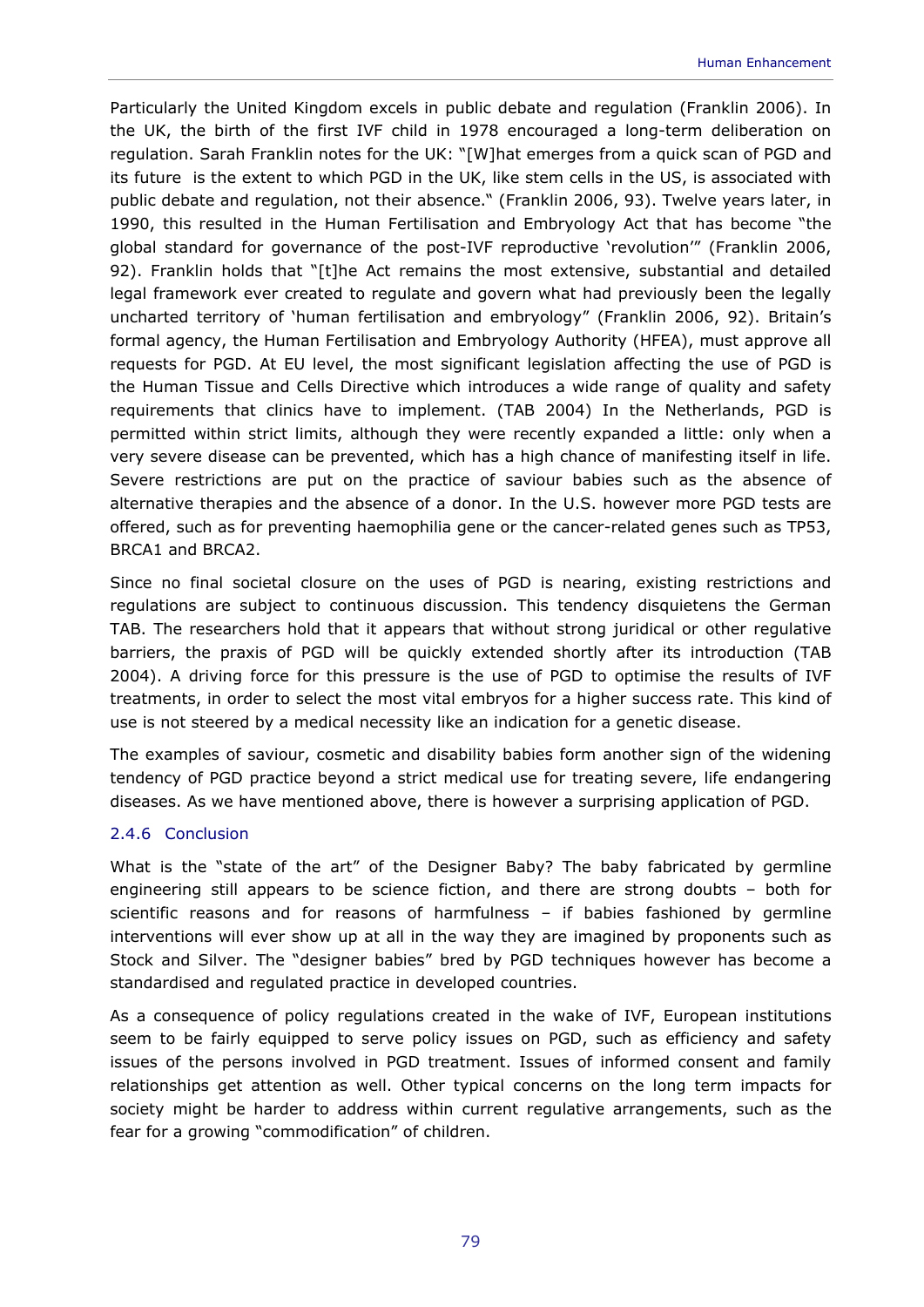A remarkable feature of current regulative dynamics is the persistent pressure on widening the indications for PGD, leading to a further medicalisation of society. Current laws even seem to trigger this tendency; for every formulation of a limit remains arbitrary to some extent, challenging groups to debate it. This happened in the case of the breast cancer gene in the Netherlands, where patient organisations successfully assailed the restrictive measures. So whereas the law intends to strictly limit the use of PGD to the prevention of severe diseases, the unintended effect seems to be a shift towards a further enhancement that is hardly indistinguishable from a process of medicalisation.

With IVF infertility was changed from a social to a medical problem. In this case the parents became patients. With PGD the focus has shifted towards the embryo; the next generation, and the type of genetic disorders that parents want to prevent their children from having. Here the moral entry point of the debate and ensuing laws was to strictly limit the use of PGD to the prevention of severe diseases. The ongoing discovery of monogenetic disorders, however, unleashes a constant political struggle about where to draw the next line. The closure of this process of medicalisation of negative genetic traits is not yet in view. As long as that, there will not be closure on the fears of, and hopes for a Designer Baby either.

Another remarkable feature of the PGD developments sketched is its surprising application in the 'disability baby'. Whilst dystopian critics of genetic enhancement feared for a child on recipe, the same technique is used here in an opposite direction as well: to reproduce specific properties that are usually perceived as a disability and therefore as an undesirable trait, but by some others as a mark of a cultural identity. The development indicates a pressure to broaden the extent of parental autonomy in liberal society, from their right to rear their own children, to a right to choose what kind of children they want. The question where the parental right is in tension with the social, collective interest, and how this tension should be resolved, might be one of the important future policy issues.

# **2.5 Better Performing Students and Employees with Ritalin?**

The drug methylphenidate, better known by its commercial name Ritalin™, is a dual-use drug: a drug that is used both for therapeutic ends and for non-therapeutic ends.

Non-therapeutic use of Ritalin™ can serve either the purpose of enhancement or that of recreation. Ritalin™ owes its recreational value to its chemical resemblance to cocaine: if it is snorted or taken intravenously, Ritalin™ has similar effects as cocaine. Taken orally in the form of a pill, the drug is either used therapeutically for the treatment of people diagnosed with Attention Deficit / Hyperactivity Disorder (ADHD) or used for the enhancement of attention in normal subjects. Eighty percent of therapeutic users is male, most of which are boys. In recent years the number of patients diagnosed as having ADHD has increased strongly. The diagnosis has also widened to girls and adults.

Because of Ritalin™'s alleged potential to promote concentration it is often earmarked as a "universal performance enhancer". Namely, improved concentration is taken to enhance performance on all tasks that critically imply cognitive function. This makes Ritalin<sup>™</sup> a candidate for cognitive enhancement. The usage of Ritalin™ among American students to enhance their learning capabilities (as well as to get high) is widely reported.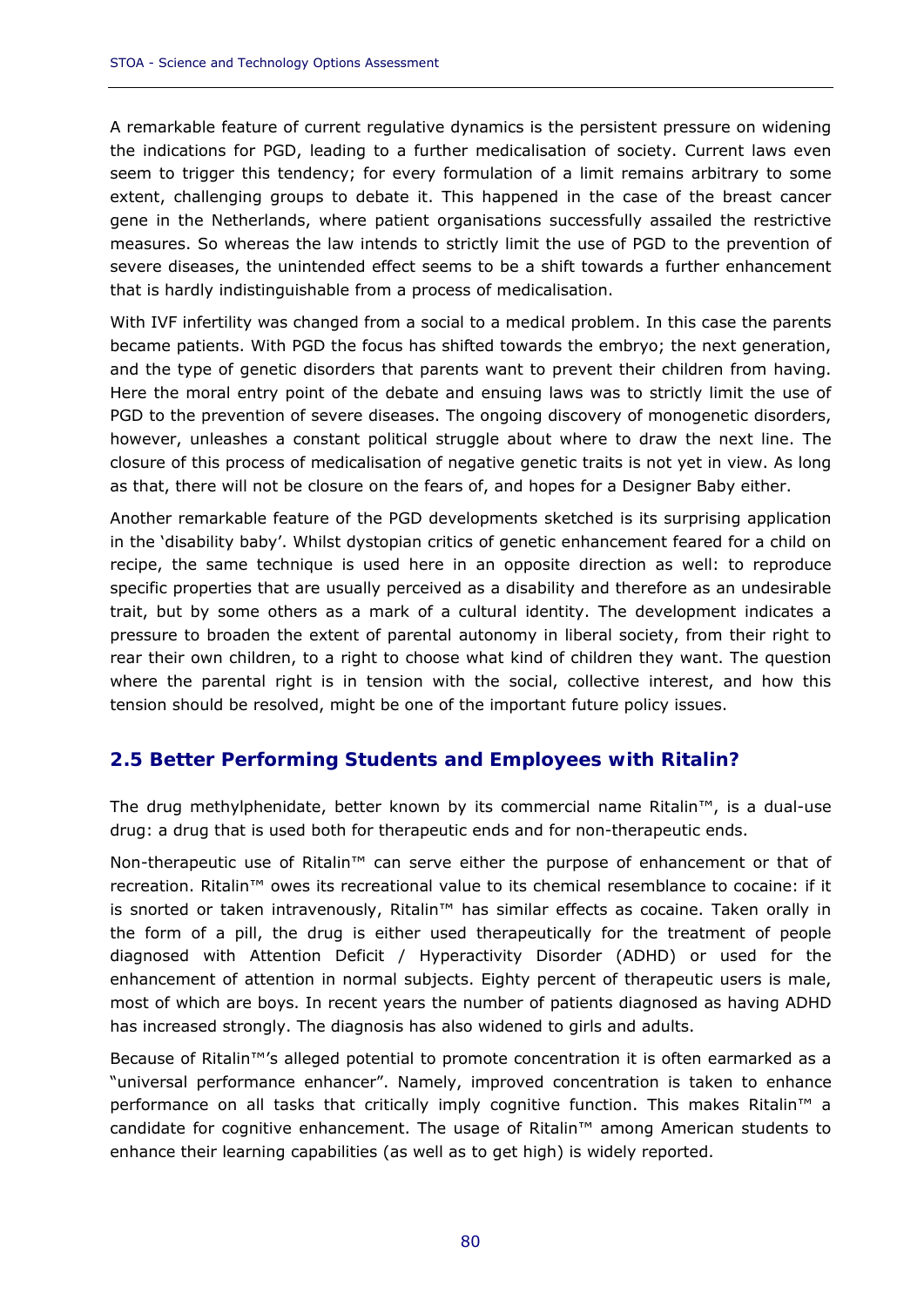This case study will investigate what kind of controversial issues the Ritalin™ gives rise to from the perspective of human enhancement. First a picture is drawn of its history and of its current uncertainties about therapeutic treatment with Ritalin™ and the diagnostics of ADHD. In the second part, the most protruding issues in the ongoing controversies on Ritalin™ are sketched.

### 2.5.1 The Success Story of Ritalin

Ritalin™ and ADHD provide fascinating histories, which are illustrative for the history of psychopharmacology and psychiatry in general. The latter shows an interesting dynamics, moving from a biological orientation at the beginning of the 20th century, to a psychodynamical orientation and back to a biological orientation during the last decades of the 20th century. The success of a number of psycho-pharmaceuticals, like chlorpromazine (for schizophrenia and psychotic disorders), Ritalin<sup>™</sup> and fluoxetine hydrochloride (i.e., Prozac™, for depression), played a key role in the come-back and current victory of the biological orientation. More specifically, the availability of a psycho-pharmaceutical that was able to alleviate concentration seems to have played a major role in the medicalisation of lack of concentration and hyperactive behaviour of children.

The following logic lies behind this medicalisation: if a drug can restore "normal behaviour", then the pre-medicated behaviour must have been not merely deviating, but pathological and must have been caused by some neurochemical imbalance. Psychiatry's history proves such reasoning to be enormously powerful, also where it comes to ADHD and Ritalin<sup>™</sup> (cf. Shorter 1997). Hence medicalisation and somatisation (the localisation of a behavioural deviation in some bodily substrate) of inattentive and hyperactive behaviours have taken place, despite the fact that the physiological causes of ADHD are still unknown and "[n]o validated diagnostic test exists to confirm the clinical diagnosis" (Zwi et al. 2000, 975).

The expert opinions on the causes of the behaviour indicative of ADHD differ enormously. They range from neurological dysfunction to hearing impairments and from lack of sleep to psychologically disturbing events such as the death of parents or siblings (cf. Bailly 2005; O'Brien et al. 2003; Van den Berg/Marcoen 2004; Bennet/Haggard 1999). Because so many different causes are associated with ADHD some people question whether its symptomatic behaviours are really indicative of one discrete disorder. Some have put forward the possibility that ADHD is not one disorder, but rather a catch-all diagnosis that covers several disparate psychological deficits, that might each have their own neurological cause (cf. e.g. Zwi et al. 2000: 975; Reason 1999).

Also where it comes to ADHD's treatment with Ritalin™ uncertainty exists amongst experts, as the exact neurological workings of Ritalin™ are unknown. Nevertheless, ADHD is now commonly considered to be a neurodevelopmental disorder, and the prescriptions of Ritalin™ for the treatment of ADHD have been rising ever since its launch at the beginning of the 1980s. In many European countries today around five percent of children are diagnosed with ADHD, but epidemiological studies have produced prevalence estimates ranging from one-half to twenty-six percent (Timimi 2004). In the United States seven percent of all children between three and seventeen years are diagnosed with ADHD (Bloom et al. 2006), whereas in Italy hardly any psychiatrist recognises the diagnosis as valid (Brancaccio 2001).

Around the time Ritalin™ hit the market, the third edition of the Diagnostic and Statistical Manual of Mental Disorders (DSM) was introduced. The DSM-III (1980) dramatically changed the way psychiatric disorders are classified, and gave credibility to the above logic.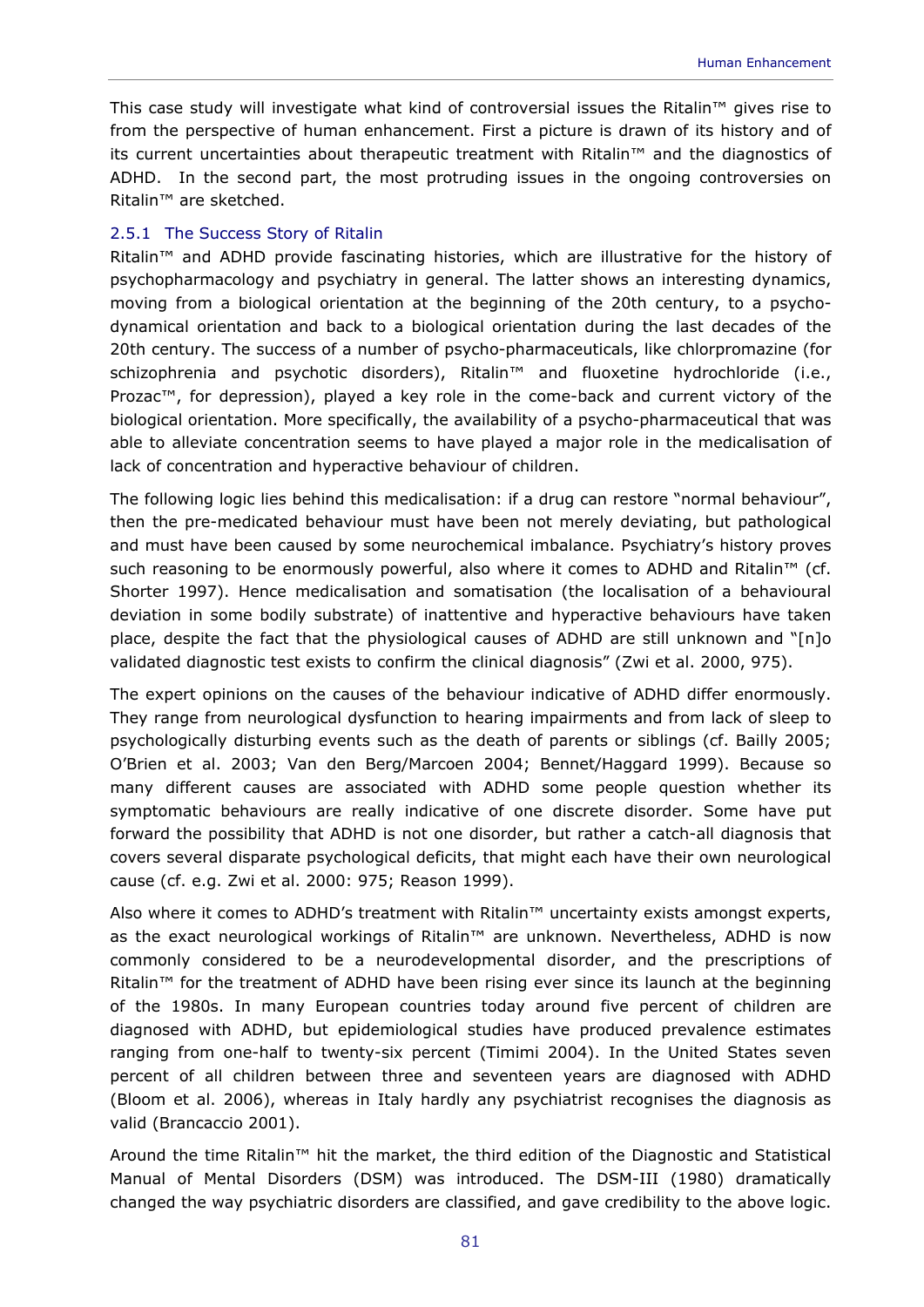The objective of DSM-III was to turn psychiatry into a rigorous science. It wanted to leave behind psychiatry's associations with vague and speculative psycho-dynamical ideas. As a result, DSM's third edition removed any reference to psychiatric disorder's alleged "causes". Diagnosis had to be based on readily perceivable phenomena only, leaving out entirely (unconscious) motivations, drives and emotional forces. For example, diagnosis of ADHD is based on three symptomatic behaviours: inattention, hyperactivity and impulsiveness. Ritalin™ or similar psycho-stimulants are its commonest treatments.

The DSM-III introduced ADHD's direct predecessor Attention Deficit Disorder, only to make place for (the less restricted) ADHD in its 1994 issue IV. During the 1970s, it had been common practice to refer to this disorder as either "Hyperkinetic Reaction of Childhood" (if one was psycho-dynamically-minded) or "Minimal Brain Dysfunction" (MBD) (if one was biologically-minded). Since from DSM-III onwards diagnosis had to be based on outwardly observable phenomena only, there was neither place for "Hyperkinetic Reaction of Childhood" nor for MBD in the DSM's psychiatric classification (cf. Brancaccio 2001, Rafalovich 2001, Singh 2006).

### 2.5.2 Ongoing Controversies

Despite the commercial success of Ritalin™, its prescription has remained controversial throughout the years. In the turbulent discussions on Ritalin™, three sets of issues catch the eye in particular.

Firstly, there is disagreement about whether or not these behaviours should be treated pharmacologically and whether they belong to the psychiatric realm altogether. Proponents see Ritalin™ as a miracle drug and argue that ADHD is under-diagnosed and under-treated (e.g. Barkley 1997). Opponents argue that ADHD is over-diagnosed and over-treated, that it is not clear how Ritalin™ works and that it is associated with serious adverse side effects.

The second set of controversies concerns the worries that Ritalin™ may disrupt normal child development and the worries about the consequences for society as a whole.

These lead to a third set of questions, concerning the enhancement use of Ritalin™ and the issue of social equality.

### *Concerns on Health Effects*

Proponents and opponents of treating children diagnosed with ADHD with psychostimulants agree that it is as yet unknown precisely how stimulants help decrease symptomatic behaviours (see e.g. Bailly 2005, Coghill 2005). The dopamine system is likely to be involved but, remarkably, it has also been suggested that psychostimulants work through their effect on the serotonin system (Marx 1999).

In addition to this lack of certainty, proponents and opponents are divided upon the severity of the adverse effects of psychostimulants.

Box 1 sums up the side effects of today's most often used drug for the treatment of children with ADHD, viz. AdderallXR.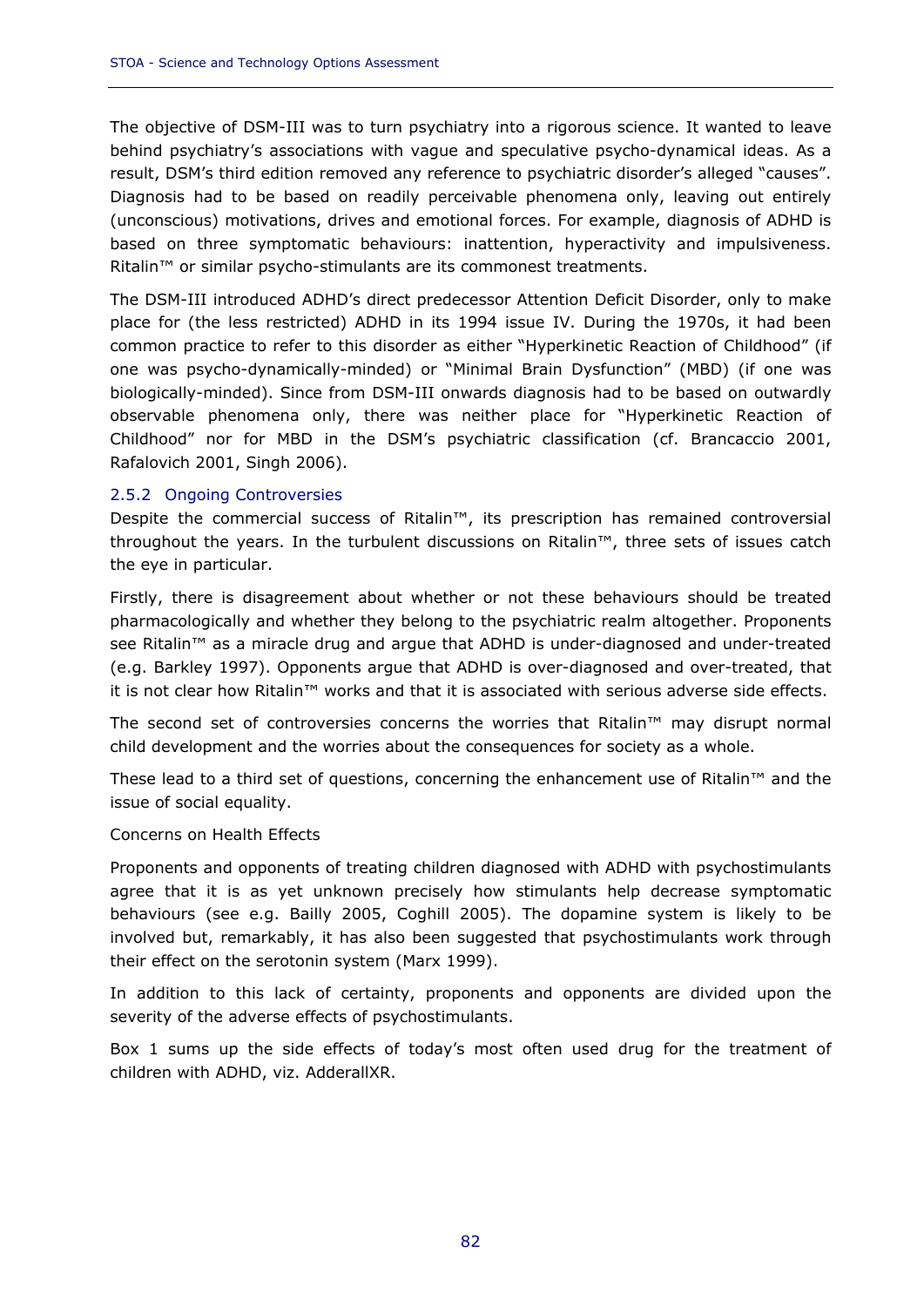### **Box 1: Important Safety Information for AdderallXR**

### Safety:

children – decreased appetite, difficulty falling asleep, stomachache, and emotional lability; adolescents – loss of appetite, difficulty falling asleep, stomachache, and weight loss; adults – dry mouth, loss of appetite, difficulty falling asleep, headache, and weight loss. Agression, new abnormal thoughts/behaviours, mania, growth suppression, worsening of motion or verbal tics and Tourette's syndrome have been associated with use of drugs of this type. (AdderallXR 2007)

Defenders of drug treatment point out that use of stimulants has not been associated with serious adverse events and that the side effects mentioned are neither very serious, nor occur very often (e.g. Baldwin/Cooper 2000, Barkley 1997, Coghill 2005, Taylor 2004).

Opponents declare the exact opposite, including addictiveness and associations with sudden death under the possible adverse effects of psycho-stimulants (Bailly 2005, Baldwin/Cooper 2000, Breggin 1998, Timimi & 33 Co-Authors 2004, Timimi 2004).

The warning on the US Food and Drug Administration's patient information sheet on Adderall and AdderallXR—reproduced in Box 2—sides with the sceptics (U.S. Food and Drug Administration 2005).

**Box 2: FDA patient information on Adderall and AdderallXR** 

Patient information:

WARNING: ABUSE POTENTIAL

Amphetamines have a high potential for abuse. Taking amphetamines for long periods of time may lead to drug addiction. Particular attention should be paid to the possibility of people obtaining amphetamines for non-therapeutic use of distribution to others.

Misuse of amphetamine may cause sudden death and serious cardiovascular adverse events.

Many people take psycho-stimulants for many years (see e.g. Breggin 1998), and there is an additional controversy on the long-term positive and adverse effects of psychostimulants. Opponents of long-term prescription say that efficacy has not been proven beyond four weeks (e.g. Timimi & 33 Co-Authors 2004). It has, however, also been defended — although some defenders readily admit that "no long-term efficacy trials have yet been reported" (Nutt et al. 2007, 22). Such disagreement also exists regarding longterm adverse effects: some argue that the increases in blood pressure, pulse and weight associated with long-term use of psycho-stimulants do not pose a problem (e.g. Nutt et al. 2007, 22) whereas others urge that these effects seriously harm the cardiovascular system (Timimi & 33 Co-Authors 2004).

Although little systematic research has been done on the experience of users of psychostimulants, it is noteworthy that many users seem to stop taking these drugs when given the choice at eighteen years of age (Kendall/Klaassen 2007).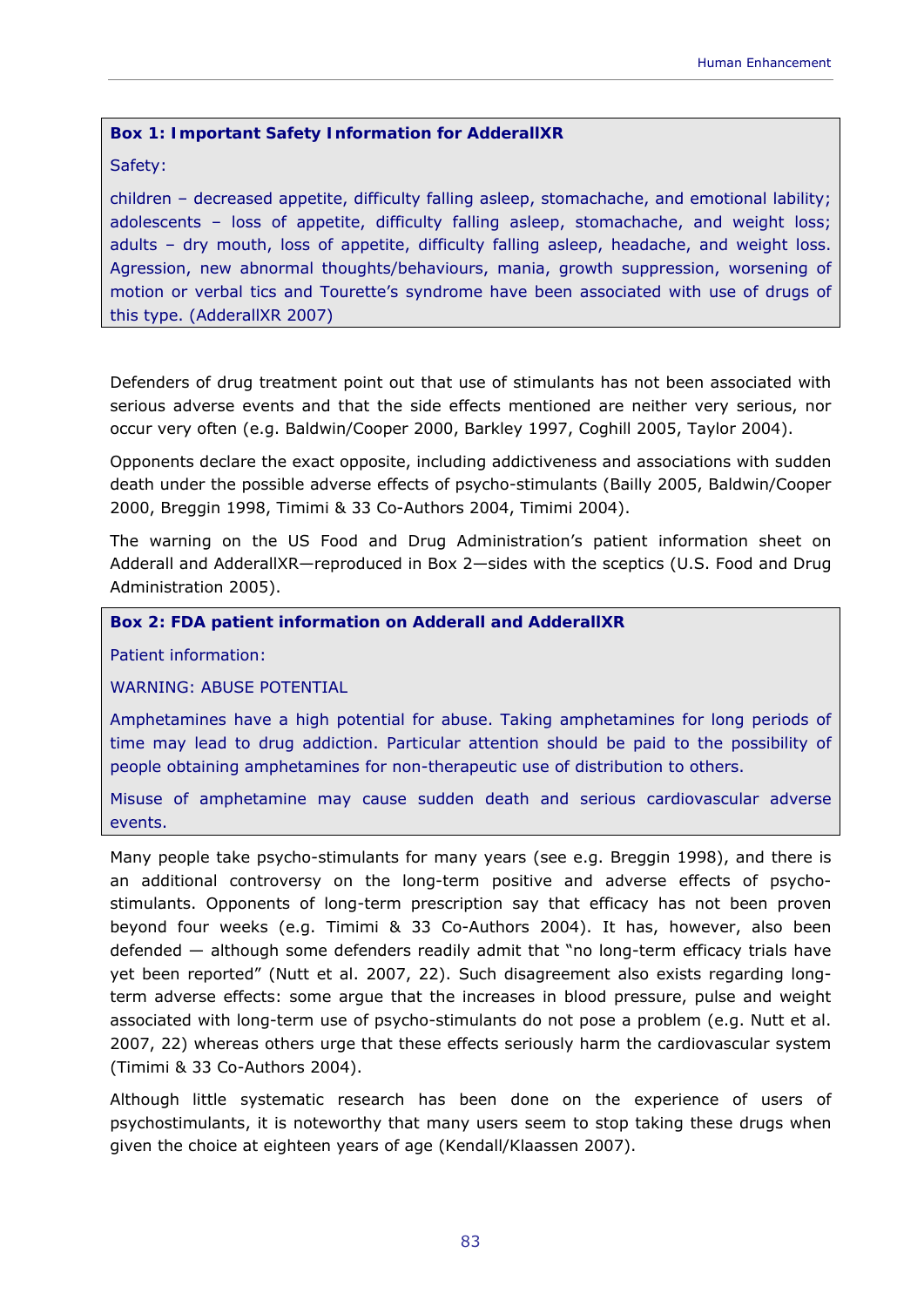Lastly, in the UK a growing number of children are being prescribed strong tranquilisers next to psycho-stimulants, to deal with the side-effect of the latter that the children cannot fall asleep. However, the effects of these tranquilisers on (neuro-) development are wholly unknown.

### *Concerns on the ADHD Diagnosis and its Impact on Society*

The critics emphasise that the diagnosis of ADHD requires difficult normative judgments throughout and hence is ambiguous: what one person might consider being inattentive, hyperactive or impulsive behaviour symptomatic of a psychiatric disorder, another might perceive as healthy boyishness.

This makes Singh state that ADHD, more than any other diagnosis on the medical market today, "problematises the assumption of an objective measure of 'normal' functioning, and points to the distinctly social task of judging normative behaviours, assigning diagnostic labels and deciding on, and responding to, medical treatments" (Singh 2006, 439).

The complex issue of whether ADHD is really a viable, medical diagnosis, directly leads to the question of whether this disorder is caused by a neurological defect, by other phenomena (such as social problems) or the interaction of a variety of things. The controversy over ADHD's causes brings up the issue of whether a pill is the right way to treat ADHD.

Critics claim that the use of Ritalin™ prevents modern society to address the real social problems at stake. For example, some see Ritalin™ as a dangerous drug, which offers bad teachers and parents an easy way to discipline their unruly boys (e.g. Breggin 1998). Neuroscientist Steven Rose worries about the long-term social implications and fears that modern society is opting for quick technological fixes. According to Rose (2006): "The growing belief in a 'pill for every ill' ignores the ways that a child's discontent at school might be caused by a poor home environment, inadequate teachers, rigid syllabuses or even endemic racism. We seem to be heading towards a pharmacologically defined future". Here we find a more general criticism of prescribing psycho-stimulants, maintaining that treating small children with (powerful) drugs like psycho-stimulants helps them — and possibly their parents too  $-$  to internalise an idea of "a pill for life's problems" (Timimi 2004, 8). According to Timimi, "[w]e create unnecessary dependence on doctors, discouraging children and their families from engaging their own abilities to solve problems" (Timimi 2004, 8-9)

To put it in terminology borrowed from Nikolas Rose  $-$  who has no quibbles about this development per se  $-$  this helps create "neurochemical selves", i.e. people for whom it is more natural to think of themselves "molecularly", in terms of brain dynamics (Rose 2007), than in terms of membership of and functioning in a social body.

# *Concerns on Non-Therapeutic Enhancement Use and Social Equality*

A famous study by Rapoport et al. in 1978 - which today to all likelihood would not pass medical-ethical boards - showed that methylphenidate-like agents do not merely alleviate attention and composure in subjects who suffer from ADHD, but also, and even to a larger extent, in subjects who do not suffer from such complaints.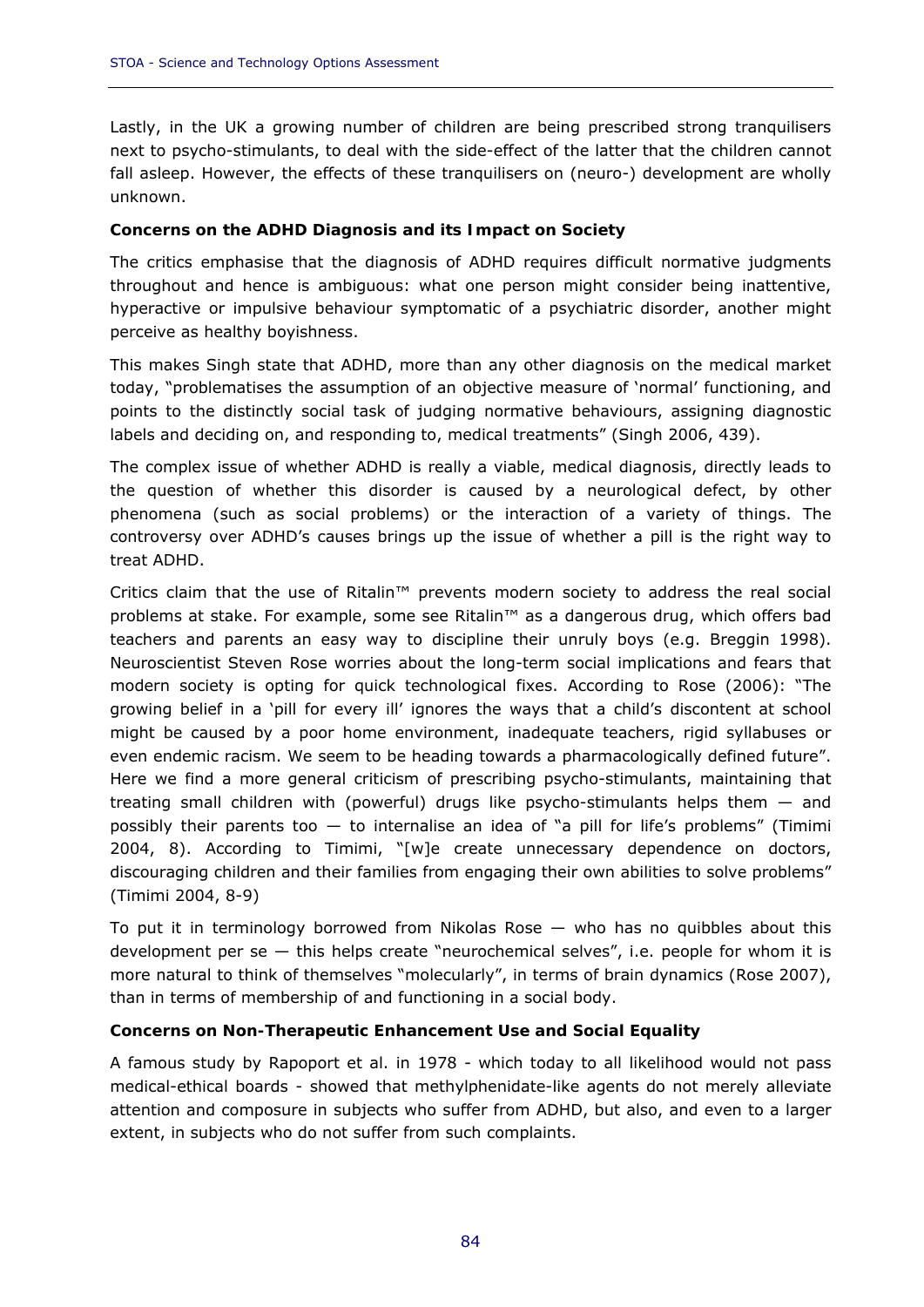This makes Ritalin™ (and comparable substances) a likely candidate for being considered a non-therapeutic human enhancement technology, although evidence of its use does not exclusively show improvements. Anyway, its use by American college students, writing papers or learning exams is widely reported, as is use by academics more generally (Sahakian/Morein-Zamir 2007, Maher 2008; cf. Sect. 2.8.2).

The enhancement use of Ritalin™ by college students has raised the issue of fairness: in a world in which competitive advantage is very much dependent on scholarly results, those with access to Ritalin<sup>™</sup> to enhance their concentration when doing exams seem to have unfair benefits relative to those without access to Ritalin™. This gives rise to several questions, two of which Turner and Sahakian (2006: 84) formulate as follows: "Is it possible that these drugs could be used to reduce social inequality and injustice in society? Or is it more likely that their use will fuel further disparity based on a lack of affordability?"

Following this line of thought, Turner and Sahakian speculate about the future prospect of drug-testing regimes in schools, similar to those common in sports, in order to deal with this issue. Other people do not think that using "smart drugs" is problematic per se. In December 2008, Henry Greely and several other, well-known scientists and ethicists advocated the vision that society must respond to the growing demand for cognitive enhancement by making voluntary use of cognitive enhancing drugs possible (Greely et al. 2008; cf. Sect. 2.8.2).

They "call for enforceable policies concerning the use of cognitive-enhancing drugs to support fairness, protect individuals from coercion and minimize enhancement-related socio-economic disparities" (Greely et al. 2008, 704). This plead inspired many reactions, both supportive and opposing Greely and his co-authors.

The case of Ritalin™ shows that one pill or technology can be used for a variety of purposes: therapeutic and non-therapeutic, where the latter category can be refined in the two subcategories of enhancement use and recreational use.

Focussing on enhancement these different usages lead to partially overlapping and partially distinct moral, social and regulatory issues. From a judicial point of view the therapeutic use of Ritalin™ is legal, the non-therapeutic is not. Nevertheless, the broad availability of Ritalin™, because of its widespread therapeutic use, has unquestionably led to an (illegal) market for its enhancement and recreational use. As POST (2007), the British office for parliamentary technology assessment puts it: "Increased availability of cognitive enhancers could lead to greater pressure on individuals to use them. In the first instance, this could arise through pressure to compete with peers at school or in work. Indeed, legislation has already been introduced in the US to prevent school personnel promoting the use of cognitive enhancers. There are also ethical questions as to whether employers would be within their rights to require employees in certain professions to use cognition enhancers in the workplace."

The legal therapeutic use of Ritalin™, however, is also much debated from an enhancement point of view (Smits/Schuijff 2009). Because of the fine lines involved in the diagnosis of ADHD, which require normative judgments that are highly sensitive for diverging opinions, it is often hard to judge whether Ritalin™ is used as a therapeutic or an enhancing agent.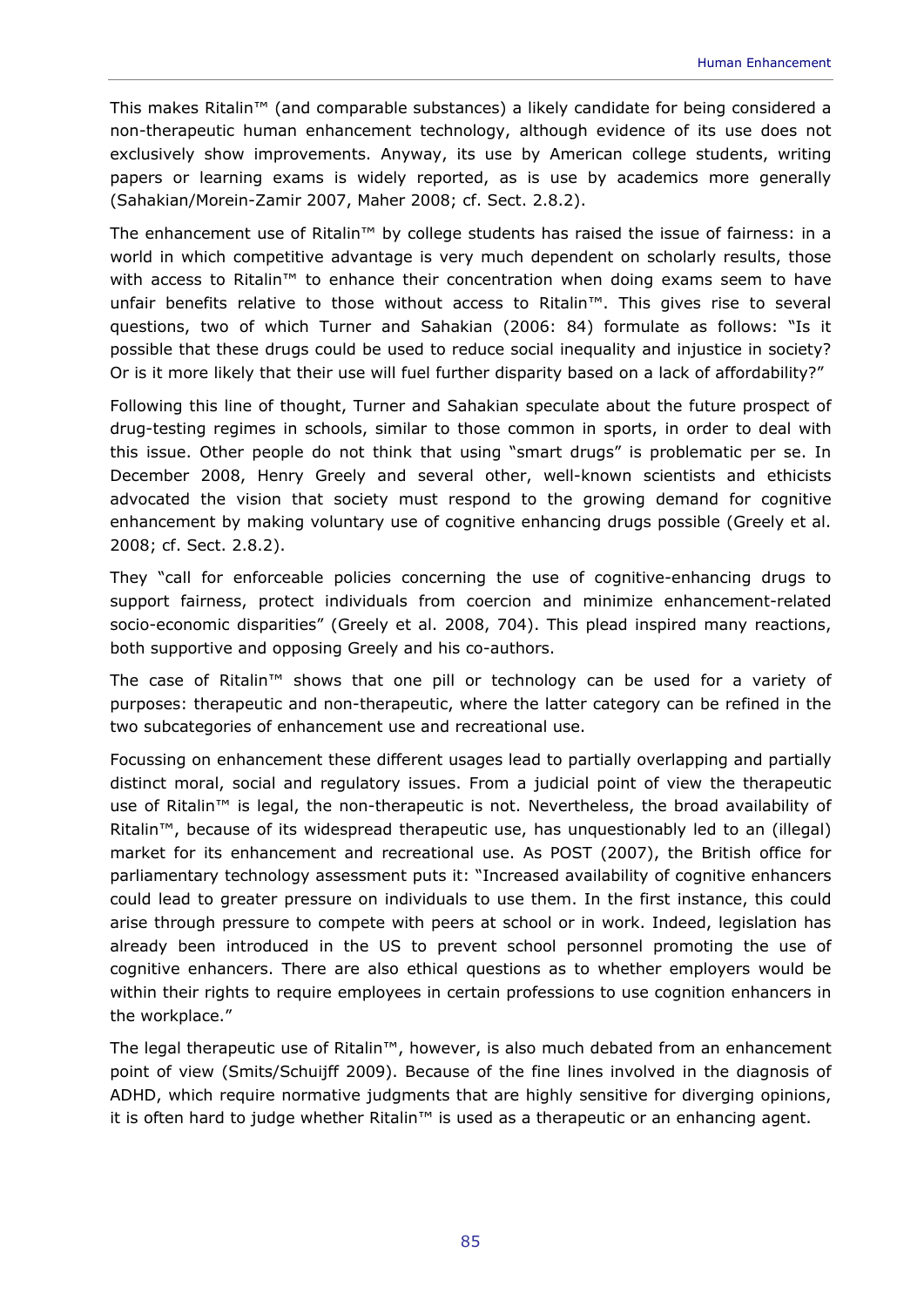Furthermore, it should be recognised that (moral) decision making with regard to psychostimulant treatments does not primarily take place on the (academic) plane where scientists and ethicists exchange empirical details and moral arguments. Instead, today this decision making is primarily a task for parents, in particular mothers of children diagnosed with ADHD – and the basis upon which they commonly have to decide this issue hardly resembles that of either ethicists or prescribing doctors (Singh 2005). Culturally embedded beliefs on good mothering, normal boyhood and authenticity are co-productive of mothers' decisions, which simultaneously tend to re-produce these beliefs (Singh 2002a, 2004, 2005).

### 2.5.3 Remaining Issues of Concern

The three sets of issues of concern above have proven to be persistent and will probably not be settled easily in the near future. But even without having settled the issues of sideeffects, addictiveness, or treatment vs. enhancement, differences of opinion are bound to emerge over whether "psycho-altering" drugs like psycho-stimulants can justifiably be prescribed to children. One need not be of the opinion that there is a categorical difference between treatment and enhancement — a distinction that according to some would have to be based on an "appeal to human nature, human dignity, or a rejection of artificiality" (Rose 2007, 104) that might ultimately be unjustifiable  $-$  to think that the positive effect of psycho-stimulants on children's behaviour does not warrant their prescription.

Ideas on the drugs impinging on children's "authenticity" can play a role here. Inequality in access to the drugs — resulting in inequality in behaviour, response to behaviour and, possibly, academic achievement  $-$  is another reason why one might oppose the use of psycho-stimulants in children.

# **2.6 Deep Brain Stimulation: Push-Button Mood Control?**

In the 1980s a new neurosurgical technique has been developed to target Parkinson's disease, Essential Tremor, and other tremor-inducing disorders: Deep brain stimulation (DBS). In DBS a lead with two to four contacts for electrical stimulation is implanted in the brain, connected to a programmable and implantable pulse generator. This "pacemaker for the brain" fires electrical pulses at specific brain areas, which are thought to be implicated in the targeted neurological (or psychiatric) disorder. The DBS's electrodes are connected to wires that run down to a battery-powered pack, which is placed under the clavicle, and can be controlled by the patient. The precise activity of the DBS needs to be worked out. This fine-tuning can take weeks, and even months.

In this section the evolving issues and concerns on DBS and its enhancing qualities are explored. First, we shortly describe the supporting technology and its current applications. Secondly, a sketch of present and past images of DBS and its predecessors is given. Thirdly, we made an inventory of the main moral concerns on DBS caused by its. Finally, we draw some conclusions on the challenges DBS might pose for current health policy.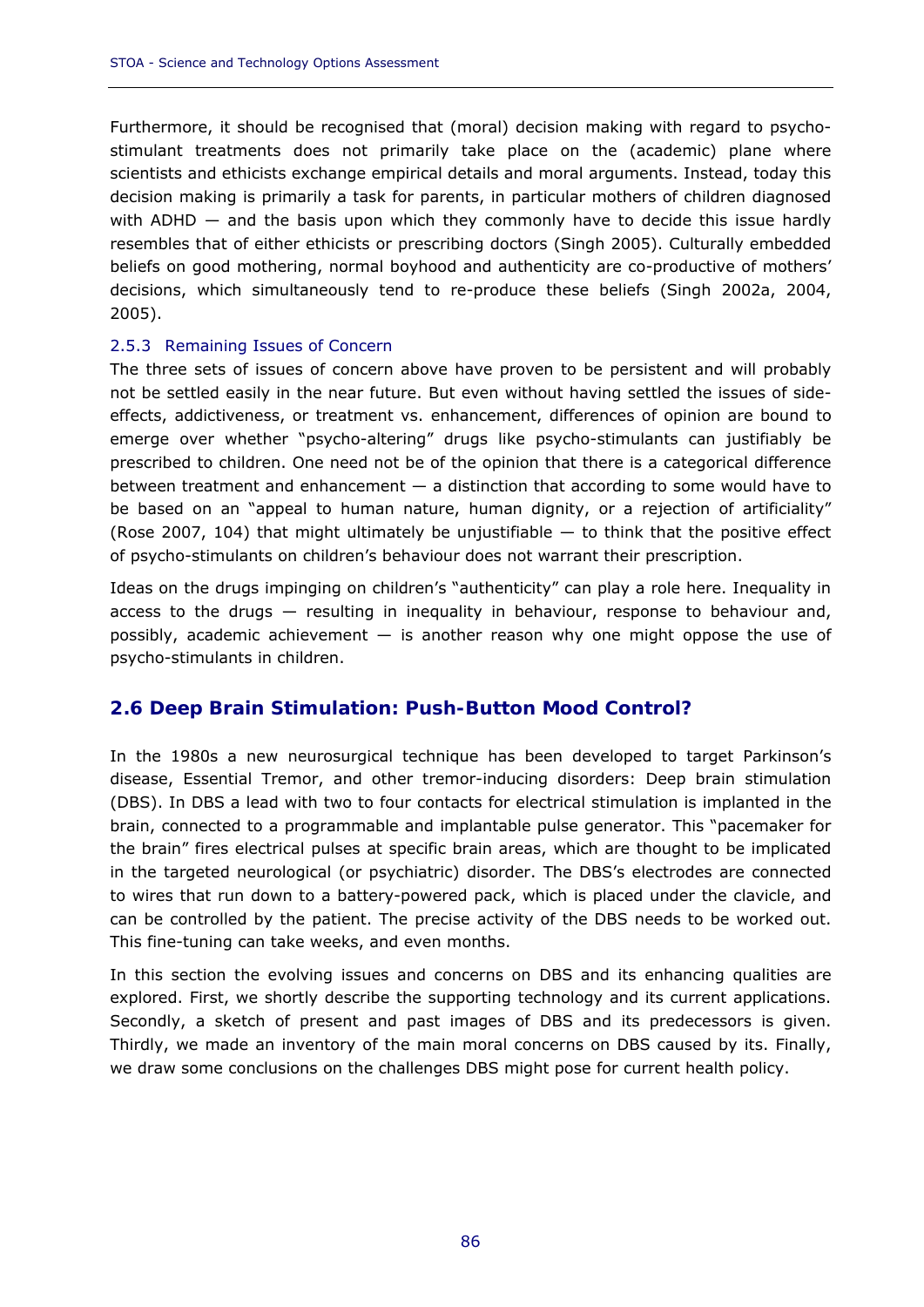### 2.6.1. Deep Brain Stimulation and its Applications: State-of-the-Art

A critical success factor for the expansion of the area of application of DBS is the modern brain-imaging technology that has been developed during the last decades. These technologies have helped establish correlations between various (symptoms of) neurological and psychiatric disorders on the one hand, and (dys)functioning of specific brain areas on the other (cf. Kopell et.al. 2004). Following the identification of relevant brain areas, these areas can be targeted with DBS to treat the correlated disorders, or better: to fight specific symptoms of those disorders.

Imaging techniques also play a crucial role in the surgical intervention itself, since they are used to make sure where precisely in the particular patient at hand the DBS should be placed and similarly to ensure that there are no big arteries running through the brain area the electrode has to pass through.

Today DBS is mainly placed in the sub thalamic nucleus and used for the treatment of Parkinson's and other diseases that cause tremor. Currently, around 40.000 people worldwide have a DBS. For Parkinson's fairly good results have been recorded: on average Parkinson's patients report some fifty percent improvement in basic activities such as walking and keeping balance. DBS does not cure Parkinson's, but it offers a therapy for some of its symptoms (mostly motor-function symptoms).

Other symptoms of Parkinson's, such as memory loss, depression or anxiety are not or only sometimes negatively affected by DBS (cf. Hintum 2009).

According to neurosurgeon and DBS champion Ali Rezai, successful use of DBS for neurological afflictions such as Parkinson's should be regarded as "the tip of the iceberg". Today experiments are conducted with applications of DBS in patients suffering from Gilles de la Tourette (a neurological disorder often associated with psychiatric symptoms) and in psychiatric patients suffering from, for example, major depression or Obsessive Compulsive Disorder (OCD). However, use of DBS for other disorders than Parkinson's and similar neurological causes of tremor are all still in a (very) experimental phase. To illustrate: as of 2004, no more than a handful of people had been given DBS for Gilles de la Tourette or Obsessive Compulsive Disorder (OCD) (Van 't Hoog 2004). Psychiatrist Damian Denys and neurosurgeon Rick Schuurmans recently presented the results of one of the largest studies of the efficacy of DBS for psychiatric disorders (cf. Hintum 2009). Denys and Schuurman treated and followed up 16 OCD patients, whose nucleus accumbens was stimulated by DBS. Of the 16 patients, six experienced an improvement of 80% fewer symptoms, three reported about 50% fewer symptoms, and the others 10%-20% improvement (most likely because another neural circuit is also responsible for the OCD).

### 2.6.2. Promises of the Present and Images of the Past

#### *Scientific Hope and Uncertainties*

Interestingly, the success of DBS seems to run out of track with the available knowledge on the mechanisms through which it works. That is to say, there exists controversy about the causal mechanism to which DBS owes its efficacy. It is clear that the electrical activity of DBS changes the local neurochemistry and activity, but precisely how it works remains unclear.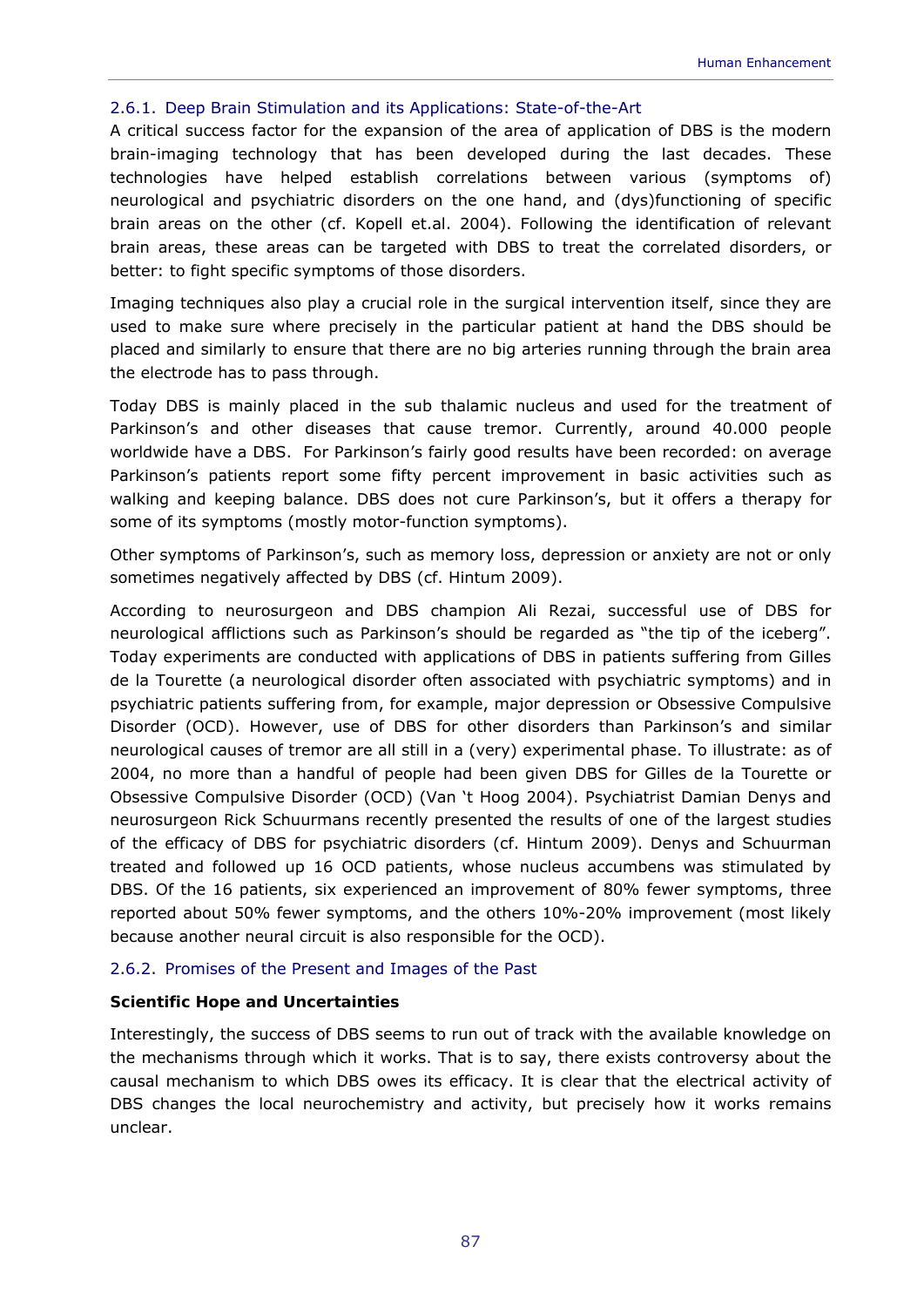DBS is often regarded as the successor of lobotomy, because it is likely that also this intervention owes its efficacy to a lesioning effect. In other words, it seems that it works through locally blocking neural activity. But whereas lobotomy involved permanently damaging or removing brain tissue, DBS is reversible. This leads to clear optimism among specialists: "With this technique, we have for the first time in psychosurgery the chance to help patients without damaging their brain in an irreversible way" (Berkelbach van der Sprenkel 2004: 61).

Being relatively benign, however, seems not the sole reason for trying this still risky surgical operation. DBS entails the promise of putting psychiatry on a truly scientific trail, by directly connecting psychiatric illnesses with neurological knowledge, rather than with outward symptoms only. This promise of a thoroughly biologised, evidence-based psychiatry invites the expansion of the (experimental) use of DBS.

### *Lobotomy: DBS's Infamous Predecessor*

Despite its promises, DBS, being a neurosurgical technique with psycho-surgical potential, has a tough stigma to fight against. DBS's predecessor lobotomy has almost generally been abandoned, often enforced by law (Kopell et al. 2004). Although this is not the place to unfold the full tale of lobotomy (cf. Diefenbach et al.1999, and El-Haj 2005), some of its strands are helpful for thinking about DBS.

Lobotomy was first practiced by the Portuguese Antonio Moniz, but was made famous by the American neurologist Walter Freeman, who has performed thousands of lobotomies. Freeman infamously tended to use an ice-pick for the surgical procedure. Rather than the eccentric work of a bunch of mad men, lobotomy at the time was considered state-of-theart science. The fact that in 1949 Moniz received a Nobel price for his work in lobotomy illustrates this.

This does not entail, however, that when measured against today's standards, lobotomy was grounded in rigorous scientific work. Evidence-based medicine did not exist in those days. Moniz, for example, did not present test results of the patients before and after the surgical procedure.

But more reasons can be found for why there is such a bad sound to lobotomy today. For one thing, it appears often to have been used as a cheap and fast solution to difficult and expensive social problems: "For state hospital physicians working in overcrowded and understaffed institutions, lobotomy provided a scientifically based means by which to treat their most psychotic and uncontrollable patients." (Braslow 1999: 236-7; cf. Lerner 2005)

After lobotomy, namely, many patients were much calmer than they were before and could therefore be cared for much easier, or could even be released from the overcrowded psychiatric wards. Sometimes it was practiced by doctors without surgical training, or even by non-medical hospital personnel (Van't Hoog 2004: 105). When the first psychopharmaceuticals (such as chlorpromazine) became available in the 1950s, many practitioners stopped performing lobotomy.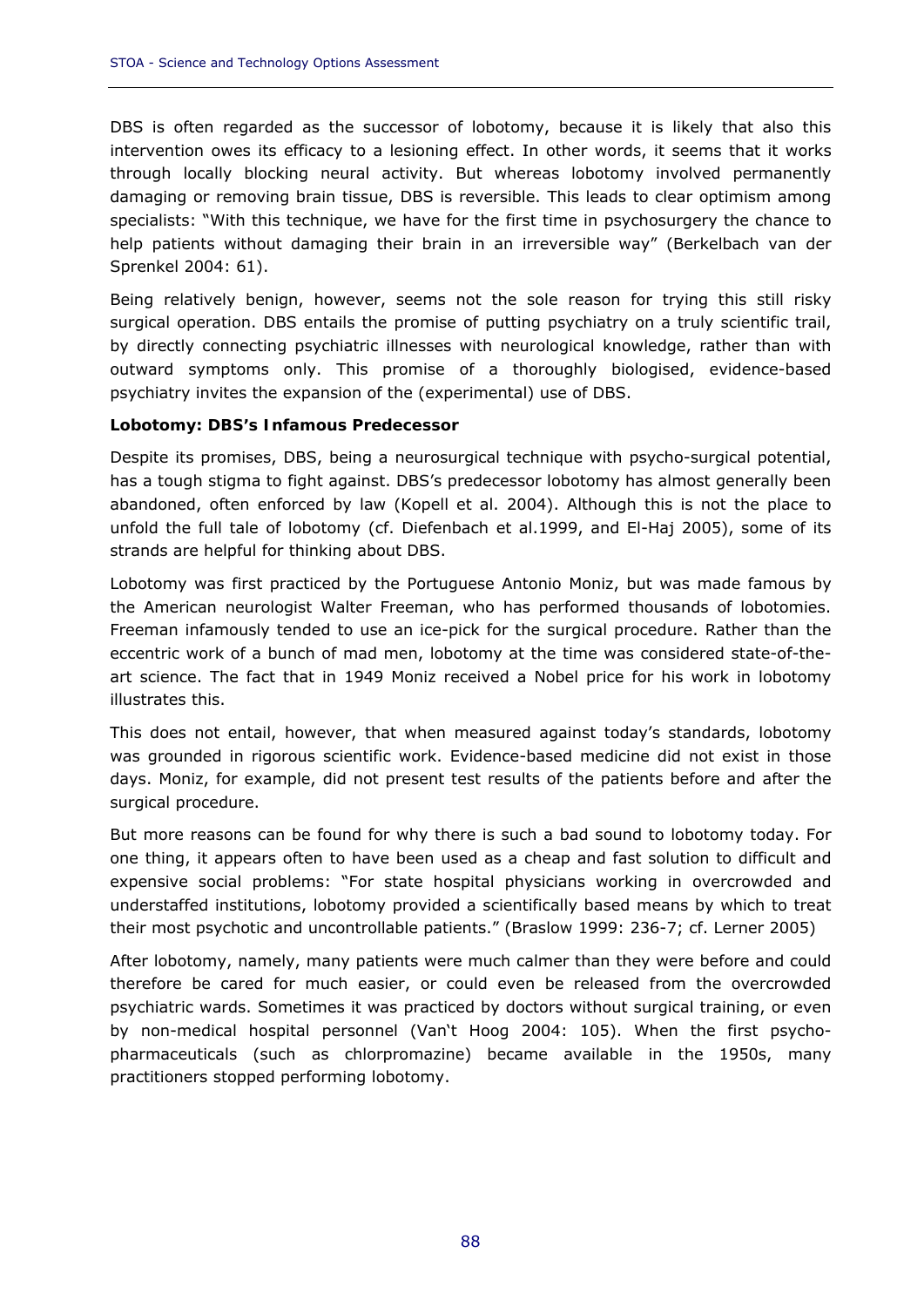### 2.6.3 Concerns and Consequences

Partly in reaction to such aforementioned abuses, regulatory systems, like ethical boards and procedures of informed consent, have been put in place. In the Netherlands, for example, there exist strict conditions for the use of DBS. The patient needs to suffer from the disease for more than five years, while not responding to existing therapies such as psycho-pharmaceuticals. Moreover, there needs to be severe suffering from the side of the patient, with little hope of cure. Additionally, approval for the use of DBS is needed from both the patient and the family. And finally, the whole procedure is tested by a medical ethical commission (Van 't Hoog 2005: 106).

### *Concerns on Risks and Enhancement*

Like any other (neuro)surgical intervention, DBS is not without risks. Risks common to neurosurgery are haemorrhage and infection, possibly resulting in death (Deuschl et.al. 2006). A variety of side effects of DBS have been reported, ranging from the agreeable e.g. enhanced mood and uncontrollable bouts of laughter  $-$  to the uncongenial  $-$  e.g. mania and psychosis. Suicide also seems to be a possible "adverse effect": in a cohort of 140 patients treated for Parkinson's with DBS, 4.3% committed suicide (Burkhard et.al. 2004). However, a more recent study (cf. Arehart-Treichel 2008), which included more than 5000 patients, still found the suicide rate to be significantly higher than in the general population, but to a lesser degree (completed suicide percentage 0.45%; attempted suicide percentage 0.90%). Moreover, there is some evidence that the suicide risk is largely due to postoperative depression, which in most cases is unlikely to have been due to the stimulation, but rather to an existing depression prior to surgery.

One coincidental case is reported of dramatically increased memory: in a subject who got DBS for an experimental trial for the treatment of obesity, memory was, allegedly, significantly enhanced. Thus we find that enhancement of one or other human trait can sometimes be an unforeseen and unintentional side-effect of the DBS therapy. This shows that with the widespread use of DSB also a new experimental terrain is being developed, which by coincidence might lead to insights on how to enhance various cognitive functions.

As many historical cases bare witness to, such serendipity can be a major component of scientific discoveries and progress.

### *Concerns on the Manipulation of the Mind*

Technologies such as these have the power to instantly trigger all kinds of (rush) reactions, both from enthusiasts and from critics. This is especially the case where we witness the move of DBS from neurological disorders (such as Parkinson's), through intermediary cases (such as Tourette) to psychiatric disorders, in other words: where neurosurgery turns into psychosurgery.

The optimists here see either a potential route for psychiatry finally to become truly scientific, or a highly precise means to enhance all kinds of cognitive functions, or both. For others, DBS constitutes a problematic instance of an imperialist drive characteristic of much technology: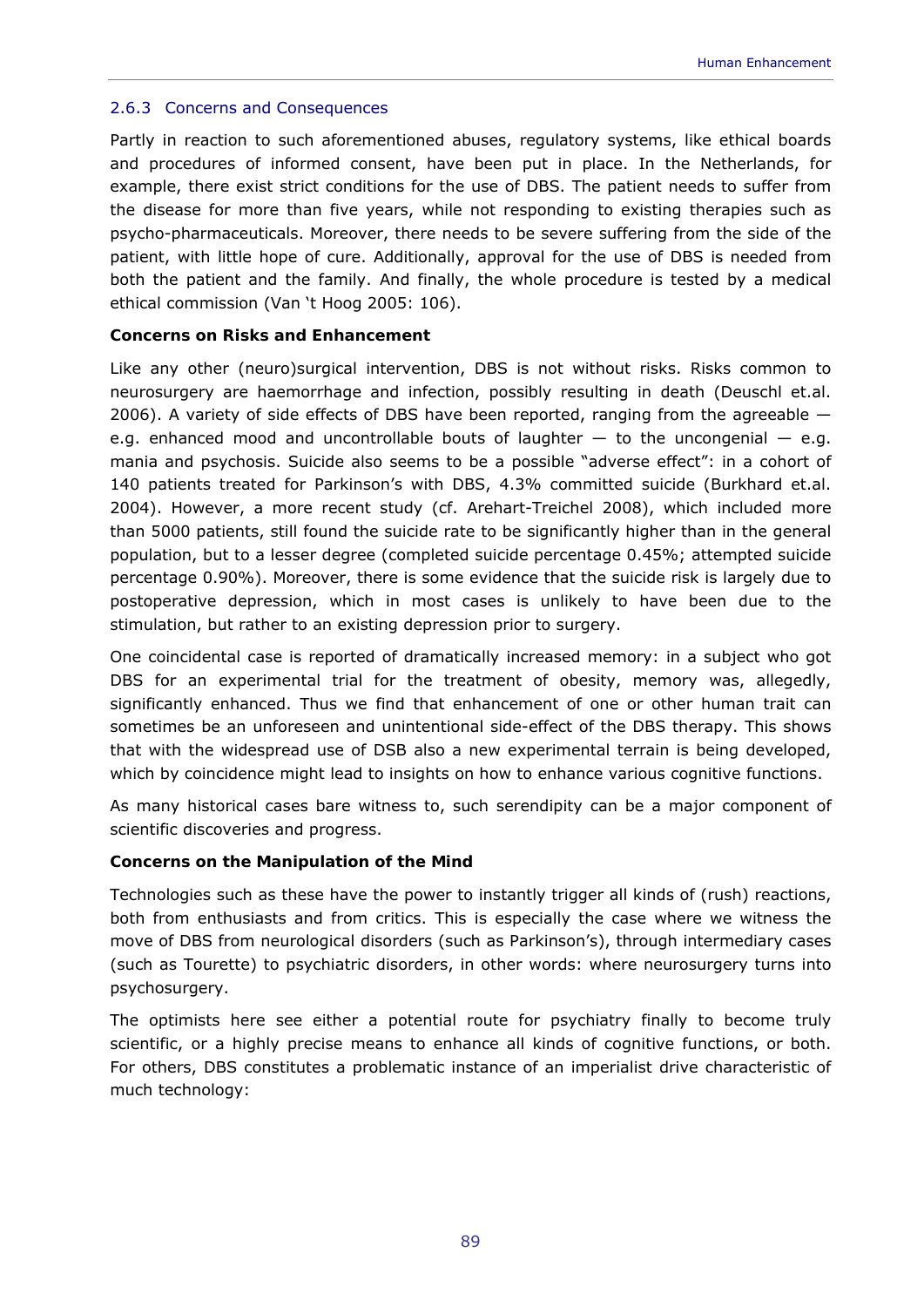"There is nothing particularly sublime or marvellous about this. Instead of liberation and transcendence it invokes the idea of technical dependency and even the scenario of remote-controlled humans – of which we would hardly say that they are enhanced or that they possess extended powers of self-determination, even if we placed the remote-control in their own hands" (Nordmann n.d.).

According to some this does not pose all too difficult a problem  $-$  no matter how philosophically weighty DBS may be: "Volunteers who receive the treatment for depression smile on the operating table as the voltage is turned up and frown as it's turned down, raising questions about just whose mind it is anyway. Advocates argue that when your life has come to ruin as a result of disability, you're concerned less with such philosophical questions than with simply feeling better" (Time, August 30, 2007).

For the critics it is crucial that such developments allegedly show that our cognition, emotion, perception  $-$  our selves  $-$  have been materialised and mechanised. That is to say, a presupposition underlying much of the debates on the societal and ethical implications of technologies such as DBS is that they manifest that medicine has come to grips with something that was until recently considered to be out of reach of direct medical intervention: the mind. Accordingly, so the reasoning goes, the mind has obviously (and finally) become part of nature in much the same way as anything else we encounter in our daily lives. The history of at least the last four hundred years has shown that once known, nature can be manipulated at will. The capacity of turning on and off emotions, moods, motor control and what have we, simply by switching on or off one's DBS, appears to powerfully illustrate this enlarged power of science and technology.

Following this line of thought, the idea of a pacemaker for the brain is easily associated with "emotions on demand" and "cosmetic mental surgery". It is imagined that what belongs to our cognitive, emotional and perceptive possibilities becomes something that we can choose in a way analogous to how we choose which shoes we wear.

Mention is being made of remote-controlled humans, fully dependent on technology, as it is envisioned that by switching one's DBS on and off at will  $-$  at different locations in the brain, in different ways and at different moments — one can control not only tremors, but mood and emotions as well.

The sound of contempt that can be heard in Nordmann's voice in the above quotation speaks from such worries about "instant self-techniques". What remains of any authentic self, if one's emotions and moods can be altered by pushing a button?

### *Practical Concerns – Questions of Responsibility*

More practical worries arise when one considers who is responsible for one's actions, if these can be incited by technology-induced affective responses. Although there seems to quite a huge gap between such worries and the scientific state of affairs, there are clearly moral worries along these lines that are already topical. The aforementioned adverse sideeffect of mania, for example, can have severe consequences.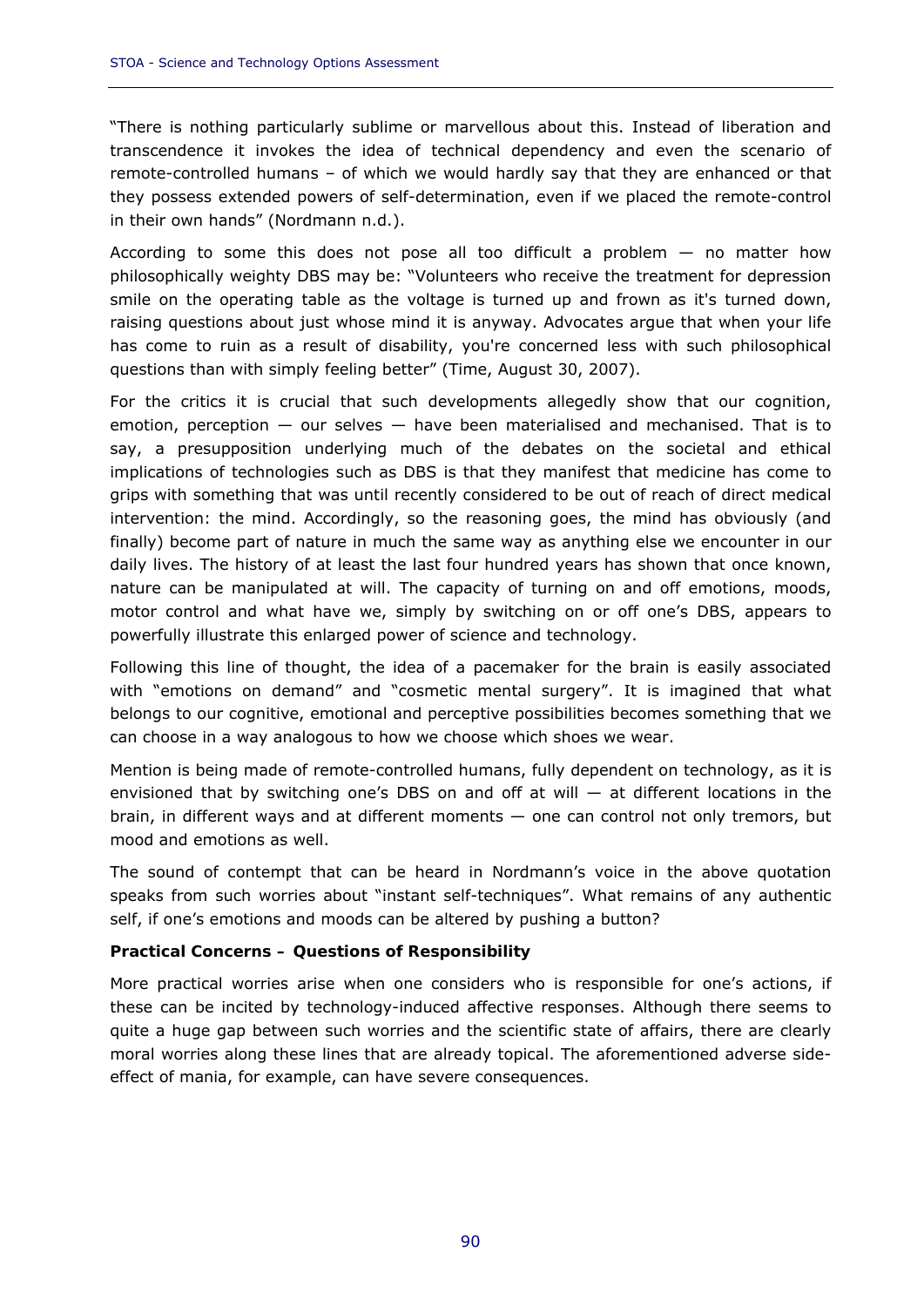Leentjens et al. (2004) describe a Parkinson's patient who after (successful) treatment with DBS became euphoric and manifested manic behaviours to a very problematic extent. His condition of Parkinson's was alleviated significantly, but additionally he started an affair with a married woman, bought several houses and several cars – with money he did not in fact have – and ended up with judicial and financial troubles. While his DBS was turned on, he was completely unaware of his manic behaviour. But when it was turned off, he showed awareness and regret. In light of such case description, also the issue of misuse of technologies by powerful actors to control people pops up here.

The medical standard of informed consent becomes a very difficult notion here as does moral responsibility for one's actions. Who must be held accountable for the damage done while his DBS was turned on: the patient, the DBS device, or the doctors who implanted it and turned it on? When his DBS is turned off, the patient will likely have his choice on whether to use his DBS or not be informed by his (very bad) Parkinson's condition. In this case, the patient did indeed choose to have his DBS turned on again.

### 2.6.4 Conclusion

In this latter case, we find that DBS succeeds to create a new moral dilemma and that this technology likely impacts on the outcome of the moral deliberation it puts into working (cf. Verbeek 2008). Will DBS for example urge for a revision of the informed consent notion? These and similar questions, so the above description of state of affairs suggests, should be discussed and, more urgently, should find their way into policy-making with regard to the use and abuse of DBS. Common ethical and judicial frames of thought do not seem to have much to offer for thinking about an issue like this, where technology becomes a (moral) player in its own right.

At this moment Deep Brain Stimulation is not being used to enhance performance of the brain. It is being used for the treatment of Parkinson's and other diseases that cause tremor. This treatment is strongly regulated. Lessons learned in the past – amongst others the abuses related to the practice of DBS's predecessor lobotomy – have lead to the current regulatory practices, like the need for informed consent and the institutionalisation of ethical boards.

DBS is only used in extreme circumstances: severe suffering of the patient, no alternatives and hope for improvement available. Also the risks of DBS are severe; think of classical risks like infection. DBS regularly involves rather unpredictable changes: from suicidal behaviour to enhanced moods and enhanced memory.

This coincidental deterioration and enhancement illustrates the experimental stage DBS is in right now. Nothing much is known as yet about what we can realistically expect from DBS in the future  $-$  not with respect to the range of disorders that will be treated with it, nor with respect to its potential in enhancing memory and moods.

Nevertheless, the experimentation in the field of DBS is guided by the hope to make psychiatry science-based. This is being legitimated through the hope to offer release and treatment for very serious neurological and mental disorders. Part of the experiment and the endeavour to create a science-based psychiatry, however, is the expectation that DBS will also be able to alleviate mood and happiness.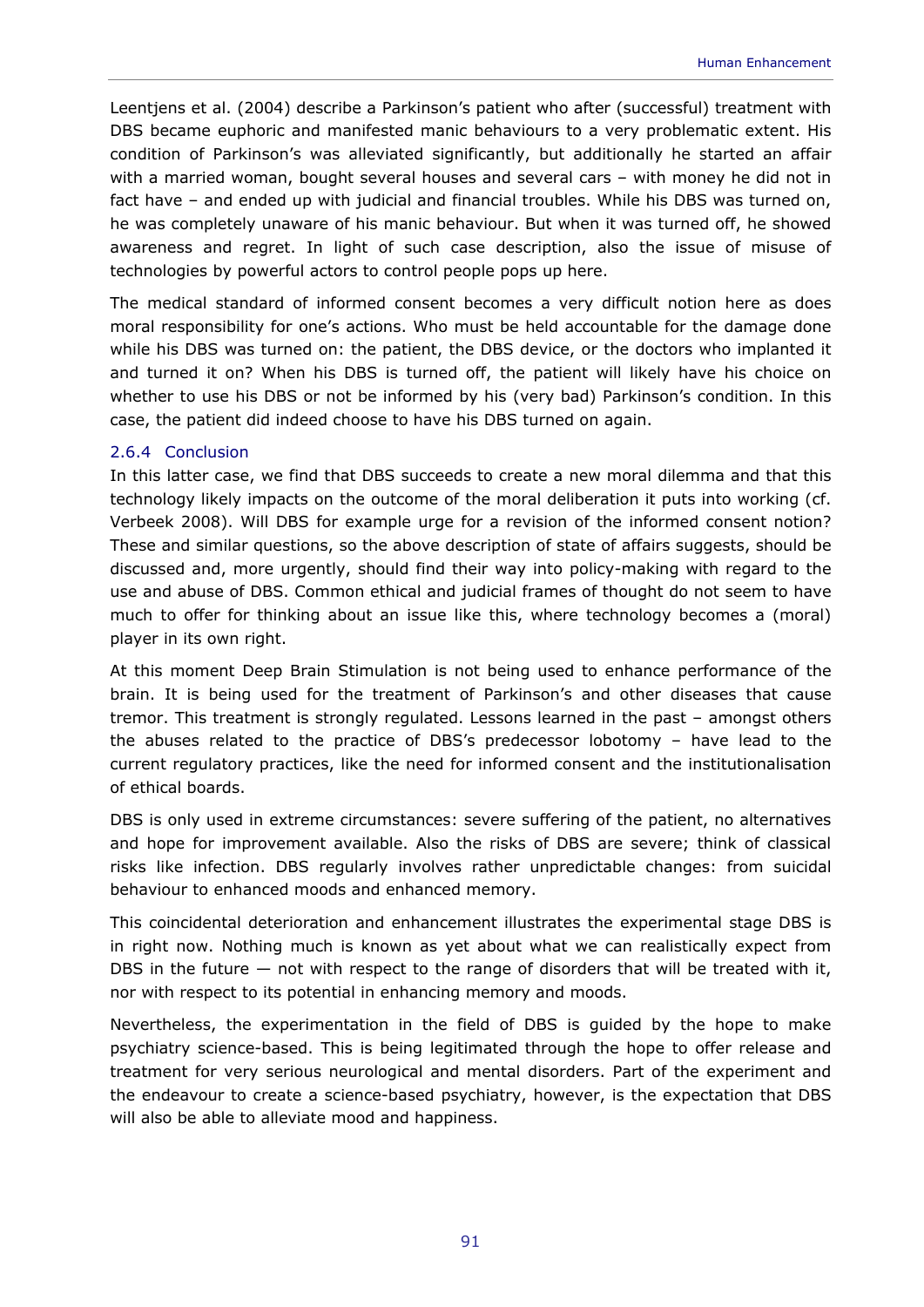Accordingly, in the case of DBS there is no clear borderline between science for treatment and science for non-therapeutic enhancement.

It is exactly that idea that both attracts and frightens many. It is associated with the loss of the much heralded notion of authenticity, for example, and immediately elicits generic fears concerning equity. Neurophilosophers, neuroethicists, neurosociologists and neurojurists are presented with a challenging case to direct their attention to. What to think of "the self" if its essential attributes of mood and emotions can be manipulated at will, by everyone who happens to hold on to the joystick connected to your DBS? Is such manipulation morally permissible? And what conclusions does this entail when it comes to law—who is to be held responsible for behaviour conducted while the mood of the agent at issue was being altered by DBS?

# **2.7 One Trend Instead of Four Separate Cases**

At first glance, the four described cases (gene doping, designer babies, Ritalin™, and DBS) might not seem to have much in common. However, they all share certain characteristics, namely that they involve actual or potential HET rather than just any technology. In this section, we will explain the characteristics that make these four cases and the technologies in question relevant for the EU.

# 2.7.1 New Practices Arise from Cutting-Edge Science

All four cases relate to ideas that push back the boundaries of medical, scientific research. The idea, and the possible practice of gene doping benefit from research into curing the severely sick with gene therapies. The Designer Baby fiction is born from an adaptation of a novel technology to prevent inheritable diseases. The widespread use of drugs like Ritalin™ to enhance concentration would not have been possible without the discovery, or invention of ADHD and its treatment. And, finally, mood enhancement by DBS was first discovered as a side effect of a Parkinson's treatment. All the research on which these technologies are based stretches the known limitations of the scientific disciplines.

And after that, novel applications for new technologies can be developed for other (derivative) purposes than the technology was originally designed for.

Note that in all four cases the original research or technology was aimed at alleviating or curing a medical condition, but that the medical context of discovery slowly shifts towards a broader context of application – one that includes non-therapeutic enhancement.

The research into ADHD and the prescription of drugs like Ritalin™ have led to an illegal practice, in which the drugs are sold, traded, or stolen for non-therapeutic enhancement and recreational purposes. This illegal practice around the drugs means that the technologies affect many more people than intended, not only the diagnosed patients, but also the illegal users and people who could be negatively affected by enhanced results of their peers at work or school.

Research to prevent genetic diseases from being passed on to future generations might lead to selection of embryos on non-health related genetic characteristics.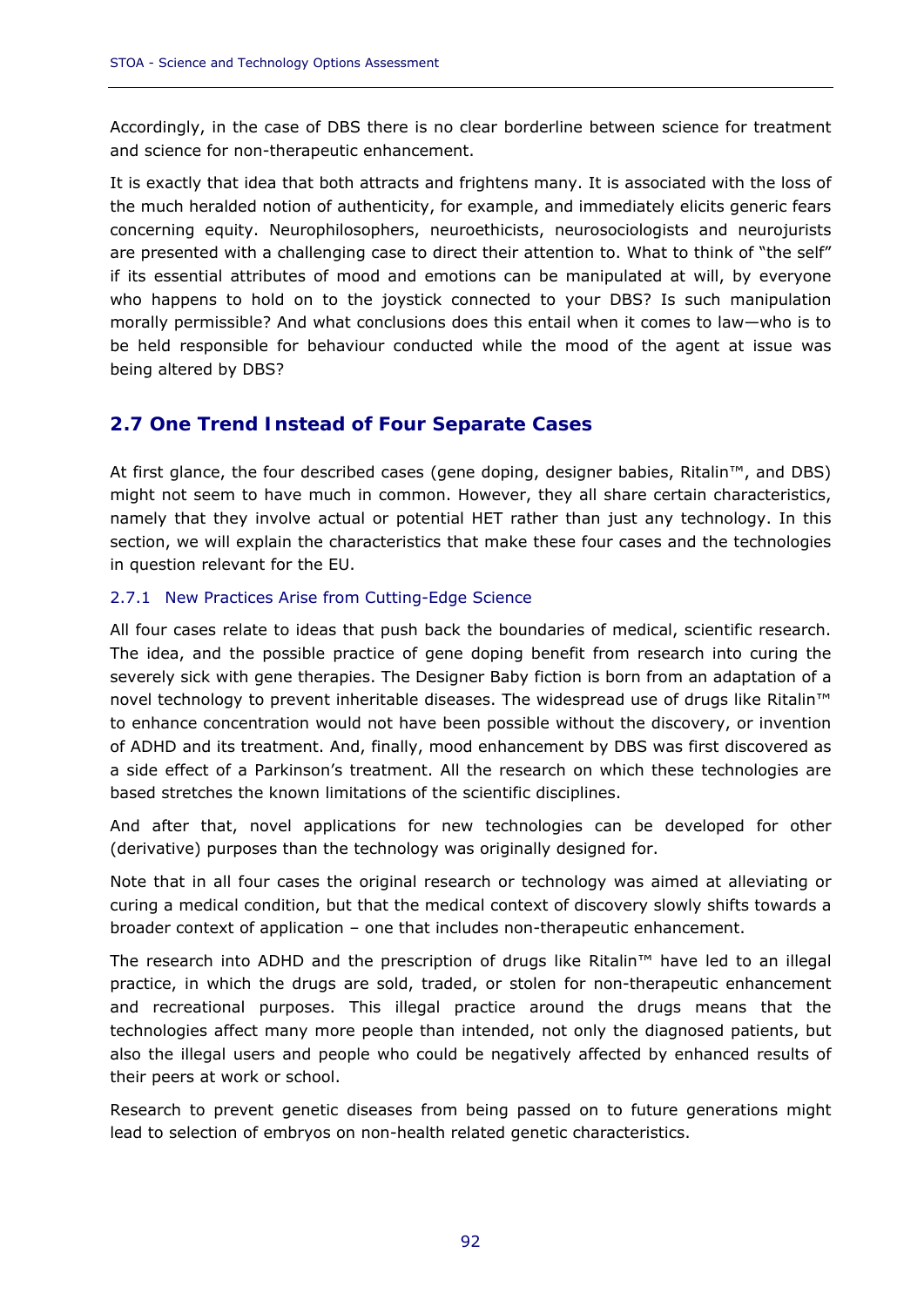This will put pressure on the selected children to live up to their parents' expectations, but might also cause resentment amongst children who have not been selected – for they could be jealous of the genetically better endowed other children or ask their parents why they did not use the possibility to select the best available embryo.

Gene therapies are being experimented with to cure dreadful deadly diseases. But if they can boost muscle growth, a relatively easily attainable toned body might be of interest of not only (semi-)professional or even amateur athletes, but also of anyone who wants that look without the exercise. And an improved endurance might interest not only athletes, but anyone who sometimes has to run for the train or is out of breath after climbing a flight of stairs.

Finally, the now still experimental technology DBS could conceivably be used to stimulate a good mood. Right now, this is a future scenario rather than a description of an existing practice. This future scenario could, however, have consequences for the larger community than just the users. For example, will a bright mood become a new social standard?

More worryingly, however, are concerns regarding the costs of the technology, unintended side-effects, the desirability of the social changes they will precede, and the acceptability of medical tourism to benefit from highly specialised medical or enhancement tourism. (Note, however, that some of these concerns are important questions for many technologies.)

# 2.7.2 Sufficiently Regulated New Practices?

Developing new, boundary-pushing knowledge or technologies and new medical practices is most often accompanied by debate amongst the scientific peers as well as the larger community. However, the world of science and technology has become an international one, which means that scientists not only discuss their results with their fellow countrymen (scientists as well as others), but also with people in other countries (via peer reviewed journals, conferences etc.). Furthermore, many international research projects exist.

Not only the scientific community has become an international one. People can travel easily to another place or even another country to see a specific doctor, undergo a procedure, or by (earlier available or cheaper) technology.

Mass media and especially the internet have created information platforms in which people exchange information about therapies for diseases they see themselves suffering from, the latest gadgets in technology, and all kinds of experiences with technologies.

Technologies that are available in other countries or regions of the world often come to the Member States in one form or the other. Many enhancement technologies derive from medical technologies.

The introduction of enhancement technologies via the medical domain can not only lead to medical tourism, but can also have the consequence that health care systems are pressured to treat people for more and more conditions (and to give people access to the same treatments that are available elsewhere). Whether people will be treated in their own country or whether they will travel to another country, they want to be reimbursed. This can in turn pressure the health care insurances to pay for all these treatments. Otherwise this could lead to a social divide between rich, enhanced people and poor, natural people. Such a divide could both arise within a Member State and within European regions.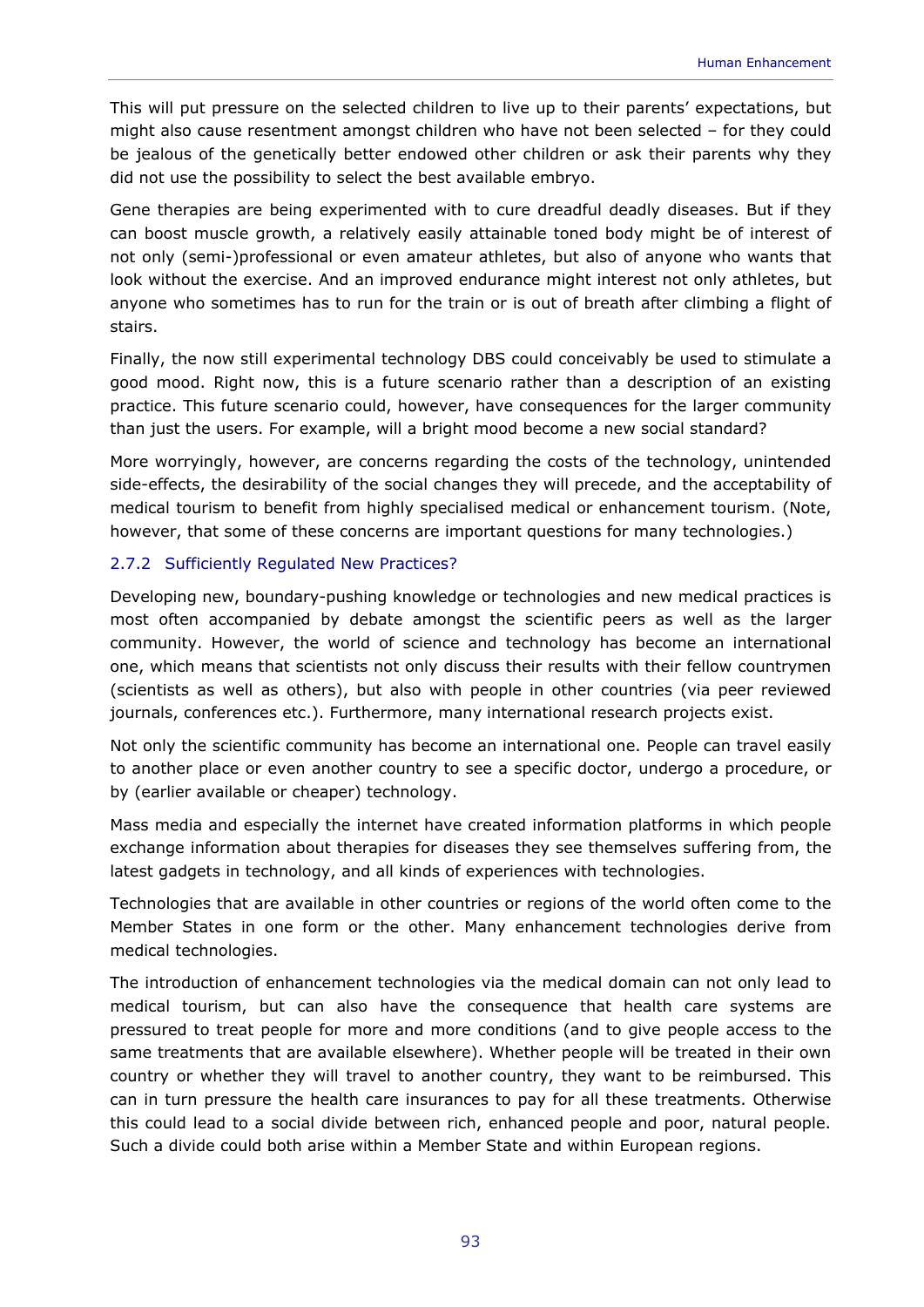The development of human enhancement technologies needs to be seen in this international perspective; but not only the development, since the use of and the way people think about the technologies will be influenced by the practices abroad.

Just a little over a decade ago, almost everybody thought that cosmetic surgery was morally condemnable, but more and more people now are embracing it to shape their bodies (and selves). The public opinion can change under influence of growing practices. Yet, the practices that arise around human enhancement are sometimes international (couples travelling to Belgium to undergo PGD, for example), sometimes national, and in other cases confined to certain sections of society (doping use in sports or the consumption of smart drugs as a study aid by students).

National debates about the technologies and regulation on the level of European Member States do not always do justice to human enhancement practices. If Germany for example outlaws PGD and people start to travel to Brussels, as they can under EU regulations, the national regulation does not seem to be effective enough to reach the goal. National regulation might thus even contribute to the processes at work in the cases, by opening up space or "forcing" people to seek a more liberal medical climate abroad or to resort to importing illegal cognitive enhancing drugs from a country with less strict regulation on trade or production of, possibly even ineffective or unsafe cognitive enhancement drugs.

Among the most important regulatory challenges raised by the practices discussed are unwanted (side-)effects, the purpose of Member States' or EU-funded research, and the costs and sustainability of - or solidarity behind - health care systems.

# **2.8 The Promotion of Human Enhancement**

In the preceding sections of Chapter 3, we have discussed how the perspective of human enhancement sheds new light on broader social processes and how actual and potential HET are perceived and culturally appropriated in society.

We have found that there are important societal tendencies, above all in the medical context, and strong bottom-up processes (including individual desires, fears, and needs) that are moving toward an enhancement society. In various parts of the study, we have also mentioned that the transhumanist movement is interested in HET and promotes a strongly affirmative perspective of human enhancement.

However, in particular in a policy context, one needs to counter the impression, which is widespread in ethical debates and the emerging broader public discourse on human enhancement, that organised transhumanists, with a few close allies and like-minded individuals in science and technology, are the only ones that are out to promote the massive use of all kinds of HET, the development and application of radical, second-stage HET, or far-reaching visions of an enhancement society and a posthumanist future.

In this section, we will point out some evidence that organised transhumanists are but the most vocal and activist element of a cluster of wider networks promoting an – often extremely – affirmative perspective of human enhancement.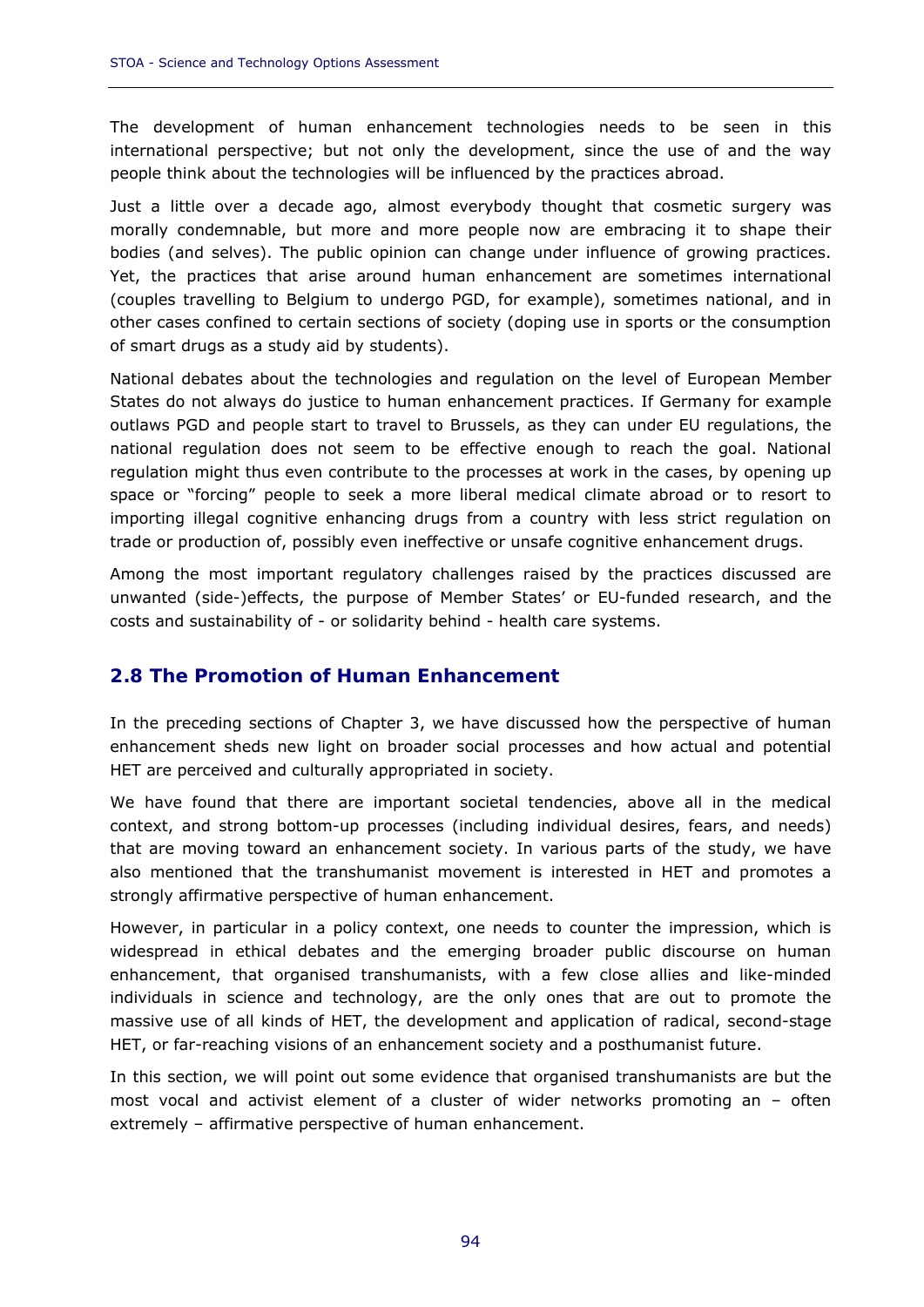They share, or at least tactically endorse, all or the key elements of a worldview whose core was concisely expressed in the first article of *The Transhumanist Declaration* of the World Transhumanist Association (WTA). The article says, "Humanity will be radically changed by technology in the future. We foresee the feasibility of redesigning the human condition, including such parameters as the inevitability of aging, limitations on human and artificial intellects, unchosen psychology, suffering, and our confinement to the planet earth."

Evidently, the transhumanist notion of our future is

- deterministic ("Humanity *will be* radically changed", *our italics*)
- fixed on technology (with humanity figuring as an object, not as an actor of change)
- radical and interventionist with regard to the world as we know it ("redesigning the human condition")
- tied to the hopes for eternal youth or individual immortality, cognitive enhancement, the rise of a powerful artificial intelligence, and a revolution in emotional life
- oriented towards an expansion into outer space
- generally focused on overcoming limits ("limitations", "confinement")

Below, we will discuss the features of this ideology of extreme progress in a little more detail and with a view on larger historical aspects (see Sects. 2.8.6 and 2.9).

In the following, we will first provide an exemplary overview of the networks and players promoting human enhancement and this ideology.

# 2.8.1 Organised Transhumanists, Their Mentors and Milieus

The transhumanist movement in the strict sense (cf. for the following e.g. Regis 1990), i.e. its organisational core, was largely shaped at an early point in time by the so-called "extropians", led by Max More (which is a self-chosen and self-documenting extropian name). This British, California-based consultant, who was trained as a sociologist, and transhumanist artist Natasha Vita-More (self-chosen name) have been a rather prominent couple in the American, largely Californian, milieu of visionary techno-enthusiasts since the 1980s (cf. Alexander 2003).

An important figure in the pre-organisational phase of the transhumanist movement was another technofuturistic sociologist, the Perso-American Fereidoun M. Esfandiary (selfchosen name: FM-2030) who envisioned that we are "(o)n our way beyond animal, beyond human, beyond transhuman − to a post-human dimension − FREE FOREVER IN THE UNIVERSE" (Esfandiary 1974, 298; the unusual and rhapsodic style is characteristic for many of his writings).

The U.S. technofuturist milieu of the 1970s also included the space flight and colonisation enthusiasts around the L5 Society, which later merged with the National Space Institute, founded by Wernher von Braun, to form the present-day National Space Society, the most important of a number of U.S. space advocacy groups.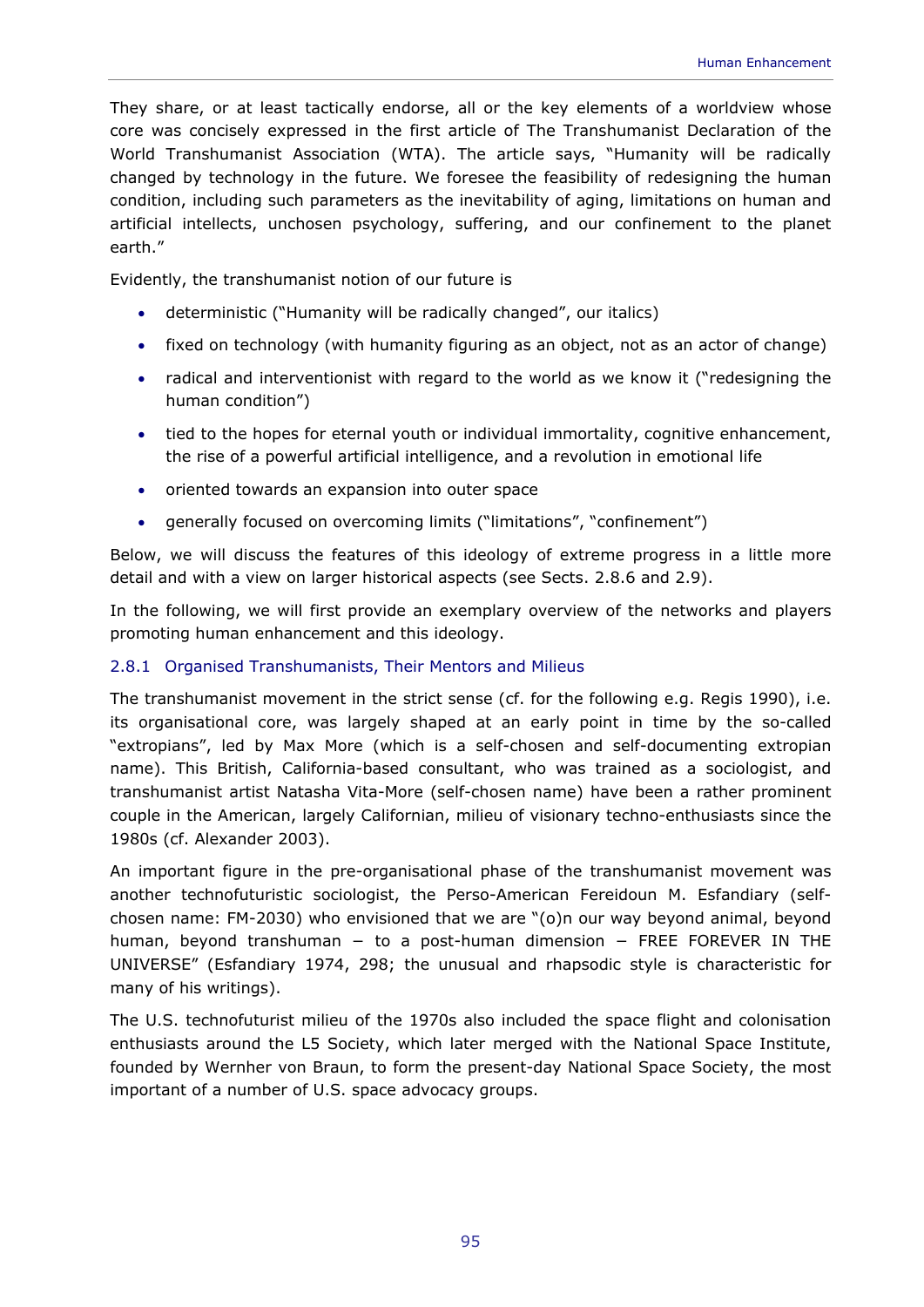The L5 Society included, for example, the famous and, to some, notorious psychologist, psychedelics activist, and late-life technofuturist Timothy Leary ("Turn on, tune in, drop out"), the influential nanotechnology visionary Eric Drexler, and the roboticist and artificial intelligence researcher Hans Moravec.

Drexler (1986), Moravec (1994, 1999), and the artificial intelligence research pioneer Marvin Minsky (1994) can be deemed the most important direct mentors or "father figures" of the transhumanist movement. Drexler and Minsky have also shown some support for the "cryonicists", another element of the U.S. technofuturist milieu which continues to exist until today. By taking care that after their death, their corpses or only their heads are frozen, they hope to have the chance to be revived by the means of a future medicine and technology. One far-reaching vision of Moravec and many other organised or non-organised transhumanists is that it will be possible in the future to download someone's personality or mind onto a computer, a vision that is shared by some members of the NBIC initiative on converging technologies (see Sect. 2.8.3). Drexler, supported by Minsky and Moravec, played a crucial role in the prehistory and early history of the promotion and political foundation of nanotechnology as a key technology field. The discourse on nanotechnology enabled the reintroduction of the ideology of extreme progress into the mainstream discourse on science and technology, and the rise of organised transhumanism to some prominence in it.

Recently, the notion of a "singularity", developed in the 1990s by the science fiction author and mathematician Vernor Vinge, appears to have emerged as the focus of large parts of transhumanist and allied networks that have evolved in the U.S. technofuturist milieu. The singularity is imagined as the result of an extremely rapid development of science and technology after which a powerful artificial intelligence and, possibly, a massively transformed human species will shape a world utterly different from our own.

However, the glimpses into this future taken by Ray Kurzweil (2005) and by proponents of the transhumanist branch of "singularitarians" seldom reveal another kind of society with regard to the socio-economic order or the non-material culture (Coenen 2007). Their other society is limited to material culture and, in particular, to high-tech artefacts.

The World Transhumanist Association (WTA) today appears to be the most vital and publicly visible transhumanist organisation, with several thousands members worldwide. Its leaders, such as the above-mentioned philosopher Nick Bostrom and the sociologist and ethicist James Hughes, have been highly active in the new ethicopolitical discourse on human enhancement and on converging technologies (see e.g. Hughes 2006), some of them gaining a reputation in the academic world.

They appear to take a more pragmatic and less visionary approach to human enhancement, favouring a political strategy which is more in line with the political mainstream in Europe than the often economically ultraliberal and rather anti-statist positions of leading extropians. Nevertheless, the WTA leaders still adhere to some of the most far-reaching posthumanist visions (cf. e.g. Coenen 2007).

WTA leaders and other organised transhumanists display a strong interest in technoscientific means to achieve happiness, a total control of emotions, and an improvement of human character, arguing, for example for a use of HET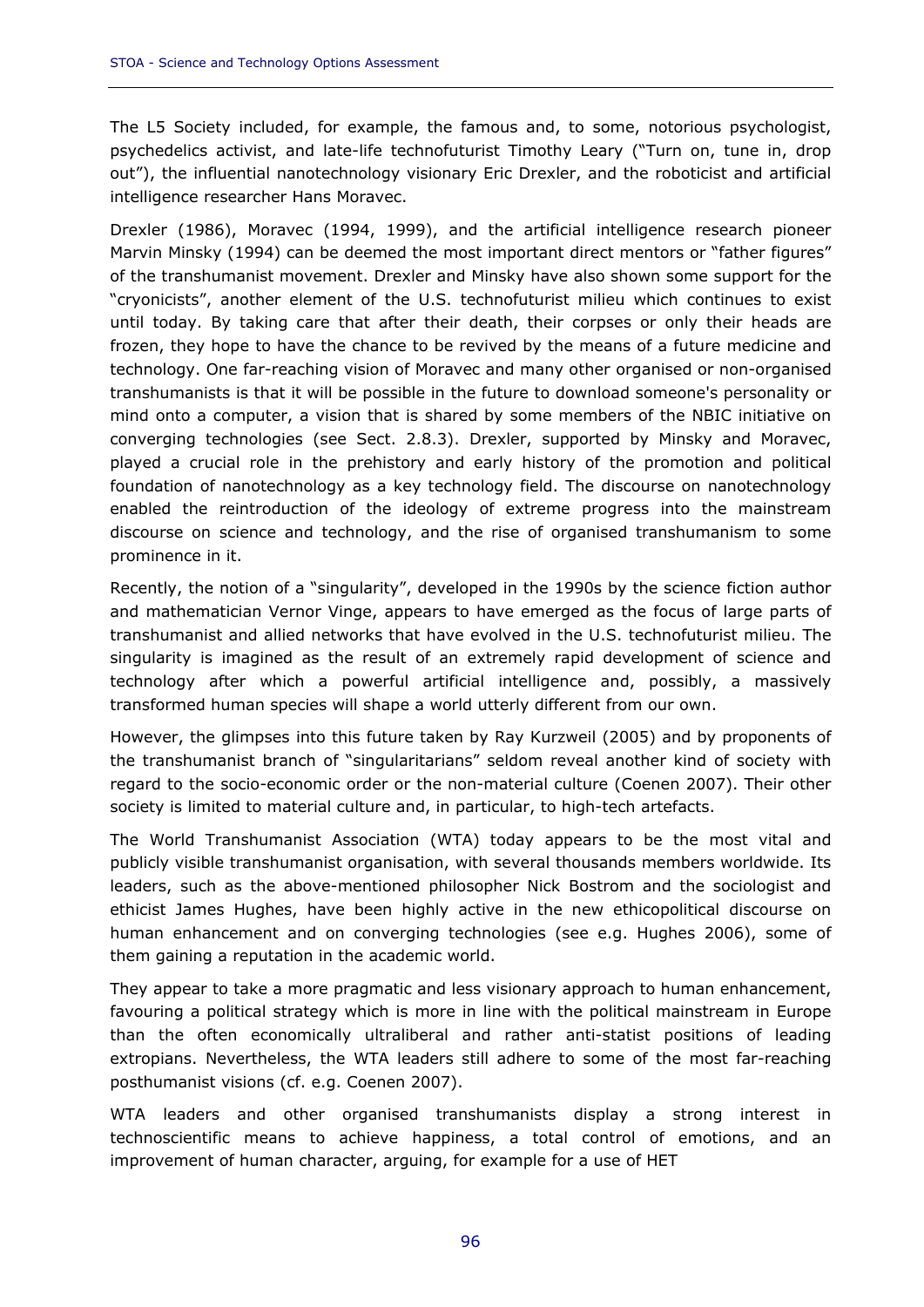- to manipulate lust, attraction and attachment in love and marriage, a "neuroenhancement of love" (Sandberg/Savulescu 2008)
- to "edit and augment our desires, to eliminate our vices and enhance our virtues", a "virtue engineering" (cf. Coenen 2007)
- to "become managers of the mixing console of our brains", "turning the buttons like a disc jockey" to "control our emotions ourselves" (cf. Nebbeling 2008),
- to enable a "paradise-engineering",
- or even to create a posthuman future utopia of eternal bliss, happiness and pleasure (Bostrom 2008a).

For a broader public, the trans- or posthumanist worldview became most visible during the international debate on the essay "Why the future doesn't need us" by the computer scientist, IT entrepreneur, and venture capitalist Bill Joy. In this essay, Joy (2000) launched an attack against Kurzweil's, Moravec's and Drexler's visions and the posthumanist worldview at large. It mainly became famous, however, because Joy, with his renown as a leading computer expert, proposed that severe restrictions be considered for several established, new or emerging key technologies such as nanotechnology, robotics, and artificial intelligence.

As previously stated, the promotion of human enhancement and of the ideology of extreme progress is in no way to be solely attributed to the rather small, close-knit networks of organised transhumanists and their immediate allies and mentors. Moreover, one should take into account, particularly in a research and technology policy context (cf. TAB 2008), that the influence of these networks and their ideas is also in no way restricted to isolated flare-ups in the mass media and some degree of interest in certain, rather detached academic fields, such as media and cultural theory.

In the following, we will briefly try to point this out with regard to science communication and the ethics of technology (see Sect. 2.8.2), political activities on nanotechnology and converging technologies (see Sect. 2.8.3), the biotech, and IT industries (see Sect. 2.8.4), and military and space research (see Sect. 2.8.5). Most of the impact is largely or entirely strongly felt in the U.S. and the United Kingdom.

### 2.8.2 Science Communication and the Ethics of Technology

It appears that the worldview of organised transhumanists and their mentors and close allies is at least partly shared or supported by a significant number of ethicists and of influential popularisers of science as well as by some key players in science communication in general.

Regarding the popularisers of science, some academically well-respected researchers in the fields of theoretical physics, astrophysics, astronomy, or cosmology should be mentioned such as Freeman Dyson, Michio Kaku, and the British Royal Astronomer Martin Rees. The latter has recently argued that we should take the "posthuman" era seriously and that we need to keep our minds open  $-$  or at least ajar  $-$  to the possibility that humans could change drastically within a few centuries (see http://www.edge.org/q2008/q08\_13.html).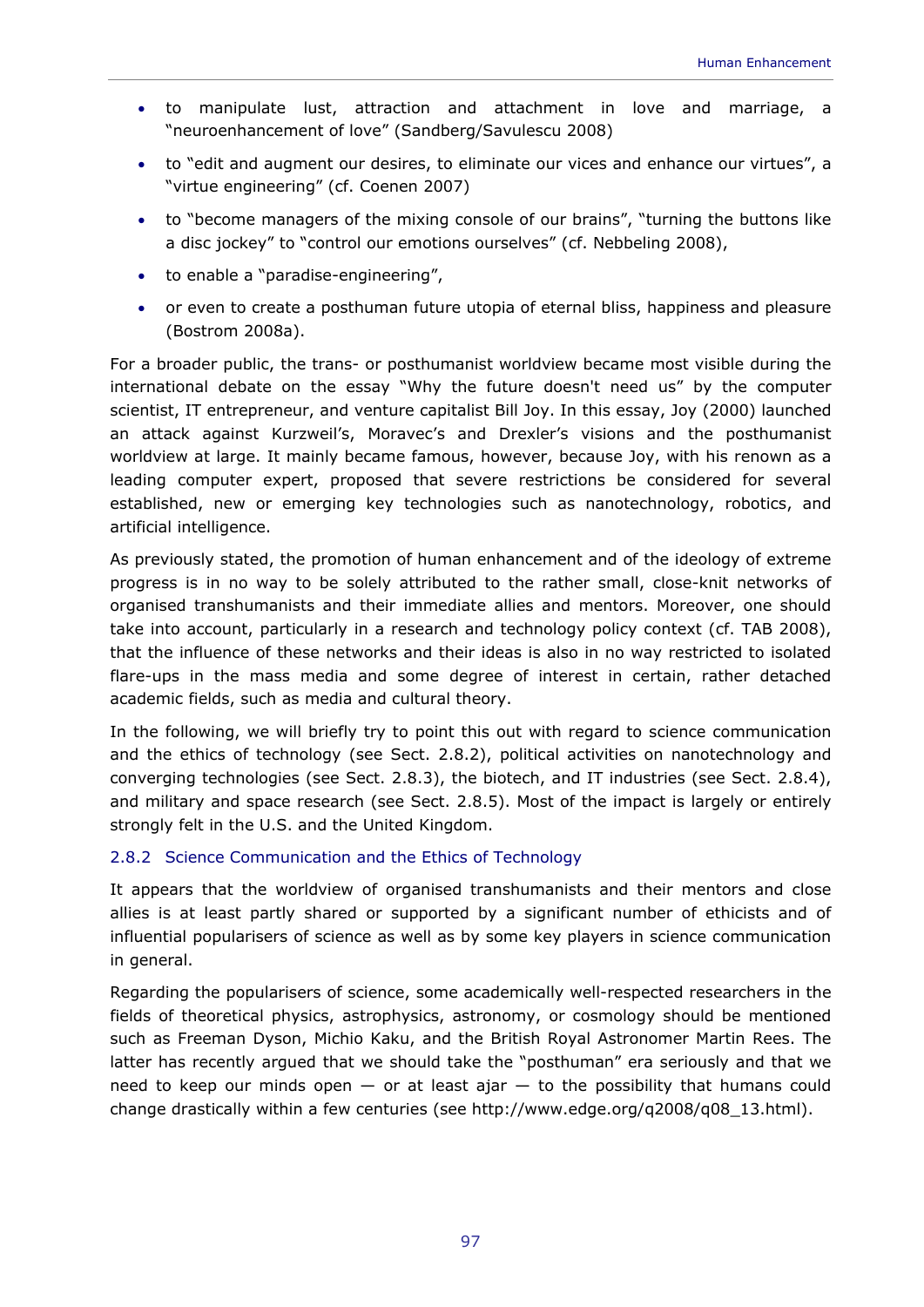Rees writes that these thoughts might seem irrelevant to practical discussions and best left to speculative academics and cosmologists, but emphasises that he personally no longer thinks this is true. He argues that humans, individually and collectively, are now so greatly empowered by rapidly changing technology that we can by design or as unintended consequences engender global changes that resonate for centuries and that policy-makers should indeed think that far ahead. In such planning, we should be mindful that it may not be people like us who confront the consequences of our actions today. In his view, we therefore are custodians of a "posthuman" future — here on Earth and perhaps beyond that cannot just be left to writers of science fiction. His colleagues Dyson and Kaku have provided quite detailed, extremely long-term visions of how such a posthuman future could come into being and what it could look like (see e.g. Kaku 1997).

To remain for a moment with these very visionary perspectives, we would like to draw attention to the fact that they are also having an impact on the public understanding of science through a range of journalistic and editorial marketing efforts.

A number of popular journals, some of them only online and all of them widely read by IT professionals and other technically savvy people, have for quite a long time now provided, a space for radical posthumanist thinking, and also for some of its criticisms. The US journal Wired in which the above-mentioned essay by Bill Joy was first published is one example and, in Europe, the online magazine Telepolis has, for example, been instrumental in popularising the visions of Moravec and transhumanism in Germany (cf. Paschen et al. 2004). To take another example from Germany, the debate on Joy's pessimistic visions has also been conducted in quality newspapers. It was, for example, used by the *Frankfurter Allgemeine Zeitung (FAZ)*, a leading newspaper, to present the views of Kurzweil, Minsky and other posthumanists to the public as instances of the forward-looking, pro-technology character of the U.S. as opposed to the presumed backwardness of Europe and, in particular, European intellectuals (who would still cling to outdated Marxist or Freudian and, in any case, technophobe notions of our present society).

The context of this was a more comprehensive attempt by the *FAZ* to promote natural science and technology issues in its culture and arts section. The *FAZ* cooperated here with literary agent John Brockman and his Edge Foundation which promotes an elitist notion of a new avant-garde of scientists, engineers, and technophile scholars (the "Third Culture") who, through their work and expository writing, are posited to be taking the place of the traditional intellectual in rendering visible the deeper meanings of our lives, redefining who and what we are (see www.edge.org). One of the most visible activities of the Edge Foundation is the *World Question Center* (in existence since 1998) which is a series of annual publications for which a larger number of scientists and writers are asked to answer one big question such as "What do you believe is true even though you cannot prove it?", "What are the pressing scientific issues for the nation and the world, and what is your advice on how I can begin to deal with them?" (a fictive question by the U.S. president), or "What have you changed your mind about? Why?".

Martin Rees' answer to this last question was that we should take the "posthuman" era seriously. Another answer brings us back to more mundane and short-term aspects of human enhancement and to a key player in science and science communication.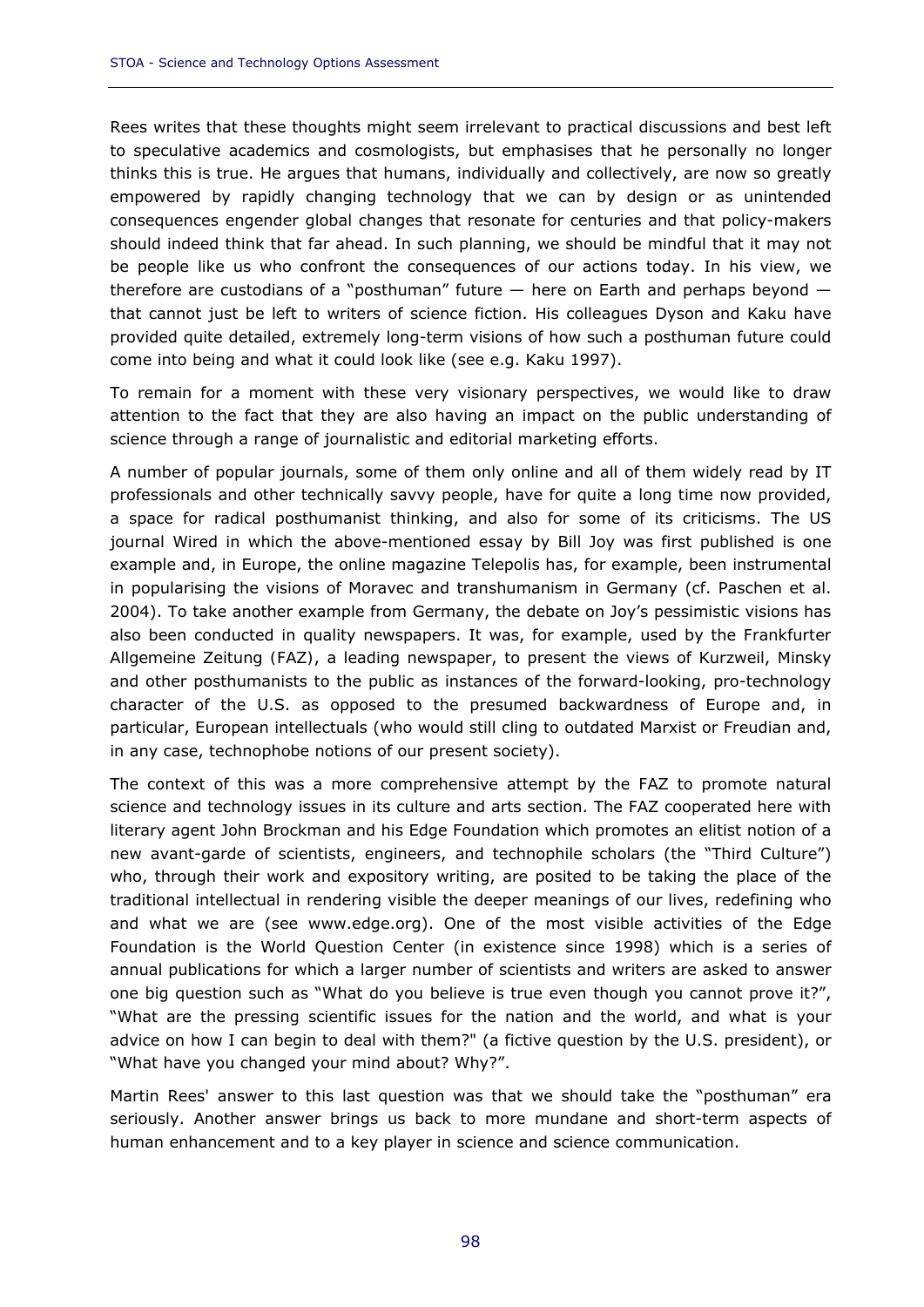Philip Campbell, editor-in-chief of the extremely prestigious and influential scientific journal *Nature*, confesses in his answer that he has changed his mind about the use of enhancement drugs by healthy people. He argues that the ultimate test of such a change of mind is how he would feel if his offspring (both adults) went down that road, and his answer is that, with tolerable risks of side effects and zero risk of addiction, he would approve of it if it had an appropriate purpose. Such a purpose would be, for example, gaining a better return on an investment of study or of developing a skill, not be confused with gaining an unfair advantage, and excluding unwillingly following the demands of others.

Campbell characterises cognitive enhancement as one example of debates about human enhancement that can only become more vigorous in the future, and as an example of a topic in which both natural and social sciences can contribute to better regulation. He reports that thinking about the issues and looking at the evidence-based literatures has made him realise how shallow his own instinctive aversion was to the use of such drugs by healthy people, and that this also led to an article that triggered many blog discussions (Sahakian/Morein-Zamir 2007). Campbell acknowledges that there are only anecdotal accounts and experimental small-scale trials showing that such drugs do indeed improve performance to a modest degree under particular circumstances, but points out that there is no doubt that pharmaceutical cognitive enhancers are used by academic faculties or people in other non-military walks of life. And he emphasises that manufacturers will not turn away the significant revenues from the illegal use of these substances by healthy people.

In his view, the illegality of an off-label use of such drugs to enhance performance reflects an official drug culture that is highly questionable, because it is wrongly founded in the idea that drugs used by healthy people are by definition a Bad Thing. Campbell argues that this in turn reflects instinctive attitudes bound up with "naturalness" and "cheating on yourself" that do not stand up to rational consideration or behavioural consideration.

He concludes that research and societal discussions are necessary before cognitive enhancement drugs should be made legally available for the healthy, but that he now believes that this is the right direction to take.

Recently, *Nature*'s campaign in favour of cognitive enhancement has been continued by an article in the journal which was co-authored by several scientists and scholars, and by Campbell himself (Greely et al. 2009). In this article, the authors sharpen the points that were already made in the above-mentioned article in *Nature* (Sahakian/Morein-Zamir 2007), namely that pharmacological cognitive enhancers are effective to a certain degree if used by "healthy normal people, improving their abilities to focus their attention, manipulate information in working memory and flexibly control their responses" (Greely et al. 2009). As we have shown above (see Sect. 1.2.1), the evidence for these claims is still scarce, a fact which is conceded by the authors. They again emphasise that the demand for and the use of such cognitive enhancers is already widespread, relying on the same limited evidence as the first article.

Although we do not know much about the use of such drugs by healthy people and their effects on them, the authors nevertheless forcefully argue for a legalisation of such uses.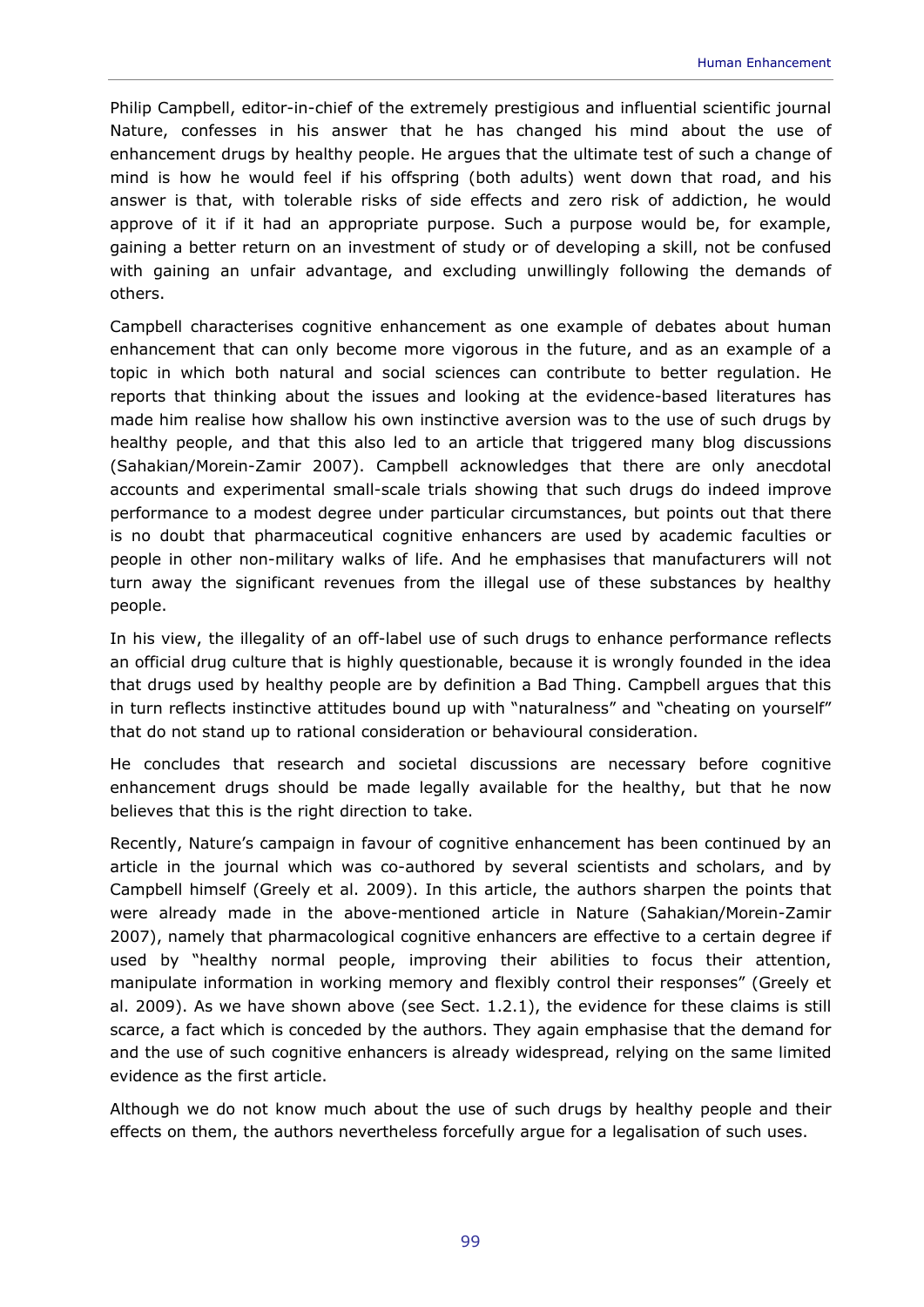The authors call for a presumption that mentally competent adults should be able to engage in cognitive enhancement using drugs. They call for an evidence-based approach to the evaluation of the risks and benefits of cognitive enhancement, emphasising that such an approach should not lead to an insistence on higher thresholds than those applied to medications. They argue that there should be a freedom from coercion to enhance, but name as actual or possible examples military personnel, children, and an extremely safe drug that enabled surgeons to save more patients. In their view, appropriate policy should prohibit coercion, except in specific circumstances for specific occupations, justified by substantial gains in safety, and it should also discourage indirect coercion insofar as employers, schools or governments should not generally require the use of cognitive enhancements. However, if particular enhancements are shown to be sufficiently safe and effective, this position might be revisited for those interventions.

In other words, *Nature*'s campaign veers towards an equal treatment of enhancement and medication and towards the promotion of even a use of effective and safe cognitive enhancers, in some cases even a mandatory one. Moreover, the authors dismiss in passing the criticism of such a stance on human enhancement by the President's Council on Bioethics as "persuasively rejected" by one of the co-authors of the article, namely the controversial, but influential British ethicist John Harris.

In their attempt to substantiate this claim, the authors rely on the rhetorical strategies that are outlined here in section 1.1.2: They equate new HET with such practices as education, use of tools (such as computers), and the consumption of coffee, offering an anthropological notion of human enhancement. Accordingly, pharmacological cognitive enhancers along with newer technologies such as brain stimulation and prosthetic brain chips should be viewed in the same general category as education, good health habits, and information technology  $-$  "ways that our uniquely innovative species tries to improve itself."

If provided with the appropriate caution regarding certain ethical, societal and risk aspects (such as fairness, social disparities, safeness, and individual freedom), we should "welcome new methods of improving our brain function", in a "world in which human workspans and lifespans are increasing".

The article has spawned several comments and criticisms, in the journal itself and elsewhere. The main points of critique were that the article largely neglected the addictive potential of many existing drugs used for human enhancement, and that the authors tend to overrate the evidence for the effectiveness of pharmaceutical cognitive enhancers. Transhumanists such as the philosopher Nick Bostrom welcomed the authors' approach.

Interestingly, *Nature* recently also provided transhumanists and other ardent promoters of human enhancement with a forum, namely the *Nature Debate* on "Enhancing the Body" in London in November 2008, in which they could address a public audience. The panel consisted of the above-mentioned Kevin Warwick, a professor of cybernetics who selfexperiments with implants to become the first cyborg, Andy Miah who advocates a liberal approach to human enhancement, and Aubrey de Grey who advocates research to rejuvenate the human body and thereby allow an indefinite lifespan. In its activities in science communication, *Nature* therefore obviously also supports the far-reaching transhumanist visions of human enhancement.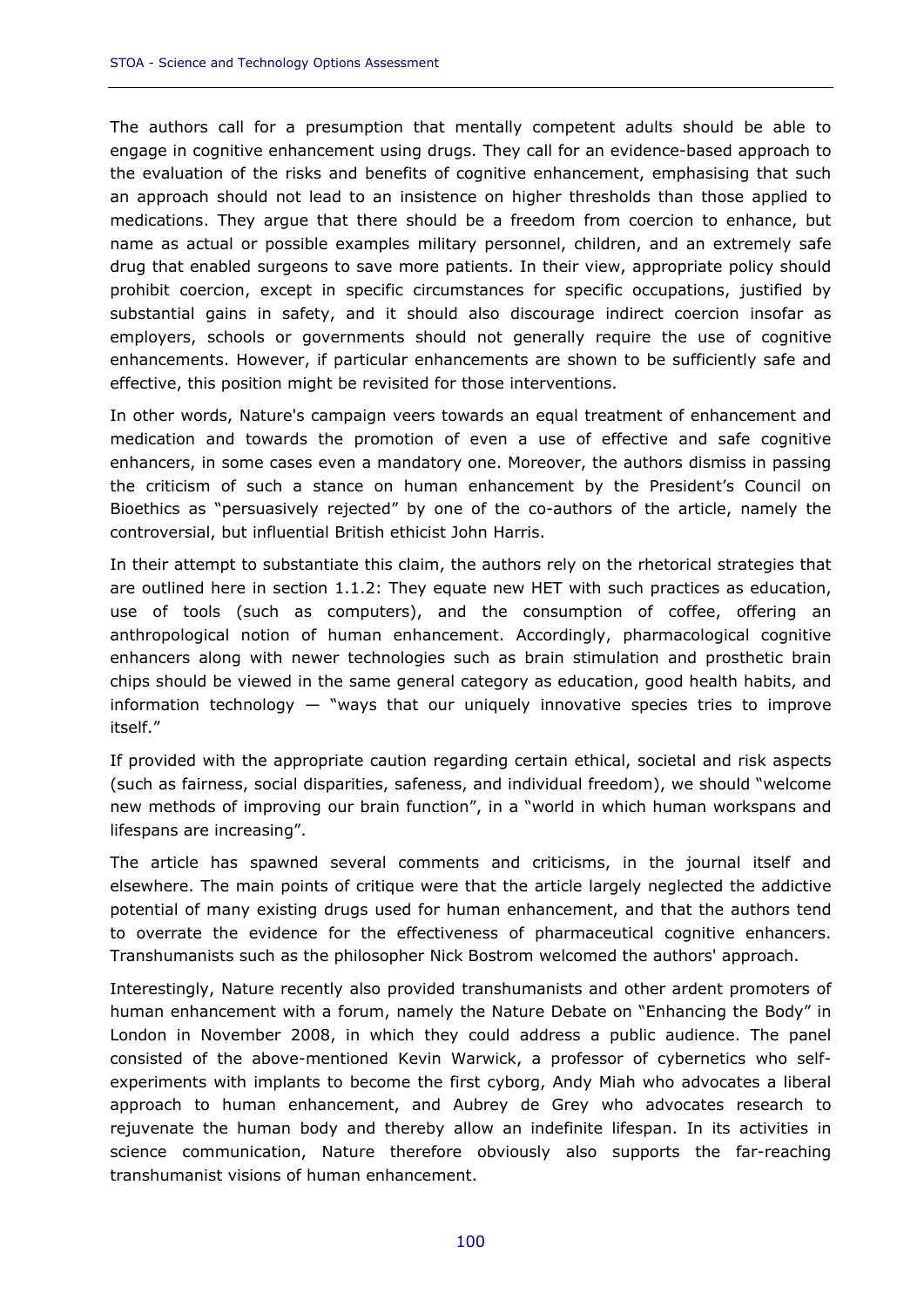*Nature*'s campaign appears to be just another example of speculative ethics which prematurely jumps from the "if" to the "then" (Nordmann 2007a), by taking some rather scarce evidence for the existence of moderately effective HET to promote a radically new approach to the governance of human enhancement, and even transhumanist visions and other instances of the ideology of extreme progress.

Controversial, but influential ethicists such as John Harris, co-author of the second article in *Nature*, and the above-mentioned Julian Savulescu, who appear to only tactically distance themselves form organised transhumanism, add a further dimension to the promotion of human enhancement: They sharpen the points made by the more moderate defenders of human enhancement by arguing for a "duty to enhance" in certain, rather widely defined circumstances. For quite some time now, some of these ethicists have also advanced elements of a negative eugenics, for example with regard to people with "intellectual disabilities" (cf. e.g. Savulescu 2001).

The ethicists who promote human enhancement can make their points in a professional ethical discourse which generally leans towards very visionary perspectives (cf. e.g. the criticisms Grunwald 2007; Nordmann 2007a, 2007b). Here, we encounter some moderate defenders or opponents of human enhancement and many, particularly religious, strong critics of HET and transhumanism who both tend to take the claims of transhumanists, the NBIC initiative or other promoters of human enhancement at face value, in the sense that they do not question the feasibility of some, and sometimes even the most extreme, visions of progress in HET. In this context, such critics and the transhumanists have been characterised as two camps waging "symbolic crusades", the former by trying to instigate "moral panic" without having cogent ethical arguments, the latter "selling morally uplifting beliefs" that neatly fit into the "current entrepreneurial culture" (Mauron 2005).

While this critique is too harsh, there is evidence that the strategic use of transhumanist and other technofuturist visions is central to the debates on human enhancement (cf. Coenen 2007, 2009): In terms of policy issues and basic assumptions of human corporeality, their conflict resembles a show fight between hostile brothers who are rivals, but work together to get as much public attention as possible. On a more general level, one should take into account instances of the use of speculative ethics as a kind or marketing instrument in a policy context: by claiming very early on actual or probable future ethical (and for this matter societal) implications for new or emerging technologies, interest can be raised for the relevant R&D fields. Paradoxically only at first glance can even extremely frightening, catastrophic and apocalyptic perspectives on such technologies be used in a combination with a strategy of "hype and hope". This aggravates the danger of a vicious circle in research, science and technology policy in which all the players involved (scientists, policy-makers, business representatives, NGOs, and social scientists and scholars engaged in accompanying research) compete to advance the most spectacular visions of future progress in science and technology and its impacts.

There are a number of further instances of the promotion of human enhancement by important players in the field of science communication and scientific policy consultancy which had to deal with the fine line between taking a broad look to the future and feeding the hype surrounding certain technologies.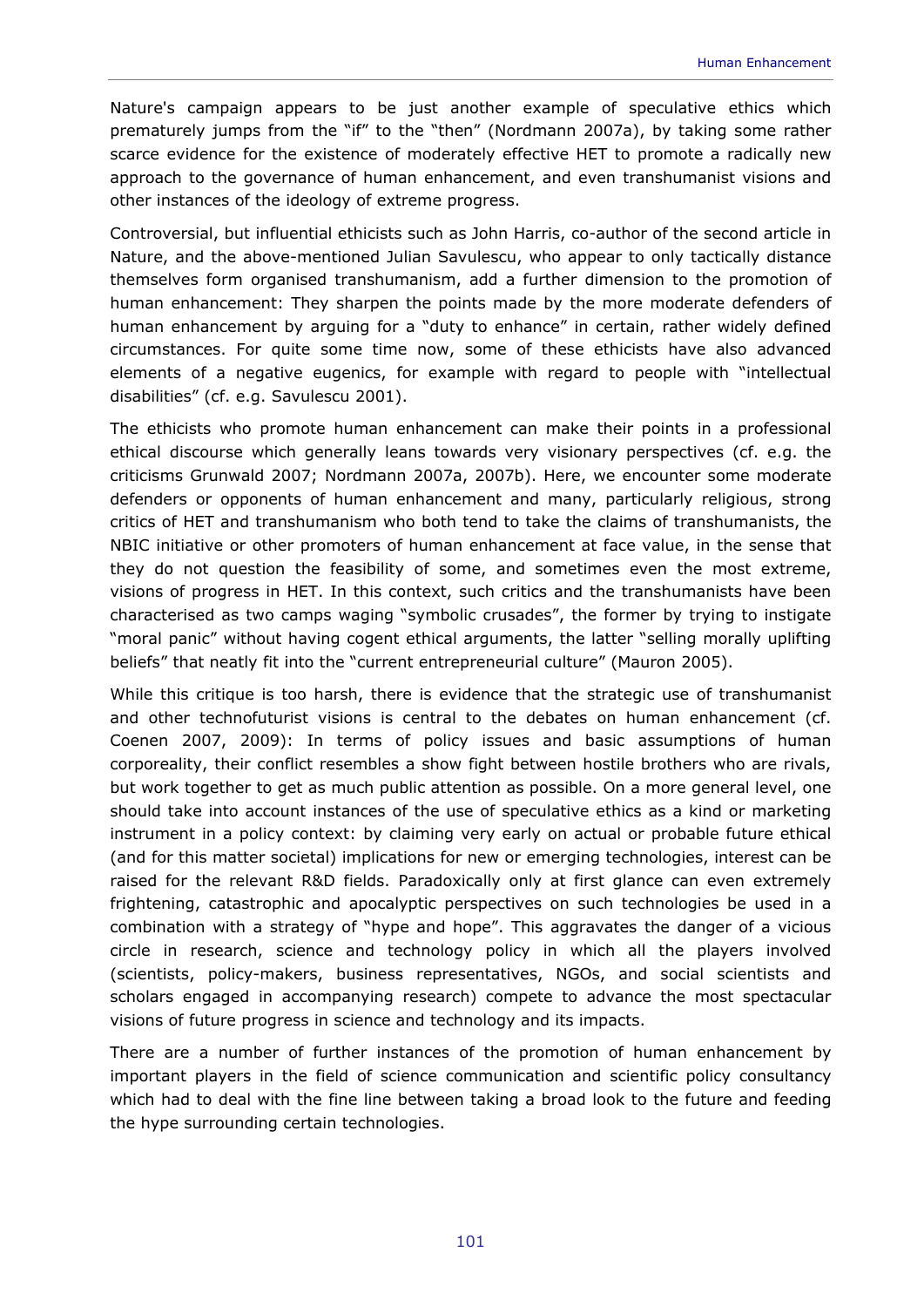Activities of the American Association for the Advancement of Science (AAAS) can serve as one example of an approach to the topic which integrates transhumanist and other highly visionary and biased technofuturist views in a way that amounts to restructuring discussions on science and technology from a specific, radical perspective of human enhancement (see http://www.aaas.org/spp/sfrl/projects/HE). Another example is a workshop held in 2006 in the U.S. on policy implications of technologies for cognitive enhancement (CSPO/ACG 2006). Both activities closely relate to or were directly inspired by the NBIC initiative on converging technologies in the U.S. (see Sect. 2.8.3), and they were strongly shaped by prominent transhumanist and other members of the NBIC initiative.

In our view, the problematic aspect of such endeavours is not that the transhumanist approach is taken into account at all, although a less prominent role for a representative of such a visionary and contentious movement appears to be advisable. The problem is that, at least for the sake of a lively discussion, the often overrated appraisals of the state-ofthe-art in HET by the technovisionaries are taken at face value, and the normative assumptions of the transhumanists are not, or only superficially discussed against the background of a broad spectrum of normative stances towards the interrelations of science, technology, and society and their future.

As our final example of how even the most extreme transhumanist visions are picked up by well-respected players in science communication, we take a recent special issue of *IEEE Spectrum*, the flagship publication of the Institute of Electrical and Electronics Engineers (IEEE). This is an important U.S.-based professional organisation of engineers, with more than 365000 members in around 150 countries. The special issue was devoted to the above-mentioned vision and concept of a "singularity".

In his editorial, *IEEE Spectrum*'s executive editor Glenn Zorpette makes fun of today's transhumanists and singularitarians and their hope of becoming immortal themselves by preserving their minds in some sort of digitally created Eden. Invited critical comments by Alfred Nordmann and John Horgan, for example, relate the hype about the singularity to the above-mentioned vicious circle in research, science and technology policy which appears to set incentives for overrating, if not the prospects of one's own scientific work, at least the works of researchers in other fields with whom one cooperates in interdisciplinary projects. The thought of the believers in the singularity is characterised as sloppy reasoning, wishful thinking, an invitation to irresponsibility, a yearning for transcendence, and as escapist, pseudoscientific fantasies.

So, why does *IEEE Spectrum* open its pages to some ardent promoters of this idea? And why did *Nature* start its campaign for legalising all kinds of cognitive enhancers and invite transhumanists and other champions of radical human enhancement to preach to the public in an event organised by the journal? What are the drivers in research and technology policy and the related ethical debates that have made the transhumanists appear to many to be a significant voice in the discussions on science and technology?

In the next sections, we would like to present some evidence that the rise of radical notions of human enhancement, and of transhumanism, is related to interests in research policy (see Sect. 2.8.3), some segments of industry (see Sect. 2.8.4), and military and space research (see Sect. 2.8.5), and that this rise should be analysed against the background of a long-term ideological development which challenges value systems, in particular European and Western ones (see Sects. 2.8.6 and 2.9).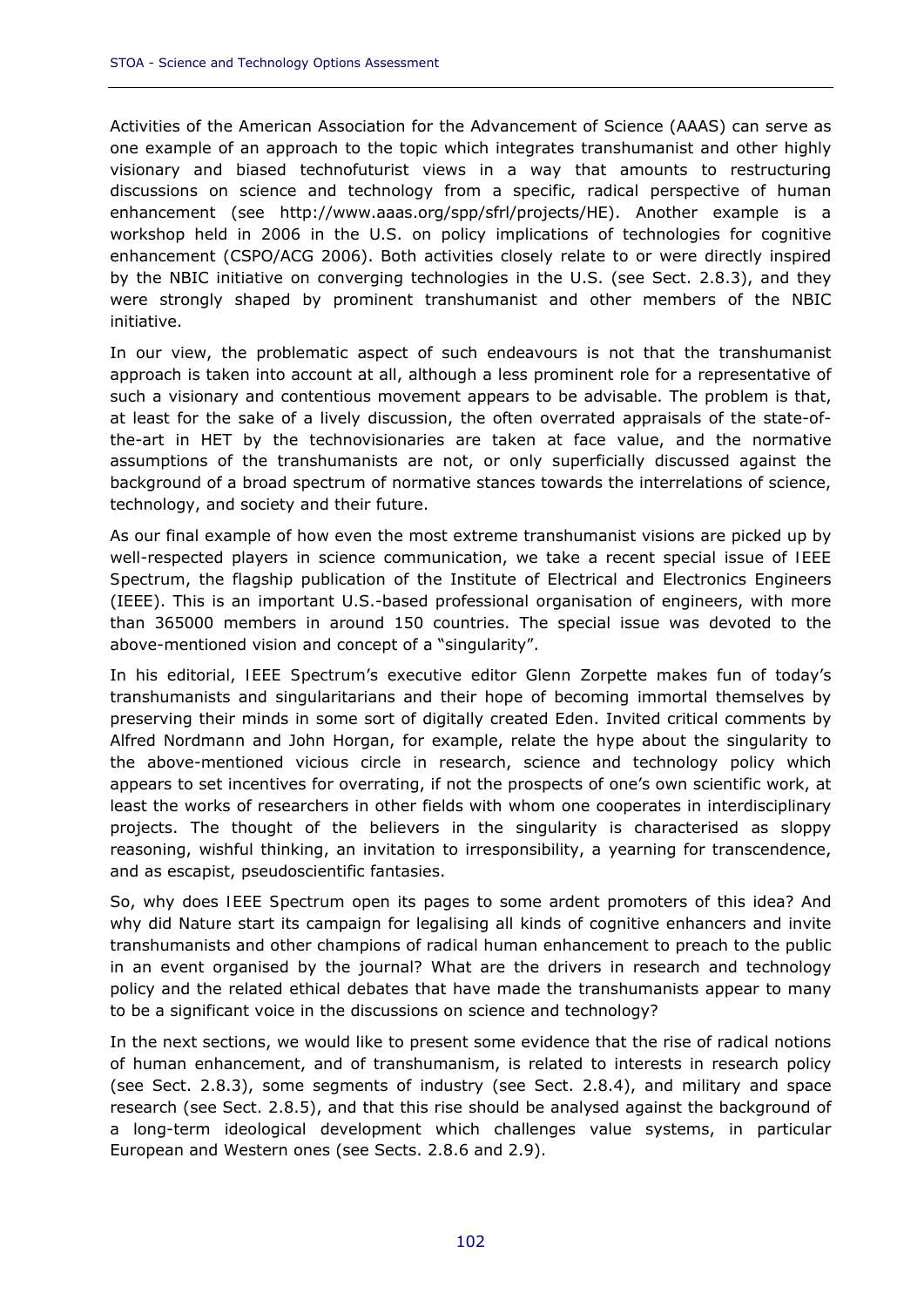# 2.8.3 Policy Activities on Converging Technologies

In the following, we add some analysis results and further information on the abovementioned NBIC initiative on converging technologies in the U.S. (Roco/Bainbridge 2002; Roco/Montemagno 2004; Bainbridge/Roco 2006a, 2006b). This initiative has been instrumental in advancing the debate on second-stage HET and has brought the topic of human enhancement to the attention of a wide range of players in the ethicopolitical discourse on nanotechnology and other fields of research and development (Coenen 2009).

"Converging Technologies" (CT), not to be confused with the notion of converging technologies in the media and IT industries, originally refers to the convergence of nano-, bio-, info-, and neurotechnologies (including the relevant research fields). We will not go into any detail here on the concept of technological convergence, or the very wide-ranging discussions on it and the initiative; for this, the reader is referred to some pertinent European reports on the topic which provide further references (Andler et al. 2008; Coenen et al. 2004; EU HLEG FNTW 2004; Paschen et al. 2004; STOA 2006; for an overview and detailed account, see TAB 2008).

Our main points here are the following: The NBIC initiative can be deemed the admission of a set of closely interrelated technofuturist visions into the research and technology policy discourse (cf. Coenen 2009). This set of visions resulted from a convergence of visionary traditions stemming from different fields of R&D, such as nanotechnology, artificial intelligence, and neuroscience, and focused on the topic of human enhancement.

The initiative also represents the convergence of interests of several institutional and private interests in the promotion of HET, and epitomises a new phase in the discourse on human enhancement which centres on second-stage HET. The NBIC initiative appears to have been inactive since 2006, and did not achieve its original explicit goals such as setting up a major new funding initiative under the label of CT. However, it certainly was instrumental in starting a debate on new and emerging technologies with a clear focus on second-stage HET. Moreover, some of the initiative's key players continue to advance their agenda in various contexts (cf. Andler et al. 2008; TAB 2008)

Key members of the initiative, which was led by the National Science Foundation (NSF), were the NSF's Mihail Roco, a science manager, engineer, and arguably the most important promoter of nanotechnology since the second half of the 1990s, and the above-mentioned William Bainbridge, also from the NSF, a sociologist of religion who adheres to a rather extreme version of the transhumanist worldview; he imagines our descendants, or even younger people alive today, as patterns of information, roaming in changing technobodies in outer space. Besides the NSF, the Department of Commerce (DoC) sponsored the workshops of the initiative.

Other institutions that participated included the Defense Advanced Research Project Agency (DARPA), other military research agencies, and NASA. Corporate participants came, for example, from the IT industry. Bainbridge has acted as the link between the initiative and the transhumanist movement at least since 2003, and has himself published far-flung visions of an extraterrestrial posthuman civilisation and an overcoming of death (e.g. Bainbridge 2004b). The intellectual and personal interconnections between the NBIC initiative and posthumanism are mainly represented by Bainbridge and his ideas on convergence, but there are also organised transhumanists who have contributed to its publications (e.g. James Hughes and Nick Bostrom).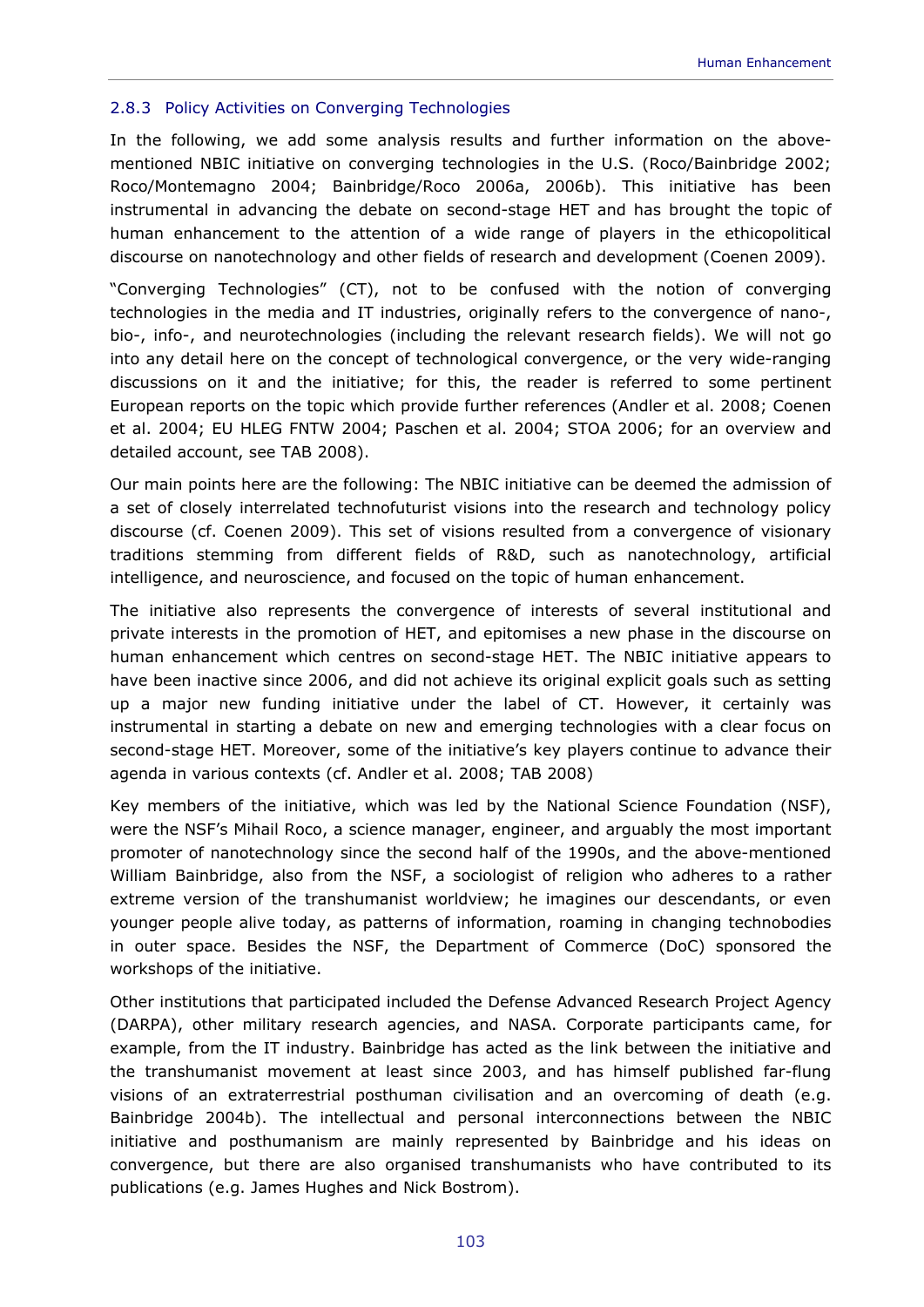The initiative's programme (Roco/Bainbridge 2002, 1, 5f. and 18-20) includes the vision that "the human body will be more durable, healthy, energetic, easier to repair, and resistant to many kinds of stress, biological threats, and aging processes" and a view of a transformed civilisation looming on the horizon, in which advances in nanoconvergence will enhance sensory and cognitive capabilities (also "for defense purposes") and enable "brain to brain inter-action". This might then lead to "wholly new ethical principles" that will govern "areas of radical technological advance, such as the acceptance of brain implants, the role of robots in human society, and the ambiguity of death in an era of increasing experimentation with cloning".

Moreover, the editors hope that technological convergence will go hand in hand with "human convergence", leading to a "golden age" characterised by "world peace, universal prosperity, and evolution to a higher level of compassion and accomplishment". Humanity might then become something "like a single, distributed and interconnected 'brain'" or a "networked society of billions of human beings" – possibly regulated with the help of "a predictive science of society", by applying "advanced corrective actions, based on the convergence ideas of NBIC" and an "engineering" (Bainbridge 2004a) of culture, with the aim of securing the U.S. hegemony.

Some participants were impressed by the long-term potential for "uploading" aspects of individual personality to computers and robots, thereby expanding the scope of human experience and longevity (Roco/Bainbridge 2002, 86).

In the most recent publications of the NBIC initiative (Bainbridge/Roco 2006a, 2006b), highly optimistic authors, some of them organised transhumanists, have been invited to contribute articles. Moreover, on several occasions Bainbridge has conjured up massive future conflicts over CT between optimistic technofuturists and religion and (his words) "other reactionary forces".

The initiative's focus on human enhancement (e.g. Canton 2004) was facilitated by the fact that other institutions were interested in a deliberation on this theme with regard to CT (cf. Coenen 2009): DARPA used the opportunity to promote some of its pertinent, cutting-edge research projects; the foresight think tank of Sandia National Laboratories introduced its ideas on the future role of the NBIC fields in a global security context; and the DoC included transhumanist ideas in its strategy of "hype and hope".

Without ever realising its goal to be transformed into a major R&D funding initiative, the initiative remained a kind of mix of accompanying research and high-level promotion activity. It had already passed its peak of (still moderate) political influence in 2003 and 2004.

Important participating institutions withdrew, such as those from military research, and well-respected scientists and scholars were largely replaced as authors of contributions to the conference reports by pro-HET activists and transhumanist ethicists and social scientists.

However, the institutional constellation and the participation of high-level politicians, scientists, and representatives of government institutions and private corporations created the impression that the "NBIC initiative" is an official US activity, which, in turn, triggered initiatives on CT in Europe (HLEG FTNW 2004; cf. Coenen et al. 2004) and elsewhere (see for an overview: Andler et al. 2008 and TAB 2008).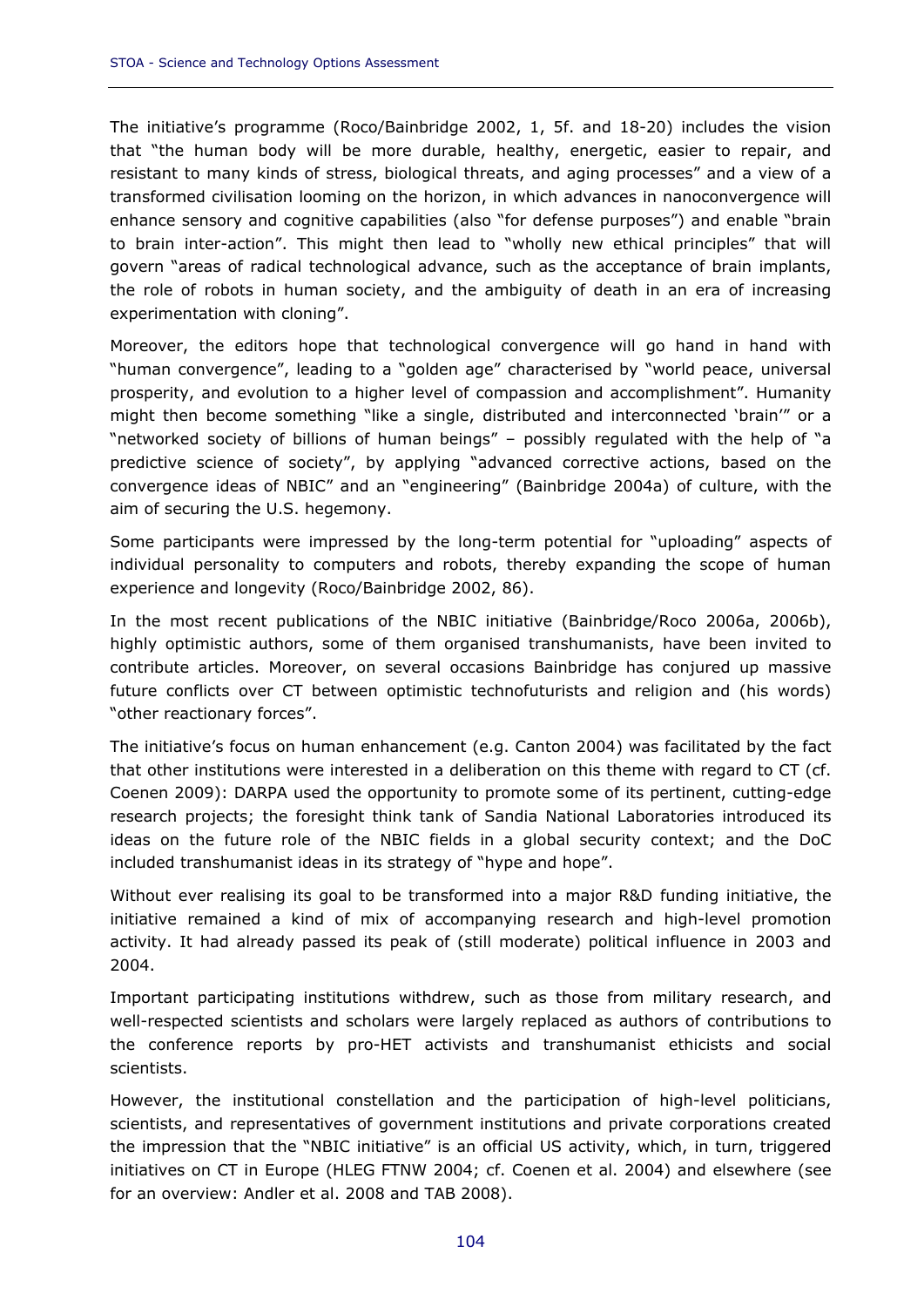Well into the second half of the present decade, the discourse on CT was mainly restricted to experts concerned with research and technology policy, to a few NGOs, to some active journalists, and a few concerned ethicists, other scholars, and Christian lay activists. However, recently the topic has as it were matured, in two respects.

Firstly, the EU has now become the primary global actor with regard to activities in research policy that are explicitly related to processes of technoscientific convergence (cf. Andler et al. 2008; TAB 2008). During this expansion, the EU made itself largely independent of the content particularities of the American NBIC initiative, especially with regard to the emphasis on human enhancement. In the EU's Seventh Framework Program, the idea of convergence has developed into a key element in the support of nanoscience and nanotechnology and gained in significance in other areas, especially emerging information and communication technologies. At the same time, the EU has apparently become the most active party with regard to funding research on convergence that takes place outside the natural sciences, so-called accompanying research.

Secondly, the topic of CT, and with it some of the more visionary ideas, has become an issue in innovation studies, philosophy, science and technology studies (STS) and other fields, with several special issues and contributions to well-respected journals and a number of conferences, thereby becoming more academic.

However, the prospects of enhancing or augmenting human cognitive and physical capabilities and the significance of the "technoimaginary" (including futurism and science fiction) are still central issues of the debate on CT, mainly due to the original initiative in the US.

The NBIC initiative's program and cultural context reflect processes which can be deemed a convergence of visions from popular culture and various fields of S&T, above all the NBIC fields, including "strong" artificial intelligence (AI), robotics and brain science. Many of these visions are technofuturistic in the sense that they portray a future in which the human condition (and, in particular, human corporeality) and some features of societies are fundamentally transformed by technology.

While technofuturism, and, for that matter, transhumanism are certainly not new phenomena, they have apparently been experiencing a kind of revival since the 1980s, leading to a convergence of visions which reconstituted in a new form and with some new features the ideology of extreme progress of the 1920s and 1930s (see Sect. 2.8.6). The NBIC initiative epitomised and boosted these processes in the political sphere.

The NBIC initiative and the remarkable number of discussions and activities triggered by it can largely be attributed to a convergence of interests on the part of institutions and players in research and technology policy, including the NSF, DoC, DARPA, NASA, and a number of firms and research centres and group. It did, however, also significantly contribute to the new rise of attention for the ideology of extreme progress and, in particular, transhumanism.

In the following, we will briefly present some further evidence that the NBIC initiative cannot be deemed an isolated activity, driven or hijacked by a small number of transhumanists.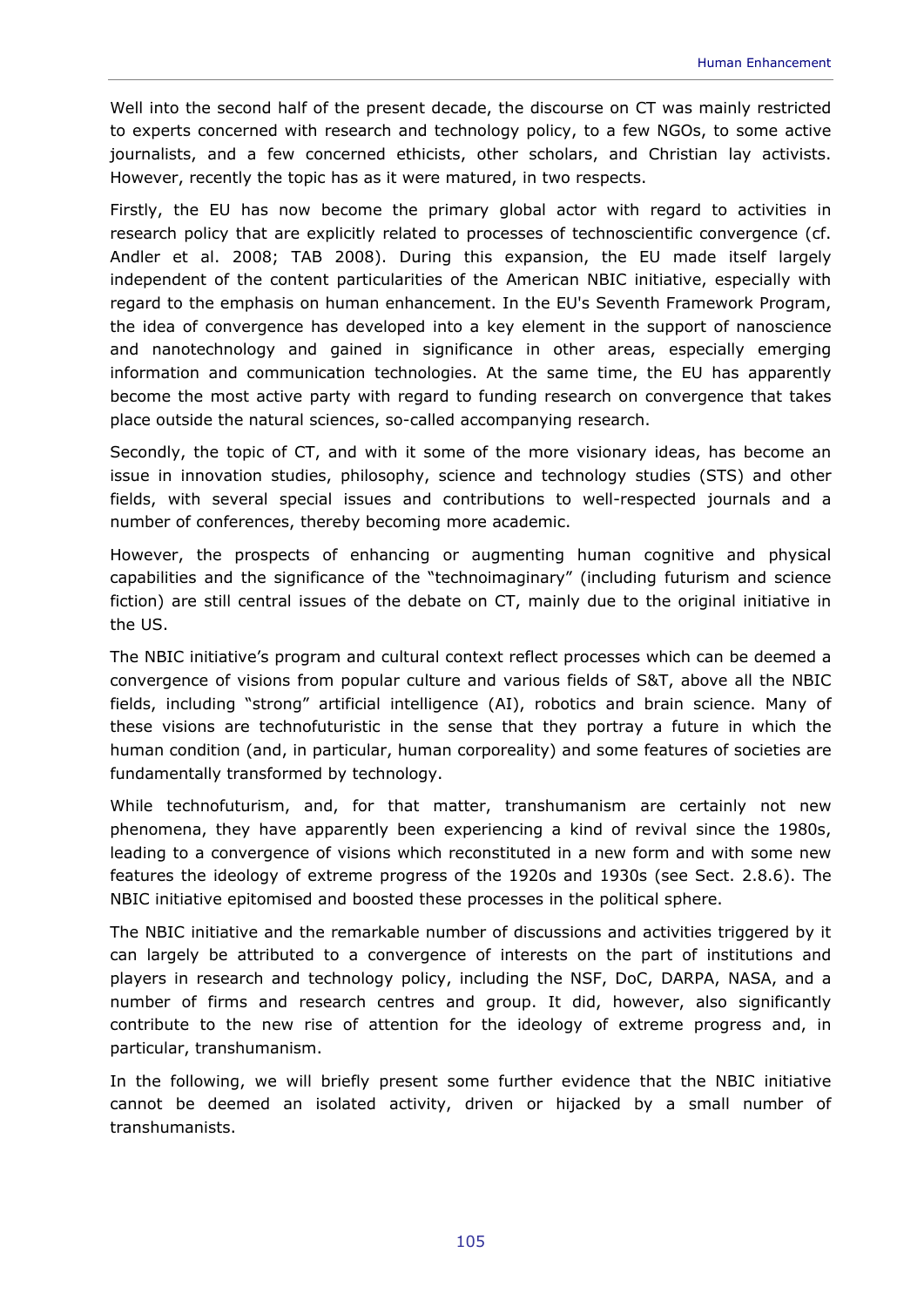### 2.8.4 Industry and Investors

Scoffers may point out that an attractive transhumanist vision of the future may serve as a great marketing tool for companies and research institutions in biotechnology and information and communication technology: In a world where computers are intelligent and have been merged with their users— who live genetically enhanced, in perfect health and happily ever after— in such a world the products and services of these industries will be highly cherished. In fact, the activities of companies and influential leaders in these fields let this sarcasm appear plausible.

According to journalistic accounts, as early as the 1990s some influential biotechnologists engaged with the fringe parts of the anti-ageing movement in the U.S. reassured these "life-extensionists", who are closely connected with transhumanist organisations, that the goal of their work and companies was practical immortality, i.e. to keep people alive forever (cf. Alexander 2003).

Today, it appears mainly to be IT millionaires who are funding such research and also the work of advocacy groups that conceive of ageing as a treatable or even curable disease.

While research with the relatively conservative goal of increasing the maximum human lifespan by a couple of decades is funded, for example, by the Ellison Medical Foundation, founded by IT billionaire Larry Ellison (in 2009 ranked #4 in the Forbes global list of billionaires), there are also IT millionaires who sponsor research into and advocacy of the more ambitious goal of overcoming ageing, epitomised by the British researcher Aubrey de Grey. Some funding of this kind of research is anonymous, but German-born U.S. billionaire Peter Thiel (ranked #377 in the Forbes list of the richest Americans), for example, who has made his fortune with Internet services, openly supports and funds de Grey, recently donating 3.5 million U.S. dollars.

While one could argue that the rich and powerful have always tended to support endeavours that would enable them to stay young, healthy or live forever, the degree to which the IT industry has embraced far-reaching transhumanist visions still remains remarkable. To give but a few more examples: Thiel is also engaged with the singularitarians and has been instrumental in starting a series of annual conferences organised by the Singularity Institute for Artificial Intelligence, at which he himself gave a lecture.

Recently, these conferences, which are sponsored inter alia by an investment company owned by Thiel, and by Google, have attracted the attention of several high-ranking IT industry executives, such as Google's director of research, Intel's vice president and chief technology officer, and a member of the small group of IBM's so-called "master inventors". The leading figure of the singularitarians, the inventor and entrepreneur Ray Kurzweil, is advising Microsoft's Bill Gates on future issues and has been hailed by him as the best person at predicting the future. In the summer of 2008, a video featuring his visions and ideas on singularity was prominently shown at Intel's International Developer Forum during the speech by Justin Rattner, Intel's vice president and chief technology officer, who predicted that humans and machines are indeed starting to cross the chasm between them and move closer together, to ultimately reach that point where machine intelligence exceeds human intelligence, i.e. the Singularity.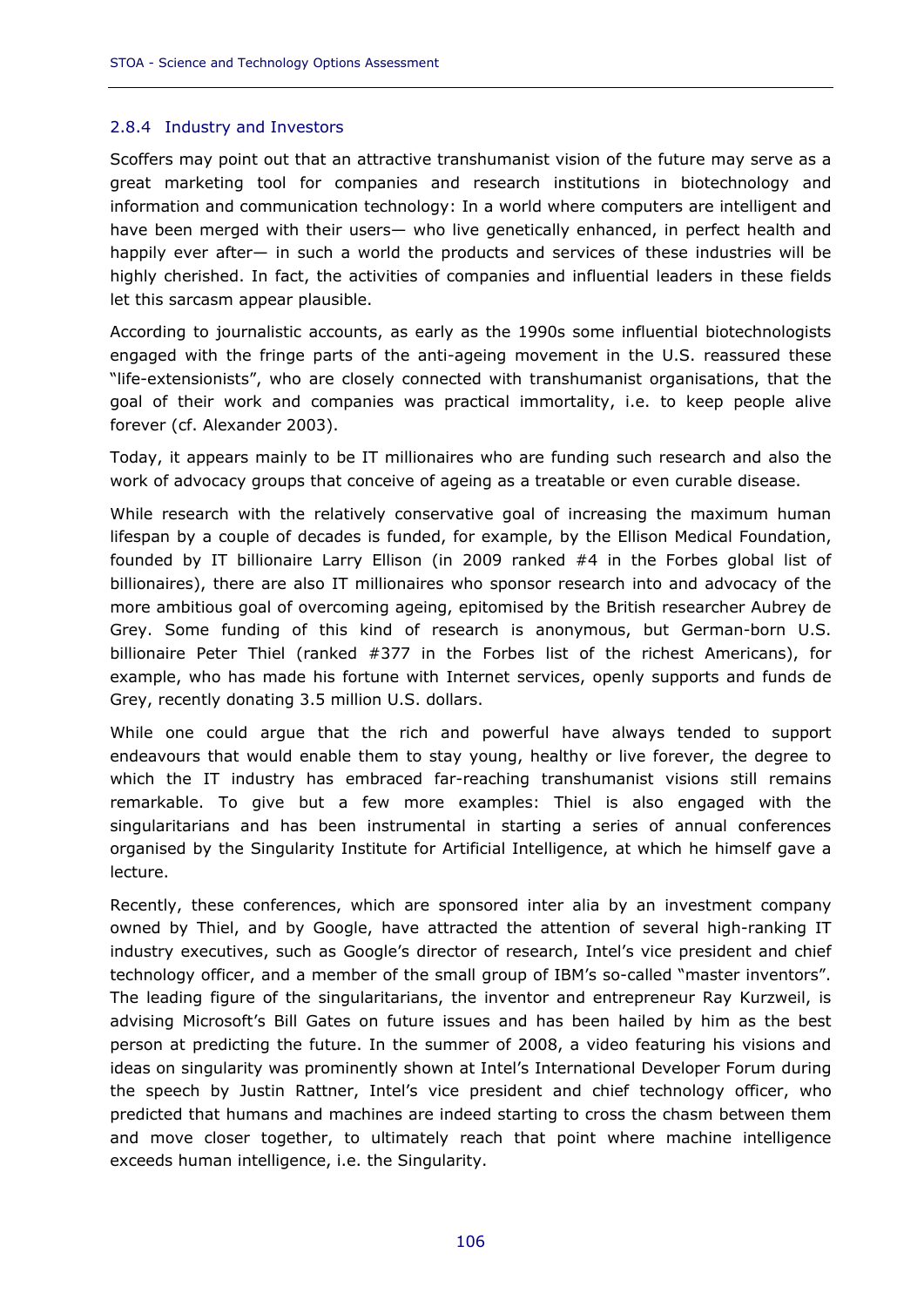#### 2.8.5 Military and Space Research

Military research and space research in the U.S., the country on which HET discussions are focused, share a long-standing interest in radical notions of an interventionist, or manmachine symbiosis-oriented enhancement of human performance. It suffices here to mention the well-known concept of a cyborg ("cybernetic organism") which was developed in a space research context, and the important contributions by DARPA to the fields of man-machine interaction, and to concepts of a "co-evolution" of humanity and technology (e.g. Engelbart 1962).

There appears to be, however, a significant difference between military and space research in this context: While both are looking for practical solutions, the very notion of outer space evokes big and even eschatological questions. Moreover, the goal of enabling humans to live for a time beyond the Earth, and, even more so, the highly visionary, but nevertheless still latent dream of space colonisation (see Sect. 2.8.1), both provide points of departure for the development of far-reaching technofuturist visions. One could argue that large parts of the ideology of extreme progress and, in particular, of transhumanism adhere to an anthropology which bases its main concepts on speculations of how transformed humans could dwell and spread in outer space.

Military research, on the other hand, is interested in space as a new strategic core area, but will always focus on the rather mundane goal of winning wars on Earth. Moreover, the military in democratic countries tends to be very cautious with becoming ideally associated with issues that might impede its public image. Therefore, the indeed widespread visions of creating an invincible soldier are normally not related to any larger ideological schemes.

Nevertheless, in addition to the involvement of military research institutions in the NBIC initiative (see above), there are some instances of their interest in core elements of the idea of ideology of extreme progress and its prophets.

In December 2008, Kurzweil was a speaker at the 26th U.S. Army Science Conference and presented his ideas, including his visions of coming epochs. According to him, technology will first master the methods of biology, including human intelligence, and lead to a merger of technology and human intelligence.

This would enable, in the next, apparently final epoch, the spread of a vastly expanded, largely non-biological human intelligence through the universe, which in turn would "wake up", by a process of a saturation of its patterns of matter and energy with intellectual processes and knowledge.

Besides such isolated examples of the interest of military research institutions in the broader ideological aspects of human enhancement, one can also mention that, in interviews and public presentations, staff members of DARPA have emphasised the notion of a directed evolution, based on science and technology, which is a core element of the ideology of extreme progress, but extends, e.g. under the labels "self-directed" or "participant" evolution, to larger parts of technoscientific discourse (Mauron 2005). One former DARPA programme director, an experimental psychologist now at the U.S. Naval Research Office, put it this way in a presentation on its programme on "augmented cognition":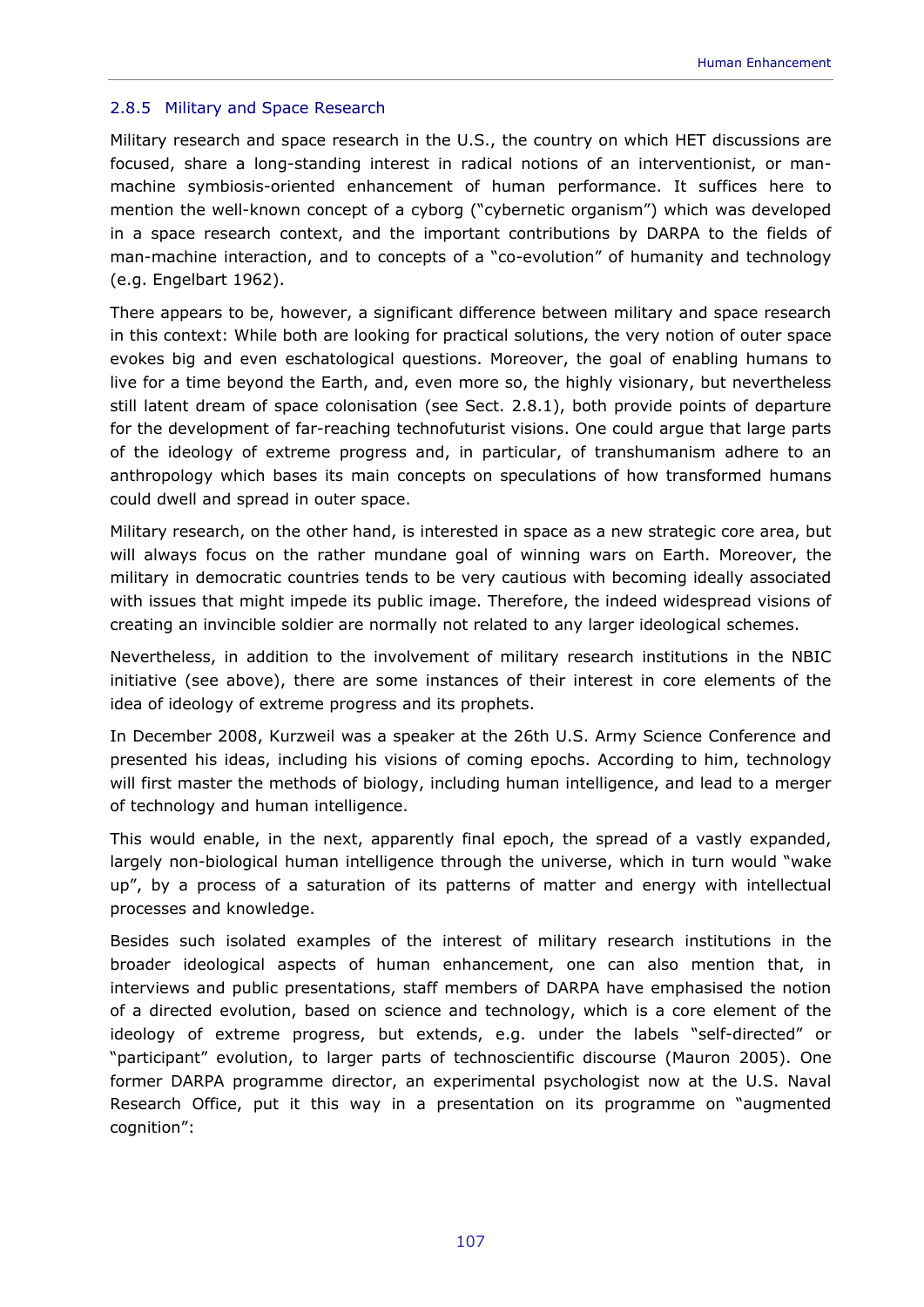"We are entering an era of unprecedented human advancement in which Darwinian principles of evolution may begin to show signs of artificial self-acceleration. Cutting edge, state-of-the-art scientific domains such as genetics, biomedical informatics, and cognitive psychology could, in fact, reduce today's accepted timeline of phylogeny from a few million years to a single human lifetime. Granted, this requires revolutionary scientific leaps, but we should no longer consider ourselves in a position to discount these possibilities as mere science fiction. (…) Augmenting cognitive functions such as perception, comprehension, insight, and memory overtly transcend the traditional boundaries of the slowly evolving human mind and body" (Schmorrow 2002, n.p.).

Furthermore, ideas developed in projects funded by DARPA in the 1960s have not only been instrumental to the rise of the Internet and computer technology in general, but still influence far-ranging visions of a co-evolution of humans and technology (for the role of such ideas in the activities of the NBIC initiative, see Roco/Montemagno 2004).

More importantly, however, the practical, development-directed visions of DARPA and other military research institutions, as well as their funding of a relatively large number of R&D projects in very diverse fields from the perspective of non-therapeutic enhancement (cf. TAB 2008), are among the most important and persuasive reference points for ardent promoters of HET who argue that their visions have already started to materialise.

Space research arguably is one of the R&D fields most prone to highly visionary thinking (for a philosophical and ethicopolitical analysis, see Grunwald 2008, 198ff.). This comes as no surprise given its target of exploration; we already pointed out above (see Sect. 2.8.1) that the visionary edge of U.S. space research and advocacy played an important role in the continuation of the ideology of extreme progress in the technology-sceptic 1970s, thereby preparing the ground for the rise of nanofuturism and for the persistence of highly visionary thinking on artificial intelligence in the 1990s and the present decade. In section 2.2.3, we furthermore referred to the goal of one key player of the NBIC initiative, and of some important forerunners of today's transhumanism, namely to create a new religion designed expressly for extraterrestrial expansion of humanity transformed by technoscientific means.

It thus suffices here to mention just one recent instance of the affinity of space research for far-reaching ideological elements of the spectrum of promoters of HET: at the NASA website, on 3 February 2009, the NASA Ames Research Center announced an Enhanced Use Lease Agreement with Singularity University (SU) to house a new academic programme at Ames' NASA Research Park. The SU, co-founded by Kurzweil, is dedicated to studying the implications of the expected Singularity (see Sect. 2.8.1). The NASA Ames Research Center defined the goal of the agreement as follows: "(t) echnology experts and entrepreneurs with a passion for solving humanity's grand challenges, will soon have a new place to exchange ideas and facilitate the use of rapidly developing technologies." The university will open its doors in June 2009 and begin offering a nine-week graduate studies programme, as well as three-day chief executive officer-level and ten-day managementlevel programmes for a small number of potential future leaders. The curriculum will provide broad, interdisciplinary exposure to ten fields of study, including "neuroscience and human enhancement", and to a wide range of other fields that are relevant from the perspective of human enhancement.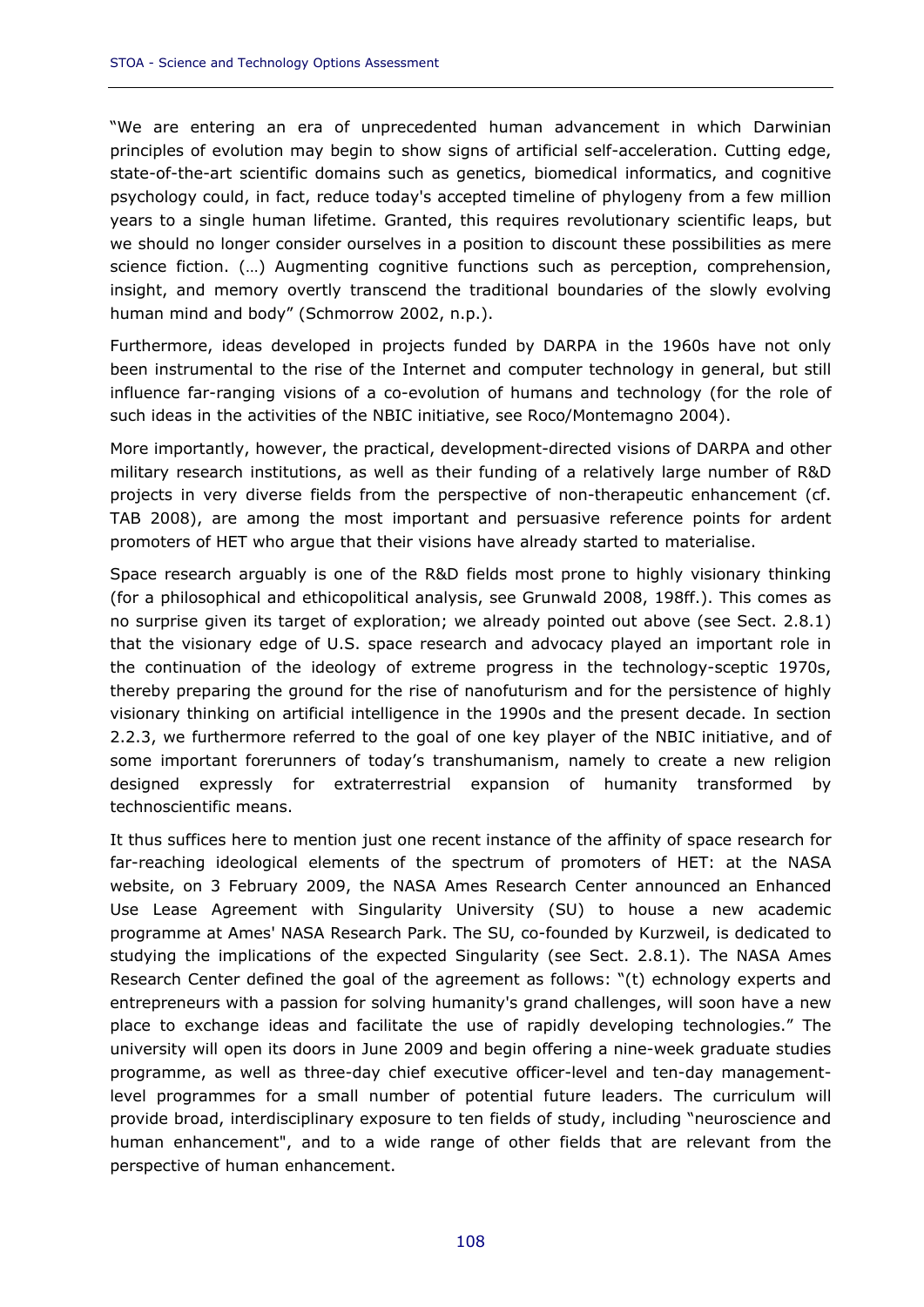While a clarification statement was published on the same web page shortly after the announcement, explaining that NASA Ames "would like to eliminate confusion that might have arisen concerning NASA personnel as 'Founders' of Singularity University" and emphasising that NASA employees are not engaged in the University's operation, this is another example of how even some of the most speculative ideological aspects of the debate on human enhancement have become respectable in research policy and related contexts.

#### 2.8.6 The Ideology of Extreme Progress

One crux of the ethicopolitical debate on human enhancement is the fact that its mainstream proponents tends to treat the visions of second-stage enhancements as entirely new ideas resulting from recent advances in science and technology (cf. Coenen 2006, 2007, 2008b): It is only the transhumanist organisations, in their search for historical forerunners of their movement and ideas, some conservative critics with their interest in the criticism of human enhancement expressed by Aldous Huxley and C.S. Lewis, and a limited number of the humanists and social scientists active in the debate who take into account that the new perspective of human enhancement and the ongoing debate do indeed have a history and a pre-history.

On the other hand, there is a body of academic and journalistic literature on these historical aspects of the topic of human enhancement (and, in particular, eugenics) which may help to put the debate on more solid ground.

Basically, there are three reasons why one should be aware of the antecedents of the ongoing debate:

- Firstly, many of our discussions of ethical, political, and societal implications of HET today apparently merely repeat debates of the 1920s and 1930s, if only because the extreme positions in the ongoing debate (transhumanist and conservative) are often directly related to ideas of authors who wrote about human enhancement in these decades.
- Secondly, many of the technological visions which are at the focus of the ongoing debate on human enhancement were already developed about 80 or 90 years ago.
- Thirdly, a close analysis of the history of visions relating to second-stage HET reveals that these visions are a core element of a worldview which is often elusive, but nevertheless constitutes a major, future-oriented line of thought on the interrelationships of science, technology, and society in Europe.

This ideology of extreme progress not only informs the thinking of transhumanist organisations and its close allies, but also appears to permeate the technovisionary thinking and inform the political stances towards science and technology of those wider networks that were outlined above.

But why should these historical aspects be relevant for European policy makers? We have identified two main reasons:

• Firstly, such a historical perspective provides us with evidence for the important role of visionary thinking in the development of science and technology, and therefore demonstrates that the handling of visions is by no means a merely academic or marketing-related activity.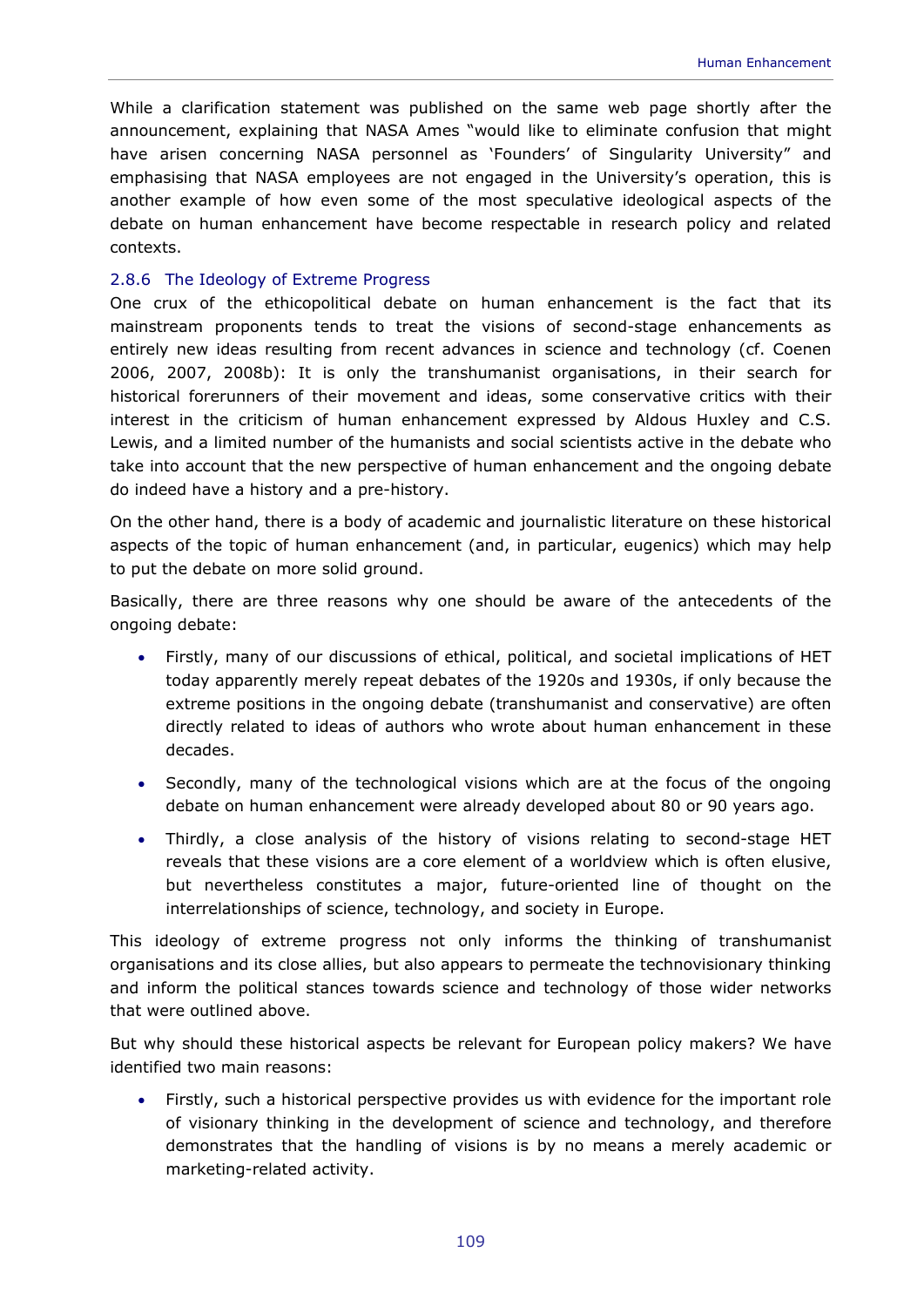• Secondly, by pointing out the specific role played by the ideology of extreme progress, it puts into perspective the polemical or sensationalist claims that posit a gap between the natural and engineering sciences on the one hand and traditional culture, religion, humanities, and some social sciences on the other. By identifying and analysing the impact of this particular ideology on the discourse on human enhancement, one can more precisely understand the challenges this discourse holds for European cultural values and value systems.

The context of this study limits us to a superficial discussion of this topic here. However, a brief outline may serve our purpose to point out the relevance of these historical aspects (for the following, cf. e.g Andler et al. 2008; Coenen 2007; Euchner 2005; Hughes 2008a, Slusser 2009).

With regard to the last sentence of the declaration that was mentioned at the beginning of section 2.8., namely that transhumanists "foresee the feasibility of redesigning the human condition, including such parameters as the inevitability of aging, limitations on human and artificial intellects, unchosen psychology, suffering, and our confinement to the planet earth" (WTA 2002), we would like to point out that all these visions had already been developed, even in great technical detail, more than eighty years ago.

Starting in the 1870s with the author and Africa explorer Winwood Reade, who had fairly close contact with Charles Darwin, a number of mainly British but also some Russian or Soviet authors developed a world view of extreme progress aimed at the progressive overcoming of all the limits mentioned in the transhumanist declaration.

While Reade's vision of a colonisation of outer space by virtuous men, endowed with new, technoscientifically produced bodies, lacked scientific imagination, a number of sciencesavvy authors such as H.G. Wells and leading scientists such as J.B.S. (John Burdon Sanderson) Haldane (e.g. 1995), Julian Huxley and, in particular, J.D. (John Desmond) Bernal (e.g. 1970) developed in the first third of the twentieth century many of those visions of second-stage and highly visionary human enhancement technologies which still shape the current debates. Worthy of mention here are (i) neuroelectric visions of cyborgs, which at the time obviously had to be imagined without reference to computer technology, (ii) ectogenesis, (iii) perfect control of emotions, (iv) significant life-extension, (v) immortality of individual minds in a man-machine-symbiotic superstructure resembling an organism, (vi) the conquest of outer space, and (vii) saturation of the universe with earthbased intelligence.

Arguably, all the major concepts and core elements of the current transhumanist movement's ideology, with the exception of some far-reaching visions of artificial intelligence, computer technology and, possibly, nanotechnology, can thus be found in works of these authors; even the notion of transhumanism was coined by one of them, namely by Julian Huxley in the 1950s. Science fiction and the visionary discourse on space research are among the most important vehicles that have helped to maintain this ideology of extreme progress in the decades after World War Two. Transhumanists and some of their conservative critics have themselves referred to these antecedents, though mostly in a cursory and strongly biased manner.

This is not the place for a detailed discussion of this ideology of extreme progress. However, we would like to point out three of its main aspects: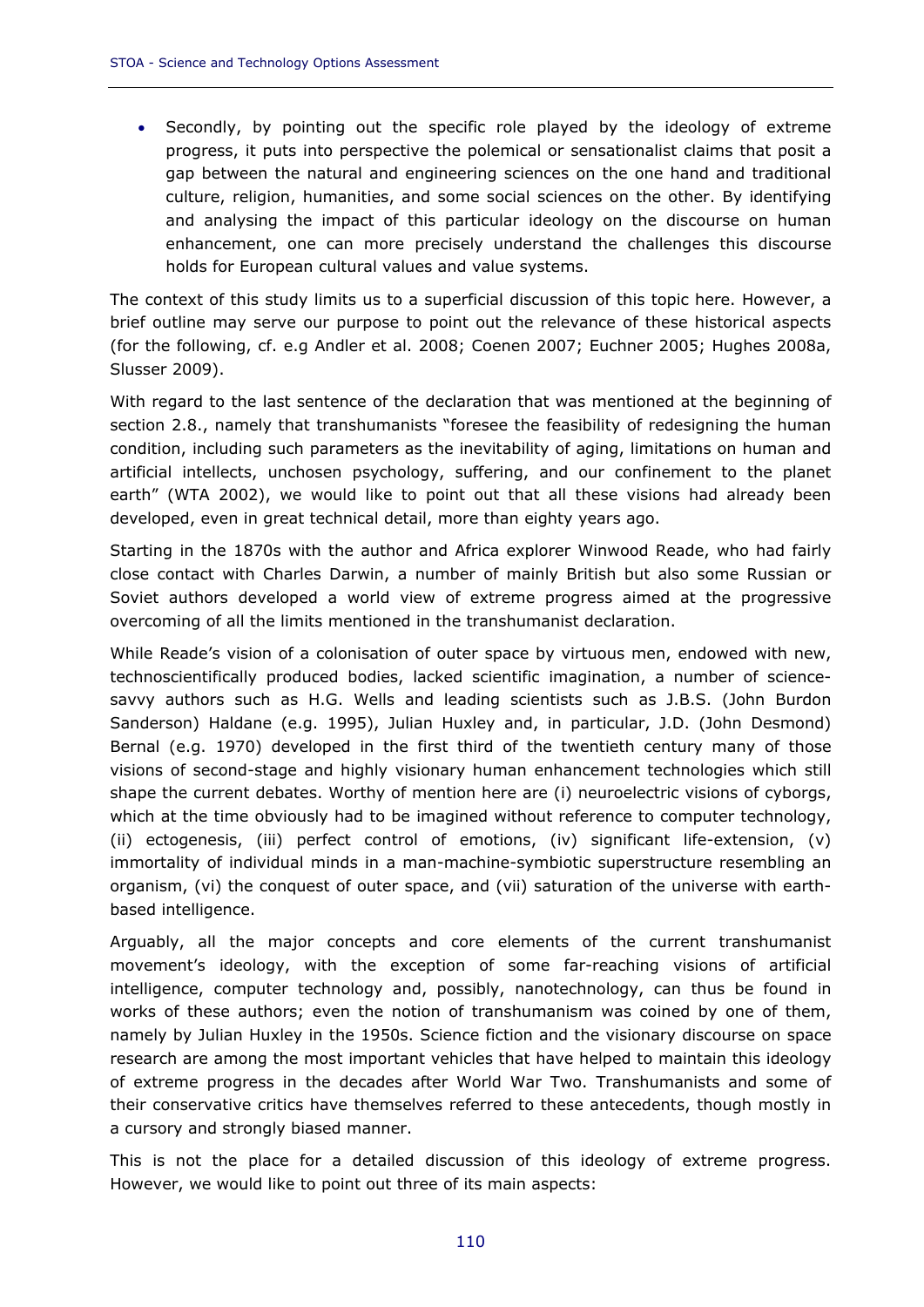- Firstly, due to its extraterrestrial orientation, this visionary world view conceives human beings only as forerunners of future posthumans which, to be able to live in outer space, must necessarily be "mechanical" men (Bernal 1970).
- Secondly, the ideology of extreme progress, now firmly anchored in the popular genre of science fiction, triggered strong anti-utopian and religious reactions as long ago as the first half of the twentieth century. These reactions, such as the novel *Brave New World*, still shape the positions and imaginations of current critics of HET.
- Thirdly, from such a historical point of view it becomes obvious that this ideology must be seen as a technological, and indeed often technocratic eschatology. What might be interpreted as a techno-imaginary and to some degree specifically British reaction to the crises in the first third of the twentieth century, related to the Darwinian challenge to traditional world views, has thus become an important element of our (Western) discourse on science, technology and the future.

These historical perspectives are essential if one is to understand the features of the new discourse on second-stage enhancements, as they reveal that the current social and political shaping of new and emerging technologies often relies on visions that were developed in a highly specific historical context and might not be appropriate for our times.

## **2.9 Enhancement, Progress, and European Cultural Values**

In the current debates on the technologies which are addressed in the present study, new light is shed on the interrelations of individual desires and competitive needs for enhancement of performance, of social and technoscientific progress, and of various European cultural values, such as solidarity and individual freedom (cf. Brom/Schuijff 2009). Moreover, new, cutting-edge, visionary, and even merely fantastic technologies are at the core of a discourse in which age-old themes, dreams and fears abound.

It is not accidental that the transhumanist movement has raised such an amount of attention in this context, and the potential attractiveness of their ideas should not be neglected. On the other hand, it is a particular ideology and should be treated as one. If it is equated with important traditions of European thought such as humanism or Enlightenment thought, and seen as today's representative of the strong belief in science, technology, and progress, then Europe runs the risk of a polarisation, or of severe conflicts about science, technology, and the future of our societies.

This may even amount to a "culture war" similar to those in the U.S. on Darwinism and some reproductive technologies. Moreover, ardent promoters of HET tend to downplay the relevance of the eugenicist legacy for the debate on human enhancement by pointing out real and pretended differences between eugenics and their approach and by emphasising the fact that the historical eugenics movement can in no way be reduced to the ideology and crimes of Nazi Germany. Referring to left-wing and other progressive eugenicists of the past, such as Julian Huxley, they try to dissociate eugenics from Nazism and they often distance themselves of the technocratic visions of species improvement. In line with our individualistic *zeitgeist,* they often promote the notion of "liberal eugenics" (Agar 2005).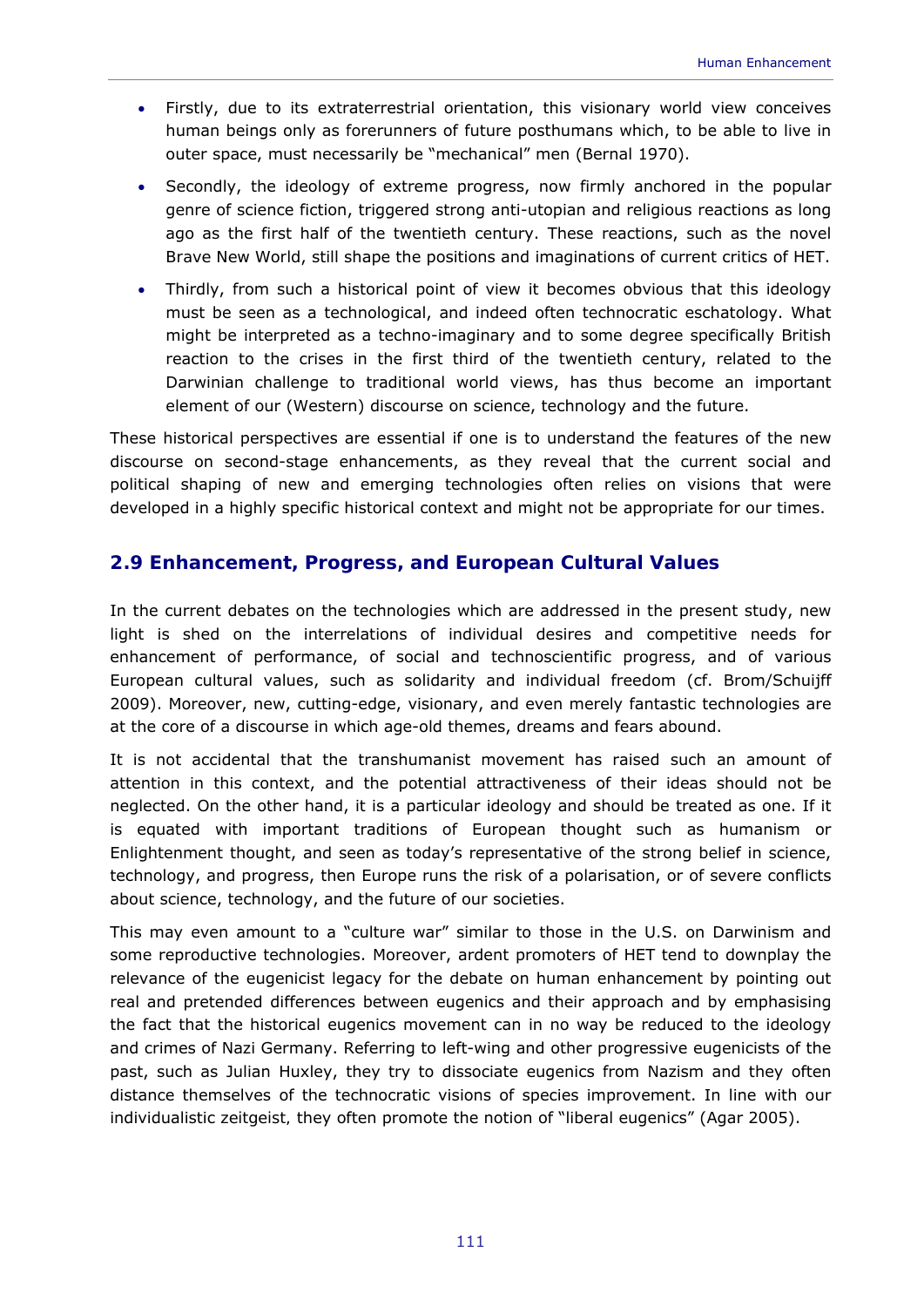On the other hand, transhumanist and other adherents to an ideology of extreme progress, as well as some of their critics, present this ideology as the logical outcome or even the culmination of the strivings of social utopians, classical humanists, Enlightenment thinkers, and the progressives of technoscientific modernity. They portray what is a rather radical, technoscience-driven transition from a concept of the perfectibility of society to one of a perfectibility of life (Knorr Cetina 2007) as a smooth transition being led by a transhumanist avant-garde.

Moreover, the transhumanist ideology with its peculiar notions of progress and a betterment of humanity is, in deviation of the mainstream of social utopianism (Saage 2007, 2009, cf. Coenen 2006, 2007) and of modern progressivism, imbued with the abovementioned eschatological and quasi-messianic hopes.

As described in the preceding sections, neither transhumanism in general nor the specific ideas on human enhancement are new or original, not even with regard to most of the technological visions.

What we have to deal here with is a well-established, albeit (in post-utopian times) often overlooked main strand of Western (and Russian for that matter) history of ideas whose visions of the future have only been changed by being technologically modernised and partly adapted to a more individualistic and anti-totalitarian *zeitgeist*.

If human enhancement is actually going to become a topical and persistent issue in Europe, and we think it very well may be, it would now be advisable for the EU to promote efforts to add self-reflexive and historical aspects, based on European history and taking European cultural and ethical diversity into account, to a discourse that is largely shaped by U.S. cultural traditions (or perhaps Anglo-Saxon traditions at large).

The debate on human enhancement could turn out to be, more than anything else, a debate about our social and political futures in which science and technology play a central role, but are at least not the only core issues.

Apparently, a lot of the fantasies, anxieties, and desires that shape bottom-up tendencies towards an enhancement society are in turn influenced by the above-mentioned campaigns, politics, and ideas of the promoters of the ideology of extreme progress (cf. Coenen 2008b; Grunwald 2008), and all the roots of this ideology are post-Darwinian collectivistic and scientistic worldviews, if not authoritarian or totalitarian: these roots are a politically often rather conservative quasi-religion of progress in the nineteenth century, a more or less liberal vision of rational technocratic rule in the first half of the twentieth century, and a communist or socialist scientism between the 1920s and the 1960s, which added to this tradition a strong focus on applied science as well as the detailed visions of HET which have only partly been modified since then.

The legacy of this ensemble of traditions is, however, not only felt in the spread of these technological visions, which have been disseminated and refined by science fiction and futurology, but also in the following developments:

• The above-mentioned technocratic or even quasi-totalitarian visions of the NBIC initiative and some transhumanists are explicitly or evidently informed by these traditions of the early and mid twentieth century.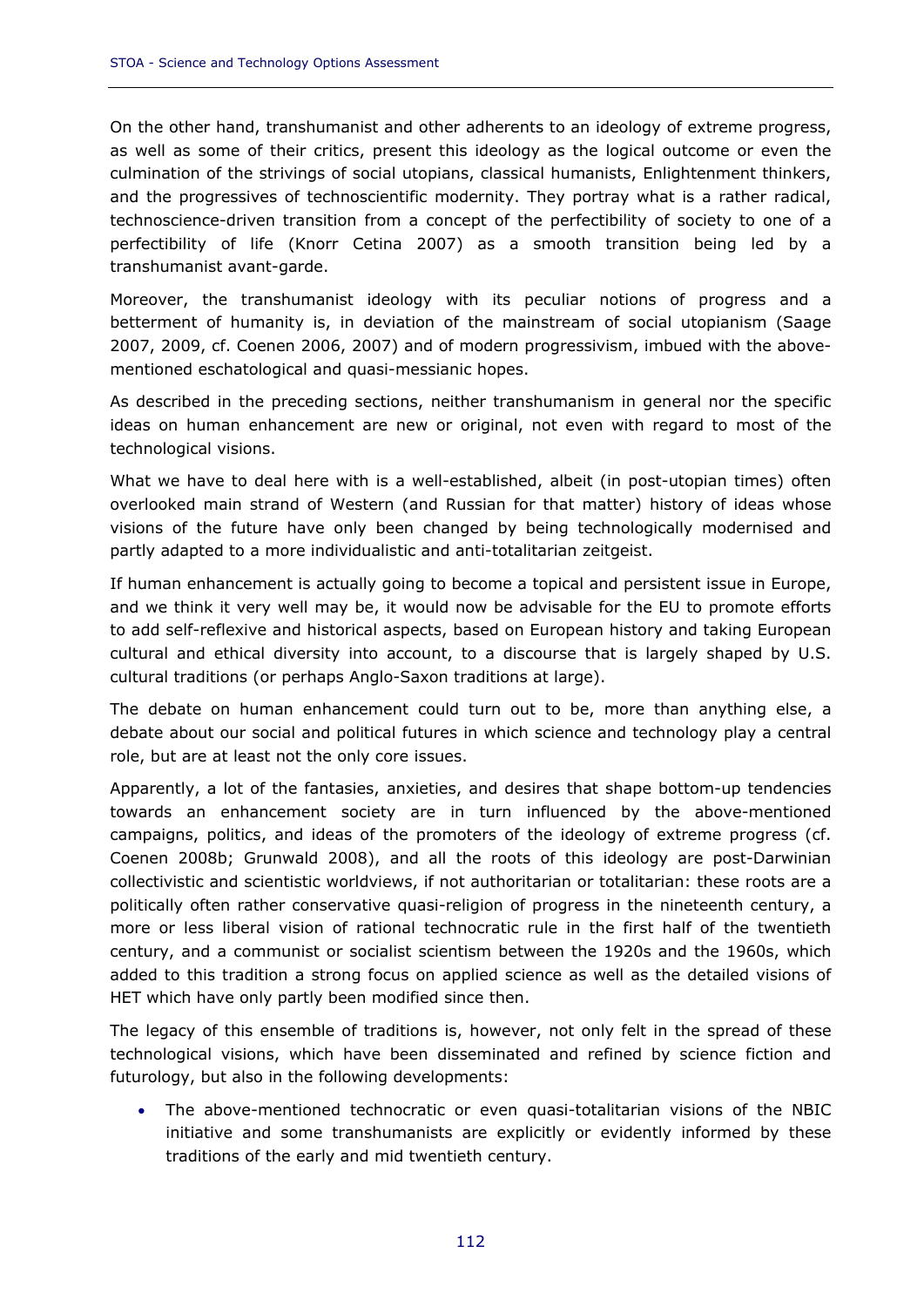- The religion of science and the ideology of technoscientific progress have only been modernised by twenty-first century transhumanists and their allies, but not changed in their core.
- The new ideologues of extreme progress are, in fact, individualistically arguing utilitarian philosophers and their adherence to the collectivistic utilitarianism or Marxism of their forerunners is, if present at all, limited to a rather vague notion of social democracy or to watered-down versions of social progress, but they are not liberals in the sense that their highest value is individual freedom.

This last point requires some short explanation.

No doubt, the overwhelming majority of transhumanists and their allies are liberals when it comes to conservative cultural traditions, such as the Catholic one, to the freedom of scientific research, to drug use, or to "morphological freedom". Many of them, albeit apparently not the majority, are ardent liberals with regard to economics.

Their societal visions are nonetheless very often illiberal: openly in the technocratic visions of key players of the NBIC initiative and some transhumanists, and at least implicitly in the goal of a "perfectionist enhancement", which can run counter to the liberal respect for autonomy and the associated commitment to protecting individuals from other people's conceptions of the good (Dekker 2008).

The apparent contempt of some influential ethicists and geneticists for people they deem utterly inferior to their idealised future (post)human being, is based on a peculiar notion of utilitarianism, combined with a denial of rights for certain individuals. Often these are instruments to promote far-reaching techno-eschatological visions.

In sum, we hold that the "top-down" promotion of HET and the societal tendencies which veer toward an enhancement society are taking place in the context of a public renaissance of the ideology of extreme progress. This ideology is now bereft of their radically left-wing elements, which were important in the early to mid twentieth century. The transhumanist movement has become an influential player in the discourse on new technoscientific developments and, in particular, in the debate and activities on HET. The term "transhumanism" is, in fact, sometimes used synonymously with "human enhancement". Attempts to ignore or ridicule the transhumanists as an insignificant techno-cult (which were rather widespread in the 1990s and at the beginning of the present decade) have turned out to be futile endeavours. Although many of the transhumanist visions have a smack of science fiction (of the unrealistic, "space opera" kind), they have managed to gain considerable ground in the ethicopolitical debate on human enhancement as well as rather widespread attention in diverse academic fields and in the media.

It would, however, be highly misleading to pose the transhumanist movement as a stakeholder in the debate on new technologies that is on par or on eye-level with some other stakeholders such as the churches. While it is true that transhumanists and conservative bioethicists have together long dominated the debate on human enhancement from the extremes, the influence of transhumanist ideas far exceeds the movement's social relevance and its political power. The transhumanist movement can be deemed the spearhead, or at least the most vocal and activist element, of a broader social current which is characterised by its promotion of an ideology of extreme progress.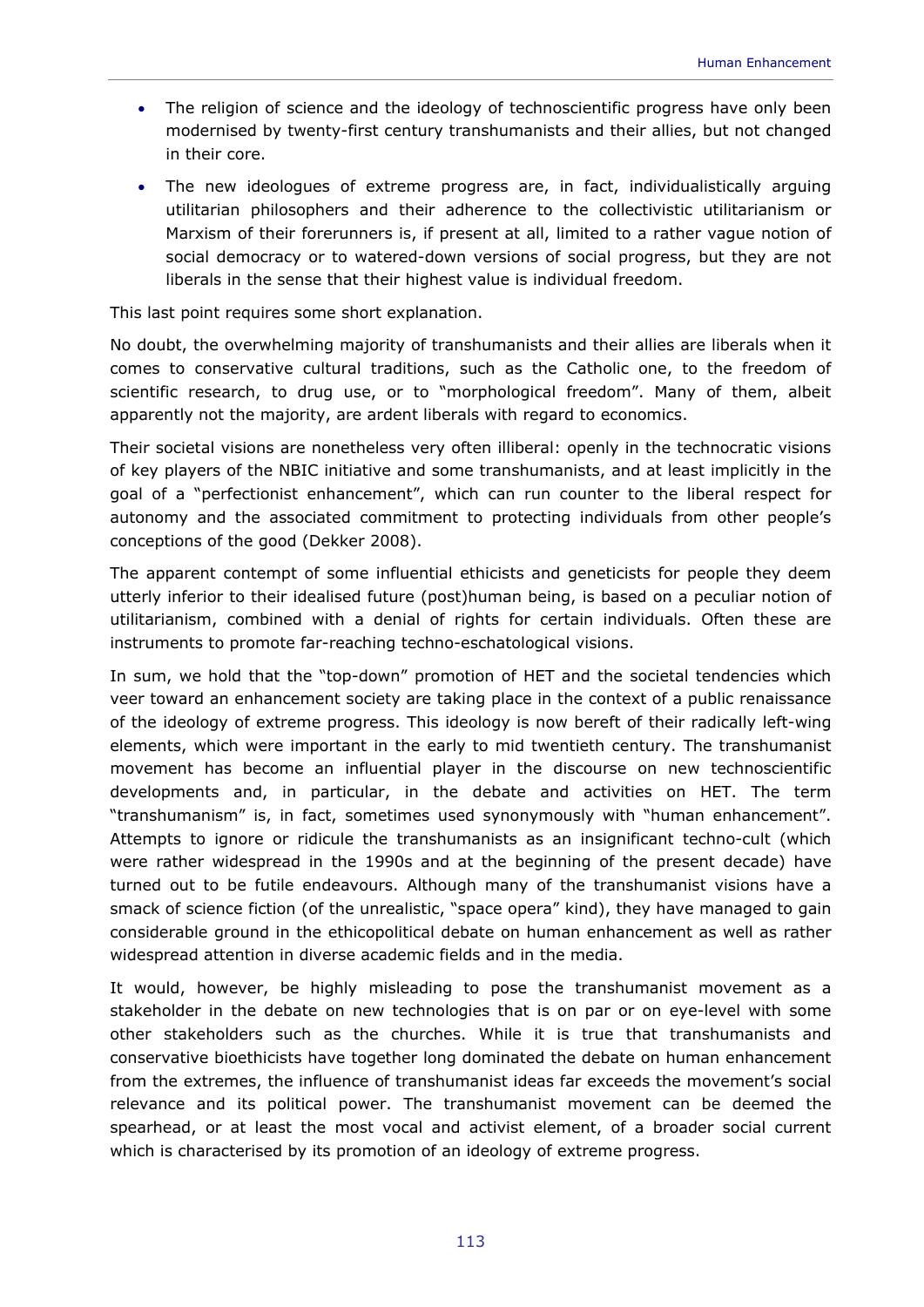This ideology, albeit often ignored, can be counted among the major European and Western ideologies, with roots going back at least to the early twentieth century. European policymakers and civil societies should be aware of the existence of this "player" in the debate on science and technology, and assess this ideology in light of European culture and value systems.

Taking into account the dynamic interrelations of society and technology, Staman et al. (2008) have emphasised that it is doubtful whether the two main levels for public and private decision-making, namely the state and the individual, suffice to collectively deal with emerging HET. However, their emergence and foreseeable future development pose questions that "demand such a wider, collective approach" (Staman et al. 2008, 156), and the creation of new forums for societal deliberations on "scientific, medical and cultural norms, identities and practices" (ibid.).

We strongly agree with this, and also with the view that such an approach has to be aware, on the one hand, of the "[t]errifying examples" (Staman et al. 2008, 153) of state-driven collective endeavours to define what is to be human (e.g. the old eugenics programmes), and, on the other hand, of the fact that, "despite apparent individualism and its inherent freedom of choice" (Staman et al. 2008, 155), many people tend to make the same technological and lifestyle choices (e.g. with regard to IVF). Such societal tendencies toward an enhancement society in turn are shaped by important socioeconomic and other factors. In light of these considerations, neither an individualistic ethics nor a state-driven top-down approach will be appropriate when it comes to the social shaping of emerging technologies that have the potential to be used as HET. New venues for public deliberation are needed as well as a broader knowledge basis for a self-critical reflection of our technoscientific civilisation.

In the context of research and technology development, health and other policies, it appears to be one of the crucial questions whether either invasive means of enhancing individual performance are seen to epitomise progress in science and technology, or a broader notion of progress is maintained which aims at social progress, centring on an improvement of infrastructures in the broadest sense which include high-technology solutions for a diversity of individual demands. As Lin and Allhoff (2008) have argued, it is important to keep in mind that the debate on human enhancement is not just a theoretical discussion about ethics, but it has bearing on the real world with policy decisions that may affect not just the would-be enhanced, but also researchers, manufacturers, social institutions, as well as our ideals of freedom and human dignity – and, we may add, our notions of social progress, justice, and European culture and history.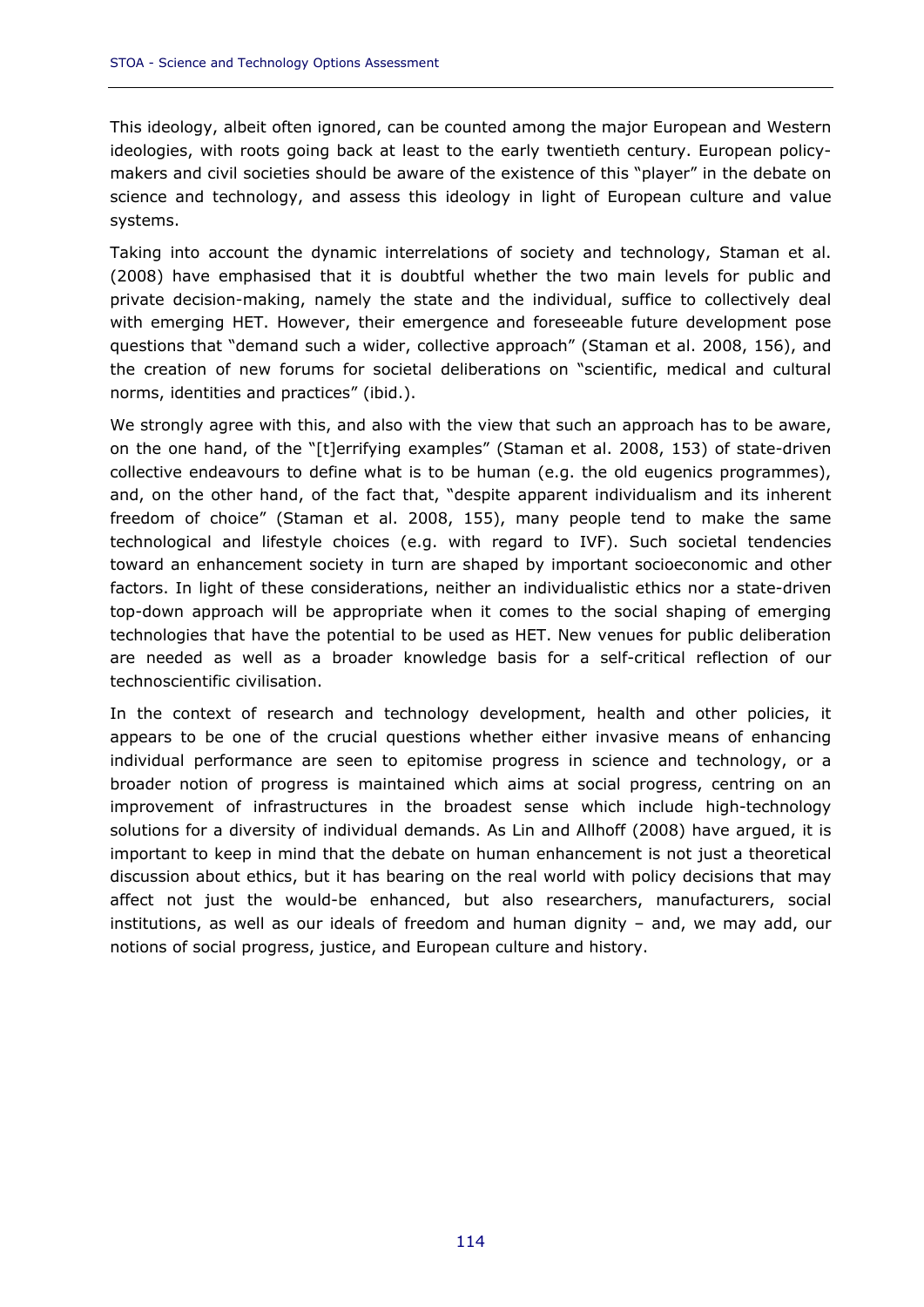# **3. THE GOVERNANCE OF HUMAN ENHANCEMENT AND THE EU**

In the present chapter, we discuss the governance of human enhancement with regard to the EU. This chapter prepares the ground for our specific proposals and ideas concerning policy options for EU policy-makers (see Chapter 4).

The sketch of the European debate about human enhancement given in section 3.1 focuses on rather high-level EU statements and on EU-funded activities and research projects. We present in more detail the discussions and activities on nanotechnology and converging technologies (see Sect. 3.1.1), and the pertinent Opinions of the European Group on Ethics in Science and New Technologies (EGE; see Sect. 3.1.2).

In our overview of selected European projects (see Sect. 3.2) that conduct scientific research on or develop HET, we concentrate on projects that were funded within the Framework Programmes (FP) for Research and Technological Development.

We found that both the European discussions on human enhancement and the EU-funded activities display a remarkable degree of diversity as regards topics and normative stances. The debates and activities are, however, often disconnected or only loosely interconnected and could, moreover, profit from an integration of a wider range of stakeholders and academic disciplines. In the first expert meeting carried out for this study, we discussed this situation against the background of the diverse challenges to the social, (dis)ability, medical, and ethical frameworks raised by a perspective of human enhancement and by the developments in the field of HET. The results of the expert meeting are the main basis for our discussion of the HET-related challenges to existing European normative frameworks (see Sect. 3.3).

Specific legal and regulatory aspects of human enhancement are separately discussed in section 3.4. Given that the discussion of such issues is only in its infancy, we resort to analyses and examples from different sources, including some non-European ones. The aim of this section is to point out some of the most relevant legal aspects and to identify a number of possible starting points for a regulation of HET in Europe.

In the last part of this chapter (see Sect. 3.5), we discuss, in preparation of our proposals concerning the strategic orientations and policy options (see Chapter 4), some possible first steps toward a governance of human enhancement. This discussion is based on the results of the second expert meeting which was carried out for this study.

## **3.1 The European Debate on Human Enhancement**

We will focus in the following section on statements about and analyses of human enhancement undertaken by institutions of the EU or their advisors, or within the framework of EU-funded research projects.

However, these activities should be seen against the background of a growing interest in certain HET and the issue of human enhancement in various Member States, which most often focuses on ethical and societal aspects.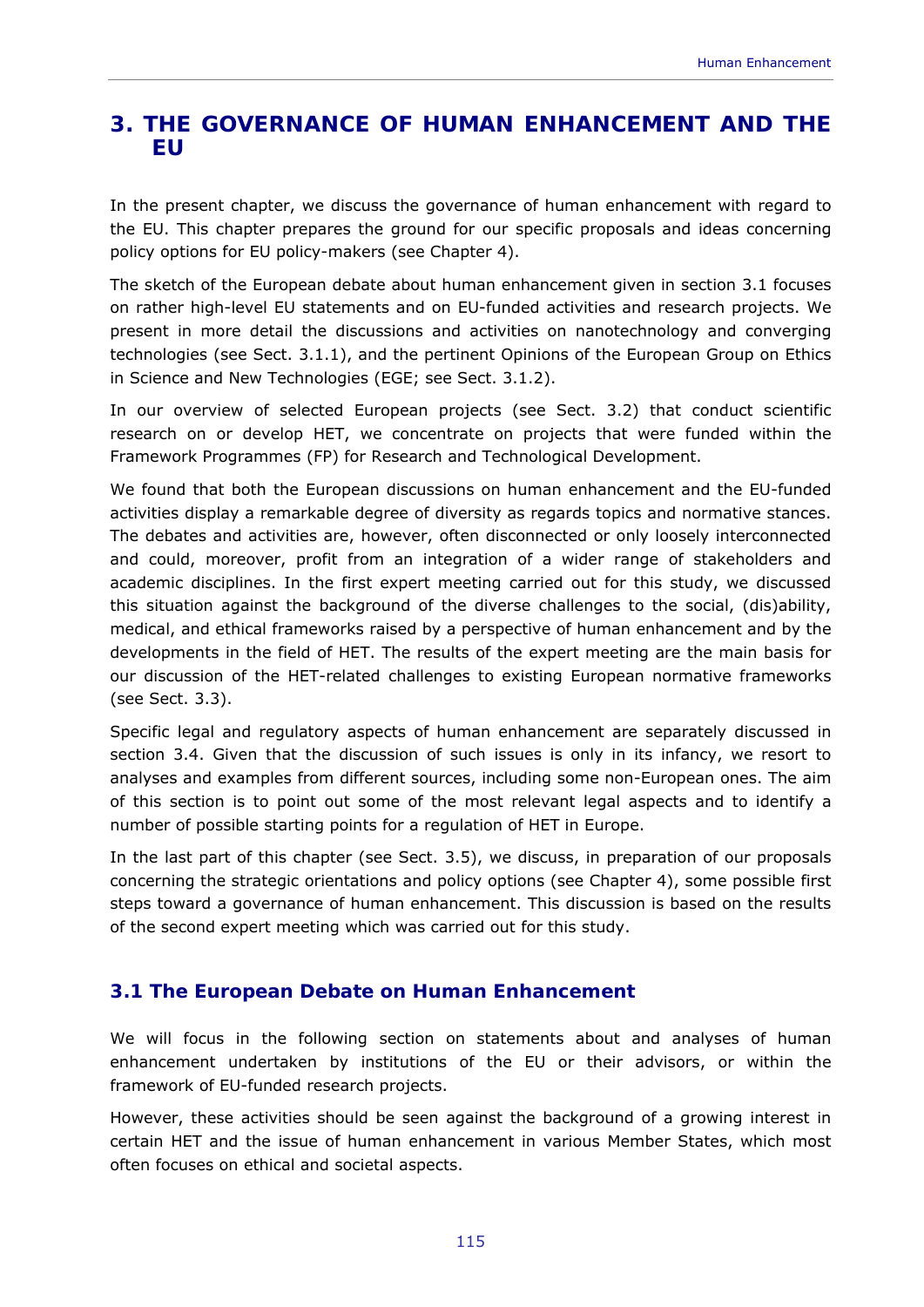The following are but a few examples (cf. e.g. HoC S&T Committee 2007; Gerlinger et al. 2008; Nationaler Ethikrat 2005): some national ethics committees have prominently tackled the issue, while a number of national political institutions (including governmental departments and agencies, as well as parliamentary committees) have funded research on or discussed the ethical, legal and societal implications of human enhancement, for example with regard to doping in sports, pharmacological cognitive enhancers, and the health sector in general. At least in one Member State (Germany) and, for that matter, in Switzerland, the non-therapeutic use of pharmacological cognitive enhancers has aroused significant attention in the media, occasionally even making it to the headlines of national newspapers. Parliamentary committees in Germany and the UK have funded or conducted research on and prominently discussed new and visionary HET in sports (such as gene doping) which occasionally, in the case of Germany, have also generated considerable interest in the national media. Examples of how European civil society deals with the topic and, in particular, of the positions held by churches have been presented above.

The following exposition of activities and discussions related to EU research policy should be seen against this backdrop, which may be interpreted as the emergence of a European political and societal discourse on the topic of human enhancement.

#### 3.1.1 Nanotechnology, Converging Technologies and Human Enhancement

The EU reacted to the new debate on human enhancement (which focuses on second-stage and non-genetic enhancements) largely in the course of activities on nanotechnology and the closely related discourse on "converging technologies". As mentioned above, political discussions and activities on nanotechnology and nanoconvergence often centre on the topic of human enhancement (see Sect. 2.8.3; cf. e.g. Ach/Lüttenberg 2008, Coenen 2009).

While it is far from clear to what extent the nanosciences and nanotechnologies as enabling technosciences may contribute to human enhancement, it is obvious that "nanotechnology" as such has been the major, and still is an important, *chiffre* for the discourse on human enhancement (with contributions on neuroethics catching up recently). Reasons for this might be (a) the broad interdisciplinary character of the field, (b) its relevance with regard to materials, (c) the strong visionary roots and shaping of the political discourse on nanotechnology, and, finally, (d) the advent of the debate on converging technologies within the discourse on nanotechnology.

Apparently, most of the relevant EU activities which have explicitly dealt with the topic of human enhancement have taken place in the context of activities on the ethical and societal aspects of nanosciences and –technologies (cf. TAB 2008).

The EU High-Level Expert Group "Foresighting the New Technology Wave" on Converging Technologies (CT) was established explicitly as a reaction to the challenging ideas and visions of the NBIC initiative in the U.S. (see Sect. 2.8.3). The group published its final report in 2004 and criticised (EU HLEG FNTW 2004) that some proponents of CT (obviously including the NBIC initiative and some of its transhumanist allies) advocate and pursue an "engineering of the mind" by physically altering or enhancing the human brain as well as an "engineering of the body".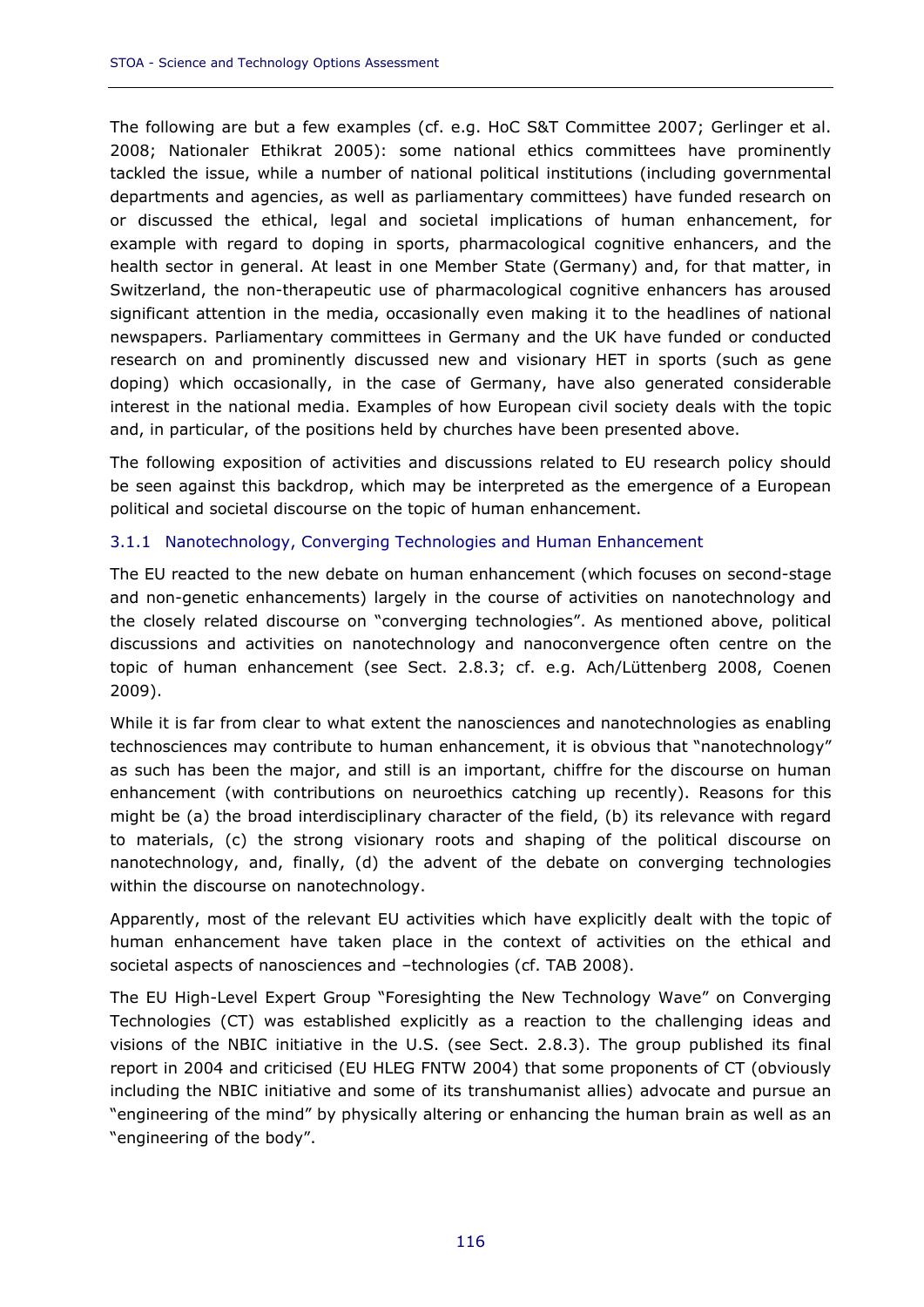In contrast, the group argued that CT should be dedicated to an "engineering for the mind" (improvements of the cognitive environment) and "for the body". However, in the view of the group, either way, humans may end up surrendering more and more of their freedom and responsibility to a mechanical world that acts for them. Some visions of CT would imagine cognitive enhancements while underestimating the complexity of cognitive processes. CT research should therefore include a study of current limits, also to avoid bad public investments.

In the view of the group, the prospects of CT for human enhancement appear to be the most sensitive to public debate. Alternatively, the distinction between therapeutic prosthetics and the business of human enhancement could be maintained, sticking to the emphasis on non-tradable goods in the Lisbon Agenda. The group argued that one has to ask how neutral or socially coercive the decision of an individual is to gain an advantage for themselves or their children through artificial enhancement. Inversely, when entire environments are engineered to structure human action, would individuals still have a legally and socially protected choice to opt out?

Particularly troubling and internationally destabilising are, in the view of the group, technologies for the enhancements of soldiers' bodies, for the remote manipulation of soldiers' minds, and other military applications. In the future, business could market consumer spin-offs of military developments and thus prepare the ground for enhancement technologies and other controversial applications. Some prosthetic and therapeutic aids may be developed with intended spin-off applications for military, entertainment and general enhancements.

As part of the background of the group's activities as well as of several EU-funded ethical and social-scientific research projects (such as CONTECS and ENHANCE; see Sect. 3.1.3) which followed after the publication of the group's final report, one has to take the fact into account that human enhancement has attracted considerable and continuous attention by the staff of the Directorate-General for Research (DG Research), responsible for the funding of research and activities on the ethics and future prospects of new technologies or for nanosciences and nanotechnologies (for an overview and the following, see TAB 2008).

On the one hand, several staff members who are or were responsible for funding ethical and foresight research emphasised that the approach of the NBIC initiative in the U.S., with its interest in second-stage HET and their use for military and other non-medical purposes, is not suitable for the EU.

On the other hand, there is a fear, in particular among the units of DG Research that organise the funding of R&D, that the mental association of nanotechnology and other fields of R&D with HET could lead to public mistrust in these fields.

This fear or unease became evident, to give but one example, at the European Forum on Nanosciences, held in Brussels in October, 2006, and co-organised by COST (European Cooperation in the field of Scientific and Technical Research), the European Commission, the European Parliament / Scientific Technology Options Assessment (EP/STOA), the European Science Foundation (ESF), and the ERA-NET Consortium on Nanoscience in the European Research Area (NanoSci-ERA).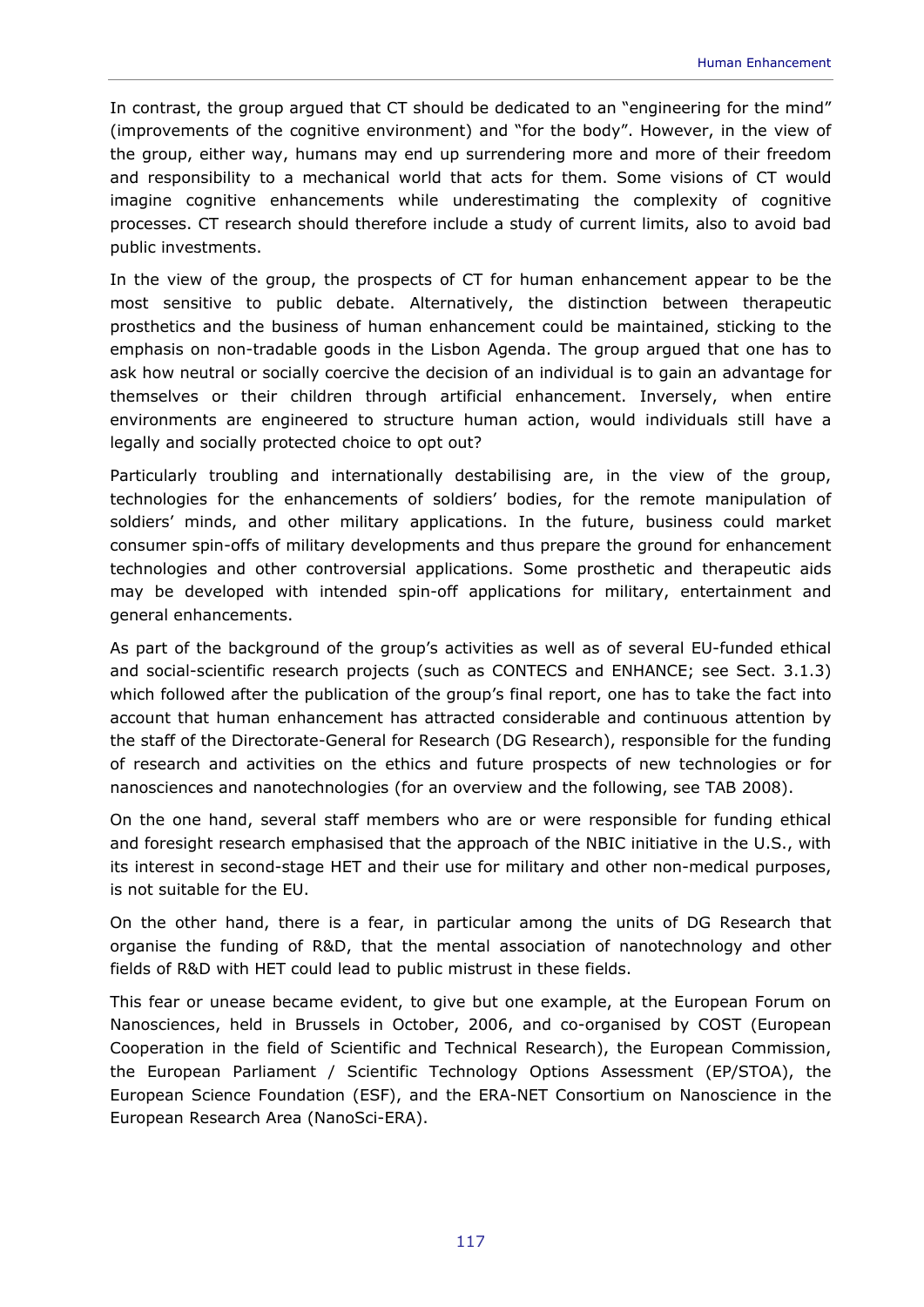During the discussions about the question of how converging nanosciences and nanotechnologies might transform society, the perspective of human enhancement and its pitfalls were mentioned several times, and it was repeatedly argued that Europe needs an alternative societal vision of the future prospects of nanosciences and CT.

In line with the U.S. and international ethicopolitical discourse, nanotechnology and CT have thus become the focus of debate on human enhancement in the EU, too. This was also reflected in official EU statements:

- As early as in 2006, the European Parliament (EP) emphasised the need to respect high ethical principles and welcomed the planned reviews of issues such as nontherapeutic human enhancement and links between nanosciences and nanotechnologies and individual privacy (European Parliament 2006). The EP expected the reviews to be public and to include a thorough analysis of nanomedicine.
- In 2008, following a public consultation which even included the proposal to ban a wide range of HET, the European Commission proposed a code of conduct for responsible nanosciences and nanotechnologies research, in which it is stated under the title "Prohibition, restrictions or limitations" that "nanosciences and nanotechnologies research organisations should not undertake research aiming for non-therapeutic enhancement of human beings leading to addiction or solely for the illicit enhancement of the performance of the human body" (European Commission 2008, 9).

Several ongoing or recently completed EU-funded projects on nanotechnology or CT have included research on ethical and societal aspects of human enhancement in their work. Much of this research was informed and inspired by the work of the above-mentioned highlevel expert group on converging technologies (EU HLEG 2004). Most of the activities stick, for example, to the group's critical stance towards an "engineering of the mind" and towards the posthumanist and other technofuturist overtones of the NBIC initiative in the United States.

One can mention here, for example, the FP6 projects (i) CONTECS which included analyses of ethical aspects of human enhancement and the ideological framing of the debate on human enhancement, (ii) DEEPEN which also looked at the possible use of emerging nanotechnologies to enhance human bodily and cognitive capacities, (iii) KNOWLEDGE NBIC which analyses converging technologies, including HET and the discourse on them, with a view on broader tendencies in science and society, (iv) NANOBIORAISE in which also philosophical and other core questions with regard to human enhancement were discussed, (v) NANOLOGUE which aimed at fostering the societal dialogue about nanotechnology and, for this purpose, also analysed key documents of the debate on CT and human enhancement, (vi) ETHICSCHOOL which organised two summer schools in 2008 on the ethics of nanotechnology and CT and also produced an e-learning module on these issues, and (vii) NANO2LIFE, a European Network of Excellence on nanobiotechnology, which looked at CT with a special view to its ethical aspects and to the topic of neurodegenerative diseases, and which also joined forces with the project NANOBIORAISE to discuss topics such as second-stage HET.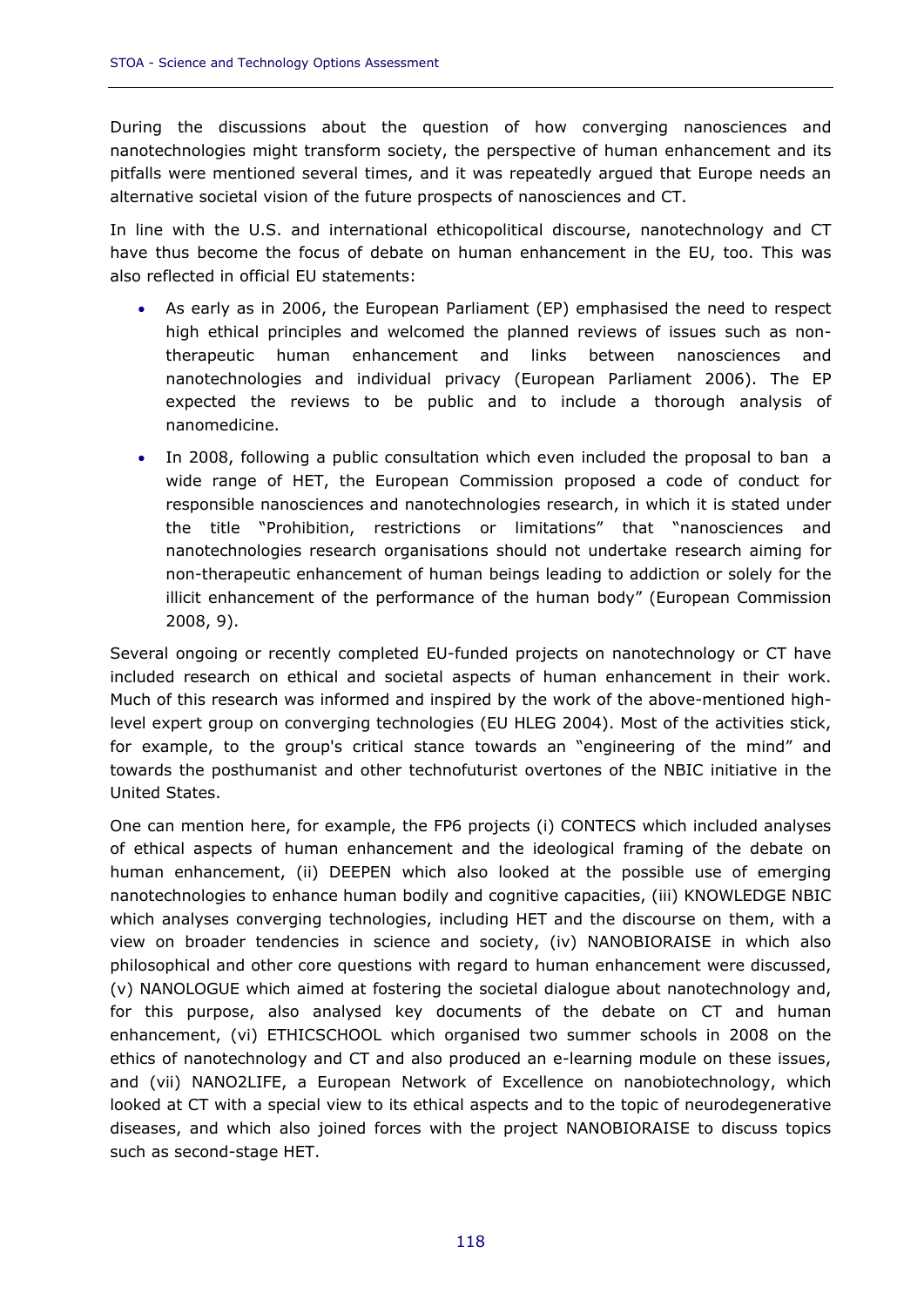Moreover, the issue of human enhancement, including its more visionary aspects, also played a role in a STOA project on converging technologies (STOA 2006), and will most probably also be a topic in FP7 projects such as "The Nanomed Round Table".

It is obviously beyond the scope of the present overview to summarise the results of all these projects. We will, however, in the following point out some interesting findings and approaches to the topic with regard to three of these projects.

In its analysis of the visions and the state of the art in converging technologies, the CONTECS project (cf. Andler et al. 2008) came to the conclusion that visions and the state of the art in R&D are considerably distant from each other and that the gap is especially wide with regard to human enhancement and HET in the fields of neuroenhancement, physical enhancement, and biomedicine. However, according to the authors, one reason for this finding might be that in these fields there are more disciplines, methods and approaches to be combined than in other fields and therefore a greater need for and more challenges to interdisciplinary R&D. The final report of the CONTECS project also analysed how the topic of human enhancement and certain non-therapeutic HET were promoted by the NBIC initiative and other actors in the U.S. and how this relates to transhumanism, including its above-mentioned historical forerunners (see Sect. 2.8.6). The authors hold that the debate about human enhancement raises several important matters. These include: (i) issues around what it means to be human, human dignity, human nature, deference for nature and human diversity, (ii) challenges to established concepts of personhood and personal identity, (iii) the questions of (self-) determination and free will, and (iv) issues such as work ethics, aspiration, effort, and authenticity. The authors argue that more attention should be paid to issues that are largely neglected in the debates so far, such as (i) more realistic or ethically urgent uses of HET (e.g. drugs, deep brain stimulation, or future mandatory enhancements for soldiers and other groups) and (ii) artistic, lifestyle and identity-political forms or visions of enhancement and modification (e.g. in architecture, media art, science fiction, and queer politics).

If certain second-stage HET would really become available, policy makers would have to think about quality criteria for devices and implants, and devise approval procedures for the use in therapy, rehabilitation or for lifestyle/recreational use. Also, as a result of access to such technologies, new divides within and between societies may emerge. This can be anticipated in advance and accordingly, international agreements could be made.

In the project KNOWLEDGE NBIC, the topic of human enhancement is also discussed not only pertaining to certain technologies and the differences between the U.S. and EU initiatives on converging technologies, but as relevant from a broader historical and societal perspective. In the first output of the project (cf. www.contecs.org), Steve Fuller (2008) argues that the CT agenda, in Europe as well as in the U.S, takes up a new notion of regarding human beings as means for the production of benefits (i.e. human capital for a nation's economy or society). The author holds that, financial matters aside, the main obstacles to making advances in CT may be more ethical than technical, because potential HET will probably develop faster than public willingness to test and use them. The extreme prospects of genetic and neural re-engineering – both in terms of risks and benefits – would indeed revisit the classic questions of social engineering.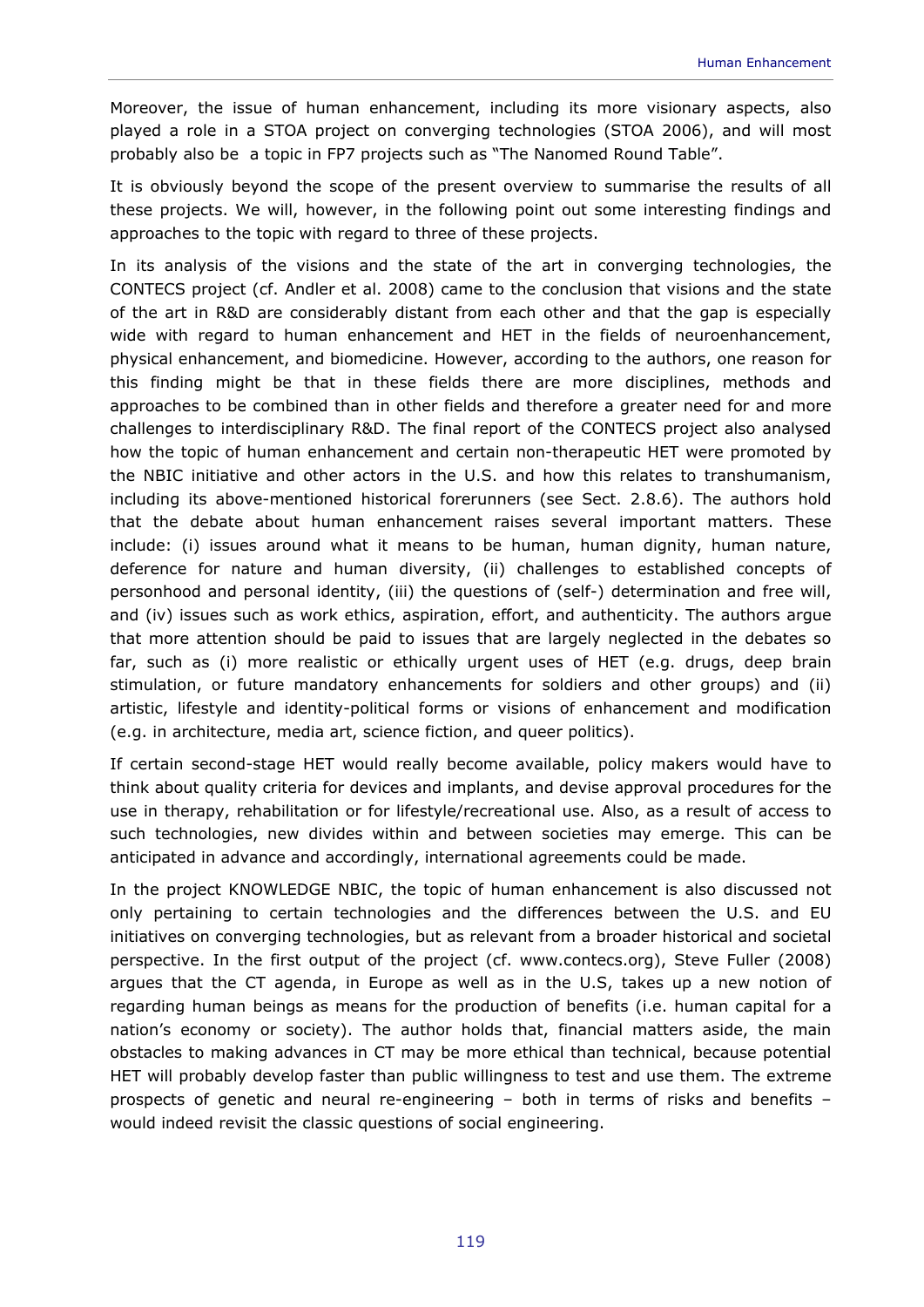However, in the view of the author, a nostalgic appeal to an evolutionary naturalism simply obscures what is, in effect, a straightforward political decision about the care with which we protect future generations. In this context, the history of eugenics is relevant to the project of human enhancement because it establishes the point of view from which one is to regard human beings: namely, not as ends in themselves but as means for the production of benefits, be it to the economy or to society more diffusely understood. The view that the individual has to perceive its body as a site of experimentation opens up several contested prospects: It would come along with radical changes in the sense of self, as well as our relationship to others, in what amounts to a scientific license for risk-seeking behaviour of the most fundamental order. Transhumanism's normative horizons veer towards the indefinite promotion of various abilities, regardless of the species identity of their possessors, rendering normally abled people "always already disabled" (cf. Wolbring 2005, 2008b). This is complemented by arguments for a "duty to enhance" and a mandatory participation in scientific experiments. Such a worldview justifies a kind of human selfsacrifice for the sake of some other being that more fully realises what we most value in ourselves, a notion of posthumanism which the author relates to a "high-tech political theology" and technological gnosis. The report concludes by discussing some ideas concerning policy options: The author holds that a realistic starting point for policy is not a generalised scepticism towards the promised HET associated with CT but an expectation that many will come to pass, albeit perhaps in diminished form. In any case, a minimal state or inter-state response would be to ensure that current socio-economic inequalities are not exacerbated (cf. e.g. Garcia/Sandler 2008) by the introduction of HET in a market environment. However, a more proactive policy would be preferred, especially one prepared to quickly incorporate HET into established social welfare systems, while monitoring the consequences of mass adoption and restricting access outside those recognised systems.

Moreover, state or inter-state response would ensure that already existing inequalities are not exacerbated by the introduction of enhancement technologies. The report emphasises that policy making in CT has to consider on the one hand the question of how we conceptualise the human being and human life at all, and on the other the element of risk that may accompany enhancement politics and for which states should provide welfare safety or insurance.

Among the results of the project DEEPEN, at least two papers are worth mentioning in our context.

Baumberg et al. (2007) argue that mood enhancement may become very powerful in a world where nanotechnology is pervasive. For example, minute sensors might be embedded within our bodies (including our brains) and discreetly observe us in our environment. Their output might processed by incredibly powerful nanotechnology-enabled computers, which might be able to administer far more powerful drugs (or electrical stimuli) far more effectively, so that we could, for example, be in a perpetually good mood. The authors doubt, however, whether it is necessarily desirable for us to be in a perpetually positive mood, and they raise the question whether creativity might be negatively affected by such technologies.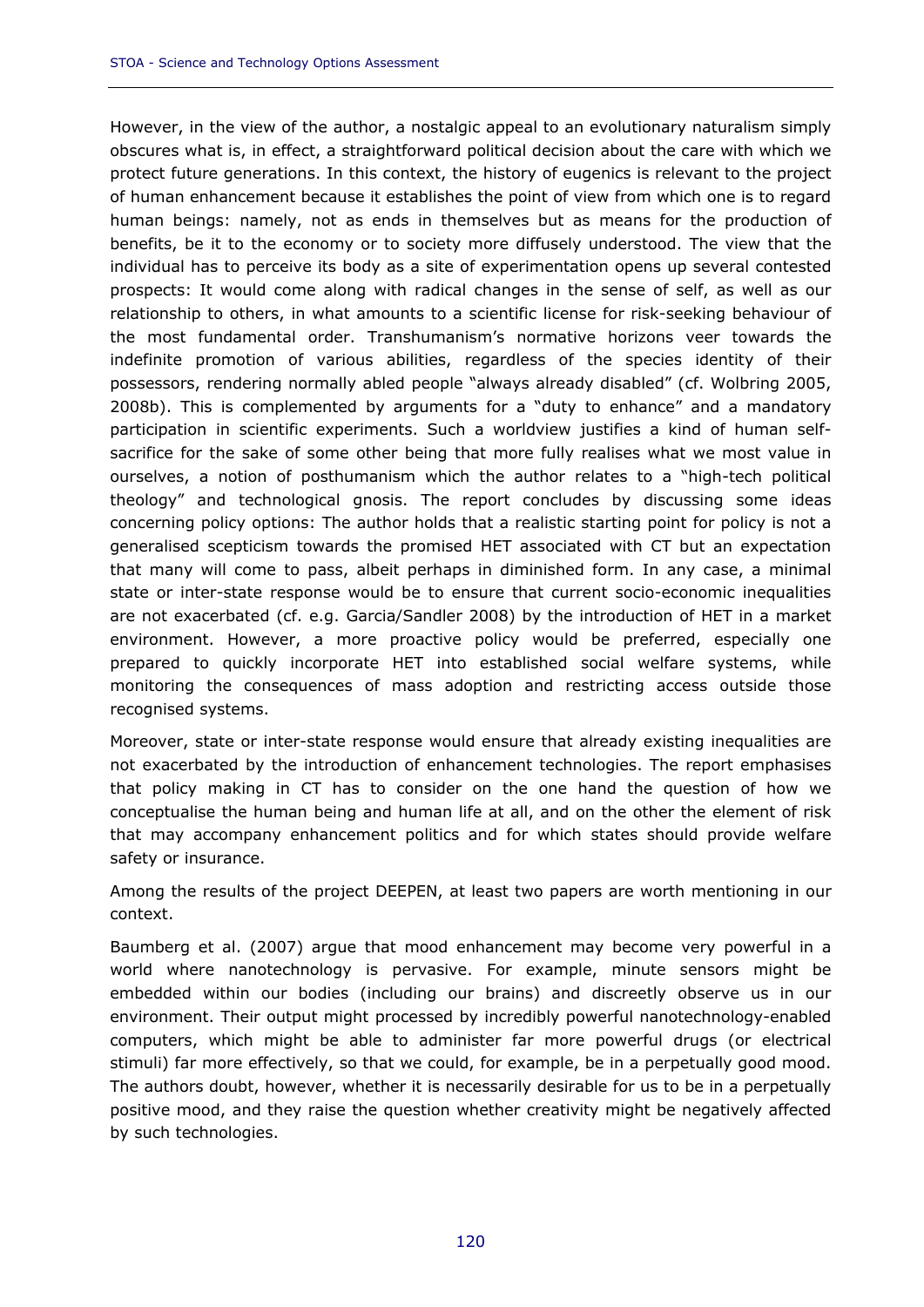In another paper that stems from the work on the DEEPEN project, Ferrari (2007) argues with regard to the discussions about CT that the debate on the amelioration of human capabilities quickly turned into a discussion of its implications for the philosophical concept of human nature and of the legitimacy of modifying it. For her, the idea that technological progress is inevitability orientated toward the enhancement of human performance in the logic of the NBIC initiative's approach plays a central role in the ethical debate on CT.

Ferrari points out that the discussion of possible technological modifications of the capabilities of (certain) human individuals and of society has very quickly become characterised by a polarisation of positions between, on the one hand, transhumanists and other radical promoters of the creation of biologically and technologically superior human beings, and, on the other hand, those who stress that nature and character are morally valuable categories and rely on concepts such as finitude and humility, i.e. the inviolability of human nature. In Ferrari's view, the orientation of NBIC convergence towards the amelioration of human capabilities celebrates the triumph of technological control of every dimension: the individual, the societal, and the natural. She holds that arguments such as the loss of authenticity and of humility do not seem to have really grasped the challenges posed by the new technologies. Much of the current debate on enhancing human nature tends to be reduced to a discussion of the possible risks (harms and abuses) of new technologies, offering nothing but a sophisticated form of risk assessment, and losing the critical appraisal that represents the crux of ethical analysis. The author argues that the questions surrounding CT would gain much substance if they were framed in a more concrete manner, for example, based on a scrutiny of the socioeconomic effects and the environmental impact of these new technologies, and focused on how power is distributed and which model of technological progress is supported.

### 3.1.2 The European Group on Ethics in Science and New Technologies

The European Group on Ethics in Science and New Technologies (EGE) has also studied the issue of human enhancement in the context of the discourse on nanosciences and nanotechnologies.

In their Opinion No. 21 on nanomedicine (EGE 2007), the group argued that the border between medical and non-medical applications is not entirely clear, but that it is possible to give examples clearly illustrating both cases. The prospects of more and more human enhancement interventions would raise questions not only for the state but also for the individual. The group asked how we can preserve the plurality of life styles and avoid the transformation of the medical system into a mere service system for whatever desire individuals may have. Moreover, the EGE argued that maintaining the distinction between medical and non-medical uses is important with respect to European research funding policies, because non-medical research funding of nanomedicine may not be advocated as easily as research funding within the medical sphere. The Group proposed that HET should not be given priority. In the view of the group, health care concerns must be met first.

However, in another, earlier Opinion by the EGE, the group discussed the topic of human enhancement in detail, including some of its very visionary aspects. We refer here to Opinion No. 20 on ICT implants (EGE 2005) and the related documents.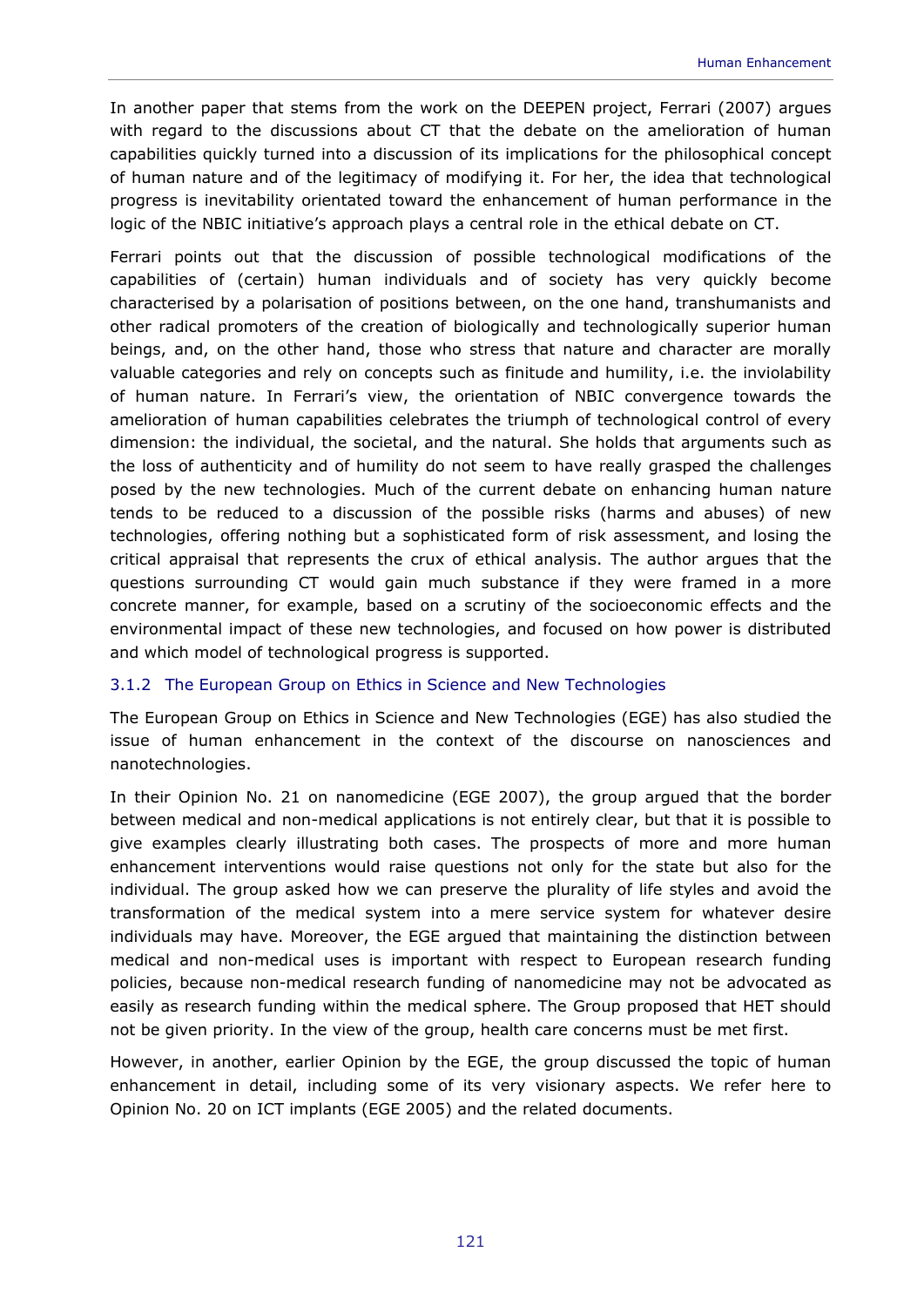In its work on emerging and visionary ICT implants, the group started with a state-of-theart review of ongoing R&D activities and existing applications in this field. With regard to human enhancement, it discussed the idea of an "enhanced" human being against the concepts of perfectibility (cf. Knorr Cetina 2004) and corporeality, and visionary ideas about new forms of individual "body design" and the danger of a new racism in a posthuman era.

In the view of the group, the "borderline between repairing and enhancing" is not strict, although there are clear examples of both applications. It stated that the idea of letting ICT devices be implanted under our skin to enhance human capabilities and not just to repair deficiencies gives rise to science fiction visions characterised by threats and benefits. The group noted that, in some cases, the implantation of microchips is already taking place, with the potential for individual and social forms of control.

The group identified a number of ICT implants for which special caution would be necessary, such as implants that (a) cannot be removed easily, (b) influence, determine or change psychic functions, (c) could be misused in several ways for all kinds of social surveillance and manipulation, for instance in the case of children or disabled persons, (d) influence the nervous system and particularly the brain and thus affect our human identity as a species as well as individual subjectivity and autonomy, (e) are part of military applications, (f) involve by-passing normal sensory experience, or (g) will influence future generations biologically or culturally.

The EGE made "the general point that non-medical applications of ICT implants are a potential threat to human dignity and democratic society". Therefore, such applications "should respect in all circumstances the principles of informed consent and proportionality and, whenever aiming at surveillance purposes, they should comply with special rules."

The group stressed that certain uses of ICT implants should be banned (e.g. implants used for changing the identity, memory, self-perception and perception of others or for enhancing one's own capabilities in order to dominate others). By referring to habeas corpus and in terms of a constructive critique of informational reductionism, the EGE weighed the self-transformative nature of human beings and their use of technologies against the risks of the human body being perceived as totally controllable and malleable raw material. With regard to informational reductionism (cf. Dupuy 2007), which also treats the human body as data, the EGE argued that such a view oversimplifies the complex relations between the human body, language and imagination. Extrapolating the enhancement tendencies into the future, this logic might even lead to the transformation of the human race. Based on a concept of human corporeality that is apparently informed by European philosophical traditions such as phenomenology, the group stressed that human dignity concerns the human self as an embodied self. In its Opinion the EGE thus wrote: "The downright reduction of our body to a device does not only enhance the trend (…) towards turning it increasingly into a tool to allow continuous surveillance of individuals. Indeed, individuals are dispossessed of their own bodies and thereby of their own autonomy. The body ends up being under others' control. What can a person expect after being dispossessed of his or her own body?"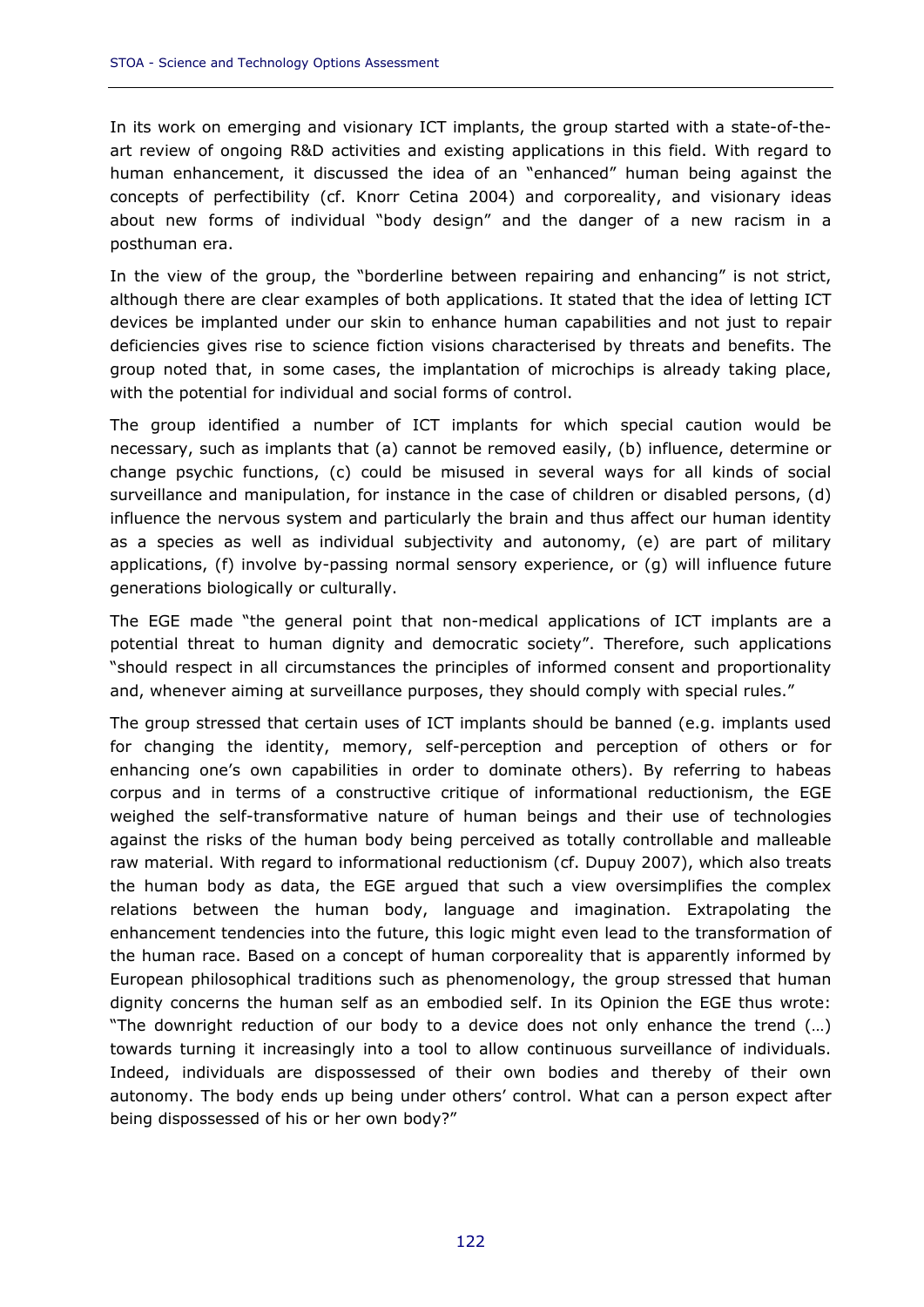Referring to the limits imposed on the freedom to use one's own body by provisions under which it is prohibited to turn one's body, its parts or products into sources of profit (Article 3 of the Charter of Fundamental Rights; Article 21 of the Convention on Human Rights and Biomedicine; Article 4 of UNESCO's Universal Declaration), the EGE, for example, raised the question whether an extensive construction of the principles of non-commodification and non-instrumentalisation might lead one to conclude that implanting ICT for purposes that are, broadly speaking, for personal profit or advantage (e.g. to get into a disco under preferential conditions) should not be permitted.

The EGE, even if compared to the U.S. President's Council on Bioethics (PCB; see Sect. 2.1.1 and 2.3.2), contributed to the widening of philosophical perspectives on human enhancement. Moreover, it analysed a field that only played a marginal role in the work of the PCB, which centred its study on the biotechnologies and biosciences, including the use of "neuro-ceuticals" and longevity research.

It is notable that the EGE made rather surprisingly specific recommendations concerning a still highly visionary field of R&D. Consequently, the objective of its Opinion was primarily to raise awareness and questions concerning the ethical dilemmas created by a range of ICT implants in this rapidly expanding field. In the view of the EGE, ethical awareness and analysis must take place now in order to ensure they have an appropriate and timely impact on the various technological applications. Nevertheless, where the group deemed it necessary, the Opinion also proposed clear ethical boundaries, legal principles and several concrete steps that should be taken by responsible regulators in Europe.

The EGE opined that efforts should be made to ensure that ICT implants are not used to create a two class society or to increase the gap between the industrialised countries and the rest of the world. Access to ICT implants for enhancement should be used only:

- To bring children or adults into the "normal" range for the population, if they so wish and give their informed consent, or,
- To improve health prospects (e.g. to enhance the immune system to be resistant to HIV). As for health purposes, access to ICT implants for these purposes should be based on need rather than on economic resources or social position.

The EGE stressed that the following possibilities should be banned:

- ICT implants used as a basis for cyber-racism.
- ICT implants used for changing the identity, memory, self perception and perception of others.
- ICT implants used to enhance capabilities in order to dominate others.
- ICT implants used for coercion towards others who do not use such devices.

In the view of the group, there must be a broad social and political debate as to what kind of applications should be accepted and legally approved, particularly concerning surveillance and enhancement. A precautionary approach is recommended by the EGE. The member states and their national ethics councils (or corresponding institutions) would have a responsibility to create conditions for education and constructive, well-informed debates in this area.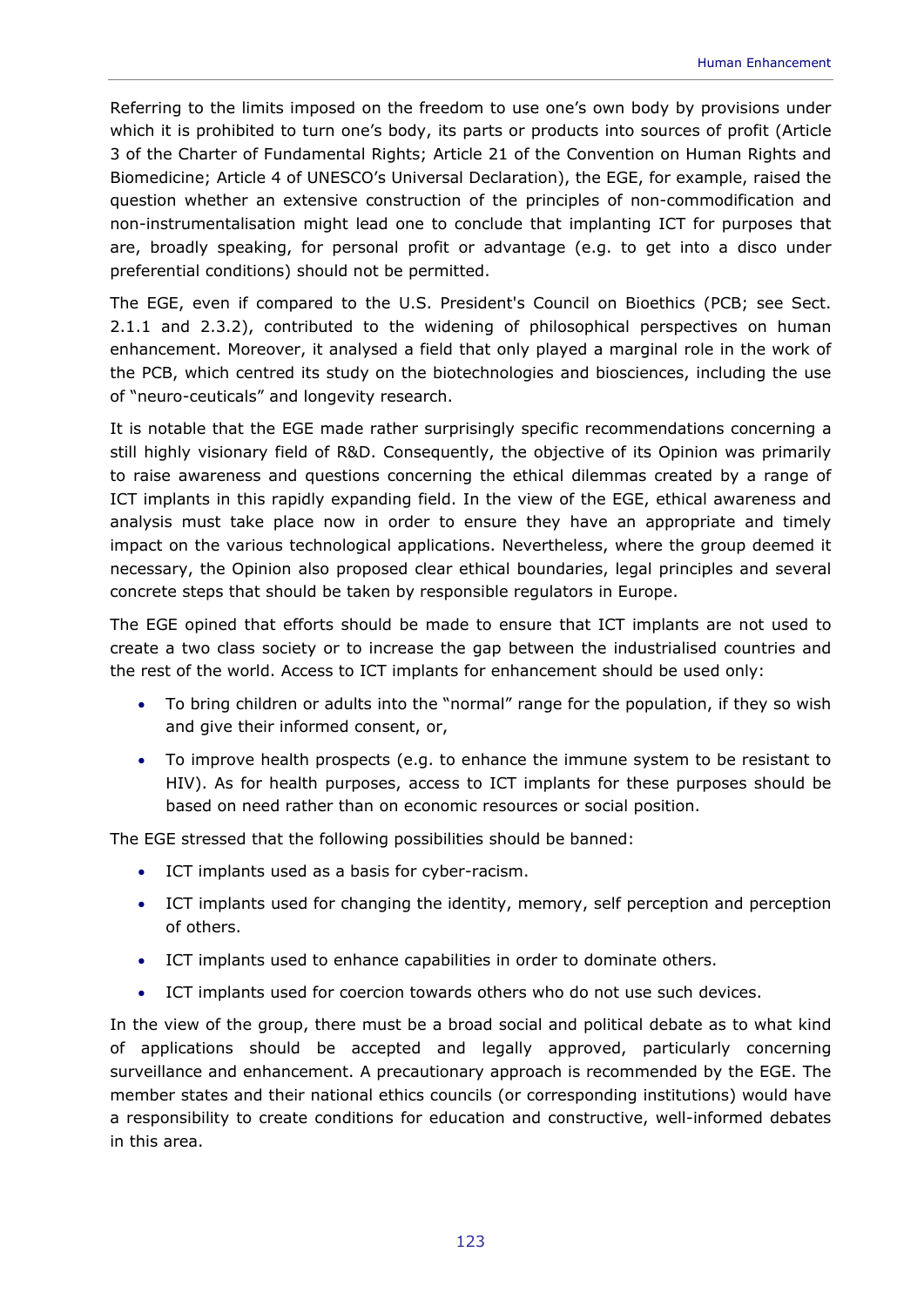### 3.1.3 Other Relevant EU-Funded Projects

Several ongoing or recently completed EU-funded projects have conducted research on ethical aspects of human enhancement or have included this aspect of new and emerging technologies in their work. One can mention here, for example, the projects ENHANCE, ETHICBOTS, EURON and ECD ("Meeting of Minds. European Citizens' Deliberation on Brain Science").

The ENHANCE project is a recently completed specifically targeted research project within FP6 that examined the ethics of human enhancement in four application areas, namely cognitive enhancement, life extension, mood enhancement and physical performance. Its goal was to explore and analyse ethical questions about "dual-use" technologies which may be applied to make people think better, feel happier, live longer or improve their performance in sports. The project aimed to achieve a deeper understanding of the ethical and philosophical issues surrounding the use of emerging technologies for purposes beyond that of therapy. Intermediate results of ENHANCE emphasised that the future of human enhancement is open and can be socially and politically shaped. In another context, the project coordinator had argued that HET may make an important contribution to our biological, psychological and social life, but their introduction should be guided by policymaking and by a shared understanding of fundamental values like justice, solidarity, human dignity and responsibility (Ter Meulen 2006).

In particular, policy-makers should take care of the access to HET, and look at their impact on the position of handicapped individuals, and the care for the vulnerable groups. An interesting aspect of the project was the fact that the highly multidisciplinary project team included a rather broad spectrum of value stances, including the positions of leading transhumanists who were among the project partners (see, for example, their overview on HET: Bostrom/Sandberg 2006). Some of the project's results will be published in a forthcoming book (Ter Meulen et al. 2009).

The ETHICBOTS project, also recently completed and carried out by a highly multidisciplinary group of researchers, included expertise on artificial intelligence, robotics, anthropology, ethics, philosophy of science, psychology and cognitive science. Its aim was to identify and analyse technoethical issues concerning the integration of human beings and artificial (software/hardware) entities. One of the three forms of such integration is physical, invasive integration, as achieved by bionic research. Among the ethical issues analysed by the group were the preservation of human identity and integrity, the precautionary principle, the issues of economic and social discrimination, responsibilities for (possibly unintended) warfare applications, and the nature and impact of human-machine cognitive and affective bonds on individuals and society. Based on an analysis of the state of the art in robotics, prosthetics and brain-computer interface (BCI) technology and the first-hand experiences of microelectrode arrays implanted into the median nerve fibres of a healthy human individual, acquired by one project partner (Kevin Warwick, see Sect. 1.2.1), the group also analysed the ethical relevance of the distinction between augmentation of human capabilities and restoration of lost functions. With regard to the non-therapeutic use of BCI for enhancing human performance, the project however concluded that far-reaching visions are based on presently unwarranted extensions of known scientific and technological possibilities and therefore ethically not topical.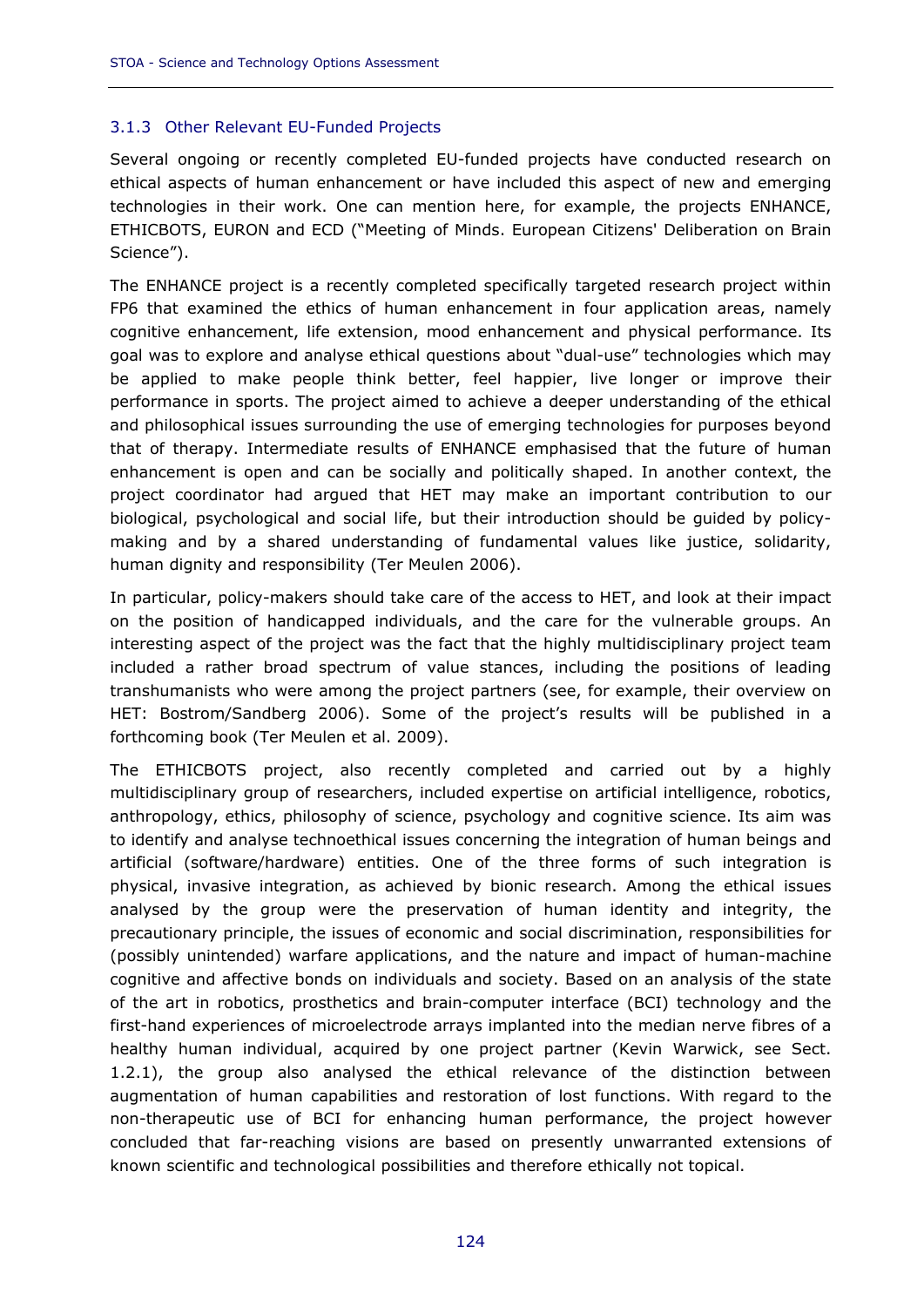The project had close contact with EURON, the European Robotics Research Network, which continues to exist despite its EU funding having finished. So-called "roboethics" are an integral part of the work of this network, including the aspect of human enhancement or augmentation by invasive brain-machine interfaces. Attention was drawn to a possible scenario in which technology might allow for an enhancement of human performance over and above that of the majority of humans. The researchers discussed the question of whether there are cases in which a technology should be considered unacceptable despite it having potential for compensation as well as enhancement.

In the ECD project, a consortium of technology assessment bodies, science museums, academic institutions and public foundations from nine European countries organised a "Citizen's Deliberation on Brain Science". The citizens also discussed what in their view constitutes an improvement of the brain, assessed both research developments and ethical and sociopolitical aspects of issues at stake in the field of brain science, and delivered a set of recommendations relevant to policy-makers and the wider scientific and research communities. While the citizens concentrated on therapeutic and preventive measures (including non-medical and non-technological ones) as opposed to the use of HET for nontherapeutic or other non-restorative or non-preventive goals, discussions about human enhancement took place with regard to the issue of "Normalcy vs. Diversity".

Throughout these deliberations, and in their recommendations to EU policy-makers, the citizens emphasised that diversity should not be seen as a problem but as a positive aspect. In their view, European society can only move forward if we learn to accept diversity, which they described as a basic prerequisite for democracy. The European Parliament and other institutions should focus on the acceptance of cognitive and physical diversity in the education system and the workplace in order to prevent stigmatisation. The citizens recommended clarifying which variations exist within "normality" and what should be interpreted as a "real" disease in order to avoid unnecessary treatment and a further medicalisation of society.

### 3.1.4 Conclusions

While advisors to the European Commission and pertinent projects of accompanying research have discussed in detail the perspective of human enhancement and related technologies, official political statements on the topic of human enhancement are still rare and appear to indicate a need for conceptual clarification. Moreover, different members of the staff of DG Research frame the issue differently, and there is no consistent use of the prospects or of a single concept of human enhancement in EU policy. Given that there are indications of the emergence of a broader political or even societal discourse on human enhancement in Europe, at least in some Member States and among civil society actors such as churches, EU decision-makers should consider changing this state of affairs.

In general, one can say that the ethicopolitical discourse on human enhancement in Europe is rather diverse and that it includes pro-enhancement positions as well as more or less sceptical ones. Possibly, the conceptual vagueness in the emerging EU policy on human enhancement is caused by this diversity. However, in overall terms, the European debate tends to take a critical stance on radical HET, "engineering of the mind", the transhumanist overtones of the debate and its often highly speculative character.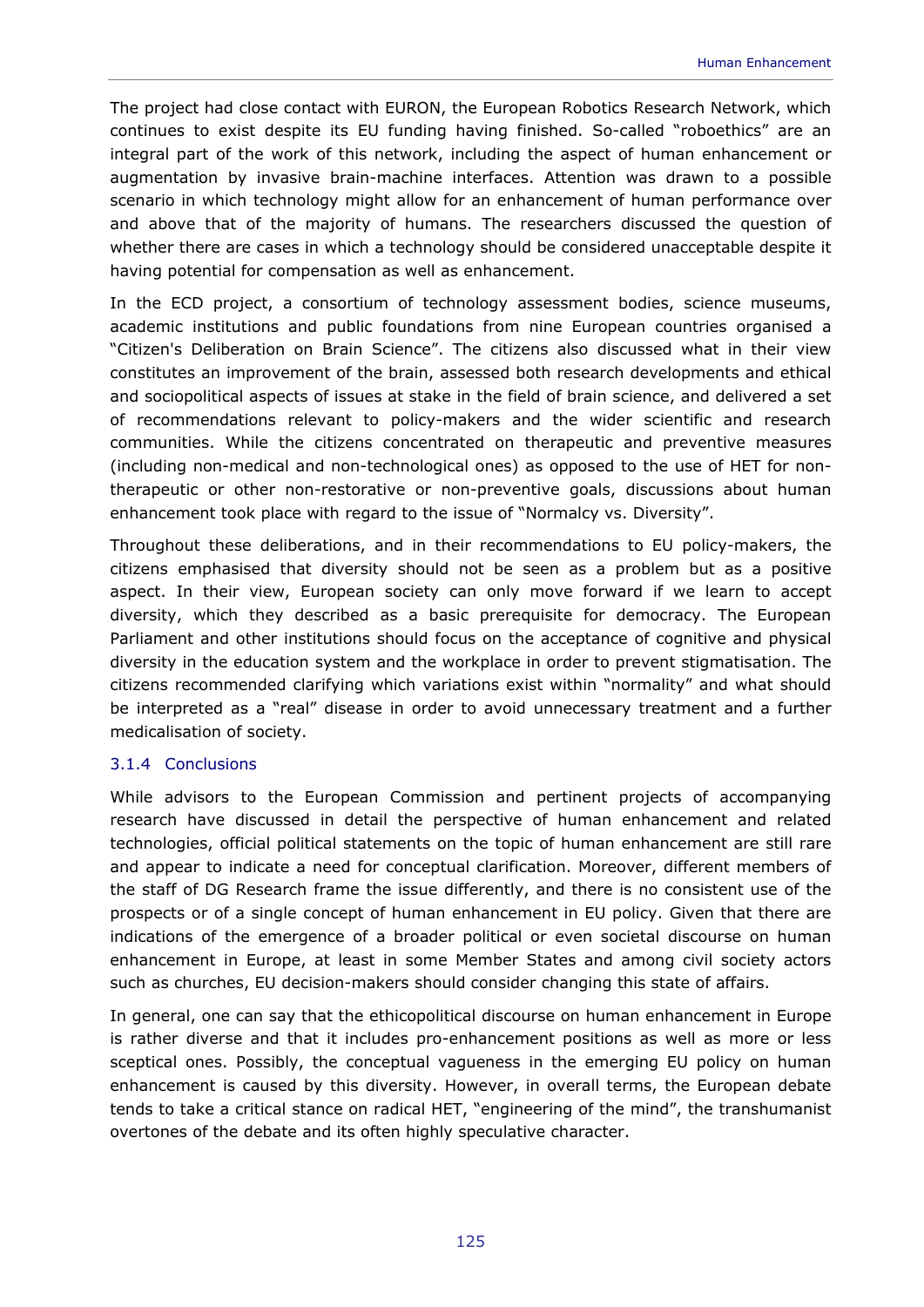On the other hand, transhumanist perspectives and actors are part of the EU discourse, and even some EU officials raise the subject of the highly visionary or radical aspects of HET. One example of this is a short article by a member of staff of DG Research on an EU website (Bonazzi 2006), in which he listed a number of EU-funded projects on CT (see Sect. 3.2). One aim of these projects is to develop new devices with which to compensate for disabilities and impairments, but these are also discussed by the author as technologies for a possible "reconstruction of man".

### **3.2 Selected EU-Funded Research and Development Projects**

The following overview of selected EU-funded R&D projects which are relevant from a perspective of human enhancement is in no way intended to be exhaustive, but only illustrative with regard to what the EU is funding in relevant technoscientific R&D.

As mentioned above, various position statements on human enhancement have been made by units or members of staff of DG Research as well as by the EGE and other actors. Some of these statements imply that there are already R&D projects on HET funded by the EU.

However, the former head of DG Research's unit "Nano- and converging Sciences and Technologies" has emphasised quite recently on several occasions that the EU is not funding any R&D projects on HET at all (cf. Malsch 2007).

Again, conceptual ambiguities may explain this apparent contradiction, as can the - as it were – "dual use" aspect of certain technologies: Apparently, the former head of the unit uses a notion of human enhancement which is restricted to interventions on the human body with no therapeutic purpose and excludes prosthetics. In other documents or contributions to the debate, however, a broader concept is used which may also include prosthetic and therapeutic technologies or interventions.

Sticking with our own notion of human enhancement, in the following we present selected EU-funded and other projects which can be deemed to be R&D projects in the field of HET.

However, while projects of accompanying research on potential human enhancement technologies can be identified quite easily, it is rather difficult to find projects in which techno-scientific R&D is funded that might be used for human enhancement purposes.

In the above-mentioned short article by a staff member from DG Research and published on an EU website (Bonazzi 2006), various EU-funded projects on CT are characterised as possible contributions to a long-term "reconstruction of man". The author argues that the main outcome of NBIC convergence "could be a spectacular enhancement of the capability to improve human health, nature and quality of life", but "could also help to control emotions, personal behavior and general state of conscience". Accordingly, various new projects on CT that are funded by the European Commission to address several remedies for human health could "affect also the control of sensations, perceptions and state of mind".

In the article, various ongoing or recently completed projects are given as examples and presented under catchy titles: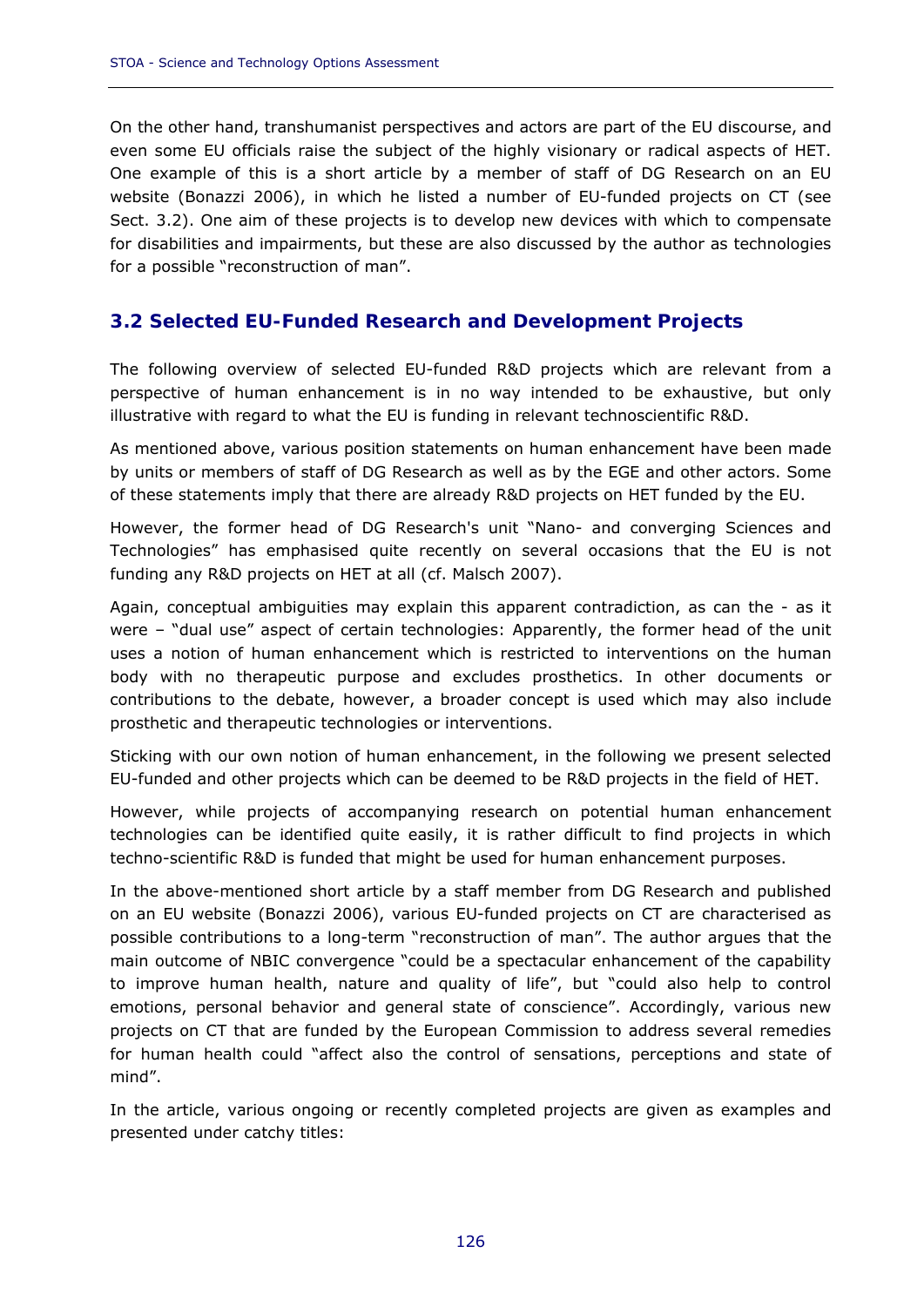- "Mind-repairing for better thoughts": The NEURONANO project aims at developing "innovative neuronal nano-engineered biochips to help repair or replace the altered or damaged functions of both spinal cord and brain networks." In the same line, the project SINGLEMOTORFLIN "develops ancillary research on biological and artificial machines and motors." It should "help to design artificial interfaces between the biological and non-biological dynamics of neuronal networks and to treat more specifically the neurodegenerative syndromes."
- "Grasping the future…": The SMARTHAND project "promotes the uptake of converging sciences in the area of rehabilitation." It aims at developing "an intelligent artificial hand looking and feeling like a real human limb, relieving phantom pains and helping both functional and psychological rehabilitation of disabled amputees." The goal is to exploit "the potentials of nanotechnology to interface preserved sensory-motor mechanisms, allowing the design of an intelligent grasping system equipped with an optimal feedback mimicking life-like control."
- "Nanobionic sensations": The project NANOBIOTACT is dedicated to the development of "an articulated artificial finger with embedded nano-sensors to sense and interpret touch by mimicking the neural processes that have evolved in people."

Its broad range of envisioned applications include "tactile testing of new products, prosthetic limbs with a very vivid sense of touch, robotics with controlled grip and tele-activities, applicable to remote surgery." A major impact is expected "in the quality of life, enabling the design of more effective treatments for ageing and for patients with impaired neurological functions."

• "Lord, let me see!" Therapeutic neuronal electrical stimulation is already applied to treat some neurodegenerative diseases but its use could have an even higher impact for treating blindness. To do that, it is necessary to develop "fully biocompatible and stable devices for retina stimulation." This "adventurous challenge" is taken by project DREAMS, developing "innovative diamond-based nanotransducers to improve the neuroelectronic interface which supports vision." This approach is also "expected to pave the way for the development of hybrid neuronanoelectronic architectures for bio-sensing and biological computing, whose range of applications broadens from drug detection to cancer diagnosis."

The author argues, under the heading "Towards a new man?", that "this new way of seeing, touching, sensing and moving is leading to a new perspective for man to think or re-think himself and his nature". He asks what the ethical boundaries are of reconstructing lost physical or mental functions, "as this could lead to engineering a broader improvement of human capabilities", like the biological processes where both "conscience" and "thinking" root. In his view, the "broadening of the epistemological territory by converging disciplines, focused just where the matter espouses the spirit", might well turn out to be "the ultimate challenge" in techno-scientific convergence.

Besides DG Research, other DGs are also funding projects which can be deemed relevant in a HET context. In FP7, for example, the units on "Future and Emerging Technologies" (FET) of DG Information Society and Media which explicitly focus on rather visionary research directions, are continuing and intensifying funding projects on: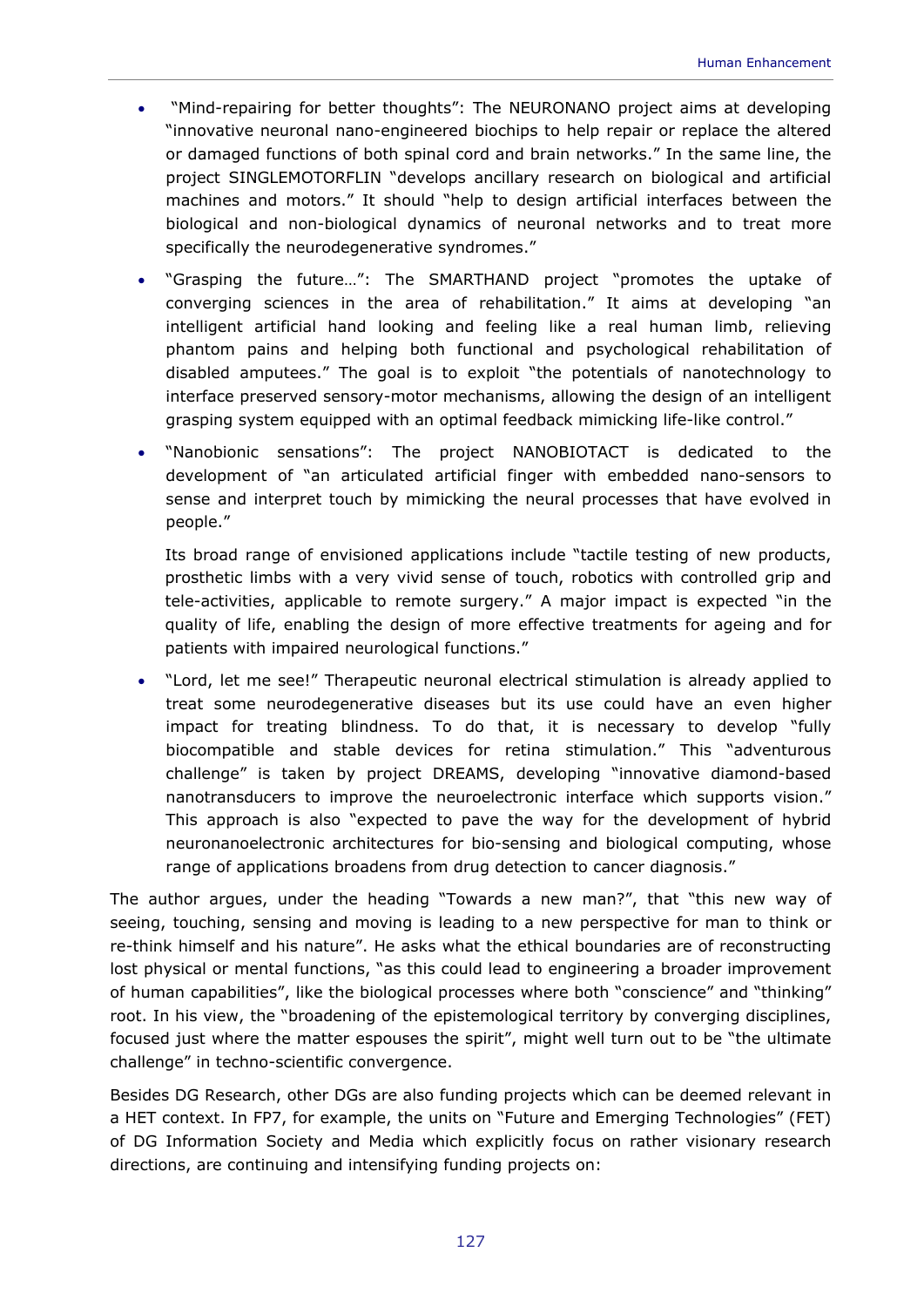- "Bi-directional interfaces" ("interfaces between electronic or electro-mechanical systems and living entities" at or close "to the cellular level, with adequate control and/or signal processing algorithms", enabling "direct interfacing to the nervous system or to other types of cells")
- "Biohybrid artefacts" ("new artefacts will involve tightly coupled ICT and biological entities", e.g. "neural or other types of biological tissue", for "new forms of computation, sensing, communication or physical actuation or adaptation")

While most of the research funding of FET is on new ICT in the strict sense and on robotics, bio-ICT convergence is an integral element of FET funding activities. In the view of FET (EC ISM DG not dated), the "convergence between the bio-, nano-, info- and cognitive sciences will enable major advances toward realising the Lisbon agenda." While this would "be most clear in the health sector", through the design of new drugs and new diagnostic and therapeutic processes, FET also aims at funding "realistic efforts" to develop implementations of "human augmentation", defined as "the ICT-based enhancement of human capabilities."

In a strategy paper for FP7, FET argued that "out of the confluence between closely interacting networks of increasingly sophisticated devices, the creation of new immersive experiences, the natural interaction with ICT systems and the mingling of living and nonliving ICT technologies, a progressive extension of human performances (…) is likely to emerge (…)." In particular, FET-funded projects on processes of convergence between ICT, the life sciences, biotechnology, neurotechnology, cognitive science and "presence research" can be deemed relevant in a HET context, for example:

- CYBERHAND (development of an artificial cybernetic hand; FP5; cf. Sect. 1.2.2)
- PRESENCIA ("research encompassing sensory enhancement, neuroscience and cognition"; FP5)
- MAIA ("brain-computer interfaces to robots"; FP6)
- PRESENCCIA ("research encompassing sensory enhancement, neuroscience, cerebral-computer interfaces and application"; FP6)
- NEUROBOTICS ("fusion of neuroscience and robotics for augmenting human capabilities"; FP6)
- BRAINSTORM ("on-chip simultaneous intracellular recording and stimulation of electrical and biochemical activities from hundreds of neurons"; "efforts are driven by the desire to use neuro-electronic hybrids system for basic research and for achieving direct communication between brains and computers in brain-computer interfaces"; FP7)
- CYBERRAT ("brain-chip interface for high-resolution bi-directional communication"; "innovative interface between a semiconductor chip or an ensemble of semiconductor chips and the brain of a living rat"; the approach "will have a general applicability" to several brain circuits "such as those underlying vision, hearing and attention"; FP7)
- RENACHIP ("rehabilitation of a cerebellar function by a biomimetic silicon chip")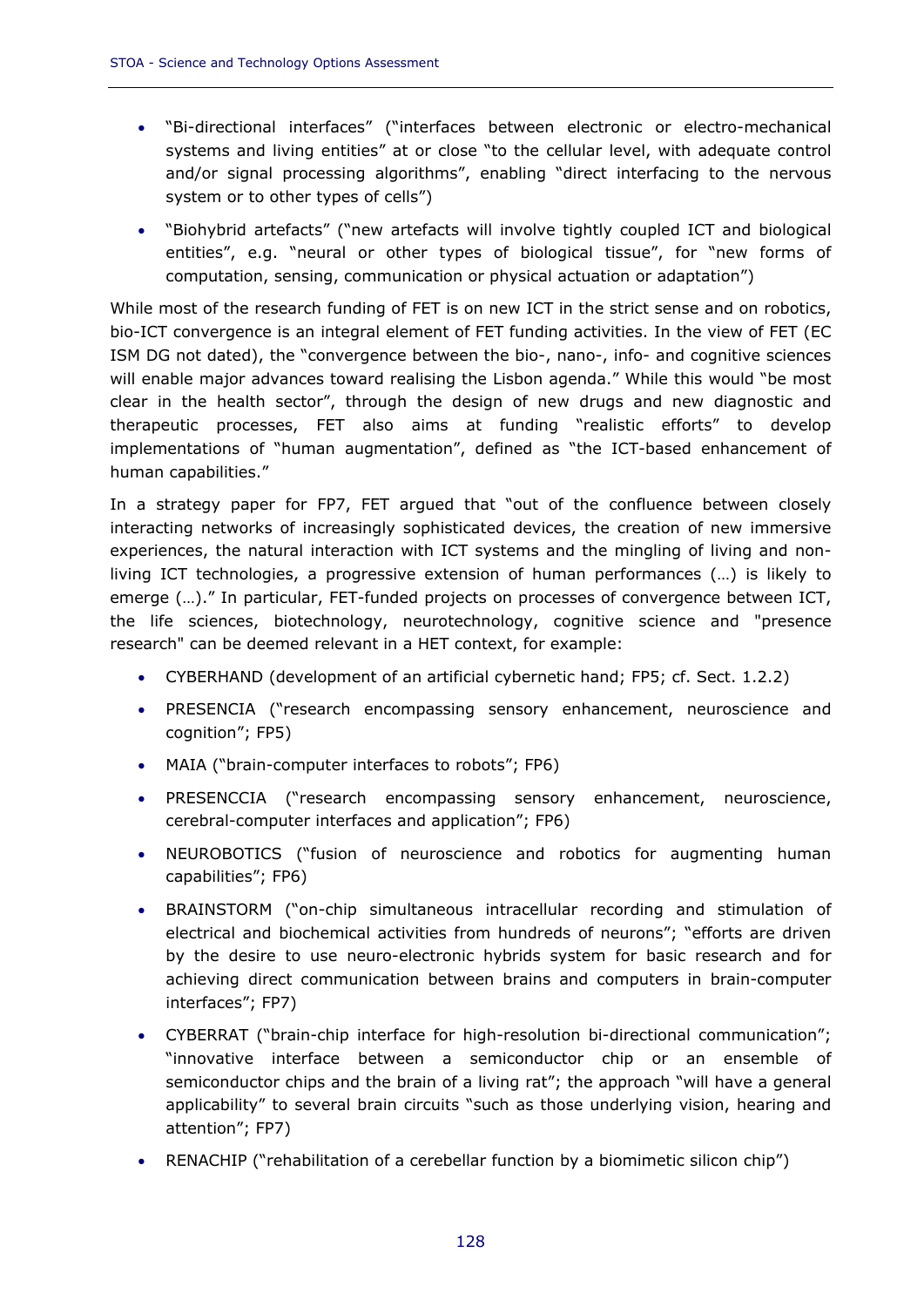Clearly, most of these projects as well as other EU-funded projects (which, for example, also target neuro-electric interfaces) are geared to therapeutic purposes or prosthetic and assistive technologies. However, occasionally the strategic perspectives underlying the funding schemes are oriented to other, more general and non-therapeutic applications for human enhancement as well.

In general, European approaches to the fields relevant for human enhancement appear to be less focused on individual enhancements than U.S. approaches, and instead aim at finding socially integrated solutions which are largely based on body-external devices.

Accordingly, a comparative study comes to the conclusion that the focus of R&D in the field of brain-computer interfaces (BCI) throughout the world is decidedly uneven, with invasive BCI almost exclusively centred in North America, and non-invasive BCI systems evolving primarily from European and Asian efforts (Berger et al. 2007). However, in the view of the authors, the main reason for the European approach appears to be the strong influence of animal rights advocates protesting against BCI experiments with apes.

The same study points out that, in terms of funding, BCI and brain-controlled robotics programs have been hallmarks of recent European research and technological development, with the range and investment levels of multidisciplinary and multinational programs in Europe appear to far exceed that of most university and government-funded BCI programs in the United States and Canada.

### **3.3 Challenges to Existing Normative Frameworks**

We have found that the dominant approach in the EU to the topic of human enhancement seems to be an ethically diverse and reflected method of tackling the issue. However, we have also come to the conclusion that the debates and activities are still often disconnected and could be enriched and promoted by integrating a wider range of stakeholders and academic disciplines. Against this background, the project team discussed the challenges to social, (dis-)ability, medical and ethical frameworks and the related conceptual problems raised by the rise of HET and the new perspective of human enhancement with a number of experts. In the following, we will not try to summarise the discussion and the contributions by the invited experts in all their richness, but focus on some of the most interesting results of this first expert meeting (see section 1.2 of the Appendices) that was carried out in the course of the project, and provide our own interpretation of its results.

Obviously, the central question with regard to the topic of human enhancement is 'what are and should the targets and goals of enhancements be?'. Broadly speaking, this relates to guiding visions in society and politics, and to ideological factors, anthropological concepts and fundamental values that shape science and technology-related debates and activities and may lead to shifts in the definitions of such notions as health, (dis)ability, impairment, normality, and therapy.

It became clear that, at least with regard to the broader and more visionary aspects of human enhancement, a distinction needs to be made between enhancement of the species, with its eugenicist overtones, and enhancement of individuals.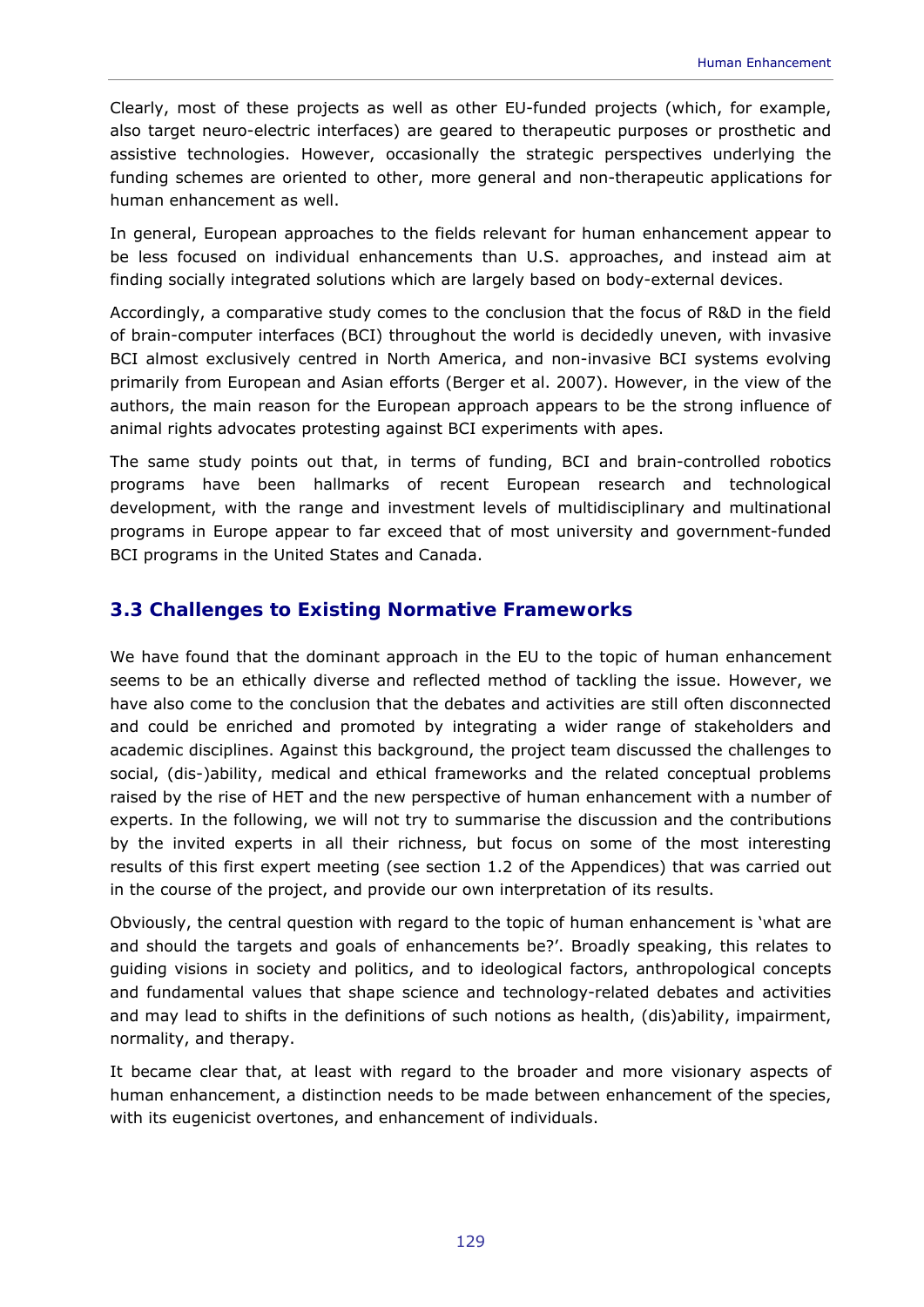Leaving aside the question of the feasibility of genetic enhancements of the species, there was consensus among the experts that an enhancement of the species is not suitable as a guiding vision, for historical, pragmatic and metaphysical reasons. Quite rightly in our view, it was pointed out that proponents of human enhancement tend to focus on actual and future means of cognitive enhancement as a royal road for solving a variety of personal and societal problems, culminating in the vision of an "enhancement society".

While the experts concurred neither in their assessments of the state of the art in the pertinent HET nor in their views on the relevance of the NBIC initiative in the U.S., there was broad consensus that such visions might be conducive to a specific political shaping of the ongoing and emerging developments in second-stage HET. An alternative guiding vision for the development of HET, better suited to the European context, could be the simultaneous improvement of individual well-being and social cohesion. This vision was approved by all experts.

Focusing on the example of so-called mood or emotional enhancement, the experts discussed the relations between social and individual factors in human enhancement. One expert argued that human enhancement could be contextualised within a medical framework in which all interventions are conceptualised as measures to help individuals to cope with society. Accordingly, when individuals suffer emotionally, due for example to their general shyness, their discontent with their body, or their nervousness in certain situations (e.g., stage fright), we should not make any artificial distinction between therapy and enhancement, but should approve any effective measure that relieves their suffering and help them cope with society. Other experts disagreed and pointed out that (i) such an approach would further the problematic tendency of a medicalisation of social problems, that (ii) in health policy, as in any policy field, we have to set priorities and that clearly therapeutic interventions should be prioritised, and that (iii), in a framework shaped by a radical perspective of human enhancement, the social "duty" to confirm to a norm would become a duty to fix yourself to the norm by technological means. While there was disagreement among these experts as to whether it would make sense to draw a line between therapy and enhancement, they concurred that such boundaries are shifting and that, for example, the road to an enhancement society could be paved by a further medicalisation of social problems and individual needs. It was pointed out that some radical proponents of human enhancement not only argue that there is a general "duty to enhance" oneself from the perspective of species enhancement, but also characterise certain bodily structures as deficient and reduce "disability" to a problem that can only be solved by interventionist technological fixes. Such a "sad view of the human body", as one expert called it, was characterised as being based on problematic notions of normality. Moreover, it was argued that the human body is reduced to data, in the informational paradigm, and the complex interrelations of bodily and psychological processes are faded out.

Nevertheless, the experts agreed that recent progress in brain research, neurotechnologies and other fields of R&D clearly demonstrates that there is potentially a new quality of interventions into the human mind and body. In this context, reference was made to the Kantian distinction between a physiological anthropology, based on a scientific understanding and manipulation of the brain, and a pragmatic anthropology, based on knowledge about the social sphere, the world, and human behaviour.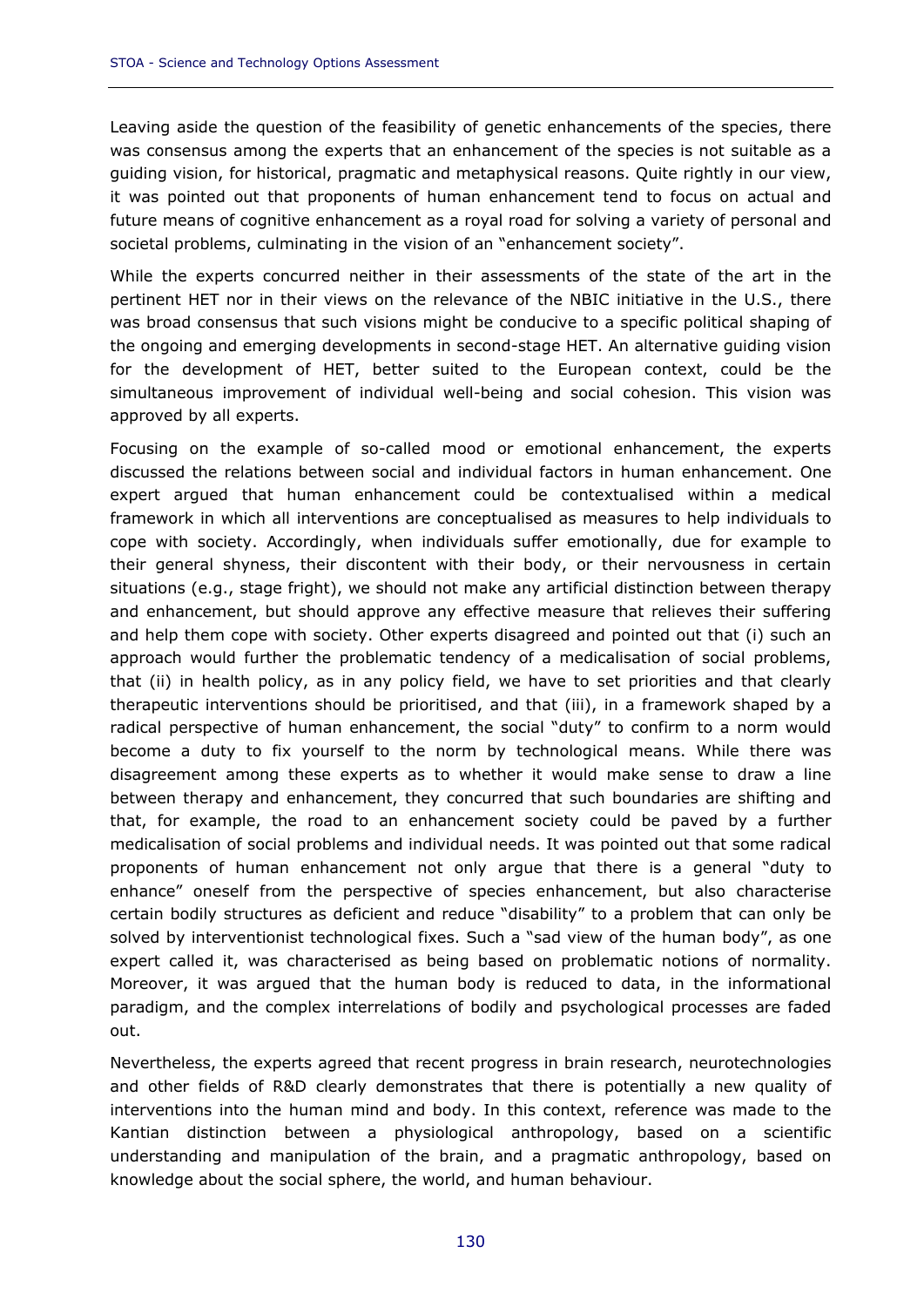We now appear to be on the verge of realising such a physiological anthropology, to the extent that there are at least new means of manipulating brain activities. Accordingly, even extreme visions deserve attention, such as the NBIC initiative's vision of a new social technology based on new neurotechnologies and other converging technologies.

There was broad consensus among the experts that second-stage enhancements, particularly those based on new human-technology interfaces, should be assessed with a view to possible shifts in power relations. It was pointed out that the persistent paradigm of control and domination of nature in Western culture, might negatively affect certain European values when "applied" to "human nature", such as those expressed in the idea of Man created in the image of God or the concepts of human dignity and autonomy. While the "intuitive" rejection of interventions which go "under the skin" might often be apt, the fundamental question appears to be how such HET might create new options for social and even remote control as well as the manipulation of human beings.

With reference to the widespread critique of the highly speculative features of the debate and some political activities on human enhancement, the experts discussed the impacts of visions, far-reaching expectations and grandiose promises on research policy and society. Fields such as stem cell research, cancer and Alzheimer research, nanotechnology and artificial intelligence were characterised as being strongly influenced by strategies of hype and hope. It was pointed out that there appears to be a vicious circle, with policy actors eager for scientific and technological breakthroughs with high societal impacts and scientists making exaggerated promises. In ethical, societal and political discourses, the speculative "if's" (cf. Nordmann 2007) are not innocent, because they may serve to shape S&T in certain directions. The technocratic and scientistic speculations, in particular, appear to be conducive to the fading out of any risks which are not of health-related or environmental nature. Social risks, such as those related to shifts in power relations or the pathologisation of more and more bodily or mental traits are peripheral to the discourse. In the view of several experts, the discussions and publicly funded research projects on HET still focus too often on highly visionary aspects and ignore or belittle ongoing developments in pharmaceutical research, neurotechnologies, and prosthetics. On the other hand, farranging visions must be taken into account, because they can shape societal and technological futures.

Several experts emphasised that the discourse on HE is strongly influenced by an uncritical 'faith in science' and that alternative visions of the future and proposals to solve societal problems are largely absent or neglected. When focusing on individual enhancements by technological means, we may fade out low-tech or no-tech measures such as improving school meals or creating information- and knowledge-rich learning environments. There is thus a need for alternative imaginations and societal visions related to S&T and more public participation. In a similar vein, it was argued that an improvement of infrastructures should, in principle, occur prior to the funding of individual HET, so that people with special needs, including the growing population of elderly people, can choose how to realise their 'social functioning'. Again, it was stressed by several experts that the (necessarily vague) distinction between therapy and enhancement should be maintained for pragmatic reasons in a health policy context.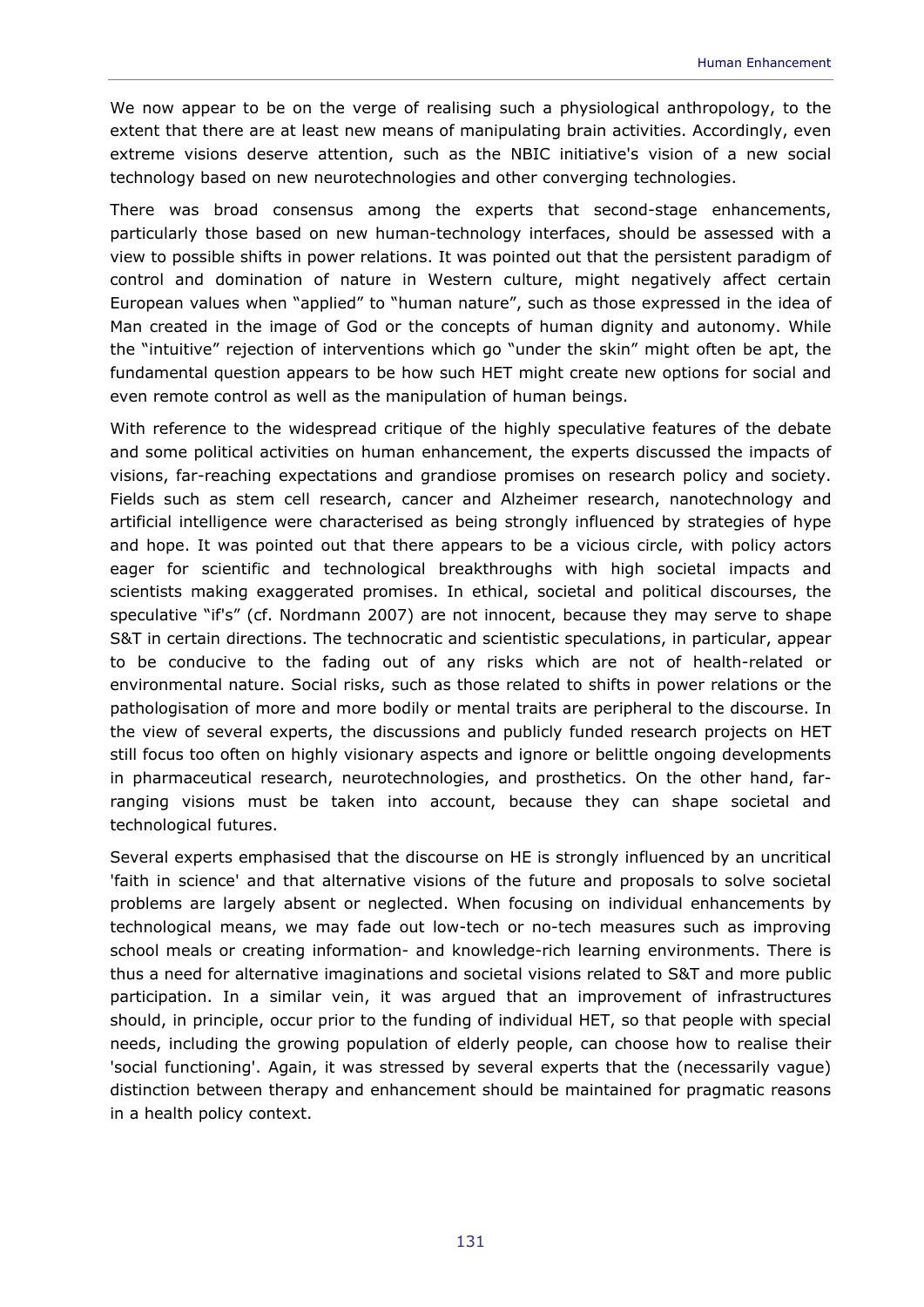However, it was also pointed out that there are strong tendencies, particularly in "ageing societies", to redefine what is "natural" or "normal" and that as long as there is no consistent modernisation of infrastructures, many people will look for new artefacts or even individual enhancements of their bodies to secure their place in society. Here we have to take into account societal changes which have profoundly altered the social roles and images of people, both young and old.

There was broad consensus among the experts that the notions of health, well-being and disability have to be adjusted accordingly, taking into account conceptualisations which are well-established in some political and social discourses, but still not in the socio-political mainstream. Some experts argued in favour of a distinction between therapeutic and nontherapeutic enhancements. The ambiguity of established concepts becomes evident when we consider a person born without arms, who is however, otherwise healthy and not impaired, and receives new prosthetic arms which may in the future allow him to perform at a superior level to persons with natural arms and may include species-untypical functions.

It was argued that it is necessary to create a society in which the broadest variety of individual needs is taken into account, so that individual enhancements are a matter of real choice and do not gradually become socially mandatory.

There was consensus among the experts with regard to the following points:

- If a perspective or concept of human enhancement is used in a policy context, it is of fundamental importance to identify as precisely as possible the targets and the overarching goals of human enhancement.
- A perspective of human enhancement might be applied to a wide range of new or emerging science and technology fields and their related guiding visions (such as in nanomedicine and regenerative medicine), even if these fields have hitherto been partly ignored in the recent debates on human enhancement on account of their explicitly medical character.
- When it comes to regulatory questions, specific applications (and not technologies) should be targeted, possibly supplemented by the definition of general principles for pertinent research funding and policy, or even by some general bans (for example in the military context).
- Given their potentially disruptive effects on society, it is all the more important that the governance of HET starts early, includes all stakeholders and allows for public participation.
- There is a need for a guiding vision in the further development of research and technologies relevant to human enhancement. Such a guiding vision should be based on a societal perspective which focuses on social cohesion and distributive justice as frameworks of individual choice.
- In research and technology policies, it is important to break the vicious circle of promises and expectations in which excessive visions increasingly shape sciencepolicy interactions, leaving the general public as astonished bystanders.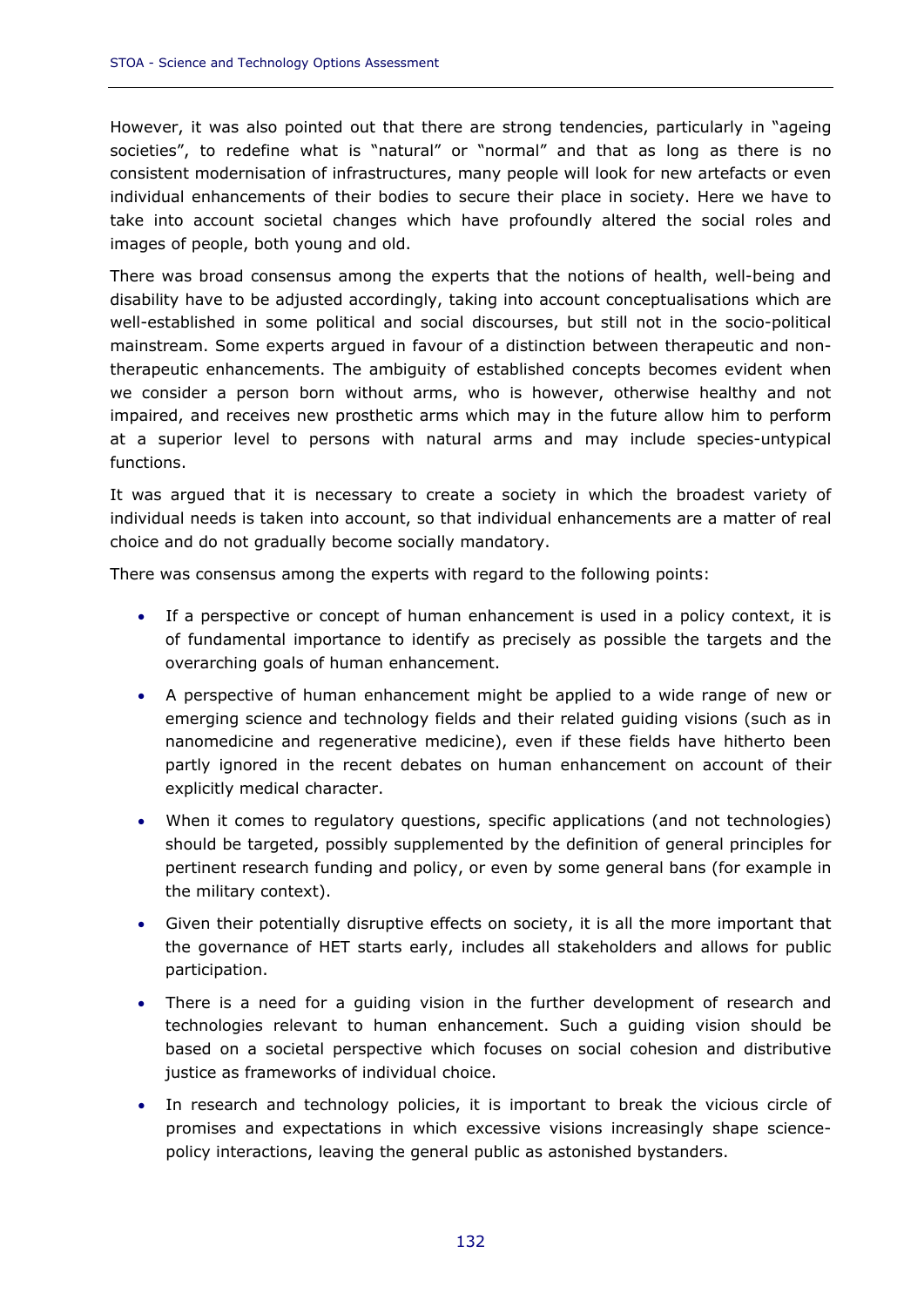- Broadly speaking, in a policy context the perspective of human enhancement should be focused on ongoing and emerging developments and not on far-ranging visions. This should also be true for more or less explicitly therapeutic contexts (such as the use of drugs like Ritalin<sup>™</sup> and Viagra<sup>™</sup>, or the development of more and more sophisticated prosthetics). However, some policy problems may already arise today from anticipations that are not yet realistic, such as with transhumanist and other pro-enhancement activists who attempt to gain private or even public funding for highly visionary research.
- If in the future there is a consensus that certain forms of human enhancement (that are generally accepted to be safe and in line with European fundamental values) should be a matter of individual choice, there will be an even more urgent need to adjust all relevant technological and social infrastructures and processes to the broadest variety of individual needs, so that no individual is pressured to opt for HET.
- However, in a policy context, there are also some good reasons to avoid coupling the concept of human enhancement with individual choice altogether (such as the shifting distinction between therapy and enhancement, the proximity to eugenicist ideals, or the strong transhumanist influence in the discourse on human enhancement).

In our view, the discussions during the expert meeting regarding the human enhancement perspective exemplified that, as long as conceptual pitfalls are taken into account and the highly problematic aspects (such as proximity to eugenicist ideologies) are not ignored, new light can be shed on recent developments in S&T and society and their interrelations.

Obviously, the new HET and the related visions aggravate the tension between established views of health, therapy, disability, normality and impairment on the one hand, and more complex or encompassing conceptualisations of the relationships between individual wellbeing, equitable social structures and technoscientific innovations on the other.

Given that the concept of human enhancement, which is already an established (and actually a fashionable) topic in ethical research, is slowly penetrating policy discourses, there is a need for a politically viable notion of human enhancement. There are good pragmatic reasons to maintain the distinction between therapeutic and non-therapeutic measures in a health policy context; and there are also good reasons for foregoing any strict division between therapy and enhancement. The results of the expert meeting therefore affirmed us in our view that one should generally distinguish here between nonenhancing therapies, therapeutic enhancements, and non-therapeutic enhancements.

Moreover, it became clear that the perspective of human enhancement is also a challenge to a variety of European traditions of thoughts and fundamental values. While the societal discourse on new and emerging technologies should in no way be reduced to the issue of human enhancement, the specific perspective of human enhancement may prompt a reevaluation of the interrelations of S&T, society and the individual in the European context. If only some of the visions of second-stage HET are realised in the future, there will be a growing need for equitable social structures and, in particular, for sociotechnical infrastructures in which the diversity of individual needs and social demands are taken into account.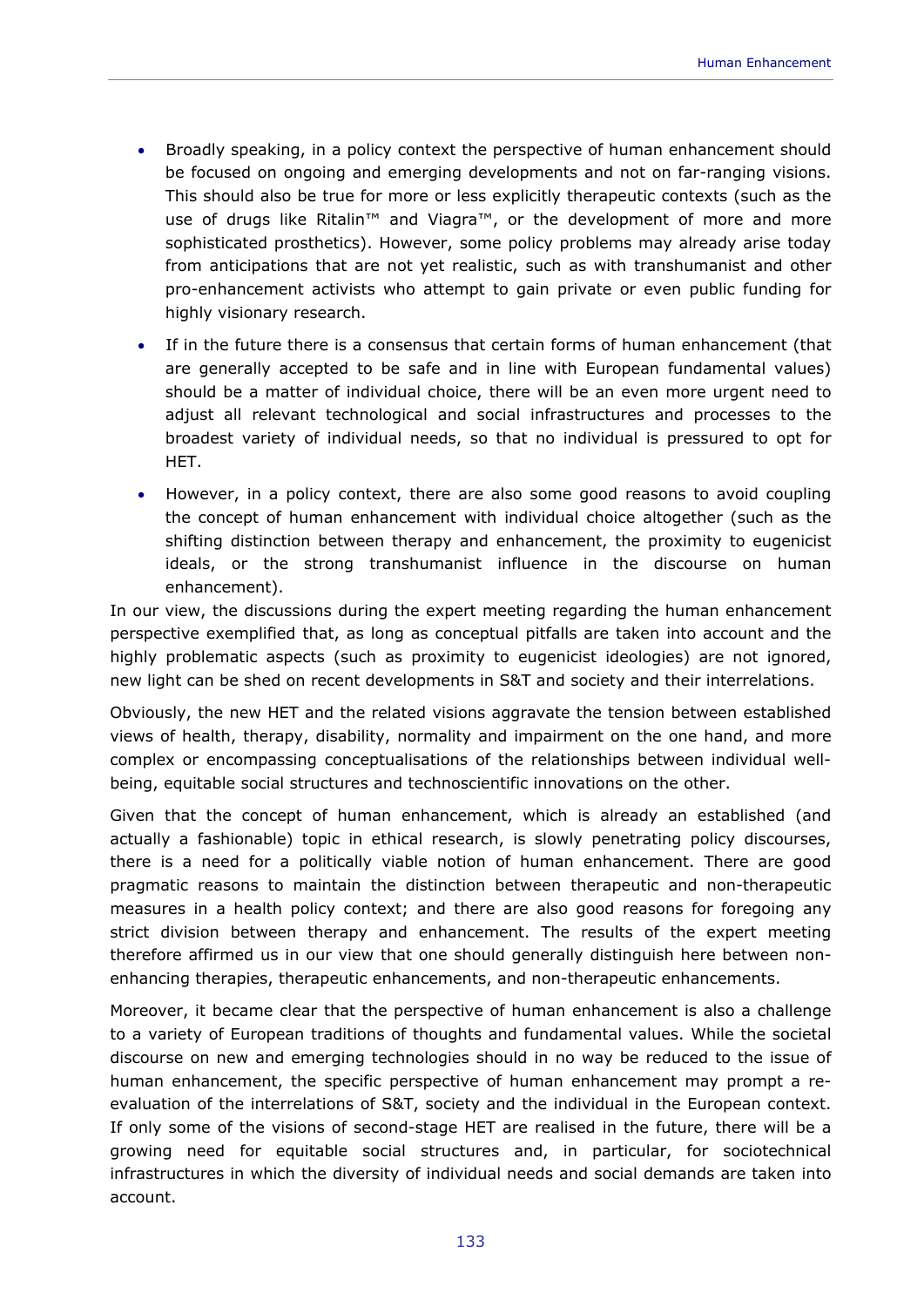# **3.4 Legal and Regulatory Aspects of Human Enhancement**

Many HET are developed in a medical context but can be used in ways that go beyond medical practices. As the notion of applications of (medical) S&T in the sense of enhancement is a quite recent phenomenon and as some of the HET are mere visions and only in rare cases already in practice, a discussion of legal questions raised by HET has not yet begun or is only in its infancy.

This does not mean, of course, that the needs or options for juridical regulations have not been discussed in the fields of technology or application that are thought to bear a potential for enhancing or altering human functions or states of mind.

In the field of human genetics, in pharmaceuticals, and in the medical sector in general, legal stipulations are in place to define both good (medical) practice and the rights of doctors and patients which serve to foster ethical principles and to prevent the misuse of biomedical applications. Current regulations, however, do not cover or deal with a central problem connected with HET, i.e. the distinction between the medical use of devices, technologies and procedures on the one hand and, on the other, the "non-medical" use of the same technologies for enhancing bodily functions, the capacities of the human mind, or manipulating mental states be it for life-style, everyday life or professional purposes. As an expert discussion of this has not yet even begun, the present report can only give some indications and ideas of the juridical problems that might arise from HET.

The basic and most obvious practical juridical problem caused by HET is associated with the problem of separating a medical application of a given technology from a non-therapeutic enhancement application and developing a clean distinction between legally allowed (or even obligatory) use and ethically doubtful practice that consequently would be liable to legal regulation or prosecution. As has been argued in the present report, it is difficult to separate illegitimate from legitimate use of enhancement technologies. Neither of the distinctions under discussion – natural vs. unnatural or therapeutic use vs. non-therapeutic – is always sufficiently selective.

An indication of the problem in clearly distinguishing harmful or ethically questionable "illegal" uses from beneficial and ethically acceptable "legal" uses of HET is the current practice of prosecution of doping in sports. The problem is not only to keep pace with the development of ever new drugs or other methods for enhancing bodily performance and to prove in every individual case that misuse is present. The problem is also to justify the ban on certain substances and practices while allowing others. As Greely (2004) has shown, it can easily be argued that the current practice of prosecuting doping lacks logic consistency and juridical justification. In sports all kinds of practices to increase physical performance (fortitude, endurance, readiness and speediness) are allowed, despite the fact that many of them involve health risks, e.g. physical conditioning, special nutrition and nutritional supplements, surgery to avoid injuries.

Other practices, however, are marked as being unfair and distorting competition, and thus are banned legally and prosecuted (with how much serious effort ever). The most prominent doping substance nowadays – according to Greely –- is a case in point for the poor legitimisation of legal practice in doping control: EPO as a means to increase the share of oxygen in human blood (and thus enhancing the performance of e.g. racing cyclists or track and field athletes) is officially banned.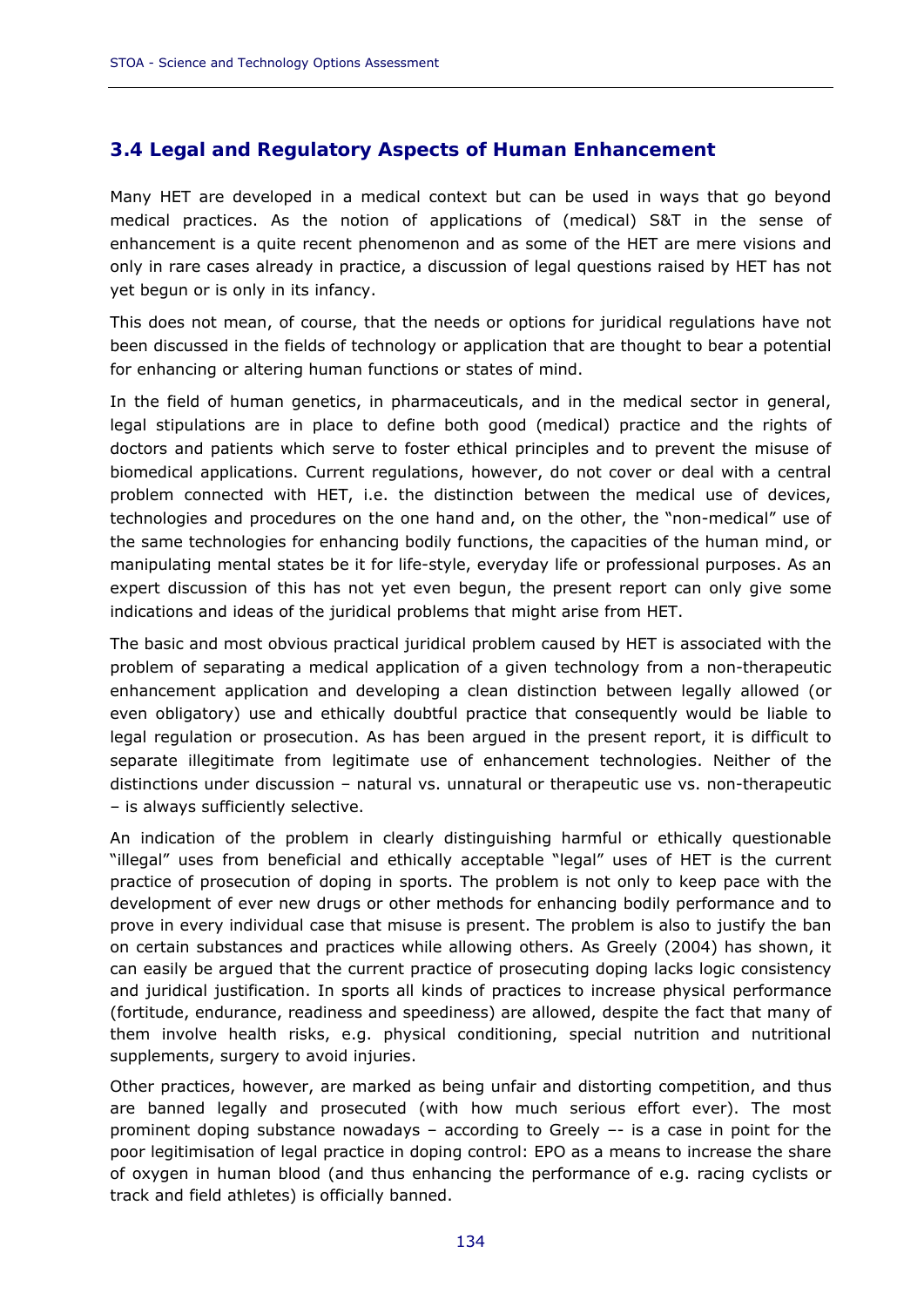However, practices that have the same effect (i.e. of increasing oxygen in blood) are accepted as "natural advantages" or normal training practice such as living in high level mountain regions, practicing in such regions before major competitions or practicing in tents with reduced oxygen share. It is very likely that with the diffusion of HET in everyday life demands will be raised for the "unfair" use of HET in competitive situations in school or professional life to be banned or prosecuted while at the same time others may argue that the use of e.g. Ritalin™ is judicially not different from practices for improving your concentration capability, for instance by "autogenous training".

From an ethical perspective, regulatory decisions with regard to HET have to start by clarifying the extent to which and where enhancement technologies do interfere with "human rights" and "human dignity". In this respect the notion of personal autonomy and human freedom is crucial. It follows from the principle of personal autonomy that as long as there is no negative impact on the health of a person or of third parties that is associated with the use of HET, it has to be left to the individual to determine whether or not to make use of HET. Regulatory restrictions of the freedom of individual choice could be legitimised if the use of HET conflicted with the principle of fairness of competition and of the equal distribution of chances. As has been argued for nanomedicine and its potential for enhancing human capabilities, "it is one thing to claim the right to enjoy the benefit of nano- or neuromedical enhancing technologies but, if the benefits cannot be fairly distributed, this will not sit well with a commitment to human rights. Whichever way we look at it, then, whether it proves to be a case of too many or too few having access to enhancing technologies, the ethics seem to be problematic" (Brownsword 2008, 80).

Apart from the principle of fairness, for some forms of HET it might be possible to argue that HET interferes with the principle of human autonomy. On the one hand it can be argued (in favour of HET) that enhancement can be regarded as an expansion of human autonomy by enabling people to go beyond their individual capacities (e.g. helping a shy person to behave self-confidently). On the other hand, however, HET might just as well be regarded as reducing autonomy by affecting a person's capacity for self-determination and liability, by for example interfering in personal identity in the case of an envisioned manipulation of a person's memory by supporting remembering positive or suppressing negative content of the mind or by affecting a person's capacity for self-determination by consuming drugs that suppress natural barriers of anxiety or natural reactions to avoid overly stressful or threatening situations. In the case of brain interfaces, the questions of personal identity and the ascription of liability to a person or to the technology (in the case of failures) have been raised.

Autonomy and fairness can be regarded as providing guiding principles for regulatory intervention. It will, however, be difficult to draw clearcut distinctions and case-by-case analysis and decision might be needed.

Bio-medical or pharmacological research is the main area where procedures and technologies are being developed that bear a potential to enhance. When considering the options for regulating HET technologies on a European level, one therefore could think of starting from existing regulations for the medical sector (cf. Guerra 2008).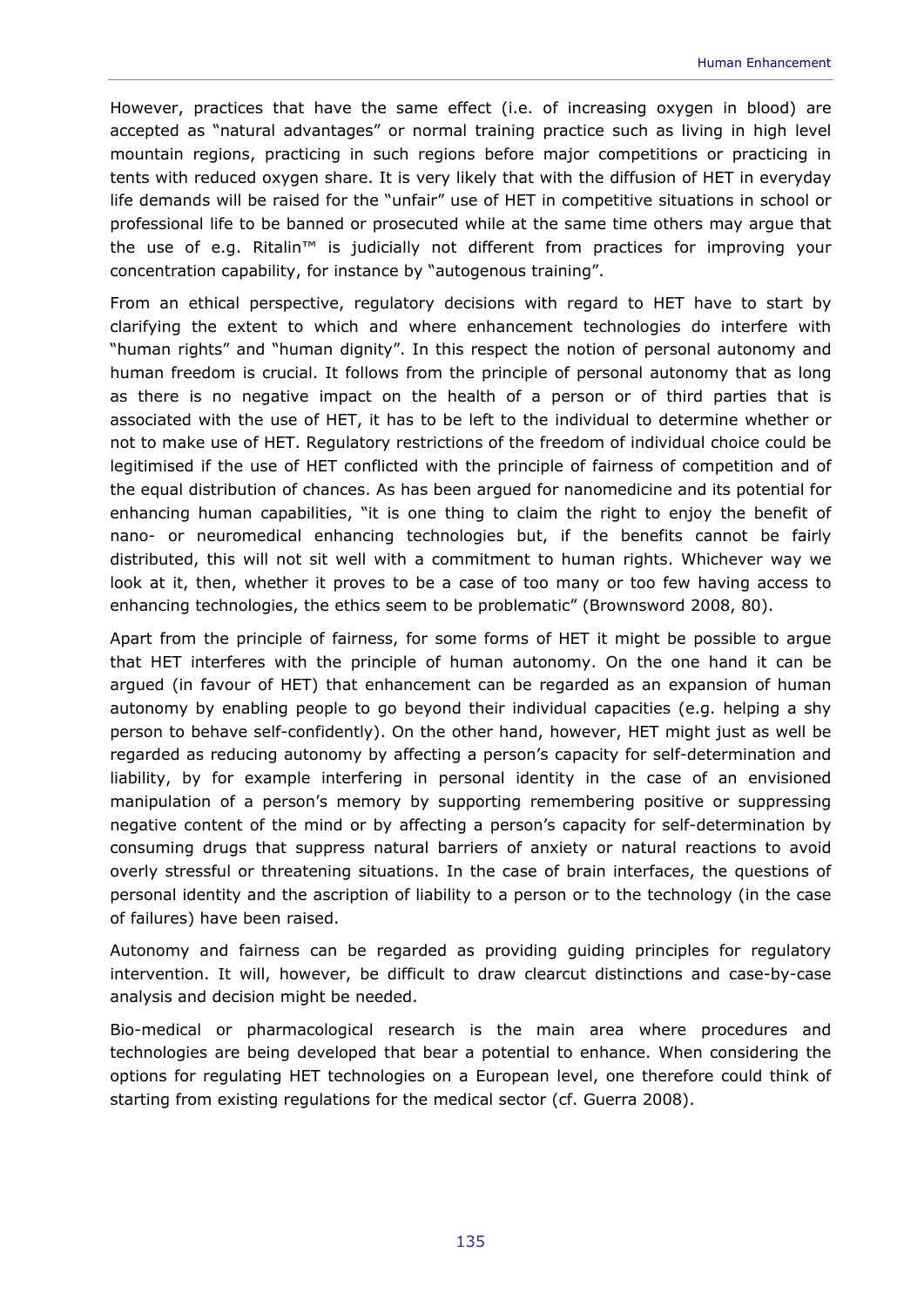As is the case with drugs currently used for enhancement purposes (such as Ritalin™), it is most likely that in the future drugs will be developed for medical purposes and thus will be subject to clinical testing and national or. EU approval procedures might also be employed for enhancing or modifying cognitive or emotional states of mind. According to regulation EC No. 726/2004 on the authorisation and supervision of medical products, a community authorisation procedure ("centralised authorisation procedure") applies for human medicines that are derived from biotechnology processes and are intended for treatment (among others) of neurodegenerative disorders. Companies may also apply for a European authorisation under supervision of the European Medicines Agency (EMEA) if the medicine is a significant medical innovation.

Thus any drug or medicine with a potential for enhancement would probably be covered by a European regulation for pre-market approval. Aspects considered by this procedure (as by any national regulation for approval of drugs), however, are mainly the efficacy and safety of medicines. Questions and problems associated with enhancement drugs which go beyond health-related aspects dealt with in clinical trials and drug approval procedures are not covered. Regulations deal with a trade off between risks and side effects of a drug and its benefit for the treated patients. Non-medical enhancement purposes, ethical questions and possible societal side effects related to a respective use of a medicine are not the subject of the approval procedure.

We can thus conclude that there is a provision that covers possible medical risks of future enhancement drugs. The extent that regulators would be willing or able to license drugs that are suited to enhance cognition or alter emotional states for use in people who are healthy might however be a new issue to be dealt with in the realm of medical drugs approval (POST 2007). Whatever the conclusion of a regulator in this respect would be, a decision on licensing for use in healthy people might imply the assessment of not only medical benefits and risks but also the ethical, social and legal problems and side effects associated with enhancement drugs, which so far are not the subject of drug approval.

The same applies to other devices – such as electronic brain implants. As has been discussed for the U.S. in a paper produced at Stanford Law School (Chan 2007), devices such as cochlea implants or brain-computer interfaces do or would most likely fall into the realm of the U.S. Food and Drug Administration's regulatory jurisdiction over medical devices and the category system established for pre-market approval. The most restrictive approval and control mechanisms in this system are foreseen for so called "high-risk" (class III) devices, for which "implanted cerebella stimulators" are mentioned as examples in the FDA regulations. As far as a device based on brain-computer interface would imply a "potentially unreasonable risk of illness and injury", which according to the FDA regulation is the criteria for a device being categorised as "class III", it would be covered by the FDA's most stringent form of review, i.e. Premarket Approval (PMA).

A comparable procedure would apply in the European context according to the European Medical Devices Directive (COUNCIL DIRECTIVE 93/42/EEC of 14 June 1993 concerning medical devices). In Article 1, the Directive defines "medical device" as follows: " 'medical device' means any instrument, apparatus, appliance, material or other article, whether used alone or in combination, including the software necessary for its proper application intended by the manufacturer to be used for human beings for the purpose of: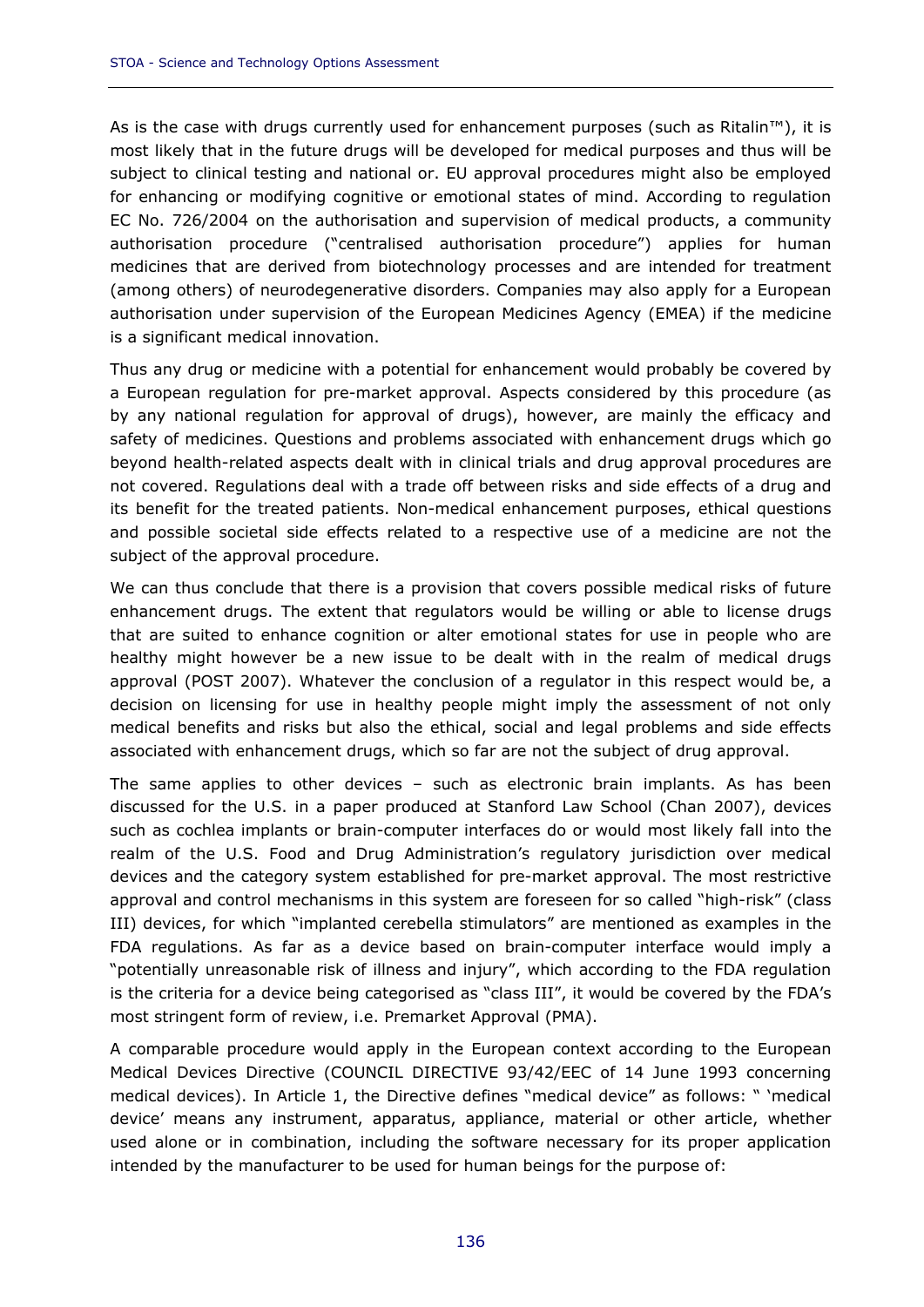- diagnosis, prevention, monitoring, treatment or alleviation of disease,
- diagnosis, monitoring, treatment, alleviation of or compensation for an injury or handicap,
- investigation, replacement or modification of the anatomy or of a physiological process,
- control of conception,

and which does not achieve its principal intended action in or on the human body by pharmacological, immunological or metabolic means, but which may be assisted in its function by such means."

Since any enhancement technologies based on a brain-computer interface would imply "the replacement or modification of the anatomy or of a physiological process" they would consequently be subject to the approval procedures foreseen by the Directive.

However, as is the case for FDA regulations, the Directive would solely assess a device for its medical implications (risks and efficacy). Issues raised by the perspective of enhancing the human body, such as equality and fairness as well as possible issues of the authenticity of action and liability are not addressed by this system of approval. As these kinds of issues go beyond the scope of any medical consideration, it also can be doubted that they reasonably could be dealt with in the existing medical devices regulations. Even with regard to risk issues brain-computer interfaces are expected to challenge the existing medical approval system as new risks such as adverse brain feedback or risks related to device failures will have to be considered (Chan 2007, 37).

Future discussion of possible regulations for enhancement technologies might have to clarify to what extent it is at all possible and appropriate to include regulations for HET in the existing regulatory framework mainly dealing with medical aspects. As far as enhancement technologies or procedures are employed in a medical context, a regulation might be possible within the regulatory framework. However, for many enhancement technologies or drugs, the problem is precisely that they are employed for non-medical purposes or without any intervention by a medical practitioner.

For future regulations it thus might be crucial to differentiate between enhancement methods which require the intervention of a medical professional and those which do not, or respectively between enhancement applications that have to be regarded as medical drugs or as substances that are marketed as cosmetics, food or similar products. In an ongoing project on human enhancement conducted by the Office of Technology Assessment at the German Parliament (TAB), such legal aspects of enhancement are studied in more detail. The legal experts Jürgen Simon, Jürgen Robienski, and Rainer Paslack, who have worked together on such aspects in a study commissioned for the TAB project, have pointed out (in personal communication) that, in German law, regulating enhancement in the context of medical law confronts severe problems when attempting to clarify to what extent enhancement can be subsumed under what is defined as "medical practice":

Many enhancements can not be regarded as treatment of a disease nor as a measure of prevention of a disease. Whereas for a medical indication some kind of "objective" disease or suffering is necessary, enhancement may be based on subjective request or on the perception of some kind of "unsatisfactory" personal state.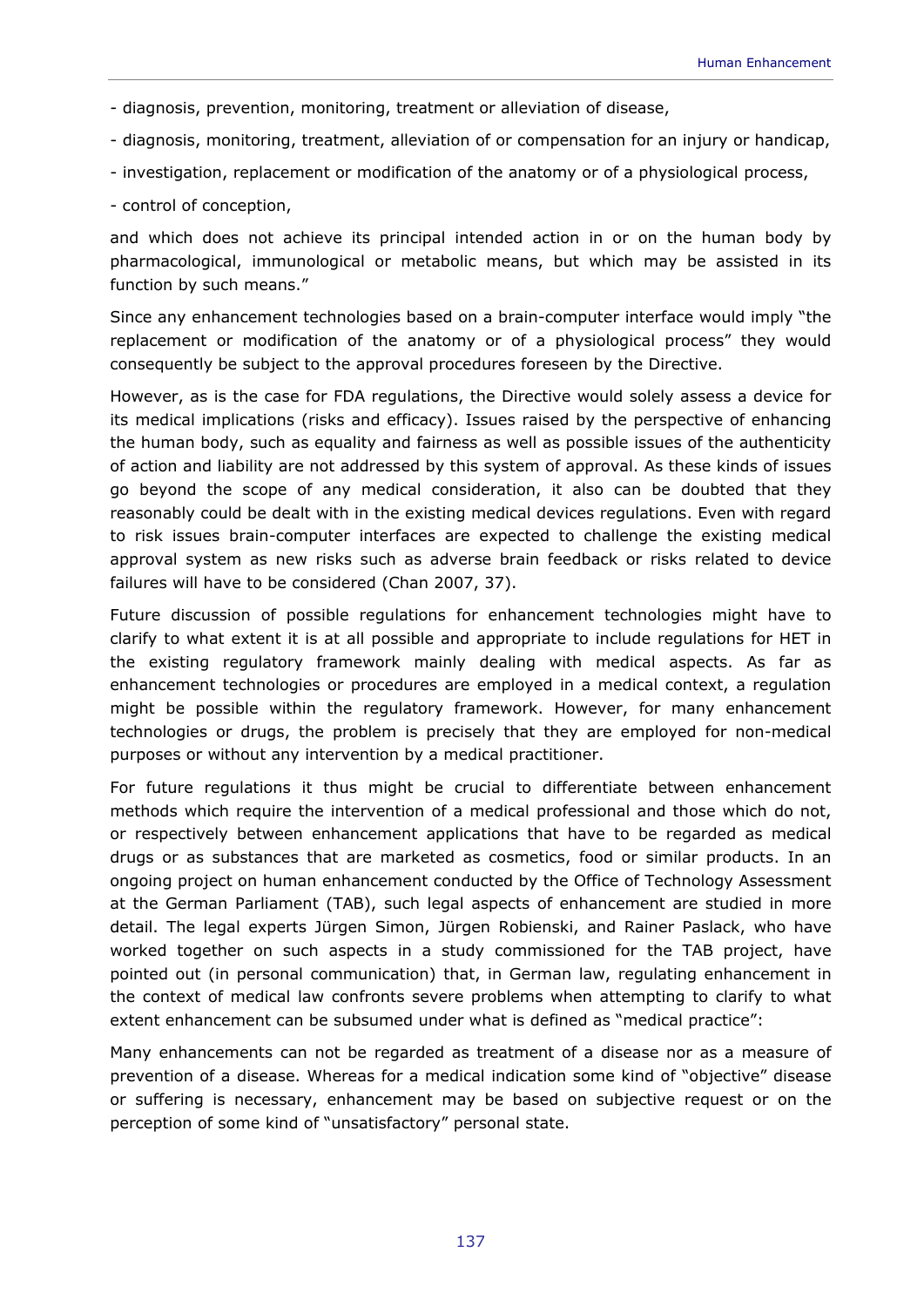The problem with enhancement becoming socially accepted is that this distinction which is crucial for medical law might be blurred. With more enhancement options becoming available it might well be that the concept of a healthy person might change and therapy is not regarded as a measure to re-establish the "natural" state of health but a physical or mental state that is achievable with existing methods of enhancement. Many legal corollary problems induced by the diffuse boundaries between medical and non-medical applications are conceivable. To what extent they will become relevant and what the appropriate ways are to deal with them are at present difficult to decide, as Simon and colleagues pointed out in personal communication: A very practical problem is to what extent enhancement treatment is covered by the public health and insurance system.

Nowadays, costs of treatment are covered only as far as the bodily functions of a client are impaired or as far as the client is suffering from disfiguring anatomic deviance. This principle might have to be discussed in the future and readjusted for enhancement purposes. A case illustrating the problem is the current discussion about the coverage of costs for cosmetic surgery in case the client might be psychologically impaired by a (objectively even slight) deviance from the dominant ideal of beauty (body dismorphic disorder). Another problem that might become relevant is the question of doctor's liability. So far according to medical law regulating the doctor-client relation (such as the German "Arztvertrag") the doctor does not owe the patient successful treatment but only "best medical practice". It might be not justifiable to regard enhancement treatment as belonging to the patient-doctor relation. The doctor offers a service which cannot be regarded as a mere treatment of disease but as a service to "improve" or "embellish" bodily features comparable to "cosmetics" for which a claim for recourse can be applied in case the "treatment" fails. It is also conceivable that in the future legal stipulations have to be found for liability in case of damage caused by employees when HET technologies are involved. Is the employee accountable or does the failure and damage have to be ascribed to the enhancing technology or drug. Finally, it is conceivable and discussed in the literature that in the future stipulations for "mandated enhancement" (e.g. in criminal law courts) may have to be found. A hypothetical example is discussed by Garland (2004, 15): "Could a court or other authority ask or compel someone to take a selective serotonin reuptake inhibitor (…) in order to make that individual less angry, less impulsive, and less irritable, even though the person does not have a diagnosed psychiatric condition?"

The central and most challenging question the legal system will be confronted with by HET is: What are the barriers for intervening in human nature and for a person's right to alter its bodily functions or state beyond natural barriers? The fundamental problem is that with HET our notion of normalcy or naturalness that may form barriers to intervention in human features and capacities gets blurred. The legal discourse on how to regulate HET thus depends on the cultural and ethical discourse on human nature. This general discussion has to inform the legal discussion about where to draw the line, i.e. in what cases it is legitimate to restrict a persons right of self determination with respect to intervention in his own body or brain (to enhance oneself).

The fundamental legal principle of liberal societies, the right of self determination and autonomy of the individual, does not give a clear guideline about restricting human enhancement as long as an individual decision for making use of HET does not interfere with the fundamental rights of others.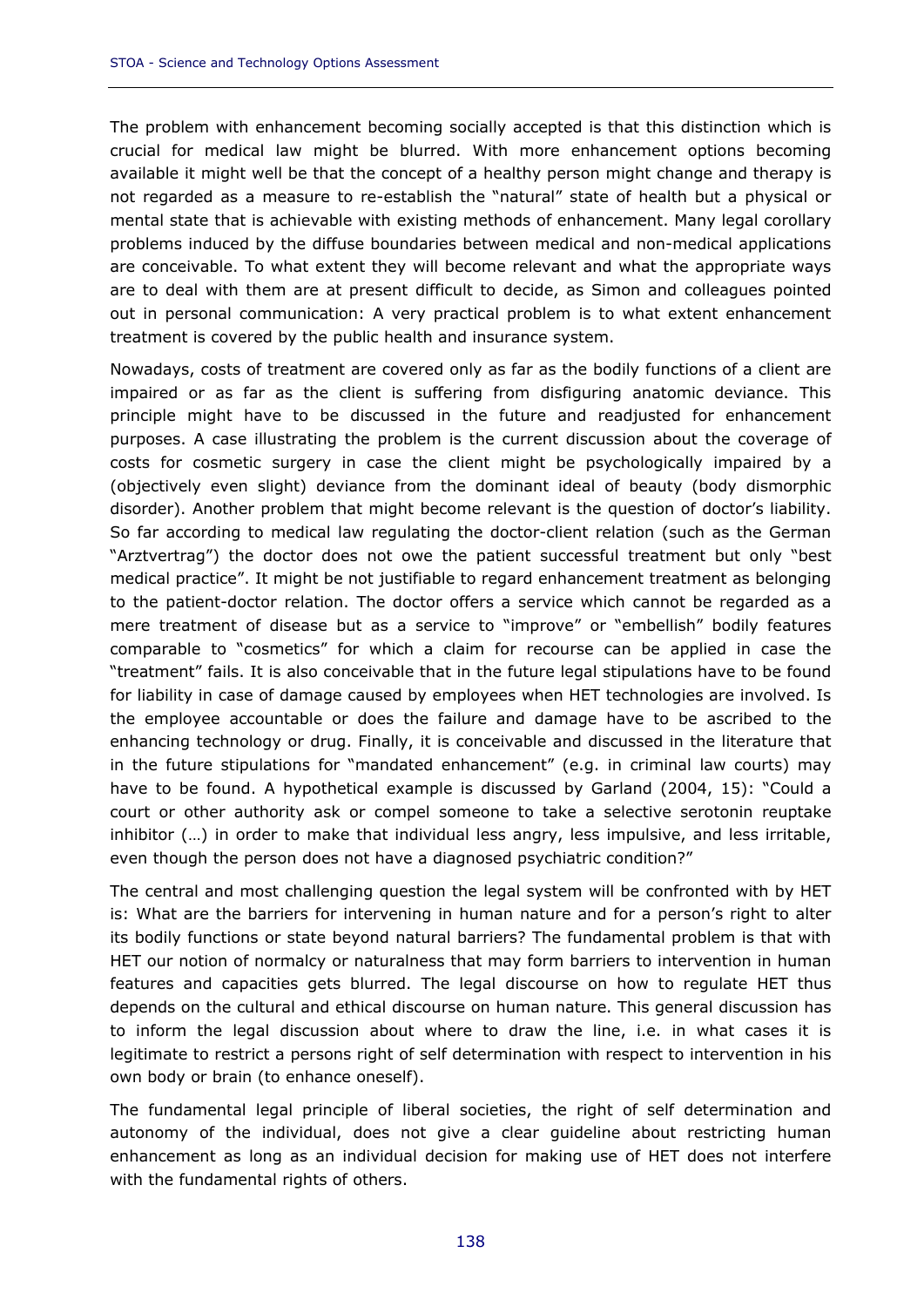Deliberations on ethically acceptable vs. unacceptable forms of enhancement to inform the regulatory discourse might have to start from the concept of the "person". In this respect it is not only the clear impairment of a person's autonomy that may be rejected, as in the case of drugs that directly affect a person's capacity for self-determination in the sense of taking accountable decisions. It might also be asked to what extent the diffusion and application of HET might change the social context and culture in a way that the extent to which an autonomous decision for or against making use of HET is possible at all might be doubted. As soon as HET have become a "normal" aspect of competition in everyday professional life, it appears to be problematic to suppose a free and sovereign decision of an individual to apply enhancement.

It can also be discussed to what extent HET may impair the personal structure of an individual in a new, ethically questionable way (Merkel et al. 2007, 329ff, Crone 2006). Personal autonomy not only implies personal sovereignty (self government) but also "authenticity" in the sense of regarding ones own action and behaviour as belonging and being in line with one's own "identity". Enhancement technologies that intervene in a person's emotional state by manipulating his or her ability to suppress certain emotions and anxieties (as used, e.g. by military pilots) as well as HET to "steer" or "filter" a persons ability to remember parts of his personal history, could – when going beyond "healthy" barriers – be regarded as impairing or even destroying (at least temporarily) the identity of a person and thus affecting his autonomy by inducing action and behaviour that can be regarded or experienced by being not an "integrated" part of a persons identity.

### **3.5 First Steps toward the Governance of Human Enhancement**

In the preceding section, we indicated some potential starting-points for regulatory discussions or activities. We also previously mentioned relevant Opinions of the European Group on Ethics in Science and New Technologies (see Sect. 3.1.2) as well as the European Commission's proposal for a code of conduct for responsible nanosciences and nanotechnologies research, in which it is stated that "nanosciences and nanotechnologies research organisations should not undertake research aiming for non-therapeutic enhancement of human beings leading to addiction or solely for the illicit enhancement of the performance of the human body" (European Commission 2008, 9).

In the second expert meeting (see Sect. 1.3 of the Appendices) carried out in the course of the project, regulatory questions were discussed in more detail. In the following, we will outline and interpret the main results of these discussions. The results relate to the questions: Who should regulate what? What should the general approach be to the regulation of HET? Which specific issues for regulation can be identified? What are the overarching challenges in the regulation of HET? And how could the process of political and societal deliberation on the governance of human enhancement get started?

There was consensus among the experts that policy-makers have to strike a balance between somewhat contradictory objectives: effectiveness and enforceability on the one hand, and flexibility (to allow for appropriate reactions to future technological developments) on the other.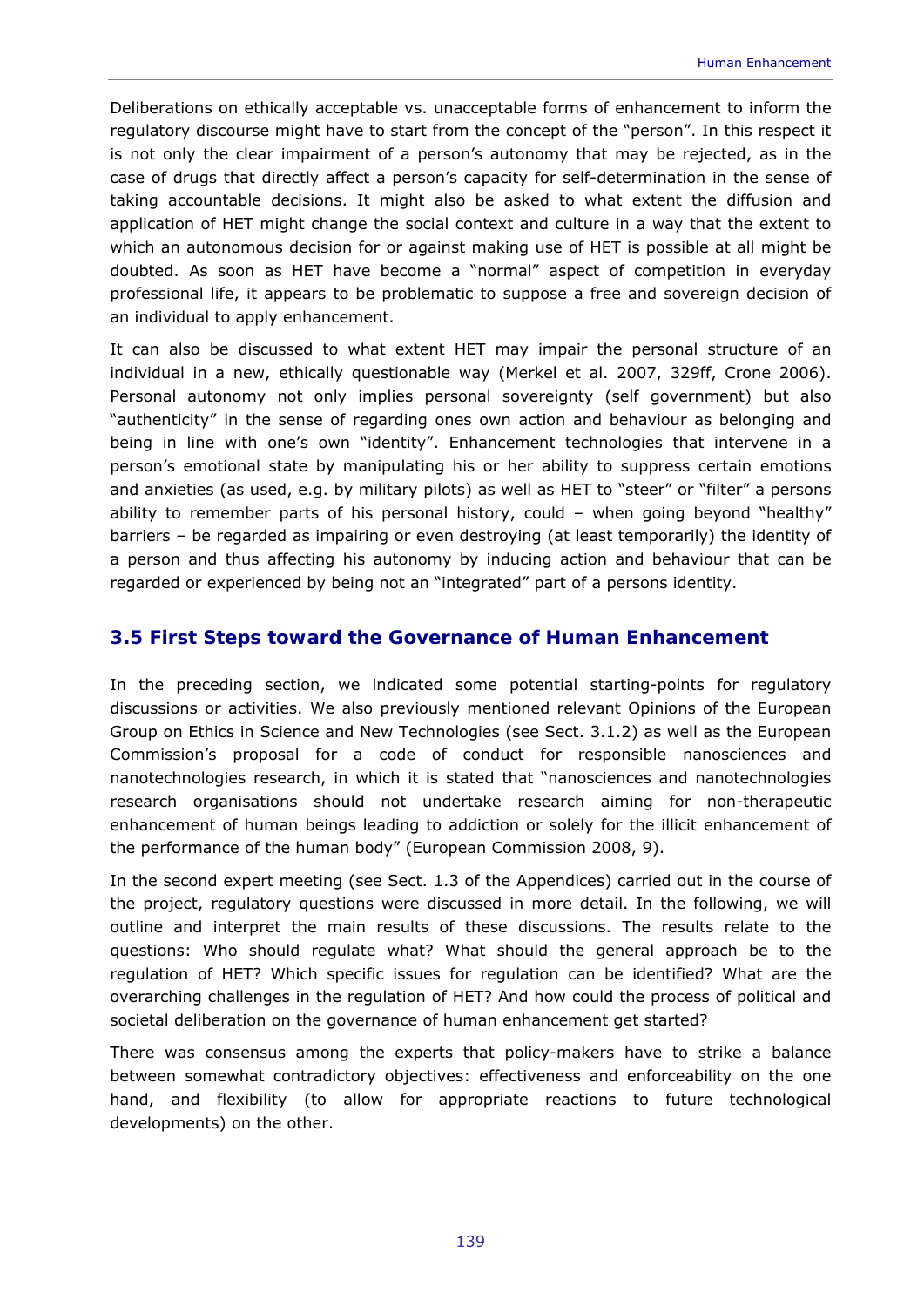In the discussions, a case-by-case approach, possibly complemented by a little "hard law", was contrasted with a more restrictive approach that would, for example, prohibit the use of HET for any other purpose than the prevention of serious diseases. This would delegate to the patient the burden of proof that a particular condition meets that requirement. The experts agreed, however, that policy-makers are not the only actors involved in regulation. They, therefore, supported the view that the process should be conceptualised in terms of steps taken toward a "governance" of human enhancement and include a broad range of governmental and non-governmental actors.

It was also argued that, in the case of technologies with a potential for human enhancement, there is a role for professional self-regulation. In a case-by-case approach, doctors and researchers could agree to common guidelines and sets of principles, and create advisory committees for each case. Yet there was also general agreement that selfregulation can only do so much, and some public regulation is needed.

This is not only because the reimbursement issue must be solved by other actors, particularly national governments and insurance companies. For one thing, self-regulation will not stop practitioners from catering to a patient's every wish as long as there is money to be made. Moreover, precise public regulation could protect doctors from the charge of performing risky interventions without any therapeutic value.

In the discussion, a number of specific issues for regulation were identified. These included:

- Inner-European cross-border medical care,
- The practical requirements when it comes to certain second-stage HET (e.g. compulsory cooperation between neurosurgeons and psychiatrists and their accordant training in the case of brain implants),
- Registration of certain interventions (such as DBS) for allowing a structured build-up of experience that is now lacking.
- Orphan technologies (such as certain applications of DBS) which should be made available to all who need them even though they are not profitable in economic terms,
- The use of HET in the military and other non-medical domains.

It was argued further that policy-makers should support specialisation in the field of highly advanced HET such brain implants, to reduce the risks for patients and improve efficacy.

In the course of the discussion, a number of overarching challenges for regulation were also identified: As with so many issues of European regulation, one major obstacle is the diversity of the member-states in their values and institutions; i.e. in this case their health care systems. Of course, European regulators have enormous experience in making arrangements that somehow allow for institutional differences. And some common ground could be found, based on shared values such as justice and solidarity.

Another challenge is the fact that new treatments with a potential for human enhancement may be stumbled upon in the course of standard therapeutic treatments. While it is possible to regulate research projects, serendipitous discoveries cannot, by definition, be ruled out by some kind of law or regulation. Medical ethical committees could play a role here.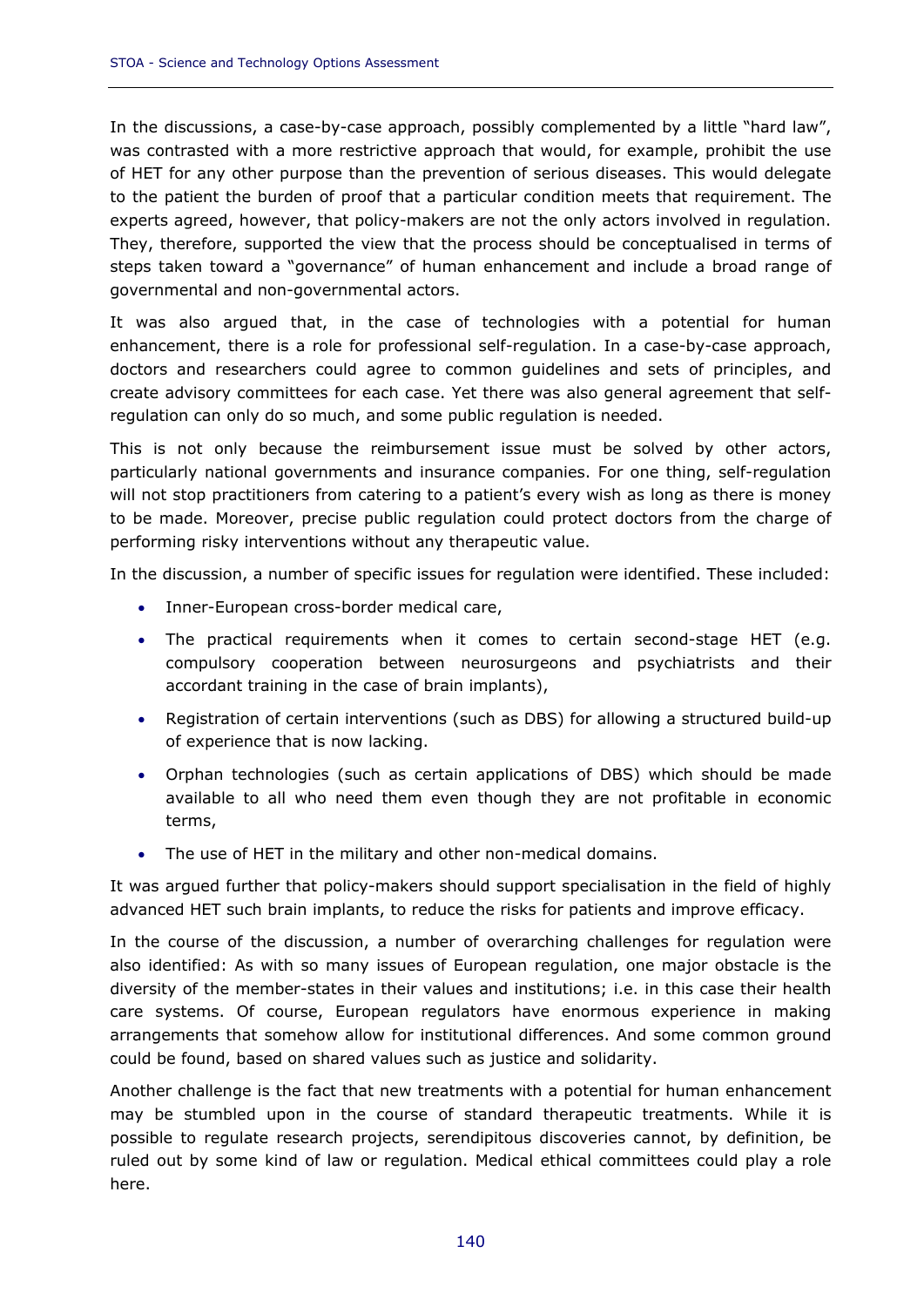Another problem is the risk of non-compliance, which is in fact a twofold risk of rules not being observed: both within the health system, and outside it. In a competitive setting, attempts to allow only a limited number of centres of expertise to perform certain interventions may meet with resistance. The risk of non-compliance outside the system is of a different order, i.e. practitioners who are only interested in making profits. This could lead to unequal access to expensive treatments and may have spectacularly unsuccessful results. There was broad consensus among the experts that for the sake of consumer protection, an attempt should be made to regulate all practitioners, including those outside the public medical system.

Finally, there is also a risk of non-acceptance by the public. Apart from the invasiveness of many techniques, which could be considered an inherent constraint, there is the obvious cost factor: not all treatments are affordable for a public health insurance system. But is society capable of imposing constraints on individual choice for the good of the collective? Patients' claims predominate in discussions on any medical progress, which makes it very difficult to impose constraints. The historical eugenics trauma adds to this.

Besides identifying these rather specific issues and challenges, there was another important result from the expert meeting: It became obvious that one of the first steps to be taken in a possible governance of human enhancement is the delineation of general policy approaches and the development of proposals for initiating and politically organising deliberation on the issue.

It was emphasised that regulation is a good thing for practical matters, but regulation alone is not sufficient for the major question regarding the direction society at-large should take regarding human enhancement and the new HET. There was broad consensus that there are overarching issues transcending the level of single HET, such as medicalisation, equity, changing norms about normality, and visions of our future society. Accordingly, we outlined possible general approaches to the issue of human enhancement after the expert meeting. Moreover, in our view – and this was confirmed by the results of the expert meeting – arenas are lacking where the big questions can be politically deliberated and the gap bridged between the broader public and practitioners and experts. Here we see a role for parliaments as the interface between policy-makers and the public. At the core of our proposals concerning policy options (see Chapter 4), there is thus the idea of establishing a temporary committee of the European Parliament. This could, on the one hand, clarify the policy challenges posed by the tendencies towards an enhancement society and by the various HET, and, on the other hand, prepare for and stimulate a social dialogue on the topic of human enhancement at-large. These ideas for possible general approaches to the issue and the design of a political process were discussed during a workshop in the European Parliament in February 2009 (see Sect. 2 of the Appendices)

# **4. POLICY OPTIONS FOR THE EU**

As demonstrated in the previous chapters, human enhancement issues are not just academic: the technologies and trends involved can have both beneficial and adverse effects on several kinds of political domains. New human enhancement technologies and trends provide opportunities for individuals and for society. They also pose new risks and tend to create new needs and social demands.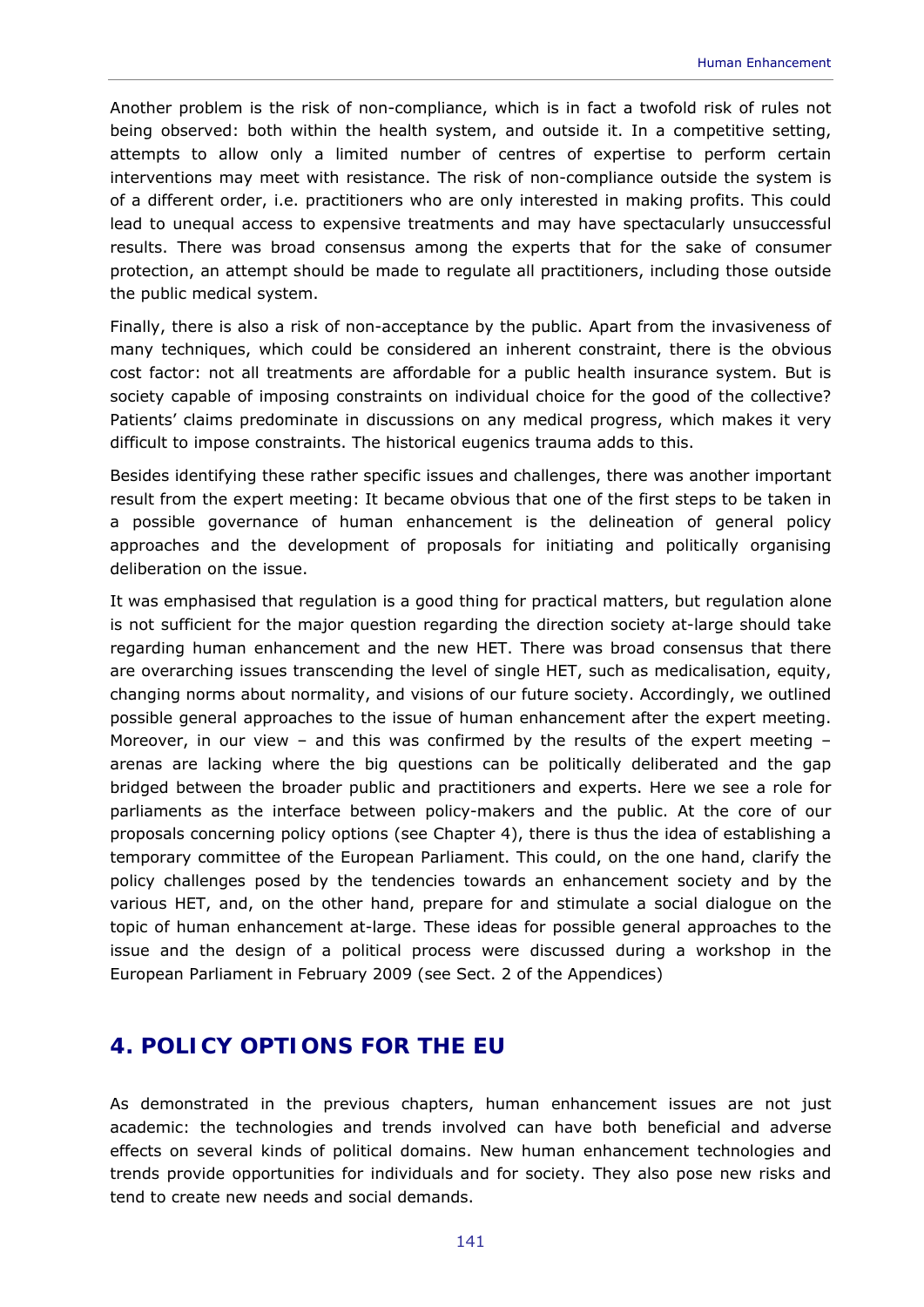This tendency in itself puts a strain on solidarity and healthcare systems. The issues touch upon matters that are relevant at EU level, such as health budgets, research policies, and economic issues. Differences among member states will probably lead to tensions in the future. In addition to interventions by nation states, EU policies will have to address these issues.

Currently however, the EU has no platform for monitoring and discussing human enhancement issues. Arenas are lacking where the normative issues can be politically deliberated and the gap between the needs and the concerns of the broader public and the practitioners and experts bridged. We concluded in Chapter 4 that there is a role for the European Parliament here. We believe that such a platform should be created on the basis of a critical vision of the phenomenon of human enhancement.

How could the EU initiate and politically organise a broader deliberation on human enhancement issues? What form could EU involvement in human enhancement issues take? In this chapter, we draw some conclusions on the outlines of a European approach to the important issues in the form of a proposal.

The essence of this proposal is to set up a European body for the development of a normative framework for human enhancement that guides the formulation of EU policies in this field. For the establishment of such a body, we see two institutional options, both of which have been chosen in the past for human genetics and genetic testing. The European Parliament could decide to set up a temporary committee, as was done for human genetics in 2000 (ref. Temporary Committee 2001). Alternatively the European Commission could decide to install a working group in which members of the European Parliament participate – comparable to the working group established for genetic testing in 2004 (McNally et al. 2004). It would be the task of this working group or committee to further explore the need and lay the ground for possible further regulation of human enhancement issues that affect such political domains as health, research and economy in the EU. The involvement of the European Parliament in such a working group would be highly desirable in order to strengthen the group's intermediate and public role.

The present proposal has been developed in the course of the STOA project and has been discussed in two separate rounds of consultation: The first discussion platform was the expert meeting in The Hague held in October 2008 (referred to in the following text as 'the expert meeting'). The second platform took the shape of a workshop with a group of experts, Members of the European Parliament and other stakeholders, was held in the European Parliament in Brussels in February 2009, and was organised by the STOA committee (referred to as 'the STOA workshop'). Both discussion platforms dealt with the possibilities of regulation of human enhancement in the EU.

As a result of these consultations, we can substantiate he proposal for a working group or temporary parliamentary committee in this chapter. In Sect. 4.1, we introduce the political domains in the EU that are impinged by human enhancement trends and that, therefore, need to be addressed in a human enhancement policy. In Sect. 4.2, we sketch the strategic options the possible body needs to deliberate in order to formulate a normative framework for EU policies in this field. Finally in Sect. 4.3, the tasks of a European body on human enhancement are described in more detail.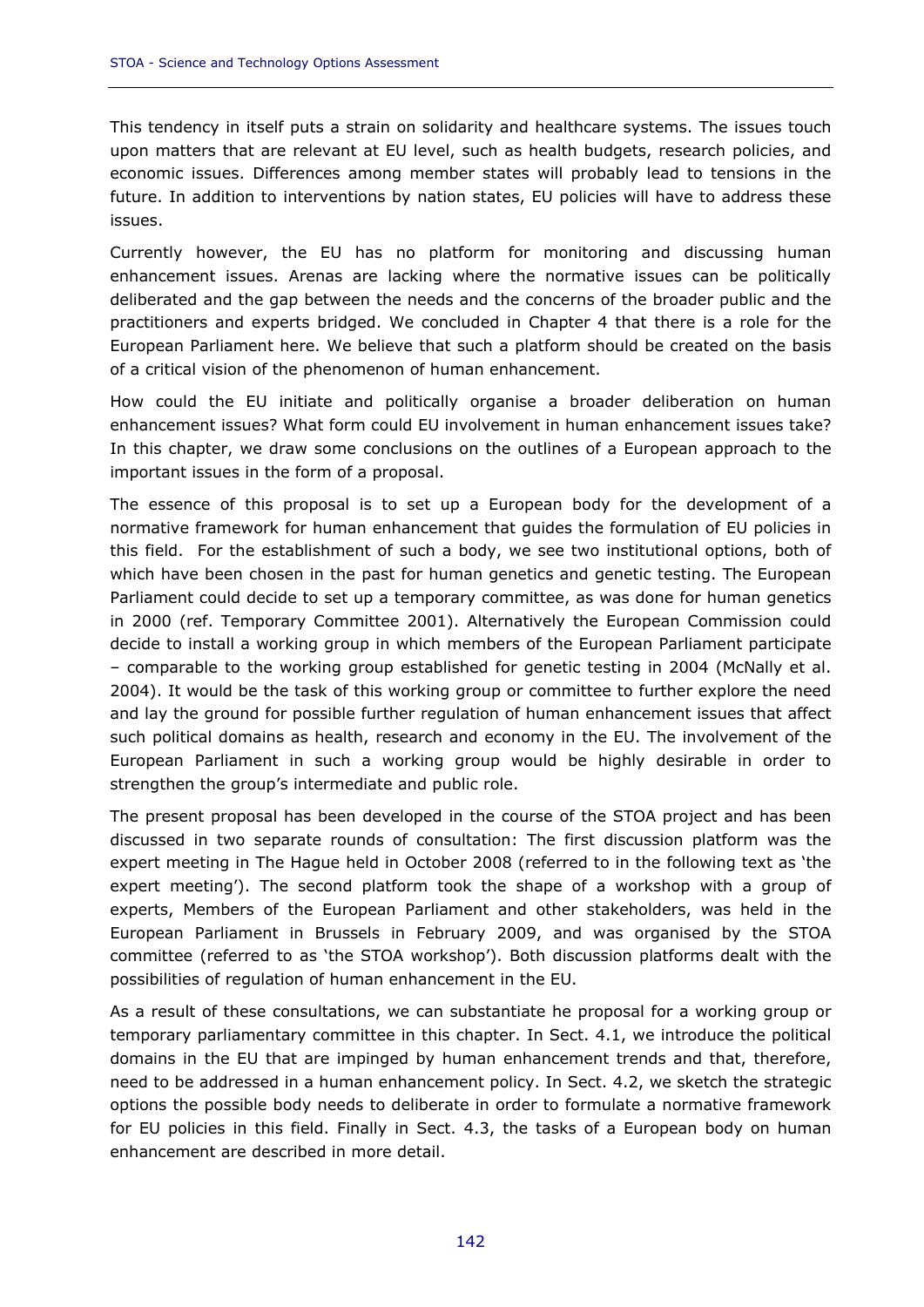# **4.1 Domains challenged by human enhancement trends**

The broad ethical and societal issues and the problems in specific fields of R&D mentioned in previous chapters require a political response and some form of political action, both at EU level and in the individual member states. Before introducing and discussing possible policy options in Sect. 4.2., we here distinguish three political domains that are most affected by human enhancement trends, in order to describe in more detail the political challenges that should be met in a European approach to human enhancement issues. Particular political challenges at least arise in the following three domains of European policy.

# *Healthcare systems*

The main political challenge at present comes from the fact that healthcare systems are still regulated by the member states, without any overall direction imposed by the EU. Given the free movement of people and the freedom to provide services across the European Internal Market and the new directive on cross-border healthcare that is in preparation, this means that national healthcare systems will be put under pressure to allow what is allowed elsewhere, as otherwise people will travel abroad to get the enhancement they cannot get at home. This will force up the overall costs of the healthcare systems. It has already been recognised that the EU needs a healthcare framework that respects common values and shared principles, as reflected in the Council of Europe's request that the European Commission should ensure the development of such a framework (2006/C 146/01). Special attention should be paid to the consequences of human enhancement for (crossborder) healthcare in this context.

### *Research and development*

The issue of human enhancement is also relevant to the EU in the field of R&D and the technology market. Research on medical technologies and treatments that carry a potential for use in terms of non-therapeutic enhancement is already funded and ongoing in the EU. Besides what can overall be seen as the rudimentary stage of non-therapeutic HET, it appears to be highly probable that non-therapeutic enhancement drugs, for instance, are becoming more effective, that human-machine-interaction tends to become increasingly close, and that many social practices and the activities of important promoters of radical HET will create a stronger impetus towards an enhancement society.

On the one hand, the economy and the citizens of the EU could benefit from human enhancement, the economy by developing and selling the individual technologies and individuals by using these to attain a higher quality of life and/or to boost their productivity. It should not be forgotten, however, that some of these technologies could have undesired consequences, including an adverse impact on social cohesion.

Research that might lead to the development of human enhancement technologies should, therefore, not be funded uncritically. Further deliberation is needed on policy guidelines and funding criteria for human enhancement. We need to make sure that proposed research really will serve socially desirable goals. This also requires, as participants of both rounds of consultation emphasised, a broad public (European) deliberation and reflection on the regulation of possible HET and on the fundamental normative and societal aspects.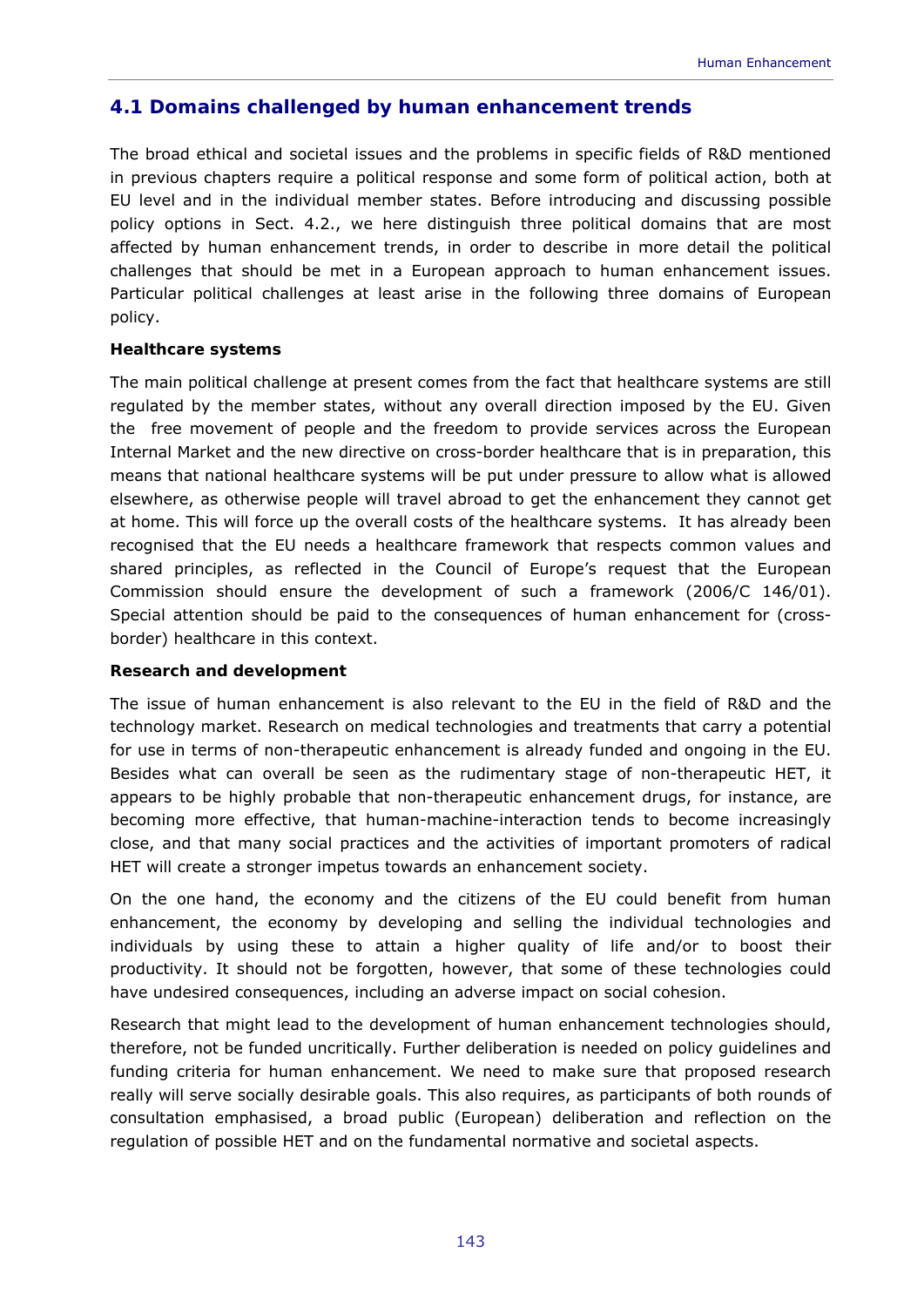### *Competitiveness of European economies*

The individual European economies will have to become more competitive if the goal set in the Lisbon Treaty – the transformation of the EU into a single dynamic, knowledge-based economy – is to be achieved. The necessary impetus could come from traditional means of stimulating the economy, such as by encouraging people to pursue further education or by funding innovative research.

However, human enhancement technologies might assist in this process in a number of different ways. One particular example might be through the emergence of a market for enhancement technologies, but possibly also by increasing the quality of life and the working conditions of Europeans. However, there is still not much known about the efficacy, or possible adverse effects of the technologies in question, and it is far from clear that there any technological developments in the field of human enhancement that could give a significant competitive advantage to individuals or whole economies in the near future.

Nevertheless, from this perspective, it may be asked whether the EU will be able to compete in future with other regions of the world that may opt to follow a more liberal approach towards the use and development of human enhancement technologies. Such a global imbalance could have other consequences in addition to harming the EU's economic competitiveness, such as a trend towards the illicit use of uncontrolled, untested and possibly unsafe enhancement techniques within the EU.

# **4.2 Developing a normative framework**

The impact of human enhancement in these three political domains demands a political response from the proposed working group or temporary committee. This political response cannot be formulated straightforwardly, as it will depend on normative choices towards human enhancement that have to be considered first.

In a systematic approach to developing policy strategies, five basic approaches for the regulation of human enhancement are conceivable. In this section, we explain and discuss these five policy options in order to outline the scope of the normative framework:

- 1. A total ban on any technology that alters "human nature";
- 2. A *laissez-faire* approach;
- 3. A reasoned pro-enhancement approach;
- 4. A reasoned restrictive approach; and
- 5. A systematic case-by-case approach.

A total ban on any technology that alters "human nature" clearly is the most restrictive option. To implement such a total ban, one would need to define "human nature" and explain which alterations are acceptable and which are not; this might be an impossible task. This option would also involve banning at least some of the human enhancement technologies already in use. It would also have to take a fine line between medically indicated treatment and enhancement into account, and would need a lot of maintenance.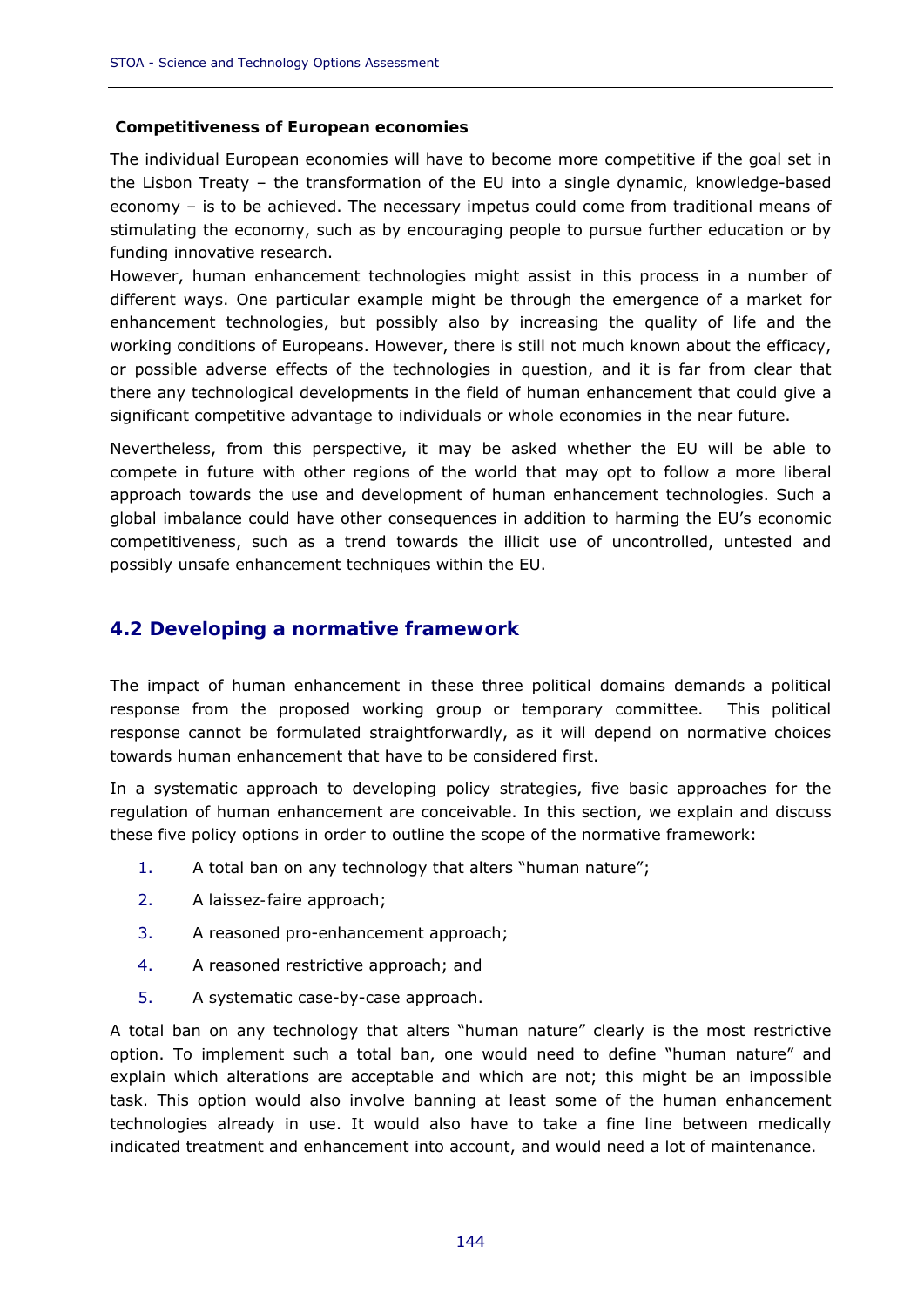The *laissez-faire* approach which most closely resembles the current situation, would encounter serious problems too. If all the member states were to establish different regulations and fund different practices, as already appears to be current practice, this would lead to further inequalities between the member states and most probably to an increase in medical or human enhancement tourism, the former already being a European problem. All these problems would have to be addressed by the EU. Besides, some human enhancement technologies such as those for military applications would seem to be problematic in themselves and hence in need of regulation. Moreover, social cohesion and individual rights to physical integrity and protection against discrimination might be adversely affected in a performance-orientated society in which the competitive pressure would extend to the use of performance-enhancing drugs and technologies.

In the view confirmed by the participants in the expert meetings and the STOA workshop held during the project, these two strategies are, therefore, neither desirable nor realistic. Several human enhancement technologies are already in the process of development or being used, and a total ban appears to be neither feasible nor, even if based on a strict definition of human enhancement, wholly desirable. The *laissez-faire* approach will only postpone the need for regulation, and leave the positive as well as negative societal consequences that some of the technologies could have to unfold. A *laissez-faire* approach would also mean that there are no criteria for EU-funded research into human enhancement technologies. This could have undesirable consequences, ranging from a lack of ethical awareness about these technologies to funding of specific enhancement technologies that might be regarded ethically problematic by relevant groups of society.

It thus needs to be decided whether human enhancement technologies should be regulated in the EU by a reasoned pro-enhancement approach, a reasoned restrictive approach, or a systematic case-by-case approach.

In a reasoned pro-enhancement approach, EU policy would explicitly fund R&D on (nontherapeutic) human enhancement technologies, while preserving all applicable elements of existing ethical frameworks and, as a matter of course, respecting fundamental European values. In such a strategy, EU policy would try to stimulate a societal dialogue about how risk-averse we can be, and how open to innovations which might run counter to traditional value systems. Initiatives to stimulate discussion of deregulation in such areas as drug and doping policies or reproductive technologies could be elements of this strategy.

This pro-enhancement approach acknowledges and addresses existing tendencies such as those towards the medicalisation of society and the widespread desire for almost unlimited self-determination. This approach would furthermore be able to keep EU institutions and their citizens up to date with new technologies.

On the other hand, this approach might be problematic from a broader normative point of view and even for practical reasons, for example because it may not be easy to square human enhancement technologies with fundamental European values. It also remains to be decided whether the line between acceptable and unacceptable human enhancement technologies should be drawn in principle ahead of time, or should be determined post facto. Furthermore, human enhancement could have undesirable side effects that are only discovered in the long term.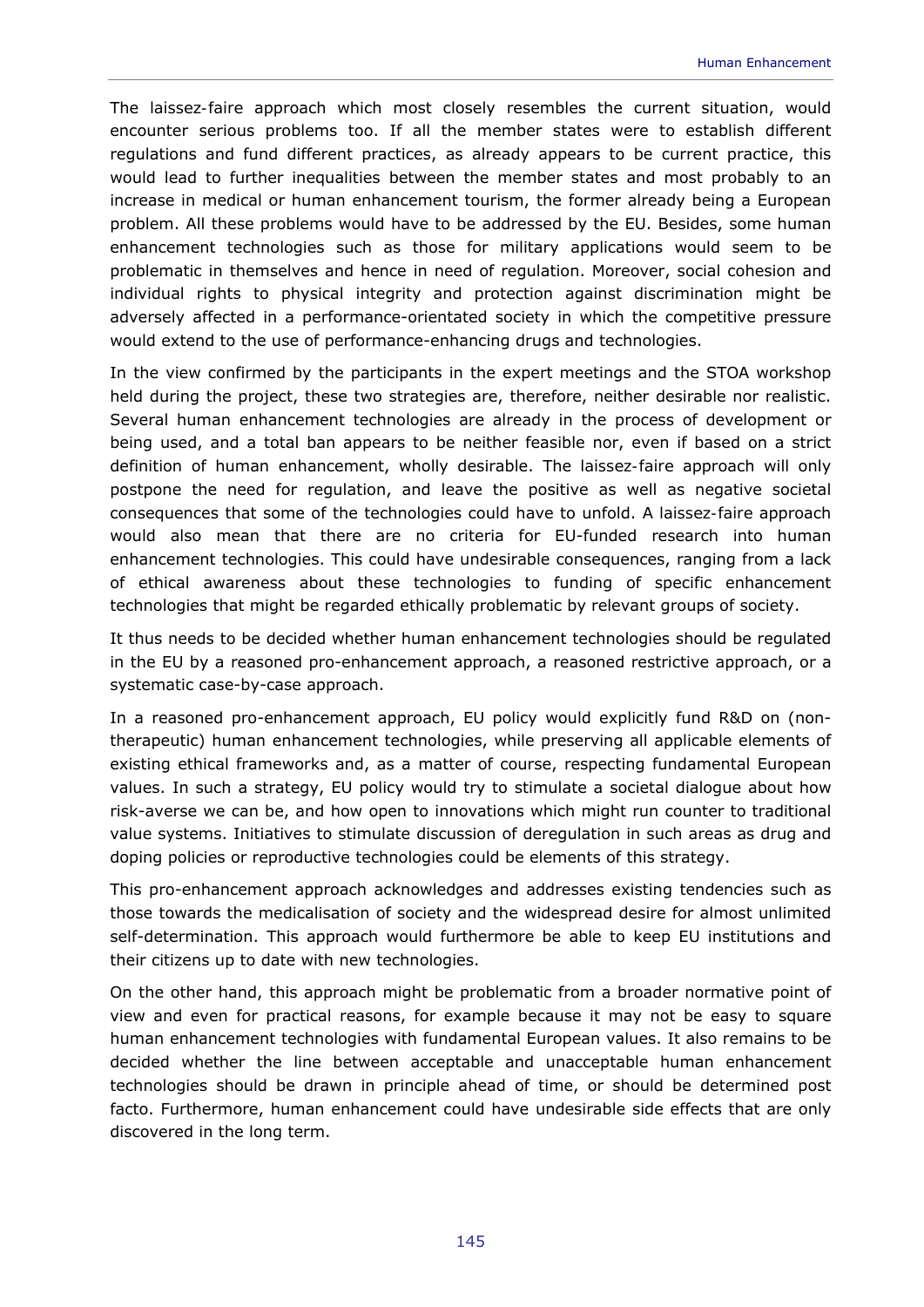Finally, it is far from clear whether the technologies and trends that are most intensively discussed in the human enhancement debate really would facilitate achievement of such goals as the creation of a competitive, dynamic European knowledge society or the improvement of European innovation systems.

In line with the last-mentioned argument, a reasoned restrictive approach would always have to be based on consideration of whether proposed human enhancement solutions to social and individual problems really do have added value when compared with nontechnological or other technological solutions, and whether funding priorities need to be changed accordingly. Moreover, the precautionary principle would have to be applied as systematically and comprehensively as possible in this approach, since – in this view – individual enhancements should never be allowed to threaten the social fabric and fundamental cultural values. The ideologies and social prejudices underlying the recent trend towards human enhancement would have to be subject to further scrutiny and critical examination. The EU could promote efforts to add self-reflexive and historical aspects to a discourse that is largely shaped by the U.S., taking European cultural and ethical diversity into account and with a special view on the ideology of extreme progress and its roots in European history. Some kinds of R&D or interventions, such as human enhancement technologies for military purposes, might be banned altogether.

The benefit of this approach is that it includes built-in control over human enhancement and its consequences. This strategy might protect EU citizens from unwanted consequences of human enhancement, while still allowing them to benefit from a few, carefully researched technologies.

It is moreover compatible with a continued focus on the question of how economically competitive knowledge societies can be created without an undue shift of attention to individual technologies.

On the other hand, a more liberal approach to human enhancement might facilitate a competitive response of the European community to an increase in individual demands for enhancement technologies or a shift to a pro-enhancement policy in other parts of the world. Furthermore, the reasoned restrictive approach requires an explicit framework or set of criteria to test each individual human enhancement technology for admissibility.

Finally, in a systematic case-by-case approach, a normative perspective on human enhancement would be taken into account whenever a technology- or science-based intervention aimed at improvement of individual human performance is proposed.

Any decision on whether to allow such an intervention or to fund relevant R&D would be based on a process involving consultation of all groups directly affected by such interventions as well as on expertise from all relevant fields and disciplines (selected to reflect the cultural diversity of Europe).

This approach does not demand a single large regulatory system: instead, specific regulations tailored to fit within an over-all framework would be drawn up as new technologies appeared on the scene. This overall framework would allow existing human enhancement trends to be systematically taken into account and deliberated on in due course, with input from those most closely affected. Since no regulations would have to be drafted for technologies not yet in existence, it would be possible to spread the burden of work over time.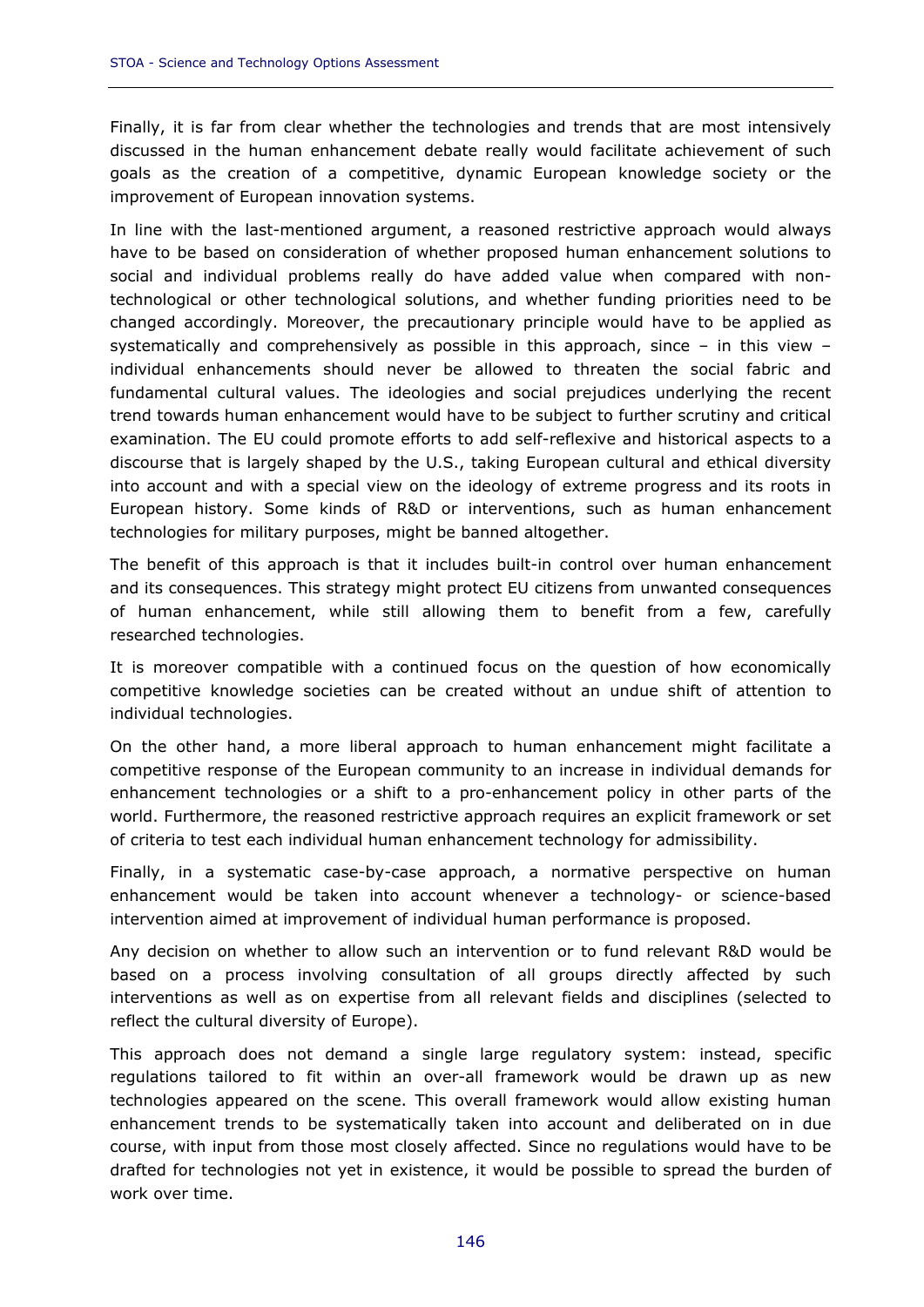On the debit side, the EU would have to maintain a regulatory mechanism for human enhancement in the long term, and would have to abstain from adopting a clear position on the issue of human enhancement in general in order to permit such a flexible and highly deliberative approach.

The reasoned pro-enhancement approach, the reasoned restrictive approach, and the systematic case-by-case approach were discussed by the participants of the STOA workshop.

In general, participants agreed that human enhancement can have far-reaching implications both for individuals and for society and, therefore, also for the EU. An EU-wide policy thus might be needed, especially as human enhancement technologies in the medical context are already being used and discussed, and others are on the horizon. Participants generally felt that these developments also should not be stopped. Despite the real and serious risks, human enhancement also presents valuable opportunities that should be further explored. However, a strong need was felt for developing a coherent normative framework.

With regard to the policy options, and taking into account the wide range of risks and opportunities, the participants of the STOA meeting seemed to favour a case-by-case approach. Potential technologies should be evaluated on an individual basis, based on shared European values and beliefs and on the latest insights into technology, society, and philosophy.

Participants further emphasised that any approach to the challenges posed by human enhancement would need some kind of participation by European citizens. This is because human enhancement technologies directly touch upon and even challenge human values, as they are recognised, cherished and protected by the EU.

Roberto Mordacci, Professor of Philosophical Anthropology and Bioethics at the University of San Raffaele (Italy) added some general criteria to the discussion, to strengthen the outlines of the normative framework to be created. These criteria are based on dimensions of the human condition, and they serve to assess new human enhancement technologies whether they should be permitted.

As a starting point Professor Mordacci highlighted five dimensions of the human condition which we tend to consider fundamental for our self-respect and mutual cooperation:

- A recognisably human body;
- Naturally unrestricted desire: there is no limit to what we can desire, only to what we can achieve;
- A complex theoretical and practical rationality, which distinguishes us from most animals;
- Freedom of will, although this is disputed at the practical level; in political and ethical issues we start from the premise that we are free and we cherish that freedom; and
- Equal dignity.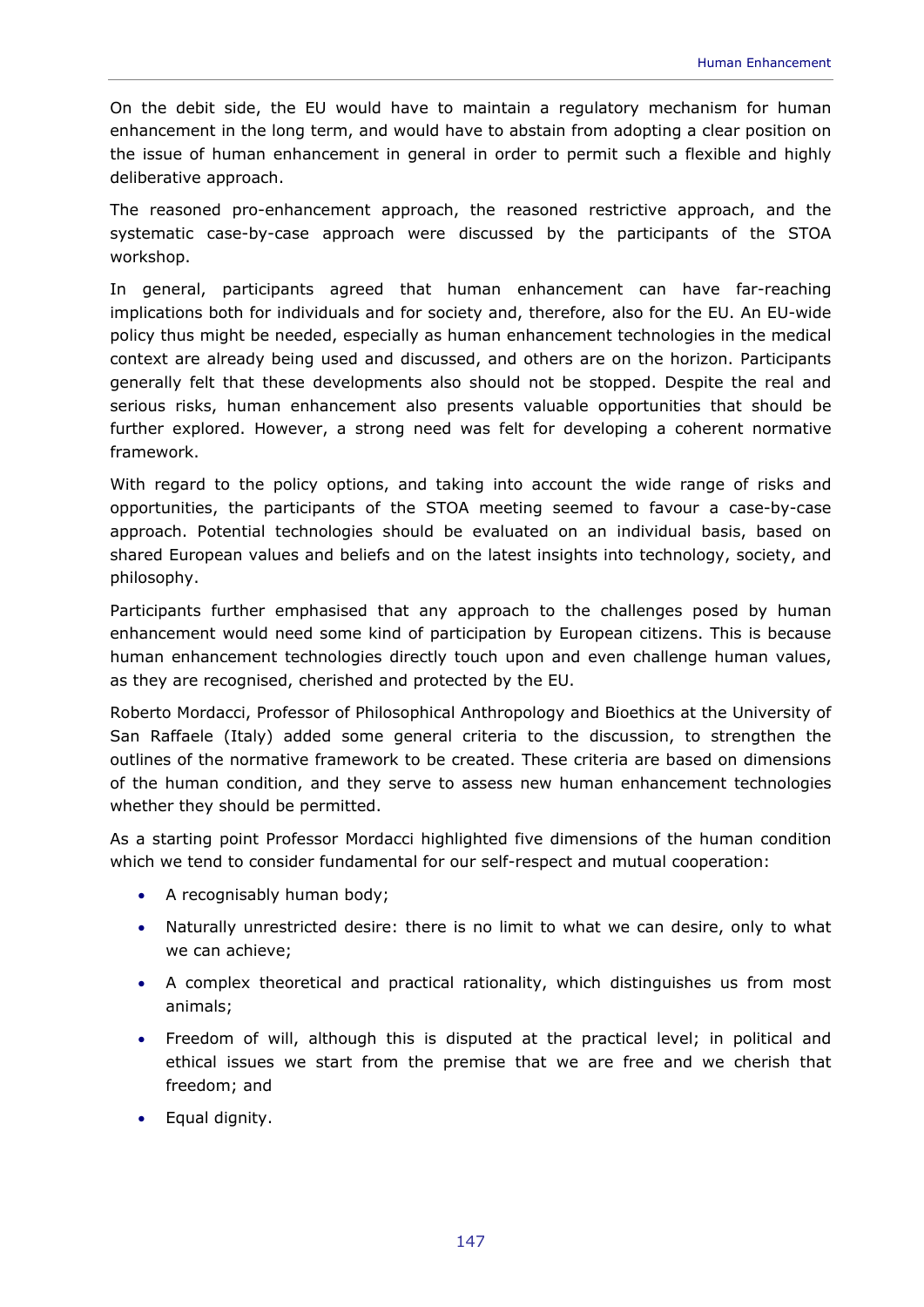On the basis of these five dimensions, Professor Mordacci argued that a general principle for assessing human enhancement might be that a technology or treatment aiming at human enhancement can be permitted if does not:

- Intentionally disfigure the human body;
- Intentionally restrict the breadth of human desire, for instance create a person whose only desire is to run;
- Impair the exercise of human rationality, for instance by limiting our ability to consider different aspects of an argument;
- Impede the human ability to choose freely; or
- Violate the equal dignity of individuals, in other words, generate discrimination or unfairness.

In our view, the deliberations on policy options and public participation as well as the anthropological criteria as formulated by Professor Mordacci could be taken by the proposed working group or committee as a starting point for developing a normative framework.

# **4.3 A European Body on Human Enhancement Technologies**

As mentioned above, the essence of our proposal is to set up a European body to develop a normative framework for human enhancement that can guide the formulation of EU policies in this field. It would be the task of the body to further explore the topic and lay the ground for possible further regulation of human enhancement issues that, for example, affect the domains of health, research and economy in the EU. As demonstrated in the previous chapters, there would be a wealth of resources available for the work of such a body, some of it generated in EU-funded projects.

The European Parliament would be an appropriate place to provide a forum that reflects European cultural diversity by including representatives from different member states. A temporary committee at the European Parliament which would analyse, on the basis of pertinent expertise, the challenges raised by HET, would most probably shape the debate in a substantial way.

A working group set up by the Commission would also need to involve different kinds of experts. It should be careful to give room for consultation of the broader public during the development of the normative framework and during the subsequent regulatory process. We hold that members of the European Parliament should play a crucial role in such a working group.

The primary task of the body, be it a working group or a temporary committee, would be to develop a normative framework for human enhancement that should be based on evaluation criteria comparable to those discussed at the STOA workshop (see Mordacci above). The normative framework would help to:

- Evaluate the effectiveness and risks of the technologies in question;
- Organise a comprehensive impact assessment of human enhancement technologies (taking into account political, ethical, legal, societal, cultural, political, safety, security, and health aspects);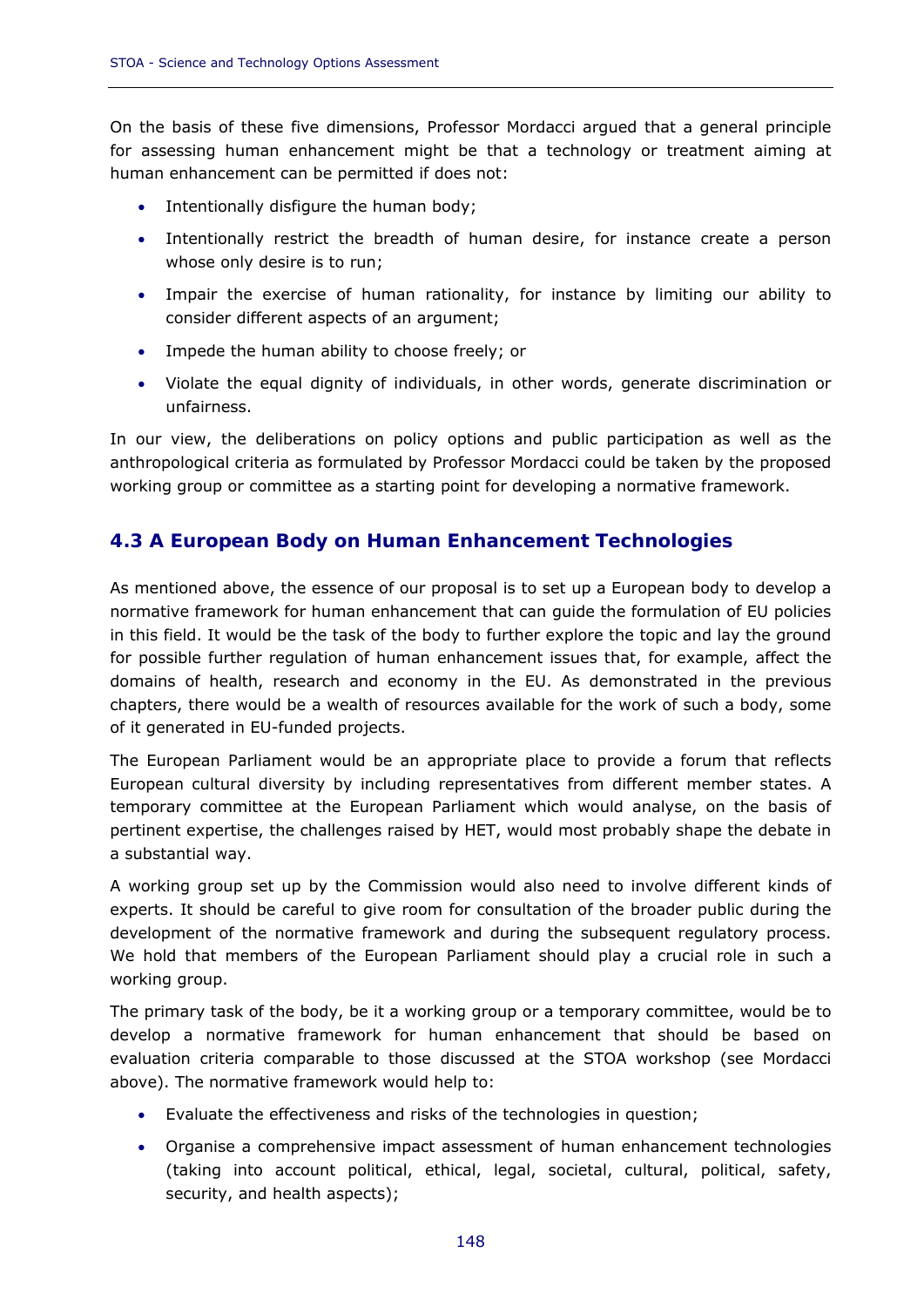- Assess whether the EU should fund technologies that are potentially disruptive to the social fabric, or European cultural value systems;
- Identify further research needs on the topic of human enhancement and single human enhancement technologies;
- Define the limits within which each country can regulate human enhancement within its own boundaries;
- Prevent undesirable (side) effects of human enhancement technologies within member states and the EU as a whole;
- Prevent inequalities arising in healthcare between member states;
- Prepare the ground for a policy on the funding of human enhancement research;
- Prepare and stimulate a social dialogue on the topic of human enhancement at large.

In order to achieve these objectives, the body would have to properly monitor the current and emerging developments in HET. By doing this, it would have to establish a solid ground for discussions on normative and regulatory aspects by carefully defining the subject of its activities. It must be ensured that the work of the body is not overloaded by highly visionary or ideological thoughts and aspirations currently triggered by the term "enhancement". It should, however, monitor relevant activities, in Europe or elsewhere, in which more radical visions of human enhancement are promoted. Without neglecting possible future societal changes, one of the most prominent tasks of the body would be to focus the debate on human enhancement on emerging technologies and observable societal trends that might lead to an increased use of enhancement technologies in everyday life.

The mandate of the body can be further supported by specific activities which:

- Collect, analyse and discuss data and existing policy documents concerning specific human enhancement technologies and the overall field of human enhancement;
- Further analyse the ethical, social and cultural trends towards human enhancement, including, to a certain degree, the impact of far-ranging visions and specific ideologies on our views of humanity, society, and technoscience, and assess their moral and social consequences for the EU;
- Further clarify the political challenges which are posed by the tendencies towards an enhancement society and by the various enhancement technologies;
- Analyse in more detail the risks for individuals, such as addiction, psychological complications, and adverse health effects of surgical interventions;
- Make use of state-of-the-art public participation tools;
- Carry out a series of surveys to learn more about European public opinion on the various facets of the issue;
- Monitor private R&D inside Europe and R&D carried out outside Europe, to detect innovative technologies that may require regulation;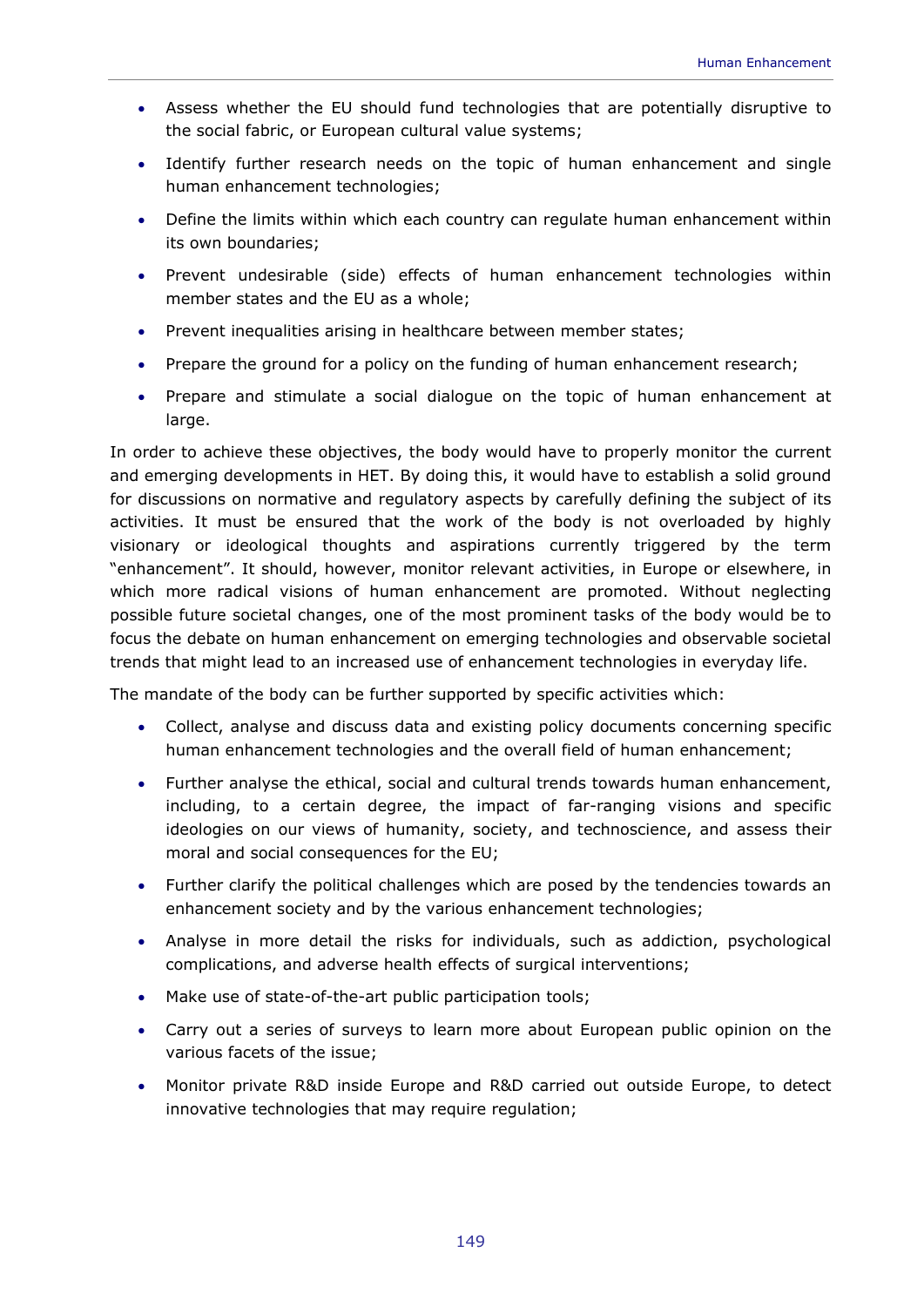• Identify specific new problems (e.g. the role of informed consent in trials of new technologies) at the level of individual human enhancement technologies or human enhancement as a whole which require regulation and follow-up.

The body will have to rely on different kinds of expertise. Social, ethical, technological, natural-scientific, medical, and policy expertise should all be involved in the work. Moreover, consultation of the broader public during the development of the normative framework and during the subsequent regulatory process is advisable.

As regards the composition of the proposed European body on human enhancement technologies, it is important for it to reflect European cultural diversity by including representatives from different member states. This body would thus not only function as an intermediary between science and technology and the EU, but also be a place where the developing technologies can be discussed in the light of European values.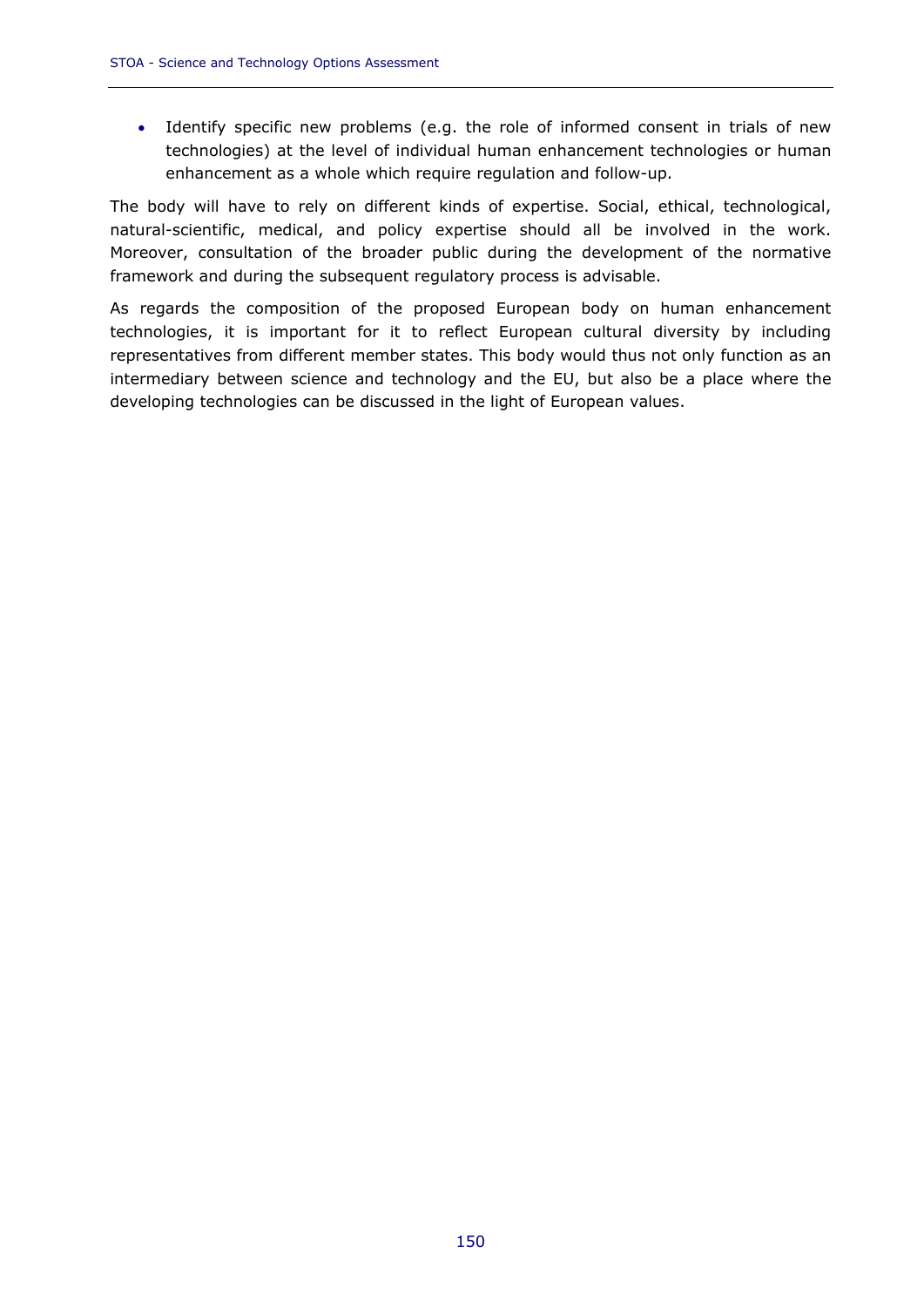# **REFERENCES**

- Ach, J., Lüttenberg, B. (eds.) (2008): Nanobiotechnology, Nanomedicine and Human Enhancement. Berlin, Münster
- Agar, N. (2005): Liberal Eugenics: In Defence of Human Enhancement. Malden
- Alexander, B. (2003): Rapture. How Biotech Became the New Religion. New York
- Anderson, J. (2008): Neuro-Prosthetics, the Extended Mind, and Respect for Persons with Disability. In: Düwell, M., Rehmann-Sutter, C., Mieth, D. (eds.): Bioethics and the Limits of Human Existence (International Library of Ethics, Law, and the New Medicine 39), pp. 259-274
- Andler, D., Barthelmé, S., Beckert, B., Blümel, C., Coenen, C., Fleischer, T., Friedewald, M., Quendt, C., Rader, M., Simakova, E., Woolgar, S. (2008): Converging Technologies and their Impact on the Social Sciences and Humanities (Final report of the CONTECS project, May 2008), http://www.contecs.fraunhofer.de/images/files/contecs\_report\_complete.pdf
- Arehart-Treichel, J. (2008): Monitor Suicide Risk After Surgery for Parkinson's, Clinicians Urged. In: Psychiatric News 43/23, p. 15
- Austen, I. (2004): Athletic Profiling. In: The New York Times, September 12, 2004
- Baillie, H., Casey, T. (eds.) (2005): Is Human Nature Obsolete? Cambridge/MA
- Bailly, L. (2005): Stimulant medication for the treatment of attention-deficit hyperactivity disorder: evidence-b(i)ased practice? In: Psychiatric Bulletin 29, pp. 284–287
- Bainbridge, W. (2004): Progress toward Cyberimmortality. In: Immortality Institute (ed.): The Scientific Conquest of Death. Buenos Aires (ebook), www.imminst. org/book1/, pp. 107–122
- Bainbridge, W. (2005): The Coming Conflict between Religion and Cognitive Science. In: Wagner, C. (ed): Foresight, Innovation, and Strategy: Toward a Wiser Future. Bethesda/MD: World Future Society, pp. 75-87
- Bainbridge, W., Roco, M. (eds.) (2006a): Managing Nano-Bio-Info-Cogno Innovations: Converging Technologies in Society. Dordrecht
- Bainbridge, W., Roco, M. (eds.) (2006b): Progress in Convergence. Technologies for Human Well-Being. Annals of the New York Academy of Sciences Vol. 1093, Boston
- Baldwin, S., Cooper, P. (2000): How should ADHD be treated? head to head. In: The Psychologist 13/12, pp. 598–602
- Barclay, L. (2002): Designer Disability: Newsmaker Interviews with Richard Alastair Preiss, FRCS, MBChB, and Ellie E. Rosenfeld. In: Medscape (online), http://www.medscape.com/viewarticle/443057
- Barkley, R. (1997): ADHD and the Nature of Self-Control. London
- Baruch, S., Javitt, G, Scott, J, Hudson, K. (2004): Pre-implantation genetic diagnosis: A discussion of challenges, concerns, and preliminary policy options related to the genetic testing of human embryos. Washington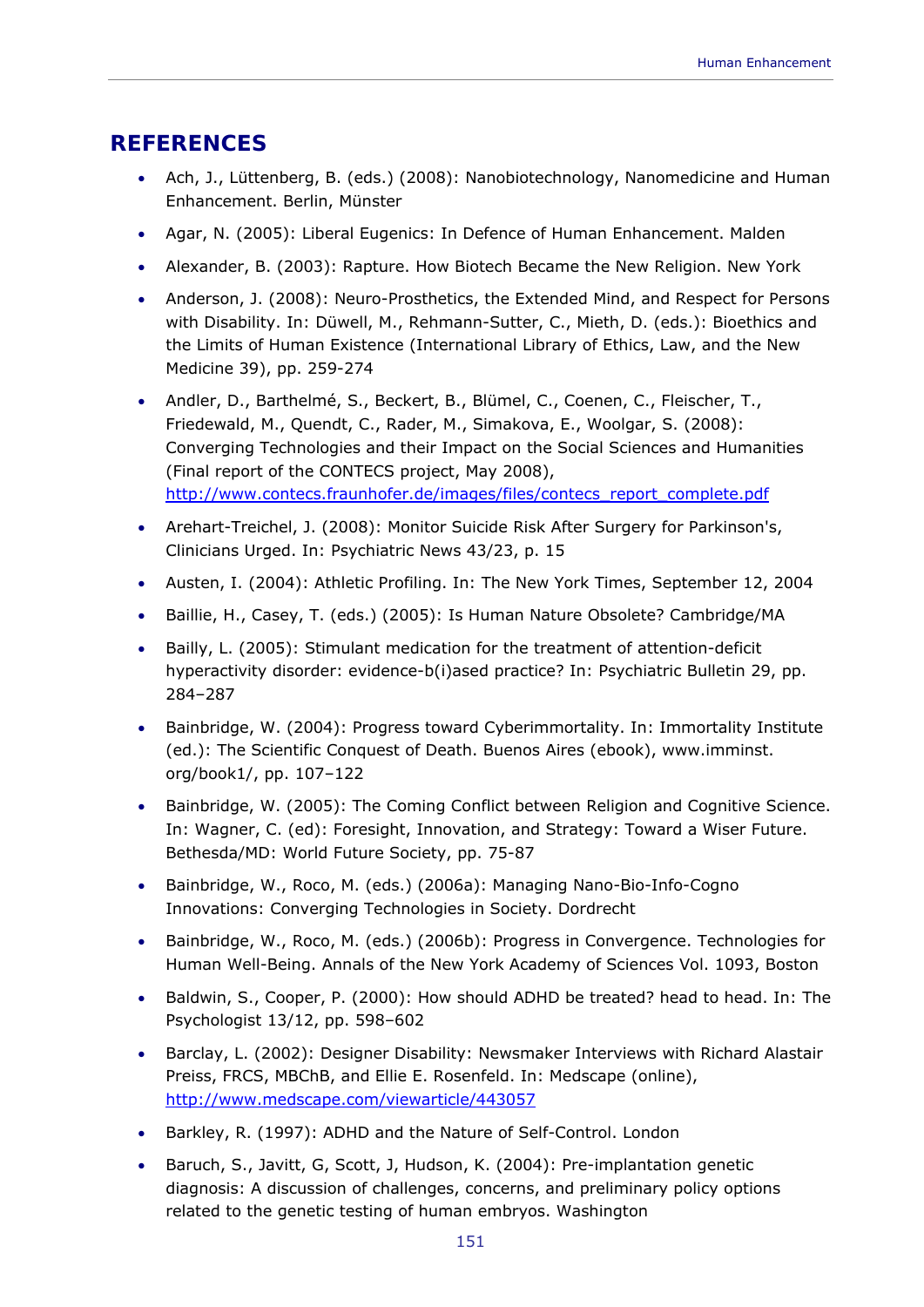- Baruch, S., Javitt, G, Scott, J, Hudson, K. (2005): Human germ line genetic modification: Issues and options for policy makers. Washington
- Baumberg, J., Charbit, F., Cronin,L., Gee, M., Kearnes, M., Macnaghten, P., Makatsoris,H., Ramsden, J., O'Reilly, R., Webb, M. (2007): Where is nano taking us? In: Nanotechnology Perceptions 3, pp.3–14
- Beckert, B., Blümel, C., Friedewald, M. (2007): Visions and Realities in Converging Technologies. In: Innovation 20/4, pp. 375–394
- Bennett, K., Haggard, M. (1999): Behaviour and cognitive outcomes from middle ear disease. In: Archives of Disease in Childhood 80, pp. 28–35
- Berger, T., Chapin, J., Gerhardt, G., McFarland, D., Principe, J., Soussou, W., Taylor, D., Tresco, P. (2007): WTEC Panel Report on International Assessment of Research and Development in Brain-Computer Interfaces (Final Report). Baltimore, http://www.wtec.org/bci/BCI-finalreport-10Oct2007-lowres.pdf
- Bernal, J.D. (1970): The World, the Flesh and the Devil. An Inquiry into the Future of the Three Enemies of the Rational Soul. London (orig. 1929)
- Biever, C. (2006): Brain-implant enables mind over matter. In: New Scientist, 12 July, 2006, http://www.newscientist.com/article/dn9540-brainimplant-enablesmind-over-matter.html
- Blitz, P. (2005): Sport, genetica en selectie. In: Hilvoorde; I. Van, Pasveer, B. (eds.): Beter dan Goed. Over genetica en de toekomst van topsport. Diemen/Den Haag, pp. 80-95
- Bloom; B., Dey, A., Freeman, G. (2006): Summary Health Statistics for U.S. Children: National Health Interview Survey, 2005, National Center for Health Statistics. Vital Health Stat 10(231). URL: http://www.cdc.gov/nchs/data/series/sr\_10/sr10\_231.pdf
- BMA (British Medical Association) (2007): Boosting your brainpower: ethical aspects of cognitive enhancements (Discussion paper). London, http://www.bma.org.uk/ethics/health\_technology/CognitiveEnhancement2007.jsp
- Bonazzi, M. (2006): Reconstructing Man? The Power of converging technologies. http://cordis.europa.eu/wire/index.cfm?fuseaction=article.Detail&rcn=11117
- Bond, P.J. (2002): Converging Technologies and Competitiveness. In: Roco/Bainbridge 2002, pp. 28–30
- Bootin, M.L. (2006): Deep Brain Stimulation: Overview and Update. In: Journal of Clinical Monitoring and Computing 20, pp. 341—346
- Bostrom, N. (2003): Human Genetic Enhancements: A Transhumanist Perspective. In: Journal of Value Inquiry 37/4, pp. 493-506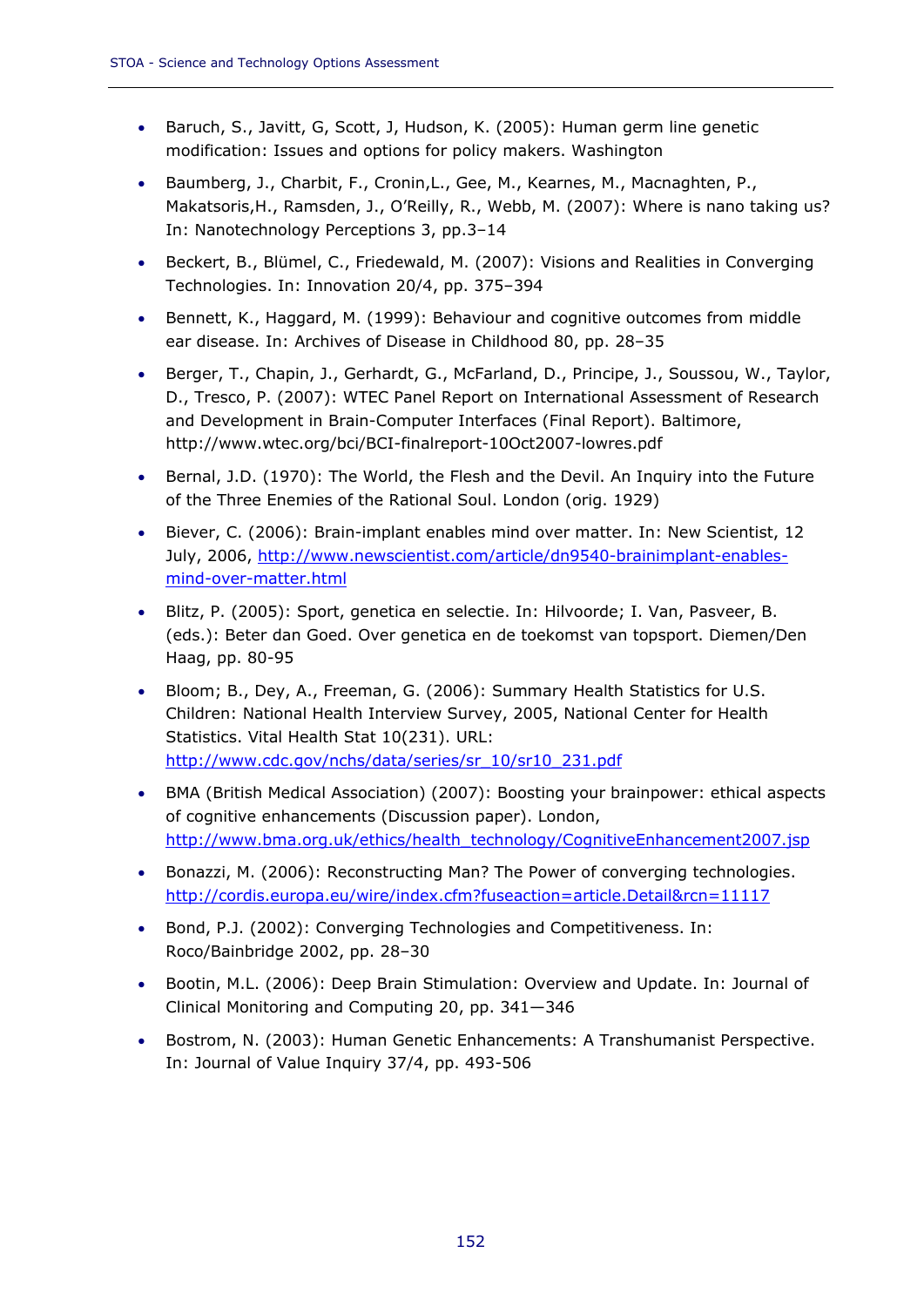- Bostrom, N. (2008a): Letter from Utopia (Version 1.6). In: Studies in Ethics, Law, and Technology 2/1, pp. 1-7 http://www.nickbostrom.com/utopia.html
- Bostrom N. (2008b): Dignity and Enhancement. In: Human Dignity and Bioethics: Essays Commissioned by the President's Council on Bioethics. Washington, pp. 173- 207
- Bostrom, N., Roache, R. (2007): Ethical Issues in Human Enhancement, http://www.nickbostrom.com/ethics/human-enhancement.pdf
- Brancaccio, M. (2001): From Instability to Hyperactivity, 1890's–1990's, PhD thesis, University of Amsterdam
- Breggin, P. (1998): Talking Back to Ritalin. What doctors aren't telling you about stimulants for children. Monroe
- Brom. F., Schuijff, M., (2009): Sterker, fitter, slimmer, mooier. Sleutelen aan gezonde mensen, om ze nog perfecter te maken, is de trend. Waar blijft het politieke debat? In: Trouw, 24 January 2009, p. 39
- Brown, N., Michael, M. (2003): A Sociology of Expectations: Retrospecting Prospects and Prospecting Retrospects. In: Technology Analysis and Strategic Management 15/1, pp.3-18
- Brownsword R. (2008): Regulating Nanomedicine The Smallest of Our Concerns? In: Nanoethics 2, pp.73-86
- Brzezinski, Z., Rosenthal, J. (1994): The New Dimensions of Human Rights. Fourteenth Annual Morgenthau Memorial Lecture on Ethics and Foreign Policy. New York (Carnegie Council), http://www.cceia.org/resources/publications/morgenthau/269.html#1
- Brzezinski, Z. (2004): The Choice: Global Domination or Global Leadership. New York
- Burkhard, P., Vingerhoets, F., Berney, A., Bogousslavsky J., Villemure, J.-G., Ghika, J. (2004): Suicide after successful deep brain stimulation for movement disorders. In: Neurology 63, pp. 2170—2172
- Canton, J. (2004): Designing the Future: NBIC Technologies and Human Performance Enhancement. In: Roco/Montemagno 2004, pp. 186–198
- Chan, E. (2007): The FDA and the Future of the Brain-Computer Interface: Adapting FDA device Law to the Challenges of Human-Machine Enhancement. Stanford Law Scholl (unpublished manuscript)
- Cobb, M. (2008): 2008 ASU-CNS National Survey on Human Enhancement Technologies, http://faculty.chass.ncsu.edu/cobb/toplines\_nano.pdf
- Coenen, C. (2006): Der posthumanistische Technofuturismus in den Debatten über Nano-technologie und Converging Technologies. In: Nordmann, A., Schummer, J., Schwarz, A. (eds.): Nanotechnologien im Kontext. Philosophische, ethische und gesellschaftliche Perspektiven. Berlin, pp. 195-222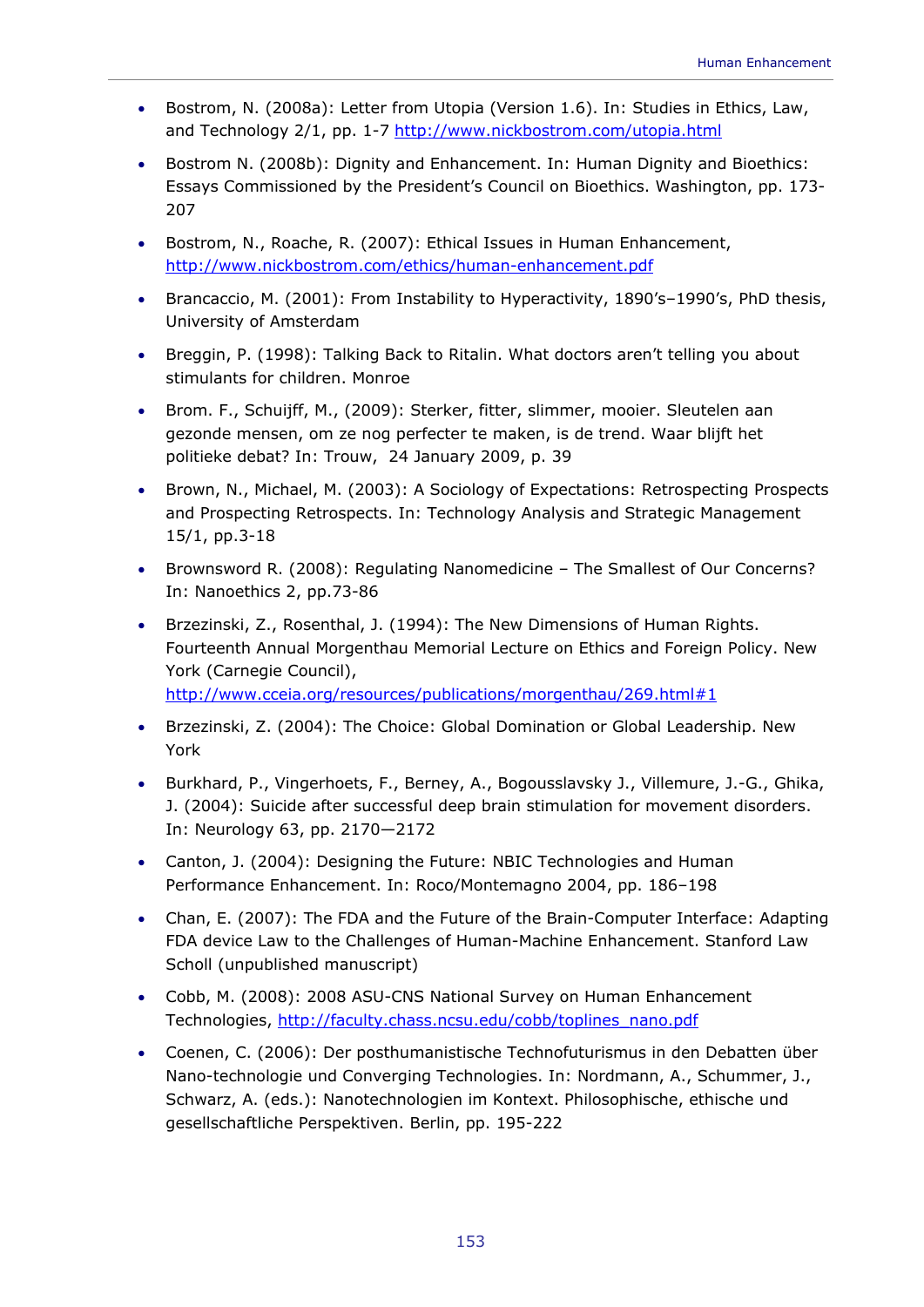- Coenen, C. (2007): Utopian Aspects of the Debate on Converging Technologies. In: Banse, G., Hronszky, I., Nelson, G. (eds.): Assessing Societal Implications of Converging Technological Development. Berlin, pp. 141–172, http://www.itas.fzk.de/deu/lit/epp/2007/coen07-pre01.pdf (ITAS pre-print)
- Coenen, C. (2008a): Schöne neue Leistungssteigerungsgesellschaft? In: TAB-Brief 33, pp. 21-27, http://www.tab.fzk.de/de/brief/brief33.pdf
- Coenen, C. (2008b): Verbesserung des Menschen durch konvergierende Technologien − Christliche und posthumanistische Stimmen in einer aktuellen Technikdebatte. In: Böhm, H., Ott, K. (eds.).: Bioethik – menschliche Identität in Grenzbereichen (Schriften der Evangelischen Forschungsakademie 40). Leipzig, pp. 41-124
- Coenen, C. (2009): Deliberating Visions: The Case of Human Enhancement in the Discourse on Nanotechnology and Convergence. In: Kaiser, M., Kurath, M., Maasen, S., Rehmann-Sutter, C. (eds.): Governing Future Technologies. Nanotechnology and the Rise of an Assessment Regime, Chapter 5, Series: Sociology of the Sciences Yearbook, Vol. 27. Doordrecht, Heidelberg (forthcoming)
- Coenen, C., Fleischer, T., Rader, M. (2004): Of Visions, Dreams, and Nightmares: The Debate on Converging Technologies. In: Technikfolgenabschätzung - Theorie und Praxis, 13/3, pp. 118-125, http://www.itas.fzk.de/tatup/043/coua04a.htm
- Coghill, D. (2005): Attention-deficit hyperactivity disorder: should we believe the mass media or peer-reviewed literature? In: Psychiatric Bulletin 29, pp. 288–291
- Coles, D. (2005): Ethics and the European Commission (Kick-off Project ETHICBOTS), http://ethicbots.na.infn.it/meetings/kom/coles.ppt
- Cole-Turner, R. (2006): More than Human: Religion, Bioethics, and the Transhuman Prospect, paper prepared for "Continuity + Change: Perspectives on Science and Religion", June 3-7, 2006, in Philadelphia, PA, USA, http://www.metanexus.net/conferences/pdf/conference2006/Cole-Turner.pdf
- Conrad, P. (2007): The Medicalization of Society: On the Transformation of Human Conditions into Treatable Disorders. Baltimore
- Conrad, P., Leiter, V. (2004): Medicalization, Markets and Consumers. In: Journal of Health and Social Behavior 45 (extra issue), pp. 158–176
- Crone K. (2006): Biotechnologische Gedächtnismanipulation und personales Selbstverständnis. In: Hübner, D. (ed.) Dimensionen der Person: Genom und Gehirn, Paderborn, pp. 223-238
- CSPO, ACG (Consortium for Science, Policy & Outcomes at Arizona State University, Advanced Concepts Group, Sandia National Laboratories) (2006): Policy Implications of Technologies for Cognitive Enhancement (Workshop, 3.5.2006, Arizona State University), www.cspo.org/documents/FinalEnhancedCognition Report.pdf
- Darnovsky, M. (2001): The case against designer babies. In: Tokar, B. (ed.): Redesigning life? The worldwide challenge to genetic engineering. New York, pp. 133-149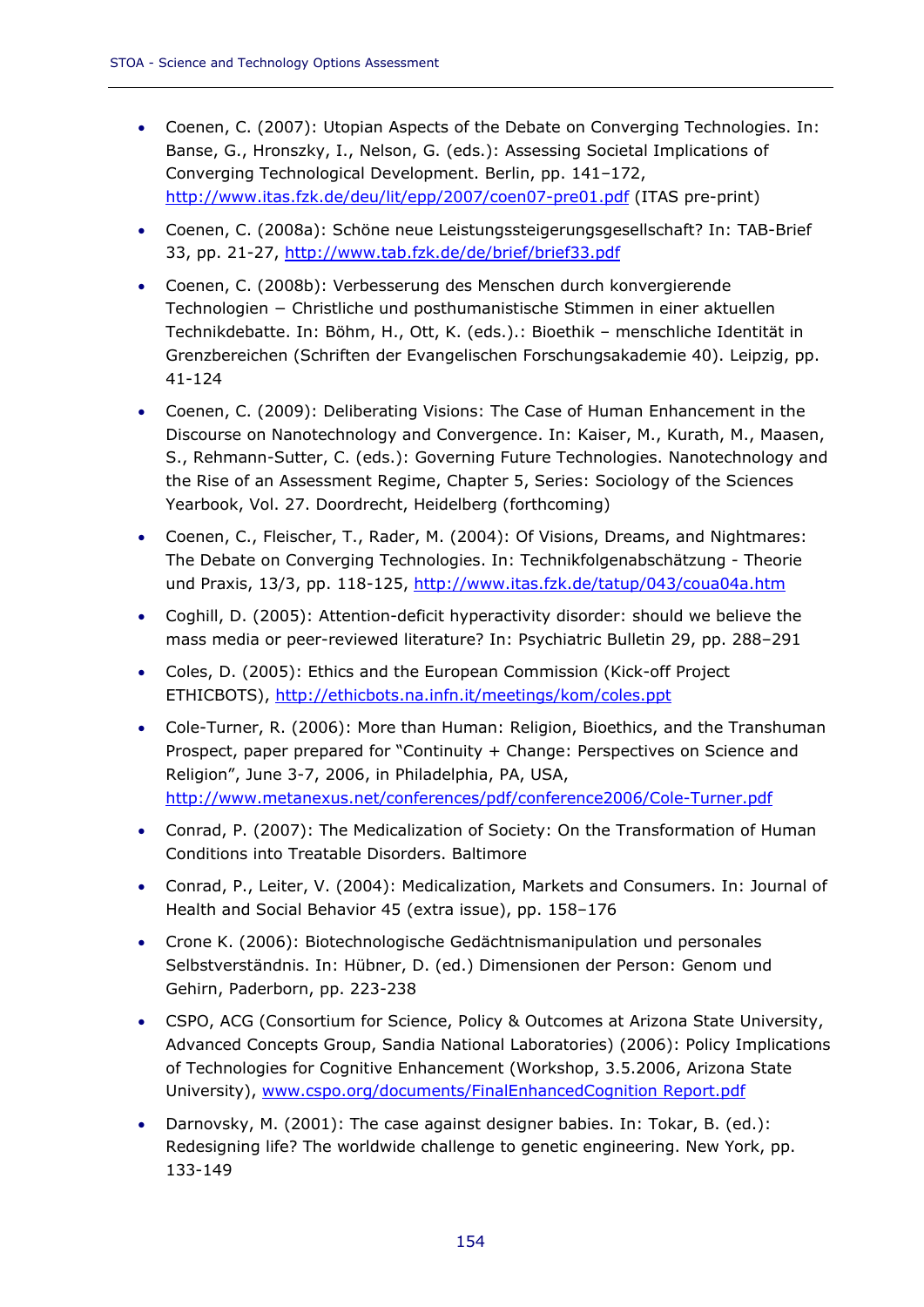- De Volkskrant: Bussemaker: Embryo-selectie mag bij ernstige borstkanker, May 27, 2008, p. 1
- Dekker, T. (2009): The illiberality of perfectionist enhancement. In: Medicine, Health Care and Philosophy 12, pp. 91-98
- Deuschl, G. (2006): A Randomized Trial of Deep-Brain Stimulation for Parkinson's Disease. In: The New England Journal of Medicine 355/9, pp. 896—908
- Döring, O. (2002): Einstellungen zum Anfang des menschlichen Lebens in der chinesischen Diskussion. Eine Skizze in fünf Thesen. In: Robertson, C.Y. (ed.): Der perfekte Mensch. Genforschung zwischen Wahn und Wirklichkeit (Schriften des Instituts für Angewandte Kulturwissenschaft der Universität Karlsruhe, TH, 8. Band), Baden-Baden, pp. 205-235
- Drexler, K.E. (1986): Engines of Creation The Coming Era of Nanotechnology. New York
- Dupuy, J.-P. (2007): Some Pitfalls in the Philosophical Foundations of Nanoethics. In: Journal of Medicine and Philosophy 32/3 (Mai 2007), pp. 237–261
- Dvorsky, G. (2003): And the Disabled Shall Inherit the Earth, http://www.betterhumans.com/Features/Columns/Transitory\_Human/column.aspx? articleID=2003-09-15-2
- EC ISM DG (European Commission, Information Society and Media Directorate-General) (not dated): Future and Emerging Technologies in FP7, Working Paper (online until 2007)
- EGE (European Group on Ethics in Science and New Technologies) (2005): Ethical aspects of ICT implants in the human body. Opinion N° 20, http://ec.europa.eu/european group ethics/publications/docs/avis20compl\_en.pdf
- EGE (The European Group on Ethics in Science and New Technologies) (2007): Opinion on the ethical aspects of nanomedicine. Opinion N° 21, http://ec.europa.eu/european\_ group\_ethics/activities/docs/opinion\_21\_nano\_en.pdf
- Eizmendi, G., Azkoitia, J., Craddock, G. (2007): Challenges for Assistive Technology AAATE 07 (9<sup>th</sup> European Conference for the Advancement of Assistive Technology in Europe). Amsterdam
- Elwan, A. (1999): Poverty and Disability: A Survey of the Literature. Worldbank (Social Protection Discussion Paper Series, No. 9932), http://siteresources.worldbank.org/DISABILITY/Resources/Poverty/Poverty\_and\_Dis ability A Survey of the Literature.pdf
- Engelbart, D.C. (1962): Augmenting Human Intellect: A Conceptual Framework, SRI Summary Report AFOSR-3223, prepared for: Director of Information Sciences, Air Force Office of Scientific Research, Stanford Research Institute, SRI Project No. 3578, http://www.dougengelbart.org/pubs/augment-3906.html
- Esfandiary, F. (1974): Transhumans − 2000. In: Maggie Tripp (ed.): Woman in the Year 2000. New York, pp. 291-298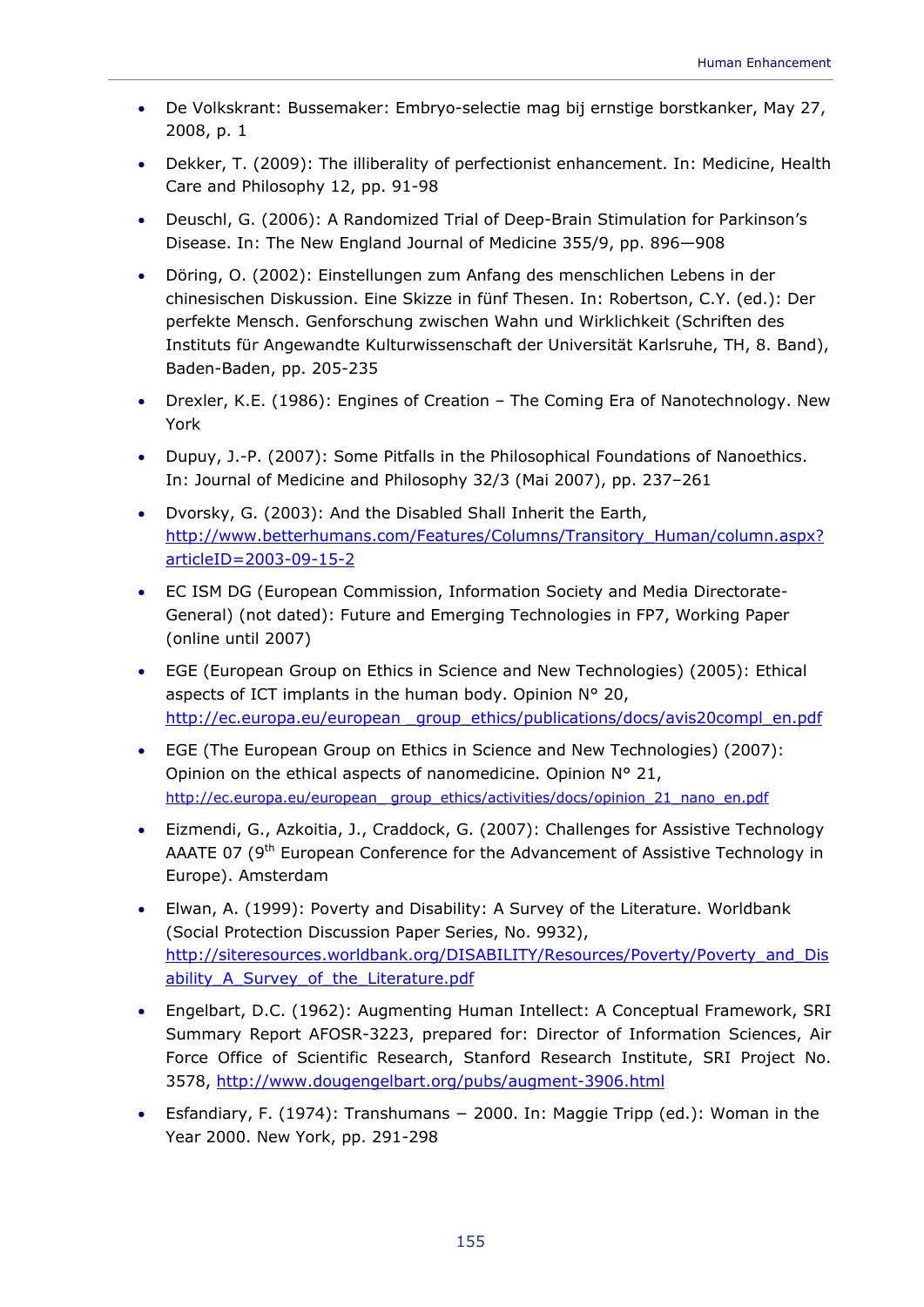- Est, R. van, Klaasen, P., Schuijff, M., Smits, M. (2008): Future man no future man. Connecting the technological, cultural and political dots of human enhancement (Rathenau Instituut). Den Haag
- ETC Group (2006): Nanotech Rx. Medical Applications of Nano-scale Technologies: What Impact on Marginalized Communities? (Sep 12, 2006), http://www.etcgroup.org/en/materials/publications.html?pub\_id=593
- EU HLEG FNTW (EU High Level Expert Group "Foresighting the New Technology Wave" (2004): Converging Technologies – Shaping the Future of European Societies (Alfred Nordmann, Rapporteur). Brussels, http://ec.europa.eu/research/conferences/2004/ntw/pdf/final\_report\_en.pdf
- Euchner, W. (2005): Der künstlich verbesserte Mensch und die 'künstliche Intelligenz' - Vorgeschichte und aktuelle Dimension. In: Leviathan 33/1, pp. 40-68
- European Commission (2008): Commission Recommendation of 07/02/2008 on a code of conduct for responsible nanosciences and nanotechnologies research, C(2008) 424 final. Brussels
- European Parliament (2006): Nanoscience and nanotechnology. European Parliament resolution on nanosciences and nanotechnologies: an action plan for Europe 2005-2009 P6\_TA(2006)0392 (2006/2004(INI). Brussels
- Farah, M., Illes, J., Cook-Degan, R., Gardner, H., Kandel, E., King, P., Parens, E., Sahakian, B., Rootwolpe, P. (2004): Neurocognitive enhancement: what can we do and what should we do? In: Nature Reviews Neuroscience 5, pp. 421–425
- Ferrari, A. (2008): Is it all about human nature? The ethical challenges of converging technologies beyond a polarized debate. In: Innovation. The European Journal of Social Science Research 21/1, pp. 1-24
- Fiedeler, U. (2008): Stand der Technik neuronaler Implantate, Wissenschaftliche Berichte FZKA 7387 (März 2008). Karlsruhe
- Foddy, B., Savulescu, J. (2007): Ethics of Performance Enhancement in Sport: Drugs and Gene Doping. In: Ashcroft, R.E., Dawson, A., Draper, H., McMillan, J.R. (eds.): Principles of Health Care Ethics, Second Edition, pp. 511-519
- Franklin, S. (2006): Better by design? In: Miller, P., Wilsdon, J. (eds.): Better Humans? The politics of human enhancement and life extension. London, pp. 86-94
- Fukuyama, F. (2002): Our posthuman future: Consequences of the biotechnology revolution. New York
- Fuller, S. (2008): Research trajectories and institutional settings of new converging technologies (CIT6 No. 028334 KNOWLEDGE NBIC, Specific Support Action CIT6, Deliverable 1), http://www.convergingtechnologies.org/docs/Knowledge%20NBIC%20D1.pdf
- Garcia, T., Sandler, R. (2008): Enhancing Justice? In: Nanoethics 2/3, pp. 277-287
- Garland B. (2004): Neuroscience and the Law Brain, Mind, and the Scales of Justice. (published by the Charles A. Dana Foundation and the American Association for the Advancement of Science). Washington, New York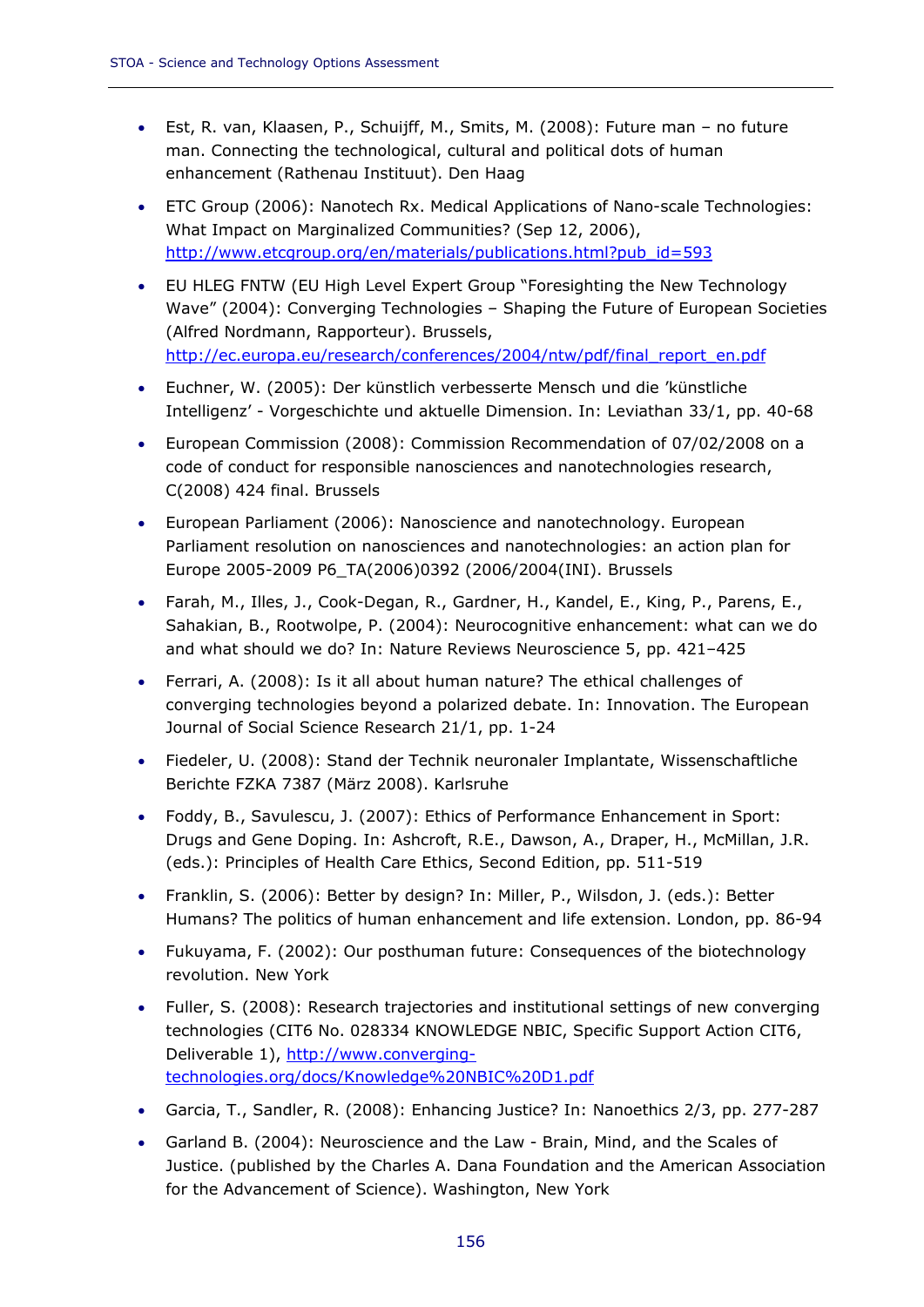- Garreau, J. (2005): Radical Evolution. New York
- Geller, A. (2006): Doc's designer defect baby. Disabled by choice. New York Post, December 22, 2006
- Gerlinger, K., Petermann, T., Sauter, A. (2008): Gendoping. Wissenschaftliche Grundlagen - Einfallstore – Kontrolle (Studien des Büros für Technikfolgen-Abschätzung beim Deutschen Bundestag 28). Berlin
- Gezondheidsraad (2006): Pre-implantatie genetische diagnostiek en screening. Den Haag: Publicatienummer 2006/01
- Giesen, K.-G. (2004): Transhumanisme et génétique humaine«. In: L'observatoire de la génétique 16, www.ircm.qc.ca/bioethique/obsgenetique/archives/archives.html
- Gordijn, B. Chadwick, R. (eds.) (2008): Medical Enhancement and Posthumanity (The International Library of Ethics, Law, and Technology 2). n.p.
- Greely H. (2004): Disabilities, Enhancements, and the Meanings of Sports. Research Paper No.82, Stanford Law School
- Greely, H., Sahakian, B., Harris, J., Kessler, R.C., Gazzaniga, M., Campbell, P., Farah, M.J. (2008): Towards responsible use of cognitive enhancing drugs by the healthy. In: Nature 456, pp.702-705.
- Green, R. (2008): Building babies from the genes up. In: The Washington Post, April 13, 2008, p. B01
- Grin, J., Grunwald, A. (eds.) (2000): Vision Assessment: Shaping Technology in 21st Century Society. Berlin et al.: Springer
- Grunwald, A. (2004): Vision Assessment as a new element of the Technology Futures Analysis Tool-box. In: Proceedings of the EU-US Scientific Seminar: New Technology Foresight, Forecasting & Assessment Methods, Seville, May 13-14, 2004, http://www.jrc.es/projects/fta/index.htm
- Grunwald, A. (2007): Converging technologies: Visions, increased contingencies of the conditio humana, and search for orientation. In: Futures 39/4, pp.380–392
- Grunwald, A. (2008): Auf dem Weg in eine nanotechnologische Zukunft. Philosophisch-ethische Fragen. Freiburg, München
- Guerra G. (2008): European Regulatory Issues in Nanomedicine. In: Nanoethics 2, pp. 87-97
- Habermas, J. (2001): Die Zukunft der menschlichen Natur. Frankfurt am Main
- Haisma, H., Hon, O. de (2005): Ziek, beter, best: van gentherapie tot genetische doping. In: Hilvoorde, I. Van, Pasveer, B. (eds.): Beter dan Goed. Over genetica en de toekomst van topsport. Diemen/Den Haag, pp. 120-137
- Haisma, H., Hon, O. de (2006): Gene Doping. In: International Journal of Sports Medicine 27, pp. 257-266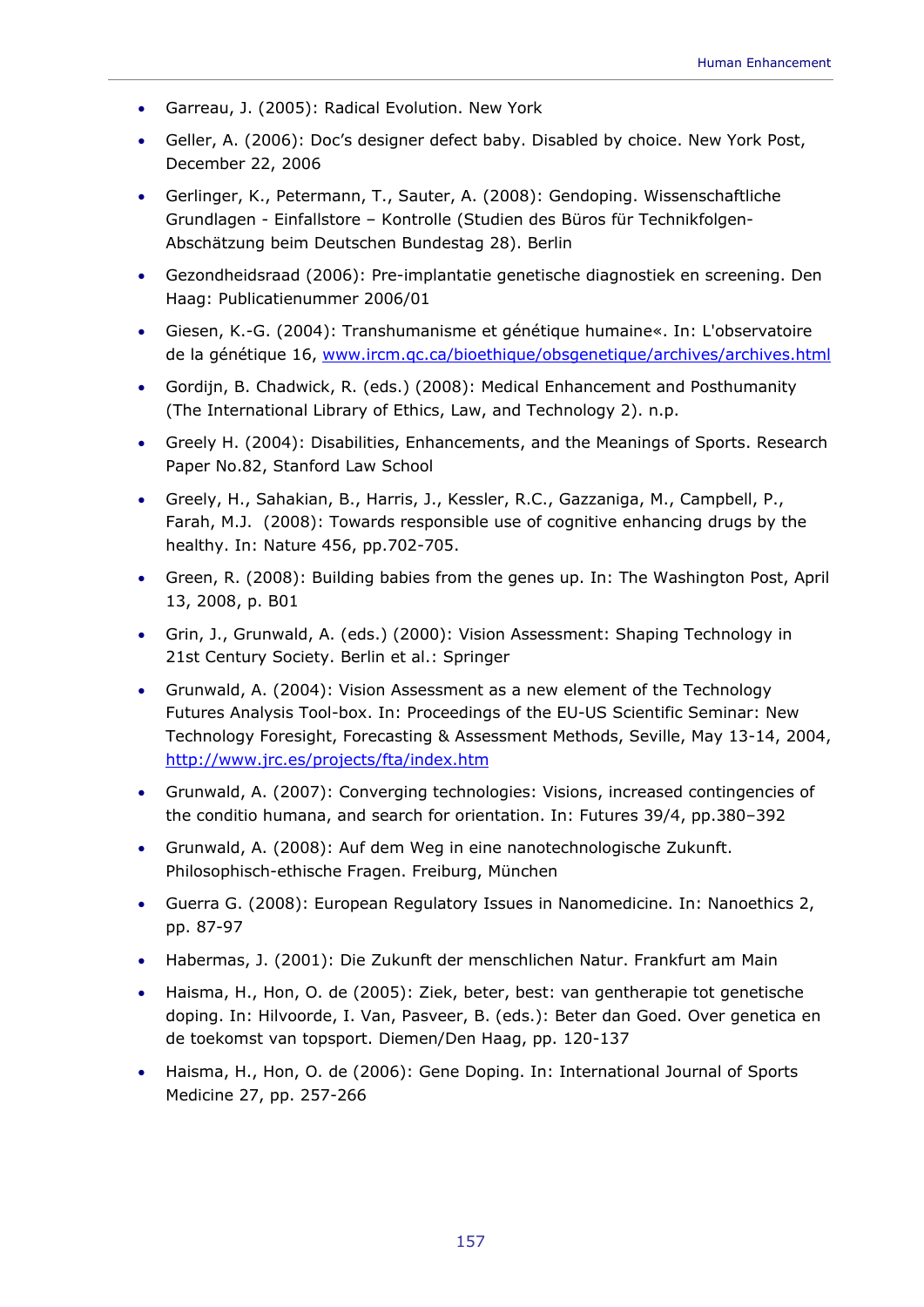inz\_Awards.pdf

- Haldane, J. (1995): Daedalus or Science and the Future (A Paper Read to the Heretics, Cambridge, February 4, 1923). In: Dronamraju, K. (ed.): Haldane's Daedalus Revisited. Oxford, pp. 23-51
- Harris, J. (2005): Enhancements are a moral obligation. Wellcome Trust, London, http://www.wellcome.ac.uk/doc\_WTD023464.html
- Harris, J. (2007): Enhancing Evolution: The Ethical Case for Making Better People. Princeton
- Hathaway, F., Burns, E., Ostrer, H. (2009): Consumers' Desire towards Current and Prospective Reproductive Genetic Testing. In: Journal of Genetic Counseling 18/2, 137-146
- Hayles, K. (1999): How We Became Posthuman. Chicago, London
- Heinz Awards (2007): Biomechatronics Pioneer Honored with \$250,000 Heinz Award for Technology, the Economy and Employment, Press Release September 12, 2007, Pittsburgh, http://www.heinzawards.net/pub/recipients/pdf/Hugh\_Herr\_Press\_Release\_13th\_He
- Hellegers, A., McCormick, R. (1978): Unanswered questions on test tube life. In: America, (August), pp. 74-78
- Hennen, L., Grünwald, R., Revermann, C., Sauter, A. (2008): Einsichten und Eingriffe in das Gehirn. Die Herausforderung der Gesellschaft durch die Neurowissenschaften. Studien des Büros für Technikfolgen-Abschätzung Nr. 24. Berlin
- Hintum, M. v. (2009), Plaagstootjes tegen een al te dwangmatig brein; Deep Brain Stimulation Onderzoek van het AMC onder patienten geeft gemengd beeld van de effectiviteit van hersenbehandeling". In: de Volkskrant, January 24, 2009, Kenniskatern p. 5
- HoC S&T Committee (House of Commons, Science and Technology Committee) (2007): Human Enhancement Technologies in Sport, Second Report of Session 2006–07 (together with formal minutes, oral and written evidence), ordered by The House of Commons to be printed 7 February 2007, HC 67 [Incorporating 1506-i and ii, Session 2005–06], published on 22 February 2007. London: The Stationery Office Limited
- Hochberg, L., Serruya, M., Friehs, G., Mukand, J., Saleh, M., Caplan, A., Branner, A., Chen, D., Penn, R., Donoghue, J. (2006): Neuronal ensemble control of prosthetic devices by a human with tetraplegia. In: Nature 442, pp.164–171
- Hook, C. (2004): Transhumanism and Posthumanism. In: Post, S. (ed.): Encyclopedia of Bioethics (3rd edition). New York, pp. 2517-2520
- Huber, W. (2002): Der gemachte Mensch. Christlicher Glaube und Biotechnik. Berlin
- Hughes, J. (2004): Battle Plan to Be More than Well, http://transhumanism.org/index.php/th/more/509/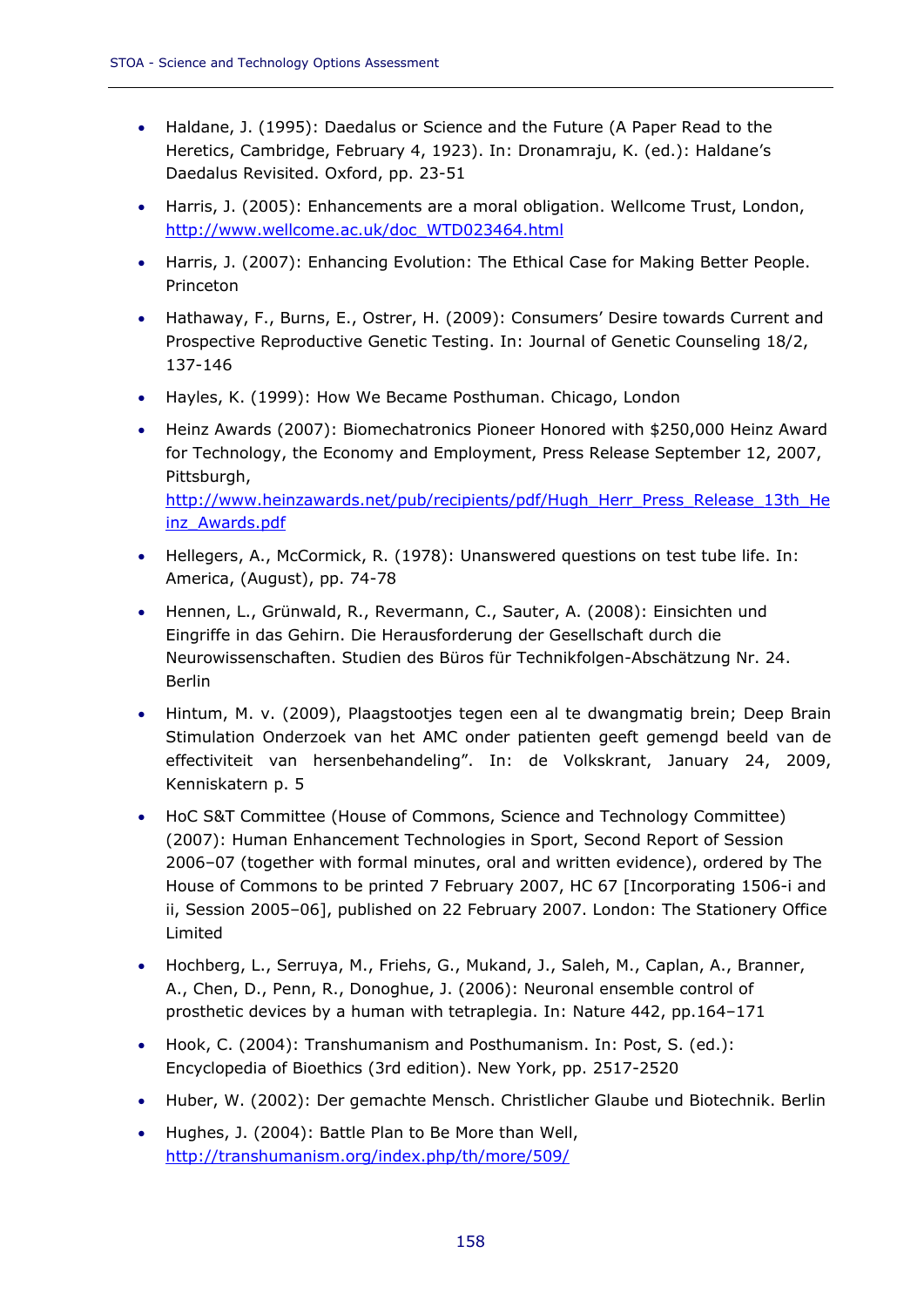- Hughes, J. (2006): Human Enhancement and the Emergent Technopolitics of the 21st Century. In: Bainbridge/Roco 2006a, pp. 285–307
- Hughes, J. (2008a): Back to the future. Contemporary biopolitics in 1920's British futurism. In: EMBO reports 9 (special issue), pp. 59-63.
- Hughes, J. (2008b): Millennial Tendencies in Responses to Apocalyptic Threats. In: Bostrom, N., Cirkovic, M. (eds.): Global Catastrophic Risks. Oxford; pp. 73-89, Oxford
- International Theological Commission (2002): Communion and Stewardship: Human Persons Created in the Image of God. Vatican
- JASON (JASON Defense Advisory Panel) (2008): Human Performance, JSR-07-625, http://www.fas.org/irp/agency/dod/jason/human.pdf
- Joly, P.-B., Kaufmann, A. (2008): Lost in Translation? The Need for 'Upstream Engagement' with Nanotechnology on Trial. In: Science as Culture 17/3, pp. 225 - 247
- Joy, B. (2000): Why the future doesn't need us. In: Wired 8.04, http://www.wired.com/wired/archive/8.04/joy.html
- Jotterand, F. (2008): Beyond Therapy and Enhancement: The Alteration of Human Nature. In: Nanoethics 2/1, pp. 15-23
- Juengst, E. (1998): What Does Enhancement Mean? In: Parens, A. (ed.), pp. 29-47
- Kaku, M. (1997): Visions. How Science Will Revolutionize the 21st Century. New York
- Kalden, A., Beker, P. (eds.) (1993): Het perfecte kind: Kunstmatige voortplanting in Nederland. Hoogezand
- Kendall, T. & Klaassen, P. (2007): Interview with Dr. Tim Kendall, May 23, 2007 (unpublished)
- Kessler. R., Berglund P., Demler, O., Jin. R., Merikangas, K., Walters, E. (2005): Lifetime prevalence and age-of-onset distributions of DSM-IV disorders in the National Comorbidity Survey Replication. In: Archives of General Psychiatry 62/6, pp.617–27
- Khushf, G. (2005): The Use of Emergent Technologies for Enhancing Human Performance: Are We Prepared to Address the Ethical and Political Issues? In: Public Policy & Practice (E-Journal) 4/2, http://www.ipspr.sc.edu/ejournal/Archives0805.asp
- King Baudouin Foundation, Rathenau Institute (2004) Proceedings and Synthesis report: Connecting Brains and Society. The Present and Future of Brain Science: what is possible, what is desirable, International Workshop, 22/23 April 2004, Amsterdam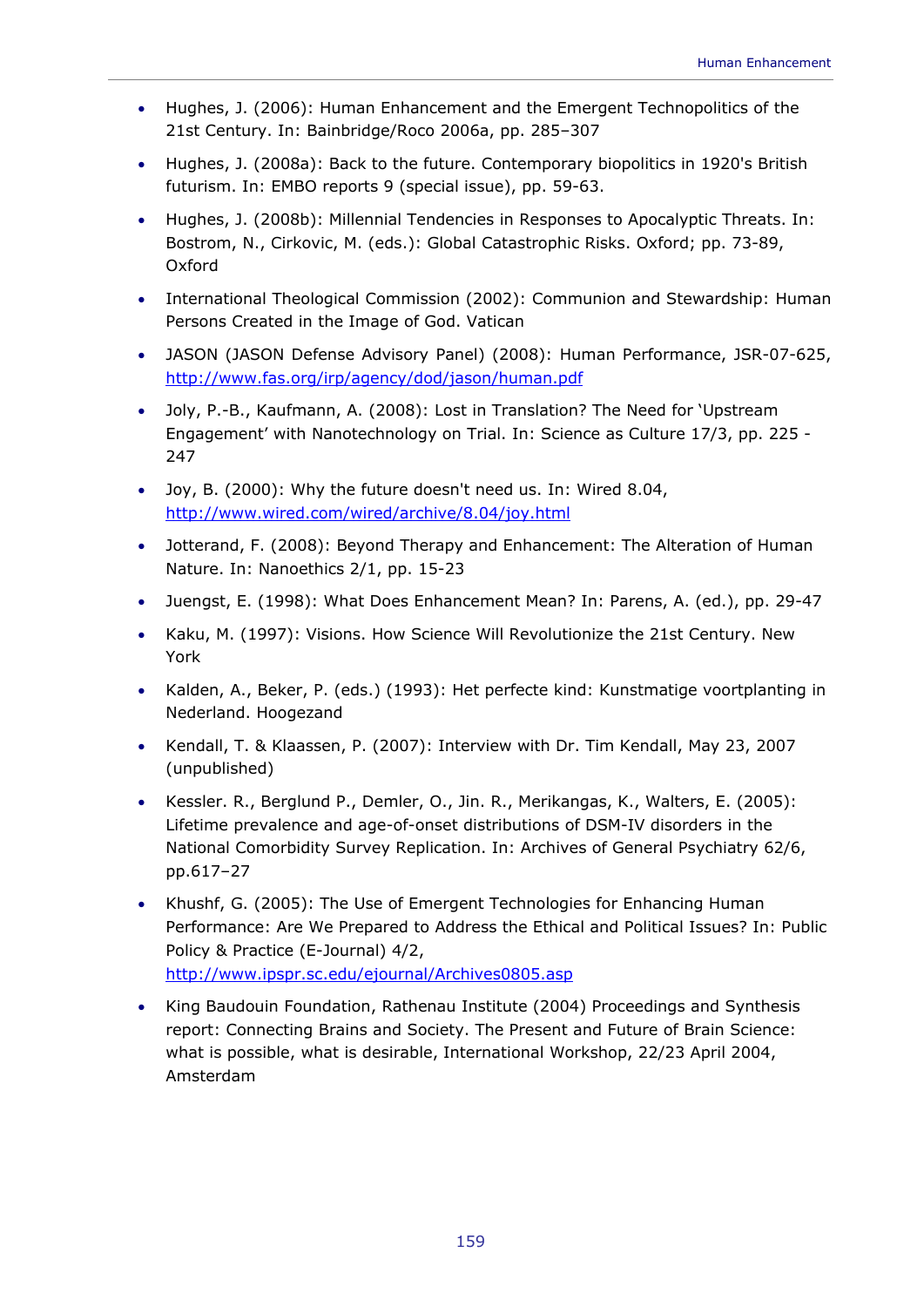- Klöpping, W., Jonkman, A., Valk, P., Simons, M. (2005): Efficacy of Modafinil and Caffeine to Counteract Hypnotic Induced Sleepiness during Sustained Operations. In: RTO/NATO (The Research and Technology Organisation of NATO) (ed.): Strategies to Maintain Combat Readiness during Extended Deployments – A Human Systems Approach (Meeting Proceedings RTO-MP-HFM-124). Neuilly-sur-Seine, pp. 32-1 – 32-6
- Kluger, J. (2007): Rewiring the Brain. In: Time, August 30, 2007, http://www.time.com/time/magazine/article/0,9171,1657822,00.html
- Knorr Cetina, K. (2004): Beyond Enlightenment: The Rise of the Culture of Life. In: European Communities (ed.): Modern Biology & Visions of Humanity. Brussels, pp. 29–41
- Knorr Cetina, K. (2007): The rise of a culture of life. In: EMBO reports 6, S1, pp. 76–80
- Kopell; B., Greenberg, B., Rezai, A.R. (2004): Deep Brain Stimulation for Psychiatric Disorders. In: Journal of Clinical Neurophysiology 21/1, pp. 51—67
- KPMG et al. (2002): Aren't we all positive? A (socio) economic analysis of doping in elite sport. Prepared for the European Commission, Directorate General of Education and Culture, Section Sport
- Kurzweil, R. (2005): The Singularity is Near. When Humans Transcend Biology. New York et al.
- LaFleur, W. (2008): Enhancement and Desire: Japanese Qualms about Where Biotechnology is Taking Us. In: Journal of Law, Medicine & Ethics 36/1, pp. 65-72
- Lare, W. van (2007): Knoeien met genen: het gebruik van het middel Epo door sporters is kinderspel vergeleken met gendoping. In: Algemeen Dagblad, August 4, 2007, p. 10
- Lebedev, M., Nicolelis, M. (2006): Brain–machine interfaces: past, present and future. In: Trends in Neurosciences 29/9, pp. 536–546
- Lin, P., Allhoff, F. (2008): Untangling the Debate: The Ethics of Human Enhancement. In: Nanoethics 2/3, pp. 251-264
- Lösch, A. (2006): Anticipating the futures of nanotechnology: Visionary images as means of communication. In: Technology Analysis and Strategic Management 18/3- 4, pp. 393–409
- Lynch, G. (2002): Memory Enhancement: The Search for Mechanism-Based Drugs. In: Nature Neuroscience 5, pp. 1035-1038
- Macer, D. (1994): Universal Bioethics and the Human Germ-line. In: Politics & Life Sciences 14, pp. 27-29
- Macer, D., Akiyama, S., Tan Alora, A., Asada, Y., Azariah, J., Azariah, H., Boost, M., Chatwachirawong, P., Kato, Y., Kaushik, V., Leavitt, F., Macer, N., Ong, C., Srinives, P., Tsuzuki, M. (1995): International perceptions and approval of gene therapy. In: Human Gene Therapy 6, pp. 791-803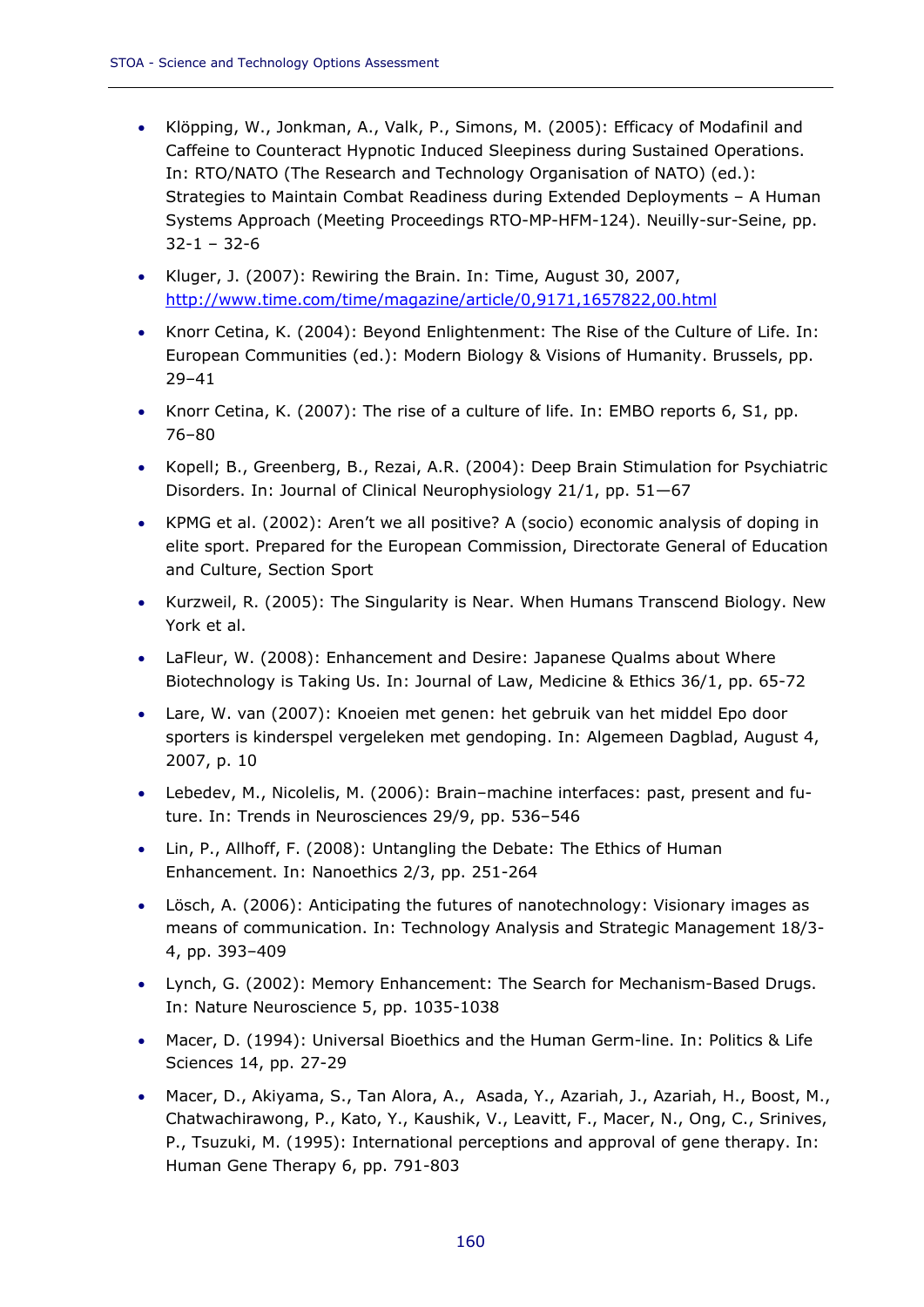- Maher, B. (2008): Poll results: look who's doping. In: Nature 452, pp. 674–675
- Malacrida, C. (2004). Medicalization, ambivalence and social control: mothers' descriptions of educators and ADD/ADHD. In: Health 8/1, pp.61-80, http://hea.sagepub.com/cgi/content/abstract/8/1/61
- Malsch, I. (2007): Human enhancement from different perspectives (revised second edition), access: www.nanoforum.org
- Marx, J. (1999): How Stimulant Drugs May Calm Hyperactivity. In: Science 283, pp. 306
- Mauron, A. (2005): The Choosy Reaper. In: EMBO reports 6 (special issue), pp. 67- 71
- Mayberg; H., Lozano, A., Voon, V. McNeely, H., Seminowicz, D., Hamani, C., Schwalb, J., Kennedy, H. (2005): Deep Brain Stimulation for Treatment-Resistant Depression. In: Neuron 45, pp. 651—660
- McNally, E., Cambon-Thomsen, A., Brazell, C., Cassiman, J., Kent, A., Lindpaintner, K., de Faria, P., Niese, D.; Roscam Abbing, H., Solbakk, H.; Tack, H.; Tambuyzer. E.; Weihrauch, T., Wendel, E. (2004): Ethical, legal and social aspects of genetic testing: research, development and clinical applications. Brussels: European Commission
- Mehlman, M., Rabe, K. (2002): Any DNA to declare? Regulating Offshore Access to Genetic Enhancement. In: American Journal of Law and Medicine 28/2-3, pp.179- 213
- Meisenberg, G. (2009): Designer babies on tap? Medical students' attitudes to preimplantation genetic screening. In: Public Understanding of Science 18, 149-166
- Merkel, B., Boer, G., Fegert, J., Galert, T., Hartmann, D., Nuttin, B., Rosahl, S. (2007): Intervening in the Brain - Changing Psyche and Society (Ethics of Science and Technology Assessment Vol.29). Berlin, Heidelberg, New York
- Miah, A. (2002): Philosophical end ethical questions concerning technology in sport. The case of genetic modification. De Montfort University (PhD thesis)
- Miah, A. (2003): Be Very Afraid: Cyborg Athletes, Transhuman Ideals & Posthumanity. In: Journal of Evolution & Technology 13 (ejournal), http://jetpress.org/volume13/miah.htm
- Miah, A. (2006): Rethinking Enhancement in Sport. In: Bainbridge/Roco 2006b, pp. 301-320
- Miah, A. (2007): Genetics, Bioethics & Sport. In: Sport, Ethics and Philosophy 1/2, pp. 146-158
- Miller, P., Wilsdon, J. (eds.): Better Humans? The politics of human enhancement and life extension. London
- Minsky, M. (1994): Will Robots Inherit the Earth? http://web.media.mit.edu/~minsky/papers/sciam.inherit.txt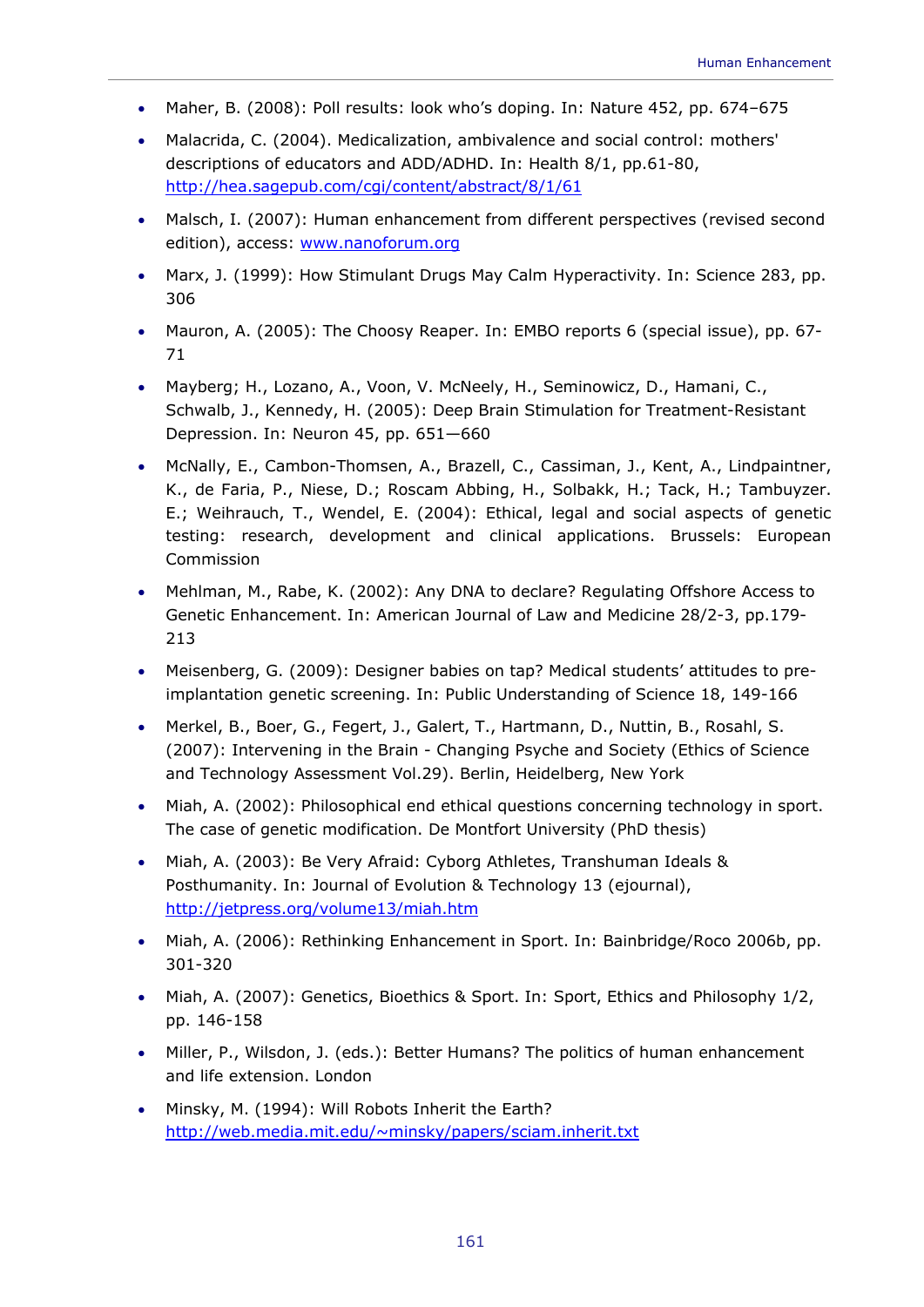- Minzenberg, M., Carter, C. (2008): Modafinil: A Review of Neurochemical Actions and Effects on Cognition Neuropsychopharmacology 33(7), pp. 1477-1502
- Mitchell, C., Kilner, J. (2003): Remaking Humans: The New Utopians Versus a Truly Human Future, www.cbhd.org/resources/biotech/mitchell\_kilner\_2003-08-29.htm
- Moravec, H. (1994): Robots Inherit Human Minds, www.frc.ri.cmu.edu/~hpm/project.archive/general.articles/1995/RobotMind.talk.html
- Moravec, Hans (1999): Robot: Mere Machine to Transcendent Mind. New York, Oxford
- Moreno, J. (2006): Mind Wars. Brain Research and National Defense. New York, Washington
- Murphy, J., Laird, N., Monson, R., Sobol, A., Leighton, A. (2000): A 40-year perspective on the prevalence of depression: The Stirling County Study. In: Archives of General Psychiatry 57/3, pp. 209–15
- Nationaler Ethikrat (2005): Forum Bioethik: Auf dem Weg zum besseren Menschen? Der Einsatz der Medizin zur Steigerung körperlicher und geistiger Fähigkeiten (official transcript, May 21, 2005), Berlin
- Nebbeling, J. (2008): Transhumanist Philippe van Nedervelde: 'We will become managers of the mixing console of our brains' (Interview). In: Flux Magazine (Rathenau Institute) 1/1, pp. 21-23
- Neftel, K., Adler, R., Kappeli, L., Rossi, M., Dolder, M., Kaser, H., Bruggesser, H., Vorkauf, H. (1982): Stage fright in musicians: a model illustrating the effect of beta blockers. In: Psychosomatic Medicine 44/5, 461-469
- Nicolelis, M. (2002): Human-machine Interaction: Potential Impact of Nanotechnology in the design of Neuroprosthetic Devices aimed at Restoring or Augmenting Human Performance. In: Roco/Bainbridge 2002, pp. 251–255
- Nijholt, A. (2008): BCI for Games: A 'State of the Art' Survey. In: Stevens, S., Saldamarco, S. (eds.): Entertainment Computing – ICEC 2008 (7th International Conference, Pittsburgh, September 25-27, 2008, Proceedings), Berlin, Heidelberg, New York, pp. 225-228
- Nordmann, A. (n.d.): Ignorance at the Heart of Science? Incredible Narratives on Brain-Machine Interfaces, http://www.unibielefeld.de/(en)/ZIF/FG/2006Application/PDF/Nordmann\_essay.pdf
- Nordmann, A. (2007a): If and Then: A Critique of Speculative NanoEthics. In: NanoEthics 1/1, pp. 31–46
- Nordmann, A. (2007b): Die Menschen von morgen, die Herausforderungen von heute. In: Technology Review (online), 21.12.2007, http://193.99.144.85/tr/artikel/print/100963
- Nordmann, A., Schummer, J., Schwarz, A. (eds.) (2006): Nanotechnologien im Kontext. Philosophische, ethische und gesellschaftliche Perspektiven. Berlin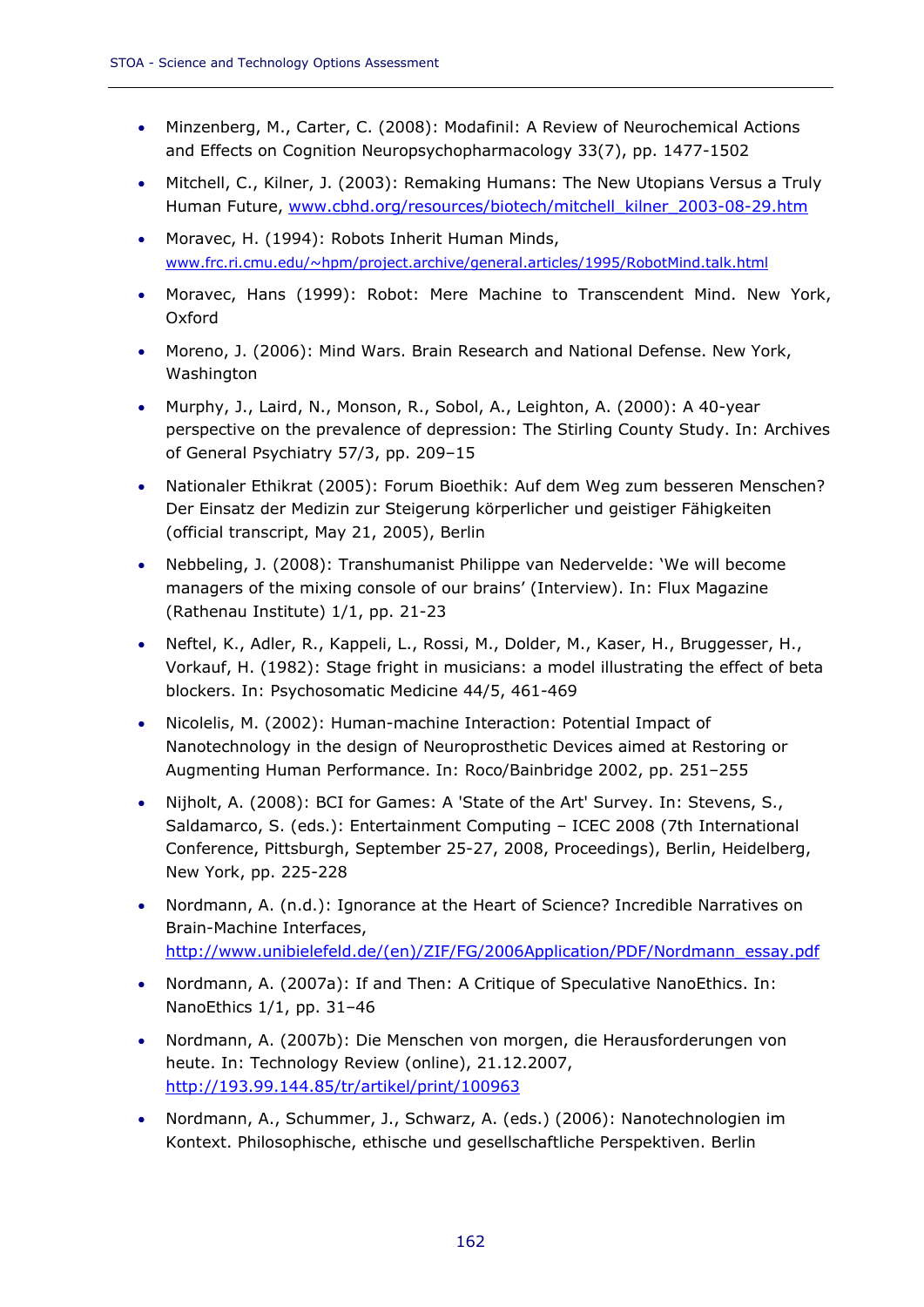- Normann, C., Berger M. (2008): Neuroenhancement: status quo and perspectives. In: European archives of psychiatry and clinical neuroscience 258, Suppl 5, 110-114
- NSCU (North Carolina State University) (2008): Survey Highlights Support For Nanotech In Health Fields But Disapproval Elsewhere. In: ScienceDaily, Nov 18 2008, http://www.sciencedaily.com-/releases/2008/11/081113100718.htm
- Nutt; D. J., Fone, K., Asherson, P., Bramble, D., Hill, P., Matthews, K., Morris, K. A., Santosh, P., Sonuga-Barke, E., Taylor, E., Weiss, M., Young, S. (2007): Evidencebased guidelines for management of attention-deficit/hyperactivity disorder in adolescents in transition to adult services and in adults: recommendations from the British Association for Psychopharmacology. In: Journal of Psychopharmacology 21/1, pp. 10–41
- NYU (NYU Langone Medical Center / New York University School of Medicine) (2009): Consumers Desire More Genetic Testing, But Not Designer Babies. In: ScienceDaily, January 26 2009, http://www.sciencedaily.com-/releases/2009/01/090126100642.htm
- O'Brien; L., Holbrook, C., Mervis, C., Klaus, C., Bruner, J., Raffield, T., Rutherford, J., Mehl, R., Wang, M., Tuell, A., Hume, B., Gozal, D. (2003): Sleep and Neurobehavioral Characteristics of 5- to 7-Year-Old Children With Parentally Reported Symptoms of Attention-Deficit/Hyperactivity Disorder. In: Pediatrics 111/3, pp. 554–563
- Okun; M.S., Green, J., Saben R., Gross, R. Foote, K.D., Vitek, J.L. (2003): Mood changes with deep brain stimulation of STN and Gpi: results of a pilot study. In: Journal of Neurology Neurosurgery and Psychiatry 74, pp.1584-1586
- Orland, B. (2005): Wo hören Körper auf und fängt Technik an? Historische Anmerkungen zu posthumanistischen Problemen. In: Orland, B. (ed.): Artifizielle Körper − Lebendige Technik. Technische Modellierungen des Körpers in historischer Perspektive. Zürich, 9-42
- Parens, E. (1998a): Special Supplement: Is better always good? The Enhancement Project. In: The Hastings Center Report 28/1, pp.1-17
- Parens, E. (ed.) (1998b): Enhancing human traits: ethical and social implications. Washington
- Parrinder, P. (1995): Shadows of the Future. H.G. Wells, Science Fiction and Prophecy. Liverpool
- Paschen, H., Coenen, C., Grünwald, R., Oertel, D., Revermann, C. (2004): Nanotechnologie. Forschung, Entwicklung, Anwendung. Berlin, Heidelberg, New York
- Paul, D. (2005): Genetic Engineering and Eugenics: The Uses of History. In: Baillie/ Casey (eds.), pp. 123-151
- PCB (U.S. President's Council on Bioethics) (2003): Beyond Therapy. Biotechnology and the Pursuit of Happiness. Washington
- Peters, T. (2002): Playing God? Genetic Determinism and Human Freedom. New York, London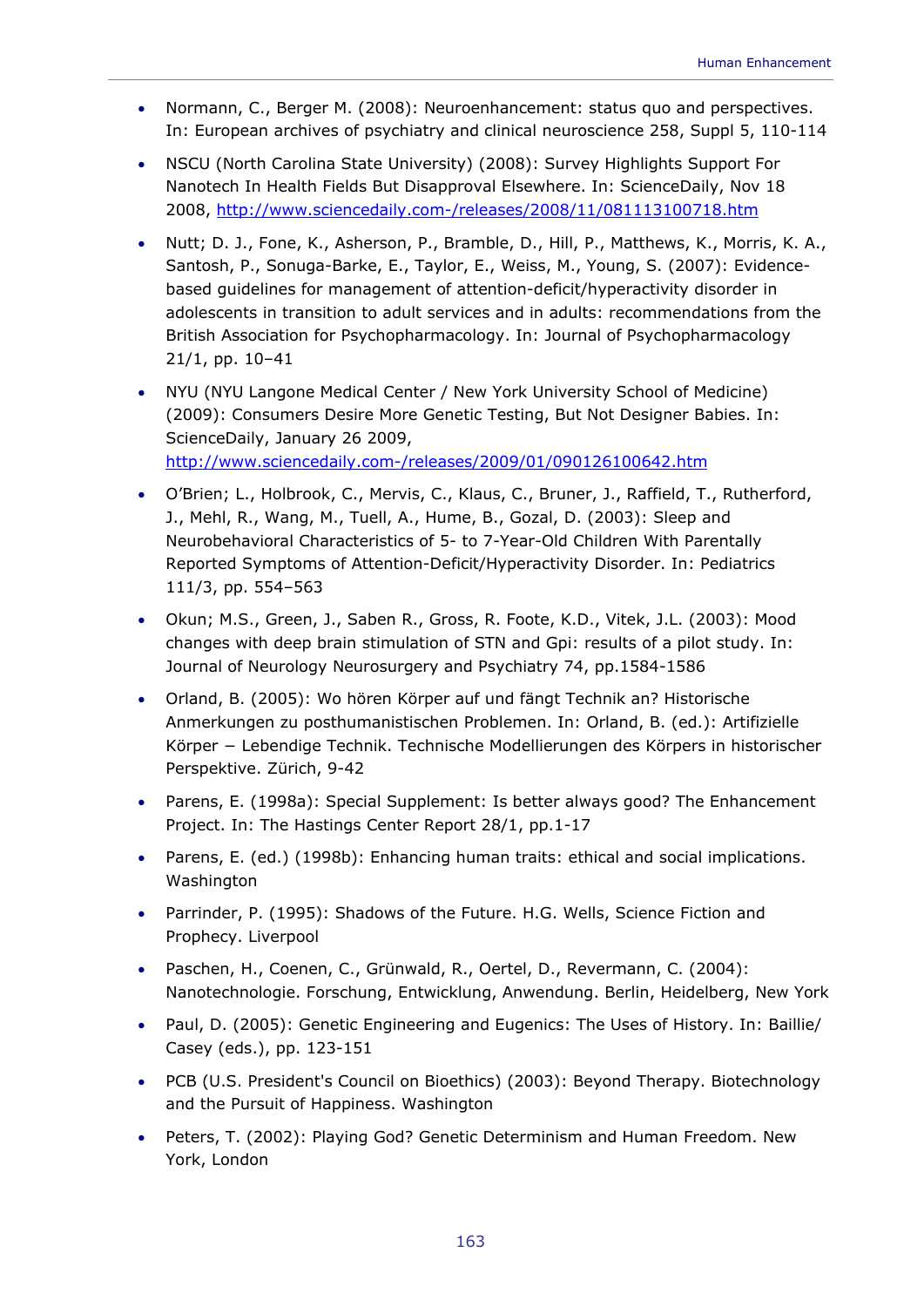- Plomin, R. et al. (1998): A quantitative trait locus (QTL) associated with cognitive ability in children. In: Psychological Science 9, pp. 159-166
- PMO (Pièces et Main d'Oeuvre) (2006): Nanotechnologies/Maxiservitudes. Paris
- Porter, R. (2002): Madness. A Brief History. Oxford
- POST (Parliamentary Office of Science and Technology) (2007): Better Brains. Postnote No. 285. London: Houses of Parliament
- Rafalovich, A. (2001): Psychodynamic and Neurological Perspectives on ADHD: Exploring Strategies for Defining a Phenomenon. In: Journal for the Theory of Social Behaviour 31/4, pp. 397–418
- Rapoport; J., Buchsbaum, M., Zahn, T., Weingartner, H., Ludlow, C., Mikkelsen, E. (1978): Dextroamphetamine: Cognitive and Behavioral Effects in Normal Prepubertal Boys. In: Science 199/4328, pp. 560–563
- Reason, R. (1999): ADHD: A psychological response to an evolving concept. In: Journal of Learning Disabilities 32/1, pp. 85–91
- Regis, Ed. (1990): Great Mambo Chicken and the Transhuman Condition. New York
- Repantis, D., Schlattmann, P., Laisney, O., Heuser, I. (2008): Antidepressants for neuroenhancement in healthy individuals: a systematic review. In: Poiesis & Praxis. International Journal of Technology Assessment and Ethics of Science. DOI: 10.1007/s10202-008-0060-4, published online 27 November 2008
- Reynolds, G. (2007): Outlaw DNA. In: The New York Times, July 3, 2007, http://www.nytimes.com/2007/06/03/sports/playmagazine/0603play-hot.html
- Riis, J., Simmons, J., Goodwin, G. (2007): Preferences for Psychological Enhancements: The Reluctance to Enhance Fundamental Traits. In: Journal of Consumer Research 35/3, pp. 495-508
- Roco, M., Bainbridge, W. (eds.) (2002): Converging Technologies for Improving Human Performance, http://wtec.org/CT/Report/NBIC\_report.pdf
- Roco, M., Montemagno, C. (eds.) (2004): The Coevolution of Human Potential and Converging Technologies. Annals of New York Academy of Sciences 1013, New York
- Rodgers, M. (2006): Gene-doped athletes? Cool, say some readers. Not everyone thinks genetic modification is such a horrible idea. In: MSNBC.com,Technology & Science Innovation, http://www.msnbc.msn.com/id/11373554/
- Rovner, S. (2007): Molecules For Memory. Several companies are developing compounds that improve memory, but ethical issues abound. In: Chemical & Engineering News 85/36 (September 3, 2007), pp. 22-24, http://pubs.acs.org/cen/coverstory/85/8536cover2.html
- Rose, N. (2007): The Politics of Life Itself. Biomedicine, Power and Subjectivity in the Twenty-First Century. Princeton NJ
- Rose, S. (2006): Brain Gain. In: Miller, P. and Wilsdon, J. (eds.) Better Humans? The politics of human enhancement and life extension. London, pp.16-27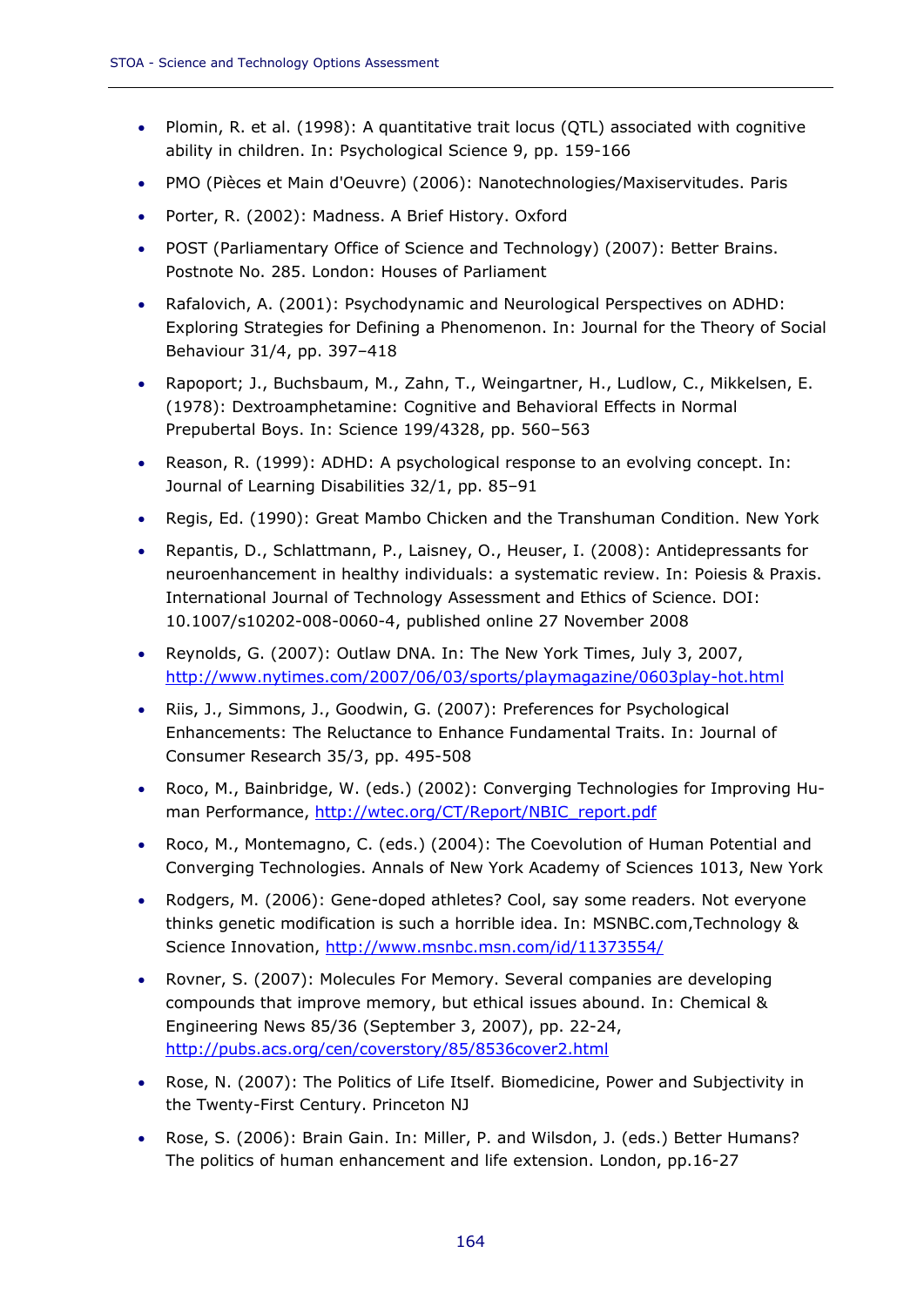- Rosenwald, M. (2003): Can an electronic device replace damaged brain circuits? In: Popular Science (June 2003), http://www.popsci.com/scitech/article/2003-06/chipol-block
- Ruibal, S. (2005): A new tool to catch sports cheats: Test for gene doping could be breakthrough. In: USA Today, December 5, 2006, http://www.usatoday.com/sports/2006-12-05-gene-doping-test\_x.htm
- Saage, R. (2007): Politik und Konvergenztechnologien in den USA. In: Leviathan 35/4, pp. 540-559
- Saage, R. (2009): Scientific-Technical and Normative Foundations of the New Man. In: Sic et Non 11/2009 (ejournal), http://www.sicetnon.org/content/phil/Scientific-Technical and Normative Foundations of The New Man Richard Saage.pdf
- Sahakian, B., Morein-Zamir, S. (2007): Professor's Little Helper. In: Nature 450, pp. 1157-1159
- Saletan, W. (2005): The Beam in Your Eye. If steroids are cheating, why isn't LASIK? In: Slate (online), April 18, 2005, http://www.slate.com/id/2116858/
- Saletan, W. (2006a): Deformer babies: The deliberate crippling of children. In: Slate (online), September 21, 2006, http://www.slate.com/id/2149854/
- Saletan, W. (2006b): Better than sex: The growing practice of embryo genetics. In: Slate (online), September 16, 2006, http://www.slate.com/id/2149772/
- Sandberg, A., Bostrom, N. (2006): Converging Cognitive Enhancements. In: Bainbridge/Roco 2006b, pp. 201–227
- Sandberg, A., Savulescu, J. (2008): Neuroenhancement of Love and Marriage: The Chemicals Between Us. In: Neuroethics 1/1, pp. 31-44
- Sandomir, R. (2002): Olympics: Athletes may next seek genetic enhancement. In: The New York Times, March 21, 2002, section D, p. 6
- Santhanam, G., Ryu, S., Yu, B., Afshar, A., Shenoy. k. (2006): A high-performance brain-computer interface. In: Nature 442, pp. 195-198
- Savulescu, J. (2001): Resources, Down's syndrome, and cardiac surgery. In: BMJ 322, pp. 875-876
- Savulescu, J. (2006): Justice, Fairness, and Enhancement. In: Bainbridge/Roco 2006b, pp. 321–338
- Schlaepfe; T., Cohen, M., Frick, C., Kosel, M., Brodesser, D., Axmacher, N., Joe, A., Kreft, M., Lenartz, D., Sturm, V. (2008): Deep Brain Stimulation to Reward Circuitry Alleviates Anhedonia in Refractory Major Depression. In: Neuropsychopharmacology 33, pp. 368—377
- Scheufele, D., Corley, E., Shih, T.-j., Dalrymple, K., Ho, S. (2008): Religious beliefs and public attitudes toward nanotechnology in Europe and the United States. In: Nature Nanotechnology 4/2, pp. 91 – 94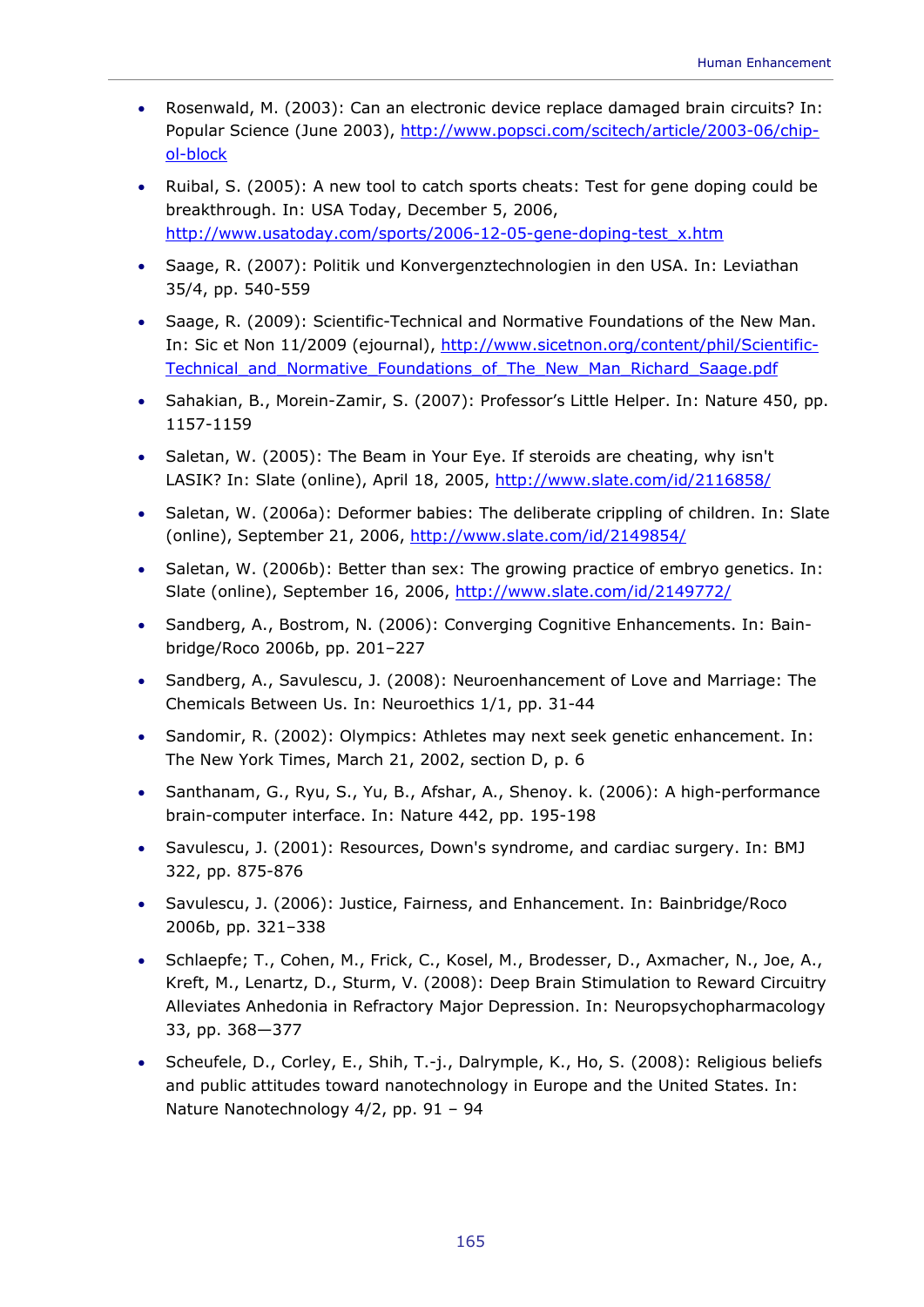- Schmorrow, D. (2002): Augmented Cognition: Building Cognitively Aware Computational Systems (DARPAtech 2002 Symposium "Transforming Fantasy", Anaheim, 29.7.-2.8.2002), www.darpa.mil/DARPATech2002/presentations/ipto\_pdf/speeches/SCHMORRO.pdf
- Selgelid, M. (2007): An Argument against Arguments for Enhancement. In: Studies in Ethics, Law, and Technology 1/1, Art. 12, http://www.bepress.com/selt/vol1/iss1/art12, DOI: 10.2202/1941-6008.1008
- Selgelid, M. (2009): Afterword. Advancing Posthuman Enhancement Dialogue. In: Gordijn/Chadwick, R. (eds.): Medical Enhancement and Posthumanity. pp. 237-240
- Selin, C. (2008): The Sociology of the Future: Tracing Stories of Technology and Time. In: Sociology Compass 2/6, 1878–1895
- Sententia, W. (2006): Cognitive Enhancement and the Neuroethics of Memory Drugs. In: Bainbridge/Roco 2006a, pp. 153–172
- Shorter, E. (1997): A History of Psychiatry. From the Era of the Asylum to the Age of Prozac. New York
- Siep, L. (2006): Die biotechnische Neuerfindung des Menschen. In: Abel, G. (ed.) Kreativität (Akten des XX. Deutschen Kongresses für Philosophie). Hamburg, pp. 306-323
- Silver, L. (1997): Remaking Eden: Cloning and beyond in a Brave New World. New York
- Simonite, T. (2008): Nerve-tapping neckband used in "telepathic" chat. In: New Scientist, 12 March, 2008, http://www.newscientist.com/article/dn13449
- Singer, P. (2007): Why not let doping close the gene gap? In: The Japan Times online, 19.08.2007, http://search.japantimes.co.jp/cgi-bin/eo20070819a2.html
- Singh, I. (2002): Bad Boys, Good Mothers, and the "Miracle" of Ritalin. In: Science in Context 15/4, pp. 577–603
- Singh, I. (2004): Doing their jobs: mothering with Ritalin in a culture of motherblame. In: Social Science & Medicine 59, pp. 1193–1205
- Singh, I. (2005): Will the "Real Boy" Please Behave: Dosing Dilemmas for Parents of Boys with ADHD, The American Journal of Bioethics 5/3, pp. 34–47
- Singh, I. (2006): A Framework for Understanding Trends in ADHD Diagnoses and Stimulant Drug Treatment: Schools and Schooling as a Case Study. In: BioSocieties 1/ 4, pp. 439–452
- Slob, M. (2007): Uitschakelbare dwang: hersenstimulering met elektrode helpt mensen met dwangstoornis. In: NRC Handelsblad, 28 Juli 2007, p. 16-17
- Slusser, G. (2009): Dimorphs and Doubles: J. D. Bernal's "Two Cultures" and the Transhuman Promise. In: Westfahl, G., Slusser, G. (eds.): Science Fiction and the Two Cultures: Essays on Bridging the Gap between the Sciences and the Humanities. Jefferson (forthcoming)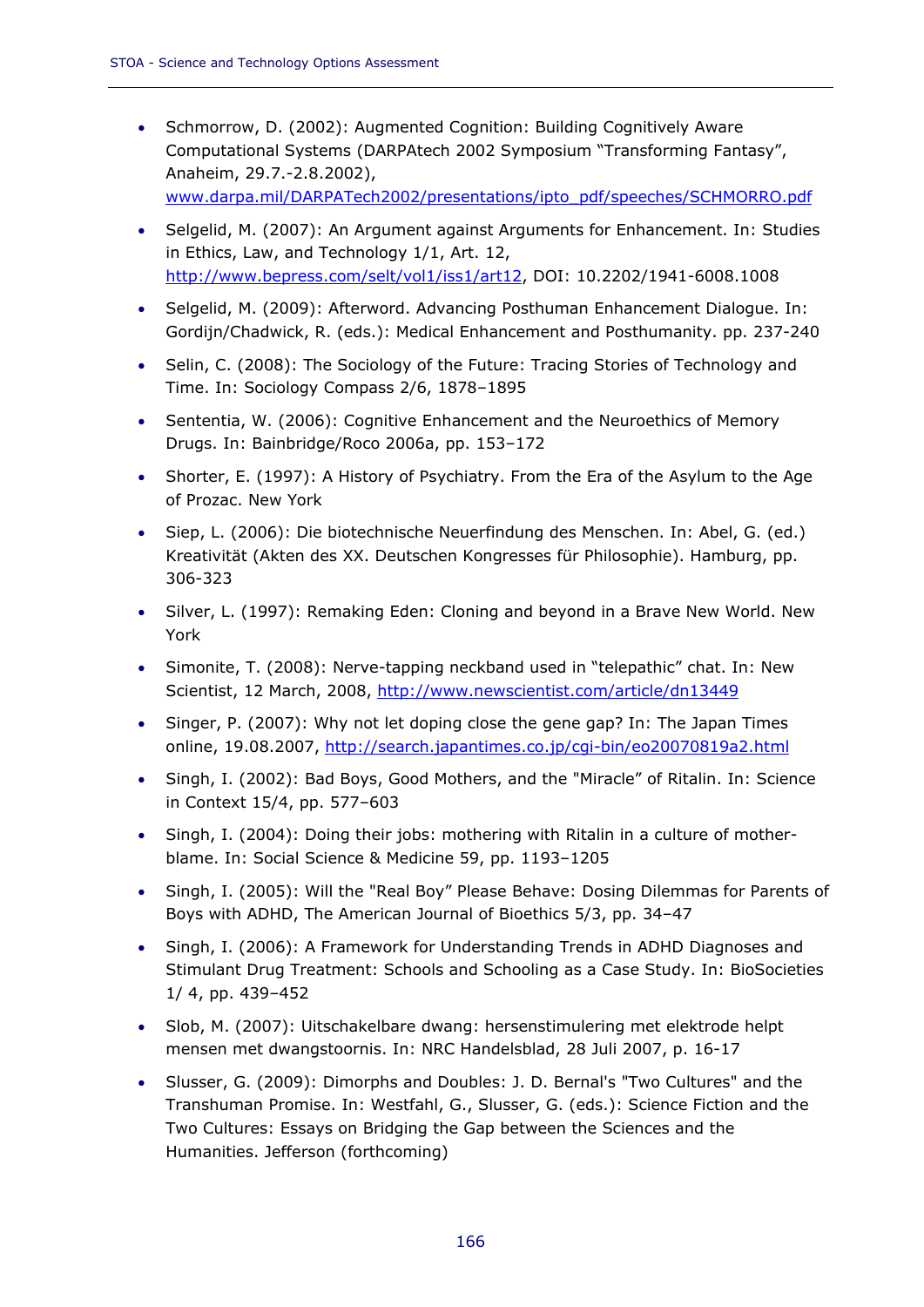- Smits, M. and M. Schuijff (2009): Op weg naar de perfecte mens. In: Trouw, 17 January 2009, p. 39
- Staatssecretaris VWS (2006): Brief aan Voorzitter van de Tweede Kamer: Preimplantatie genetische diagnostiek en pre-implantatie genetische screening. TK 97256 2
- Staman, J., Dijstelbloem, H., Smits, M. (2008): Afterword. In: Zonneveld, L., Dijstelbloem, H., Ringoir, D. (eds.), pp. 149-157
- Sterling, B. (2000): Olympic Engineering. In: The New York Times, September 16, 2000, section A p. 15
- STOA (European Parliament Scientific and Technological Options Assessment) (2006): Technology assessment on converging technologies. STOA 183, IP/A/STOA/SC/2005-183, Study by the European Technology Assessment Group (Authors: Berloznik, R., Casert, R., Enzing, C., Van Est, R., Van Lieshout, M., Versleijen, A.). Brussels, http://www.europarl.europa.eu/stoa/publications/studies/stoa183\_en.pdf
- Stock, G. (1999): The prospects for human germ line engineering. In: Telepolis, http://www.heise.de/tp/r4/artikel/2/2621/1.html
- Stock, G. (2002): Redesigning humans: Choosing our children's genes. London
- Stock, G. et al. (1998): Engineering the Human Germline Symposium Report, http://www.ess.ucla.edu/huge/report.html
- Swedin, E. (2006): Designing babies: a eugenics race with China? In: The Futurist 40/3, pp. 18-21
- Swierstra, T. (2004): Van rechtvaardigheid naar het goede leven: Genetica en genomics in de dagbladen. In: Leschot; H., Willems, D. (eds.): De genetische ontrafeling van veel voorkomende aandoeningen. Maarsen, pp. 103-124
- TAB (Office of Technology Assessment at the German Parliament) (2004): Präimplantationsdiagnostik: Praxis und rechtliche Regulierung in sieben ausgewählte Ländern, Working Report 94 (author: Hennen, L., Sauter, A.). Berlin
- TAB (Office of Technology Assessment at the German Parliament) (2008): Konvergierende Technologien und Wissenschaften. Der Stand der Debatte und politischen Aktivitäten zu "Converging Technologies", Background Paper 16 (author: Coenen, C.). Berlin, http://www.tab.fzk.de/en/projekt/zusammenfassung/hp16.htm (online summary in English)
- TAB (Office of Technology Assessment at the German Parliament) (2009): TA-Project: Pharmacological and Technical Interventions for Improving Performance: Perspectives of a More Widespread Use in Medicine and Daily Life ("Enhancement"), http://www.tab.fzk.de/en/projekt/skizze/enhancement.htm
- Taylor, E. (2004): AGAINST 'ADHD is best understood as a cultural construct'. In: British Journal of Psychiatry 184, 9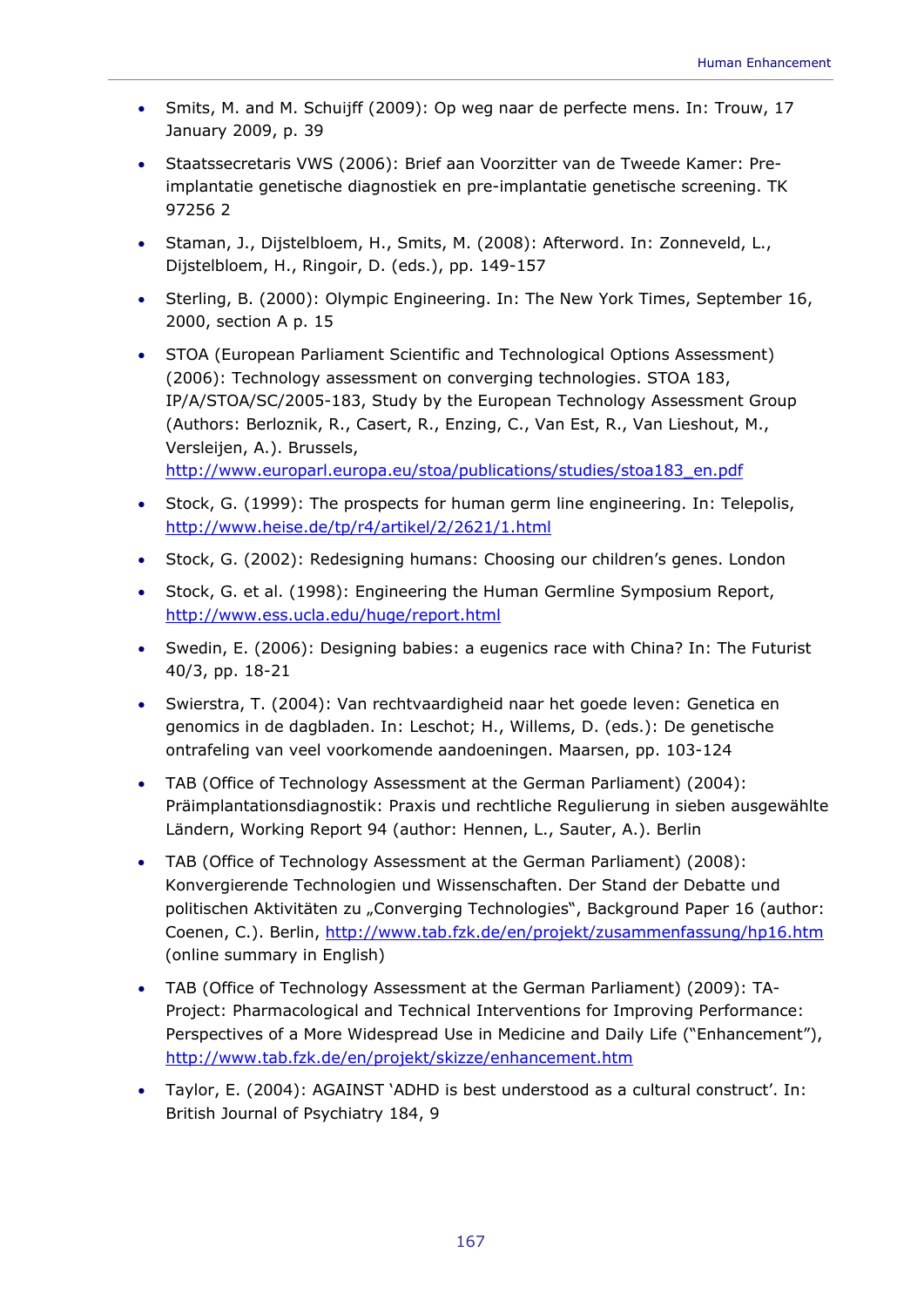- Temporary Committee on Human Genetics and other new technologies in modern medicine (2001): Report on the ethical, legal, economic and social implications of human genetics. European Parliament, Session Document A5-0391/2001
- Ter Gast, E. (2007): Biotech pioneers: A philosophical inquiry concerning the genetically engineered mouse. Radboud University (PhD-thesis)
- Ter Meulen, R. (2006): The enhancement of human capacities by medical and biological technologies. Will we be better off? (Inaugural Address, 29th of November 2006, Centre for Ethics in Medicine, University of Bristol), http://www.bris.ac.uk/ethicsinmedicine/currentevents/inaugural.html
- Ter Meulen, R., Savulescu, J, Kahane, G. (2009): Enhancing Human Capacities (forthcoming)
- Throsby, K. (2004): When IVF fails: Feminism, infertility and the negotiation of normality. Houndsmills
- Timimi, S. (2004): ADHD is best understood as a social construct. In: British Journal of Psychiatry 184, pp. 8–9
- Timimi, S. and 33 Co-Authors (2004): A Critique of the International Consensus Statement on ADHD. In: Clinical Child and Family Psychology Review 7/1, pp. 59–63
- Tirosh-Samuelson, H. (2007): Facing the Challenges of Transhumanism: Philosophical, Religious, and Ethical Considerations. In: Global Spiral, October 5, 2007 (epublication), http://www.metanexus.net/magazine/tabid/68/id/10169/Default.aspx
- Turner; D., Sahakian, B. (2006): Neuroethics of Cognitive Enhancement. In: BioSocieties 1, pp. 113–123
- Van den Berg, B., Marcoen, A. (2004): High Antenatal Maternal Anxiety Is Related to ADHD Symptoms, Externalizing Problems, and Anxiety in 8- and 9-Year-Olds. In: Child Development 75/4, pp. 1085
- Warwick, K. (2008): Cybernetic Enhancements. In: Zonneveld, L., Dijstelbloem, H., Ringoir, D. (eds.): Reshaping the Human Condition: Exploring Human Enhancement (published by Rathenau Institute, in collaboration with the British Embassy, Science and Innovation Network and the Parliamentary Office of Science & Technology). The Hague, pp. 123-131
- Wehling, P. (2008): Von der Schüchternheit zur sozialen Angststörung: Die Medikalisierung alltäglichen Verhaltens. In: Neue Zeitschrift für Sozialforschung 4 (forthcoming)
- Wezenberg, E., Verkes, R., Ruigt, G., Hulstijn, W., Sabbe, B. (2007): Acute Effects of the Ampakine Farampator on Memory and Information Processing in Healthy Elderly Volunteers. In: Neuropsychopharmacology 32, pp. 1272–1283
- Wiesing, U. (2008): The History of Medical Enhancement: From *Restitutio ad Integrum* to *Transformatio ad Optimum*? In: Gordijn, B., Chadwick, R. (eds.), pp. 9- 24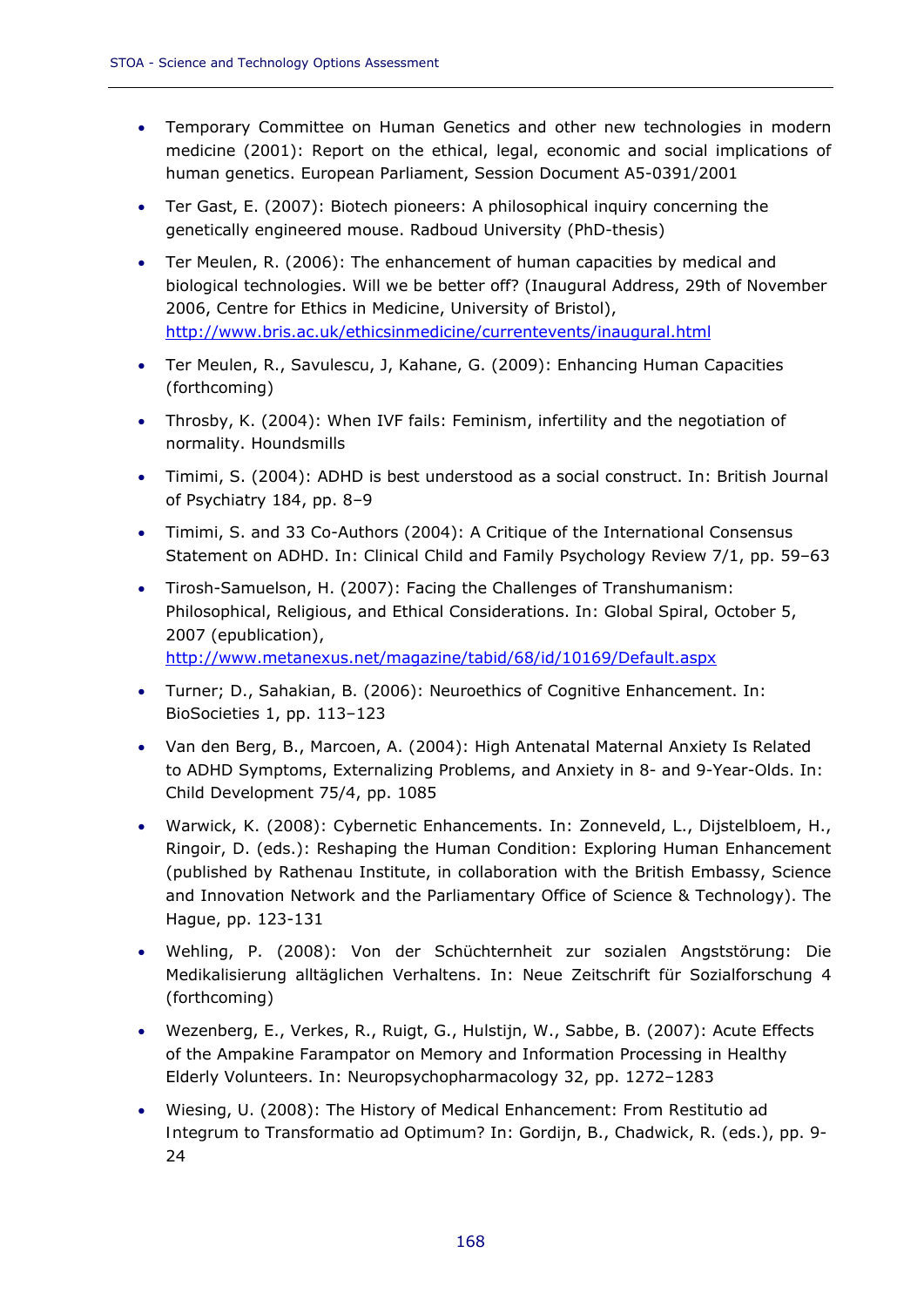• Williams, E. (n.d.): Good, Better, Best: The Human Quest for Enhancement. Summary Report of an Invitational Workshop Convened by the Scientific Freedom, Responsibility and Law Program American Association for the Advancement of Science; 1.2.2006,

http://ww.aaas.org/spp/sfrl/projects/human\_enhancement/pdfs/HESummaryReport. pdf

- Winner, L. (2005): Resistance Is Futile: The Posthuman Condition and Its Advocates. In: Baillie/Casey (eds.), pp. 385-411
- Wolbring, G. (2005): The triangle of enhancement medicine, disabled people, and the concept of health: a new challenge for HTA, health research, and health policy (HTA Initiative 23, Alberta Heritage Foundation for Medical Research). Edmonton, http://www.ihe.ca/documents/HTA-FR23.pdf
- Wolbring, G. (2008a): Oscar Pistorius and the future nature of Olympic, Paralympic and other sports. In: SCRIPTed. A Journal of Law, Technology & Society 5/1 (ejournal), pp. 139-160, http://www.law.ed.ac.uk/ahrc/script-ed/vol5- 1/wolbring.pdf
- Wolbring, G. (2008b). Why NBIC? Why human performance enhancement? In: Innovation; The European Journal of Social Science Research, 21(1), pp. 25-40
- Wolfensohn, J. (2002): Poor, Disabled and Shut Out, http://www.globalpolicy.org/socecon/develop/2002/1203disabled.htm
- Zonneveld, L., Dijstelbloem, H., Ringoir, D. (eds.) (2008): Reshaping the human condition: exploring human enhancement (Rathenau Institute, in collaboration with the British Embassy, Science and Innovation Network, and the Parliamentary Office of Science & Technology). The Hague.
- Zwi, M., Ramchandani, P., Joughin, C. (2000): Evidence and belief in ADHD. In: British Medical Journal 321, pp. 975–976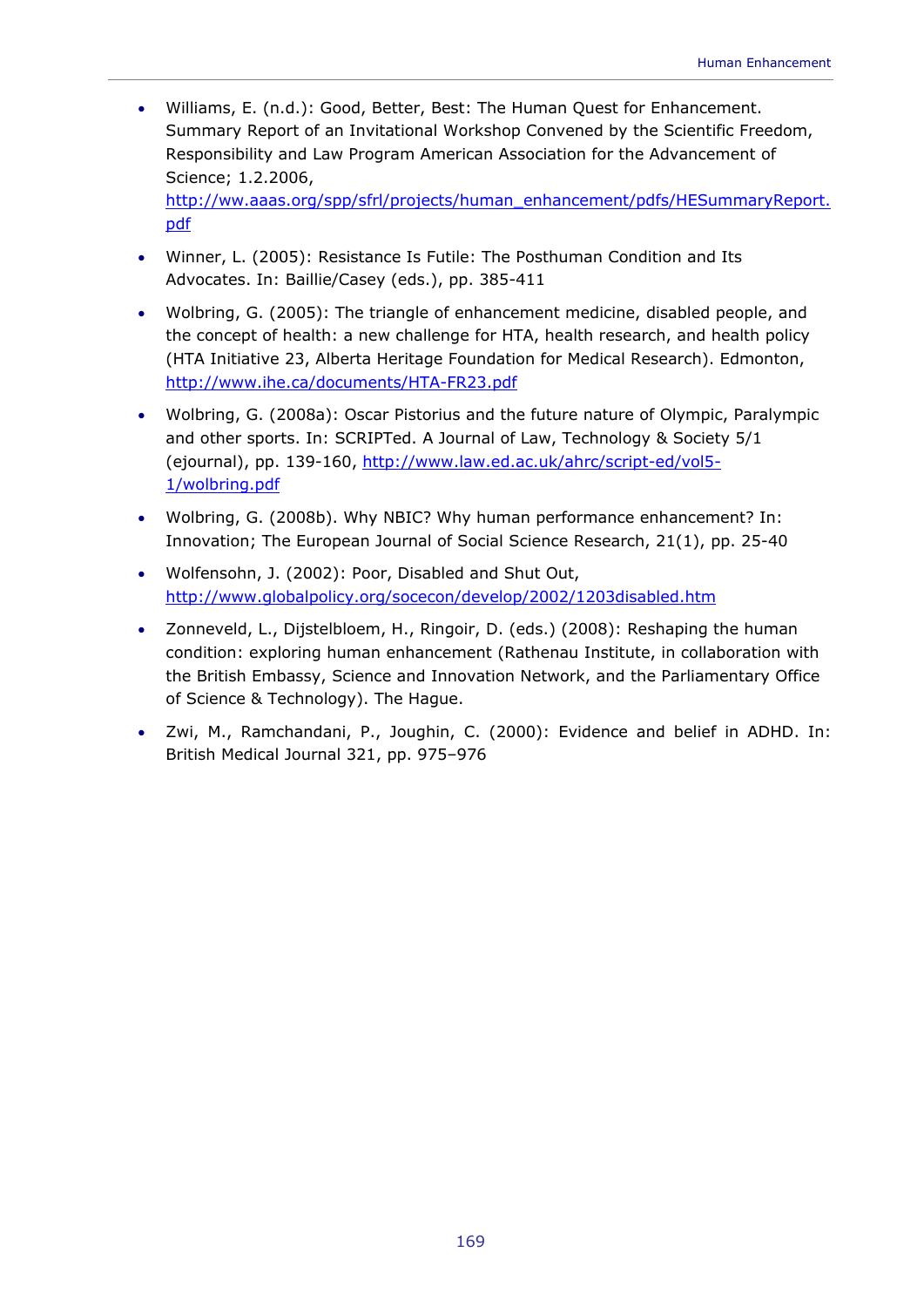# **APPENDICES**

In the following, we provide information on the two expert meetings which took place in the course of the project (Appendix 1), and present a report on the STOA workshop in the European Parliament (Appendix 2).

# **1. The Expert Meetings**

Two experts meetings were held during the project, covering the issues of shifting boundaries, changing concepts, and the governance of human enhancement

The first expert meeting was held in Brussels on Thursday September 18, 2008. This meeting was entitled: *Shifting Boundaries, Changing Concepts: The Challenges of Human Enhancement to Social, (Dis-) Ability, Medical and Ethical Frameworks*. The meeting focussed on how human enhancement may change, or is actually changing, notions as "(dis-) ability", "normalcy", "therapy", "perfectibility", "impairment", "ableism", and related social en ethical frameworks and policies. The participants discussed some of the more philosophical and social questions which were raised in the last chapter of Deliverable 1. Before the meeting, all participants received a document in which influential positions on HE were compiled. This document also included an overview of the relevant results from Deliverable 1 and questions to be discussed in Brussels. During the meeting there was a rich discussion, which was not just limited to the questions listed in advance.

On Friday, October 17, 2008 a second expert meeting was held in The Hague. This meeting was organised on the basis of the first deliverable and the first expert meeting. The goal of this expert meeting was to discuss the governance of human enhancement with stakeholders. The broad range of HET was limited to two cases, pre-implantation genetic diagnosis (PGD) and deep brain stimulation (DBS), which were thought to be helpful in shedding light on the collective of HET. All participants received a document in advance which provided information about human enhancement, the STOA project, the meeting, and the questions to be discussed. In the morning, there were two sessions: one on PGD and the other on DBS, while the afternoon session was plenary and tried to translate the specific problems of regulating human enhancement into a general perspective.

# 1.1 Invited Experts

We would like to thank all experts for their invaluable contributions to the project:

Eva Asscher (University of Tilburg, Tilburg Institute for Law, Technology, and Society)

Stuart Blume (University of Amsterdam, Faculty of Social and Behavioural Sciences, The Innovia Foundation)

Rafael Capurro (European Group on Ethics, Stuttgart Media University, and Steinbeis-Transfer-Institut of Information Ethics)

Damiaan Denys (University of Amsterdam, Academical Medical Centre)

Helmut Dubiel (Justus-Liebig University Giessen, Institut für Soziologie)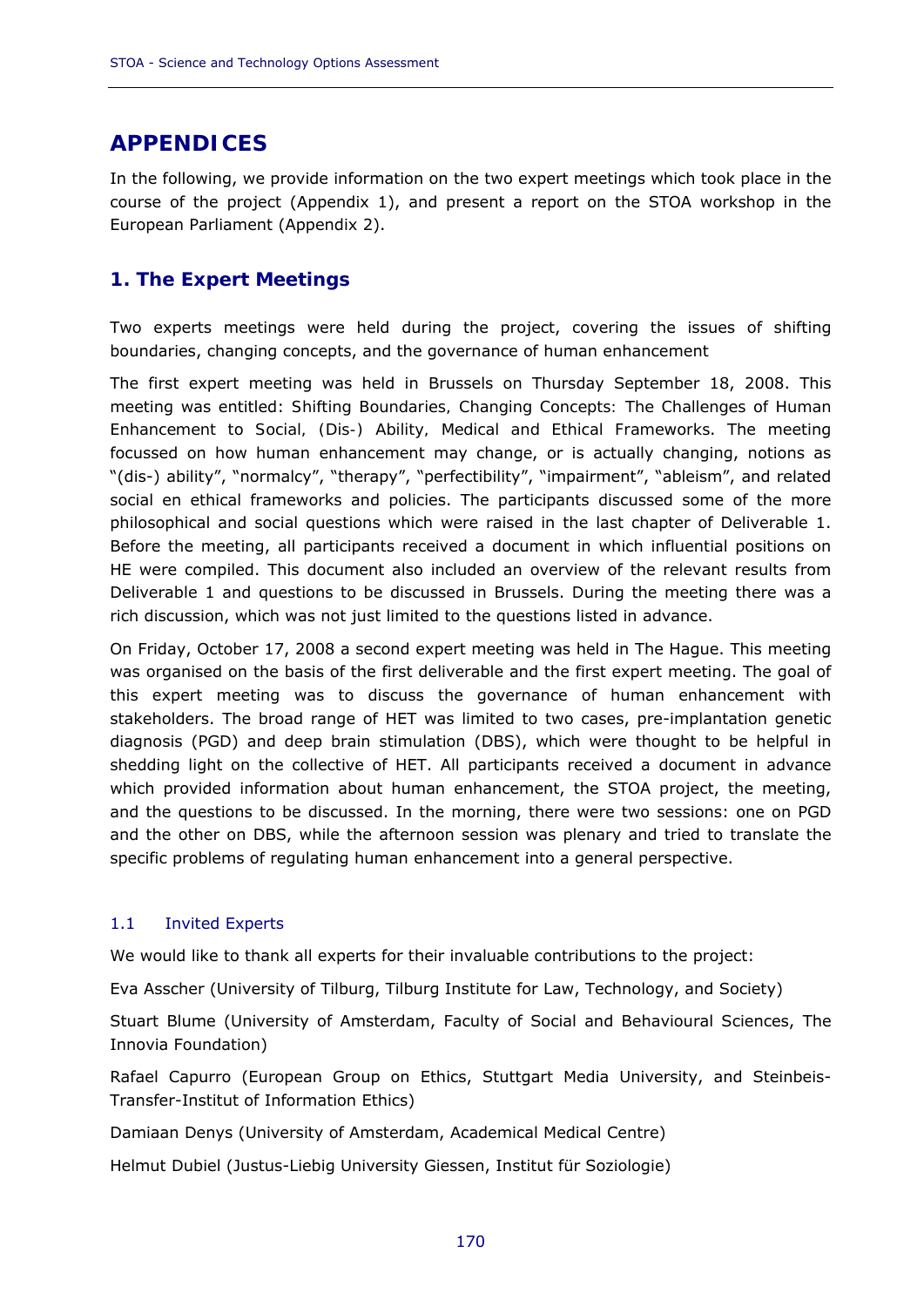Arianna Ferrari (Technical University of Darmstadt, Institute of Philosophy)

Loes Gabriëls (University Hospital Leuven, Psychiatry)

Nine Knoers (Radboud University Nijmegen Medical Centre, Department of Human Genetics)

Laurens Landeweerd (University College Maastricht and Postdoctoral Fellow TU Delft)

Mohammed Maarouf (University of Cologne, Klinik für Stereotaxie und Funktionelle Neurochirurgie, Zentrum für Neurochirurgie)

Ineke Malsch (Malsch TechnoValuation, Utrecht)

Ruud H.J. ter Meulen (University of Bristol, Centre for Ethics in Medicine)

Ursula Naue (University of Vienna, Institute of Political Science)

An Ravelingien (Ghent University, Dept. Philosophy and Moral Sciences)

Maartje Schermer (Erasmus Medical Center Rotterdam, Dept. Medical Ethics and Philosophy of Medicine)

Mariken Stoutmeijer (Ministry of Public Health, Welfare and Sports, Directorate Medicine and Medical Technology, Netherlands)

Clare Williams (Kings College London, Centre for Biomedicine and Society)

## 1.2 The First Expert Meeting

### *Full Title*

Shifting Boundaries, Changing Concepts: The Challenges of Human Enhancement to Social, (Dis-)Ability, Medical and Ethical Frameworks

### *Place and Date*

Brussels (Office of the Helmholtz Association of German Research Centres), Thursday, 18 September, 11.30-16.30

## *Questions for Discussion*

The project team compiled a list of questions for discussion that it deemed most relevant for the further project work or for EU policy.

- How do you assess the state of the art in HET (science fiction, technology in the making, or already science action?), also specified with regard to various fields of HET?
- What would be the chances and risks of an increased use of any or a specific perspective of human enhancement in EU policy contexts?
- With notions of "human enhancement" recently included in policy documents, what could be a proper definition of human enhancement for policy purposes?
- To what extent, if at all, should EU policy-makers, medical professionals and ethicists stick to the distinction between therapy and enhancement, also with regard to social, medical and individual needs?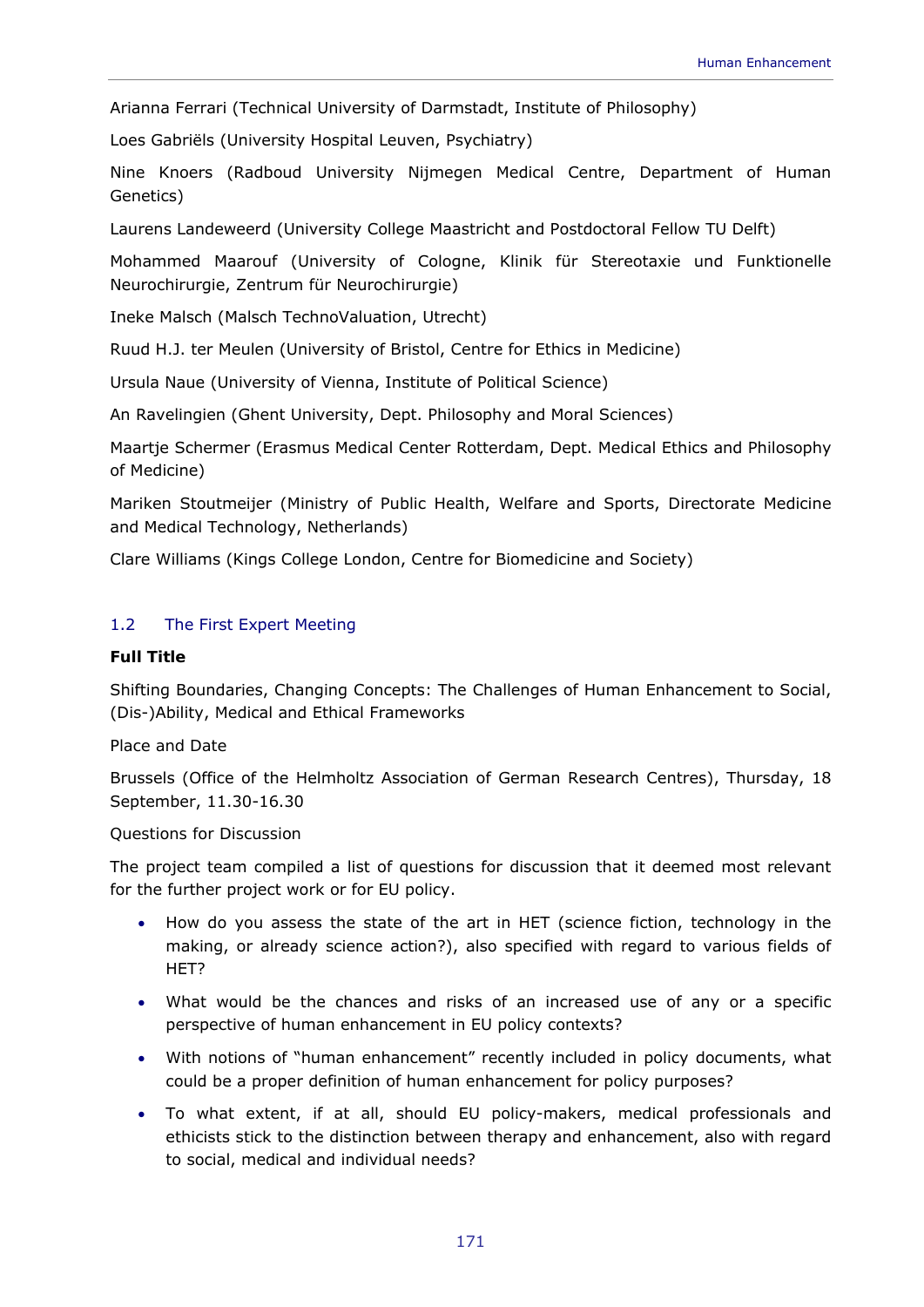- Should the notions of "disability", "ability", "ableism", "health", "normalcy" be readjusted with regard to the topic of human enhancement, and if so, how?
- If you accept a notion of "disability" which accentuates social barriers and discrimination rather than corporeality, how do you perceive, and how would you conceptualise, the new tendencies in limb prostheses and physical HET in general (in particular with regard to new "ability divides", the "transhumanisation of ableism", and health policy)? How do you judge, in particular, our definition of human enhancement with regard to disability politics and health and disability policy?
- Which European or Western traditions of thought might be conducive to and which might obstruct the development and acceptance of HET?
- Do you see a need for any new restrictions with regard to HET, and which ethical and legal frameworks require re-evaluation in light of the perspective of human enhancement?
- Which lines or fields of R&D related to human enhancement would you recommend for increased funding?
- Which specific role do you see for the European Parliament within the context of human enhancement?

These questions were discussed during the meeting.

The meeting was structured in the following way: it started with a general statement by each participant on the topic of human enhancement, its conceptualisation, its ethical, social and political implications, and the state of the art in selected HET. Afterwards all experts were invited to comment on these statements. This was followed by a round of questions and answers on broader ethical and social issues raised by the perspective of human enhancement. The results of these rounds of discussion were taken as the basis for statements and discussions on policy issues related to human enhancement. Finally, overarching questions of science and technology governance and foresight were discussed with regard to the European context and the issue of human enhancement.

### *Some Results of the Meeting*

There was consensus that with regard to human enhancement the central question is: what are the targets and goals of enhancements?

Broadly speaking, this relates to societal and political guiding visions and to ideological factors, anthropological concepts and fundamental values that shape science- and technology-related debates and activities and may lead to shifts in the definitions of such notions as health, (dis)ability, impairment, normalcy and therapy.

Genetic enhancement by way of germline engineering was discussed as an extreme option for human enhancement, a technique that was banned in France, Germany and other European and non-European countries back in the 1990s. Taking this example and referring to the pertinent bioethical debates since the 1980s, the experts considered broader ethical and societal aspects of the issue of human enhancement.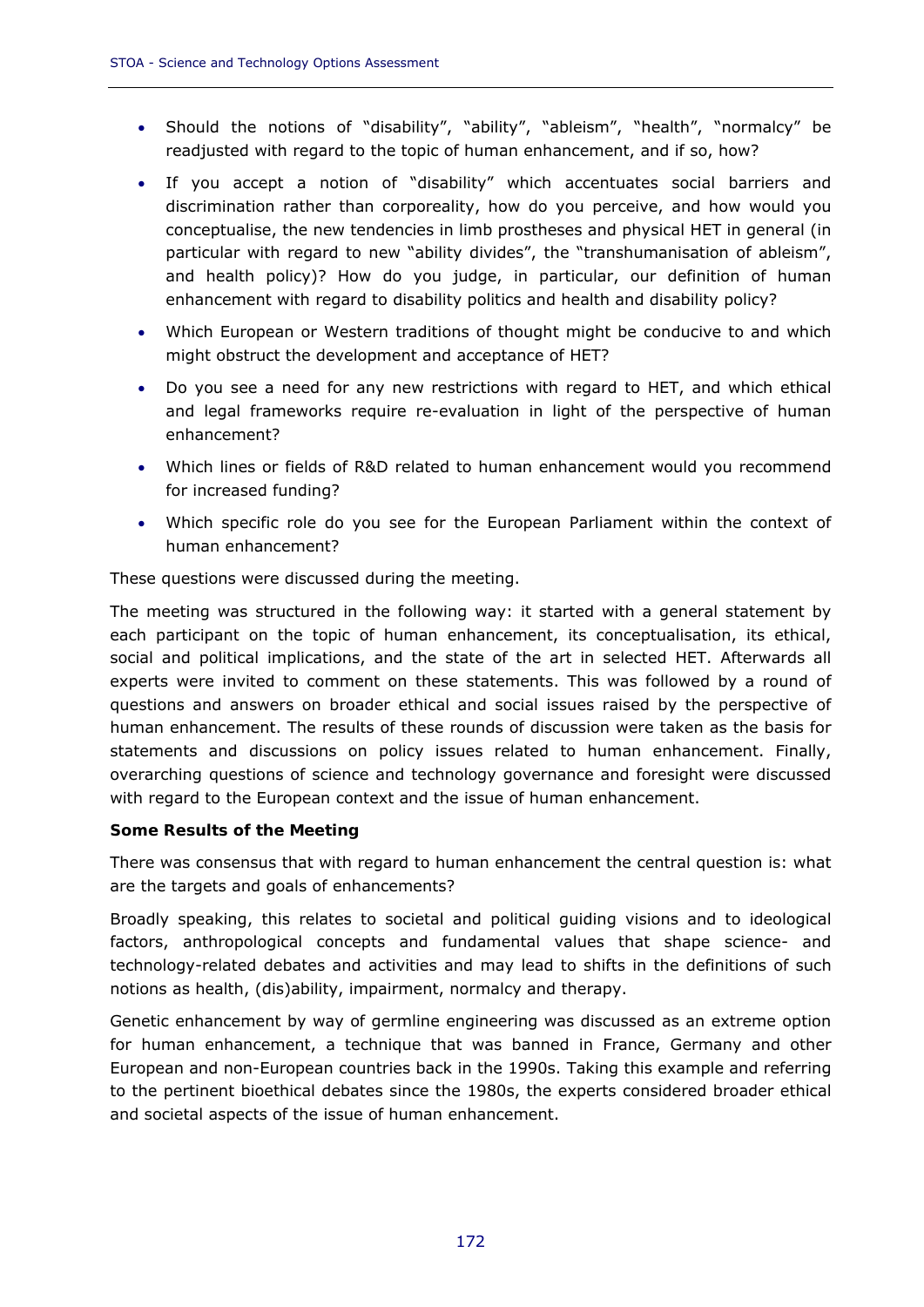One expert proposed as basic categories of analysis the distinctions between individual and species enhancements on the one hand, and between reversible and irreversible enhancements on the other. Accordingly, the ban on genetic enhancement by way of germline engineering can be justified by reference to human dignity (metaphysical reason) and for the pragmatic reason that the consequences of modifications are not foreseeable, but at the same time may affect the human species as a whole.

In this context, the usefulness and limits of animal models were discussed. Referring to the vision to enhance animals, put forward by some proponents of radical human enhancement, several experts questioned whether animal models will ever be useful in the human enhancement context due to the subjective qualities of many enhancements.

With regard to the prospects of a species enhancement, some societal implications were also discussed: the vision of a society, for example, in which all children are born after invitro fertilisation was deemed highly unrealistic by several experts. However, another expert pointed out that it is far from clear that germline engineering is as inconsistent with other cultural traditions as it is with European traditions.

It became clear that a distinction needs to be made, at least with regard to the broader and more visionary aspects of human enhancement, between the enhancement of the species, with its eugenicist overtones, and the enhancement of individuals. Leaving aside the question of the feasibility of genetic enhancements of the species, there was consensus that an enhancement of the species is not suitable as a guiding vision, for historical, pragmatic and metaphysical reasons.

Turning to such new or envisioned "second-stage enhancements" (George Khushf) by means of human-technology interfaces (such as neuroelectric implants), the experts discussed the competing visions that have been expressed in the debates on such individual enhancements. It was pointed out that proponents of human enhancement, in particular, focus on actual and future means of cognitive enhancement as the best way to solve a variety of personal and societal problems. Referring to the NBIC initiative on converging technologies in the US, the experts discussed North American visions of a highly competitive "enhancement society" and of using HET to maintain US superiority, also relating this topic to the Lisbon Agenda.

While the experts concurred neither in their assessments of the state of the art in the pertinent HET nor in their views on the relevance of the NBIC initiative in the US, there was broad consensus that such visions might be conducive to a specific political shaping of the ongoing and emerging developments in second-stage HET. An alternative guiding vision for the development of HET, better suited to the European context, could be the improvement of, at the same time, individual well-being and social cohesion. This vision was approved by all experts.

However, in the discussion of societal visions and specific HET it also became clear that various challenges are raised by the perspective of human enhancement: firstly, it was pointed out that the discourse on HET often displays a technocratic and scientistic stance towards societal and individual problems, promising technological fixes and fading out social relations. Secondly, it was discussed how anthropological concepts and views on human corporeality shape the debate on and the goals of human enhancement.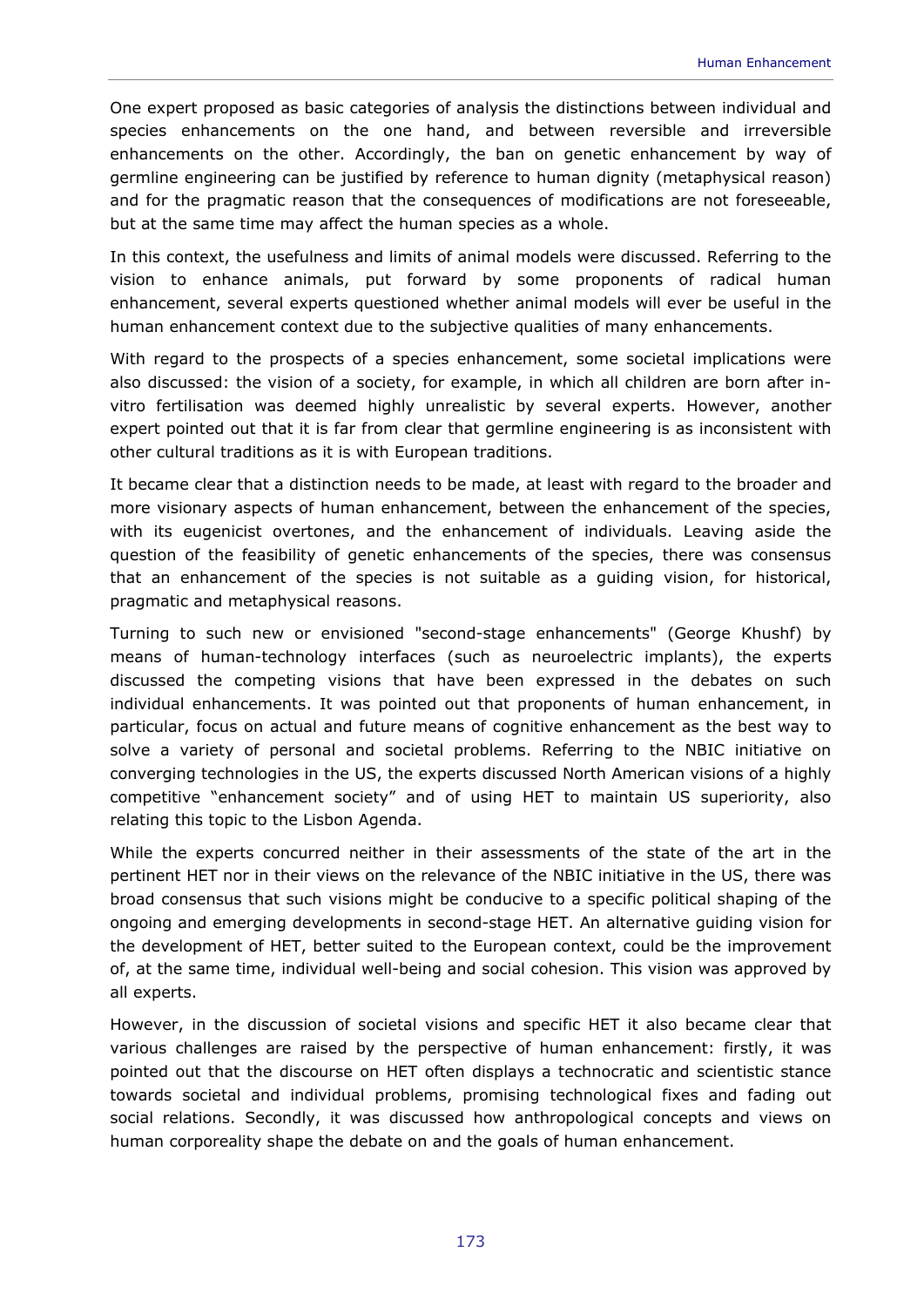Thirdly, the experts discussed to what extent highly speculative visions of HET, coupled with specific ideological framings of the debate, may have an impact on research policy and other policy areas.

Focusing on the example of so-called mood or emotional enhancement, the experts discussed the relations between social and individual factors in human enhancement. One expert argued that human enhancement could be contextualised within a medical framework in which all interventions are conceptualised as measures to help individuals to cope with society. Accordingly, when individuals suffer emotionally, due for example to their general shyness, their discontent with their body, or their nervousness in certain situations (e.g. stage-fright), we should not make an artificial distinction between therapy and enhancement, but should approve any effective measure to relieve their suffering and help them cope with society.

Other experts disagreed and pointed out that (i) such an approach would further the problematic tendency of a medicalisation of social problems, that (ii) in health policy, as in any policy field, we have to set priorities and that clearly therapeutic interventions should be prioritised, and that (iii), in a framework shaped by a radical perspective of human enhancement, the social "duty" to confirm to a norm would become a duty to fix yourself to the norm by technological means. While among these experts there was disagreement whether it would make sense to draw a line between therapy and enhancement, they concurred that such boundaries are shifting and that, for example, the road to an enhancement society could be paved by a further medicalisation of social problems and individual needs.

It was pointed out that some radical proponents of human enhancement not only argue, from a perspective of species enhancement, that there is a general "duty to enhance" oneself, but also characterise certain bodily structures as deficient and reduce "disability" to a problem that can only be solved by interventionist technological fixes. Such a "sad view of the human body", as one expert called it, was characterised as being based on problematic notions of normalcy. Moreover, it was argued that the human body is also reduced to data in the informational paradigm, while the complex interrelations of bodily and psychological processes are faded out.

Nevertheless, there was broad consensus that recent progress in brain research, neurotechnologies and other fields of R&D clearly demonstrates that there is potentially a new quality of interventions into the human mind and body. In this context, reference was made to Kant's distinction between a physiological anthropology, based on a scientific understanding and manipulation of the brain (which Kant characterised as fruitless), and a pragmatic anthropology, based on knowledge about the social sphere, the world, and human behaviour. We now appear to be on the verge of realizing such a physiological anthropology to the extent that there are at least new means of manipulating brain activities. Accordingly, even extreme visions, such as the NBIC initiative's vision of a new social technology based on new neurotechnologies and other converging technologies, deserve attention.

There was broad consensus among the experts that second-stage enhancements, particularly those based on new human-technology interfaces, should be assessed with a view to possible shifts in power relations.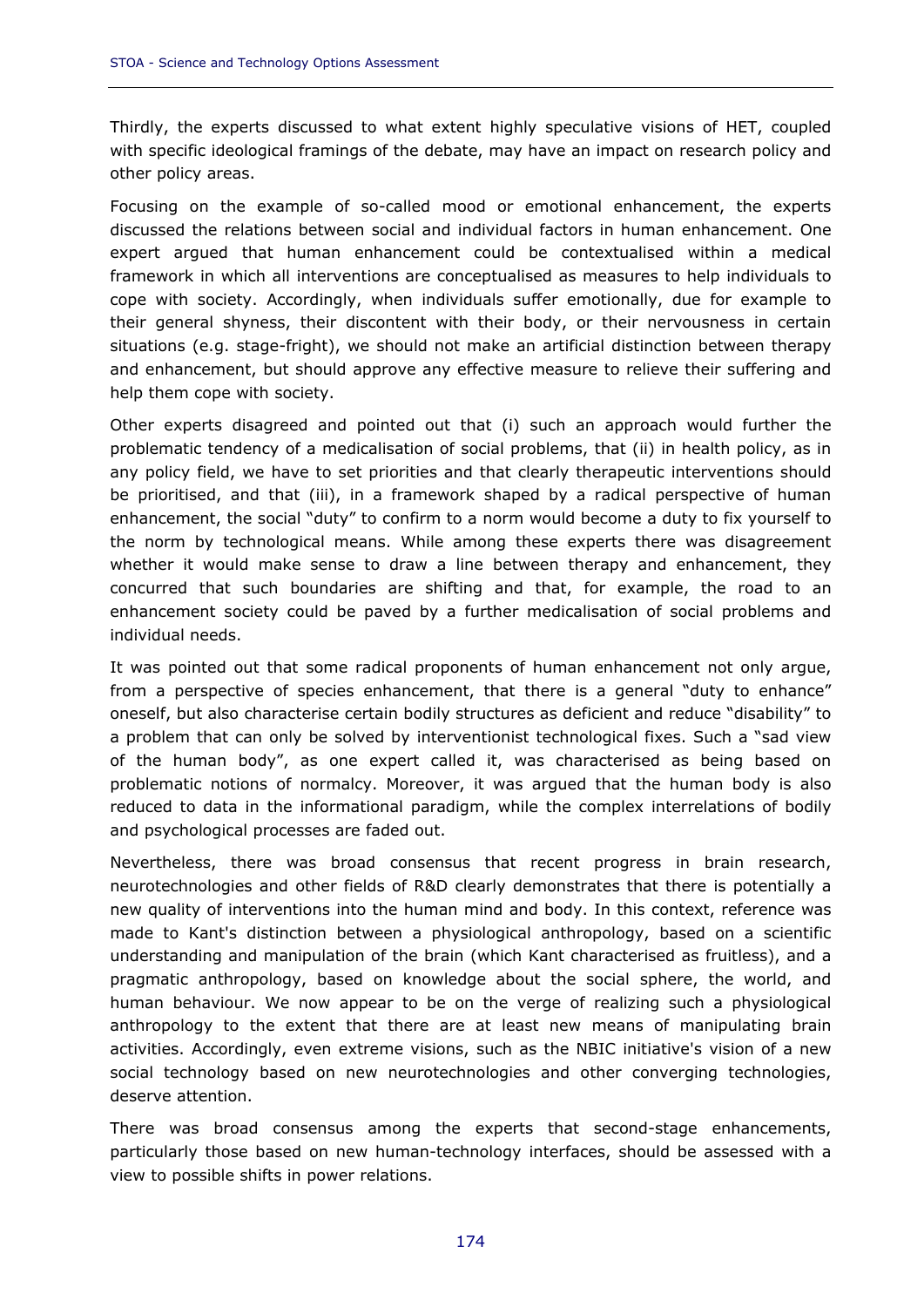It was pointed out that the persistent paradigm of control and domination of nature in Western culture, when "applied" to "human nature", might negatively affect certain European values, such as those expressed in the idea of Man created in the image of God or in the concepts of human dignity and autonomy.

While the "intuitive" rejection of interventions which go "under the skin" might often be to the point, the fundamental question appears to be how such HET might create new options for social and even remote control as well as manipulation of human beings.

Referring to the widespread critique of the highly speculative features of the debate and some political activities on human enhancement, the experts discussed the impacts of visions, far-reaching expectations and grandiose promises on research policy and society. Fields such as stem cell research, cancer and Alzheimer research, nanotechnology and artificial intelligence were characterised as strongly influenced by strategies of hype and hope.

It was pointed out that there appears to be a vicious circle, with policy actors eager for scientific and technological breakthroughs with high societal impacts and scientists making exaggerated promises.

In ethical, societal and political discourses, the speculative "if's" are not innocent, because they may serve to shape S&T in certain directions. The technocratic and scientistic speculations, in particular, appear to be conducive to the fading out of any risks which are not of a health-related or environmental nature.

Social risks, such as those related to shifts in power relations or the pathologisation of more and more bodily or mental traits, are peripheral to the discourse, which is reflected in the funding of "accompanying" ethical and social-scientific research on new technologies. In the view of several experts, the discussions and publicly funded research projects on HET still focus too often on highly visionary aspects and ignore or belittle ongoing developments in human enhancement-related pharmaceutical research, neurotechnologies and prosthetics. On the other hand, far-ranging visions have to be taken into account, because they can shape societal and technological futures.

Several experts also emphasised that the discourse on human enhancement is strongly influenced by an uncritical "faith in science" and that alternative visions of the future and proposals to solve societal problems are largely absent or neglected. When focusing on individual enhancements by technological means, we may fade out low-tech or no-tech measures such as improving school meals or creating information- and knowledge-rich learning environments. Moreover, the general public is confronted, as a bystander, with some specific imaginations in the modus of "hype and hope" only because they are ventilated by policy actors or members of the technoscientific elite. There is thus a need for alternative imaginations and societal visions related to S&T and more public participation.

In a similar vein, it was argued that an improvement of infrastructures should, in principle, take place prior to the funding of individual HET, so that people with special needs, including the growing population of elderly people, can choose how to realise their "social functioning". Again, it was stressed by several experts that the (necessarily vague) distinction between therapy and enhancement should be maintained for pragmatic reasons in a health policy context.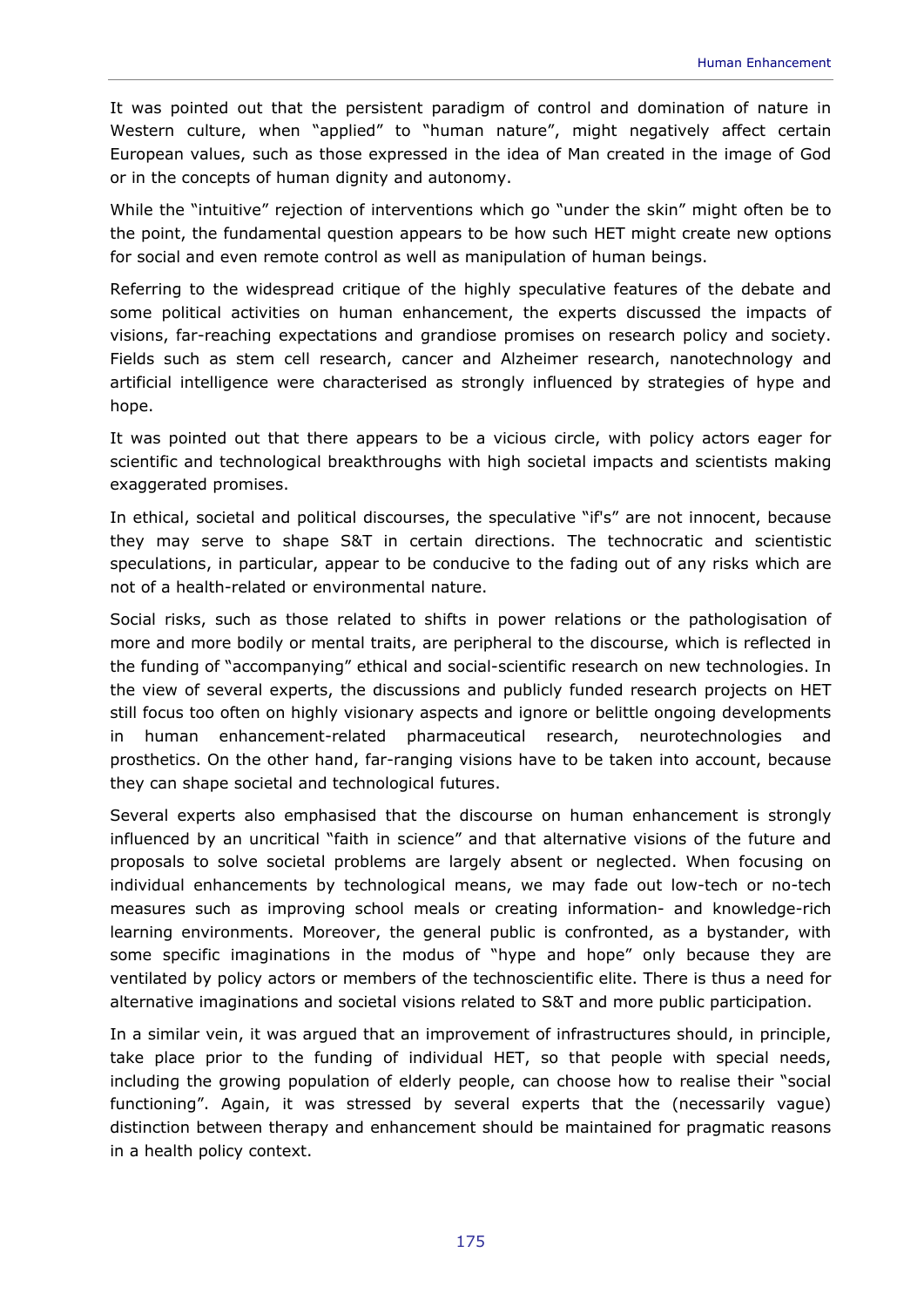However, it was also pointed out that there are strong tendencies, particularly in "ageing societies", to redefine what is "natural" or "normal" and that, as long as there is no consistent modernisation of infrastructures, many people will look for new artefacts or even individual enhancements of their bodies to secure their place in society. Here we have to take into account societal changes which have, for example, profoundly altered the social roles and images of young and old people.

Moreover, one has to keep in mind that one and the same intervention may be an enhancement for one person and a therapy for another. There was broad consensus among the experts that the notions of health, well-being and disability have to be adjusted accordingly, taking into account conceptualisations which are well established in some political and social discourses, yet are still not in the socio-political mainstream.

Some experts argued in favour of making a distinction between therapeutic and nontherapeutic enhancements. The ambiguity of established concepts becomes evident when we consider a person born without arms, who is however healthy and not impaired and receives new prosthetic arms which may in the future allow him to perform at a superior level to persons with natural arms and may include species-untypical functions.

One expert argued that the root of many societal problems and of the conceptual vagueness in the debate on human enhancement may be the ideology of ableism in which preferences for certain abilities serve to discriminate social groups. It was argued that it is necessary to create a society in which the broadest variety of individual needs is taken into account, so that individual enhancements are a matter of real choice and do not become, step by step, socially mandatory.

While the meeting focused on broader ethical and societal aspects of human enhancement as well as on conceptual issues, the experts were also invited to make comments and proposals on policy issues and options.

Controversial or uncommented by other experts were the following statements: (i) for pragmatic reasons, the boundary between therapeutic and non-therapeutic interventions should be maintained; (ii) in the policy context and elsewhere, we should distinguish between therapeutic and non-therapeutic interventions into the human body; (iii) policymakers should now act on the issue of mood enhancement (or "modulation of affective functioning"), considering, for example, the introduction of quality-of-life assessments in medical trials and a revision of drug policies; (iv) research on the potentially disruptive effects of HET from historical and broader scholarly perspectives should be more strongly funded, including research on anthropological concepts and European traditions of technovisionary thought; (v) the rise of the HE perspective is based on the overall fetishisation of competitiveness, so the latter should be questioned as a core element of guiding visions, also in the EU context; (vi) EU research funding should be problem-driven and not focused on technological multi-purpose developments; (vii) given that concepts of human enhancement are already used in the European policy context (such as in the code of conduct for nano R&D), there is a need to clarify and consistently define and use the notion of human enhancement in this context, taking into account the full spectrum of stakeholders and by means of public participation.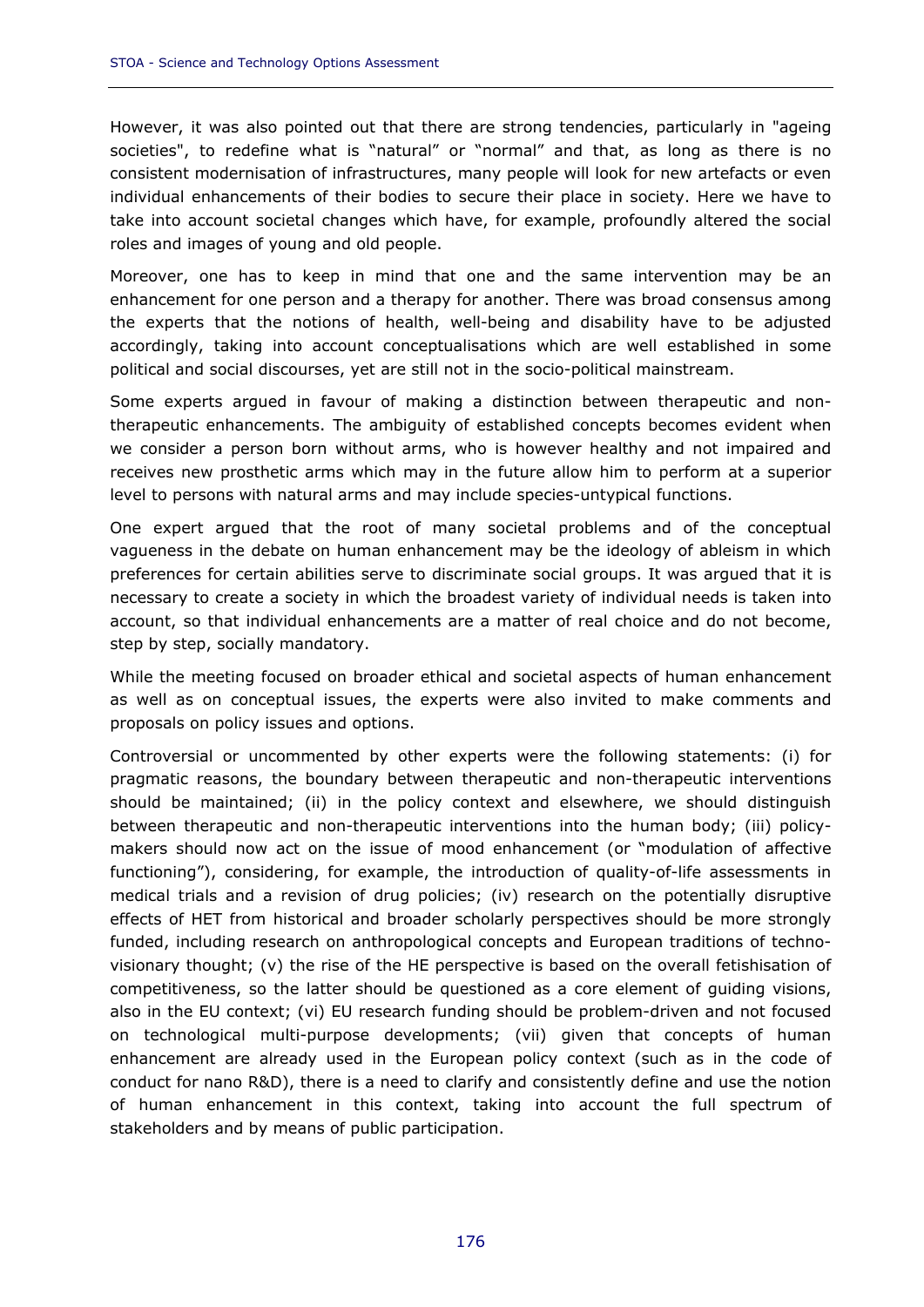Some consensual points were: (i) if a perspective or concept of human enhancement is used in a policy context, it is of fundamental importance to identify as precisely as possible the targets and the overarching goals of human enhancement; (ii) a perspective of human enhancement might be applied to a wide range of new or emerging science and technology fields and their related guiding visions (such as in nano- and regenerative medicine), even if these fields have hitherto been partly ignored in the recent debates on human enhancement on account of their explicitly medical character; (iii) when it comes to regulatory questions, specific applications (and not technologies) should be targeted, possibly supplemented by the definition of general principles for pertinent research funding and policy, or even by some general bans (for example in the military context); (iv) given their potentially disruptive effects on society, it is all the more important that the governance of HET starts early, includes all stakeholders and allows for public participation; (v) there is need for a guiding vision for the further development of research and technologies which are relevant in the human enhancement context and such a guiding vision should be based on a societal perspective which focuses on social cohesion and distributive justice as frameworks of individual choice; (vi) in research and technology policies, the vicious circle of promises and expectations should be broken in which excessive visions increasingly shape science-policy interactions, with the general public as astonished bystander; (vii) broadly speaking, in a policy context the perspective of human enhancement should be focused on ongoing and emerging developments, also in more or less explicitly therapeutic contexts (such as the use of drugs like Ritalin™ and Viagra™, or the development of more and more sophisticated prosthetics), and not on far-ranging visions. However, some policy problems may already arise today from anticipations that are not yet realistic, such as in the case of transhumanist and other pro-enhancement activists who attempt to get private or even public funding for highly visionary research; (viii) in case there is consensus in the future that certain forms of human enhancement that are generally accepted to be safe and in line with European fundamental values should be a matter of individual choice, there will be an even more urgent need to adjust all relevant technological and social infrastructures and processes to the broadest variety of individual needs, so that no individual is pressured to opt for HET. However, in a policy context, there are also some good reasons (such as the shifting distinction between therapy and enhancement, the proximity to eugenicist ideals, or the strong transhumanist influence in the discourse on human enhancement) to avoid the coupling of the concept of human enhancement with individual choice altogether.

### *Our Conclusions*

The discussion exemplified that with the perspective of humane enhancement, as long as it is not rashly narrowed to certain concepts and as long as its highly problematic aspects (such as the proximity to eugenicist ideologies) are not ignored, new light can be shed on recent developments in science, technology and society, and their interrelations.

Obviously, the new HET and the related visions aggravate the tension between, on the one hand, established views of health, therapy, disability, normalcy and impairment and, on the other hand, more complex or encompassing conceptualisations of the relationships between individual well-being, equitable social structures and technoscientific innovations.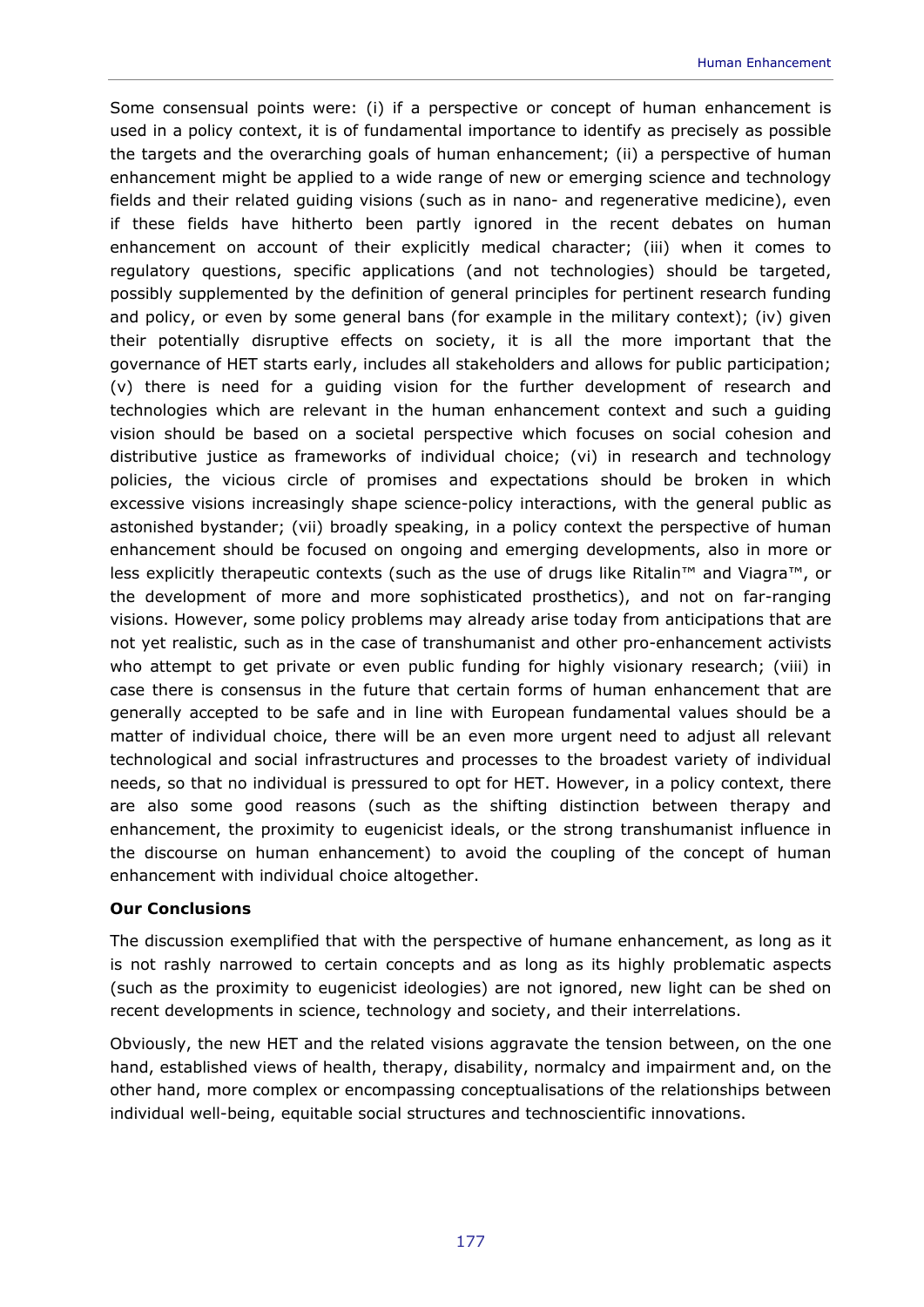Given that the concept of human enhancement, which is already an established topic in ethical research, is slowly penetrating policy discourses, there is a need for a politically viable notion of human enhancement. If so, there are good pragmatic reasons to maintain the distinction between therapy and enhancement in a health policy context; from a societal as well as from a research policy perspective, however, the distinction between therapeutic and non-therapeutic enhancements may be more viable.

Such pragmatic and political questions appear to be most urgent, but the perspective of human enhancement is also a challenge for a variety of European traditions of thoughts and fundamental values. While societal discourse on new and emerging technologies should in no way be reduced to the issue of human enhancement, the perspective of human enhancement may prompt a re-evaluation of the interrelations of science, technology, society and the individual in the European context. If only some of the visions of secondstage HET are realised in the future, there will be a growing need for equitable social structures and, in particular, for sociotechnical infrastructures in which the diversity of individual needs and social demands are taken into account.

# 1.3 The Second Expert Meeting

## *Full title*

The Governance of Human Enhancement: Exploring Regulatory Gaps and Wastelands

*Date and place* 

17 October 2008, The Hague

### *Topics of Discussion*

The second meeting aimed to explore and deliberate policy options for HET in the context of European R&D on such technologies, with a focus on pre-implantation genetic diagnosis (PGD) and deep brain stimulation (DBS).

In the cases of PGD and DBS there is neither lack of regulation, nor lack of debate. Current regulation, however, is bound to their limited medical practices, though their long-term impacts will probably transgress the medical domain. It is precisely these "regulative gaps" that were discussed during the meeting.

Our cases show that "regulatory wastelands" can be observed outside the current regulatory domains. The use of Ritalin™, for example, is controlled within the medical domain, but uncontrolled outside it. This tendency to extend the user options also characterises the other cases. In the case of PGD, we observed the trend of a widening of the allowed indication of its use. We also observed a trend towards medical tourism by potential parents living in countries that do not permit PGD on the genes the parents are searching for.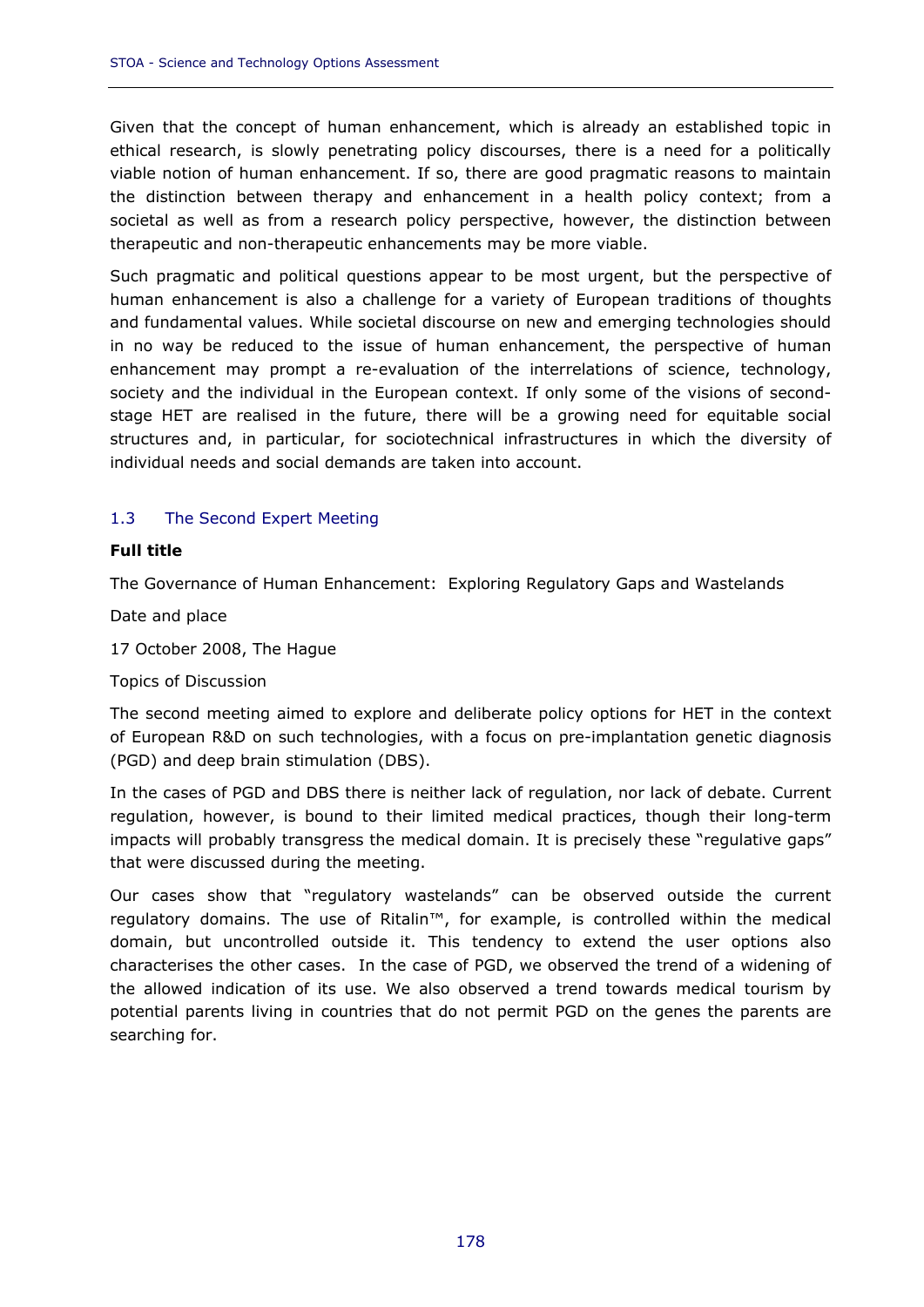The following questions were discussed:

- Do you agree on our sketch of the characteristics and trends of the case? Can you add to this sketch?
- Which moral and politically relevant issues (with regard to Research Policy and Health Policy) come to the fore when considering the case? Do you agree on our inventory? Which elements are missing?
- Will current regulative institutions be adequate to weigh and address these issues? If so, why? Or do we perhaps need other or extra regulative mechanisms and institutions? Which regulatory gaps and wastelands do you observe with regard to the case?
- Where is there scope for interventions by governments? Where should Europe be in control? What should be left to the market? What should be left to nation states? Regarding risk and health assessment, what risks for health should be further regulated? Regarding research policy assessment, should research in human enhancement be steered and, if so, what directions in research should be encouraged, what directions should be discouraged? How should the research agenda of Europe be influenced? Regarding vision assessment: how can potential stakeholder preferences be articulated within these developments?
- On what issues should Europe formulate a broad Human Enhancement policy?

The overarching question was: what new dilemmas and questions arise in the context of human enhancement technologies that should be taken up either by national governments or by the EU?

# *Some Results of the Meeting*

Preimplantation genetic diagnosis is often presented as a mere add-on to IVF. The experts of the PGD working group feel this to be a misrepresentation. The very fact that embryos are selected brings in new moral issues, Williams argues, as a choice has to be made.

Knoers points out that PGD was developed as an alternative to prenatal diagnosis (PND), the advantage being that no abortion is needed to prevent the birth of a severely handicapped child. The claim that PGS (preimplantation genetic screening) serves to enhance the success rate of IVF is incorrect. Williams says: "The actual data show it doesn't help." She adds that some centres still wield this argument in order to promote PGS to patients. Knoers is happy to report that this is not the Dutch practice: "The possibility is mentioned, but it is not offered as the best option."

How likely is it for PGD to develop into an enhancement technology? Several facts argue against this.

For one, PGD requires IVF, which is an invasive treatment. "It is complex and risky and no fun at all," as Hennen puts it. "The invasiveness is comparable to an abortion," Knoers says. "For one thing, the woman has to be hormonally activated." PGD is also disempowering: instead of being in charge of their own reproduction, couples come to depend on the medical profession. These factors make it unlikely that large numbers of fertile couples would ever turn to PGD for reproduction.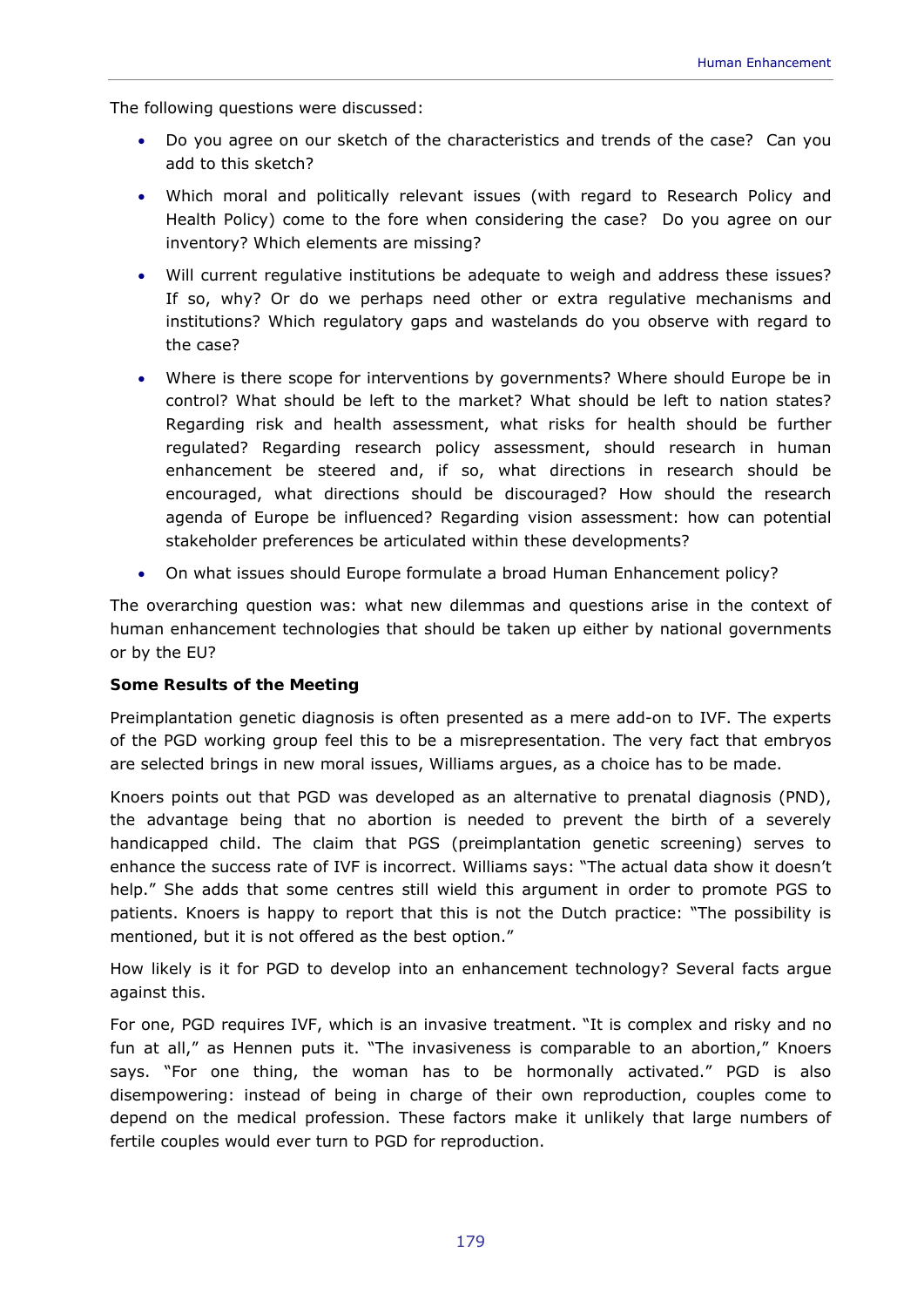This is underlined by the fact that even IVF clients do not routinely take advantage of all that PGD has to offer. In the UK, PGD treatments are counted in hundreds, not thousands. Furthermore, in the months since the Dutch controversy over screening embryos for a familial breast cancer gene in the Maastricht academic medical centre, such screening has taken place five times, all told.

While the invasiveness of PGD is often underestimated, Knoers thinks its potential for human enhancement is generally much overestimated. "We will come to better understand the links between genes and characteristics such as intelligence, but never to the same degree we understand the monogenetic disorders that PGD has targeted so far. It's intrinsically impossible, as environmental effects will be much more relevant here." Hennen believes that media reports foster a belief in 'genetic determinism' that is scientifically outdated.

All present agree that by far the most effective way of having an intelligent child is the time-honoured 'technique' of choosing an intelligent partner. PGD will never even rival it. The famous 'designer baby' – a beloved cliché since the 1970s – is most unlikely to be brought about by PGD.

Even though deep brain stimulation is past its experimental stage and has now been applied to tens of thousands of Parkinson's disease patients worldwide, it is still "the last option", as Maarouf says. "If it is possible to treat patients with medicines instead of DBS, that is the thing to do," he adds, speaking as a surgeon who is "happy to help people by means of DBS to improve their life." The operation is not a simple one, though: "DBS requires eight hours of surgery."

What makes DBS a remedy of last resort is the serious drawbacks for the patients involved, as Gabriëls points out. Some of the patients feel their life has not even improved. In others, DBS simply doesn't work. She feels that media reports tend to overlook this, and even Internet forums where patients discuss their experiences overemphasise the successes.

Dubiel, who has first-hand experience of DBS as a method of alleviating the symptoms of Parkinson's, feels that, on balance, he is better off now than five years ago, before he had the device. He has experienced serious problems though, some of them entirely unexpected both to him and to physicians. One unexpected setback is that he finds it easier to talk with the stimulator off, but when he turns it back on, walking is more difficult than before. Another downside is the eeriness of the experience: "The reaction to the brain stimulus is a totally new condition, unrelated to any 'story about myself' and impossible to share with people without DBS." In all, he finds it extremely difficult to weigh up DBS's advantages against its disadvantages.

Gabriëls points out that even though DBS is, strictly speaking, a reversible technology – the device can be switched off – in a more profound way it isn't, because the 'eerie' experience that Dubiel referred to can never be 'reversed' in the sense of erased. This sheds a sobering light on the much-touted reversibility.

While it is agreed that DBS is a valuable technique for Parkinson's patients, there is considerable doubt about its experimental use as a treatment for depression.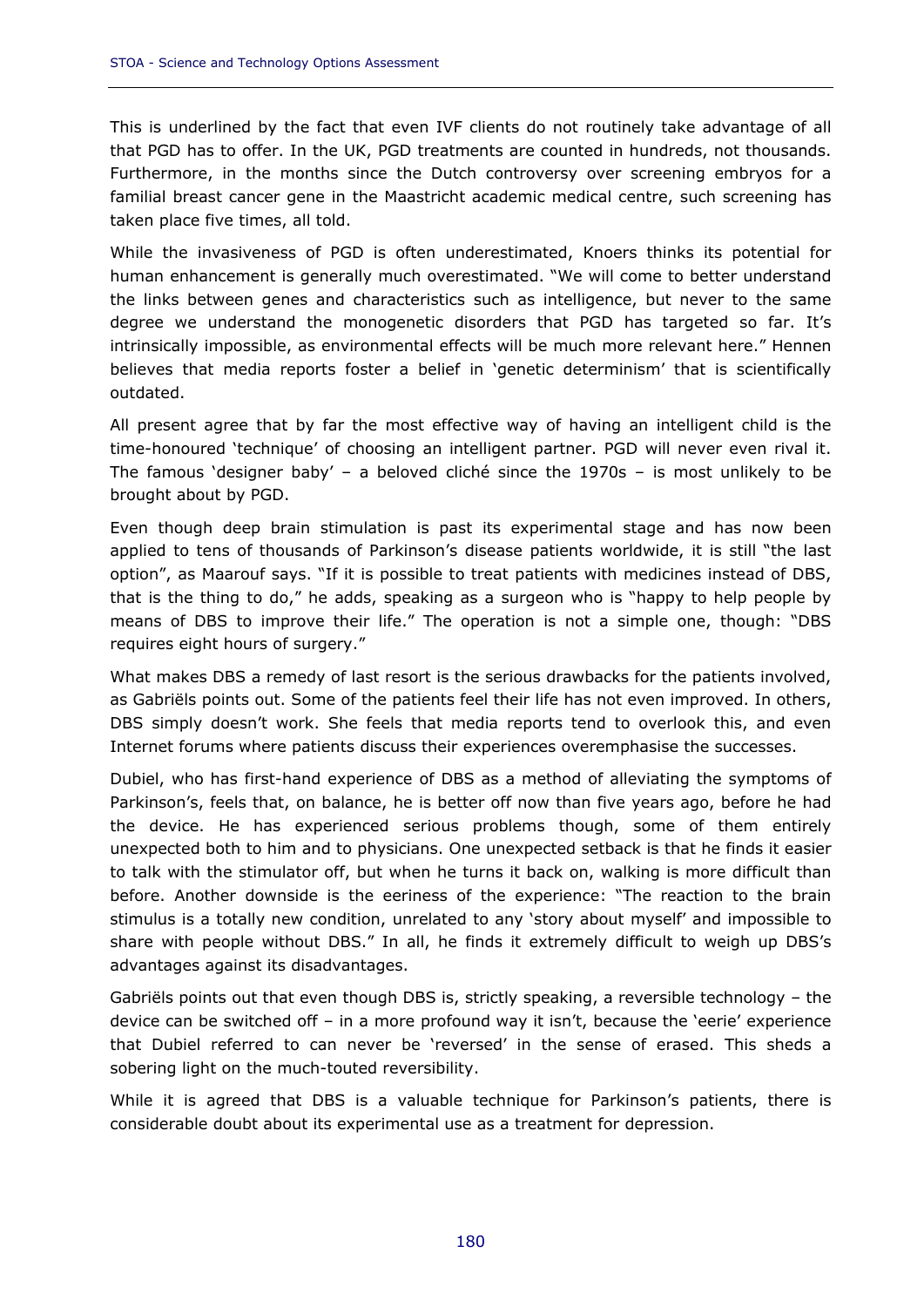DBS can undoubtedly have a mood-enhancing effect. But as Denys points out, "enhancing someone's mood is not the same as treating their depression." And Gabriëls, a psychiatrist, observes that "not being depressed does not imply happiness. In fact, some of the people I've treated for a major depression had been ill for so long that they were not happy at all when they finally had the clarity to realise what a mess their daily life had become." Maarouf is equally reserved: "Psychiatric cases are complicated. Can we really improve the life of these patients by using DBS?"

On a practical note, Stoutmeijer points out that treating an affliction as widespread as depression with DBS would entail huge costs. She also expects ethical issues to arise, since depression has a strong social component. Denys puts the discussion in perspective with a sobering figure: so far, only 50 people worldwide have received DBS for psychiatric purposes.

The discussions about PGD and DBS both led all present to realise that enhancement is not as straightforward a concept as it may seem. For one thing, many seeming enhancements prove to come at a cost. Gabriëls warns that memory enhancement, which is thought to be a potential effect of DBS, might in the longer run turn against the person, in that they may not evolve their natural learning capacity to the degree they might otherwise have. She also stresses that DBS has only been used on people with a severe condition. The effects of DBS on a healthy person are unknown.

Landeweerd, too, points out that some enhancements and 'disenhancements' may turn out to be communicating vessels. There is some evidence that a constantly improved mood may affect a person's cognitive skills; heightened intelligence may lower their social capabilities. Moreover, even unpleasant experiences can be useful, ter Meulen points out: "Nobody likes to feel guilty, but this emotion has great social value in making people conscientious." Deleting it, by whatever technological means, might be an enhancement from a short-term, individual perspective, but definitely not from a longer-term, social perspective.

The difference between therapy and enhancement can be extremely subtle. Blume gives the example of growth hormones: "In a short child, born to short parents, these would amount to enhancement, whereas the treatment would be a mere therapy if the child's parents are of average height." This is not to say that the difference should be done away with. Denys for one feels it is important to retain it, as does Schermer, both for medical and policy reasons. Ter Meulen on the other hand is "bothered" by the distinction, "the enormous watershed" as he calls it: "A lot of what is going on in the medical realm is really enhancement, especially when it comes to afflictions such as depression."

Might 'human enhancement' be a misnomer? Blume feels it is: "All technology is enhancement." Coenen agrees a more neutral term would be better, as "it would be less overshadowed by Superman fantasies". As a first suggestion, he offers 'personalitychanging techniques'.

Human enhancement techniques enter our lives by the medical route. They first alleviate or cure some condition, thus legitimising their existence. Only afterwards do other applications arise which might be termed enhancement. Or they might not, for by redefining perceived human imperfections as medical problems, the use of a technique may be labelled therapeutic after all. This mechanism is called medicalisation.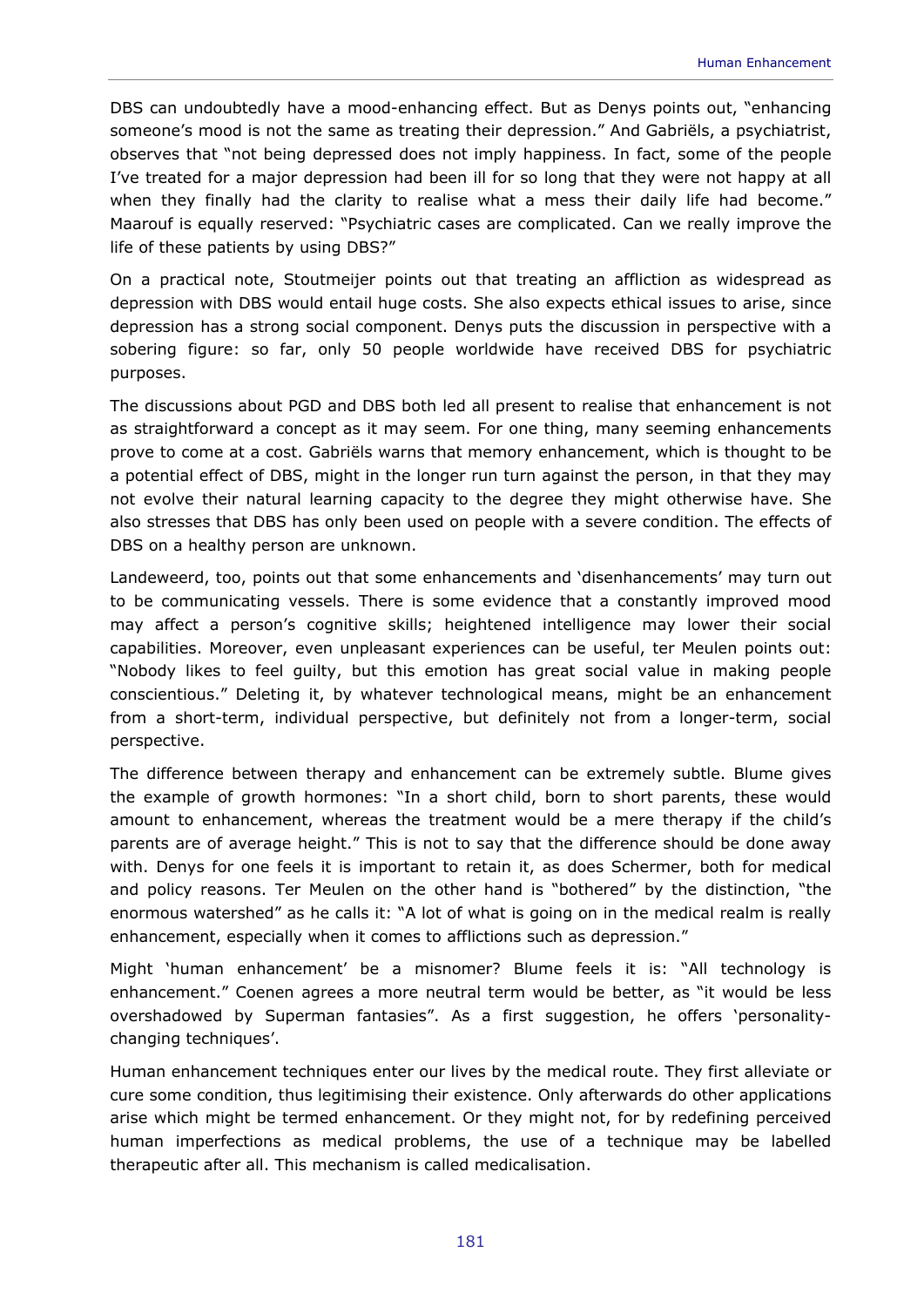As Landeweerd sums it up: "All except normalcy is a medical problem. And our definition of normalcy has become ever narrower."

Left unchecked, medicalisation can reach a point that would have been considered preposterous at an earlier stage. Stoutmeijer gives an example: "The Dutch Medicine Evaluation Board (CBG) recently discussed whether a Botox treatment should be recognised as a legitimate therapy for depression in people who feel their condition is caused by their wrinkles." Denys ironically offers an alternative treatment: "Why not send the depressed person on a holiday to Turkey?" Blume is not surprised: "Cosmetic surgery can easily be, and often is, justified by citing the patient's psychological suffering."

Once a technique is generally considered to be a therapy, new 'drivers' emerge. Media framing is one. Since reports tend to be long on impressively successful cases and possible future developments, but short on failures and psychological cost for the patient, media consumers get an overoptimistic idea of what therapies can achieve. And that is just reporting; marketing does its bit to convince potential clients (and physicians) of the technological wonders whose time has come or that are just around the corner.

All the information – some of it good, much of it not so good – has turned patients into very critical medical clients. "Some patients are very demanding," Gabriëls says. "They will put physicians under pressure to 'give them the chip', i.e. DBS, even if the diagnosis does not indicate the treatment."

This attitude can be seen as an excessive side effect of the strong, widely shared ideology of patient autonomy, which is in turn part of Western individualism. "In the case of human enhancement, this individualism is particularly strong," Asscher believes. "I think it is related to the historical eugenics trauma. That explains the strong qualms about selection you see in Europeans. As soon as you discuss what might be beneficial or not to the whole of society, you rub many people the wrong way."

Related to this, our society is obsessed with choice. "As soon as there is a choice," Landeweerd says, "the whole paradigm shifts and we feel everything should be chosen. The disappearance of 'fate' as something that just happens to occur puts severe pressure on the question of how to deal with life. At the same time, we underestimate how burdensome all these different options are."

Or maybe we just consider that 'burden of choice' as the price to pay for making the best of our lives. Blume quotes sociologists "who suspect that medicalisation is attractive to us because our society has become more competitive and more fragmented, with weaker social networks."

Once a technique has become a matter of routine, the opposite problem may arise: patients are no longer offered a neutral choice, but may be subtly channelled to accept what is being offered. For example, "Pregnant mothers in the UK often have to justify their decision when they decline prenatal screening," Williams says. There is agreement that pregnancy counsellors should be non-directive on this issue, and Knoers feels that, in the Netherlands at least, they are.

Hennen mentions another case of subtle pressure, with legal undertones: "Some doctors want women who refuse a test to sign a declaration to that effect, so as to pre-empt 'wrongful life' claims."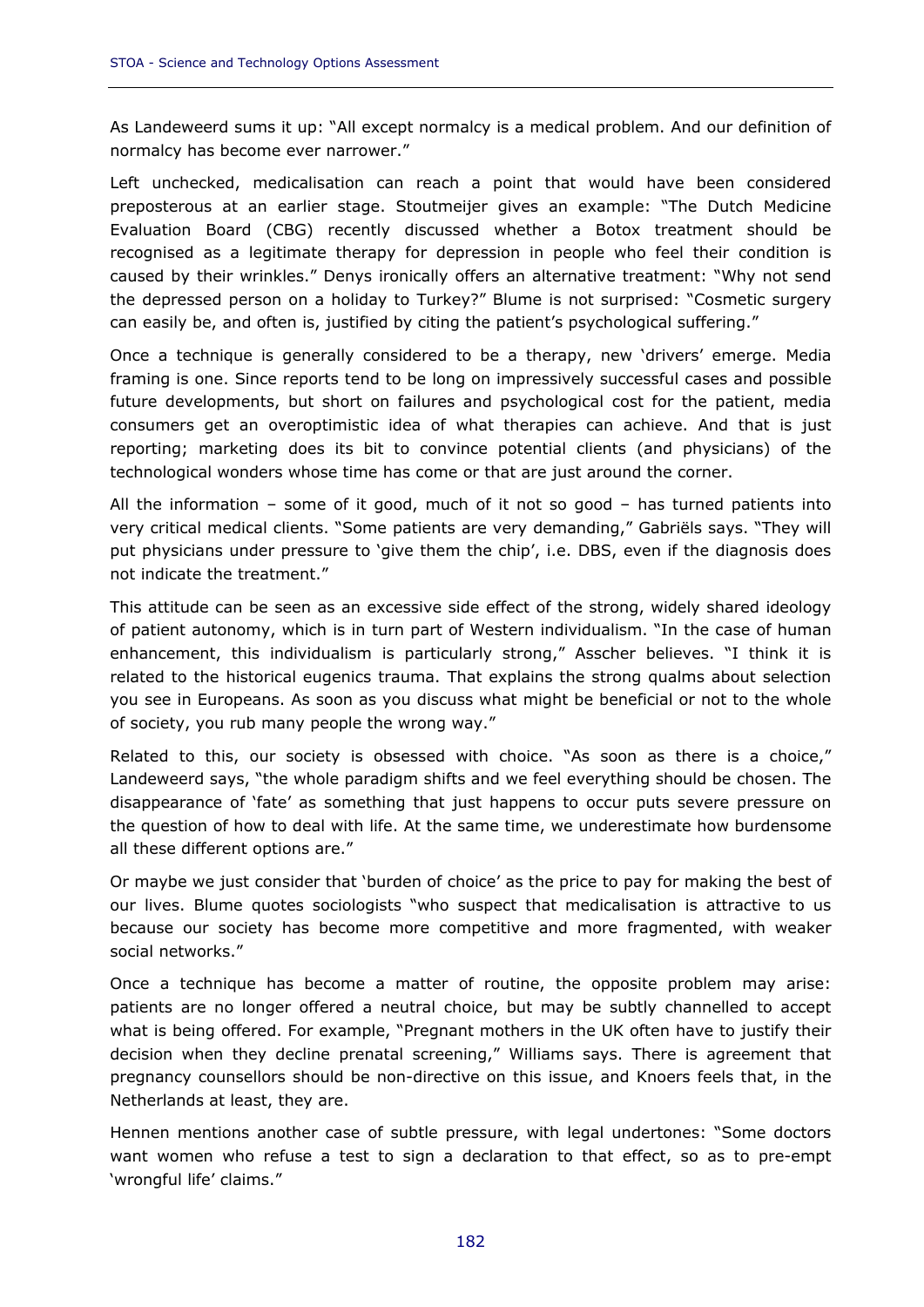Does all of this mean that medical technology and especially its enhancement effects have such an unstoppable momentum that they will lead society down a slippery moral slope? "If you start enhancing humans your message is that human beings as they are now are in fact a mistake", Denys argues. And Gabriëls adds, "Moreover, you put people under pressure who do not want to be enhanced, but who feel they might need to in order to remain competitive."

"The slippery slope argument is seldom a strong one," Asscher asserts against this. "The first step generally doesn't imply the next." And "the argument assumes a specific direction, which is not necessarily correct," Landeweerd adds in support. "I hope you're right," Hennen voices his doubt.

Yet it would be false to think that patients are turning out in droves to benefit from every conceivable novelty, as the limited numbers of people opting for PGD show. Also, people refusing technological options do not seem to be ostracised: Knoers points out that a great number of people prefer not to have their unborn child tested for Down's syndrome, even though such prenatal screening has been possible for many years.

At the same time, it is expected that the number of conditions that can be detected through PGD will increase. Many of these will be less serious than cystic fibrosis or Duchenne's disease, to name two typical targets of today's screening. Even familial breast cancer, for which screening is now allowed in the UK and the Netherlands, has a mortality of well under 100%. There is no obvious percentage that justifies or fails to justify PGD. In other cases, mortality is not even the issue. Knoers mentions non-hereditary mental retardation, some forms of which will soon be eligible for embryo screening.

Williams contributes yet another complication: it is possible to identify and select out embryos carrying a recessive gene coding for a disease, even though this individual will not express it, i.e. will not itself have the disease. Such a decision would effectively impact not only on this individual, but also on future offspring. Should parents be offered that choice, or is that sliding down the slippery slope? "Not necessarily," Knoers replies. "I do think it would have to be quite a serious condition. I feel it would not be warranted with, say, haemophilia."

'Human enhancement' is a catchall term for very dissimilar technologies and even future possibilities. The closer one looks at any single technology, the more diverse its promises and risks turn out to be. As Landeweerd puts it, "There's quite a difference between somebody aged thirty who dreams of enhancement for cycling uphill faster and parents who wish to determine what their children will be like through PGD."

Also, the fine line between therapy and enhancement will have to be drawn differently, case by case, for each enhancement technology, Blume believes. So differently in fact, that he feels 'enhancement' is hardly a meaningful category – "for policy-makers, it will be a red herring." Still, with a case-by-case approach, a difficult question will be to define what a case is. "Is ART (artificial reproductive technology) a case? Is PGD one? Or is every particular gene you screen for a case? If you define 'a case' narrowly, then with every new technology, there's new regulation needed." Or should PGD, alternatively, be considered as a part of the wider case of genetic testing, as Hennen suggests?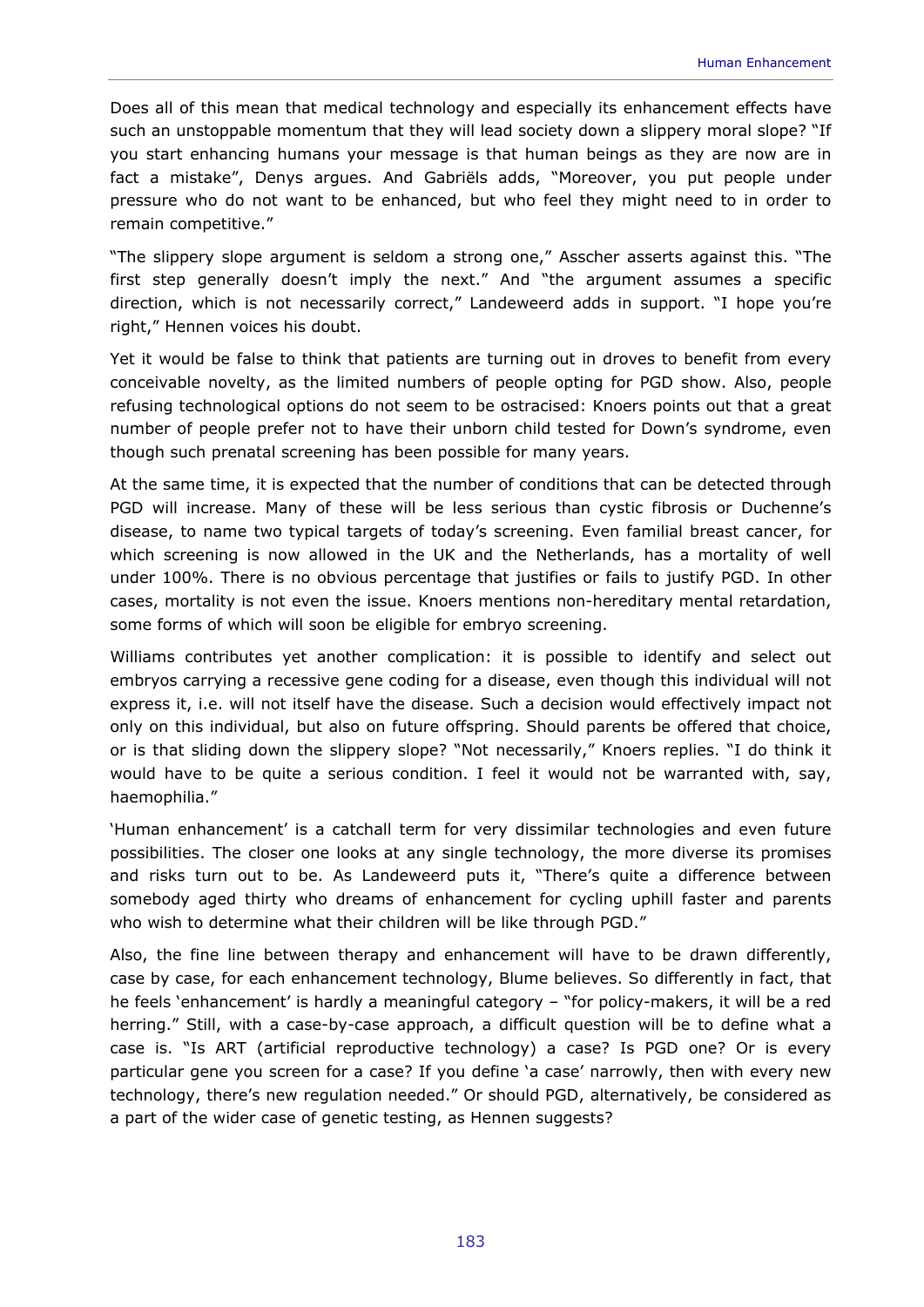Some countries, such as Belgium, the UK and the Netherlands, are more liberal in their admission of certain new medical technologies than others, such as Germany, Austria and Ireland. Other technologies, some of them experimental, may not be controversial, but require so much investment in expertise and equipment that hospitals in some countries prefer not (yet) to acquire them.

One consequence of this is that patients have to travel from one country to another for treatment. Sometimes they are referred to a centre of expertise abroad by their own local health system. Probably more often, they try their luck elsewhere on their own accord. "In Cologne, we have quite a few foreign patients, from Europe and from the Arab world," Maarouf says. "These are people who can afford the expensive treatment."

This 'medical tourism' is not unproblematic. "I dislike it," ter Meulen says. "Who's going to pay for it if the patients don't have the means? And who is going to do the aftercare when they get back home, far away from Cologne or wherever they were treated?"

Gabriëls remembers a telling case: "A Belgian neurosurgeon had operated on an African Parkinson's patient. But when the battery of the patient's brain stimulator ran out, nobody in his country could replace it, and he was as miserable as he was before." Yet she doesn't object to medical tourism in principle. "The patient's local health system should do the aftercare. The expertise centre where the surgery takes place should teach medical centres elsewhere how to do that." The follow-up usually requires much less sophisticated skills than the initial surgery.

What sort of regulation is needed for human enhancement technologies (regardless of whether PGD and DBS potentially are such technologies)? Policy-makers have to strike a balance between two somewhat contradictory objectives, Asscher thinks: "Of course, you want the regulation to be effective and enforceable. At the same, you want it to be flexible enough as to allow for future technological developments. I think the way forward is to have little 'hard law' and on top of that a licensing system that deals with all the specific cases."

Hennen sees a risk with such a legal case-by-case approach, however: "With every new development, patients will immediately clamour for swift application. The burden of proof then rests with the authorities; they have to explain why it may not be a good idea to put this new technology into practice. France has dealt with PGD in a different way. French law states that this technology can only be used to prevent 'serious diseases', or words to that effect. It is then up to the patient, or rather to the parents, to prove that a particular condition meets that requirement. Of course, you still get discussion, and there should be, but this law creates different dynamics from a case-by-case approach."

In the case of technologies with a human enhancement potential, there is a role for professional self-regulation. Gabriëls explains how the major centres of expertise in Europe and the United States concerning DBS have co-operated to write common guidelines. Similarly, doctors in the UK and the Netherlands perform PGD under an agreed set of principles. For each new case, they establish an advisory committee.

Yet there is general agreement that self-regulation can only do so much, and not only because the reimbursement issue has to be solved by other actors, particularly national governments and insurance companies.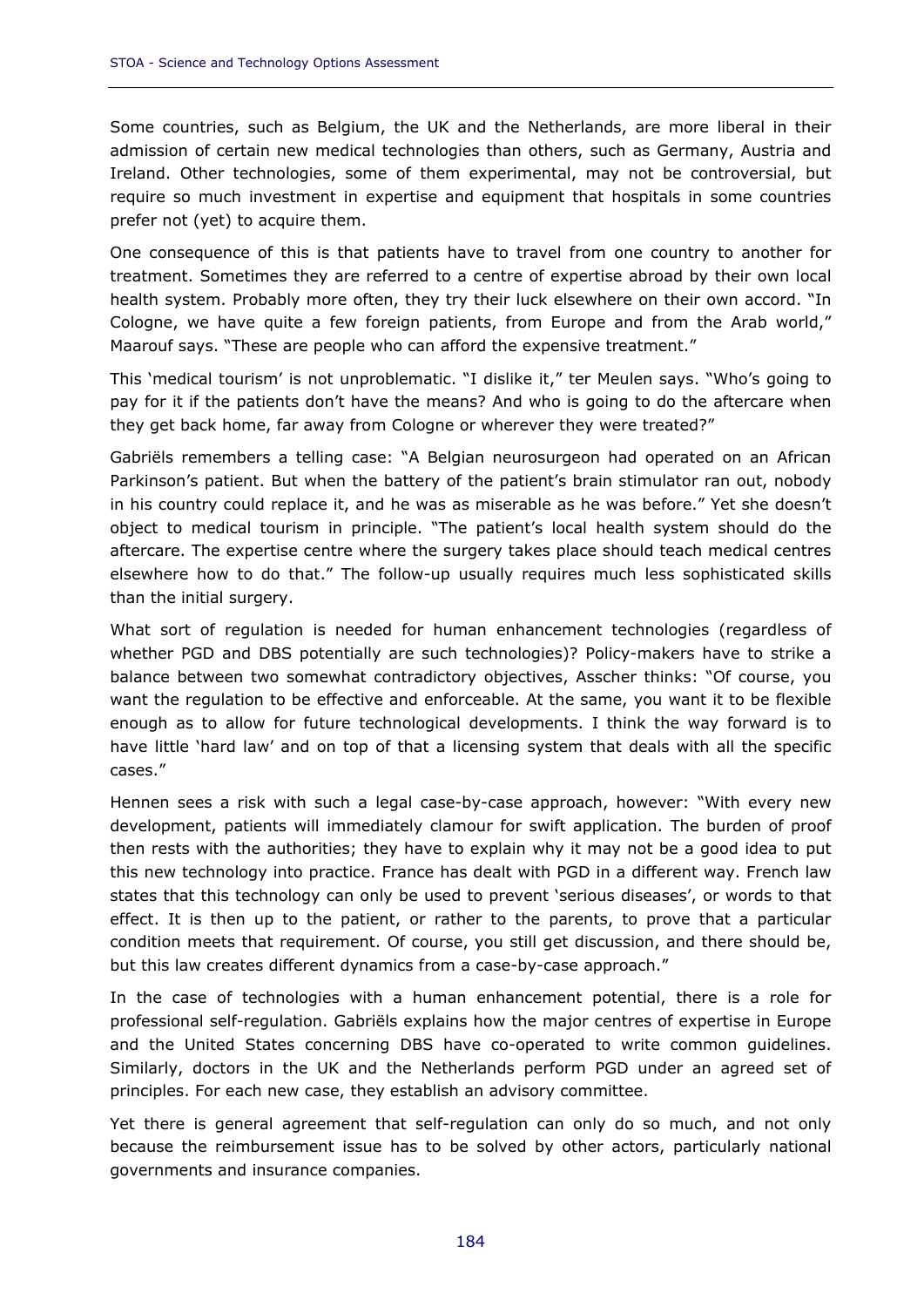For one thing, self-regulation won't stop the 'cowboys', i.e. the practitioners who will cater to a patient's every wish as long as there is money to be made. "They do not care for the respect of their colleagues working in public hospitals," Denys says. This practice is common in cosmetic surgery, but could easily spill over into other 'medical industries'. Stoutmeijer feels that there is no point in banning private clinics for, say, DBS, as she believes this will merely lead to illegal practices. "I think peer pressure is much more effective than legislation." "I know these people," Denys replies, "and I doubt it." Dubiel feels the same way, and adds: "If you want to regulate these practices, you will have to be quite exact and specific."

Denys has other reasons to look to the state for regulation, above and beyond professional self-regulation. "What if a doctor routinely does DBS and after a while things start going wrong? For instance, it turns out there is a surge in suicides among patients? There will be public outcry, of course. I want public regulation to protect the doctors." Ter Meulen and Gabriëls argue similarly.

What political arena should we turn to in order "to politicise the big issues", Smits asks, the ones that go beyond the nitty-gritty work of regulating particular cases; issues concerning no less than the direction of society. Hennen would like to appeal to parliaments to take these up. "Among other roles, parliaments should be the liaisons between policy-making and the public. By discussing the issues, they can clarify what is at stake."

Another part of the answer to Smits's question comes in a short discussion about regulation as a concept. "The word always seems to point to the government,' Stoutmeijer says. "Therefore I would prefer a different term, since I feel we [i.e. the Ministry of Public Health] are not the only relevant regulator." It is generally agreed that the government is not the only actor responsible for regulation. Therefore, helpful alternatives such as 'governance' and even 'organisational trajectory' are offered, as these would express more clearly that all stakeholders are to be involved in the process.

Returning to Smits's question about politicising the big issues, Schermer suggests "what is really needed is raising public opinion. Of course, regulation is a good thing for practical matters, but for the major questions like 'where society should be heading' regulation is just no option."

*In the course of the discussion, a series of regulatory gaps and wastelands are identified where rules are needed. These include the following:* 

(i) Trans-boundary medical care: under what conditions should citizens of one country get their medical costs reimbursed if they travel to another country for medical treatment? Asscher feels this question is one for the EU, especially as "it is practical and not as valueladen as many others. I feel the 27 member states should be able to come to agreement." Moving from cost to care, it is recommended that centres of medical expertise which serve a large geographical area should train staff elsewhere, so that patients will receive adequate follow-up treatment not too far away from their homes.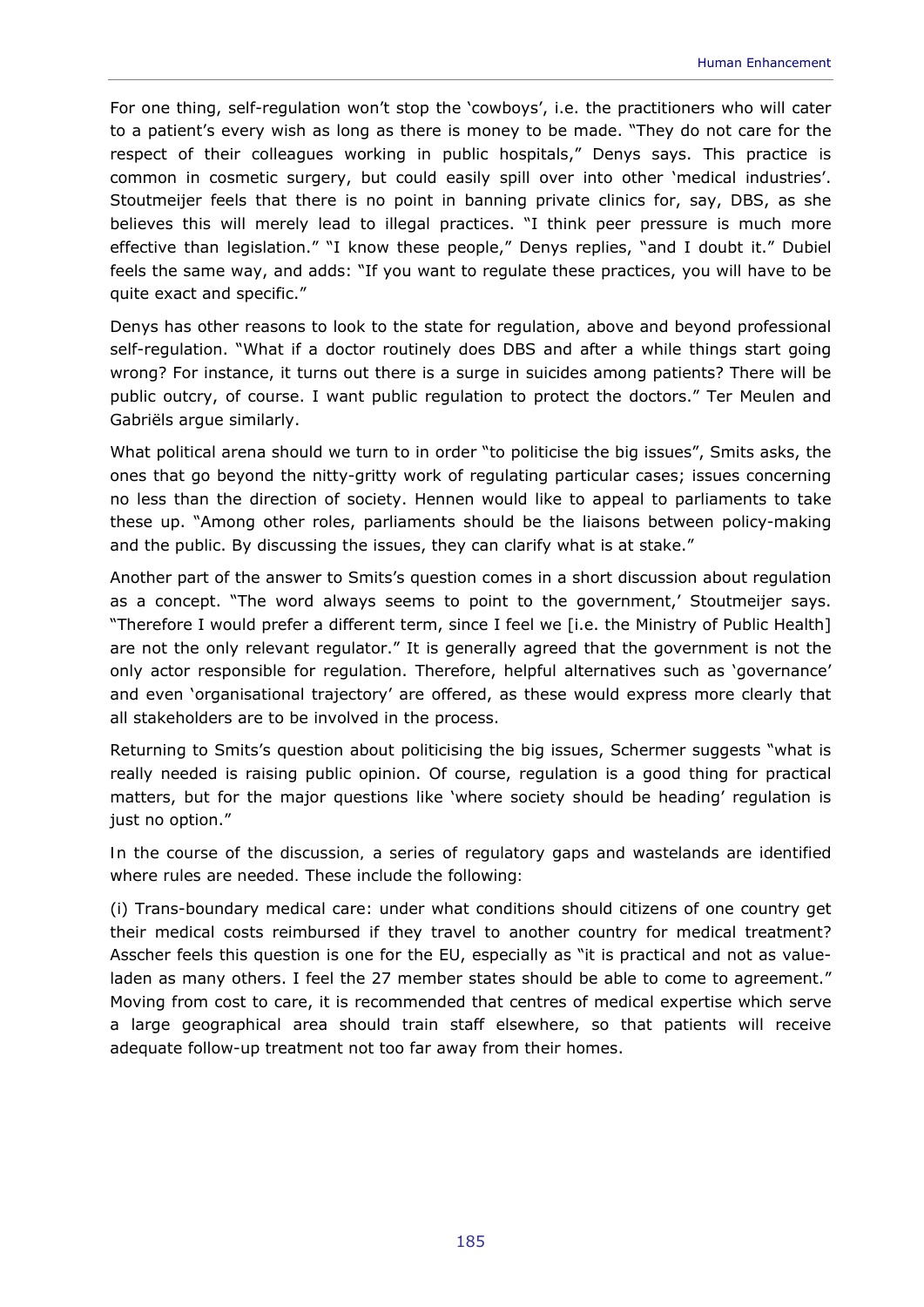(ii) Practical requirements: treatments should be organised according to specific requirements. "For instance, it should be compulsory to have at least a neurosurgeon and a psychiatrist to handle a case," Denys says. "These two should work together and communicate properly. They should follow a particular education programme where the surgeon learns to implant the electrode correctly and the psychiatrist learns to assess this particular group of patients. All of that should be regulated."

(iii) Registration: Gabriëls is convinced that "there are clinics that do not follow up on their DBS patients, and consequently do not report any problems that might pop up some time after the operation." She would like to see a "central registry where physicians would report on each and every one of these patients." Such a registry would facilitate a structured build-up of experience that is now lacking.

(iv) Orphan technology: some medicines are effective for treating such small groups of patients that companies cannot make a profit on marketing these so-called orphan medicines. This is probably equally true for certain applications of DBS, Schermer points out. European regulation should make sure these applications become available even though they are not profitable in economic terms.

(v) Specialisation: according to Maarouf, patients will be better off if fewer hospitals offer highly complicated treatments. "In Germany some 30 medical centres offer DBS treatments," he says. "This means that some surgeons have very few DBS patients each year, which is risky, for it is a truism that the more experienced surgeons operate more safely." Specialisation is therefore an objective that regulators should seek to achieve.

(vi) Suffering: there is much to be said for the conventional approach of defining conditions under which it is appropriate to perform a certain kind of procedure, Blume feels, adding, however, "that this should be coupled with a valid claim that the treatment targets a patient's suffering. We shouldn't just assume that, or ask the patient; we should look for some sort of proof." "The concept if suffering is important," ter Meulen agrees. "Maybe it should be left to committees made up of both professionals patients to discuss it."

(vii) New domains: human enhancement technologies are likely to be used in the military and maybe other non-medical domains, according to Gabriëls. Since these do not fall under medical regulations, special regulations are needed.

# *The following challenges to regulation were discussed:*

(i) National differences: an important obstacle, as with so many European regulation issues, is the member states' variety in both their values and their institutions; their health care systems, in this case. Of course, European regulators have enormous experience in making arrangements that somehow allow for institutional differences. As for the value gap, ter Meulen points out that the British have a somewhat more gung-ho attitude to human enhancement than the slightly more wary continent. Still, he feels common ground can be found, based on shared values such as justice and solidarity.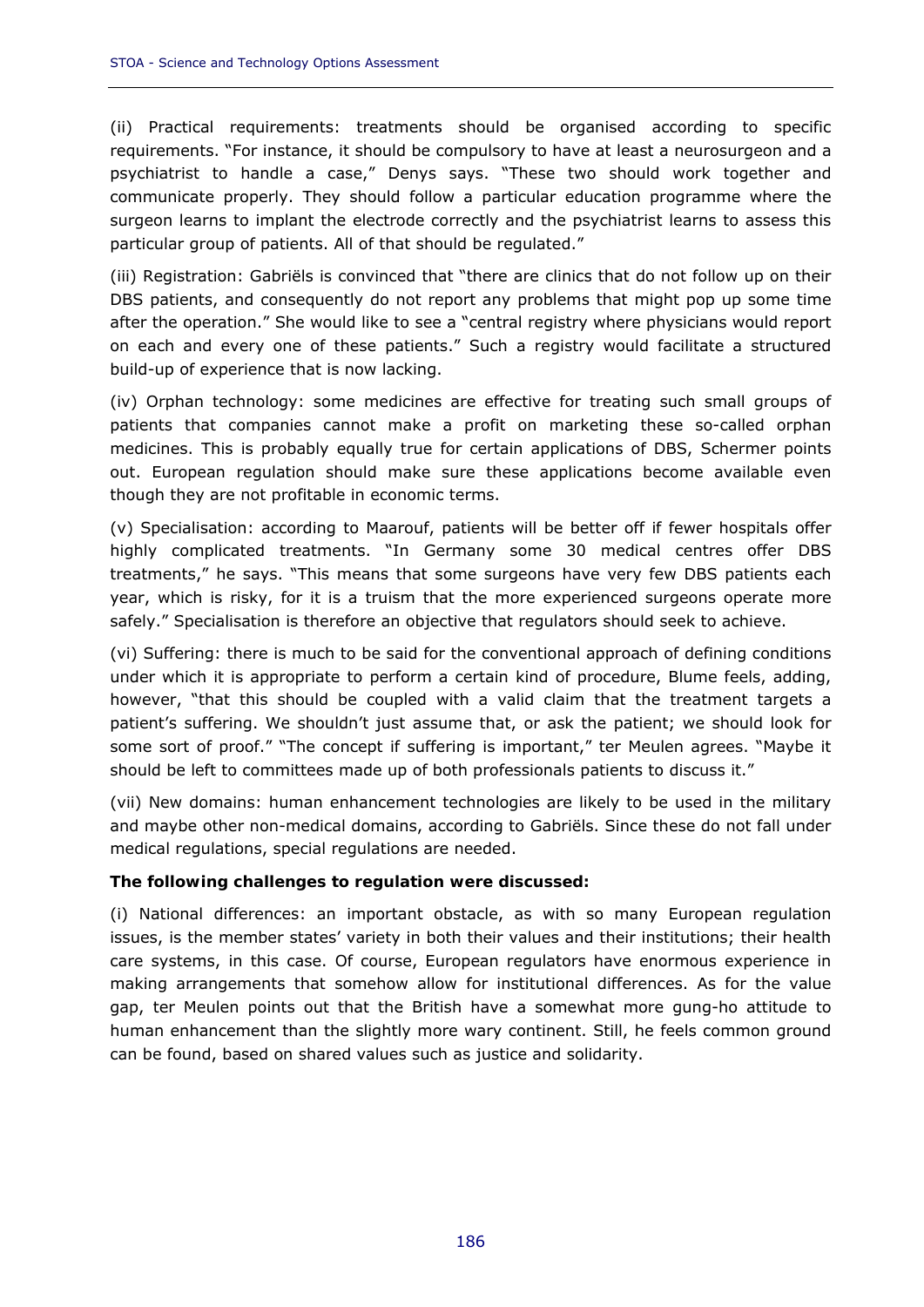(ii) Serendipity: the case of DBS clearly shows how new treatments with enhancement potential are stumbled upon in the course of standard therapeutic treatments, Schermer points out. While it is possible to regulate research projects, serendipitous discoveries cannot, by definition, be ruled out by whatever law or regulation. "

And is natural for scientists to want to follow up on their interesting findings." It is up to the medical-ethical committees, who already watch over DBS research, to look closely into whether such fundamental further research is justified.

(iii) Non-compliance: there is a twofold risk of rules not being observed: within the system, and outside it. Blume remembers how the Dutch Health Council recommended that the number of centres of expertise for cochlear implants be extended from two to four. However, since all academic hospitals wanted to be one of those two additional centres, every one of them started performing these implants, without waiting for government permission. A year later, the minister could only acknowledge that she was incapable of regulating which hospitals should be centres of expertise for this technology. The risk of non-compliance outside the system, which refers to the 'cowboys' mentioned earlier on, is of a different order. It will lead to unequal access to expensive treatments (though some participants take a more pragmatic view on this than most others) and may have spectacularly unsuccessful results. Prompted by the latter risk, chairman Frans Brom (Rathenau Institute) asks poignantly, "Do we really need to stop stupid people with too much money from buying ineffective dangerous things?" the 'ineffective dangerous things' being unproven medical or even enhancement treatments. Schermer describes these potential treatment consumers as "very rich and very bored. Some may even want to try out DBS, and not all physicians will be ethical enough to deny them the experience." After some discussion about Brom's question, the prevailing view seems to be that, for the sake of consumer protection, an attempt should be made to regulate all practitioners, including those outside the public medical system. Some participants add to this that such regulation also protects the ethical professionals against the reputation damage the 'cowboys' could do to novel therapies.

(iv) Acceptance of constraints: apart from non-compliance by the professionals, there is also a risk of non-acceptance by the public. Blume wonders, "What constraints on our free choice do we accept?" Apart from the invasiveness of many techniques, which could be considered an inherent constraint, there is the obvious cost factor: not all treatments are affordable for a public health insurance system. (Though some expensive treatments, such as selecting against embryos with genes coding for disorders, may in the long run be costeffective, Asscher points out.) But is society capable of imposing constraints on individual choice for the good of the collective? Patients' claims, or parents' claims in the case of PGD, predominate in discussions on any medical progress, which makes it very difficult to impose constraints. The historical eugenics trauma adds to this. Yet certain constraints on what we can purchase might be both sensible and acceptable, Blume thinks. He draws a parallel with organ transplantation. While this is an almost universally accepted technology, most people draw a line at selling and buying organs. In principle, therefore, we do not feel that every technology that saves a person without harming anyone else is morally acceptable.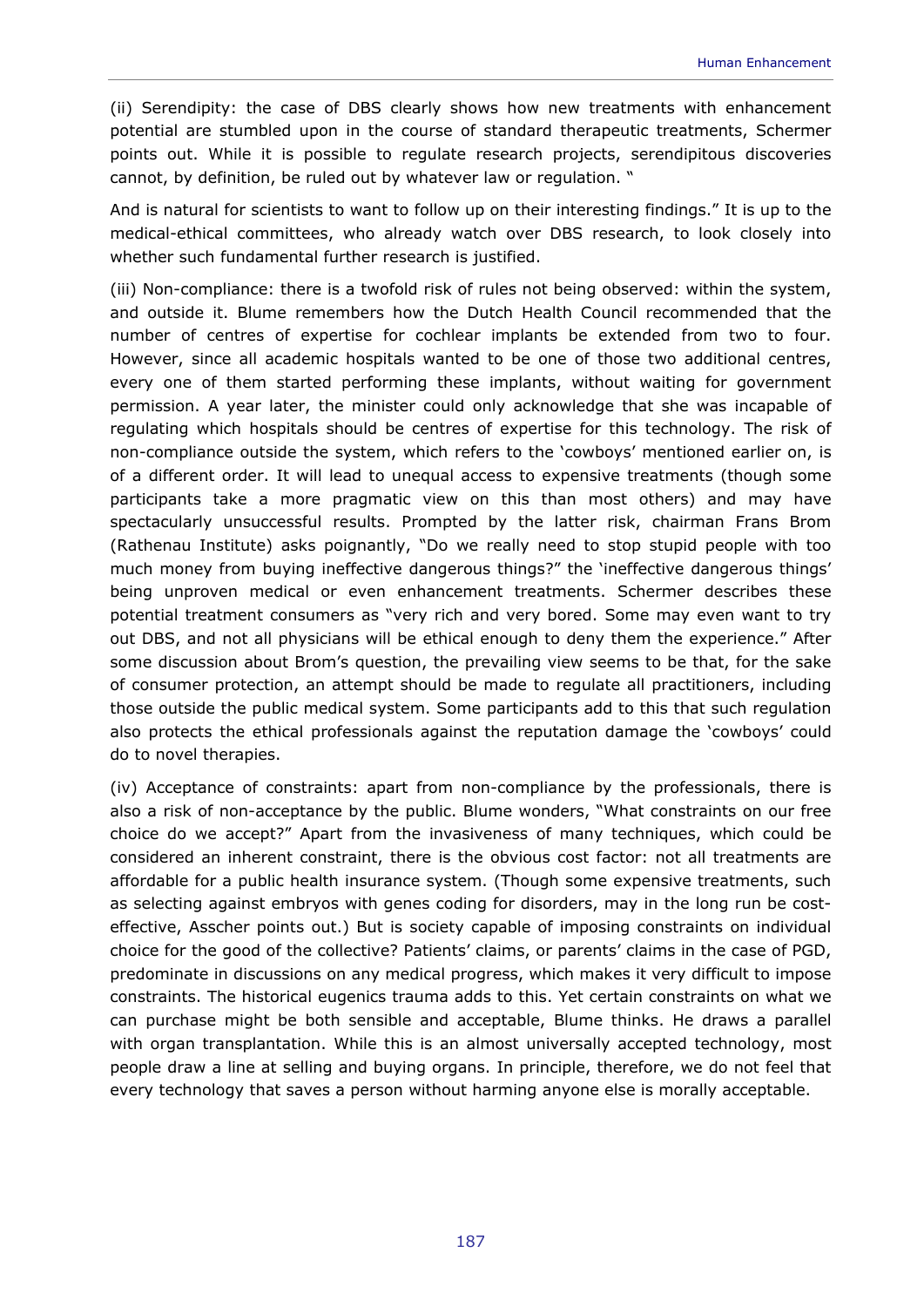# *Our Conclusions*

Two questions appeared to be particularly relevant:

Firstly, what is the added value of the concept of human enhancement when reflecting on issues of regulation and EU policy? In the discussion, we observed a peculiar contradiction of the fruitfulness of the umbrella term 'human enhancement' for addressing social issues. In terms of the cases, 'human enhancement' did not appear to be the most fruitful concept when discussing moral issues that arise at the level of the case. At that level, designer babies and mood enhancement do not make any sense. In other cases, however, such as Ritalin™, we see that enhancements have become a reality. But at the same time we agreed that there are big issues that transcend the level of the cases, such as medicalisation, equity, changing norms about normalcy, and the kind of society we want. When we discuss the specific cases, it appears difficult to get these broad, cultural and moral issues into view. We are in danger of losing sight of those broader issues if we focus only on the cases and dismiss the overarching concept of human enhancement. If so, how do we keep the big questions in vision?

Secondly, which regulatory wastelands are there to note, and what should be done about them? We can distinguish two types of wastelands, one of which emerges when discussing the cases: we talked about the uneven accessibility of the techniques, their risks, medical tourism, the agenda setting and funding of research, the relationship between professional and political standards – should not the professional standards be informed by public discussion? The other wasteland seems to be the lack of political arenas where we can politicise the big questions and bridge the gap between public opinions and the views of practitioners. How can we encourage those bridges, what kind of instruments are there? It was suggested to propose the establishment of a multidisciplinary working group on human enhancement, and the relevance of reflection on social issues in research funding (like in the funding programme on nanotechnology) was emphasised.

# 1.4 Our Conclusions of Both Meetings

In sum, participants of both expert meetings agreed that human enhancement is a real phenomenon, although it is not always, if at all, useful to label technologies or cases as "HET" or "human enhancement". However, similar or the same questions that transcend the individual cases can be recognised through all of the cases. These questions connect the cases to the Meta- or trend-level of human enhancement. The transcending questions are so far unanswered. The big, unanswered questions deal, for example, with our common understanding of normalcy, happiness and solidarity.

As with any other social trend, policy-makers should monitor and try to grasp what is going on in society with regard to human enhancement, so that, if necessary, a policy to respond to or prevent problems can be undertaken in good time. They should also be in a position to assess whether or not a reaction from the European or national parliaments is necessary. In the following, we list some reasons why we feel the EU should respond to the developing HET and present some ideas for action and with regard to strategic options.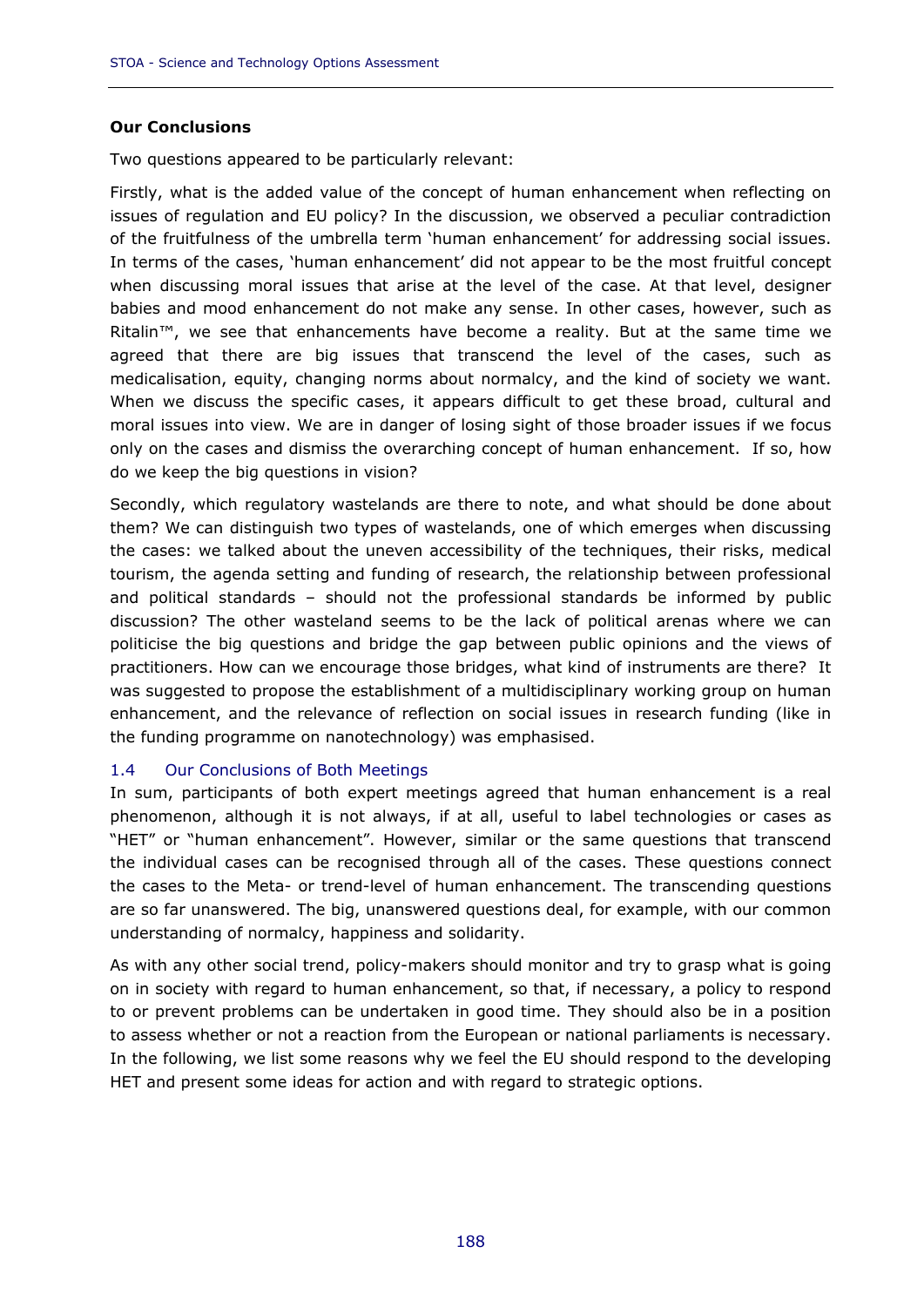To a certain extent, HET are already being developed and used today. They potentially have a huge impact on society, but the main questions relate to the health care systems that are regulated on the micro-level (and per case) by the member states. At the moment, there is no unity in the regulations across the EU, because every country forms its own regulation. Given the European Internal Market (especially the free movement of people and the freedom to provide services) and the new directive on cross-border health care that is being prepared, this means that the national health care systems will be put under pressure to allow what is allowed elsewhere, or that people will travel to another country to be "treated" or "enhanced". This will force up health care systems costs. It also puts strains on solidarity if such "treatments" or "enhancements" are only accessible for the rich.

Moreover, the EU is already funding a lot of research on potential HET, some of which could lead to undesirable consequences. Such R&D should not be uncritically funded, and the role of far-reaching promises and expectations, which have created a kind of vicious circle in research policy, should be discussed more intensively. Guidelines and criteria are needed on what to fund and what not. Research proposals need to serve socially desirable goals, and this also requires, as participants of both expert meetings emphasised, broad (European) deliberation and reflection on the regulation of possible HET and on the fundamental normative and societal aspects. At the moment, however, we do not even have a clear picture of how Europeans think about "human enhancement".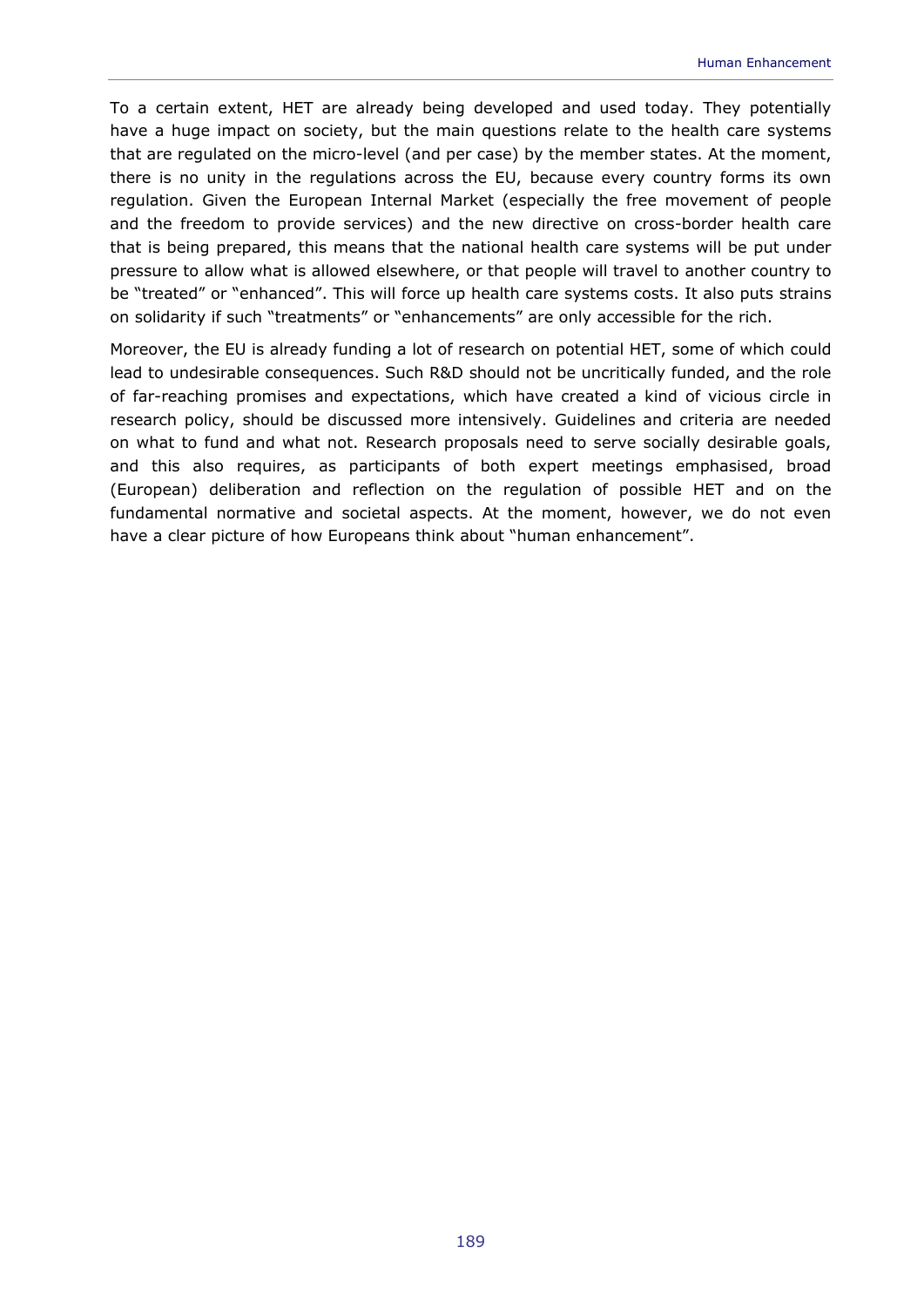# **2. The STOA Workshop in the European Parliament**

The STOA workshop "The New You: Smarter, Stronger, Faster and Better? A European Approach to Human Enhancement" took place in Brussels at the premises of the European Parliament in Brussels on 24 February 2009. The workshop was held to conclude the Science and Technology Options Assessment (STOA) project on the influence of human enhancement in the EU and to discuss policy options that the EU could take towards human enhancement. The workshop addressed reasons why the EU should address human enhancement, as well as policy options for EU involvement. Around forty participants attended the meeting, representing various research institutions, universities, advisory councils, non-governmental organisations and government bodies, including the European Parliament and the European Commission. The workshop was organised by the Institute of Technology Assessment and Systems Analysis (ITAS) and the Rathenau Institute.

# **Introduction**

Dorette Corbey, Member of the European Parliament (MEP) and Member of the STOA Panel, welcomed participants to the meeting. She highlighted the many controversies surrounding human enhancement, and the need for a consolidated EU approach.

Martijntje Smits, Rathenau Institute, provided an overview of the issue. "Human enhancement," she said, "isn't new in itself. Humans have been enhancing themselves since prehistoric times. What makes human enhancement different today is the wide variety of *technologies* that are used to *enhance* many different aspects of human functioning."

These technologies, as she pointed out, range from psychopharmacology and other pharmaceutical agents to cosmetic surgery, and from pre-implantation genetic diagnosis to gene therapy and cybernetics.

Generally speaking, human enhancement is aimed at four different domains: cognitive enhancement, mood enhancement, bodily enhancement and life span enhancement. "Human enhancement is not directed at improving society, education or social systems," Smits emphasised, "but it is aimed at enhancing the individual body. That explains both the hype and the controversies surrounding the issue."

While most technologies come up within the reign of the medical world, some are not intended as medical treatments, but as instruments to 'go beyond the normal'. Smits cited the example of Ritalin™, a drug prescribed for attention deficit hyperactivity disorder (ADHD), which is sometimes used by 'healthy' people to enhance their concentration and cognitive performance. Similarly, deep brain stimulation, a treatment used for Parkinson patients, could also be effective as mood enhancement. Smits: "Most examples of human enhancement have these two different faces." Acceptance is increasing, while taboos are disappearing quickly, for instance in the case of cosmetic surgery. Many of these developments take place outside of the traditional medical domains.

Human enhancement, as Smits pointed out, is not driven by traditional biopolitics, but rather by individuals' sense of self-determination. As Western society is based on liberal principles, people are entitled to make their own sovereign decisions. However, from a social stance, human enhancement raises collective concerns as well.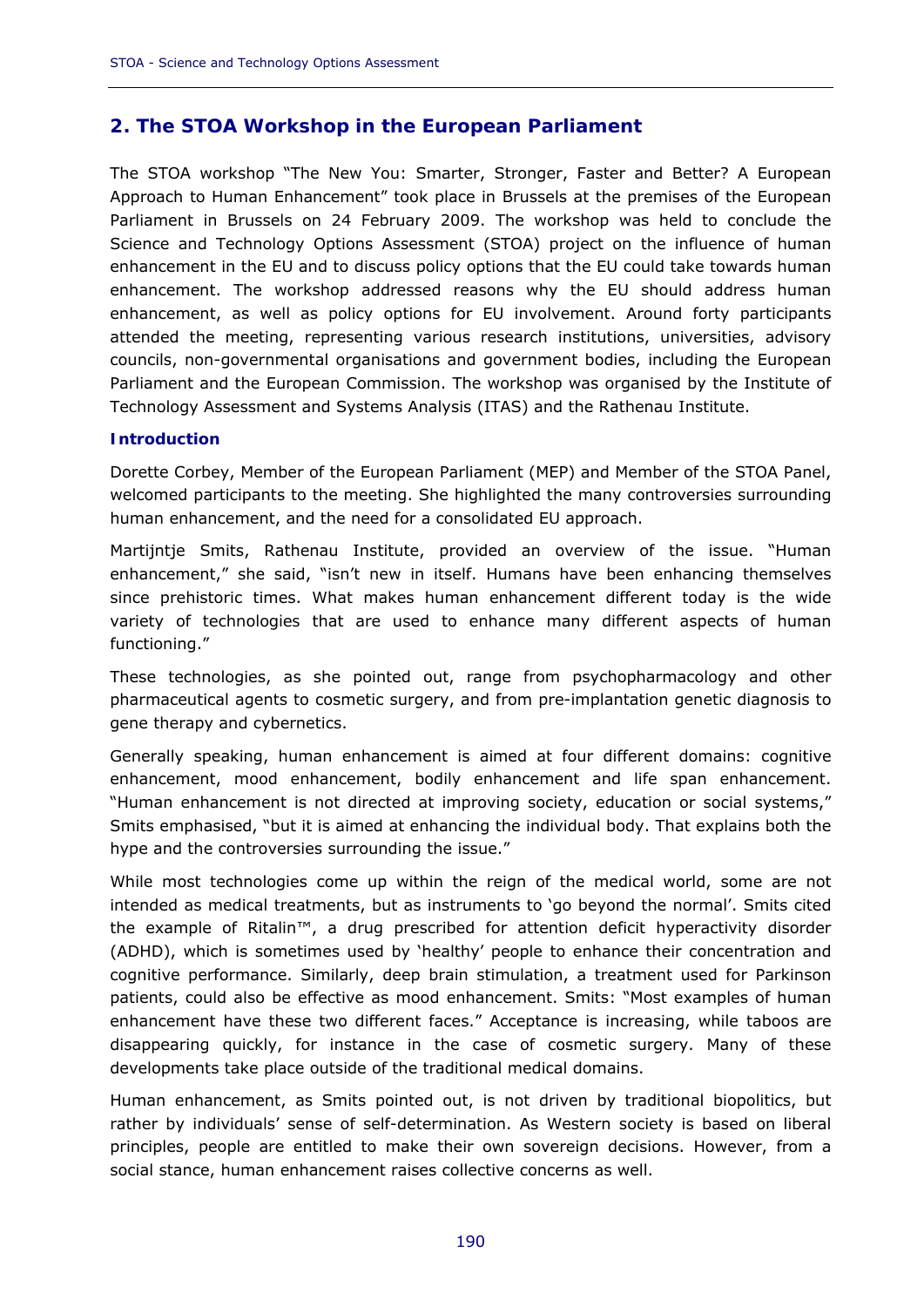Many of these are as of yet unknown, said Smits, but they will likely relate to health budgets, accessibility of health systems, solidarity between citizens, a shift in the boundaries of what is 'normal', and a shift from free choice to moral duty.

"Why should the EU bother?" asked Smits. "Currently, the EU has no platform for monitoring and discussing human enhancement. At the same time, these issues touch upon matters that have relevance at the EU level, such as health budgets, research policies, and economic issues. Difference between member States will likely pose problems in the future. In short, there is a need for an EU-wide normative framework for human enhancement issues."

Smits outlined the five potential approaches proposed by ITAS and the Rathenau Institute, ranging from a total ban to a *laissez-faire* approach. "These two extremes are neither realistic nor manageable," said Smits. In practice, as she concluded, the best option will likely be one of the other three: a reasoned pro-enhancement approach, which implies that the EU should fund human enhancement research; a restrictive approach, with the precautionary principle as guidance; and a case-by-case approach.

# **Keynote Presentations**

Andy Miah, University of West Scotland, elaborated on the implications of a reasoned proenhancement approach. "The myth is that approaching human enhancement equals accepting every technology," he said, "and spending all day thinking about how to enhance ourselves. In fact, the way I see it, we are moving from a position of a 'genetic lottery' to 'we can affect our lives by choice'."

Miah acknowledged the ethical difficulties of examples such as Ritalin™, PGD and antidepressants. "Certain conditions are indeed being medicalised, and certain societal developments take place out of the reach of the scientists involved. But the distinction between medical and non-medical cases can certainly be refined."

Human enhancement, he suggested, can lead to the transformation of social categories and concepts, and change people's ability to participate in activities or social processes. "I envision a shift from disability to enhanced ability," he said. "Previously 'disabled' people will be able to participate in the regular Olympics, rather than the Paralympics. Some prosthetics already allow amputees to run faster than people with legs."

Miah identified three categories of human enhancement technologies. First, there are those for which a reasonable case can be made for their use. These technologies aim at engineering resilience, enabling us to live in the world we are in. Second, there are technologies of contested value, such as certain types of cosmetic surgery. And third, there are radical human enhancement technologies, which aim to extend the upper limits of human characteristics, such as height, health span and life span.

However, as Miah cautioned, this division is not as straightforward as it may seem. PGD, for instance, is a technology that can fall within more than one of these categories. If we are trying to eradicate certain serious, hereditary diseases, the technology may be in the first category, but it may also be used to select for traits that are unrelated to disease. In that case it may be a third-category case.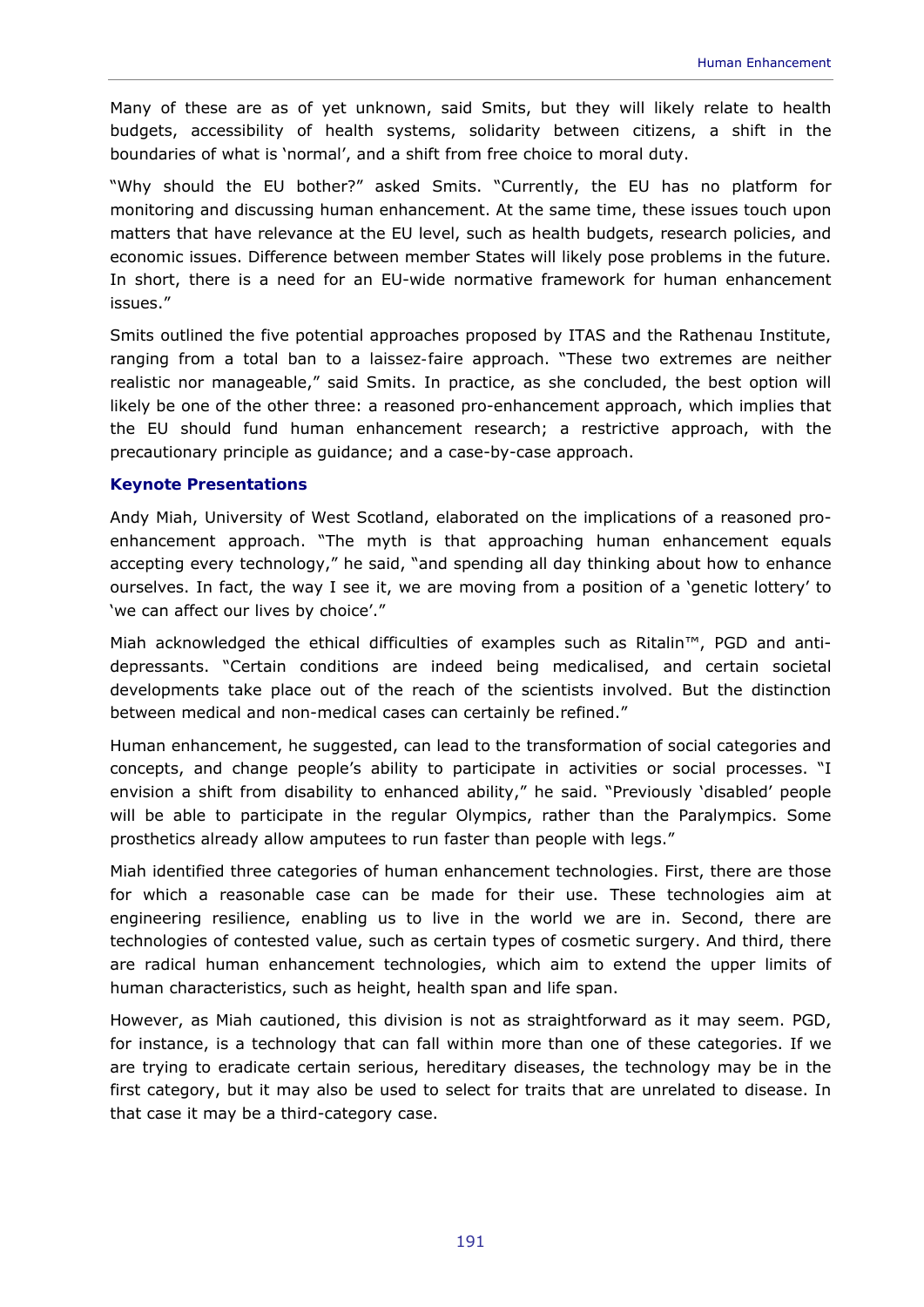PGD, said Miah, may ultimately become PGS: pre-implantation genetic selection. It may not only be used for selecting out genetic diseases, or even for selecting for preferred characteristics, such as sex. It may become a means of selecting healthier embryos, for instance with a better lung function. And the final step, as Miah speculates, could be to create transgenetic or chimeric embryos, combining DNA from different species.

"We are beings who pursue the accumulation of biocultural capital by means of exercise, diet, fashion," concludes Miah. "Adopting a principled approach to permitting human enhancement would mean allowing people, as far as possible, to enhance their biocultural capital. It would mean to view the human body as an unfinished work. The challenge lies in developing effective mechanisms of generating and fostering public confidence, promoting an increased level of upstream engagement in the topic, and dispelling some of the myths on what human enhancement may involve."

Roberto Mordacci, Università Vita-Salute San Raffaele, Italy, discussed the implications of a reasoned restrictive approach, drawing an outline of a conceptual framework to address human enhancement in a normative way. "In practice, there may not be all that many differences between the three approaches," he noted, "but my position will look rather more restricted."

He challenged participants to think of human enhancement in the perspective of public reason. This means first of all, as he pointed out, that human enhancement is political rather than metaphysical: "It is about the way we *do* things, not about the way we *are*. It is a practical perspective." Secondly, human enhancement is aimed at improving the human *condition*, not human *nature*. It can be regarded as a question of equality, ensuring freedom and integrity of individuals.

Finally, it can provide a framework for 'justice as fairness' in health issues, which is already commonplace in political and moral debates in philosophy.

Mordacci then elaborated on the human condition and the principle of respect. He cited the philosopher Kant, who identified what people, ultimately, desire most: to live meaningfully and treat each other with respect. "But what do we *mean* by respect, and by meaningful? What practices make respect effective, and how and when must people be defended against 'instrumental use'? Isn't respect also to help people in fulfilling their goals?"

In the case of human enhancement, as he explained, this would entail considering people's goals as valuable to them, and asking if and when human enhancement can be an act of mutual respect. "To do that, we need a common, not-definitive but general understanding, a framework, of the human condition."

As a starting point for such a framework, Mordacci highlighted five dimensions of the human condition which we tend to consider fundamental for our self-respect and mutual cooperation:

- a recognisably human body;
- a naturally unrestricted desire: there is no limit to what we can desire, only to what we can achieve;
- a complex theoretical and practical rationality, which distinguishes us from most animals;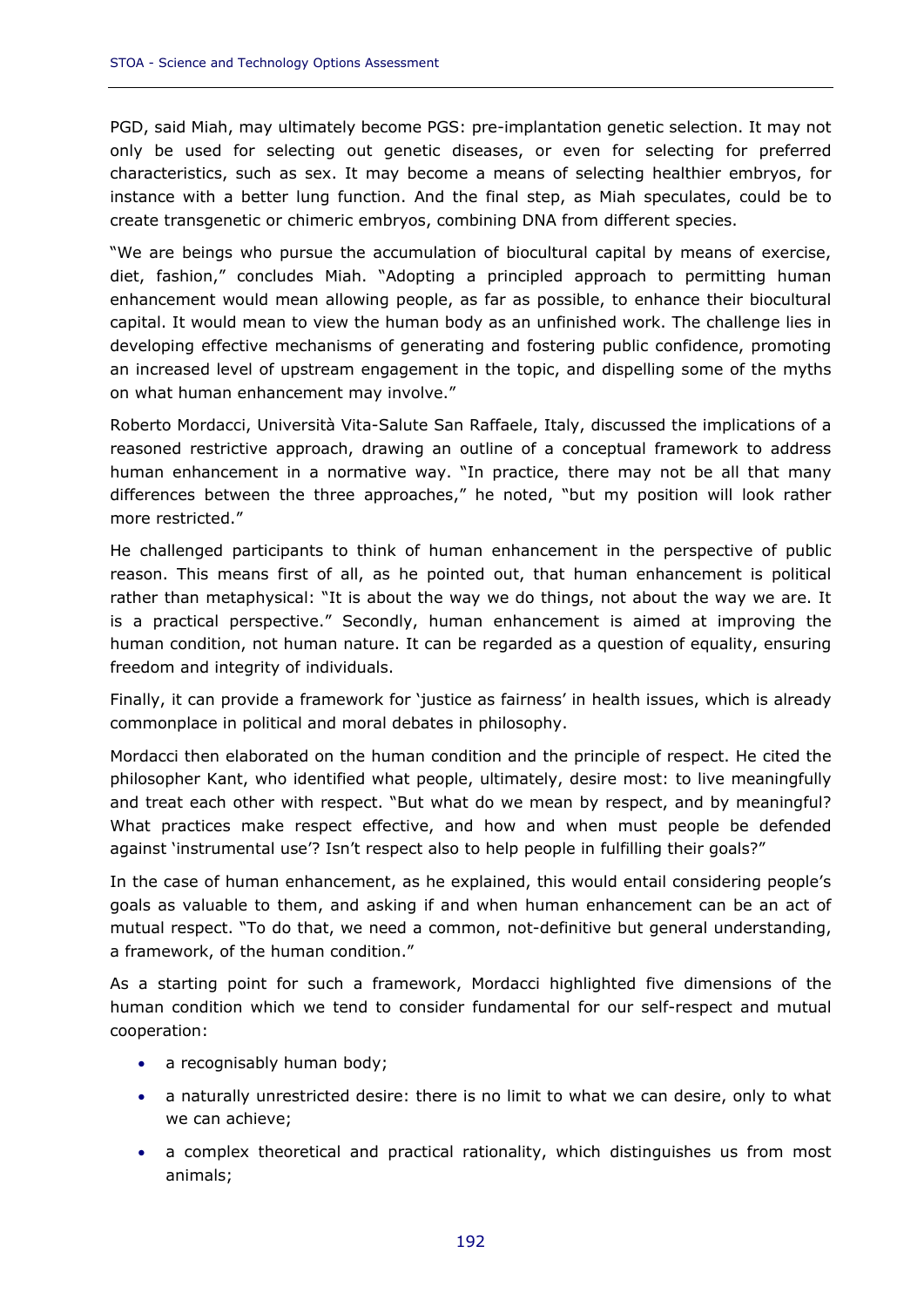- freedom of the will, although this is disputed at the practical level; in political and ethical issues we start from the premise that we are free and we cherish that freedom; and
- equal dignity

Based on these five dimensions, Mordacci argued that a general principle for assessing human enhancement might be that a technology or treatment aiming at human enhancement can be permitted if does not:

- intentionally disfigure the human body;
- intentionally restrict the width of human desire, for instance create a person whose only desire is to run;
- impair the exercise of human rationality, for instance by limiting our ability to consider different aspects of an argument;
- impede the human ability to choose freely; or
- violate the equal dignity of individuals, in other words, generate discrimination or unfairness.

Tsjalling Swierstra, Universiteit Twente, The Netherlands, discussed the principles and practicalities of a case-by-case approach. "Any approach," he stated, "should start from the perspective of techno-moral change. Technology and morality influence each other. Technology is not predestined, but influenced by things such as values."

Europe, as he underlined, should not passively follow the trajectory defined by the most powerful technology actors, nor should it impotently protest moral change. "Europe should aim for techno-moral learning," Swierstra suggested. "Answers influence each other."

The most important requirement, he continued, is to accept contingency. In a technological world, there are fewer and fewer natural 'givens'. Technological progress, for instance, is not a given, so the perception that 'it is no use protesting' is invalid. "Morality is not a given either, although it is pragmatically reasonable to be on the conservative side."

The answer to the question how to proceed lies in experimentation, according to Swierstra. Europe could create niches for (reversible) techno-moral experimentation. Local experiments could induce global experiences. He said legal regulation is to be expected on so-called HES values: health, environment and safety values. "There is also the issue of negative freedom," noted Swierstra, "for instance if my employer forces me to enhance myself."

"There is a gap between blueprint technology and technology-in-practice," he continued. "Expect unexpected costs, such as health costs." The debate, he argued, is as much a political struggle as an ethical debate. He favoured moratoria rather than absolute bans. After all, as soon as the technology improves, some side-effects can perhaps be avoided, and the technology deserves to be re-evaluated.

Swierstra pleaded for thought experiments to enhance discussion and decision-making. "Stimulate the techno-moral imagination by providing rich descriptions," he said. "Science fiction should be complemented by 'morality fiction': what is a good life? What is a good society?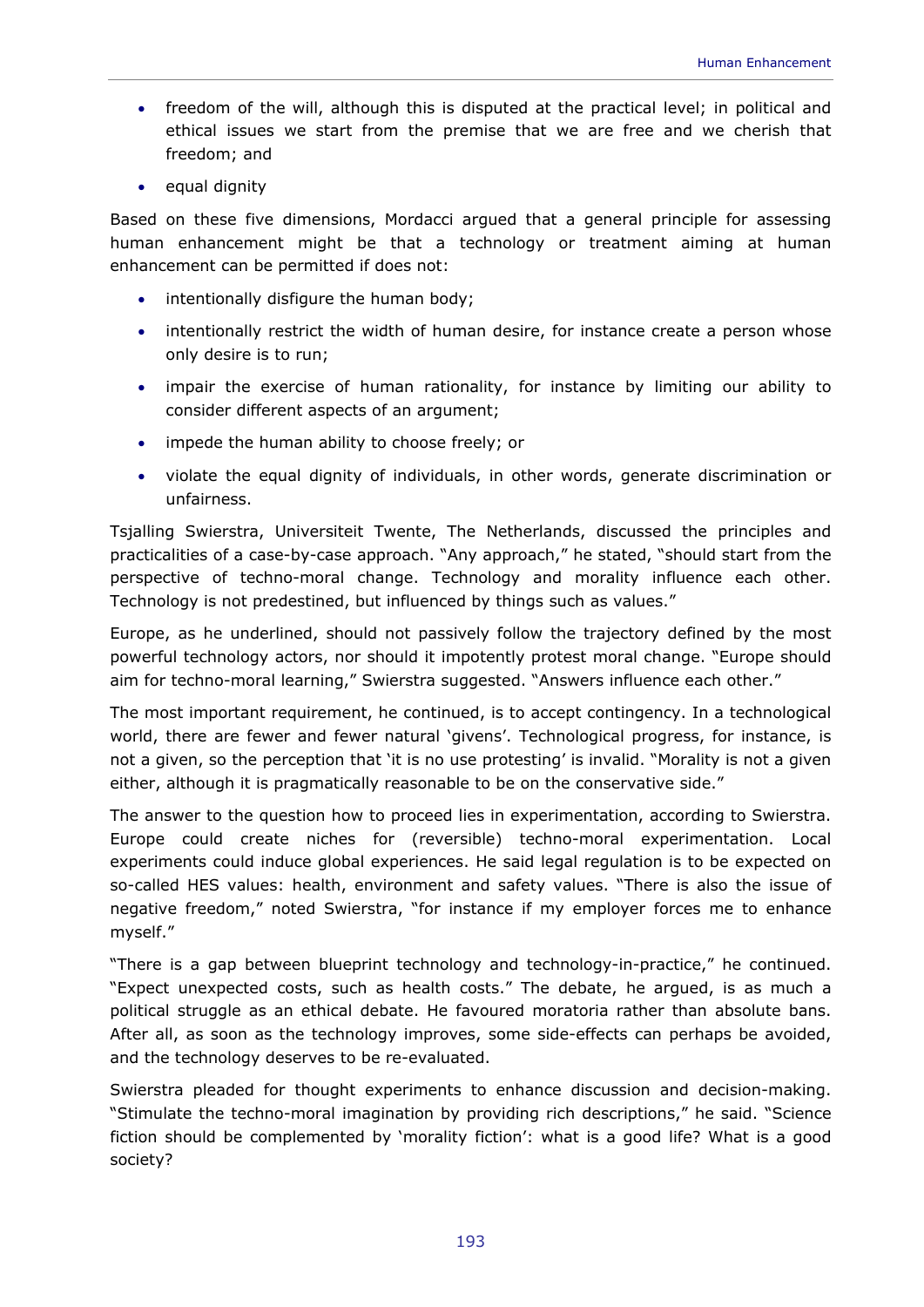How much responsibility or accountability is good for a human being or for society?" To promote this kind of discussion, Swierstra suggested organizing deliberative forums including 'pro' and 'contra' voices.

In conclusion, Swierstra dismissed the notion of regulation on good life issues, and said defining 'the good society' is in the end a political issue. "In any case, the basic arguments underlying diverging positions should be communicated widely."

#### **Discussion**

In the ensuing discussion, participants addressed various moral issues regarding human enhancement, including the justification for the current efforts to stimulate debate and develop policy, and human enhancement in relation to issues such as tolerance and acceptance.

"I have a moral question," said one of the participants. "How can Western civilisation justify driving the science agenda in this field while there is still hunger, and basic diseases aren't treated? Why not make pills that stimulate compassion, and diminish greed and selfishness?" Another remarked that many of the controversies stem from current societal practices. "If we were more cooperative, acceptant and tolerant, there wouldn't be any 'problem' with people who are 'different', and human enhancement would not be so problematic. Accept diversity!" It was also noted that it makes a profound difference if one is forced by social pressure to opt for human enhancement, or if one chooses human enhancement on an individual basis to widen one's own "space of possibilities and experiences".

Tsjalling Swierstra acknowledged the validity of these interventions, but noted that human enhancement *is* happening, and *is* touching upon fundamental values. He said that this creates the need to address the issue now, at the political level. "And several efforts have already been made to make the agenda more social," he added. "But do we really want to make people less greedy and more compassionate? If we can, we can also do the reverse! In the end, the question is how to deal with accountability."

Martijntje Smits elaborated on why human enhancement should be on the EU's political agenda at all, and why now. "Human enhancement is not just some goal of radicals, but it is already a trend that is here now, with all the ethical and moral issues involved," she stated. "Cases such as Ritalin and PGD are already shifting the borders of what is normal and what is healthy. They already put a pressure on health systems. At least we need to take a look at the developments, and identify the patterns and categories of human enhancement."

Andy Miah also underlined this need, citing a quote from Mahatma Gandhi: "First they laugh at you, then they ignore you, then they fight with you, and then you win." One of the bigger challenges, as he noted, is how to develop a culture of experimental research in the field of enhancement. "And part of that is trying to develop a value of acceptance of enhancement," he said. "The difficulty is that there is currently no cooperation on this issue. Perhaps this will change if the accessibility of scientific literature increases, for instance if more journals become open-access, and if we develop the value of sharing research in general."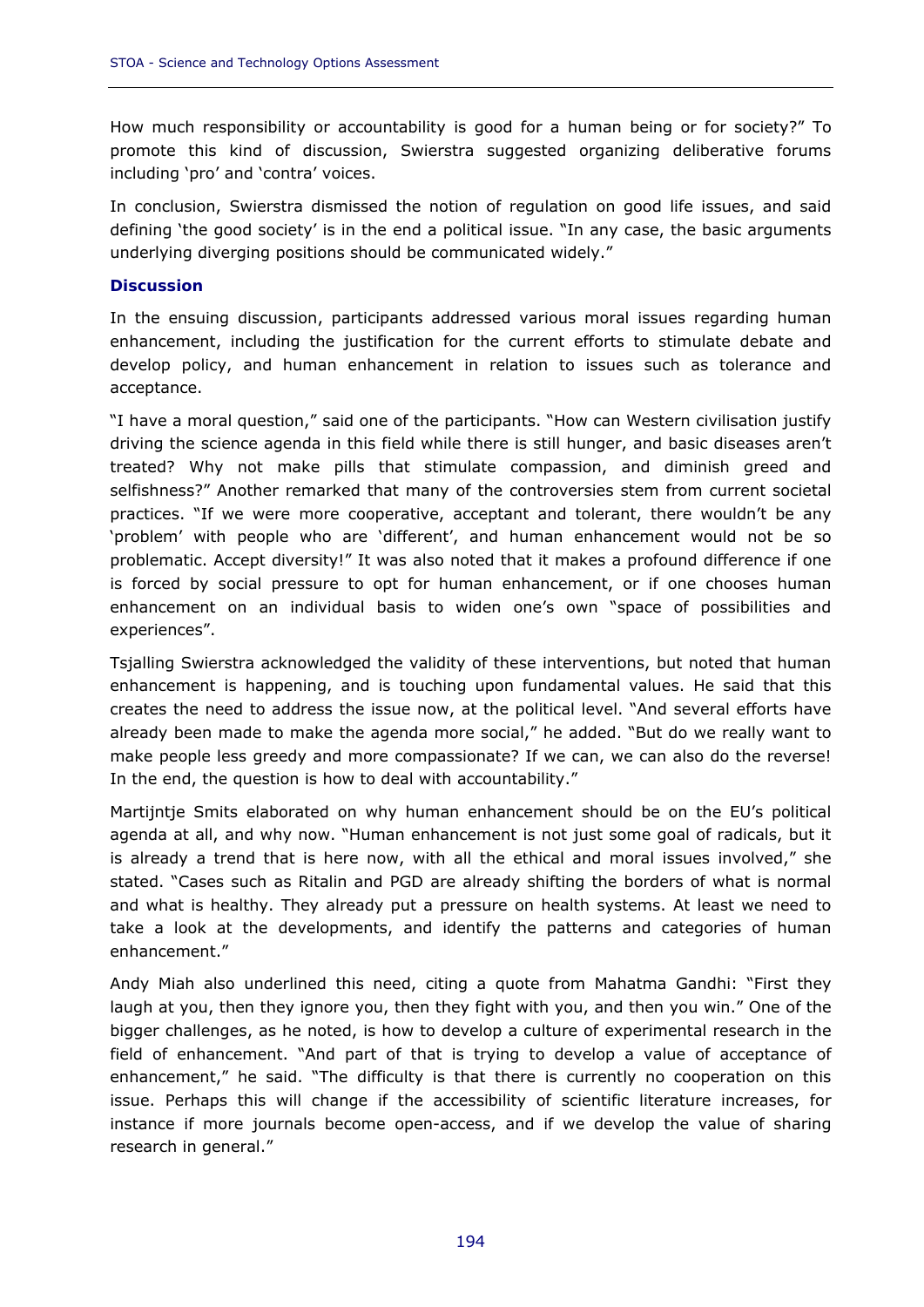One participant highlighted a recommendation issued by the US National Science Foundation, which was 'launch and learn', in other words, these issues should be talked about in schools and universities. This would be the only way to mobilise a larger part of society to develop informed opinions. Another participant drew attention to a Swedish report on the public opinion on human enhancement. "In general people were pretty sceptical," he said, "but when they were asked whether they supported human enhancement if it were used to help others, like helping doctors to perform better, acceptance suddenly increased."

It was noted that the discussion seems to be grounded in rationality, albeit from an ethical and philosophical point of view. Isn't the actual debate on human enhancement also driven by emotion? "Ration and emotion are intimately intertwined," answered Roberto Mordacci. "We elaborate our views at the cognitive and intellectual level. Even when taking decisions that are emotion-driven, we always require some understanding and background. But the ability to perceive the desire and rationality of the other is of course relevant. Desire and rationality are a mix, however, not separate spheres."

Discussion also centred on the need for a better definition of human enhancement. "We all know that we are not *really* talking about coffee or aspirin here," said one participant. "We need to address that issue before we can talk about regulation. What do you want to regulate?" Another, however, felt that ten years of research have yielded many insights into what human enhancement is, and now the time has come to regulate it. "That is why we need this kind of experimentation now," he said. "It is not about cups of coffee, but about defining 'selves'. The real challenge is to have some kind of common biopolitics."

Participants also addressed whether a recognisably human body is really needed for someone to have self-respect. Mordacci responded that 'a recognisably human body' is a vague principle. "Respecting each other as humans does not mean that we won't respect each other if we *don't* look like humans," he said. "Scientists involved in human enhancement, however, are responsible for the fact that people can still recognise *themselves* as human."

# **Plenary Debate**

In the afternoon, participants engaged in a more in-depth discussion of the issue. This debate was moderated by Jan Staman, director of the Rathenau Institute.

# *Human dignity*

Jorgo Chatzimarkakis, Member of the European Parliament and Member of the STOA Panel, introduced the discussions. His starting point was that there is a need for and an interest in a European policy framework. He also called for increased public involvement in these developments, and for better communication between science and policy. "We politicians need to know what is possible, if we want to be able to make valid decisions," he said. "Do we want enhancement tourism? Is there a red line beyond which we should not tred? And if so, is there a basis for that red line? Are there certain European values that we have to respect? Is there a toolbox? What is ethically possible on the basis of our European values?"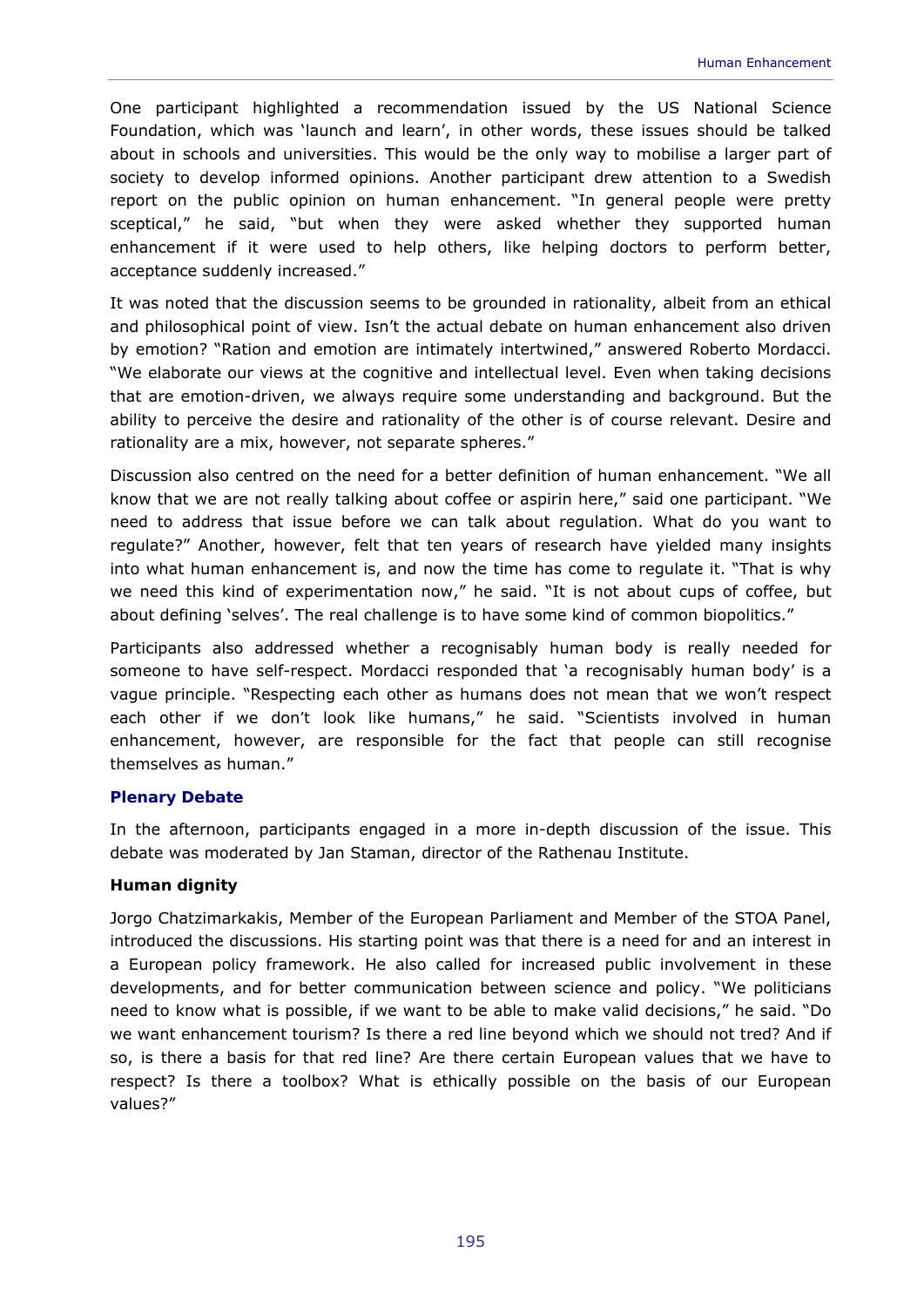Roberto Mordacci drew attention to the EU Charter of Fundamental Rights, which includes provisions on bioethics and the values of medicine and biomedicine. "This declaration is useful in this regard," he said. "In any case, human dignity, autonomy and integrity are definitely shared values in the European tradition. Frame these concepts in policy, not in the metaphysical question of what is human." Bert-Jan Heusinkveld, Lindeboom Institute, The Netherlands, disagreed, arguing that the metaphysical question should be on the agenda, not so much as to be discussed, but rather to make clear that everyone starts from a particular philosophy of life: "Although there are shared values, the normative framework we need is one that gives criteria, which can be valued differently, depending on the various philosophies of life."

"Suppose I'm a lorry driver," said Jorgo Chatzimarkakis. "I have problems concentrating on long hauls. What I need is a chip in my brain to keep me alert. Otherwise I suffer in my job. And that is against my dignity." But what *is* dignity, he added immediately. Where is the limit?

Human dignity, replied Mordacci, depends on one's self-perception and the perception of others. "We often assume that we judge people with dignity regardless of how well they perform in their job, or how they look. But of course there are certain cultural and social conditions that create the basis for discrimination."

"If we look at the case of the lorry driver," said Klavs Birkholm, Danish Council of Ethics, "there may be another issue. If he gets his chip, his employer would say: then the other lorry drivers should also have a chip. And perhaps the lorry drivers with chips in their heads would get more pay. Social and economic pressure is one of the ethical dilemmas." And then there's the question of privacy, he said, for instance relating to technologies that allow people to see through things.

Marcel Zuijderland, philosopher and publicist, questioned the need for a definition of dignity. "Isn't it more important that every individual has his or her own notion of dignity, and is allowed to pursue that?" Apart from that, as he said, social pressure isn't necessarily a bad thing. Our society as a whole depends on certain kinds of social pressure, such as the pressure to learn how to read. Reacting to this argument, Roberto Mordacci said: "See, now you have given a definition of human dignity: the ability to make a choice for yourself."

Other participants joined Zuijderland in his question of whether it is necessary to define human dignity. Participants debated defining human dignity in terms of human conscience instead, given the fact that 'dignity' may vary with cultural and other circumstances. "When looking for red line, this could be important," said Marc Roux, guest editor of *Re-public*, Athens. "Human conscience may be something more universal."

Anders Sandberg, Oxford University, said this values discussion should be supplemented with additional scientific facts, calling for increased long-term research into the potential consequences of human enhancement.

# *A red line?*

Antonio Francesco Maturo, University of Bologna, expressed concern that human enhancement will lead to individualisation of social problems.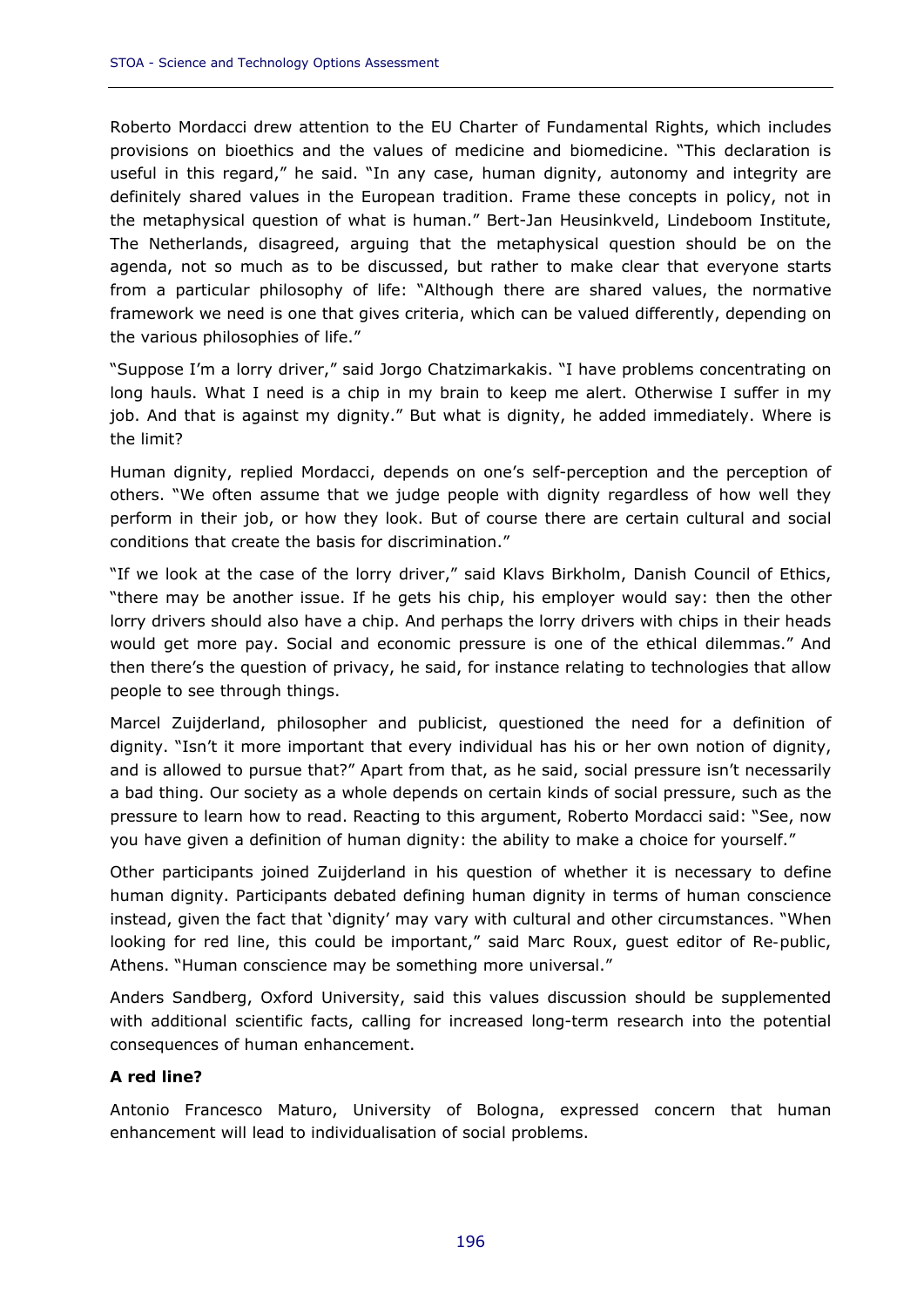"Obesity, for example, is now linked to certain genetic factors," he said, "and solutions are offered along these lines. But according to sociologists, obesity is a socioeconomic problem: poor people are the ones that are more likely to become obese." In addition, as he highlighted, corporations tend to influence the public perception of what is normal versus what is pathological, often out of economic interest. "The enhancement rhetoric should not divert our attention away from social problems. Science should be used to combat inequalities, rather than reinforce them. Moreover, today's enhancement might become tomorrow's disease of tomorrow, and what is perceived as a plus today may be seen as compulsory tomorrow."

Tsjalling Swierstra said he has little hope for establishing a red line. "Past experiences do not necessarily guide us into the future," he said. "Let's look at the case of the lorry driver again. When you introduce new technologies, you redistribute responsibilities. The sleepiness may have been caused by the driver's chair being too comfortable. Or perhaps he himself is to blame for the sleepiness? Or is it the employer who makes him work too hard? In fact, there is a risk that chip will take social responsibility away from the employer and/or from the driver. Do we really want to do that?"

Miriam Leis, TNO – Innovation Policy Group, noted that there already seems to be considerable public interest in products with enhancing effects. Many products, especially ones with natural ingredients, are advertised with enhancement properties, although much of it is not scientifically evaluated. She proposed a more practical approach: drafting regulation "that avoids unsafe procedures and fraud and allows for standardisation, scientific evaluation and controls of technologically and naturally derived products." In response, Mordacci again drew attention to principles that EU member states have already agreed upon in their Charter of Fundamental Rights: mutual respect, dignity and autonomy. "Discussion on particular issues is of course needed to give meaning to these values. What is at stake when we allow this technology to be generally available?"

The red line, as Jorgo Chatzimarkakis pointed out, might change, as dignity is a changing concept. "Take, for instance, cosmetic or reproductive technology. These used to be an absolute taboo. Nowadays we look at these issues from a different angle. Therefore a fixed normative system will not work. The only solution, in my view, is a case-by-case approach with minimal standards, for instance for testing, validation and admission procedures."

Tsjalling Swierstra called for caution. "The danger in having a red line is underestimated. When you draw a red line, you involuntary send a message that everything else is unproblematic and does not warrant debate. That is not the case! You need to establish on a case-by-case basis what these technologies mean."

# *Participation*

Thomas Laursen, Danish Council of Ethics, also favoured a case-by-case approach, but underlined the need for "public readiness to discuss these things". He suggested that extra efforts be made to reach out and engage different sides of society in the debate. "Sometimes I feel like there is not enough democratic room for debate on technological alternatives for the future. What kind of society do people want to live in? What *is* a good life? We should not be afraid to discuss these issues, in society as well as in politics, but we need tools and an institutional framework to be able to do that."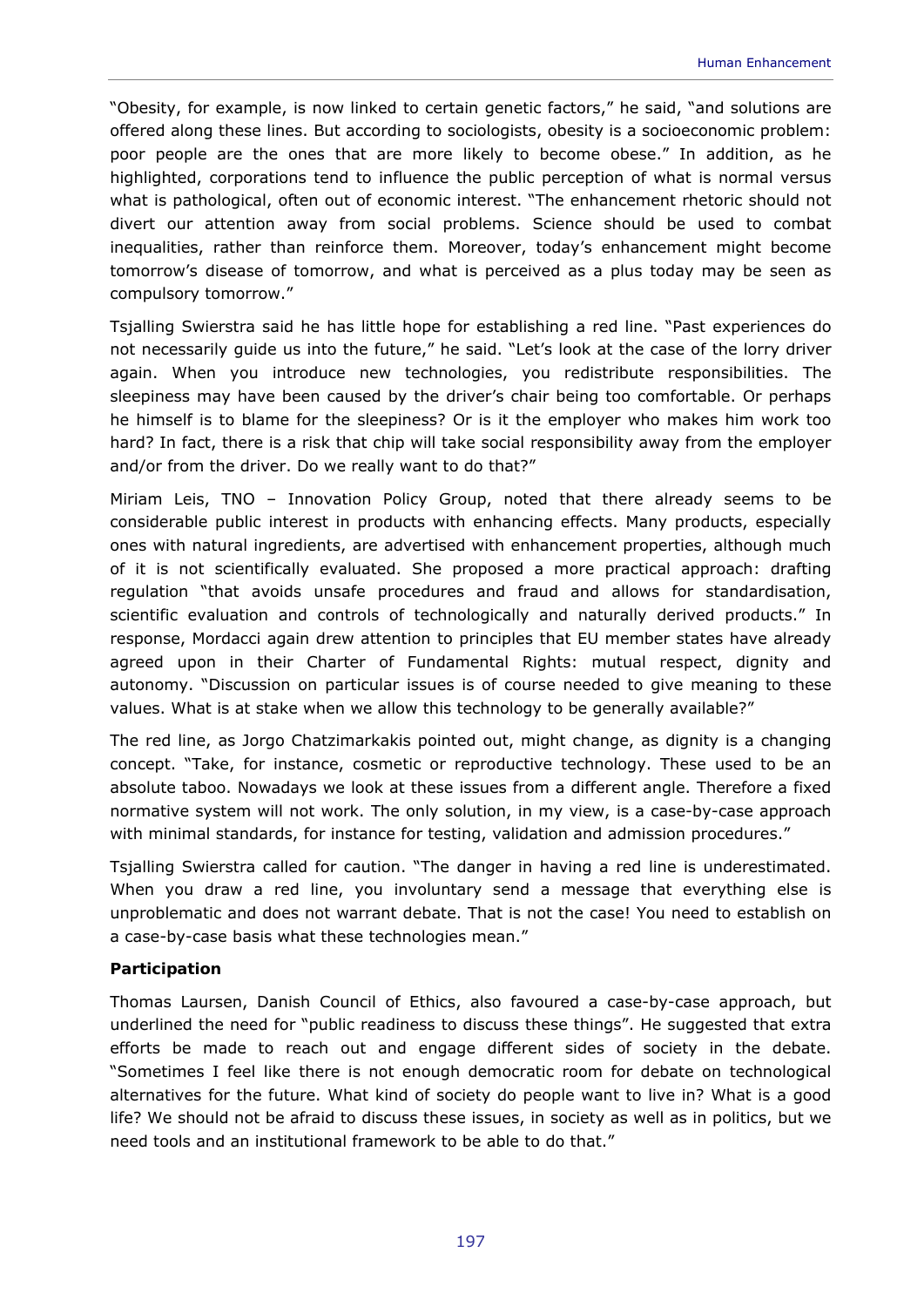Following this intervention, participants discussed the possibility of establishing a committee or working group to monitor the developments in the world of human enhancement, reach out to citizens in all member States, and give feedback to the European Commission and member States. Jorgo Chatzimarkakis noted that similar initiatives already exist for other issues, but that their scale may be too small. "We need a broader discussion, and we need a normative framework. Yes, we need a red line. That does not mean that no discussion is needed up until that line – it only means that what lies beyond the line is taboo. Up until the red line there should be discussion on a case-by-case basis."

Maurizo Salvi, Science Officer for Bioethics Research at the European Commission, pointed out that this potential future body cannot focus on a single red line of human enhancement, because there are multiple ones. After all, there are many cases of 'dual use': some technologies may be admissible in some cases, while they are off-limits for others. Participants discussed the implications of such dual use technologies – such as implants – being discovered by big industries. "This is already happening," said Jorgo Chatzimarkakis, "in the form of most health and lifestyle products, including Viagra and vitamins. The global industry for these products quadruples each year."

Ursula Naue, University of Vienna, expressed concerns with citizen participation. "Who is setting the agenda, and framing the problem?" she said. "Is it really participatory and representative? Examples from the past have shown that citizen panels are a problematic factor in the political process. In the end it is always the experts who decide. But then, who are the 'experts'?"

Participants also discussed how to address governmentally supported and socially desired goals for society in the context of human enhancement. They agreed that in any case, human enhancement should not cause any suffering, and governments have a role to play in facilitating participatory stakeholder discussions, for instance through the internet and through meetings. Permanent contact, they felt, is necessary.

Antonio Francesco Maturo, however, cautioned that the success of public involvement depends on whether or not the public has a sufficient knowledge base. "Public opinion can be easily influenced. And the average man on the street has no idea about these issues."

The media can play an important role in this regard, as many agreed, but on the other hand the media can misrepresent information, whether intentionally or not. "Take the news coverage of the discovery of an 'obesity gene'," said Maturo. "Now people think: so that is why I am fat. It is not my fault: I need pharmaceutical intervention. This will lead to social inequality."

Klavs Birkholm argued that the committee should comprise "people who don't call themselves experts, but who are amateurs". Experts, he said, always ask certain questions that are sure to result in certain answers, rooted in beliefs that people already have. These beliefs date back to times when these technologies weren't available yet. For this reason, the political system in itself is not yet able to face the questions that are really the most important questions of the twenty-first century. "Divisions in the political system evolved on the basis of economic issues," said Birkholm. "The division lines on the basis of bioethical beliefs would be quite different. Therefore we should put these questions back to the public. The political decisions should not be expert choices, but public choices."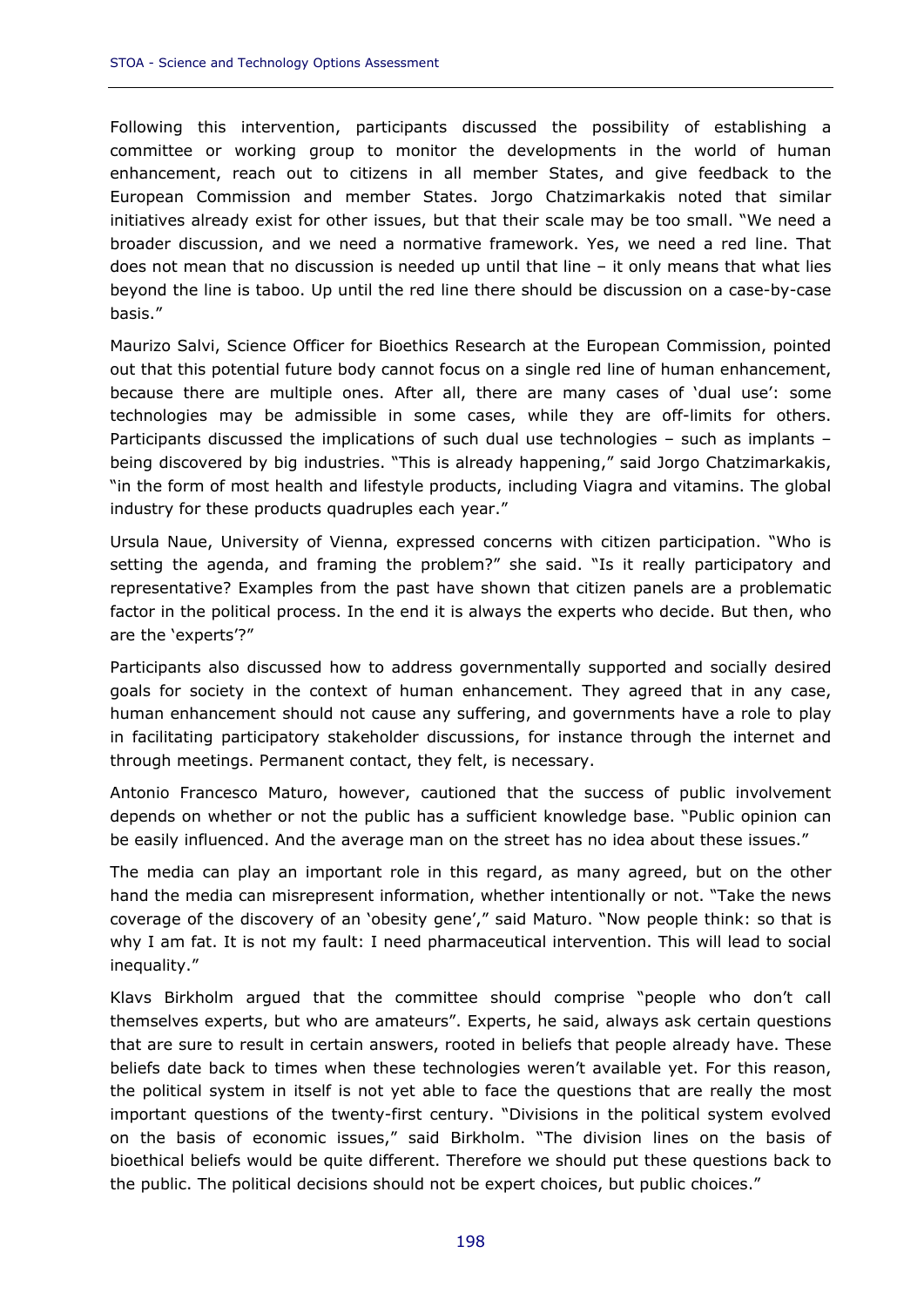# *Way forward*

Pieter Bonte, Free University Brussels, invited participants to look at the issue from an entirely different angle. "Take eugenics, for instance. We now associate eugenics with the practices of Nazi-Germany, but in the eighteenth and nineteenth centuries, many people were part of eugenics movements. Julian Huxley, the founder of Unesco, invented the term transhumanism and can be regarded as a eugenicist. The principle itself is not necessarily wrong; it all depends how you apply it. The same holds true for transhumanism, which is in fact liberal eugenics."

Nowadays, just like in the discussions surrounding traditional eugenics, debate focuses on defending human nature, or human dignity. Bonte: "But is human dignity a defence, or an attack on movements that seek a new diversity? Do we always want to maintain the *status quo*? Is human nature as it is now, how it should be and how it should always be? If we answer yes to those questions, we are in fact *status quo* eugenicists: we decree that the *status quo* of nature now is the norm for everybody. That is not necessarily beneficial to humanity, nor to human dignity. Perhaps it's time to reshape the moral fields."

Marcel Zuijderland argued that the EU should keep in mind its competitiveness relative to other parts of the world. "If one country is taking the lead, other countries will soon follow, perhaps too soon," he said. "In order to keep up with developments, Europe should create a culture of experimental research in which we can safely look for methods of enhancement. This culture will make it easier to combat illegal markets."

Andy Miah cautioned against the tendency of policy to criminalise enhancement practices, for instance in the case of doping in sports. Enhancement and crime, in his opinion, are two separate domains. "We should be careful not to create entire populations of criminals. Yes, we do need to address how to treat breaches with policies, but if we approach it from a criminal point of view, we create problems, such as underground practices that are even harder to monitor and control."

Tsjalling Swierstra offered an optimist view on the matter. "The discussion on human enhancement gives rise to more general reflection on human suffering and human imperfections," he said, "and in the end that might be the actual gain, more than the technology itself. We will reconfirm our society as one in which everyone can be who they want to be. We have to trust the natural reaction patterns."

Jorgo Chatzimarkakis suggested that a solution lies in making people more health literate. "Health education is the key," he said. "That might be our best approach to enable people to come up with their own solutions and enhancement." In any case, Chatzimarkakis supported the idea of establishing a participatory body to monitor developments and formulate policy advice. "In my opinion this committee should also have high-level participation to speed things up. The process is continuing."

Malcolm Harbour, Member of the European Parliament and Member of the STOA Panel, held a brief concluding address. He underlined the importance of informing a broader public, noting that the issues at hand pertain to society as a whole. Citing the example of the debate on stem cell research, he said EU member States have very different views, and debate is already ongoing about the role of the EC.